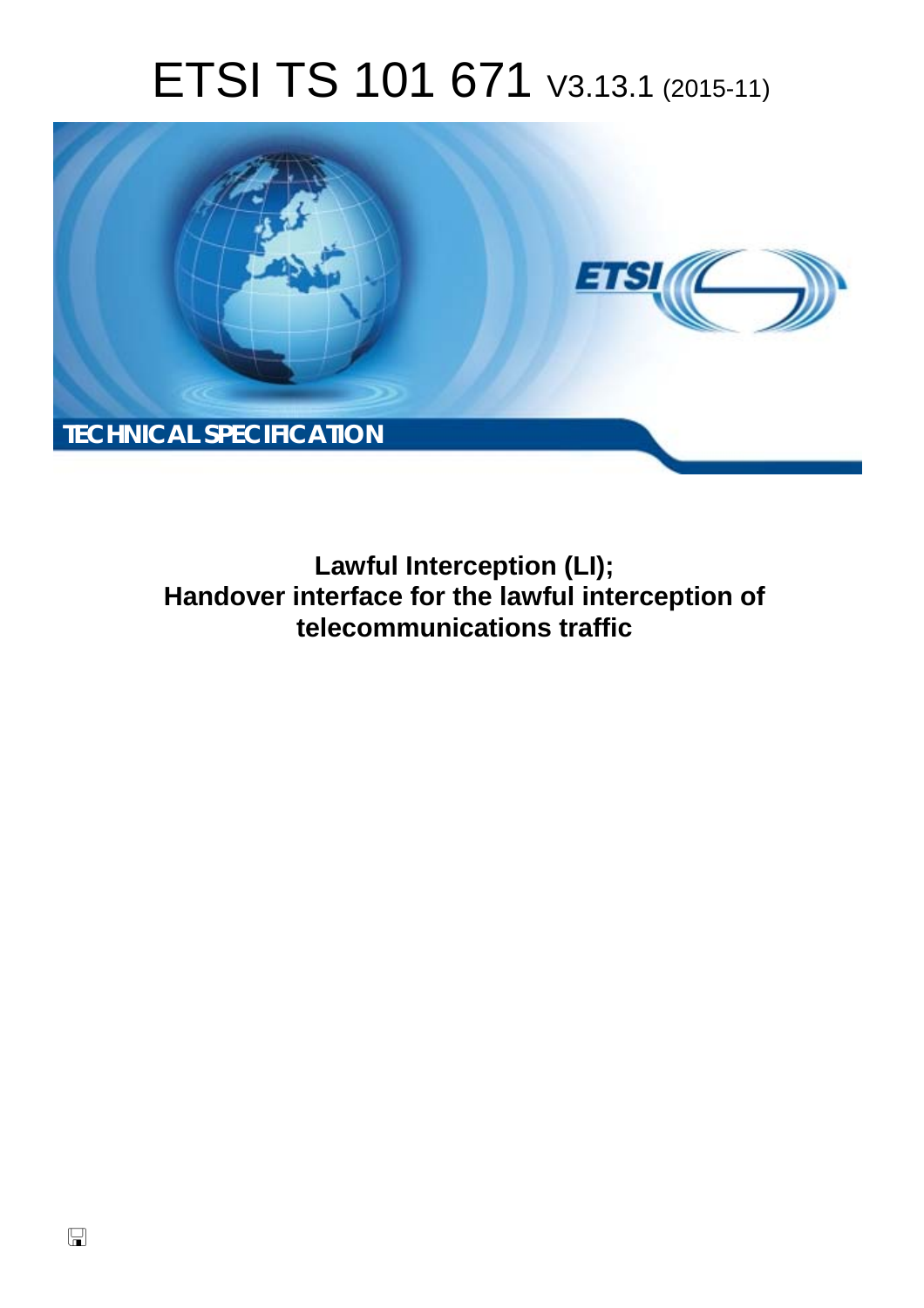Reference RTS/LI-00128

Keywords data, handover, interface, Lawful Interception, security, speech

#### *ETSI*

#### 650 Route des Lucioles F-06921 Sophia Antipolis Cedex - FRANCE

Tel.: +33 4 92 94 42 00 Fax: +33 4 93 65 47 16

Siret N° 348 623 562 00017 - NAF 742 C Association à but non lucratif enregistrée à la Sous-Préfecture de Grasse (06) N° 7803/88

#### *Important notice*

The present document can be downloaded from: <http://www.etsi.org/standards-search>

The present document may be made available in electronic versions and/or in print. The content of any electronic and/or print versions of the present document shall not be modified without the prior written authorization of ETSI. In case of any existing or perceived difference in contents between such versions and/or in print, the only prevailing document is the print of the Portable Document Format (PDF) version kept on a specific network drive within ETSI Secretariat.

Users of the present document should be aware that the document may be subject to revision or change of status. Information on the current status of this and other ETSI documents is available at <http://portal.etsi.org/tb/status/status.asp>

If you find errors in the present document, please send your comment to one of the following services: <https://portal.etsi.org/People/CommiteeSupportStaff.aspx>

#### *Copyright Notification*

No part may be reproduced or utilized in any form or by any means, electronic or mechanical, including photocopying and microfilm except as authorized by written permission of ETSI.

The content of the PDF version shall not be modified without the written authorization of ETSI. The copyright and the foregoing restriction extend to reproduction in all media.

> © European Telecommunications Standards Institute 2015. All rights reserved.

**DECT**TM, **PLUGTESTS**TM, **UMTS**TM and the ETSI logo are Trade Marks of ETSI registered for the benefit of its Members. **3GPP**TM and **LTE**™ are Trade Marks of ETSI registered for the benefit of its Members and of the 3GPP Organizational Partners.

**GSM**® and the GSM logo are Trade Marks registered and owned by the GSM Association.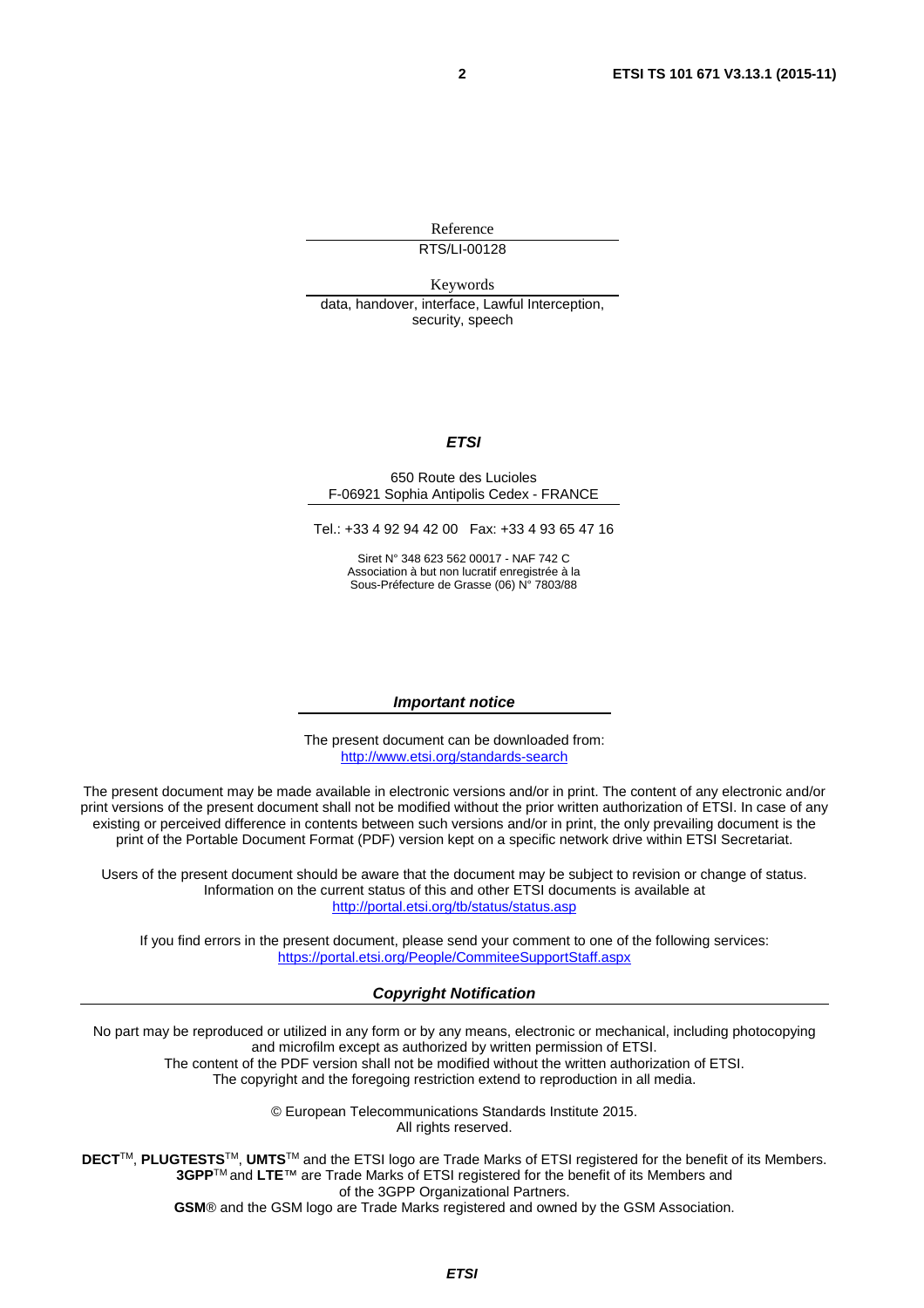# Contents

| $\perp$        |         |            |
|----------------|---------|------------|
| 2              |         |            |
| 2.1            |         |            |
| 2.2            |         |            |
| 3              |         |            |
| 3.1            |         |            |
| 3.2            |         |            |
| 4              |         |            |
| 4.0            |         |            |
| 4.1            |         |            |
| 4.2<br>4.3     |         |            |
|                |         |            |
| 5              |         |            |
| 5.0<br>5.1     |         |            |
| 5.1.0          |         |            |
| 5.1.1          |         |            |
| 5.1.2          |         |            |
| 5.2            |         |            |
| 5.3            |         |            |
| 6              |         |            |
| 6.0            |         |            |
| 6.1<br>6.2     |         |            |
| 6.2.0          |         |            |
| 6.2.1          |         |            |
| 6.2.2          |         |            |
| 7              |         |            |
| 7.0            | General | $\dots 25$ |
| 7.1            |         |            |
| 7.2            |         |            |
| 8              |         |            |
| 8.0            |         |            |
| 8.1            |         |            |
| 8.1.0<br>8.1.1 |         |            |
| 8.2            |         |            |
| 9              |         |            |
|                |         |            |
| 10<br>10.1     |         |            |
| 10.2           |         |            |
|                |         |            |
| 11<br>11.0     |         |            |
| 11.1           |         |            |
| 11.2           |         |            |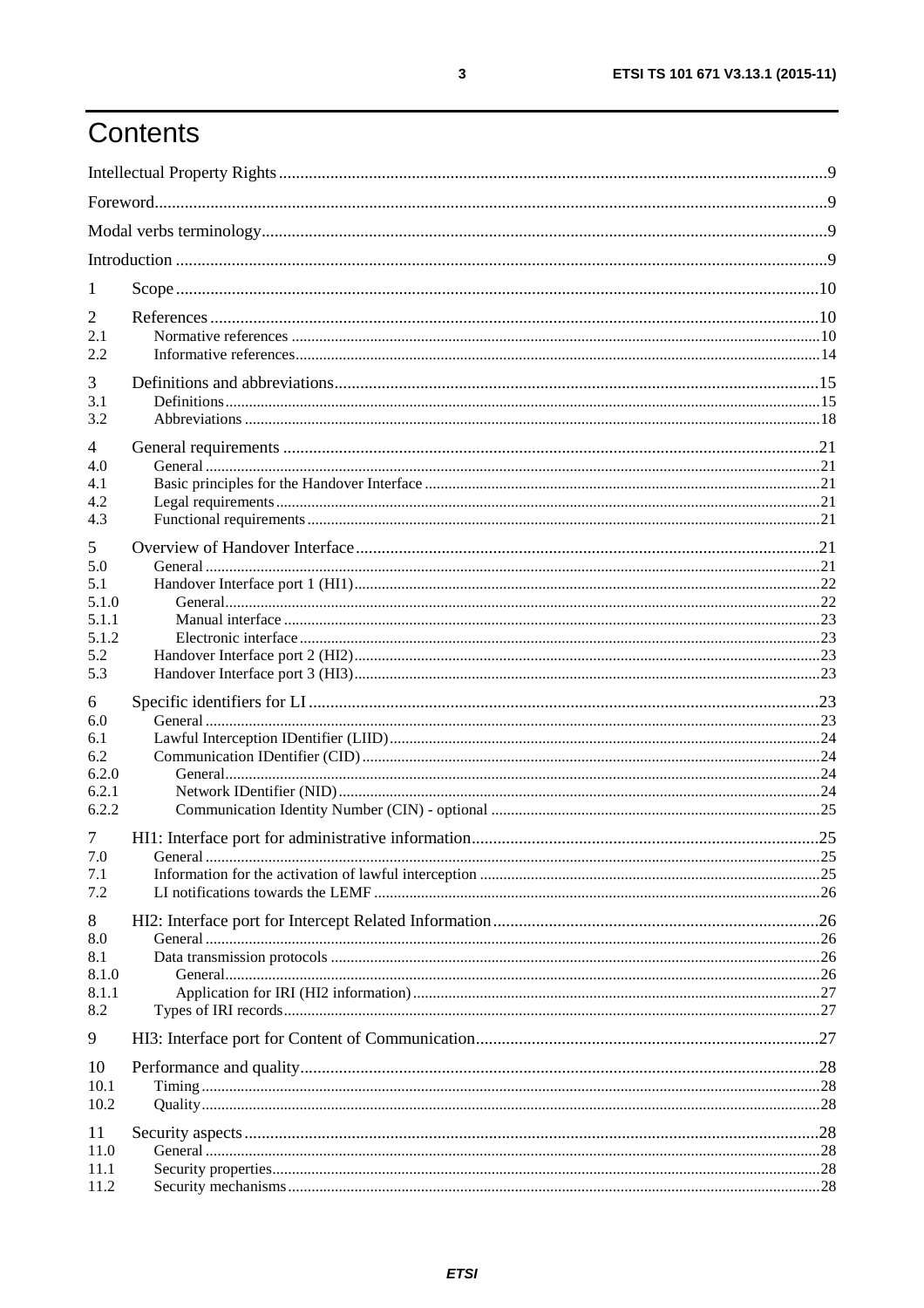| 12        |                             |  |
|-----------|-----------------------------|--|
|           | <b>Annex A (normative):</b> |  |
| A.0       |                             |  |
| A.1       |                             |  |
| A.1.0     |                             |  |
| A.1.1     |                             |  |
| A.1.2     |                             |  |
| A.1.3     |                             |  |
| A.2       |                             |  |
| A.3       |                             |  |
| A.3.1     |                             |  |
| A.3.2     |                             |  |
| A.3.2.0   |                             |  |
| A.3.2.1   |                             |  |
| A.3.2.2   |                             |  |
| A.3.2.3   |                             |  |
| A.3.2.4   |                             |  |
| A.3.3     |                             |  |
| A.3.4     |                             |  |
| A.3.5     |                             |  |
| A.4       |                             |  |
| A.4.0     |                             |  |
| A.4.1     |                             |  |
| A.4.1.0   |                             |  |
| A.4.1.1   |                             |  |
| A.4.2     |                             |  |
| A.4.2.0   |                             |  |
| A.4.2.1   |                             |  |
| A.4.3     |                             |  |
| A.4.4     |                             |  |
| A.4.4.1   |                             |  |
| A.4.4.2   |                             |  |
| A.4.5     |                             |  |
| A.4.5.0   |                             |  |
| A.4.5.1   |                             |  |
| A.4.5.2   |                             |  |
| A.4.5.3   |                             |  |
| A.5       |                             |  |
| A.5.1     |                             |  |
| A.5.2     |                             |  |
| A.5.3     |                             |  |
| A.5.4     |                             |  |
| A.5.4.0   |                             |  |
| A.5.4.1   |                             |  |
| A.5.4.2   |                             |  |
| A.5.5     |                             |  |
| A.6       |                             |  |
| A.6.1     |                             |  |
| A.6.2     |                             |  |
| A.6.2.1   |                             |  |
| A.6.2.2   |                             |  |
| A.6.2.2.1 |                             |  |
| A.6.2.2.2 |                             |  |
| A.6.3     |                             |  |
| A.6.3.1   |                             |  |
| A.6.3.2   |                             |  |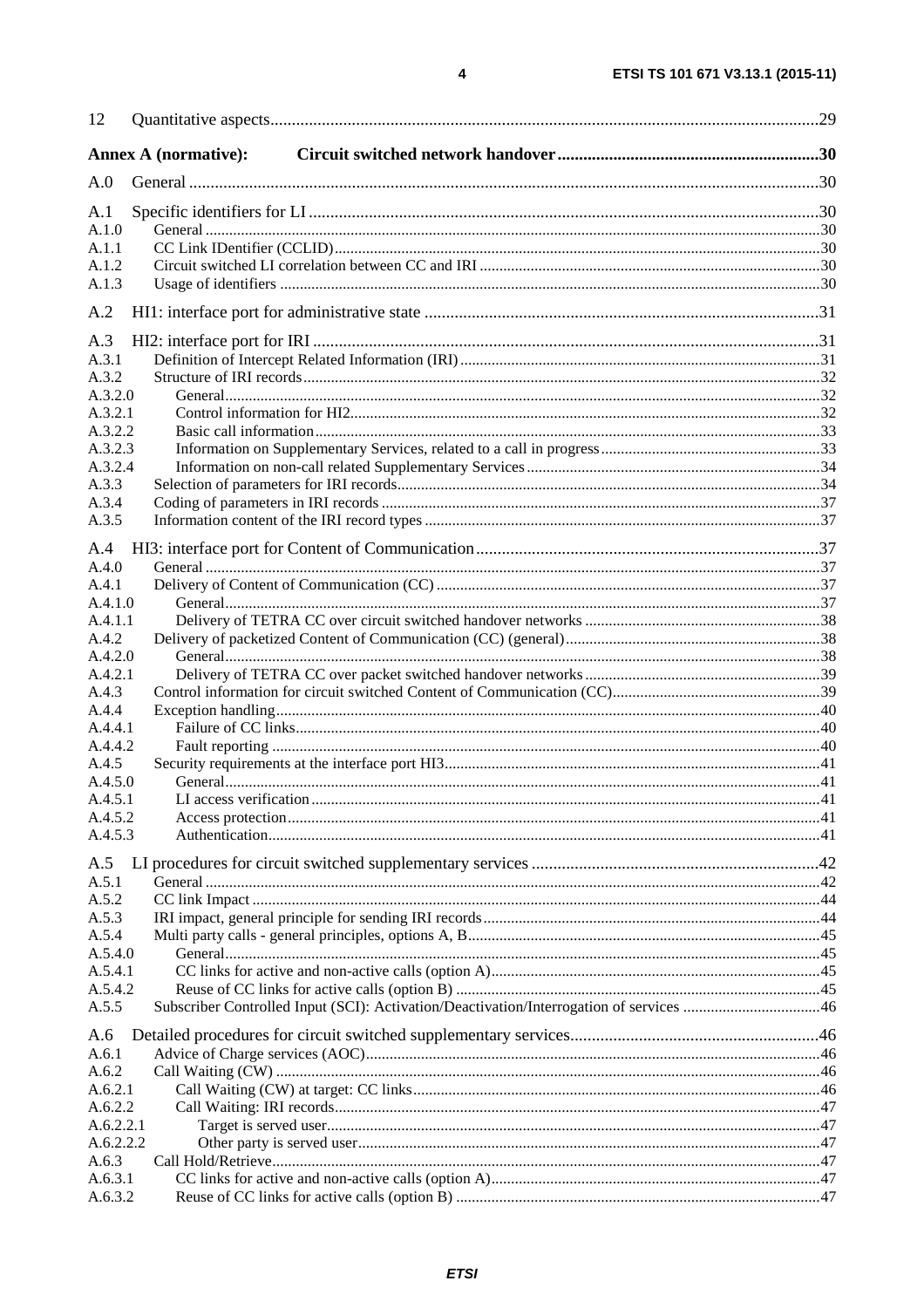| A.6.3.3    |  |
|------------|--|
| A.6.3.3.1  |  |
| A.6.3.3.2  |  |
| A.6.4      |  |
| A.6.4.1    |  |
| A.6.4.2    |  |
| A.6.5      |  |
| A.6.5.1    |  |
| A.6.5.2    |  |
| A.6.6      |  |
| A.6.7      |  |
| A.6.7.1    |  |
| A.6.7.2    |  |
| A.6.8      |  |
| A.6.9      |  |
| A.6.10     |  |
|            |  |
| A.6.11     |  |
| A.6.11.1   |  |
| A.6.11.2   |  |
| A.6.12     |  |
| A.6.12.1   |  |
| A.6.12.2   |  |
| A.6.13     |  |
| A.6.14     |  |
| A.6.15     |  |
| A.6.16     |  |
| A.6.16.0   |  |
| A.6.16.1   |  |
| A.6.16.1.1 |  |
| A.6.16.1.2 |  |
| A.6.16.2   |  |
| A.6.16.3   |  |
| A.6.17     |  |
| A.6.18     |  |
| A.6.19     |  |
| A.6.20     |  |
| A.6.21     |  |
| A.6.21.1   |  |
| A.6.21.2   |  |
| A.6.21.2.1 |  |
| A.6.21.2.2 |  |
| A.6.22     |  |
| A.6.23     |  |
| A.6.24     |  |
| A.6.25     |  |
| A.6.26     |  |
| A.6.27     |  |
|            |  |
| A.6.28     |  |
| A.6.29     |  |
| A.6.30     |  |
| A.6.31     |  |
| A.6.32     |  |
| A.6.33     |  |
| A.7        |  |
| A.8        |  |
| A.8.1      |  |
| A.8.2      |  |
| A.8.3      |  |
| A.8.4      |  |
|            |  |
| A.9        |  |
|            |  |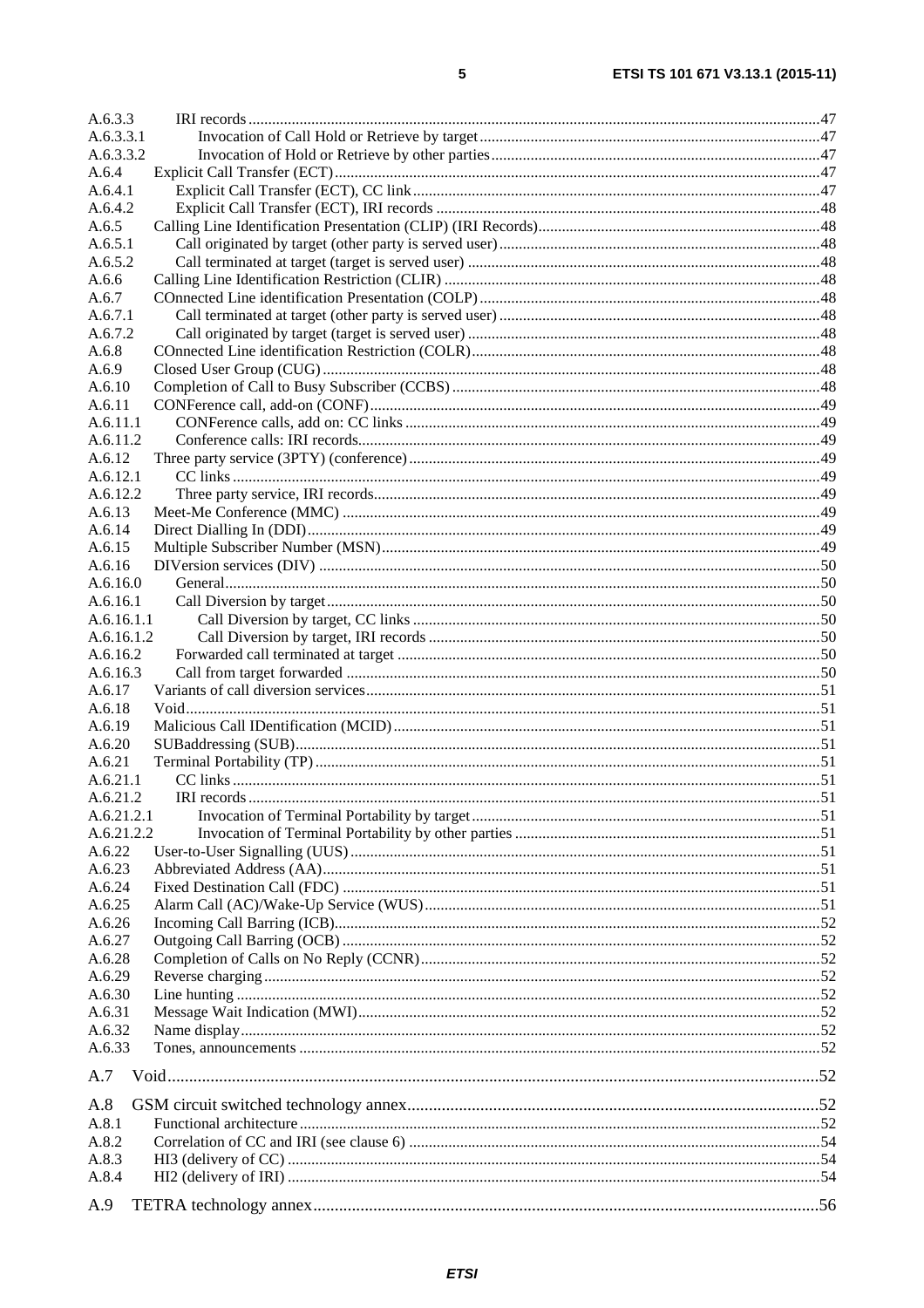| A.9.1                          |                             |    |
|--------------------------------|-----------------------------|----|
| A.9.2                          |                             |    |
| A.9.2.0                        |                             |    |
| A.9.2.1                        |                             |    |
| A.9.2.1.0                      |                             |    |
| A.9.2.1.1<br>A.9.2.1.1.0       |                             |    |
| A.9.2.1.1.1                    |                             |    |
| A.9.2.1.1.2                    |                             |    |
| A.9.2.1.2                      |                             |    |
| A.9.2.1.2.0                    |                             |    |
| A.9.2.1.2.1                    |                             |    |
| A.9.2.1.2.2                    |                             |    |
| A.9.2.1.2.3                    |                             |    |
| A.9.2.1.2.4                    |                             |    |
| A.9.2.1.2.5                    |                             |    |
| A.9.2.1.2.6                    |                             |    |
| A.9.2.1.2.7                    |                             |    |
| A.9.2.1.3                      |                             |    |
| A.9.2.1.3.0<br>A.9.2.1.3.1     |                             |    |
| A.9.2.1.4                      |                             |    |
| A.9.2.1.4.0                    |                             |    |
| A.9.2.1.4.1                    |                             |    |
| A.9.2.1.4.2                    |                             |    |
| A.9.2.1.4.3                    |                             |    |
| A.9.2.1.4.4                    |                             |    |
| A.9.2.1.4.5                    |                             |    |
| A.9.2.1.4.6                    |                             |    |
| A.9.2.1.4.7                    |                             |    |
|                                |                             |    |
| A.10.0                         |                             |    |
| A.10.1                         |                             |    |
| A.10.2                         |                             |    |
| A.10.3                         |                             |    |
| A.10.4                         |                             |    |
|                                |                             |    |
|                                |                             |    |
|                                | <b>Annex B</b> (normative): | 65 |
| B.1                            |                             |    |
|                                |                             |    |
| B.2                            |                             |    |
| B.3                            |                             |    |
| <b>B.3.1</b>                   |                             |    |
| <b>B.3.2</b>                   |                             |    |
| <b>B.3.3</b>                   |                             |    |
| B.4                            |                             |    |
|                                |                             |    |
| B.5                            |                             |    |
| B.5.1                          |                             |    |
| <b>B.5.2</b><br><b>B.5.2.1</b> |                             |    |
| <b>B.5.2.2</b>                 |                             |    |
| <b>B.5.3</b>                   |                             |    |
| <b>B.5.4</b>                   |                             |    |
|                                |                             |    |
|                                | <b>Annex C</b> (normative): |    |
| C.0                            |                             |    |
| C.1                            |                             |    |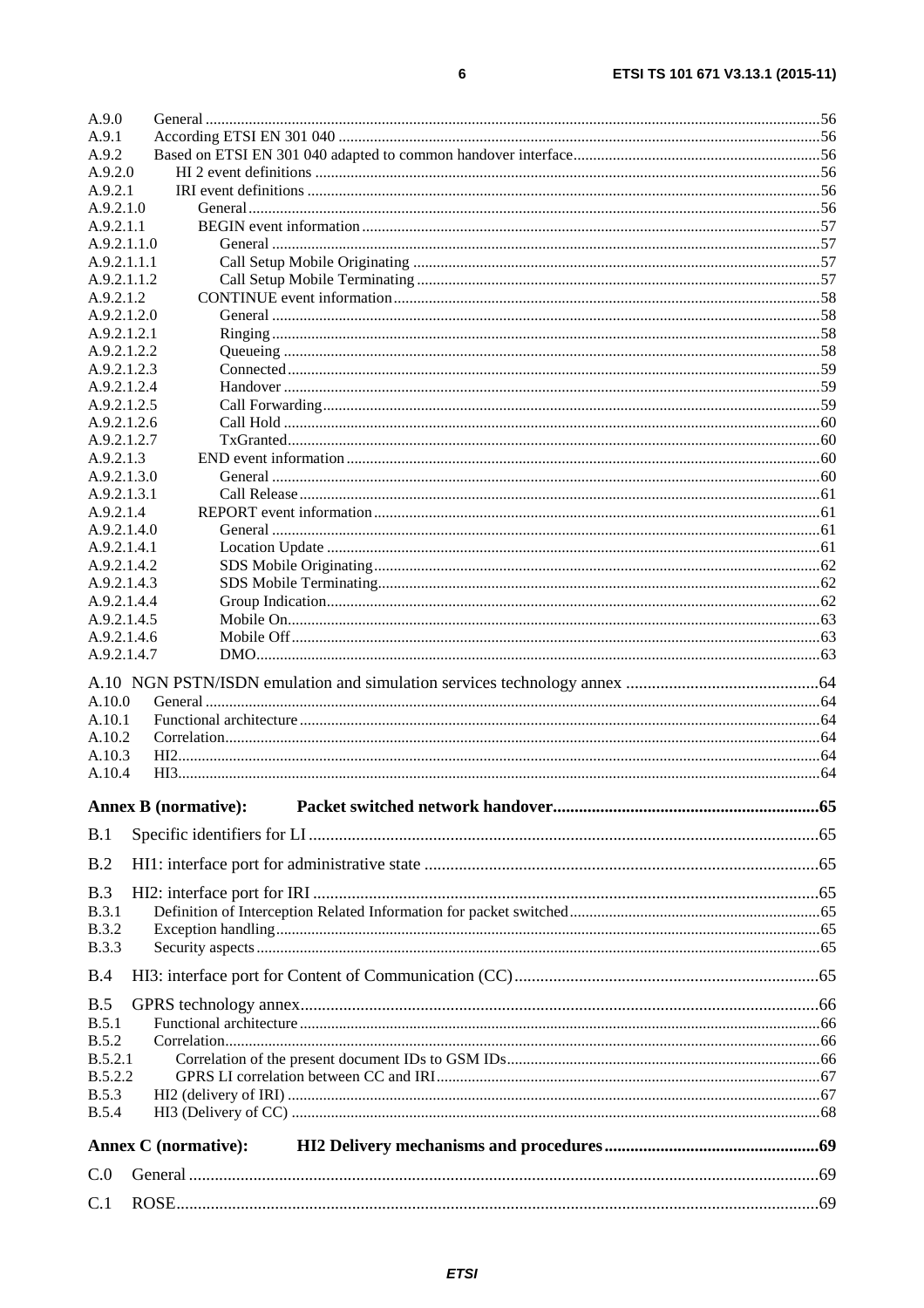| C.1.1                  |                                                                                                  |  |
|------------------------|--------------------------------------------------------------------------------------------------|--|
| C.1.2                  |                                                                                                  |  |
| C.1.2.1<br>C.1.2.2     |                                                                                                  |  |
| C.1.2.3                |                                                                                                  |  |
| C.1.2.3.0              |                                                                                                  |  |
| C.1.2.3.1<br>C.1.2.3.2 |                                                                                                  |  |
| C.1.2.4                |                                                                                                  |  |
| C.1.3                  |                                                                                                  |  |
| C.2                    |                                                                                                  |  |
| C.2.1                  |                                                                                                  |  |
| C.2.2<br>C.2.3         |                                                                                                  |  |
| C.2.4                  |                                                                                                  |  |
| C.2.5                  |                                                                                                  |  |
| C.2.6                  |                                                                                                  |  |
|                        | <b>Annex D</b> (normative):                                                                      |  |
| D.0                    |                                                                                                  |  |
| D.1                    |                                                                                                  |  |
| D.2                    |                                                                                                  |  |
| D.3                    |                                                                                                  |  |
| D.4                    |                                                                                                  |  |
| D.5                    |                                                                                                  |  |
| D.6                    |                                                                                                  |  |
| D.7                    |                                                                                                  |  |
| D.8                    |                                                                                                  |  |
| D.9                    |                                                                                                  |  |
|                        |                                                                                                  |  |
| D.10.0                 |                                                                                                  |  |
|                        |                                                                                                  |  |
| D.10.2<br>D.10.3       |                                                                                                  |  |
|                        | <b>Annex E</b> (informative):<br>Use of subaddress and calling party number to carry correlation |  |
|                        |                                                                                                  |  |
| E.1                    |                                                                                                  |  |
| E.2                    |                                                                                                  |  |
| E.3                    |                                                                                                  |  |
| E.3.0                  |                                                                                                  |  |
| E.3.1<br>E.3.2         |                                                                                                  |  |
| E.4                    |                                                                                                  |  |
| E.4.0                  |                                                                                                  |  |
| E.4.1                  |                                                                                                  |  |
| E.4.2                  |                                                                                                  |  |
| E.5                    |                                                                                                  |  |
|                        | <b>Annex F</b> (informative):                                                                    |  |
| F.1                    |                                                                                                  |  |

 $\overline{7}$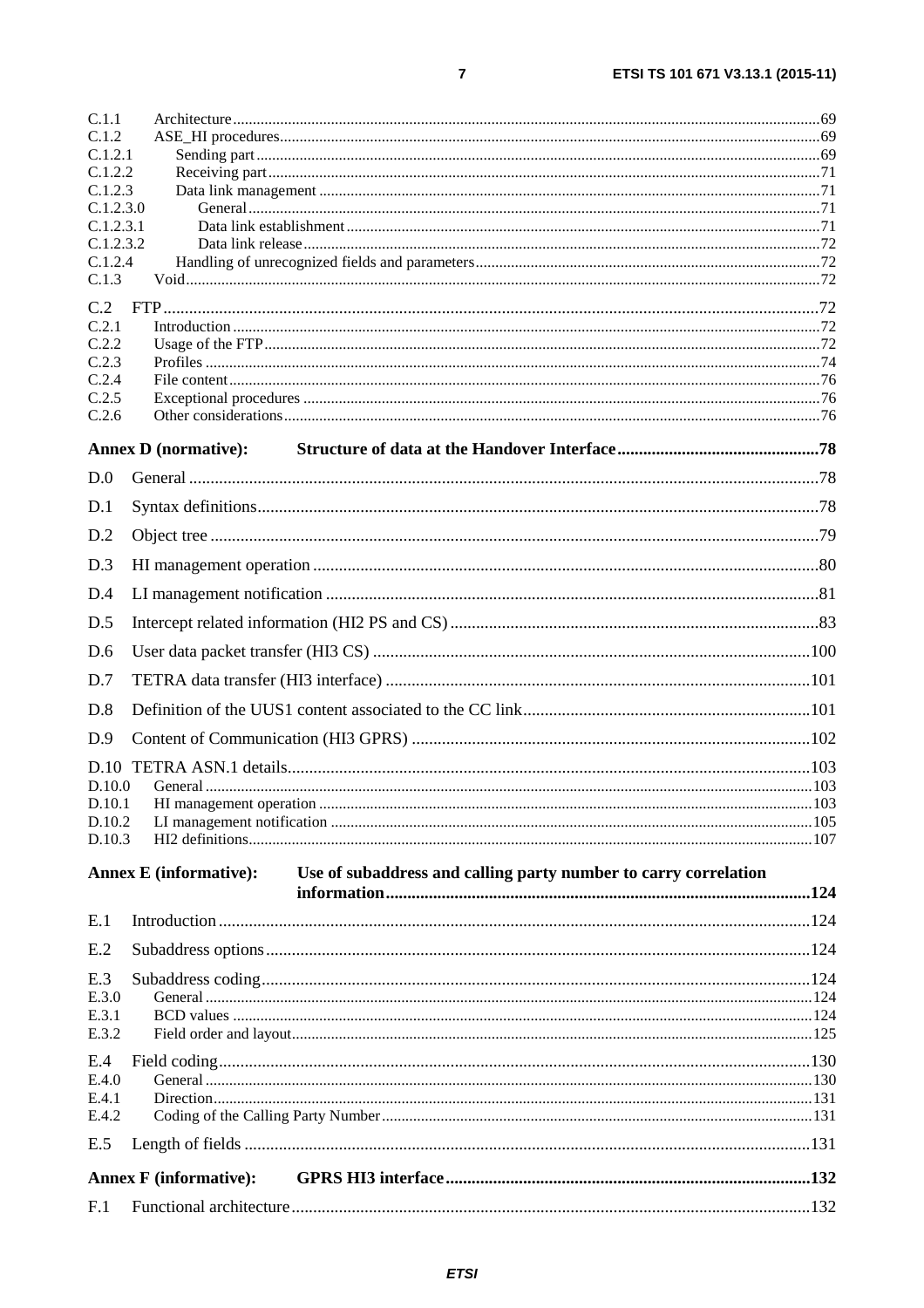| F <sub>.2</sub>                                                |                                                         |  |
|----------------------------------------------------------------|---------------------------------------------------------|--|
| F.3                                                            |                                                         |  |
| F.3.0                                                          |                                                         |  |
| F.3.1                                                          |                                                         |  |
| F.3.1.1                                                        |                                                         |  |
| F.3.1.2                                                        |                                                         |  |
| F.3.1.3                                                        |                                                         |  |
| F.3.1.4                                                        |                                                         |  |
| F.3.2                                                          |                                                         |  |
| F.3.2.1                                                        |                                                         |  |
| F.3.2.2                                                        |                                                         |  |
| F.3.2.3                                                        |                                                         |  |
| F.3.2.4                                                        |                                                         |  |
| F.3.2.5                                                        |                                                         |  |
| F.3.2.5.1                                                      |                                                         |  |
| F.3.2.5.2                                                      |                                                         |  |
| F.3.2.6                                                        |                                                         |  |
| <b>Annex G (informative):</b><br><b>Annex H</b> (informative): | LEMF requirements - handling of unrecognized fields and |  |
| H.0                                                            |                                                         |  |
|                                                                |                                                         |  |
| H.1                                                            |                                                         |  |
| H.1.0                                                          |                                                         |  |
| H.1.1                                                          |                                                         |  |
| H.1.2                                                          |                                                         |  |
| H.1.3                                                          |                                                         |  |
| H.1.4                                                          |                                                         |  |
| H.1.4.0                                                        |                                                         |  |
| H.1.4.1                                                        |                                                         |  |
| H.1.5                                                          |                                                         |  |
| <b>Annex I</b> (normative):                                    |                                                         |  |
| <b>Annex J (informative):</b>                                  |                                                         |  |
| <b>Annex K</b> (informative):                                  |                                                         |  |
| <b>Annex L (informative):</b>                                  |                                                         |  |
|                                                                |                                                         |  |
|                                                                |                                                         |  |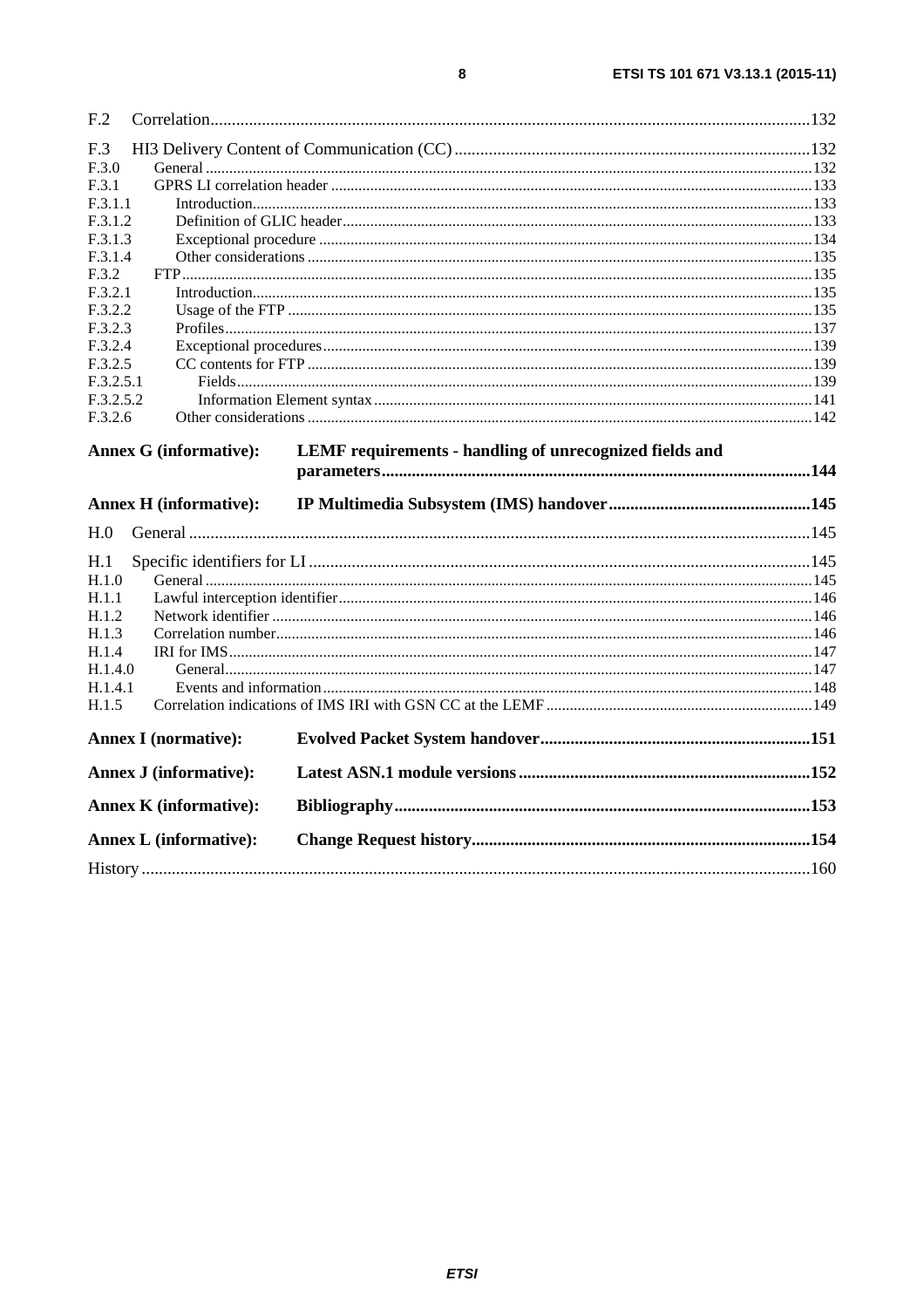### <span id="page-8-0"></span>Intellectual Property Rights

IPRs essential or potentially essential to the present document may have been declared to ETSI. The information pertaining to these essential IPRs, if any, is publicly available for **ETSI members and non-members**, and can be found in ETSI SR 000 314: *"Intellectual Property Rights (IPRs); Essential, or potentially Essential, IPRs notified to ETSI in respect of ETSI standards"*, which is available from the ETSI Secretariat. Latest updates are available on the ETSI Web server ([http://ipr.etsi.org](http://webapp.etsi.org/IPR/home.asp)).

Pursuant to the ETSI IPR Policy, no investigation, including IPR searches, has been carried out by ETSI. No guarantee can be given as to the existence of other IPRs not referenced in ETSI SR 000 314 (or the updates on the ETSI Web server) which are, or may be, or may become, essential to the present document.

### Foreword

This Technical Specification (TS) has been produced by ETSI Technical Committee Lawful Interception (LI).

The ASN.1 module is also available as an electronic attachment to the original document from the ETSI site (see clause D.2 for more details).

### Modal verbs terminology

In the present document "**shall**", "**shall not**", "**should**", "**should not**", "**may**", "**need not**", "**will**", "**will not**", "**can**" and "**cannot**" are to be interpreted as described in clause 3.2 of the [ETSI Drafting Rules](http://portal.etsi.org/Help/editHelp!/Howtostart/ETSIDraftingRules.aspx) (Verbal forms for the expression of provisions).

"**must**" and "**must not**" are **NOT** allowed in ETSI deliverables except when used in direct citation.

### Introduction

References within the main body of the present document are made if applicable to the 3GPP specification number with in square brackets the reference number as listed in clause 2. In clause 2 "References" the corresponding ETSI specification number is indicated with a reference to the 3GPP specification number. 3GPP specifications are available faster than the equivalent ETSI specifications.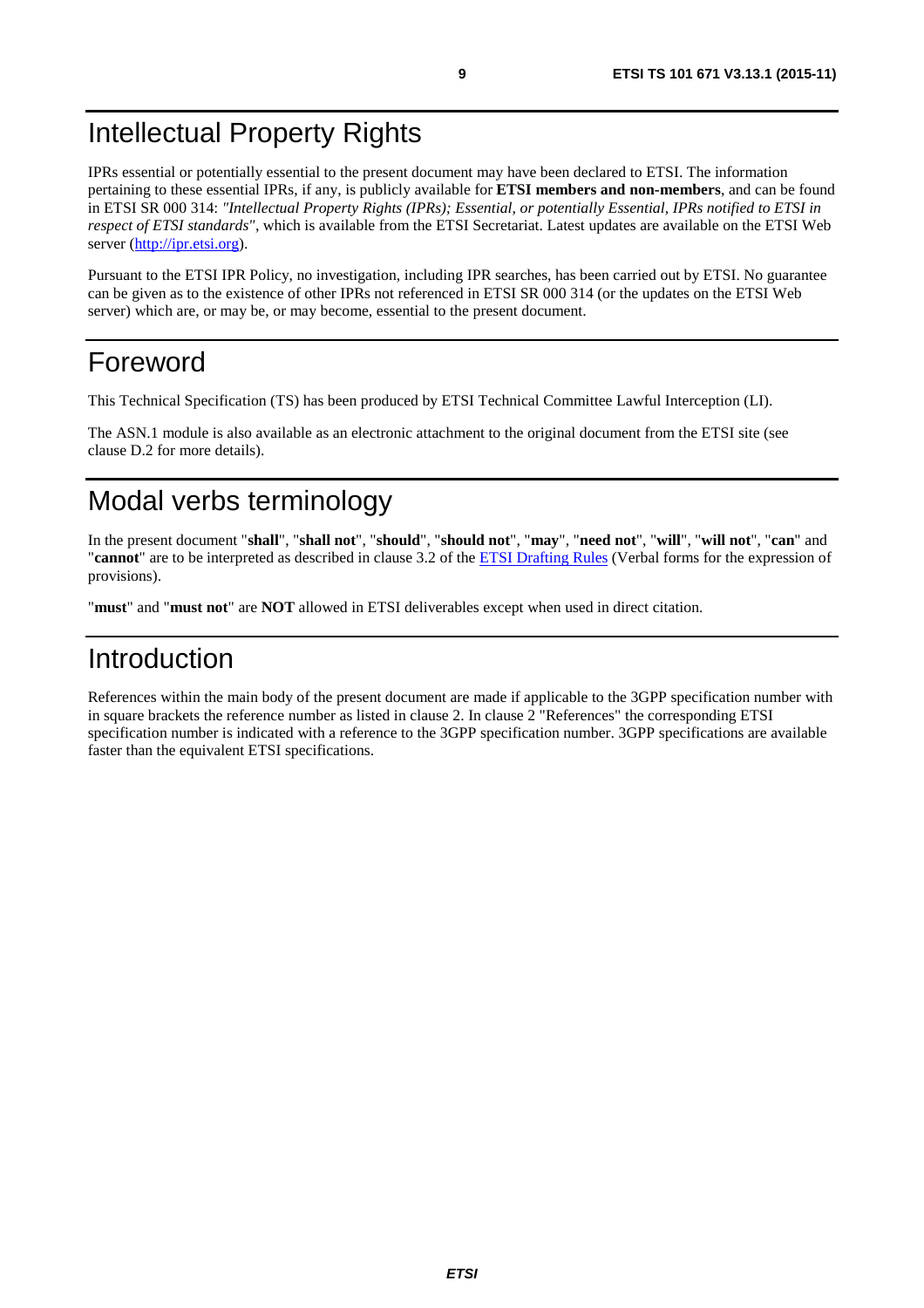### <span id="page-9-0"></span>1 Scope

The present document is step 3 of a three-step approach to describe a generic Handover Interface (HI) for the provision of lawful interception from a Network Operator, an Access Provider or a Service Provider (NWO/AP/SvP) to the Law Enforcement Agencies (LEAs). The provision of lawful interception is a requirement of national law, which is usually mandatory for the operation of any telecommunication service.

Step 1 contains the requirements for lawful interception from a users (LEAs) point of view and is published in ETSI TS 101 331 [1].

Step 2 describes the derived network functions and the general architecture (or functional model) and is published in ETSI ES 201 158 [2].

The present document specifies:

- the **generic flow of information** as well as the procedures and information elements, which are applicable to any future telecommunication network or service;
- the **network/service specific protocols** relating to the provision of lawful interception at the Handover Interface (HI), for the following networks/services:
	- switched circuit: and
	- packet data.

The technologies covered in the present document are: GSM, TETRA, GPRS, ISDN, PSTN, fixed NGN (including PSTN/ISDN emulation) and fixed IMS PSTN simulation.

NOTE: As new networks and/or services are developed, the present document will be expanded as the relevant standards become available.

### 2 References

#### 2.1 Normative references

References are either specific (identified by date of publication and/or edition number or version number) or non-specific. For specific references, only the cited version applies. For non-specific references, the latest version of the reference document (including any amendments) applies.

Referenced documents which are not found to be publicly available in the expected location might be found at <http://docbox.etsi.org/Reference>.

NOTE: While any hyperlinks included in this clause were valid at the time of publication, ETSI cannot guarantee their long term validity.

The following referenced documents are necessary for the application of the present document.

- [1] ETSI TS 101 331: "Lawful Interception (LI); Requirements of Law Enforcement Agencies".
- [2] ETSI ES 201 158: "Telecommunications security; Lawful Interception (LI); Requirements for network functions".
- [3] ETSI ETR 330: "Security Techniques Advisory Group (STAG); A guide to legislative and regulatory environment".
- [4] Void.
- [5] ETSI EN 300 356 (all parts): "Integrated Services Digital Network (ISDN); Signalling System No.7 (SS7); ISDN User Part (ISUP) version 4 for the international interface".
- [6] ETSI EN 300 403-1 (V1.3.2): "Integrated Services Digital Network (ISDN); Digital Subscriber Signalling System No. one (DSS1) protocol; Signalling network layer for circuit-mode basic call control; Part 1: Protocol specification [ITU-T Recommendation Q.931 (1993), modified]".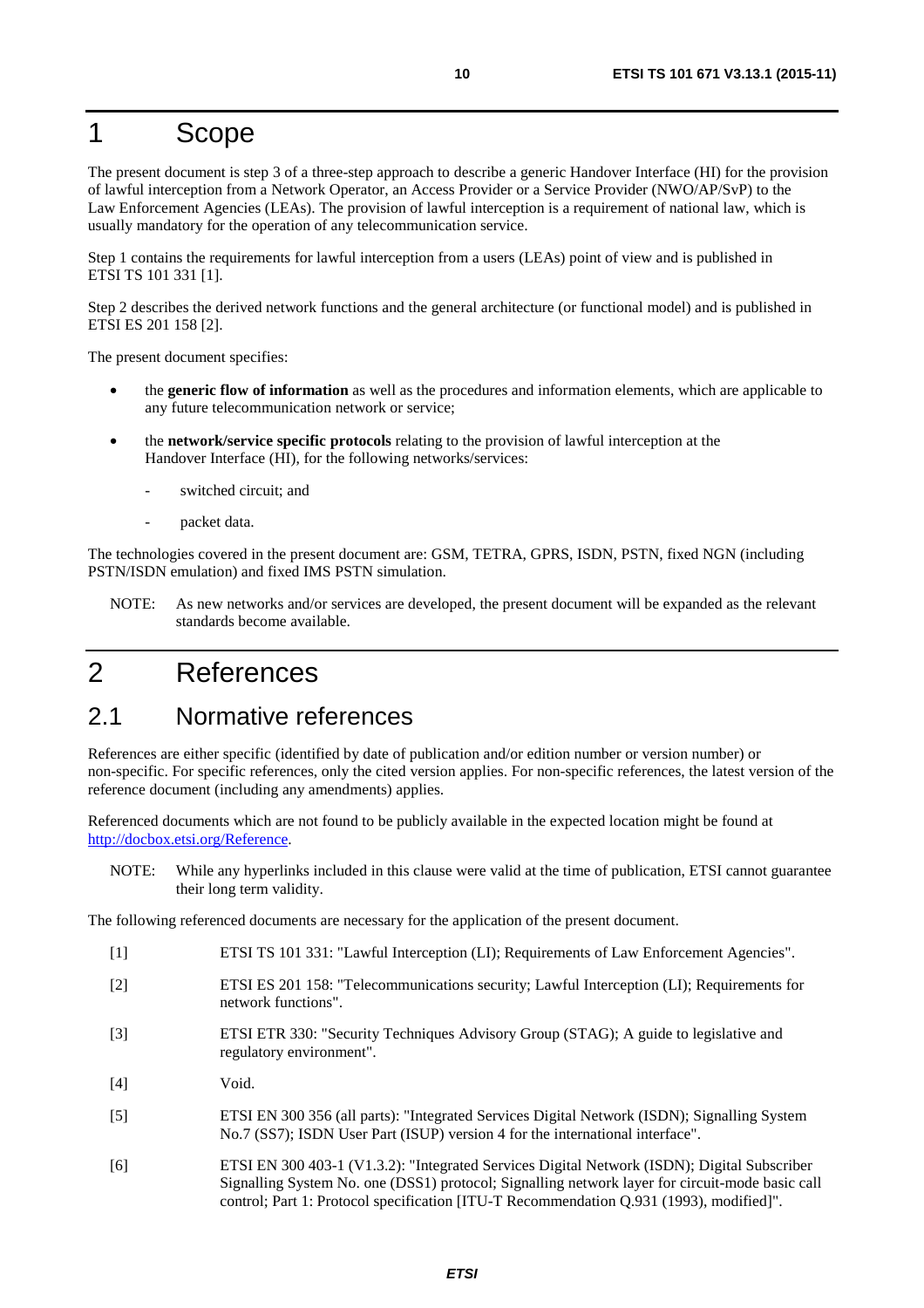- <span id="page-10-0"></span>NOTE: Reference [6] is specific, because the format of the sub parameters "dSS1-Format, DSS1-parameters-codeset-0", "DSS1-SS-parameters-codeset-0" and "UUS1-Content" are defined by V1.3.2.
- [7] Void.
- [8] Void.
- [9] Void.
- [10] ETSI EN 300 061-1: "Integrated Services Digital Network (ISDN); Subaddressing (SUB) supplementary service; Digital Subscriber Signalling System No. one (DSS1) protocol; Part 1: Protocol specification".
- [11] **Void.**
- [12] Void.
- [13] **Void.**
- [14] ETSI EN 300 097-1 (V1.2.4): "Integrated Services Digital Network (ISDN); Connected Line Identification Presentation (COLP) supplementary service; Digital Subscriber Signalling System No. one (DSS1) protocol; Part 1: Protocol specification".
- NOTE: Reference [14] is specific, because several parameter format definitions point to V1.2.4.
- [15] Void.
- [16] ETSI EN 300 130-1: "Integrated Services Digital Network (ISDN); Malicious Call Identification (MCID) supplementary service; Digital Subscriber Signalling System No. one (DSS1) protocol; Part 1: Protocol specification".
- [17] Void.
- [18] Void.
- [19] ETSI EN 300 185-1: "Integrated Services Digital Network (ISDN); Conference call, add-on (CONF) supplementary service; Digital Subscriber Signalling System No. one (DSS1) protocol; Part 1: Protocol specification".
- [20] ETSI EN 300 188-1: "Integrated Services Digital Network (ISDN); Three-Party (3PTY) supplementary service; Digital Subscriber Signalling System No. one (DSS1) protocol; Part 1: Protocol specification".
- [21] ETSI EN 300 207-1 (V1.2.5): "Integrated Services Digital Network (ISDN); Diversion supplementary services; Digital Subscriber Signalling System No. one (DSS1) protocol; Part 1: Protocol specification".
- NOTE: Reference [21] is specific, because the format of the sub parameters for "DSS1-SS-Invoke-Components" is defined by V1.2.5. In addition several parameter format definitions point to V1.2.5.
- [22] **Void.**
- [23] ETSI EN 300 286-1: "Integrated Services Digital Network (ISDN); User-to-User Signalling (UUS) supplementary service; Digital Subscriber Signalling System No. one (DSS1) protocol; Part 1: Protocol specification".
- [24] Void.
- [25] ETSI EN 300 369-1 (V1.2.4): "Integrated Services Digital Network (ISDN); Explicit Call Transfer (ECT) supplementary service; Digital Subscriber Signalling System No. one (DSS1) protocol; Part 1: Protocol specification".
- NOTE: Reference [25] is specific, because the format of the sub parameters for "DSS1-SS-Invoke-Components" is defined by V1.2.4.
- [26] Void.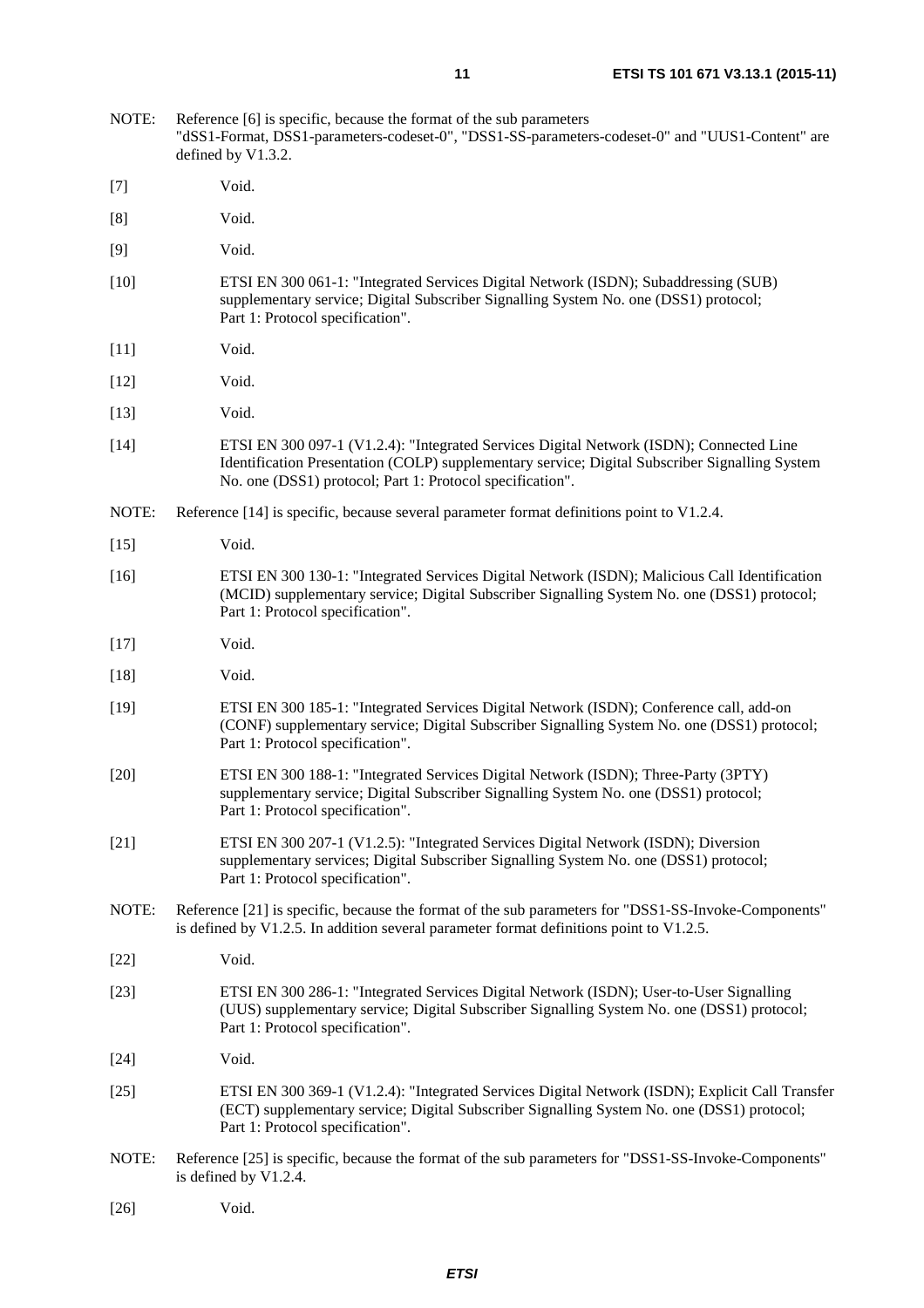<span id="page-11-0"></span>

| $[27]$ | Void.                                                                                                                                                                                                                                                |
|--------|------------------------------------------------------------------------------------------------------------------------------------------------------------------------------------------------------------------------------------------------------|
| $[28]$ | Void.                                                                                                                                                                                                                                                |
| $[29]$ | ETSI EN 300 196-1 (V1.3.2): "Integrated Services Digital Network (ISDN); Generic functional<br>protocol for the support of supplementary services; Digital Subscriber Signalling System No. one<br>(DSS1) protocol; Part 1: Protocol specification". |
| NOTE:  | Reference [29] is specific, because several parameter format definitions point to V1.3.2.                                                                                                                                                            |
| $[30]$ | Void.                                                                                                                                                                                                                                                |
| $[31]$ | Recommendation ITU-T Q.850 (1998): "Usage of cause and location in the Digital Subscriber<br>Signalling System No. 1 and the Signalling System No. 7 ISDN user part".                                                                                |
| NOTE:  | Reference [31] is specific, because several parameter format definitions point to version 1988.                                                                                                                                                      |
| $[32]$ | ETSI TS 100 974: "Digital cellular telecommunications system (Phase 2+); Mobile Application<br>Part (MAP) Specification (3GPP TS 09.02)".                                                                                                            |
| $[33]$ | Recommendation ITU-T X.680: "Information technology - Abstract Syntax Notation One<br>(ASN.1): Specification of basic notation".                                                                                                                     |
| $[34]$ | Recommendation ITU-T X.690: "Information technology - ASN.1 encoding rules: Specification of<br>Basic Encoding Rules (BER), Canonical Encoding Rules (CER) and Distinguished Encoding<br>Rules (DER)".                                               |
| $[35]$ | Recommendation ITU-T X.880: "Information technology - Remote Operations: Concepts, model<br>and notation".                                                                                                                                           |
| $[36]$ | Void.                                                                                                                                                                                                                                                |
| $[37]$ | Recommendation ITU-T X.882: "Information technology - Remote Operations: OSI realizations -<br>Remote Operations Service Element (ROSE) protocol specification".                                                                                     |
| $[38]$ | Void.                                                                                                                                                                                                                                                |
| $[39]$ | ETSI EN 300 122-1: "Integrated Services Digital Network (ISDN); Generic keypad protocol for<br>the support of supplementary services; Digital Subscriber Signalling System No. one (DSS1)<br>protocol; Part 1: Protocol specification".              |
| $[40]$ | ETSI EN 300 392-1: "Terrestrial Trunked Radio (TETRA); Voice plus Data (V+D);<br>Part 1: General network design".                                                                                                                                    |
| $[41]$ | ETSI TS 124 008: "Digital cellular telecommunications system (Phase 2+); Universal Mobile<br>Telecommunications System (UMTS); LTE; Mobile radio interface Layer 3 specification; Core<br>network protocols; Stage 3 (3GPP TS 24.008)".              |
| $[42]$ | ETSI TS 101 509: "Digital cellular telecommunications system (Phase 2+) (GSM); Lawful<br>interception; Stage 2 (3GPP TS 03.33)".                                                                                                                     |
| $[43]$ | ETSI TS 100 927: "Digital cellular telecommunications system (Phase 2+); Numbering,<br>addressing and identification (3GPP TS 03.03)".                                                                                                               |
| $[44]$ | Void.                                                                                                                                                                                                                                                |
| $[45]$ | ETSI TS 101 347: "Digital cellular telecommunications system (Phase 2+); General Packet Radio<br>Service (GPRS); GPRS Tunnelling Protocol (GTP) across the Gn and Gp Interface<br>(3GPP TS 09.60)".                                                  |
| $[46]$ | IETF RFC 959: "File Transfer Protocol".                                                                                                                                                                                                              |
| $[47]$ | Void.                                                                                                                                                                                                                                                |
| $[48]$ | Recommendation ITU-T Q.763: "Signalling System No.7 - ISDN User Part formats and codes".                                                                                                                                                             |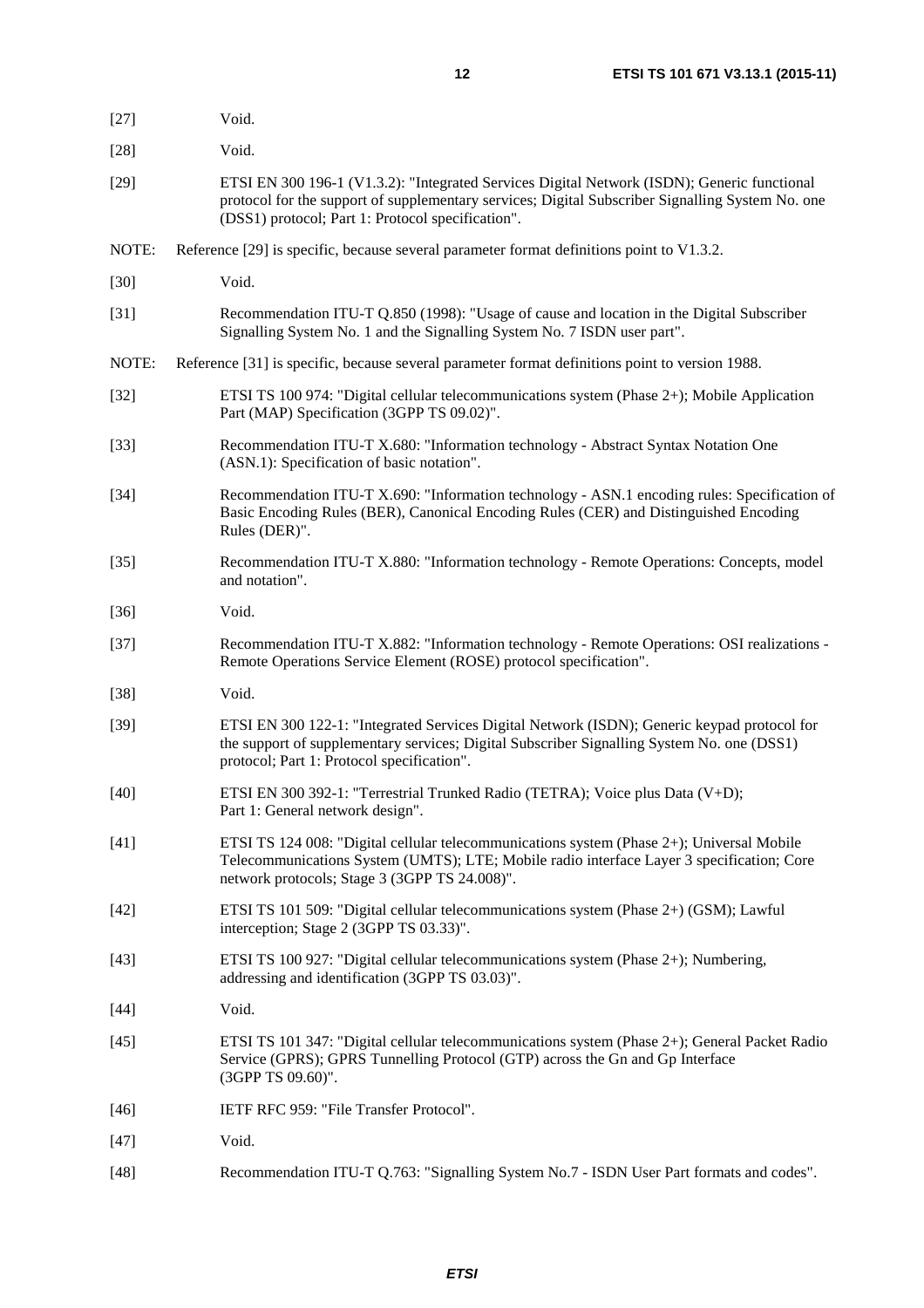[49] ETSI TS 101 393: "Digital cellular telecommunications system (Phase 2+); General Packet Radio

|        | Service (GPRS); GPRS Charging (3GPP TS 12.15)".                                                                                                                                                                                                            |
|--------|------------------------------------------------------------------------------------------------------------------------------------------------------------------------------------------------------------------------------------------------------------|
| $[50]$ | Void.                                                                                                                                                                                                                                                      |
| $[51]$ | IETF RFC 791: "Internet Protocol".                                                                                                                                                                                                                         |
| $[52]$ | IETF RFC 793: "Transmission Control Protocol".                                                                                                                                                                                                             |
| $[53]$ | Void.                                                                                                                                                                                                                                                      |
| $[54]$ | ETSI EN 300 089: "Integrated Services Digital Network (ISDN); Calling Line Identification<br>Presentation (CLIP) supplementary service; Service description".                                                                                              |
| $[55]$ | ETSI TS 100 940: "Digital cellular telecommunications system (Phase $2+$ ); Mobile radio interface;<br>Layer 3 specification (3GPP TS 04.08)".                                                                                                             |
| $[56]$ | Recommendation ITU-T Q.931: "ISDN user-network interface layer 3 specification for basic call<br>control".                                                                                                                                                 |
| $[57]$ | ETSI TS 101 109: "Digital cellular telecommunications system (Phase $2+$ ); Universal<br>Geographical Area Description (GAD) (3GPP TS 03.32)".                                                                                                             |
| $[58]$ | Recommendation ITU-T E.164: "The international public telecommunication numbering plan".                                                                                                                                                                   |
| $[59]$ | IETF RFC 3261: "SIP: Session Initiation Protocol".                                                                                                                                                                                                         |
| $[60]$ | ETSI TS 129 060: "Digital cellular telecommunications system (Phase $2+$ ); Universal Mobile<br>Telecommunications System (UMTS); General Packet Radio Service (GPRS); GPRS Tunnelling<br>Protocol (GTP) across the Gn and Gp interface (3GPP TS 29.060)". |
| [61]   | ETSI TS 133 108: "Universal Mobile Telecommunications System (UMTS); LTE; 3G security;<br>Handover interface for Lawful Interception (LI) (3GPP TS 33.108)".                                                                                               |
| $[62]$ | Void.                                                                                                                                                                                                                                                      |
| $[63]$ | Recommendation ITU-T Q.731.3: "Stage 3 description for number identification supplementary<br>services using Signalling System No. 7: Calling line identification presentation (CLIP)".                                                                    |
| $[64]$ | Recommendation ITU-T Q.951.1: "Stage 3 description for number identification supplementary<br>services using DSS 1: Direct-dialling-in (DDI)".                                                                                                             |
| $[65]$ | Recommendation ITU-T Q.951.3: "Stage 3 description for number identification supplementary<br>services using DSS 1: Calling line identification presentation".                                                                                             |
| $[66]$ | ETSI EN 300 092 (all parts): "Integrated Services Digital Network (ISDN); Calling Line<br>Identification Presentation (CLIP) supplementary service; Digital Subscriber Signalling System<br>No. one (DSS1) protocol".                                      |
| $[67]$ | ISO 3166-1: "Codes for the representation of names of countries and their subdivisions -<br>Part 1: Country codes".                                                                                                                                        |
| [68]   | IETF RFC 3966: "The tel URI for Telephone Numbers".                                                                                                                                                                                                        |
| $[69]$ | ETSI TS 101 909-20-1: "Digital Broadband Cable Access to the Public Telecommunications<br>Network; IP Multimedia Time Critical Services; Part 20: Lawful Interception; Sub-part 1: CMS<br>based Voice Telephony Services".                                 |
| $[70]$ | ETSI TS 123 228: "Digital cellular telecommunications system (Phase 2+); Universal Mobile<br>Telecommunications System (UMTS); LTE; IP Multimedia Subsystem (IMS); Stage 2                                                                                 |

[71] ETSI TS 133 107: "Universal Mobile Telecommunications System (UMTS); LTE; 3G security; Lawful interception architecture and functions (3GPP TS 33.107)".

(3GPP TS 23.228)".

[72] ETSI EN 301 040: "Terrestrial Trunked Radio (TETRA); Security; Lawful Interception (LI) interface".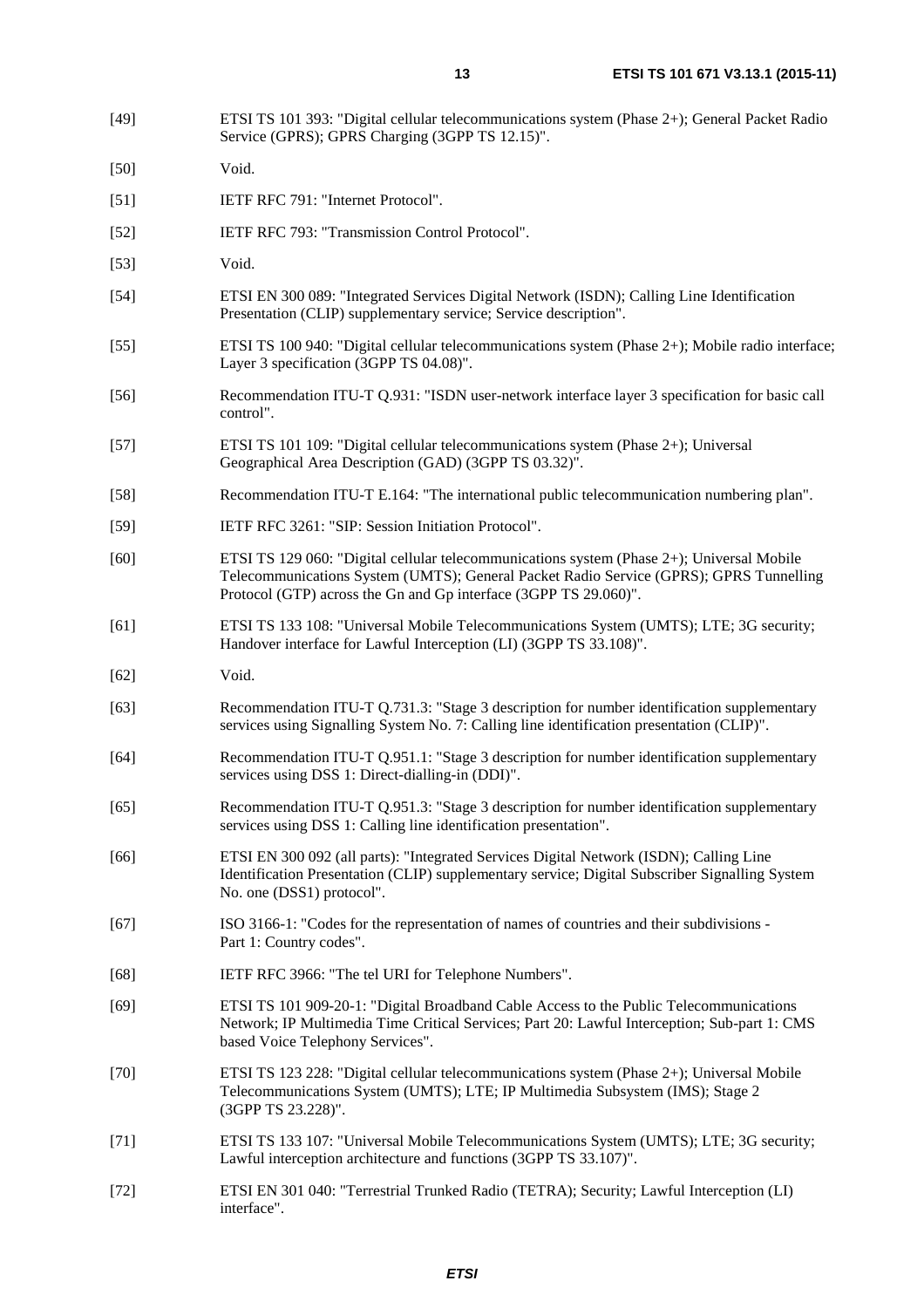- <span id="page-13-0"></span>[73] ETSI TS 100 392-3-6: "Terrestrial Trunked Radio (TETRA); Voice plus Data (V+D); Part 3: Interworking at the Inter-System Interface (ISI); Sub-part 6: Speech format implementation for circuit mode transmission".
- [74] ETSI TS 100 392-3-7: "Terrestrial Trunked Radio (TETRA); Voice plus Data (V+D); Part 3: Interworking at the Inter-System Interface (ISI); Sub-part 7: Speech Format Implementation for Packet Mode Transmission".
- [75] Void.
- [76] ETSI TS 123 003: "Digital cellular telecommunications system (Phase 2+); Universal Mobile Telecommunications System (UMTS); Numbering, addressing and identification (3GPP TS 23.003)".
- [77] ETSI TS 123 060: "Digital cellular telecommunications system (Phase 2+); Universal Mobile Telecommunications System (UMTS); General Packet Radio Service (GPRS); Service description; Stage 2 (3GPP TS 23.060)".
- [78] ETSI TS 123 401: "LTE; General Packet Radio Service (GPRS) enhancements for Evolved Universal Terrestrial Radio Access Network (E-UTRAN) access (3GPP TS 23.401)".
- [79] ETSI TS 123 402: "Universal Mobile Telecommunications System (UMTS); LTE; Architecture enhancements for non-3GPP accesses (3GPP TS 23.402)".
- [80] ETSI TS 129 002: "Digital cellular telecommunications system (Phase 2+); Universal Mobile Telecommunications System (UMTS); Mobile Application Part (MAP) specification (3GPP TS 29.002)".
- [81] ETSI TS 101 671: "Lawful Interception (LI); Handover interface for the lawful interception of telecommunications traffic".
- [82] ETSI TS 125 413: "Universal Mobile Telecommunications System (UMTS); UTRAN Iu interface Radio Access Network Application Part (RANAP) signalling (3GPP TS 25.413)".
- [83] ETSI TS 129 118: "Universal Mobile Telecommunications System (UMTS); LTE; Mobility Management Entity (MME) - Visitor Location Register (VLR) SGs interface specification (3GPP TS 29.118)".
- [84] SMS forum: "Short Message Peer-to-Peer Protocol Specification (SMPP) v5.0".
- [85] EMI-UCP interface (UCP) v5.2.

#### 2.2 Informative references

References are either specific (identified by date of publication and/or edition number or version number) or non-specific. For specific references, only the cited version applies. For non-specific references, the latest version of the reference document (including any amendments) applies.

NOTE: While any hyperlinks included in this clause were valid at the time of publication, ETSI cannot guarantee their long term validity.

The following referenced documents are not necessary for the application of the present document but they assist the user with regard to a particular subject area.

- [i.1] ISO 9798 (all parts): "Information technology Security techniques Entity authentication".
- [i.2] Void.
- [i.3] ETSI TS 187 005: "Telecommunications and Internet converged Services and Protocols for Advanced Networking (TISPAN); NGN Lawful Interception; Stage 1 and Stage 2 definition".
- [i.4] ETSI TR 102 503: "Lawful Interception (LI); ASN.1 Object Identifiers in Lawful Interception and Retained data handling Specifications".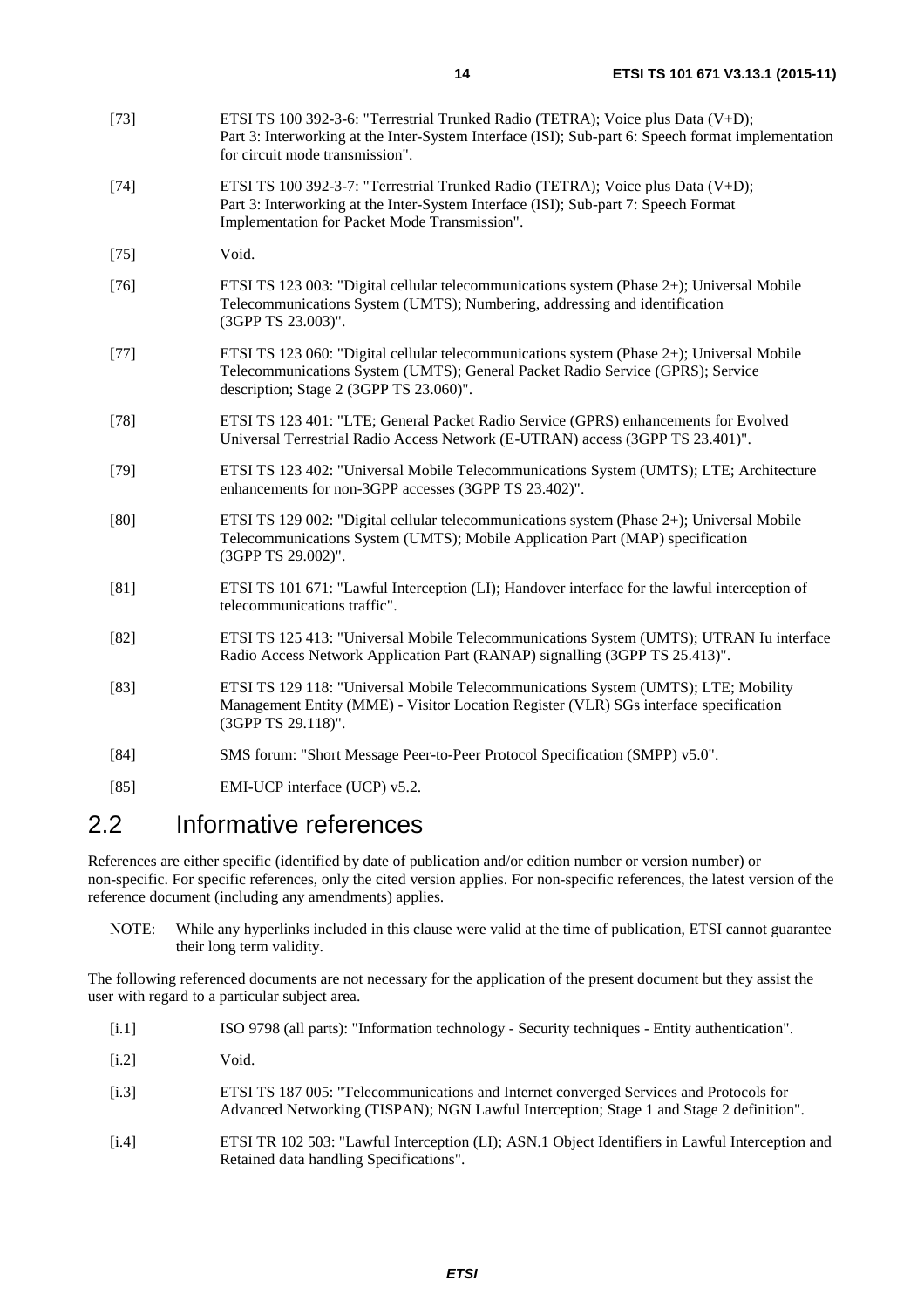- <span id="page-14-0"></span>[i.5] ETSI ES 201 671: "Lawful Interception (LI); Handover interface for the lawful interception of telecommunications traffic".
- NOTE: Periodically TS 101 671 is published as ES 201 671. A reference to the latest version of the TS reflects the latest stable content from ETSI/TC LI.

### 3 Definitions and abbreviations

#### 3.1 Definitions

For the purposes of the present document, the following terms and definitions apply:

**Access Provider (AP):** provides a user of some network with access from the user's terminal to that network

NOTE: This definition applies specifically for the present document. In a particular case, the access provider and network operator may be a common commercial entity.

**activation/deactivation of supplementary services:** procedures for activation, which is the operation of bringing the service into the "ready for invocation" state, and deactivation, which is the complementary action

**(to) buffer:** temporary storing of information in case the necessary telecommunication connection to transport information to the LEMF is temporarily unavailable

**call:** any temporary switched connection capable of transferring information between two or more users of a telecommunications system

NOTE: In this context a user may be a person or a machine.

**CC link:** communication channel for HI3 information between a mediation function and a LEMF

NOTE: It is used for transmission of the Content of Communication (CC). This term refers to circuit switched only.

**CC Link IDentifier (CCLID):** See definition in clause A.1.

**communication:** information transfer according to agreed conventions

**Communication IDentifier (CID):** See definition in clause 6.

**Communication Identity Number (CIN):** See definition in clause 6.

**communications session:** session that consists of either a single self-contained transaction or a series of protocol data units that together form a single self-contained communication

**Content of Communication (CC):** information exchanged between two or more users of a telecommunication service, excluding Intercept Related Information

NOTE: This includes information which may, as part of some telecommunication service, be stored by one user for subsequent retrieval by another.

**Handover Interface (HI):** physical and logical interface across which the interception measures are requested from network operator/access provider/service provider, and the results of interception are delivered from a network operator/access provider/service provider to a law enforcement monitoring facility

**identity:** technical label which may represent the origin or destination of any telecommunications traffic, as a rule clearly identified by a physical telecommunication identity number (such as a telephone number) or the logical or virtual telecommunication identity number (such as a personal number) which the subscriber can assign to a physical access on a case-by-case basis

**information:** intelligence or knowledge capable of being represented in forms suitable for communication, storage or processing

NOTE: Information may be represented for example by signs, symbols, pictures or sounds.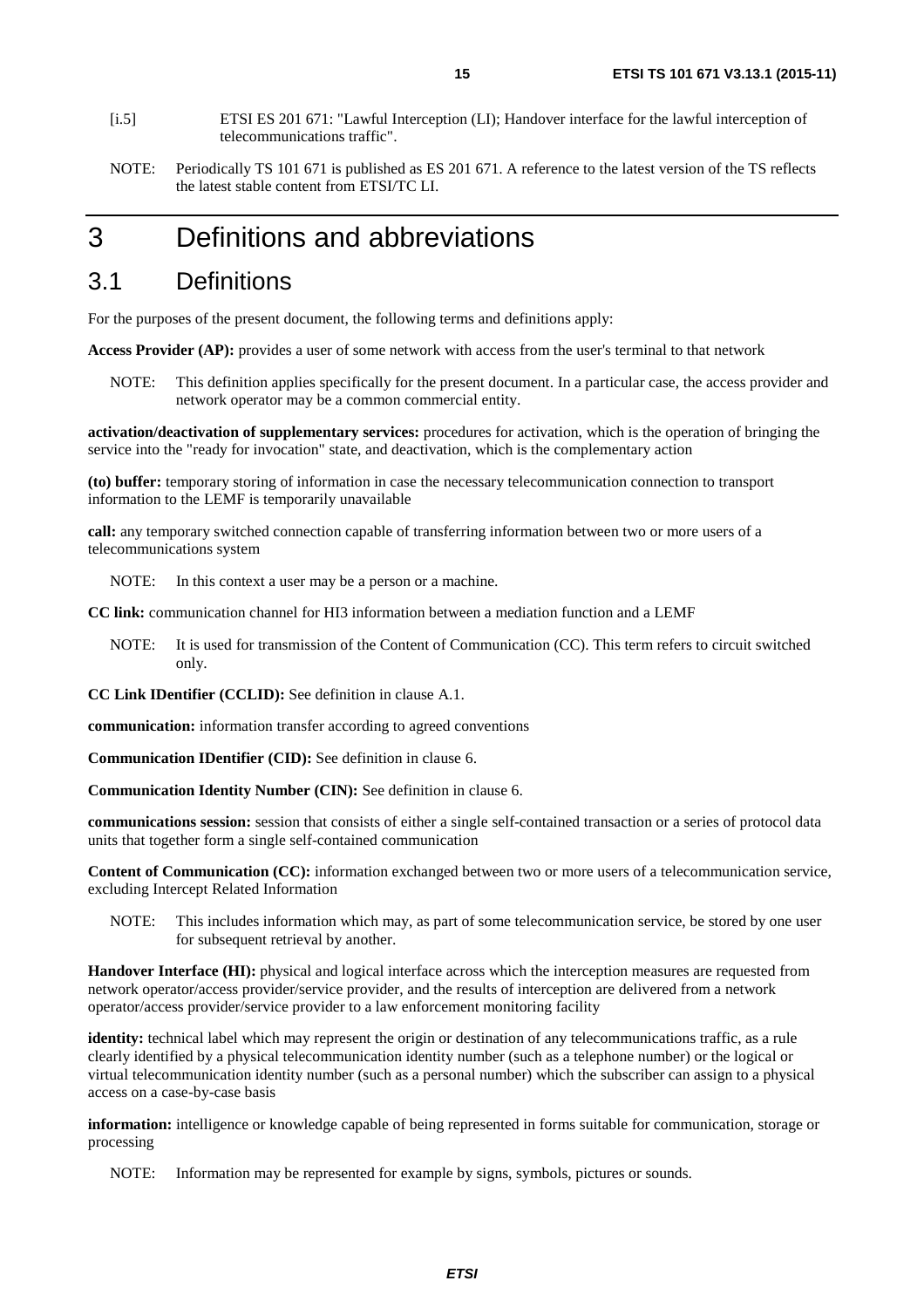**interception:** action (based on the law), performed by a network operator/access provider/service provider, of making available certain information and providing that information to a law enforcement monitoring facility

NOTE: In the present document the term interception is not used to describe the action of observing communications by a law enforcement agency.

**interception configuration information:** information related to the configuration of interception

**interception interface:** physical and logical locations within the network operator's/access provider's/service provider's telecommunication facilities where access to the Content of Communication and Intercept Related Information is provided

NOTE: The interception interface is not necessarily a single, fixed point.

**interception measure:** technical measure which facilitates the interception of telecommunications traffic pursuant to the relevant national laws and regulations

**interception subject:** person or persons, specified in a lawful authorization, whose telecommunications are to be intercepted

**Intercept Related Information (IRI):** collection of information or data associated with telecommunication services involving the target identity, specifically communication associated information or data (including unsuccessful communication attempts), service associated information or data (e.g. service profile management by subscriber) and location information

**Internal Interception Function (IIF):** point within a network or network element at which the Content of Communication and the Intercept Related Information are made available

**Internal Network Interface (INI):** network's internal interface between the Internal Interception Function and a mediation function

**invocation and operation:** describes the action and conditions under which the service is brought into operation

- NOTE 1: In the case of a lawful interception this may only be on a particular communication. It should be noted that when lawful interception is activated, invocation is applicable on all communications (invocation takes place either subsequent to or simultaneously with activation). Operation is the procedure which occurs once a service has been invoked.
- NOTE 2: The definition is based on Recommendation ITU-T X.882 [\[37](#page-11-0)], but has been adapted for the special application of lawful interception, instead of supplementary services.

**Law Enforcement Agency (LEA):** organization authorized by a lawful authorization based on a national law to request interception measures and to receive the results of telecommunications interceptions

**Law Enforcement Monitoring Facility (LEMF):** designated as the transmission destination for the results of interception relating to a particular interception subject

**lawful authorization:** permission granted to a LEA under certain conditions to intercept specified telecommunications and requiring co-operation from a network operator/access provider/service provider

NOTE: Typically this refers to a warrant or order issued by a lawfully authorized body.

**Lawful Interception (LI):** See interception.

**Lawful Interception IDentifier (LIID):** See definition in clause 6.

**location information:** information relating to the geographic, physical or logical location of an identity relating to an interception subject

**Mediation Function (MF):** mechanism which passes information between a network operator, an access provider or service provider and a Handover Interface, and information between the Internal Network Interface and the Handover Interface

**network element:** component of the network structure, such as a local exchange, higher order switch or service control processor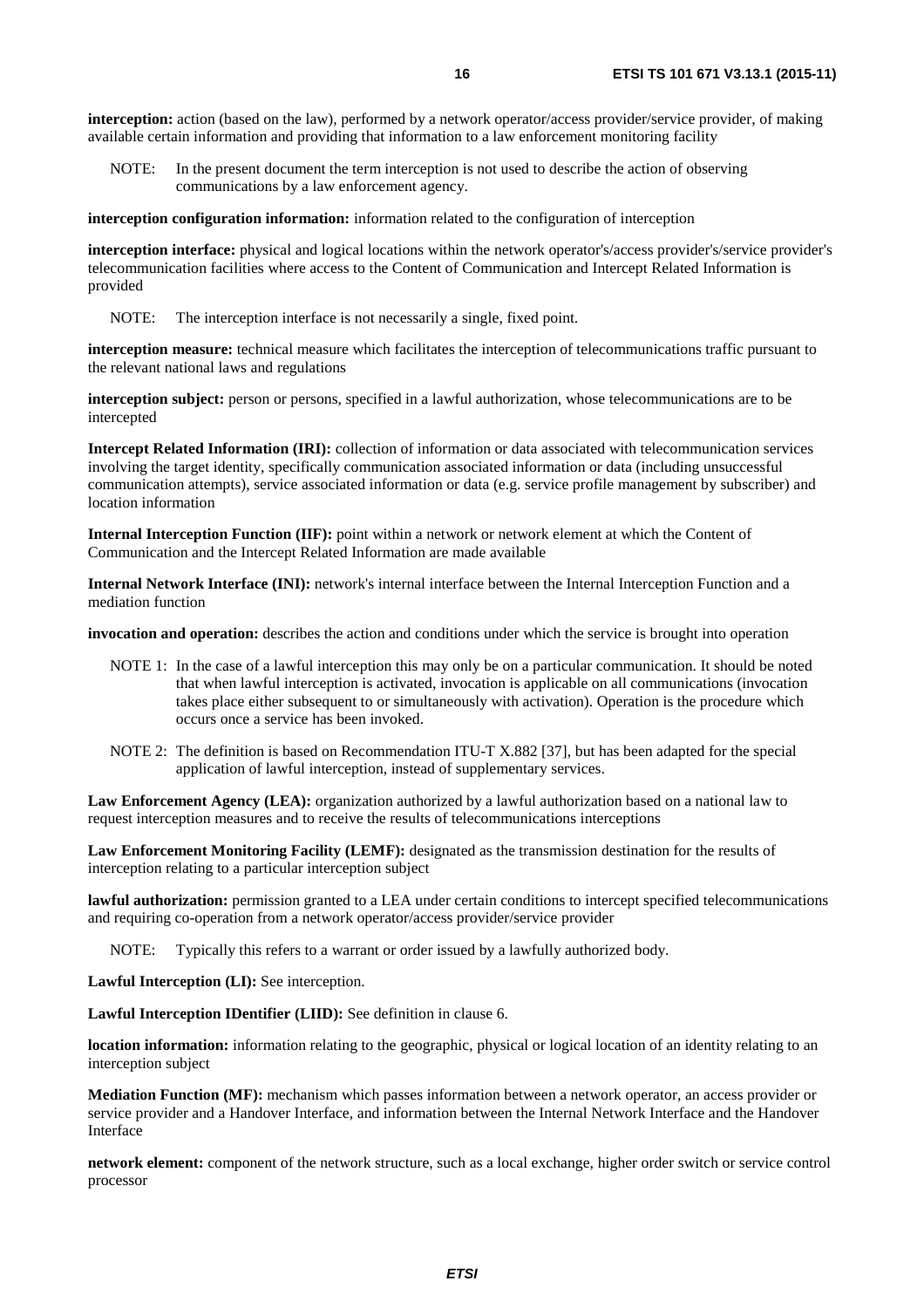**Network Element IDentifier (NEID):** See definition in clause 6.

**Network IDentifier (NID):** See definition in clause 6.

**NetWork Operator (NWO):** operator of a public telecommunications infrastructure which permits the conveyance of signals between defined network termination points by wire, by microwave, by optical means or by other electromagnetic means

**PSTN/ISDN Emulation Service:** mimics a PSTN/ISDN network from the point of view of legacy terminals (or interfaces) by an IP network, through a gateway

NOTE: All PSTN/ISDN services remain available and identical (i.e. with the same ergonomics); such that end users are unaware that they are not connected to a TDM-based PSTN/ISDN.

**PSTN/ISDN Simulation Service:** defines the provision of PSTN/ISDN-like services to advanced terminals (IP-phones) or IP-interfaces

NOTE: There is no strict requirement to make all PSTN/ ISDN services available or identical, although end users expect to have access to the most popular ones, possibly with different ergonomics.

**Quality of Service (QoS):** quality specification of a telecommunications channel, system, virtual channel, computer-telecommunications session, etc.

NOTE: Quality of service may be measured, for example, in terms of signal-to-noise ratio, bit error rate, message throughput rate or call blocking probability.

**reliability:** probability that a system or service will perform in a satisfactory manner for a given period of time when used under specific operating conditions

**result of interception:** information relating to a target service, including the Content of Communication and Intercept Related Information, which is passed by a network operator, an access provider or a service provider to a law enforcement agency

NOTE: Intercept related information is provided whether or not call activity is taking place.

**service information:** information used by the telecommunications infrastructure in the establishment and operation of a network related service or services

NOTE: The information may be established by a network operator, an access provider, a service provider or a network user.

**Service Provider (SvP):** natural or legal person providing one or more public telecommunications services whose provision consists wholly or partly in the transmission and routing of signals on a telecommunications network

NOTE: A service provider needs not necessarily run his own network.

**sequence number:** number that counts individual intercepted protocol data units within a communications session

**Short Message Service (SMS):** service that gives the ability to send character messages to phones

NOTE: SMS messages can be MO (Mobile Originated) or MT (Mobile Terminated).

**target identity:** technical identity (e.g. the interception's subject directory number), which uniquely identifies a target of interception

NOTE: One target may have one or several target identities.

**target service:** telecommunications service associated with an interception subject and usually specified in a lawful authorization for interception

NOTE: There may be more than one target service associated with a single interception subject.

**telecommunications:** any transfer of signs, signals, writing images, sounds, data or intelligence of any nature transmitted in whole or in part by a wire, radio, electromagnetic, photoelectronic or photo-optical system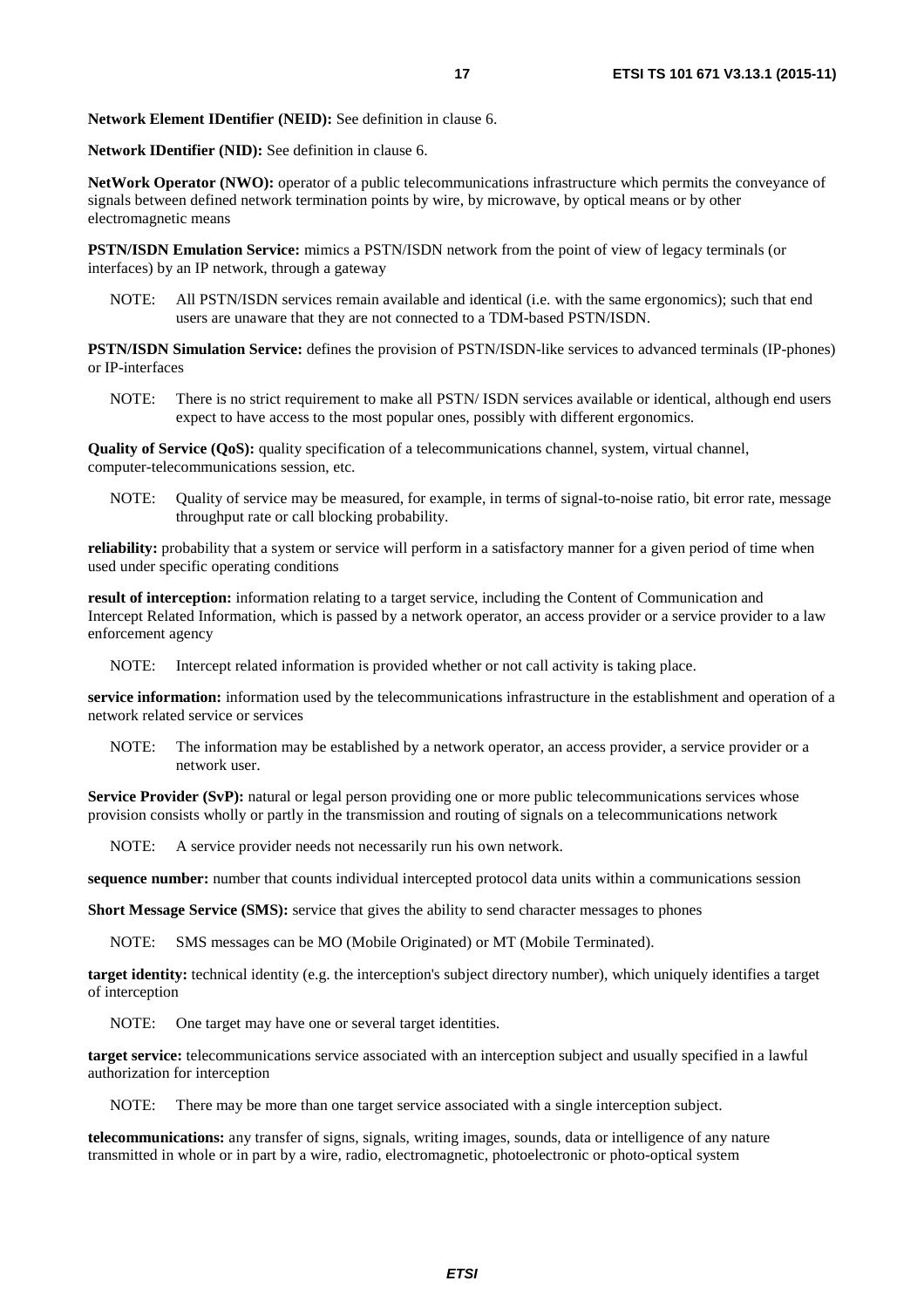### <span id="page-17-0"></span>3.2 Abbreviations

For the purposes of the present document, the following abbreviations apply:

| 3PTY                      | Three-ParTY service                                      |
|---------------------------|----------------------------------------------------------|
| AA                        | <b>Abbreviated Address</b>                               |
| AC                        | Alarm Call                                               |
| <b>ADMF</b>               | <b>ADMinistration Function</b>                           |
| <b>AOC</b>                | Advice Of Charge service                                 |
| AP                        | Access Provider                                          |
| API                       | <b>Access Point Identifier</b>                           |
| <b>ASCII</b>              | American Standard Code for Information Interchange       |
| ASE                       | <b>Application Service Element</b>                       |
| ASN.1                     | <b>Abstract Syntax Notation One</b>                      |
| ВA                        | <b>DSS1 Basic Access</b>                                 |
| BC                        | <b>Bearer Capability</b>                                 |
| <b>BCD</b>                | <b>Binary Coded Decimal</b>                              |
| BER                       | <b>Basic Encoding Rules</b>                              |
| BRA                       | <b>Basic Rate Access</b>                                 |
| BRI                       | <b>Basic Rate Interface</b>                              |
|                           |                                                          |
| <b>BS</b>                 | <b>Basic Service</b>                                     |
| CC                        | Content of Communication                                 |
| CC/IRI                    | Content of Communication / Intercept Related Information |
| <b>CCBS</b>               | <b>Completion of Calls to Busy Subscriber</b>            |
| <b>CCLID</b>              | CC Link IDentifier                                       |
| <b>CCNR</b>               | Completion of Calls on No Reply                          |
| CD                        | Call Deflection                                          |
| CdP                       | <b>Called Party</b>                                      |
| CF                        | Call Forwarding                                          |
| <b>CFB</b>                | Call Forwarding on Busy                                  |
| <b>CFNR</b>               | Call Forwarding on No Reply                              |
| <b>CFU</b>                | Call Forwarding Unconditional                            |
| <b>CGI</b>                | Cell Global Id                                           |
| CgP                       | <b>Calling Party</b>                                     |
| $\text{CID}$              | <b>Communication IDentifier</b>                          |
| <b>CIN</b>                | <b>Communication Identity Number</b>                     |
| <b>CLI</b>                | Calling Line Identity (Calling Party Number)             |
| <b>CLIP</b>               | Calling Line Identification Presentation                 |
| <b>CLIR</b>               | Calling Line Identification Restriction                  |
| COL                       | COnnected Line identity (Connected Number)               |
| <b>COLP</b>               | COnnected Line identification Presentation               |
| <b>COLR</b>               | COnnected Line identification Restriction                |
| <b>CONF</b>               | CONFerence call, add-on                                  |
| $\mathbf{C}\mathbf{S}$    | Circuit Switched                                         |
| <b>CSCF</b>               | Call Session Control Function                            |
| <b>CUG</b>                | Closed User Group                                        |
| CW                        | Call Waiting                                             |
| <b>DDI</b>                | Direct Dialling In                                       |
| DF                        | <b>Delivery Function</b>                                 |
| DIR                       | Direction                                                |
| DIV                       | call DIVersion services                                  |
| <b>DMO</b>                | Direct Mode Operation                                    |
| DN                        | <b>Directory Number</b>                                  |
| <b>DNS</b>                | Domain Name Service                                      |
|                           |                                                          |
| DSS <sub>1</sub><br>E-CGI | Digital Subscriber Signalling system No.1                |
|                           | E-UTRAN Cell Global Identity                             |
| <b>ECT</b>                | <b>Explicit Call Transfer</b>                            |
| <b>EPS</b>                | <b>Evolved Packet System</b>                             |
| FB                        | FallBack procedure                                       |
| <b>FDC</b>                | <b>Fixed Destination Call</b>                            |
| FPH                       | Free PHone                                               |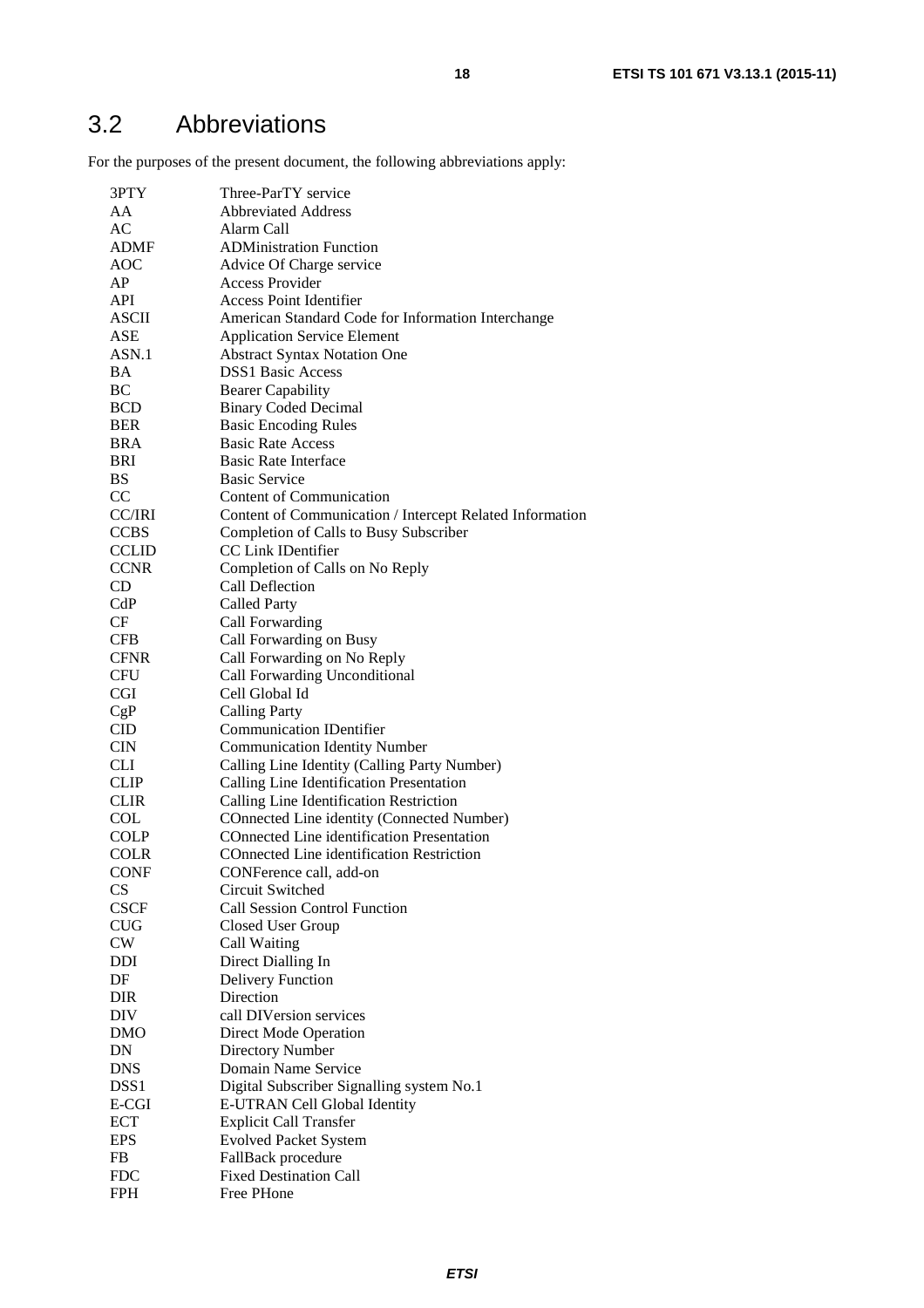| <b>FTP</b>                | <b>File Transfer Protocol</b>                                 |
|---------------------------|---------------------------------------------------------------|
| <b>GCID</b>               | GPRS Charging ID (GGSN address)                               |
| GGSN                      | <b>Gateway GPRS Support Node</b>                              |
| <b>GLIC</b>               | <b>GPRS LI Correlation</b>                                    |
| <b>GMSC</b>               | Gateway Mobile Switching Centre                               |
| <b>GPRS</b>               | General Packet Radio Service                                  |
| <b>GSM</b>                | Global System for Mobile communications                       |
| <b>GSN</b>                | GPRS Support Node (SGSN or GGSN)                              |
| <b>GTP</b>                | <b>GPRS</b> Tunnelling Protocol                               |
| <b>GTSI</b>               | Group TETRA Subscriber Identity                               |
| HІ                        | Handover Interface                                            |
| HI1                       | Handover Interface port 1 (for administrative information)    |
| HI <sub>2</sub>           | Handover Interface port 2 (for Intercept Related Information) |
| HI3                       | Handover Interface port 3 (for Content of Communication)      |
| <b>HLC</b>                | <b>High Layer Compatibility</b>                               |
| <b>HLR</b>                | Home Location Register                                        |
| HOLD                      | call HOLD service                                             |
| IA5                       | International Alphabet No. 5                                  |
| <b>IAP</b>                | <b>Interception Access Point</b>                              |
| <b>ICB</b>                | <b>Incoming Call Barring</b>                                  |
| <b>ICID</b>               | <b>IMS</b> Charging ID                                        |
| ΙE                        | <b>Information Element</b>                                    |
| IIF                       | <b>Internal Interception Function</b>                         |
| <b>IMEI</b>               | International Mobile station Equipment Identity               |
| <b>IMS</b>                | IP Multimedia Subsystem                                       |
| <b>IMSI</b>               | International Mobile Subscriber Identity                      |
| IN                        | <b>Intelligent Network</b>                                    |
| INI                       | <b>Internal Network Interface</b>                             |
| IP                        | <b>Internet Protocol</b>                                      |
| <b>IP-CAN</b>             | <b>IP-Connectivity Access Network</b>                         |
| IRI                       | <b>Intercept Related Information</b>                          |
| <b>ISDN</b>               | <b>Integrated Services Digital Network</b>                    |
| <b>ISUP</b>               | <b>ISDN</b> User Part                                         |
| <b>ITSI</b>               | Individual TETRA Subscriber Identity                          |
| LAC                       | <b>Location Area Code</b>                                     |
|                           |                                                               |
| <b>LAES</b><br><b>LEA</b> | Lawfully Authorized Electronic Surveillance                   |
|                           | Law Enforcement Agency                                        |
| <b>LEMF</b>               | Law Enforcement Monitoring Facility                           |
| LI                        | Lawful Interception                                           |
| <b>LIID</b>               | Lawful Interception IDentifier                                |
| <b>LLC</b>                | Lower Layer Compatibility                                     |
| <b>MAP</b>                | Mobile Application Part                                       |
| <b>MCID</b>               | Malicious Call IDentification                                 |
| МE                        | Mobile Equipment                                              |
| MF                        | <b>Mediation Function</b>                                     |
| <b>MMC</b>                | Meet-Me Conference                                            |
| MME                       | <b>Mobility Management Entity</b>                             |
| МO                        | Mobile Originated                                             |
| MO&MT                     | Mobile Originated and Mobile Terminated                       |
| <b>MOC</b>                | Mandatory / Optional / Conditional                            |
| MOC                       | Mobile Originated Call                                        |
| MS                        | <b>Mobile Station</b>                                         |
| <b>MSISDN</b>             | Mobile Subscriber ISDN Number                                 |
| <b>MSN</b>                | Multiple Subscriber Number                                    |
| МT                        | Mobile Terminated                                             |
| <b>MTC</b>                | <b>Mobile Terminated Call</b>                                 |
| MWI                       | Message Wait Indication                                       |
| NDUB                      | Network Determined User Busy                                  |
| NEID                      | Network Element IDentifier                                    |
| NGN                       | <b>Next Generation Network</b>                                |
| <b>NID</b>                | Network IDentifier                                            |
| <b>NSAPI</b>              | Network layer Service Access Point Identifier                 |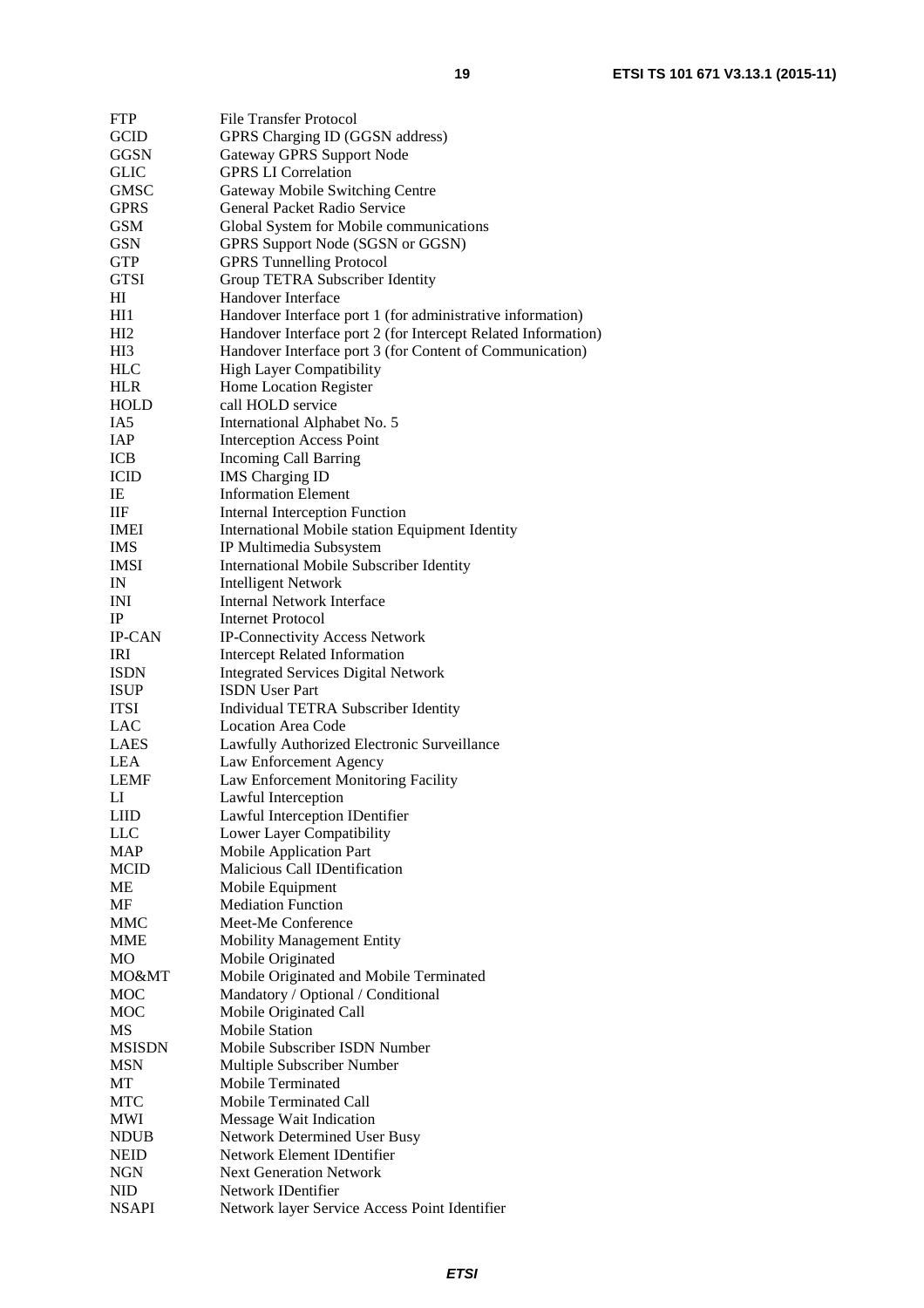| <b>NWO</b>   | NetWork Operator                                                  |
|--------------|-------------------------------------------------------------------|
| <b>OCB</b>   | <b>Outgoing Call Barring</b>                                      |
| <b>OID</b>   | <b>Object IDentifiers</b>                                         |
| <b>OTOA</b>  | Originator Type Of Address                                        |
| <b>PABX</b>  | Private Automatic Branch Exchange                                 |
| <b>PDP</b>   | Packet Data Protocol                                              |
| <b>PDU</b>   | Protocol Data Unit                                                |
| <b>PLMN</b>  | Public Land Mobile Network                                        |
| <b>PR</b>    | <b>Partial Rerouting</b>                                          |
| <b>PRA</b>   | Primary Rate Access                                               |
| PRI          | Primary Rate Interface                                            |
| PS           | Packet Switched                                                   |
| <b>PSTN</b>  | Public Switched Telephone Network                                 |
| QoS          | <b>Quality of Service</b>                                         |
| RA           | Routing Area                                                      |
| RAI          | Routeing Area Identifier                                          |
| RAM          | Random Access Memory                                              |
| ROSE         | <b>Remote Operation Service Element</b>                           |
| <b>RTP</b>   | <b>Real Time Protocol</b>                                         |
| $R_{x}$      | Receive direction                                                 |
| <b>SAC</b>   | System Area Code                                                  |
| <b>SCF</b>   | <b>Service Control Function</b>                                   |
| SCI          | Subscriber Controlled Input                                       |
| SDP          | <b>Session Description Protocol</b>                               |
| <b>SDS</b>   | <b>Short Data Service</b>                                         |
| SGSN         | Serving GPRS Support Node                                         |
| SIP          | <b>Session Initiation Protocol</b>                                |
| <b>SMPP</b>  | Short Message Peer to Peer Protocol                               |
| SMS          | <b>Short Message Service</b>                                      |
| SS No.7      | common channel Signalling System ITU (T) No. 7                    |
| SS           |                                                                   |
| SSF          | <b>Supplementary Service</b><br><b>Service Switching Function</b> |
| SUB          | SUBaddressing (supplementary service)                             |
| SvP          | Service Provider                                                  |
| TAI          |                                                                   |
| <b>TCP</b>   | Tracking Area Identity<br><b>Transmission Control Protocol</b>    |
| TDM          | Time Division Multiplexing                                        |
| <b>TEI</b>   | <b>Terminal Equipment Identity</b>                                |
| TEL URI      | Uniform Resource Identifier for Telephone Numbers                 |
| <b>TETRA</b> | <b>TErrestrial Trunked RAdio</b>                                  |
| <b>TLV</b>   | TypeLenghtValue                                                   |
| TMR          | <b>Transmission Medium Requirement</b>                            |
| TP           | <b>Terminal Portability</b>                                       |
| T-PDU        | Tunnelled PDU                                                     |
|              | <b>Transmit direction</b>                                         |
| $T_{\rm x}$  |                                                                   |
| <b>UCP</b>   | <b>Universal Computer Protocol</b>                                |
| <b>UDP</b>   | <b>User Datagram Protocol</b>                                     |
| <b>UDUB</b>  | User Determined User Busy                                         |
| UE           | User Equipment                                                    |
| <b>UMTS</b>  | Universal Mobile Telecommunication System                         |
| URI          | Uniform Resource Identifier                                       |
| <b>URL</b>   | Universal Resource Locator                                        |
| <b>UTC</b>   | Universal Time Coordinated                                        |
| <b>UTM</b>   | Universal Transverse Mercator                                     |
| <b>UUS</b>   | User-to-User Signalling                                           |
| <b>WGS</b>   | World Geodetic System                                             |
| WUS          | Wake-Up Service                                                   |
| xGSN         | <b>SGSN</b> or GGSN                                               |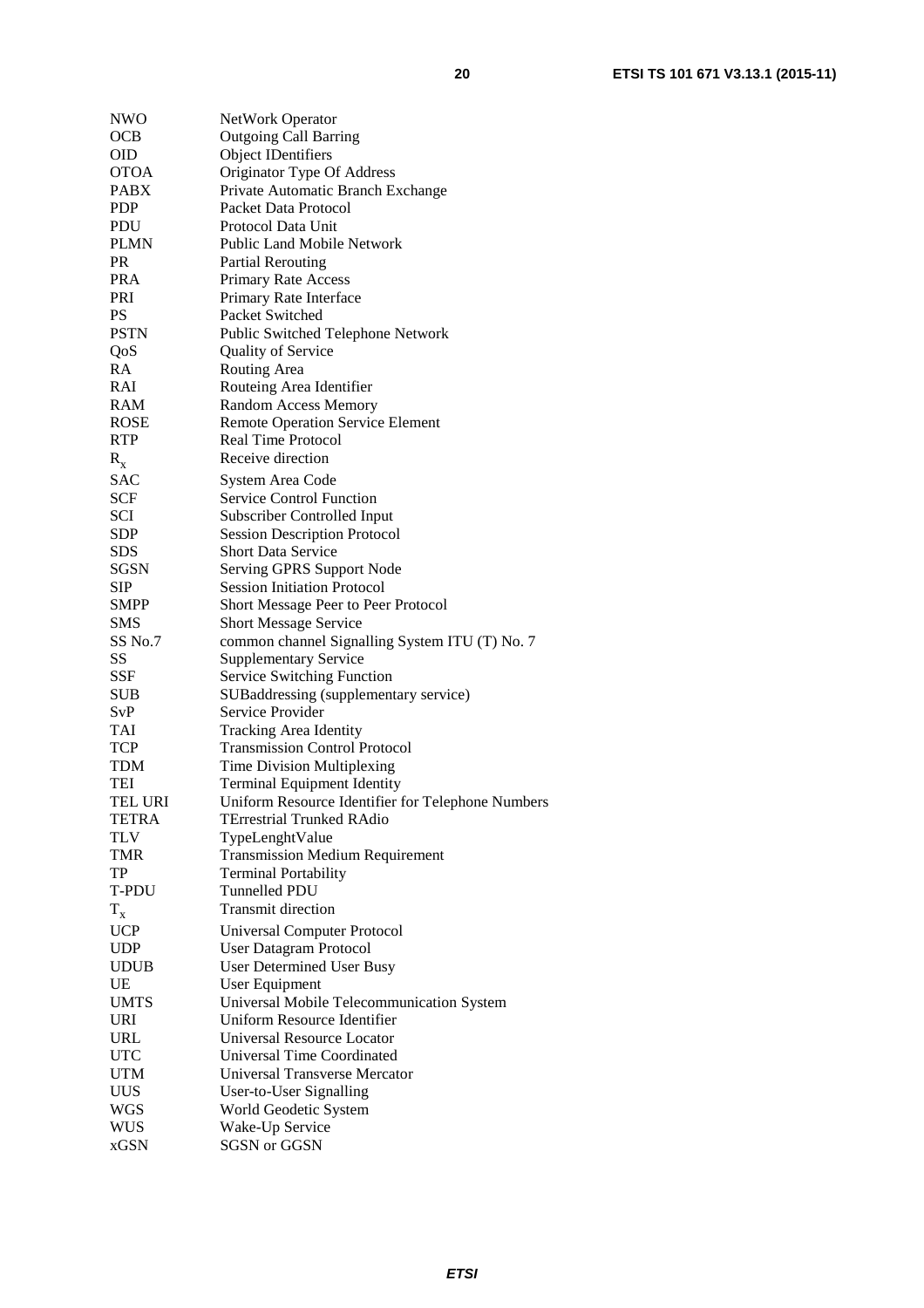### <span id="page-20-0"></span>4 General requirements

### 4.0 General

The present document focuses on the Handover Interface related to the provision of information related to LI between a network operator, access provider and/or service provider and a Law Enforcement Agency (LEA).

### 4.1 Basic principles for the Handover Interface

The network requirements mentioned in the present document are derived, in part, from the requirements defined in ETSI ES 201 158 [\[2](#page-9-0)].

Lawful interception requires functions to be provided in some, or all of, the switching or routing nodes of a telecommunications network.

The specification of the Handover Interface is subdivided into three ports each optimized to the different purposes and types of information being exchanged.

The interface is extensible.

### 4.2 Legal requirements

It shall be possible to select elements from the Handover Interface specification to conform with:

- national requirements;
- national law:
- any law applicable to a specific LEA.

As a consequence, the present document shall define, in addition to mandatory requirements, which are always applicable, supplementary options, in order to take into account the various influences listed above. See also ETSI TS 101 331 [\[1](#page-9-0)] and ETSI ETR 330 [\[3](#page-9-0)].

### 4.3 Functional requirements

A lawful authorization shall describe the kind of information (Intercept Related Information (IRI) or both IRI and Content of Communication (CC)) that is required by this LEA, the interception subject, the start and stop time of LI, and the addresses of the LEAs for CC and/or IRI and further information.

A single interception subject may be the subject to interception by different LEAs. It shall be possible strictly to separate these interception measures.

If two targets are communicating with each other, each target is dealt with separately.

### 5 Overview of Handover Interface

### 5.0 General

The generic Handover Interface adopts a three-port structure such that administrative information (HI1), Intercept Related Information (HI2) and the Content of Communication (HI3) are logically separated.

Figure 1 shows a block diagram with the relevant entities for Lawful Interception (LI).

The outer circle represents the NWO/AP/SvP's domain with respect to lawful interception. It contains the network internal functions, the Internal Network Interface (INI), the administration function and the mediation functions for IRI and CC. The inner circle contains the internal functions of the network (e.g. switching, routing, and handling of the communication process). Within the network internal function the results of interception (IRI, CC) are generated in the IIF.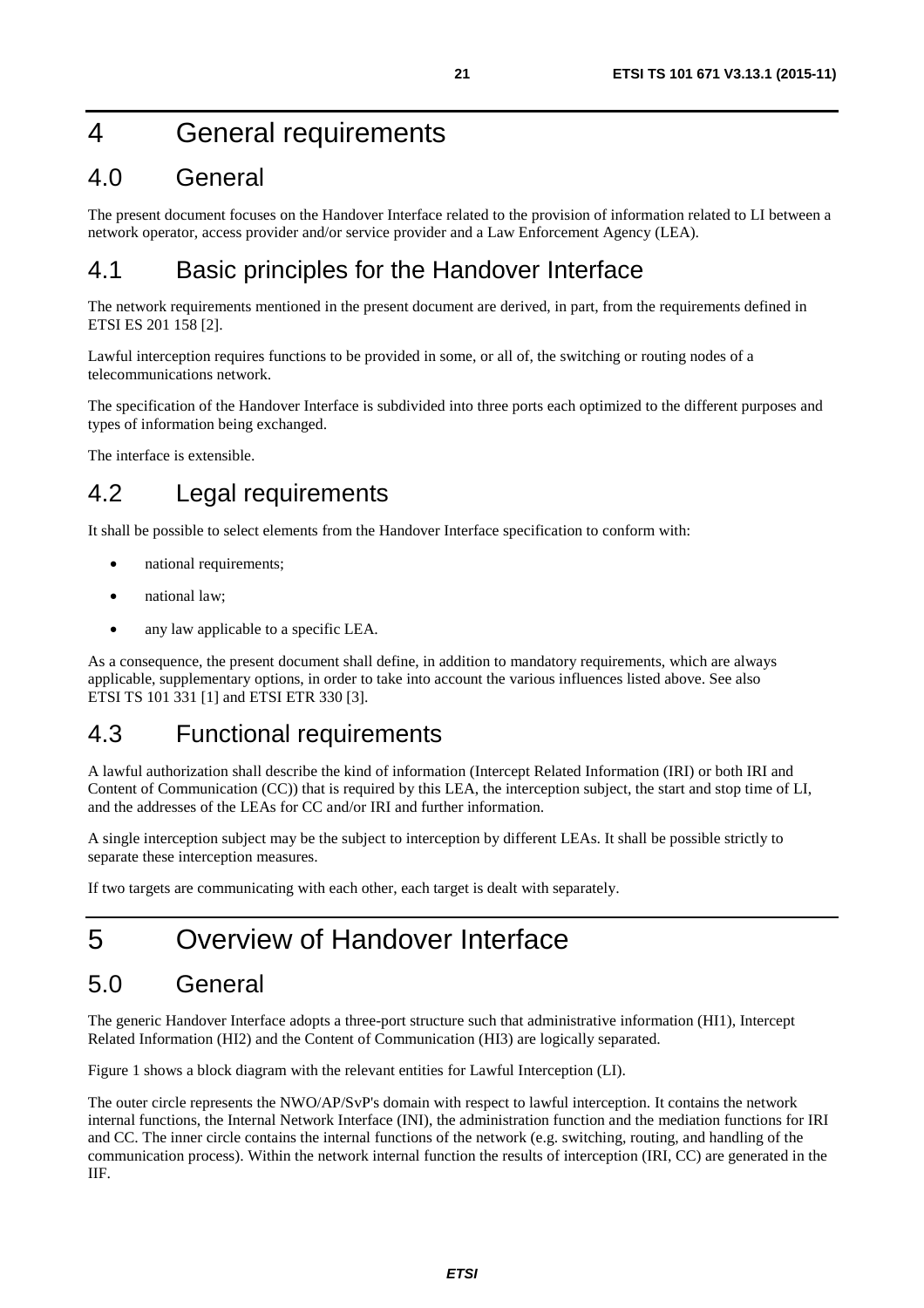<span id="page-21-0"></span>The Internal Interception Functions (IIF) provide the Content of Communication (CC) and the Intercept Related Information (IRI), respectively, at the Internal Network Interface INI. For both kinds of information, mediation functions may be used, which provide the final representation of the standardized Handover Interfaces at the NWO/AP/SvP's domain boundary.

Within the NWO/AP/SvP's administration centre, the LI related tasks, as received via interface HI1, are translated into man machine commands for the NWO/AP/SvP's equipment.

Depending on the type of network, there might be a need to standardize also some or all of the Internal Network Interfaces (INI). Such standards are not in the scope of the present document.



- NOTE 1: Figure 1 shows only a reference configuration, with a logical representation of the entities involved in lawful interception and does not mandate separate physical entities.
- NOTE 2: The mediation functions may be transparent.

#### **Figure 1: Functional block diagram showing Handover Interface HI**

#### 5.1 Handover Interface port 1 (HI1)

#### 5.1.0 General

The Handover Interface port 1 shall transport various kinds of administrative information from/to the LEA and the organization at the NWO/AP/SvP, which is responsible for LI matters. This interface may be manual or electronic.

The HI1 interface may be crossing borders between countries. This possibility is subject to corresponding international laws or agreements.

A complete separation is required between the administrative part (HI1) and the technical part (INI) of the interface. No direct access to the switching function shall be given to the LEMF. Activation, deactivation or modification of an interception in the switching function shall only be possible by the NWO/AP/SvP.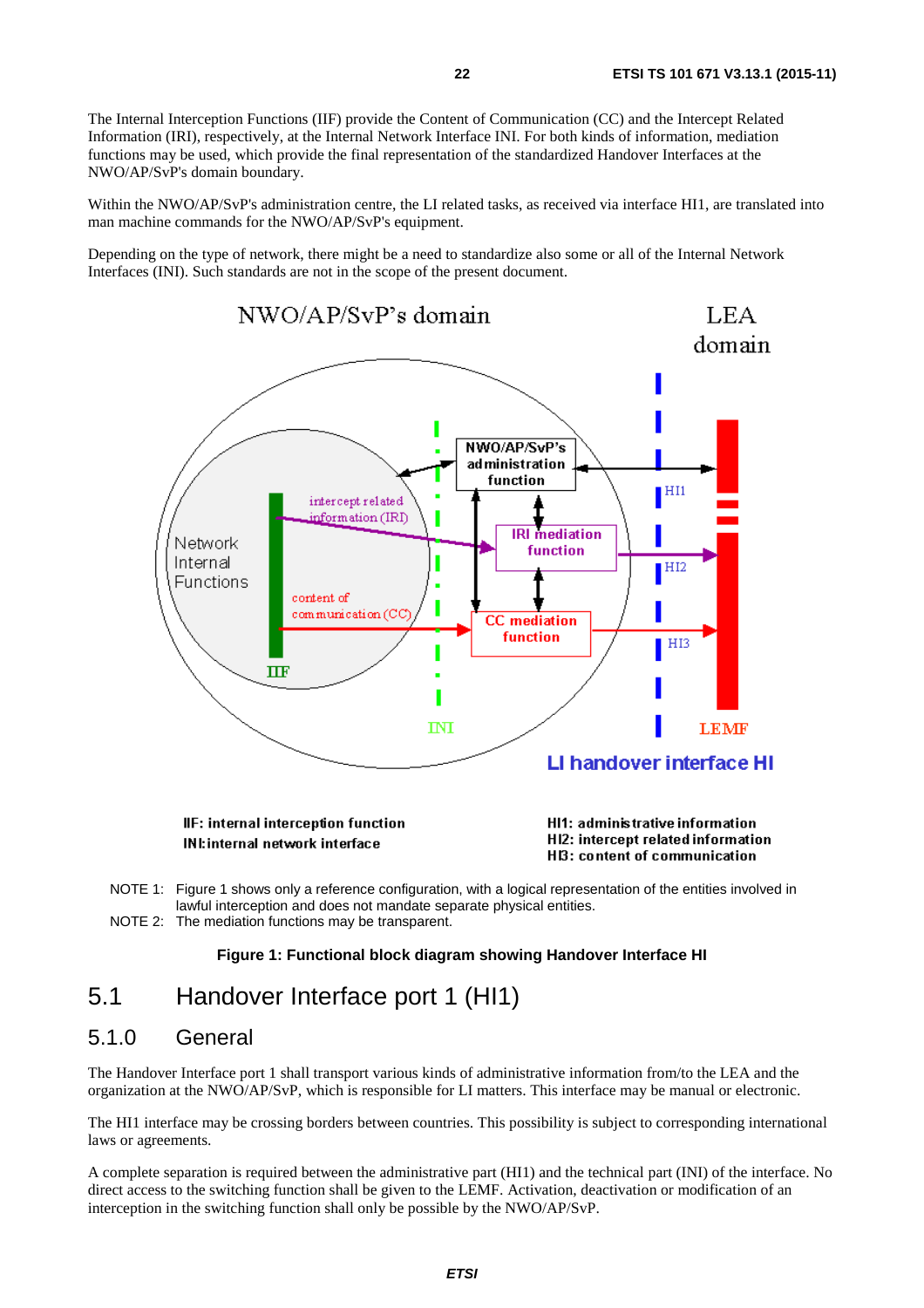<span id="page-22-0"></span>As an option, in direction to the LEA, some HI1 related information (e.g. fault reporting) may be delivered directly using the HI2 mechanism. As an additional option, in direction to the LEA, some HI1 related information may be delivered directly, for example, as part of a lawful authorization procedure.

Further description of HI1 is given in clause 7.

#### 5.1.1 Manual interface

If the HI1 is designed as a manual interface, it will normally consist of paper documents. The request for lawful interception may be sent via letter or via fax to the administration centre of the NWO/AP/SvP. The personnel of the administration centre will take the request and activate it in the network element (activation of interception). After the interception specified in the lawful authorization is activated, the LEA will be informed, see clause 7. From this point in time on, the LEA shall be prepared to receive Intercept Related Information (IRI) via HI2 and Content of Communication (CC) via HI3.

#### 5.1.2 Electronic interface

An alternative solution may be the electronic transmission of the request for lawful interception.

The information content shall be such that the authorized personnel of the NWO/AP/SvP is able to map it to the information which is required to activate the interception with a minimum of manual translation. This principle reduces the probability of errors.

#### 5.2 Handover Interface port 2 (HI2)

The Handover Interface port 2 shall transport the IRI from the NWO/AP/SvP's IIF to the LEMF.

The delivery shall be performed via data communication methods which are suitable for the network infrastructure and for the kind and volume of data to be transmitted.

The delivery can in principle be made via different types of lower communication layers, which should be standard or widely used data communication protocols.

The individual IRI parameters shall be coded using ASN.1 and the Basic Encoding Rules (BER). The format of the parameter's information content shall be based on existing telecommunication standards, where possible.

The individual IRI parameters have to be sent to the LEMF at least once (if available).

The IRI records are transmitted individually, or as an option, IRI records can be aggregated for delivery to the same LEA (i.e. in a single delivery interaction). As there are time constraints associated with the delivery of IRI, the use of this optional feature is subject to national or regional requirements. As a general principle, IRI records shall be sent immediately and shall not be held in the MF/DF in order to use the IRI record aggregation option.

The IRI records shall contain information available from normal network or service operating procedures. In addition the IRI records shall include information for identification and control purposes as specifically required by the HI2 port.

The IIF is not required to make any attempt to request explicitly extra information which has not already been supplied by a signalling system.

### 5.3 Handover Interface port 3 (HI3)

The appropriate form of HI3 depends upon the technology being intercepted, see clause 9.

### 6 Specific identifiers for LI

#### 6.0 General

Specific identifiers are necessary to identify a target for interception uniquely and to correlate between the data, which is conveyed over the different Handover Interfaces (HI1, HI2 and HI3). The identifiers, which apply to all communication technologies, are defined in the clauses below. Additional technology specific identifiers are defined in related annexes.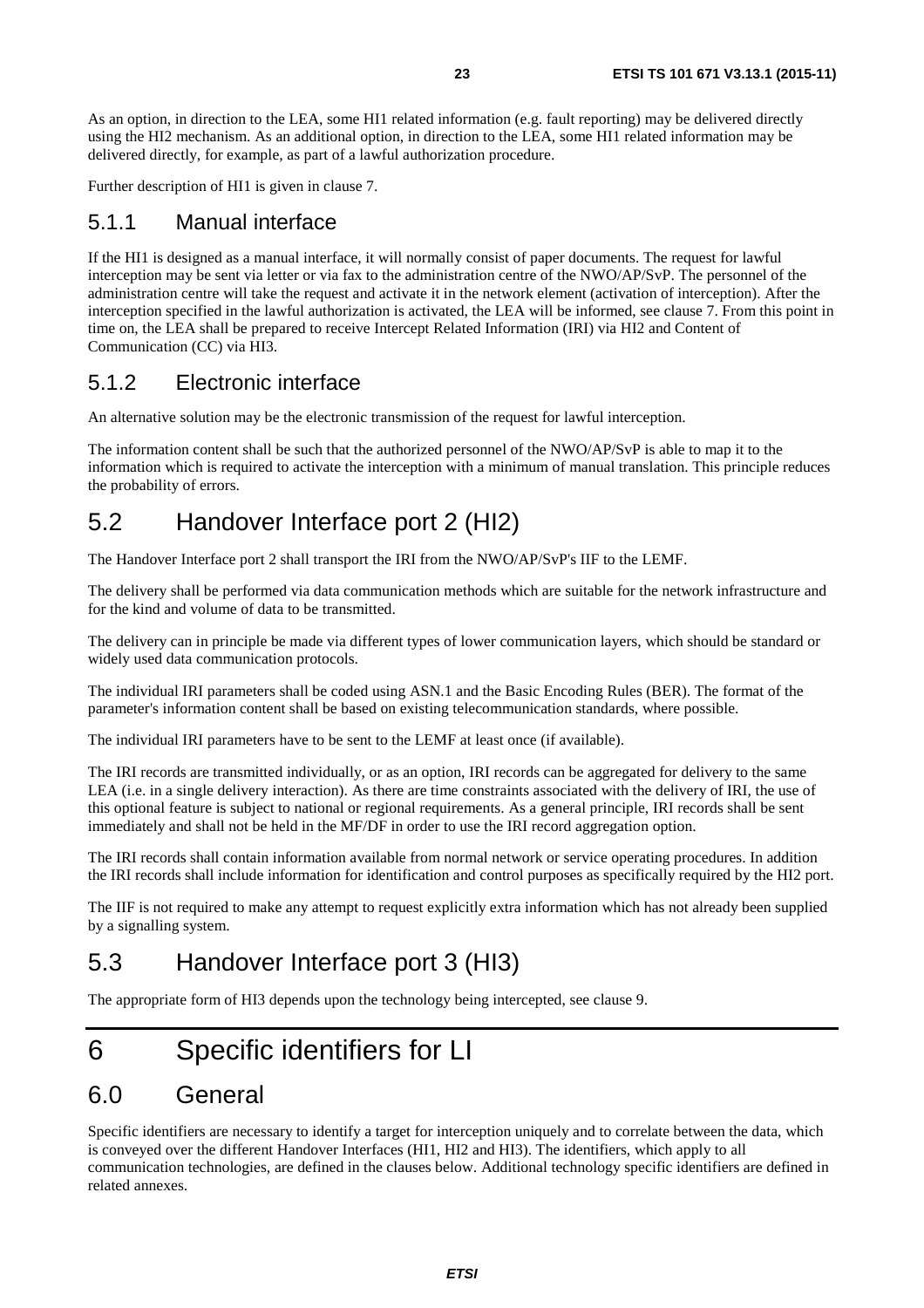### <span id="page-23-0"></span>6.1 Lawful Interception IDentifier (LIID)

For each target identity related to an interception measure, the authorized NWO/AP/SvP operator shall assign a special Lawful Interception IDentifier (LIID), which has been agreed between the LEA and the NWO/AP/SvP. It is used within parameters of all HI interface ports.

Using an indirect identification, pointing to a target identity makes it easier to keep the knowledge about a specific interception target limited within the authorized NWO/AP/SvP operators and the handling agents at the LEA.

The Lawful Interception IDentifier LIID is a component of the CC delivery procedure and of the IRI records. It shall be used within any information exchanged at the Handover Interfaces HI2 and HI3 for identification and correlation purposes.

The LIID format shall consist of alphanumeric characters (or digit string for subaddress option, see annex E). It might for example, among other information, contain a lawful authorization reference number, and the date, when the lawful authorization was issued.

The authorized NWO/AP/SvP shall either enter a unique LIID for each target identity of the interception subject or as a national option a single LIID for multiple target identities all pertaining to the same interception subject.

EXAMPLE: The interception subject has an ISDN access with three MSNs. The NWO/AP/SvP enters for each MSN an own LIID, or optionally enters one LIID for all three MSNs.

If more than one LEA intercepts the same target identity, there shall be unique LIIDs assigned, relating to each LEA.

#### 6.2 Communication IDentifier (CID)

#### 6.2.0 General

NOTE 1: Was called "Call Identifier" in V1.1.1 of ETSI ES 201 671 [\[i.5](#page-14-0)]. It is renamed because of new technologies.

For each activity relating to a target identity a CID is generated by the relevant network element. The CID consists of the following two identifiers:

- Network IDentifier (NID).
- Communication Identity Number (CIN) optional.

NOTE 2: For all non CC related records like SMS, SCI, etc. no correlation to a CC could be made.

The CID distinguishes between the different activities of the target identity. It is also used for correlation between IRI records and CC connections. It is used at the interface ports HI2 and HI3.

The Communication IDentifier is specified in the clauses below. For ASN.1 coding details, see annex D.

#### 6.2.1 Network IDentifier (NID)

The Network IDentifier (NID) is a mandatory parameter; it should be internationally unique. It consists of one or both of the following two identifiers:

- 1) NWO/AP/SvP- identifier (mandatory): Unique identification of network operator, access provider or service provider.
- 2) Network Element IDentifier (NEID) (optional): The purpose of the network element identifier is to uniquely identify the relevant network element carrying out the LI operations, such as LI activation, IRI record sending, etc.

A network element identifier may be:

- an E.164 international node number in the case of circuit switched networks, such as ISDN, PSTN, GSM;
- an X.25 address;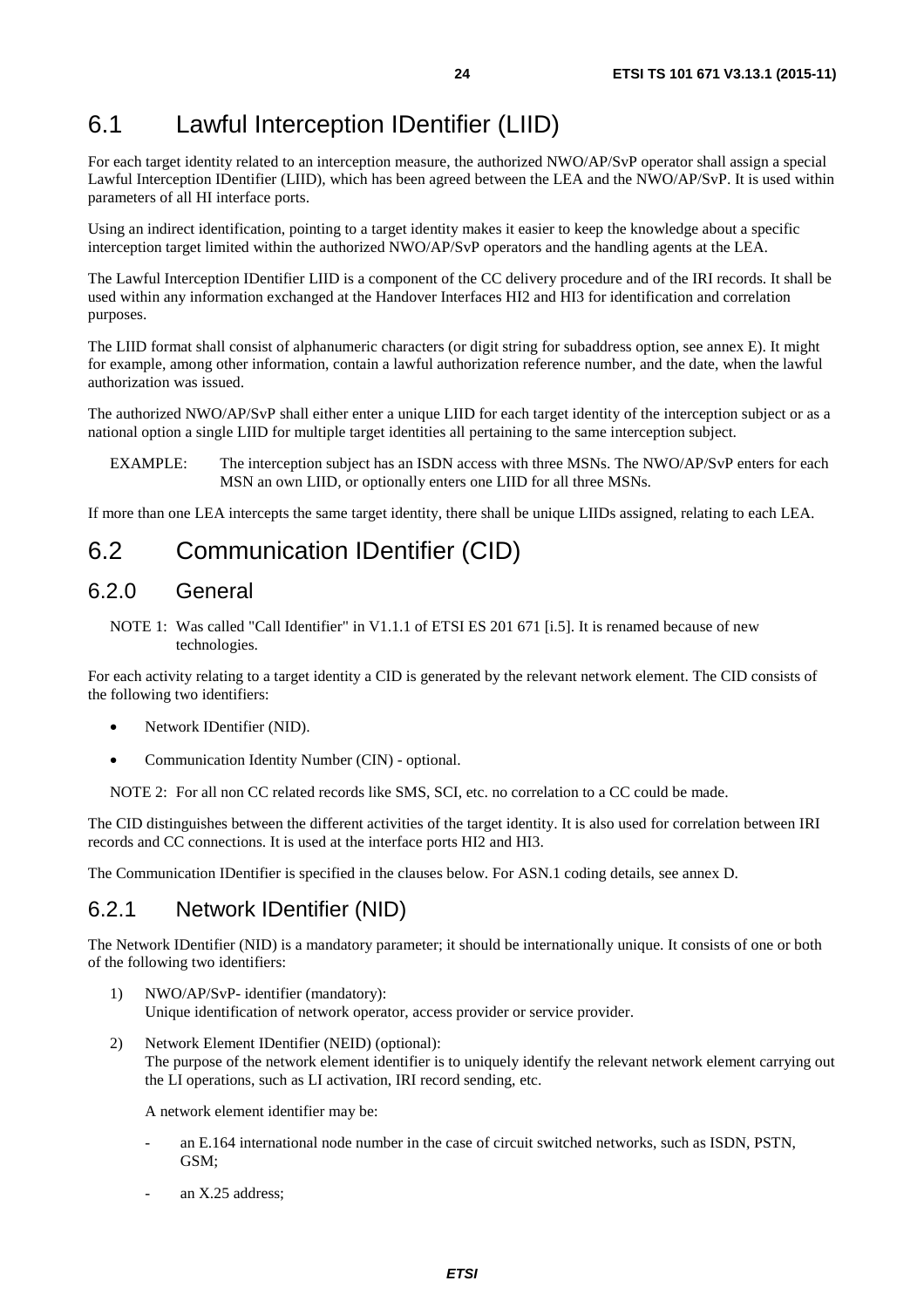an IP address.

#### <span id="page-24-0"></span>6.2.2 Communication Identity Number (CIN) - optional

NOTE 1: Was called "Call Identity Number" in V1.1.1 of ETSI ES 201 671 [\[i.5](#page-14-0)]. It is renamed because of new technologies.

This parameter is mandatory for IRI in case of reporting events for connection-oriented types of communication (e.g. circuit switched calls).

The Communication Identity Number (CIN) identifies uniquely an intercepted communication session within the relevant network element. All the results of interception within a single communications session shall have the same CIN. If a single interception subject has two or more communications sessions through the same operator, and through the same network element then the CIN for each session shall be different.

NOTE 2: If two or more target identities, related either to a unique interception subject or to different interception subjects, are involved in the same communication the same CIN value may be assigned by the relevant network element to the communication sessions of the different target identities.

### 7 HI1: Interface port for administrative information

#### 7.0 General

The interface HI1 is typically bi-directional. It is used to hand over the requests for lawful interception to the NWO/AP/SvP, such as orders for activation, deactivation and modification, and the corresponding notifications, and send other information to the LEA.

There shall be no direct control over the NWO/AP/SvP's equipment by the LEA/LEMF.

#### 7.1 Information for the activation of lawful interception

The HI1 interface may be realized as manual or electronic processing, see clause 5.1.

If the LEA requests lawful interception, the NWO/AP/SvP needs a minimum set of information to activate lawful interception in the network.

The LEA shall provide the following information, for activation of LI:

- 1) Identification of the interception subject: target identity.
- 2) The agreed Lawful Interception IDentifier (LIID).
- 3) Start and end (or duration) of the interception.
- 4) Further specification of type of interception, i.e. kind of information to be provided (IRI or both IRI and CC).
- 5) HI2 destination address of the LEMF, to which the IRI-Records shall be sent (if applicable).
- 6) HI3 destination address of the LEMF, to which the Content of Communication (CC) shall be sent (if applicable).
- 7) Other network dependent parameters (e.g. location information, delivery mechanisms used for HI2 and HI3).
- 8) A reference for authorization of the interception.
- 9) Technical contact for issues relating to set-up and execution of the interception (e.g. solution of problems with communication links to the LEMF).
- 10) Other information as required.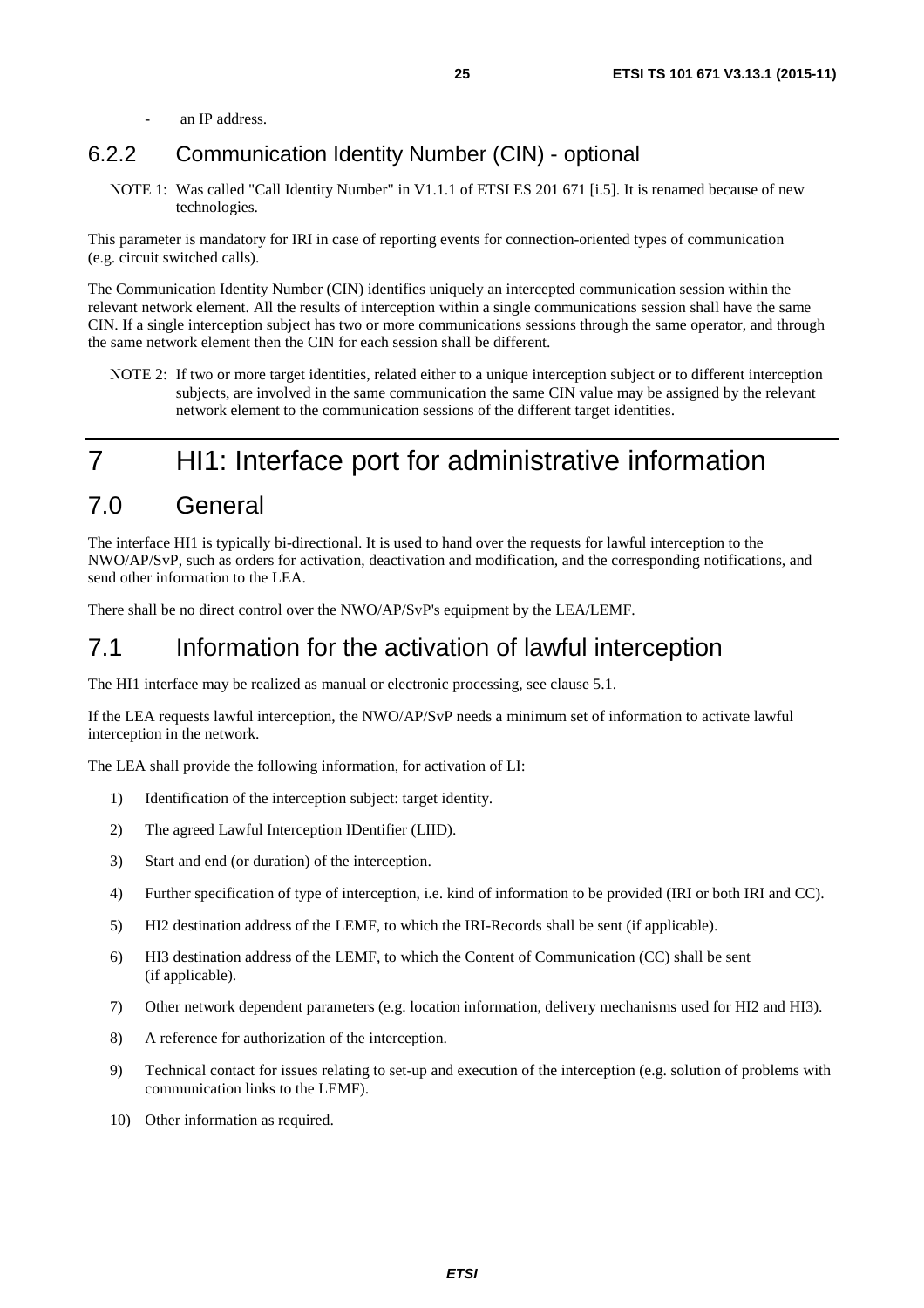<span id="page-25-0"></span>LI management notifications to the LEMF shall be sent in the following cases:

- 1) After the activation of lawful interception.
- 2) After the deactivation of lawful interception.
- 3) After modification of an active lawful interception.
- 4) In case of certain exceptional situations.

For the definition of the information content of these LI management notifications, see clause D.4.

### 8 HI2: Interface port for Intercept Related Information

### 8.0 General

The HI2 interface port shall be used to transport all Intercept Related Information (IRI), i.e. the information or data associated with the communication services of the target identity apparent to the network. It includes signalling information used to establish the telecommunication service and to control its progress, timestamps, and, if available, further information such as supplementary service information or location information. Only information which is part of standard network signalling procedures shall be used within communication related IRI, see also clause 5.2; e.g. if information of the other party is not available, it need not be requested from the origin, by extra procedures, especially when such procedures are not provided by the used network protocols.

Sending of the Intercept Related Information (IRI) to the LEMF shall in general take place as soon as possible, after the relevant information is available.

In exceptional cases (e.g. data link failure), the Intercept Related Information (IRI) may be buffered for later transmission for a specified period of time.

Within this clause only definitions are made which apply in general for all network technologies. Additional technology specific HI2 definitions are specified in related annexes (e.g. for circuit switched communication technologies, see clause A.3).

#### 8.1 Data transmission protocols

#### 8.1.0 General

The protocol used by the "LI application" for the encoding and the sending of data between the MF and the LEMF is based on already standardized data transmission protocols like ROSE or FTP, see annex C.

The specified data communication methods provide a general means of data communication between the LEA and the NWO/AP/SvP's mediation function. They are used for the delivery of:

- HI1 type of information (notifications and alarms);
- HI2 type of information (IRI records);
- HI3 data type of information in certain circumstances (UUS, SMS, etc.).

The present document specifies the use of the two possible methods for delivery: ROSE or FTP on the application layer and the BER on the presentation layer. The lower layers for data communication may be chosen in agreement with the NWO/AP/SvP and the LEA.

The delivery to the LEMF should use the Internet protocol stack.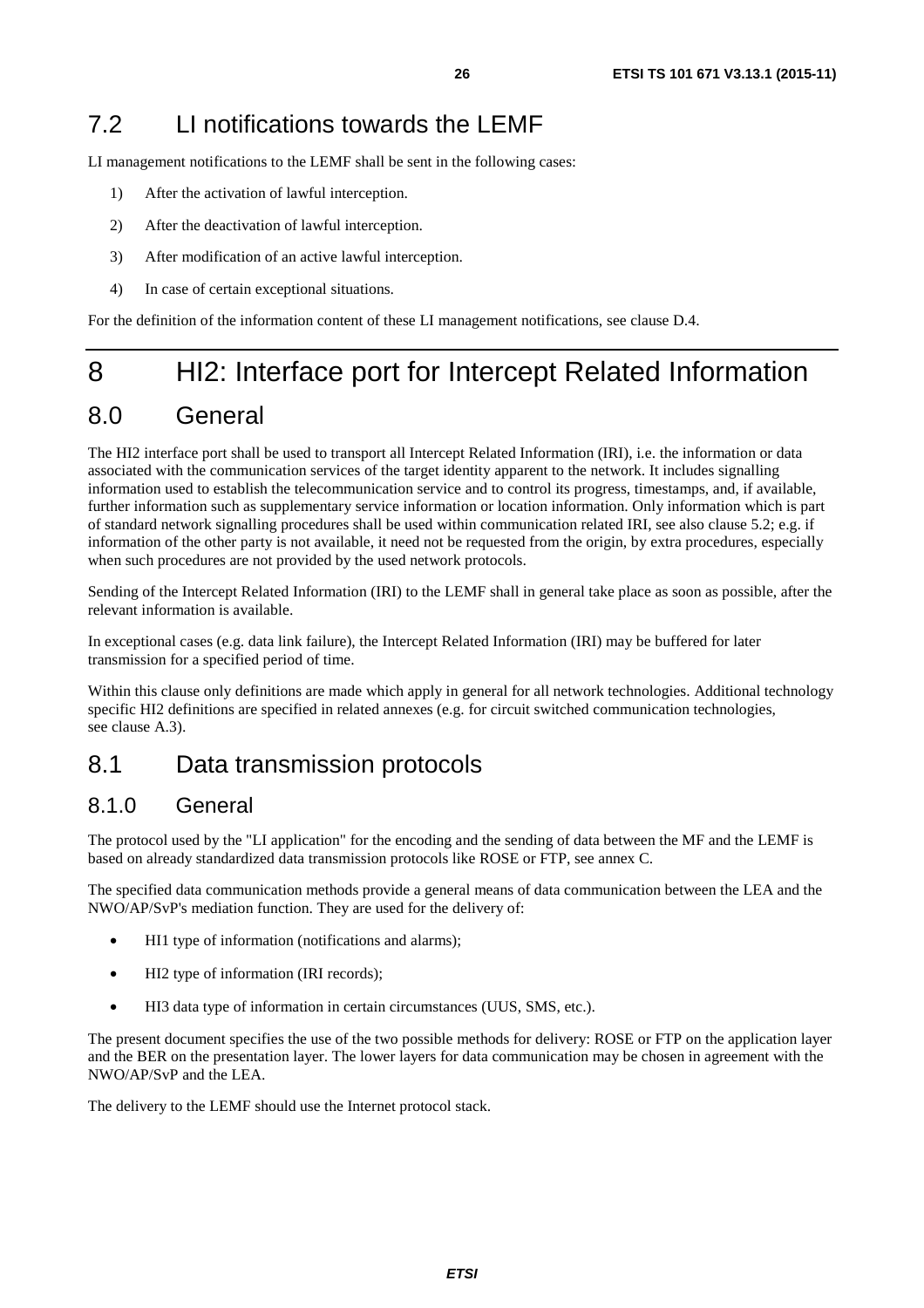#### <span id="page-26-0"></span>8.1.1 Application for IRI (HI2 information)

As defined in clause 5.2, the Handover Interface port 2 shall transport the Intercept Related Information (IRI) from the NWO/AP/SvP's MF to the LEMF.

The individual IRI parameters shall be coded using ASN.1 and the Basic Encoding Rules (BER). Where possible, the format of the information content shall be taken over from existing telecommunication standards, which are used for these parameters with the network already (e.g. the ISDN user part, DSS1, MAP and IP). Within the ASN.1 coding for IRI, such standard parameters are typically defined as octet strings.

### 8.2 Types of IRI records

Intercept related information shall be conveyed to the LEMF in messages, or IRI data records, respectively. Four types of IRI records are defined:

- 1) IRI-BEGIN record at the first event of a communication attempt, opening the IRI transaction;
- 2) IRI-END record at the end of a communication or communication attempt, closing the IRI transaction;
- 3) IRI-CONTINUE record at any time during a communication or communication attempt within the IRI transaction;
- 4) IRI-REPORT record used in general for non-communication related events.

For information related to an existing communication case, the record types 1 to 3 shall be used. They form an IRI transaction for each communication case or communication attempt, which corresponds directly to the communication phase (set-up, active or release).

Record type 4 is used for non-communication related subscriber action, like Subscriber Controlled Input (SCI) for service activation. For simple cases, it can also be applicable for reporting unsuccessful communication attempts.

The record type is an explicit part of the record. The 4 record types are defined independently of target communication events. The actual indication of one or several communication events, which caused the generation of an IRI record, is part of further parameters within the record's information content. Consequently, the record types of the IRI transactions are not related to specific messages of the signalling protocols of a communication case, and are therefore independent of future enhancements of the intercepted services, of network specific features, etc. Any transport level information (i.e. higher-level services) on the target communication-state or other target communication related information is contained within the information content of the IRI records.

# 9 HI3: Interface port for Content of Communication

The port HI3 shall transport the Content of the Communication (CC) of the intercepted telecommunication service to the LEMF. The Content of Communication (CC) shall be presented as a transparent en-clair copy of the information flow during an established, frequently bi-directional, communication of the interception subject. When encryption is provided and managed by the network, it shall be a national option as to whether the network provides the CC to the LEA decrypted, or encrypted with keys and additional information to make decryption possible. Encryption not provided or managed by the network, e.g. user provided end-to-end encryption, cannot be removed by the network.

As the appropriate form of HI3 depends upon the service being intercepted, HI3 is described in relevant annexes.

The HI2 and HI3 are logically different interfaces, even though in some installations the HI2 and HI3 packet streams might also be delivered via a common transmission path from a MF to a LEMF. It is possible to correlate HI2 and HI3 packet streams by having common (referencing) data fields embedded in the IRI and the CC packet streams. This may be possible, e.g. for packet switched, but not for analogue circuit switched networks.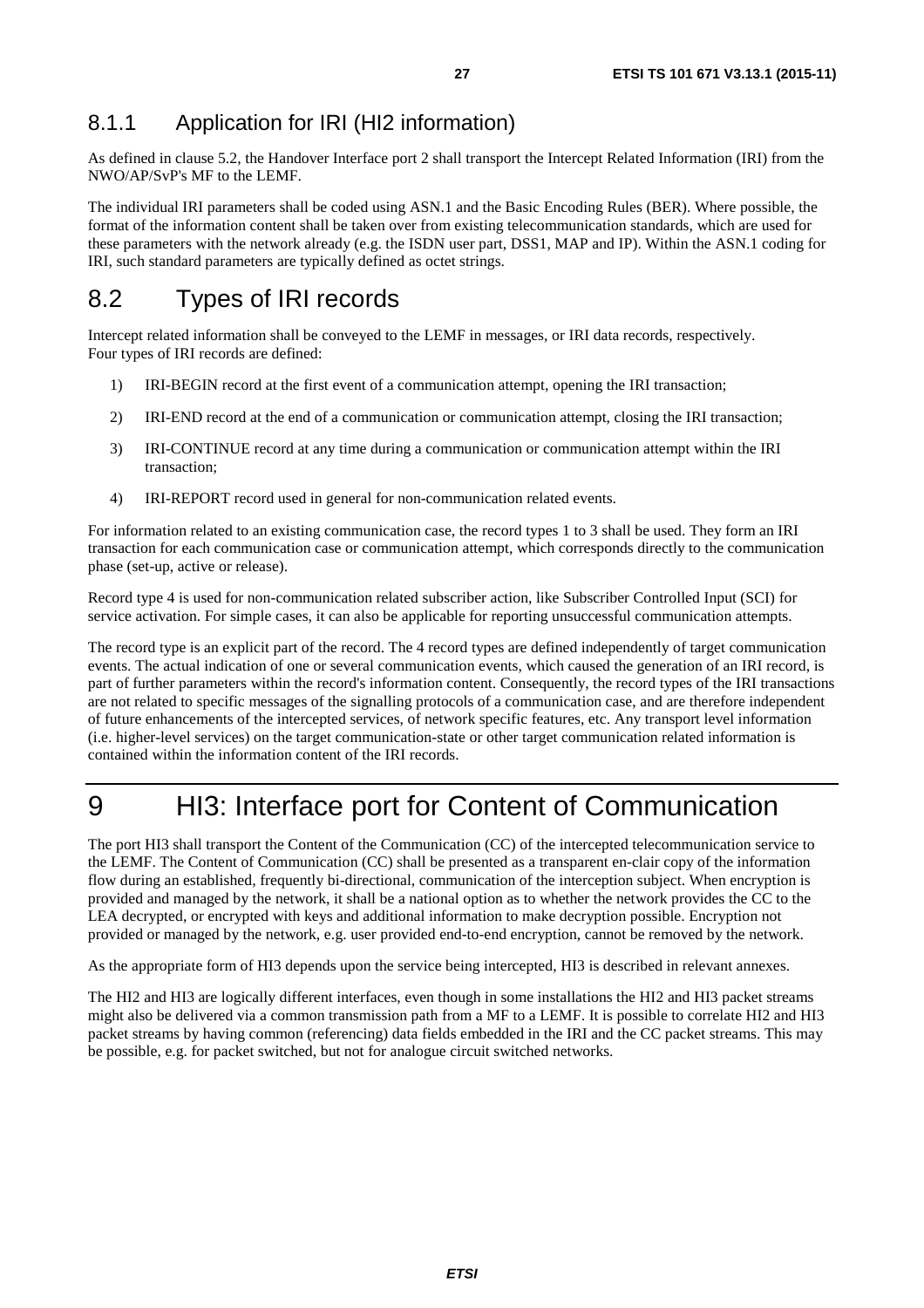### <span id="page-27-0"></span>10 Performance and quality

#### 10.1 Timing

As a general principle, within a telecommunication system, Intercept Related Information (IRI), if buffered, should be buffered for as short a time as possible.

NOTE: If the transmission of Intercept Related Information fails, it may be buffered or lost.

#### 10.2 Quality

The Quality of Service (QoS) associated with the result of interception should be (at least) equal to the Quality of Service (QoS) of the original Content of Communication (CC).

### 11 Security aspects

#### 11.0 General

This clause will give an informative overview of the security properties and mechanisms that can be used to meet possible security requirements for the transportation of Lawful Intercepted data.

#### 11.1 Security properties

A secure communication channel has the following properties:

- confidentiality;
- integrity;
- authentication:
- availability.

**Confidentiality** means that it is impossible to interpret the data by eavesdropping on the communication link.

**Integrity** means that any alteration or mutilation of the transported data is immediately detected.

**Authentication** means that the communicating parties have verified and confirmed each others' identities.

**Availability** means that the communicating parties have made agreements about up- and downtimes of the systems. In case of irregularities, alarm messages should be sent through another communication channel. Because of the nature of the transported data, confidentiality can be an issue. Lawful Intercepted data can also be confidential or secret by law and appropriate measures need to be taken to prevent eavesdropping by unauthorized third parties.

Integrity can be an issue when Lawful Intercepted data is used as evidence in a criminal investigation. It shall be provable that the data is unaltered and an exact representation of the intercepted communication.

In the process of Lawful Interception (LI) it is very important to know that the LEMF is receiving the data from a real MF and the MF needs to be sure that it is sending its data to a real LEMF. If this verification of identity does not take place, Lawful Intercepted data might end up in the wrong place or the LEMF is processing data that is originating from an unauthorized source.

The process of Lawful Interception (LI) takes place during well-defined periods of time. In case of any irregularities, appropriate actions need to be taken. Irregularities can be a sign of a breach of security, loss of data or detection of interception.

### 11.2 Security mechanisms

This clause will give an overview of possible mechanisms to achieve the properties as described above. Technical details are to be decided during the process of implementation.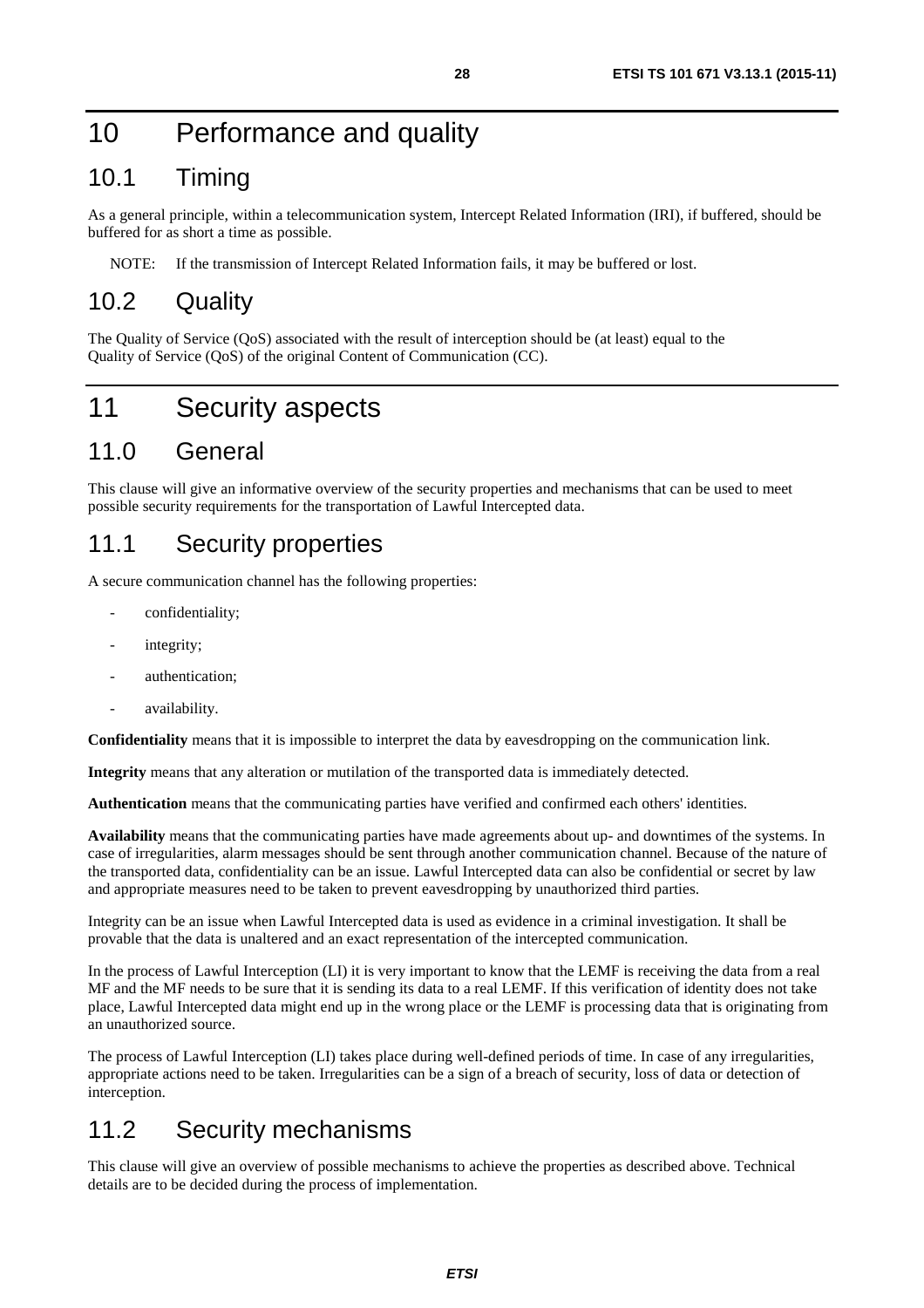<span id="page-28-0"></span>Confidentiality can be achieved by using encryption. A common technique is to use a symmetric encryption algorithm. A symmetric algorithm is an algorithm where both communicating parties use the same key for encryption and decryption. This key shall be exchanged in a secure way.

Integrity can be achieved using hashing algorithms. These algorithms generate a unique fingerprint of the transported data. When the transported data is altered, the fingerprint does not match anymore and appropriate actions can be undertaken (like retransmission of data).

Authentication can be achieved using cryptographic techniques. A common technique is to use asymmetric encryption. In this technique, both parties have two keys: A public key and a private key. Data encrypted with one key can only be deciphered with the other. If party X encrypts something using the public key of party  $\overline{Y}$  then party  $\overline{Y}$  is the only one able to decrypt this data using his private key. If party X encrypts something using his private key then this data can only be deciphered using his public key. By combining these properties, both parties can make sure that they are communicating with the right party.

### 12 Quantitative aspects

See ETSI ES 201 158 [\[2](#page-9-0)]. The number of targets based on a percentage of subscribers should be provided at a national level together with an indication as to the expected usage.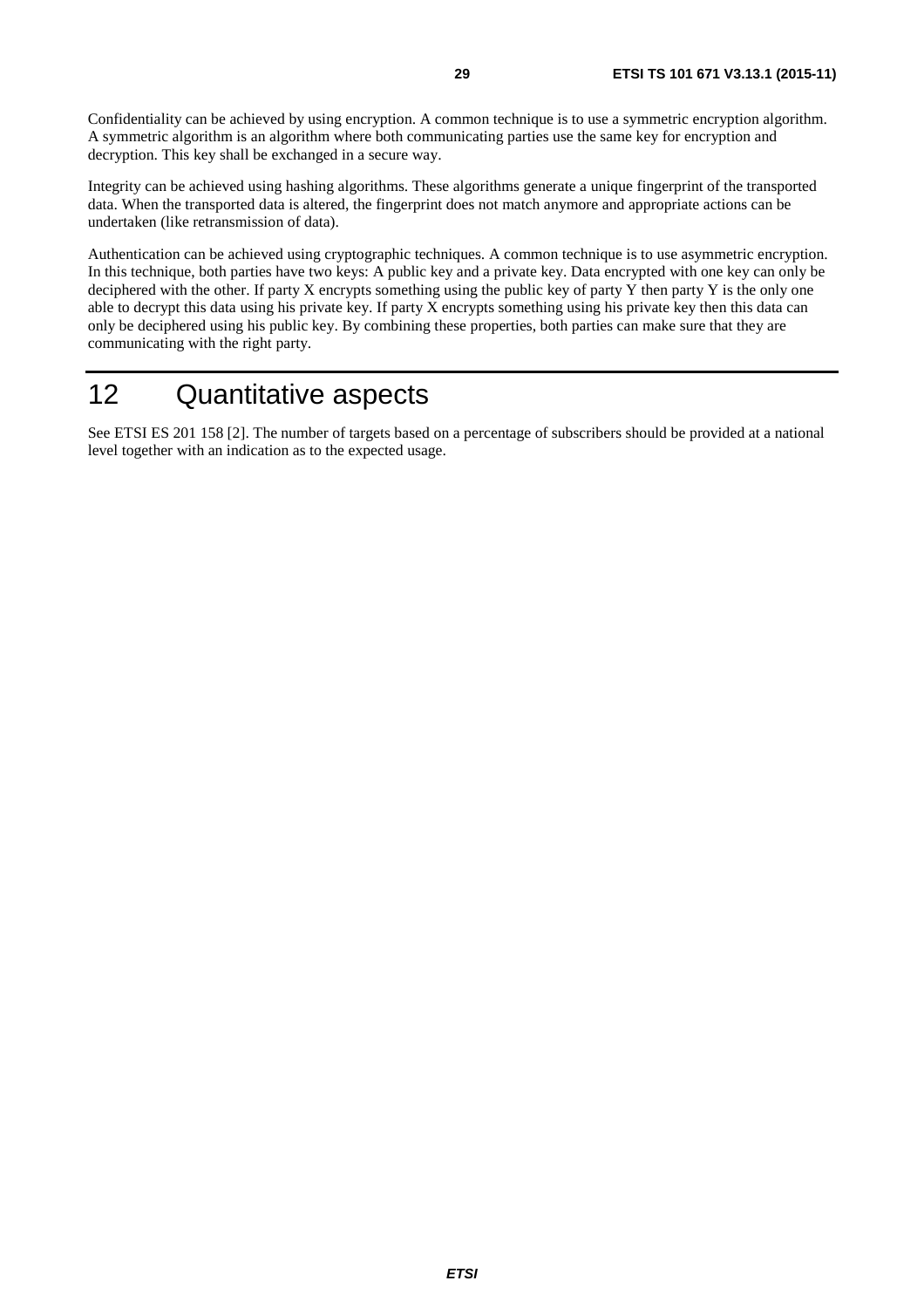### <span id="page-29-0"></span>Annex A (normative): Circuit switched network handover

## A.0 General

This annex is applicable to 64 kbit/s based circuit switched networks.

# A.1 Specific identifiers for LI

### A.1.0 General

In this clause, additional identifiers, which are needed in circuit switched networks are described here. See clause 6.

A communication is a call in a circuit switched network.

### A.1.1 CC Link IDentifier (CCLID)

This identifier is only used at the interface ports HI2 and HI3 in case of the reuse of CC links (option B, see clause A.5.4.2).

For each CC link, which is set up by the mediation function towards the LEMF, a CC Link IDentifier (CCLID) is transmitted in the HI2 records and HI3 set-up message in addition to CIN and NID. For the correct correlation of multiparty calls this identity number indicates in the IRI records of each multiparty call, which CC link is used for the transmission of the CC.

The CCLID may use the same format as the CIN; in this case, it need not be transmitted explicitly during set up of the CC links, as part of HI3. The CIN may also implicitly represent the CCLID.

### A.1.2 Circuit switched LI correlation between CC and IRI

To assure correlation between the independently transmitted Content of Communication (CC) and Intercept Related Information (IRI) of an intercepted call the following parameters are used:

- Lawful Interception IDentifier (LIID), see clause 6.1;
- Communication IDentifier (CID), see clause 6.2;
- CC Link IDentifier (CCLID), see clause A.1.1.

These parameters are transferred from the MF to the LEMF in:

- HI2, see clause A.3.2.1;
- HI3, see clause A.4.2.

### A.1.3 Usage of identifiers

The identifiers are exchanged between the mediation function and the LEMF via the interfaces HI1, HI2 and HI3. There exist several interface options for the exchange of information. Tables A.1.1 and A.1.2 define the usage of numbers and identifiers depending on these options.

NOTE: X in tables A.1.1 and A.1.2: Identifier used within parameters of the interface.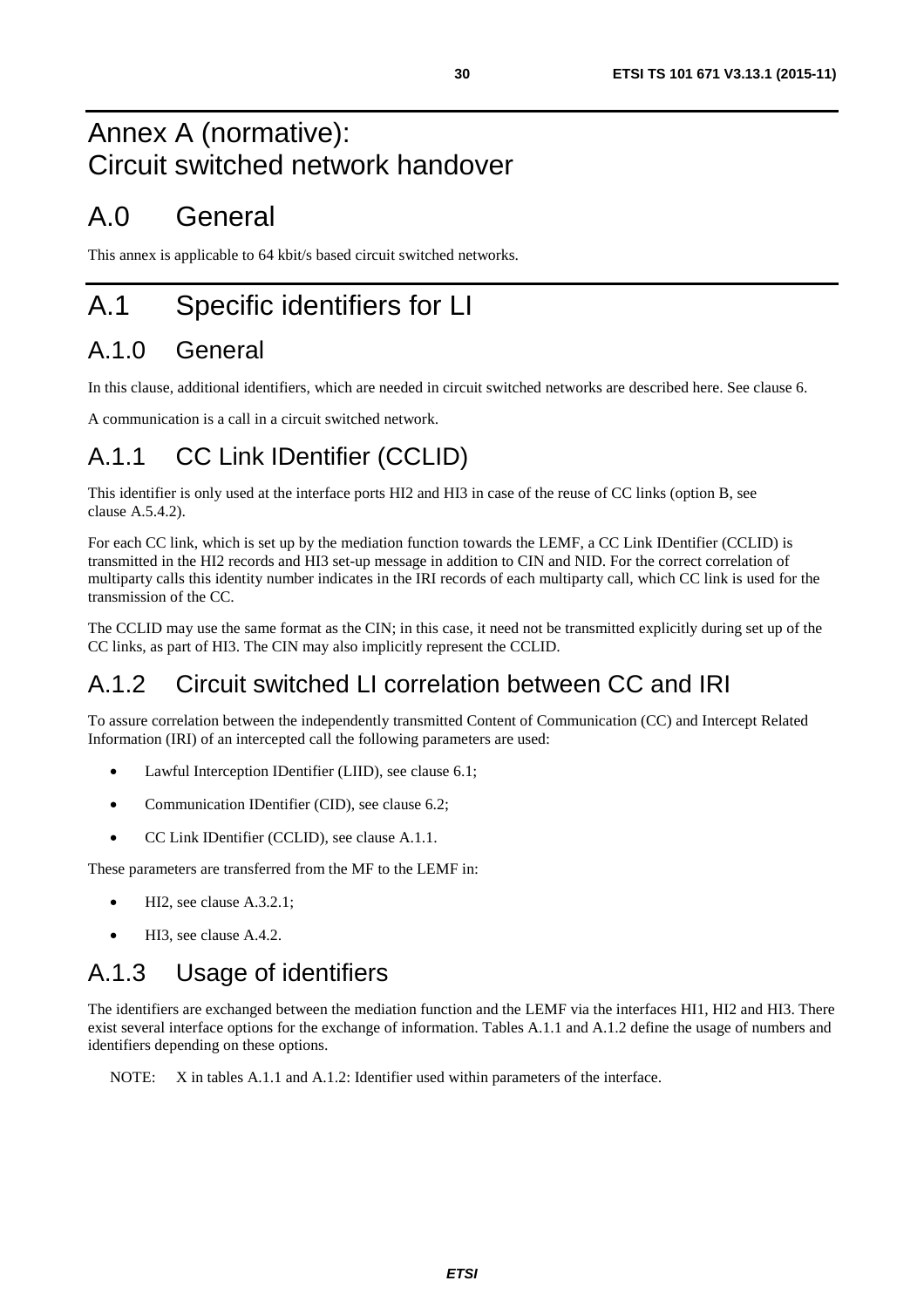| <b>Identifier</b>                                                                 |                 | IRI and CC transmitted (option A) |                 |     |                 | IRI and CC transmitted (option B)<br>H <sub>13</sub> |  |  |
|-----------------------------------------------------------------------------------|-----------------|-----------------------------------|-----------------|-----|-----------------|------------------------------------------------------|--|--|
|                                                                                   | H <sub>11</sub> | H <sub>12</sub>                   | HI <sub>3</sub> | HI1 | H <sub>12</sub> |                                                      |  |  |
| LIID                                                                              |                 |                                   |                 |     |                 |                                                      |  |  |
| <b>NID</b>                                                                        |                 |                                   |                 |     |                 |                                                      |  |  |
| <b>CIN</b>                                                                        |                 |                                   |                 |     |                 | X (see note 1)                                       |  |  |
| <b>CCLID</b>                                                                      |                 |                                   |                 |     |                 | X (see note 2)                                       |  |  |
| <b>INOTE 1:</b> The CIN of the first call for which this CC link has been set-up. |                 |                                   |                 |     |                 |                                                      |  |  |
| NOTE 2: The CCLID may be omitted, see clause A.1.1.                               |                 |                                   |                 |     |                 |                                                      |  |  |

<span id="page-30-0"></span>**Table A.1.1: Usage of identifiers, IRI and CC transmitted; options A, B (see clause A.5.4)** 

|  |  | Table A.1.2: Usage of identifiers, only IRI transmitted |
|--|--|---------------------------------------------------------|
|--|--|---------------------------------------------------------|

| <b>Identifier</b> | <b>Only IRI transmitted</b> |     |
|-------------------|-----------------------------|-----|
|                   | H11                         | H12 |
| LIID              |                             |     |
| <b>NID</b>        |                             |     |
| <b>CIN</b>        |                             |     |
| <b>CCLID</b>      |                             |     |

# A.2 HI1: interface port for administrative state

There are no additions beyond clause 7.

### A.3 HI2: interface port for IRI

#### A.3.1 Definition of Intercept Related Information (IRI)

Intercept Related Information (IRI) will in principle be available in the following phases of a call (successful or not):

- 1) At call initiation when the target identity becomes active, at which time call destination information may or may not be available (set up phase of a call, target may be the originating or terminating party, or be involved indirectly by a supplementary service).
- 2) At the end of a call, when the target identity becomes inactive (release phase of call).
- 3) At certain times between the above phases, when relevant information becomes available (active phase of call).

In addition, information on non-call related actions of a target constitutes IRI and is sent via HI2, e.g. information on Subscriber Controlled Input (SCI).

The Intercept Related Information (IRI) may be subdivided into the following categories:

- 1) Control information for HI2 (e.g. correlation information).
- 2) Basic call information, for standard calls between two parties.
- 3) Information related to supplementary services, which have been invoked during a call.
- 4) Information on non-call related target actions.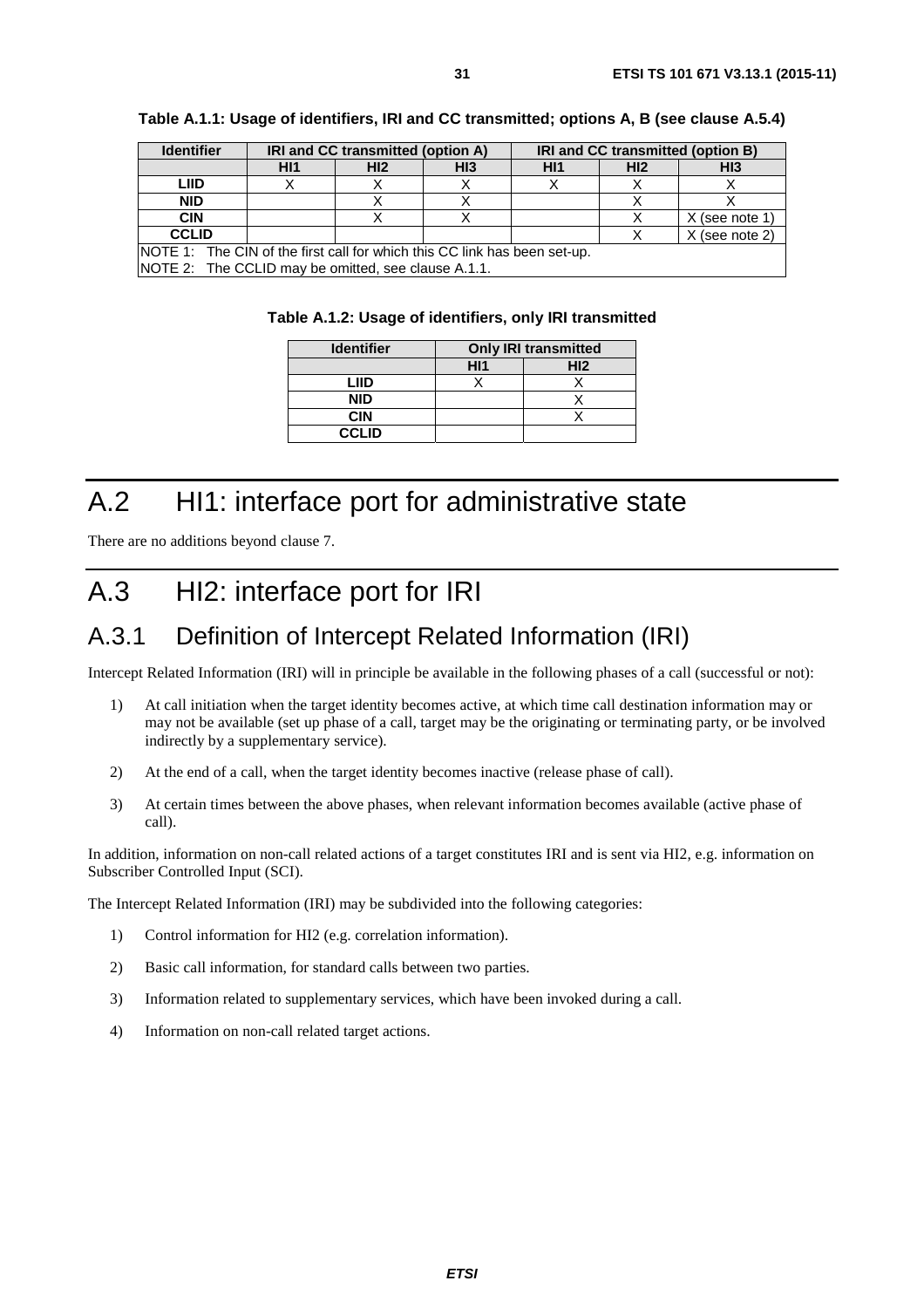### <span id="page-31-0"></span>A.3.2 Structure of IRI records

#### A.3.2.0 General

Each IRI-record contains several parameters. In the clauses below, the usage of these parameters is explained in more detail.

Mandatory parameters are indicated as HI2 control information. Optional parameters are provided depending on the availability at the MF. For the internal structure of the IRI records, the ASN.1 description, with the application of the Basic Encoding Rules (BER) is used. This ASN.1 specification is enclosed in annex D.

#### A.3.2.1 Control information for HI2

The main purpose of this information is the unique identification of records related to a target identity, including their unique mapping to the links carrying the Content of Communication (CC). In general, parameters of this category are mandatory, i.e. they have to be provided in any record.

The following items are identified (in brackets: ASN.1 name and reference to the ASN.1 definition or clause D.5):

- 1) Record type (*IRIContent*, see clause D.5) IRI-BEGIN, IRI-CONTINUE, IRI-END, IRI-REPORT-record types.
- 2) Version indication (*iRIversion*, see clause D.5) Identification of the particular version of the HI2 interface specification.
- 3) Communication IDentifier (*CommunicationIdentifier,* see clauses 6.2 and D.5).
- 4) Lawful Interception IDentifier (*LawfulInterceptionIdentifier,* see clauses 6.1 and D.5).
- 5) Date and time (*TimeStamp*, see clause D.5) Date and time of record trigger condition. The parameter shall have the capability to indicate whether the time information is given as Local time without time zone, or as UTC. Normally, the NWO/AP/SvP shall define these options.
- 6) CC Link IDentifier (*CC-Link-Identifier*, see clause A.1.2 for definition and clause D.5 for ASN.1 definition).

Table A.3.1 summarizes the items of HI2 control information. It is mandatory information, except the CID - it may be omitted for non-call related IRI records - and the CCLID. Their format and coding definition is LI specific, i.e. not based on other signalling standards.

| Table A.3.1: Parameters for LI control information in IRI records (HI2 interface port) |  |
|----------------------------------------------------------------------------------------|--|
|----------------------------------------------------------------------------------------|--|

| IRI parameters: LI control information                                                                   |                              |  |
|----------------------------------------------------------------------------------------------------------|------------------------------|--|
| <b>IRI parameter name</b>                                                                                | ASN.1 name (used in annex D) |  |
| Type of record                                                                                           | <b>IRIContent</b>            |  |
| Version indication                                                                                       | <b>iRIversion</b>            |  |
| Lawful Interception IDentifier (LIID)                                                                    | LawfulInterceptionIdentifier |  |
| Communication IDentifier (CID):<br>- Communication Identity Number (CIN);<br>- Network IDentifier (NID). | ICommunicationIdentifier     |  |
| Date and time                                                                                            | TimeStamp                    |  |
| CC Link IDentifier (CCLID)<br>(only used in case of option B)                                            | ICC-Link-Identifier          |  |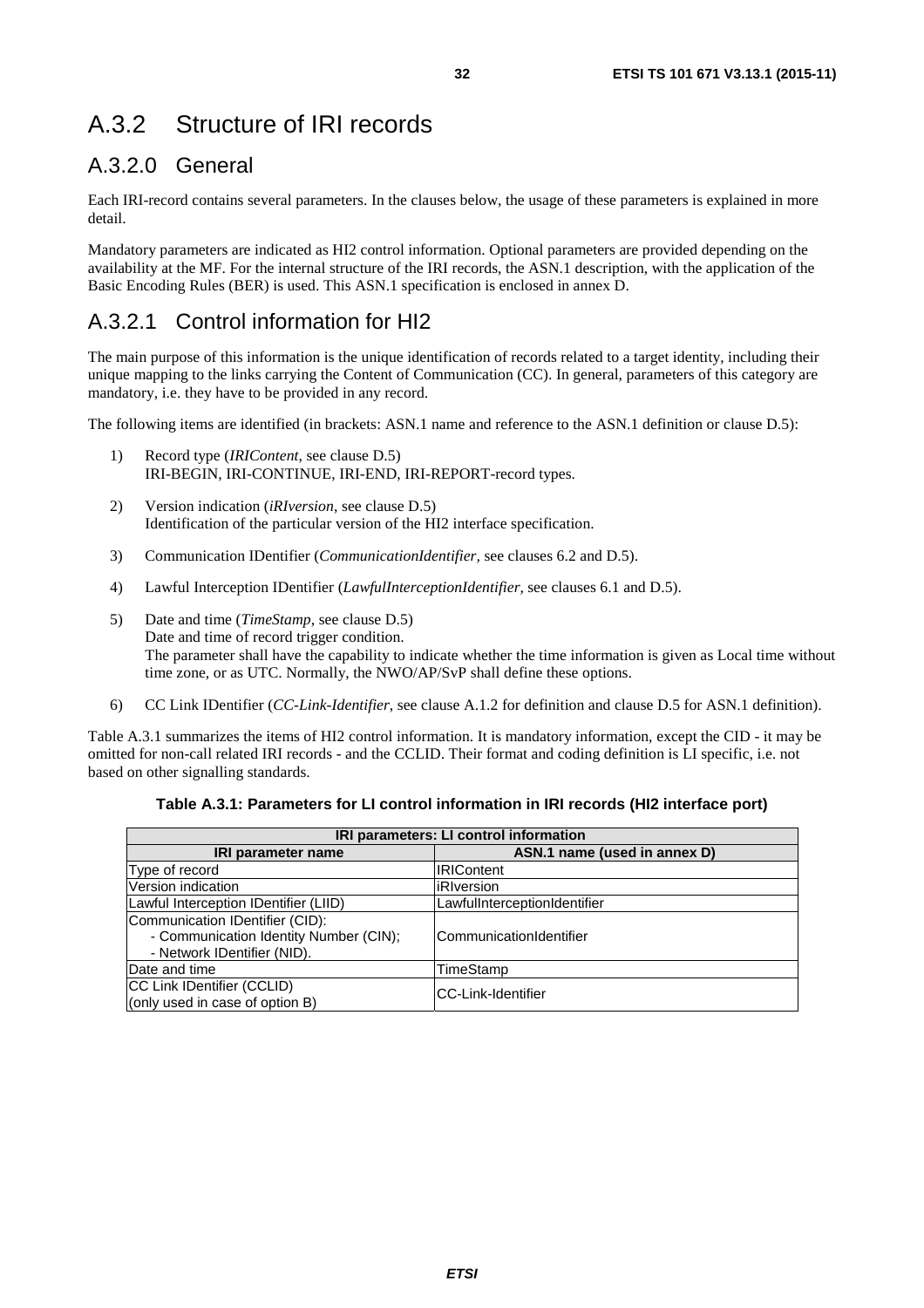#### <span id="page-32-0"></span>A.3.2.2 Basic call information

This clause defines parameters within IRI records for basic calls, i.e. calls, for which during their progress no supplementary services have been invoked. In general, the parameters are related to either the originating or terminating party of a call; consequently, ASN.1 containers are defined for the originating/terminating types of parties, which allow including the relevant, party-related information. The structure of these containers and the representation of individual items are defined in clause D.5.

NOTE: A third type of party information is defined for the forwarded-to-party (see clause A.3.2.3 on calls with supplementary services being invoked).

The items below are to be included, when they become available for the first time during a call in progress. If the same item appears identically several times during a call, it needs only to be transmitted once, e.g. in an IRI-BEGIN record. The ASN.1 name of the respective parameters, as defined in clause D.5, is indicated in brackets:

- 1) Direction of call (*intercepted-Call-Direct*) Indication, whether the target identity is originating or terminating Party.
- 2) Address of originating and terminating parties (*CallingPartyNumber* or *CalledPartyNumber*) If e.g. in case of call originated by the target at transmission of the IRI-BEGIN record only a partial terminating address is available, it shall be transmitted, the complete address shall follow, when available.
- 3) Basic Service, LLC (*Services-Information*) Parameters as received from signalling protocol (e.g. BC, HLC, TMR, LLC).
- 4) Cause (*ISUP-parameters* or *DSS1-parameters-codeset-0*) Reason for release of intercepted call. Cause value as received from signalling protocol. It is transmitted with the ASN.1 container of the party, which initiated the release; in case of a network-initiated release, it may be either one.
- 5) Additional network parameters E.g. location information (*Location*).

Parameters defined within tables A.3.2 and A.3.3 shall be used for existing services, in the given ETSI format. National extensions may be possible using the ASN.1 parameter *National-Parameters*.

#### A.3.2.3 Information on Supplementary Services, related to a call in progress

The general principle is to transmit service related information within IRI records, when the corresponding event/information, which needs to be conveyed to the LEMF, is received from the signalling protocol. Where possible, the coding of the related information shall use the same formats as defined by standard signalling protocols.

The selection, which types of events or information elements are relevant for transmission to the LEAs is conforming to the requirements defined in ETSI TS 101 331 [\[1](#page-9-0)] and ETSI ES 201 158 [\[2](#page-9-0)].

A dedicated ASN.1 parameter is defined for supplementary services related to forwarding or re-routing calls (*forwarded-to-Party* information), due to the major relevance of these kinds of services with respect to LI. For the various cases of forwarded calls, the information related to forwarding is included in the *originatingParty*/*terminatingParty*/*forwarded-to-Party* information:

- 1) If a call to the target has been previously forwarded, available parameters relating to the redirecting party(ies) are encapsulated within the *originatingPartyInformation* parameter.
- 2) If the call is forwarded at the target's access (conditional or unconditional forwarding towards the forwarded-to-party), the parameters which are related to the redirecting party (target) are encapsulated within the *terminatingPartyInformation* parameter.
- 3) All parameters related to the forwarded-to-party or beyond the forwarded-to-party are encapsulated within the *forwarded-to-Party* ASN.1 coded parameter. In addition, this parameter includes the *supplementary-Services-Information*, containing the forwarded-to address, and the redirection information parameter, with the reason of the call forwarding, the number of redirection, etc.).

For the detailed specification of supplementary services related procedures see clause A.5.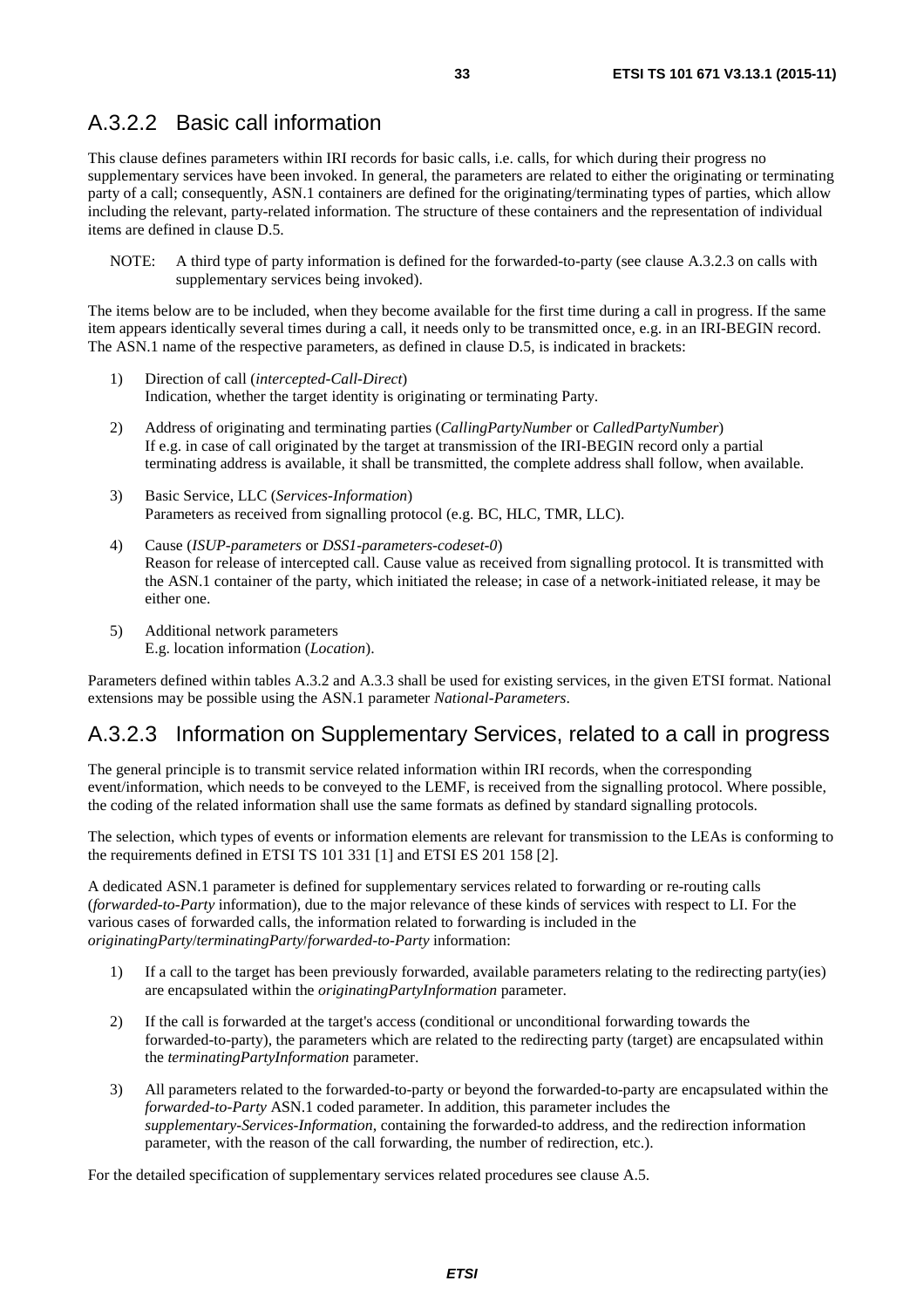<span id="page-33-0"></span>Parameters defined within tables A.3.2 and A.3.3 shall be used for existing services, in the given ETSI format. National extensions may be possible using the ASN.1 parameter National-Parameters.

#### A.3.2.4 Information on non-call related Supplementary Services

The general principle is to transmit non-call related service information as received from the signalling protocol.

A typical user action to be reported is Subscriber Controlled Input (SCI).

For the detailed specification of the related procedures see clause A.5.

### A.3.3 Selection of parameters for IRI records

Relevant information on a call is taken from the call handling process, using wherever possible the coding specifications of the standardized ISDN protocols, or other standard network protocols. The protocol-defined information content is copied transparently into the information elements of the IRI records. This principle enables to reuse of internationally agreed standardization results; it allows reuse of existing functions within the NWO/AP/SvP equipment and in the terminal area (LEMF).

Consequently, the present document needs for a large number of IRI-relevant items only to refer to other, existing standards, instead of including separate definitions in its scope. By this principle, also consistency issues and dependencies on the ongoing enhancements of the various protocols are minimized.

The relevant parameters are listed in tables A.3.2 and A.3.3.

For other signalling systems, which are not included in table A.3.2, the parameters shall be interpreted on a functional level, for defining their applicability in an IRI record; e.g. in case of a local call between analogue users, the *called party number* may only exist in an internal format of the switching system. Within the IRI records, such parameters shall also use the standardized coding. Existing interworking specifications, like ETSI EN 300 097-1 [[14](#page-10-0)] shall be used for the conversion to the standard format. If the signalling system provides less information than defined by the standards in table A.3.2, spare or default values may be used instead.

This method avoids the need to analyse for all situations, especially in the area of supplementary services, each detail of the service procedures, with specification of which parameter shall be sent in which state or situation. Instead, only a reference to the applicable standards is made. As soon as a parameter defined in one of the parameter tables appears within the target call protocol, it shall be transmitted within an IRI record.

In addition to parameters taken from the call handling process, further, lawful interception specific parameters are needed, like the control information for LI.

Three types of origins for the specification of HI2 parameters in IRI records can be differentiated:

- 1) Parameters for LI control information; they are specific for the LI HI2 interface, and are specified in the present document (see table A.3.1).
- 2) Parameters used to convey information to the LEMF, which is retrieved from the target's call or service signalling protocol information (see table A.3.2). Within the IRI a standardized protocol coding is used.

The relevant protocol specifications are the ISDN user part, as a generic protocol, used by several types of networks, and dedicated network protocols, e.g. DSS1 or GSM standards. For a common implementation in different countries and to guarantee the possibility of an interception measure across borders only parameters defined in ETSI standards shall be used.

3) Parameters used to convey information from events relating to the target call, but with no equivalent parameters being available in protocol standards. Such parameters shall be specified in the present document (see table A.3.3).

The LI control information is a mandatory part of each IRI record (exception: CID), the information defined in table A.3.3 is included in IRI records, if the according parameter or event is detected during processing a call or a target identity related action.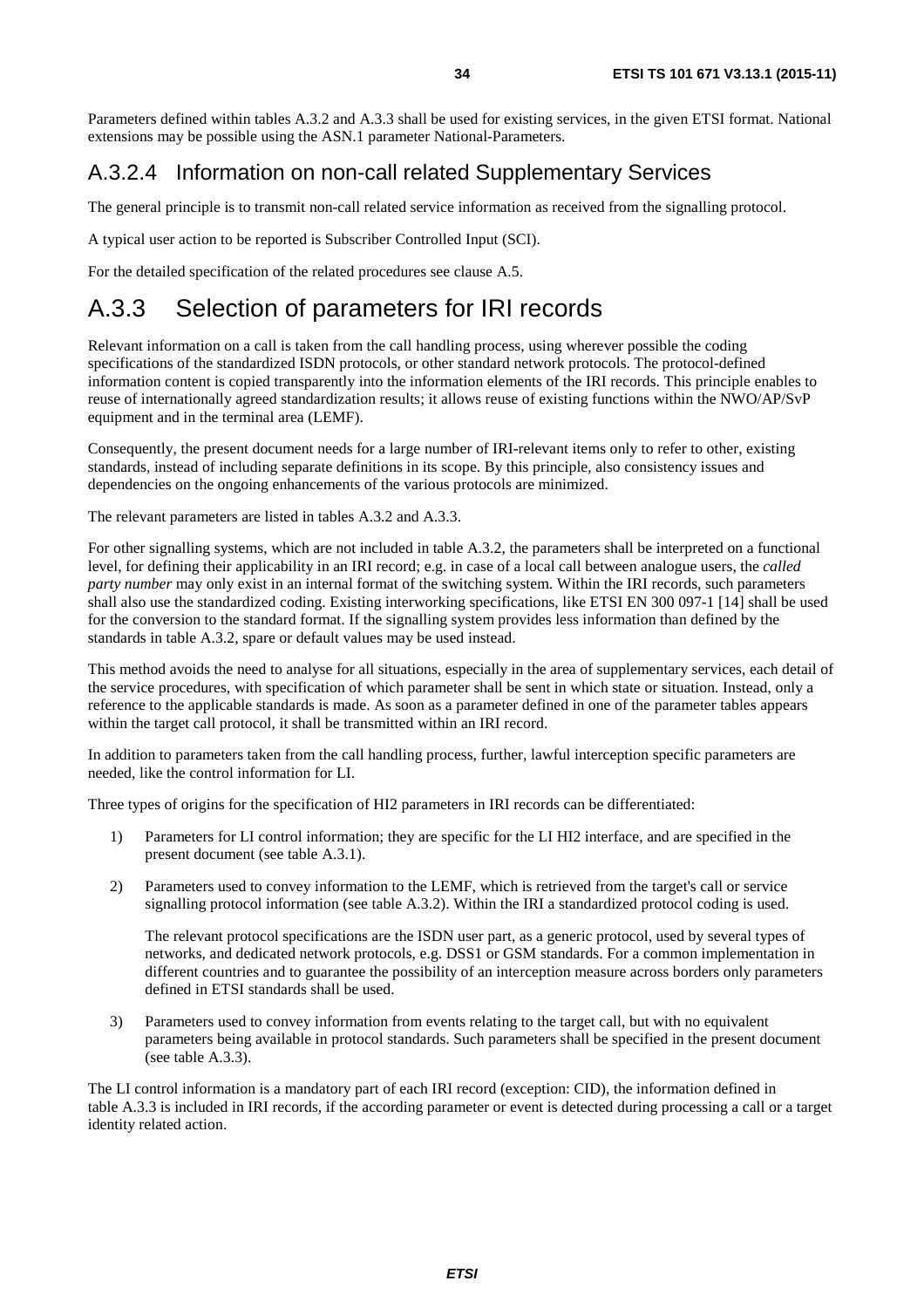| IRI parameters: target call information, based on standard protocols |                                                        |                  |                        |
|----------------------------------------------------------------------|--------------------------------------------------------|------------------|------------------------|
| Name of ASN.1 parameter<br><b>Related</b>                            |                                                        |                  |                        |
| IRI parameter name                                                   | (of annex D)                                           | standard         | <b>Reference</b>       |
| Three party conference invoke/result                                 | PartyInformation                                       | DSS <sub>1</sub> |                        |
| components (see note 2)                                              | supplementary-Services-Information                     |                  | ETSI EN 300 188-1 [20] |
| Add on conference invoke/result                                      | PartyInformation                                       | DSS <sub>1</sub> | ETSI EN 300 185-1 [19] |
| components (see note 2)                                              | supplementary-Services-Information                     |                  |                        |
| Bearer capability                                                    | PartyInformation                                       | DSS <sub>1</sub> | ETSI EN 300 403-1 [6]  |
|                                                                      | services-Information                                   |                  |                        |
| Call diversion information                                           | PartyInformation                                       | ISUP/DSS1        | ETSI EN 300 356 [5],   |
|                                                                      | supplementary-Services-Information<br>PartyInformation |                  | ETSI EN 300 207-1 [21] |
| Call transfer number                                                 | supplementary-Services-Information                     | <b>ISUP</b>      | ETSI EN 300 356 [5]    |
|                                                                      |                                                        |                  | ETSI EN 300 356 [5],   |
| Called party number                                                  | PartyInformation                                       | ISUP/DSS1/M      | ETSI EN 300 403-1 [6], |
|                                                                      | CalledPartyNumber                                      | AP               | 3GPP TS 09.02 [32]     |
|                                                                      | PartyInformation                                       |                  |                        |
| <b>Called Party Subaddress</b>                                       | supplementary-Services-Information                     | DSS <sub>1</sub> | ETSI EN 300 061-1 [10] |
|                                                                      | PartyInformation                                       | ISUP/DSS1        | ETSI EN 300 356 [5],   |
| Calling party number                                                 | CallingPartyNumber                                     |                  | ETSI EN 300 403-1 [6]  |
| <b>Calling Party Subaddress</b>                                      | PartyInformation                                       | DSS <sub>1</sub> | ETSI EN 300 061-1 [10] |
|                                                                      | supplementary-Services-Information                     |                  |                        |
| Cause indicator                                                      | Release-Reason-Of-Intercepted-Call                     | ISUP/DSS1        | ETSI EN 300 356 [5],   |
|                                                                      | CallContentLinkCharacteristics                         |                  | ETSI EN 300 403-1 [6]  |
| Cell id                                                              | Location                                               | MAP/ISUP         | 3GPP TS 09.02 [32],    |
|                                                                      |                                                        |                  | ETSI EN 300 356 [5]    |
| Closed User Group interlock code                                     | PartyInformation                                       | <b>ISUP</b>      |                        |
|                                                                      | supplementary-Services-Information                     |                  |                        |
| Connected number                                                     | PartyInformation                                       | ISUP/DSS1        | ETSI EN 300 356 [5],   |
|                                                                      | supplementary-Services-Information                     |                  | ETSI EN 300 097-1 [14] |
| Connected subaddress                                                 | PartyInformation                                       | DSS <sub>1</sub> | ETSI EN 300 097-1 [14] |
| <b>Explicit Call Transfer</b>                                        | supplementary-Services-Information<br>PartyInformation |                  |                        |
| invoke/result components (see note 2)                                | supplementary-Services-Information                     | DSS <sub>1</sub> | ETSI EN 300 369-1 [25] |
|                                                                      | PartyInformation                                       |                  |                        |
| Facility (see note 3)                                                | supplementary-Services-Information                     | DSS <sub>1</sub> | ETSI EN 300 196-1 [29] |
|                                                                      | PartyInformation                                       |                  |                        |
| Generic notification indicator                                       | supplementary-Services-Information                     | <b>ISUP</b>      | ETSI EN 300 356 [5]    |
|                                                                      | PartyInformation                                       | <b>ISUP</b>      |                        |
| Generic number                                                       | supplementary-Services-Information                     |                  | ETSI EN 300 356 [5]    |
| High layer compatibility                                             | PartyInformation                                       | DSS1             | ETSI EN 300 403-1 [6]  |
|                                                                      | services-Information                                   |                  |                        |
| <b>IMEI</b>                                                          | PartyInformation                                       | <b>MAP</b>       | 3GPP TS 09.02 [32]     |
|                                                                      | imei                                                   |                  |                        |
| <b>IMSI</b>                                                          | PartyInformation                                       | <b>MAP</b>       | 3GPP TS 09.02 [32]     |
|                                                                      | imsi                                                   |                  |                        |
| Keypad facility                                                      | PartyInformation<br>supplementary-Services-Information | DSS1             | ETSI EN 300 196-1 [29] |
|                                                                      |                                                        |                  | ETSI EN 300 356 [5],   |
| Location number                                                      | Location                                               | <b>ISUP/MAP</b>  | 3GPP TS 09.02 [32]     |
|                                                                      | PartyInformation                                       |                  |                        |
| Low layer compatibility                                              | services-Information                                   | DSS <sub>1</sub> | ETSI EN 300 403-1 [6]  |
|                                                                      | PartyInformation                                       |                  |                        |
| MCID response indicator                                              | services-Information                                   | <b>ISUP</b>      | ETSI EN 300 356 [5]    |
| <b>MSISDN</b>                                                        | PartyIdentity/msISDN                                   | <b>MAP</b>       | 3GPP TS 09.02 [32]     |
| Original called number                                               | PartyInformation                                       | <b>ISUP</b>      | ETSI EN 300 356 [5]    |
|                                                                      | supplementary-Services-Information                     |                  |                        |
| Redirecting number                                                   | PartyInformation                                       | ISUP/DSS1        | ETSI EN 300 356 [5],   |
|                                                                      | supplementary-Services-Information                     |                  | ETSI EN 300 207-1 [21] |
| Redirection information                                              | PartyInformation                                       | <b>ISUP</b>      | ETSI EN 300 356 [5]    |
|                                                                      | supplementary-Services-Information                     |                  |                        |
| Redirection number                                                   | PartyInformation                                       | ISUP/DSS1        | ETSI EN 300 356 [5],   |
|                                                                      | supplementary-Services-Information                     |                  | ETSI EN 300 207-1 [21] |

**Table A.3.2: List of parameters from standard protocols, which may be contained in IRI records**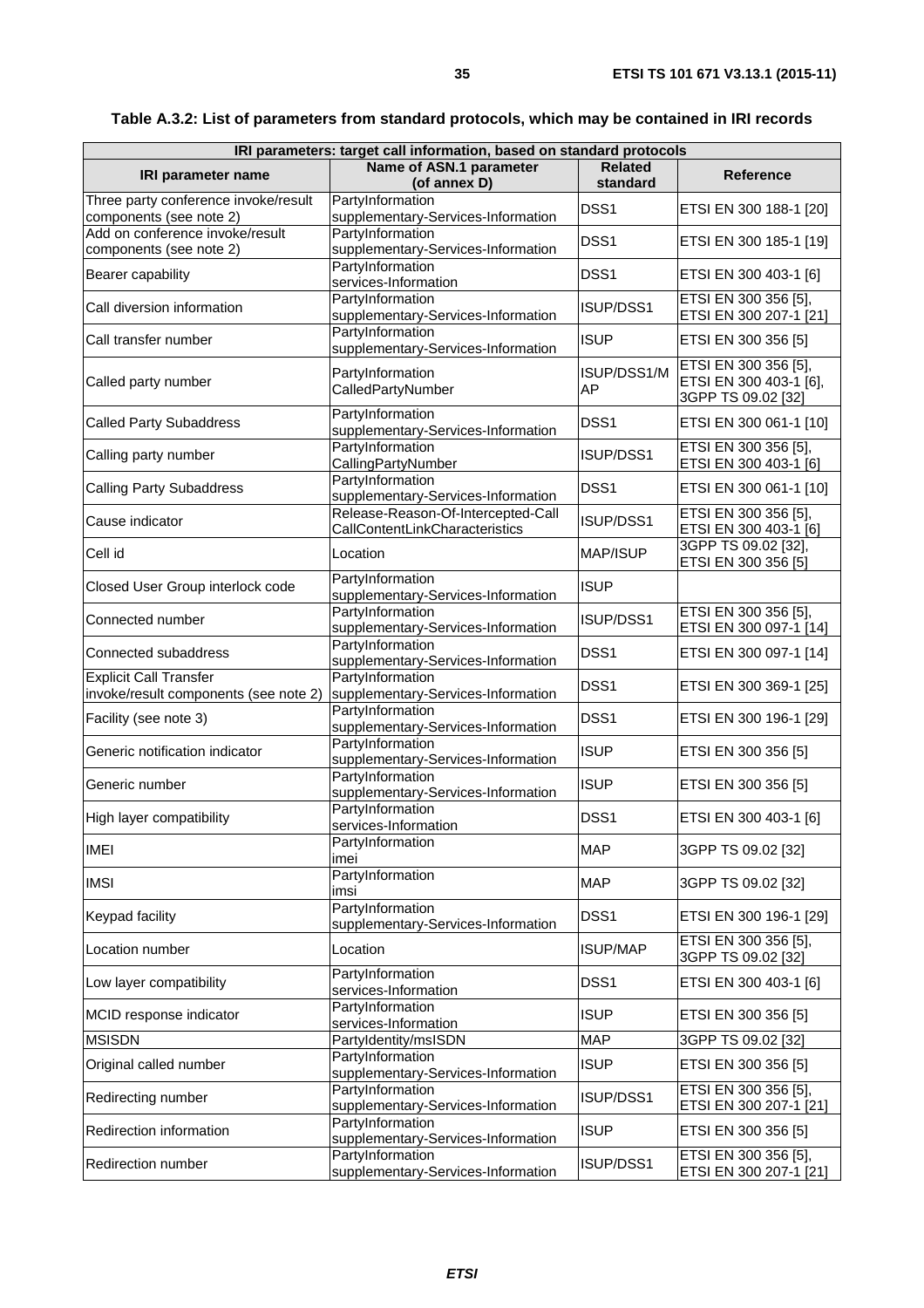| IRI parameters: target call information, based on standard protocols                                                            |                                                        |                            |                                     |
|---------------------------------------------------------------------------------------------------------------------------------|--------------------------------------------------------|----------------------------|-------------------------------------|
| <b>IRI parameter name</b>                                                                                                       | Name of ASN.1 parameter<br>(of annex D)                | <b>Related</b><br>standard | <b>Reference</b>                    |
| Subaddress transfer                                                                                                             | PartyInformation<br>supplementary-Services-Information | <b>IDSS1</b>               | ETSI EN 300 369-1 [25]              |
| <b>Transmission Medium Requirement</b><br>(TMR)                                                                                 | PartyInformation<br>services-Information               | <b>IISUP</b>               | ETSI EN 300 356 [5]                 |
| Alphanumeric partyldentity                                                                                                      | PartyInformation<br>alphanumeric                       | SMPP/UCP                   | <b>SMPP [84]</b><br><b>UCP 1851</b> |
| NOTE 1: Column "Related standard" indicates the ETSI standard, which specifies the format and coding of the<br>parameter.       |                                                        |                            |                                     |
| NOTE 2: Refers to several ASN.1 encoded elements, which are in the DSS1 protocol embedded in a facility information<br>element. |                                                        |                            |                                     |
| NOTE 3: The facility IE is only included, if it contains one or more of the parameters, which are parts of this table.          |                                                        |                            |                                     |

**Table A.3.3: List of LI specific parameters, which may be contained in IRI** 

| IRI parameters: target call information, LI specific definition |                                       |  |
|-----------------------------------------------------------------|---------------------------------------|--|
| <b>IRI parameter name</b>                                       | ASN.1 name (used in annex D)          |  |
| Direction of call                                               | intercepted-Call-Direct               |  |
| Call event, e.g.:                                               |                                       |  |
| - answer indication                                             |                                       |  |
| call waiting indication                                         |                                       |  |
| hold indication                                                 | simpleIndication                      |  |
| retrieve indication                                             |                                       |  |
| suspend indication                                              |                                       |  |
| resume indication                                               |                                       |  |
| Ringing duration                                                | ringingDuration                       |  |
| Conversation duration                                           | conversationDuration                  |  |
| CC link information                                             | callContentLinkInformation            |  |
| Subscriber controlled input data                                | dSS1-parameters-codeset-0, or sciData |  |
| NOTE:<br>Format and coding details (see annex D).               |                                       |  |

The general principle is that, if parameters included in table A.3.2 are available, they shall be included in an IRI record, and be sent to the LEMF. Parameters of table A.3.3, which are not part of standard protocols, shall be included, when the according event or parameter, which needs to be reported to the LEMF, is detected.

Parameters of table A.3.1 are present in all IRI records, except the Communication Identifier: it may be missing in IRI-REPORT records; if no target call is related to it.

The list can be adapted to the requirements and feature specifications of an NWO/AP/SvP, and the laws and regulations of a country. That is, tables A.3.2 and A.3.3 may be extended nationally, or by a NWO/AP/SvP. Further in the present document, such extensions are referred to as national extensions or national parameters.

The IIF for IRI parameter generation may be seen as a kind of screening function, which watches the signalling information flow related to a target, and copies those information elements, which match with an element type in the screening lists, defined by tables A.3.2 and A.3.3.

The NWO/AP/SvP is not required to filter information out of the IRI.

An instance of the IIF for IRI generation needs in general not to store the information it has sent, or other information on a call, for the purpose to be aware of the status or context of a call. Each IRI parameter is independent from previous or future parameters. Exceptions from this general principle can exist, e.g. in order to avoid multiple transmission of the same information. In such a case identical parameters do not have to be repeated in succeeding records, unless their content or value has changed.

As it is indicated in table A.3.2, for a given logical parameter different format types may be used, depending on the type of network, and the call configuration. If a parameter is specified in the ISDN user part, and also identically in other standards, only the ISDN user part is referenced.

In certain SMS protocols, an alphanumeric party identifier can be used. The alphanumeric partyIdentity may only be used if the underlying network protocol identifies the party identifier as alphanumeric. In SMPP [\[84](#page-13-0)] the alphanumeric identifier is signalled by the "Type of Number" parameter. In UCP [\[85](#page-13-0)] the alphanumeric identifier is signalled by the "OTOA" parameter.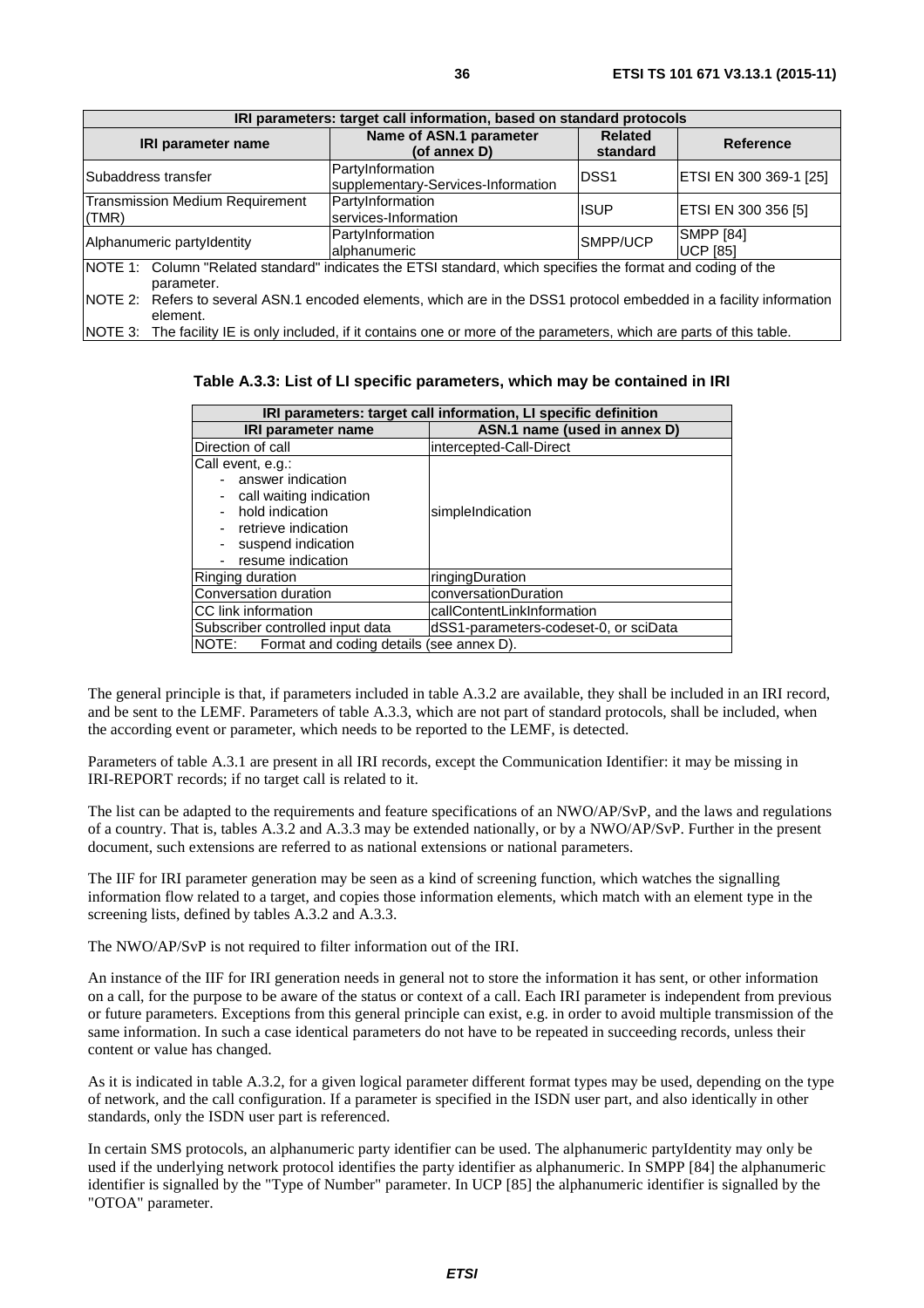## A.3.4 Coding of parameters in IRI records

The parameters shall be included in the IRI records in a structured way. The structure is defined using ASN.1, the individual parameters are in terms of the ASN.1 notation octet strings, which are taken over from the applicable standards. The ASN.1 detailed coding specification is described in annex D.

In case of the delivery of the IRI records to a LEA, when network specific extensions are used, the network specific parameters are transmitted as defined by the sending network.

## A.3.5 Information content of the IRI record types

In principle, no restriction is made on which parameters shall or may be present in which IRI record type, except for the mandatory parameters, which are needed in all records. However, the logical information flow of calls implies that certain parameters will normally not appear in specific records; e.g. a called party number parameter is not included in an IRI-END record, because it has already been transmitted earlier.

# A.4 HI3: interface port for Content of Communication

## A.4.0 General

The port HI3 shall transport the Content of the Communication (CC) of the intercepted telecommunication service to the LEMF. The Content of Communication (CC) shall be presented as a transparent en-clair copy of the information flow during an established, frequently bi-directional, communication of the interception subject. When encryption is provided and managed by the network, it shall be a national option as to whether the network provides the CC to the LEA decrypted, or encrypted with keys and additional information to make decryption possible. Encryption not provided or managed by the network, e.g. user provided end-to-end encryption, cannot be removed by the network.

It may contain voice or data. A target call has two directions of transmission associated with it, to the target, and from the target. Two communication channels to the LEMF are needed for transmission of the Content of Communication (stereo transmission).

The network does not record or store the Content of Communication (CC).

# A.4.1 Delivery of Content of Communication (CC)

## A.4.1.0 General

The transmission media used to support the HI3 port shall be standard ISDN calls, based on 64 kbit/s circuit switched bearer connections. The CC links are set up on demand to the LEMF. The LEMF constitutes an ISDN DSS1 user function, with an ISDN DSS1 basic or primary rate access. It may be locally connected to the target switching node, or it may be located somewhere in the target network or in another network, with or without a transit network in between. For network signalling, the standard ISDN user part shall be used. No modifications of the existing ISDN protocols shall be required. Any information needed for LI, like to enable correlation with the IRI records of a call, can be inserted in the existing messages and parameters, without the need to extend the ETSI standard protocols for the LI application.

For each LI activation, a fixed LEMF address is assigned; this address is, within the present document, not used for any identification purposes. Identification and correlation of the CC links is performed by separate, LI specific information, see clauses 6 and A.1.

The functions defined in the ISDN user part standard, Version 1 (ETSI ISUP V1) are required as a minimum within the target network and, if applicable, the destination and transit networks, especially for the support of:

- Correlation of HI3 information to the other HI port's information, using the supplementary service User-to-User Signalling 1 implicit (UUS1).
- Access verification of the delivery call (see clause A.4.5).

The bearer capability used for the CC links is 64 kbit/s unrestricted digital information; this type guarantees that the information is passed transparently to the LEMF. No specific HLC parameter value is required.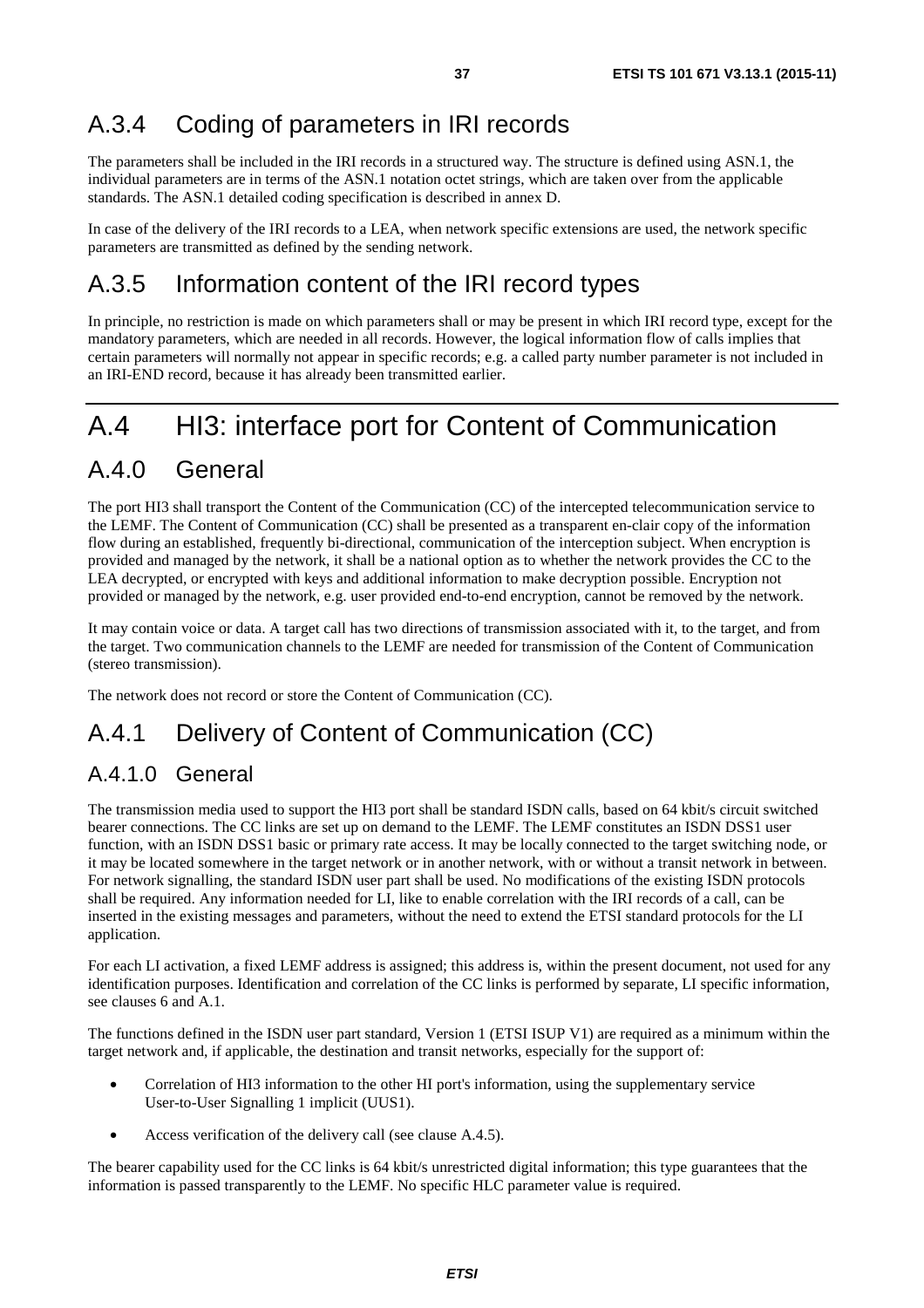The CC communication channel is a one-way connection, from the NWO/AP/SvP's IIF to the LEMF, the opposite direction is not switched through in the switching node of the target.

The scenario for delivery of the Content of Communication (CC) is as follows:

- 1) At call attempt initiation, for one 64 kbit/s bi-directional target call, two ISDN delivery calls are established from the MF to the LEMF. One call offers the Content of Communication (CC) towards the target identity (CC  $R<sub>x</sub>$  call/channel), the other call offers the Content of Communication (CC) from the target identity (CC  $T_x$  call/channel). See figure A.4.1.
- 2) During the establishment of each of these calls, appropriate checks are made (see clause A.4.5).
- 3) The MF passes during call set up, within the signalling protocol elements of the CC link the LIID and the CID to the LEMF. The LEMF uses this information to identify the target identity and to correlate between the IRI and CC (see clause A.4.2).
- 4) At the end of a call attempt, each delivery call associated with that call attempt shall be released by the MF.



**Figure A.4.1: Content of Communication transmission from MF to LEMF** 

### A.4.1.1 Delivery of TETRA CC over circuit switched handover networks

The mechanisms described above apply with the additional constraint that TETRA encoded speech shall be further encoded in accordance with the mechanisms defined in ETSI TS 100 392-3-6 [\[73](#page-13-0)] to fit to a standard 64 kbit/s bearer.

NOTE: TETRA Switching and Management Infrastructures will in most cases carry TETRA encoded speech to allow for transcoder free operation (tandem-free operation) and where transcoding is not provided the referenced specification describes a means to transport the TETRA encoded speech over 64 kbit/s TDM bearers.

## A.4.2 Delivery of packetized Content of Communication (CC) (general)

### A.4.2.0 General

The operation for transmission of UUS and SMS may use the same mechanisms as used for HI2, or a dedicated link may be used. The ROSE operations for the transmission of the Content of Communication (HI3 data interface) shall follow the same rules as the one defined for the HI2 interface in clause 8.1.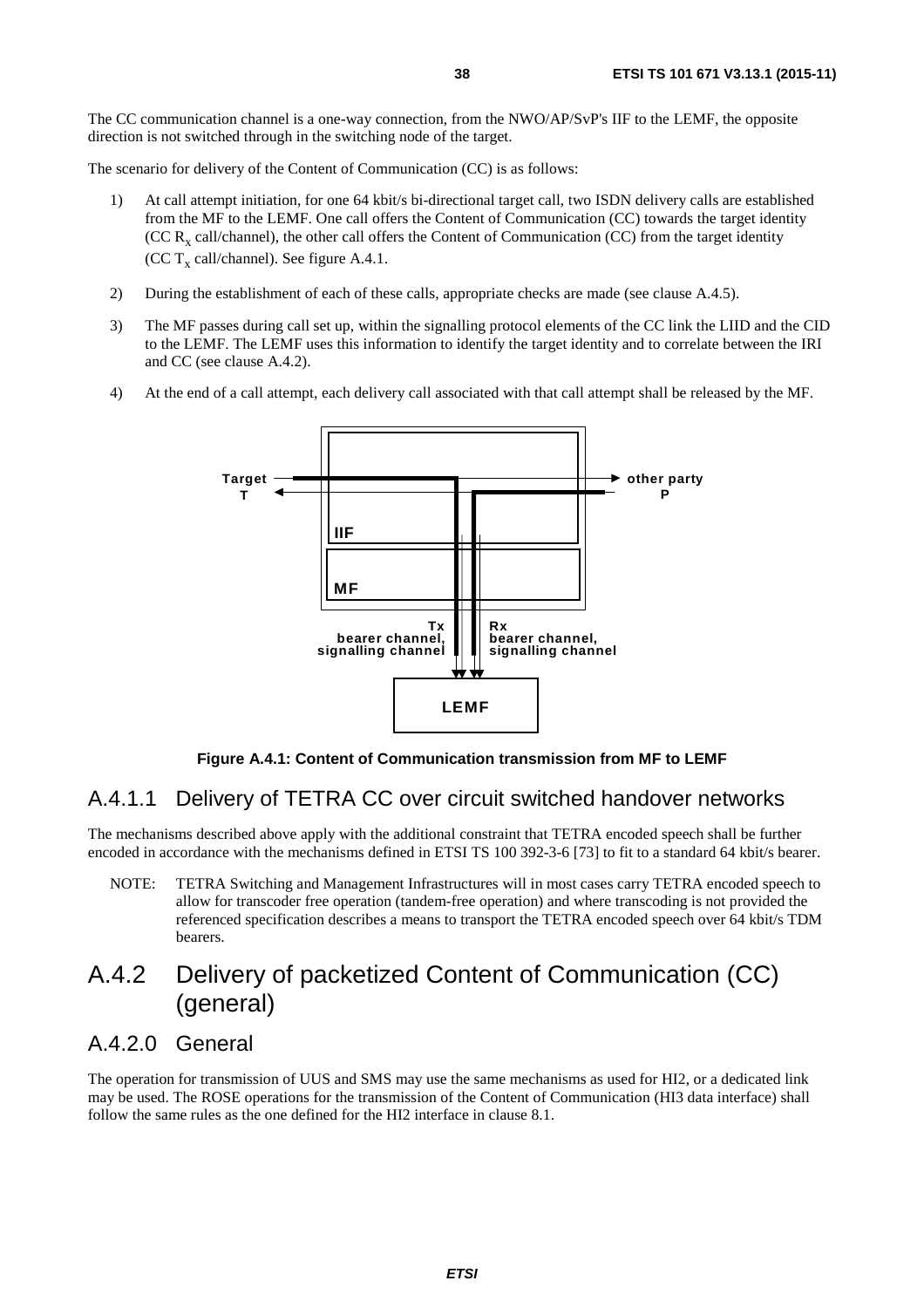A differentiation is made between:

- 1) bearer related or bearer unrelated end user information; and
- 2) packet data services.
- NOTE: Exceptionally, for the GSM SMS service, this information may be passed via HI2. HI2 may be used optionally to pass the UUS information to the LEMF.

The physical or logical links supporting the Handover Interface traffic should be dimensioned to handle the bandwidth of the expected CC.

### A.4.2.1 Delivery of TETRA CC over packet switched handover networks

The mechanisms described above apply with the additional constraint that TETRA encoded speech shall be encoded in accordance with the mechanisms defined in ETSI TS 100 392-3-7 [\[74](#page-13-0)].

## A.4.3 Control information for circuit switched Content of Communication (CC)

The delivery calls shall use unmodified standard ISDN protocols (DSS1, ISDN user part). Table A.4.1 summarizes specific settings of parameters for the CC links. The User-to-User service 1 parameter is used during call set up (within the ISUP Initial Address Message (ETSI EN 300 356 [\[5](#page-9-0)]) or DSS1 Set Up Message (ETSI EN 300 403-1 [\[6](#page-9-0)]), respectively) to transmit LI-specific control information. This information is carried transparently and delivered to the specific LEMF remote user.

To identify the delivered information, including correlating the delivery calls with the IRI records, parameters 1 to 3 and 5 shall be included in the call set up. Parameters 6 to 9 specify settings of further relevant information. Other parameters of the ISDN protocols shall correspond to normal basic calls.

| No. | Used information element of<br><b>CC link signalling protocol</b> | <b>Information</b>                                                               | <b>Purpose</b>                                                                                |
|-----|-------------------------------------------------------------------|----------------------------------------------------------------------------------|-----------------------------------------------------------------------------------------------|
|     | <b>CLI-Parameter with attribute</b><br>"network provided"         | See clause A.4.5                                                                 | LEMF can check identity of origin of call                                                     |
| 2   | UUS1-parameter                                                    | Lawful Interception IDentifier (LIID);<br>see clause 6                           | Identifier, identifying target identity                                                       |
| 3   | UUS1-parameter                                                    | Communication IDentifier (CID),<br>see clause 6                                  | Identifier, identifying specific call of target<br>identity                                   |
| 4   | UUS1-parameter                                                    | CC Link IDentifier (CCLID), if<br>required; see clause A.1                       | Identifier, used for correlation CC link-IRI<br>records                                       |
| 5   | UUS1-parameter                                                    | Direction indication<br>(communication from/towards<br>target/combined (mono))   | Signal from $(T_x)$ /towards $(R_x)$ target<br>identity or combined                           |
| 6   | UUS1-parameter                                                    | Bearer capability of target call                                                 | Indication to the LEMF of the basic<br>service in use by the target                           |
| 7   | Closed User Group interlock<br>code                               | Closed User Group interlock code                                                 | <b>Supplementary Service CUG Security</b><br>measure at set up of the CC link                 |
| 8   | Basic Service (BS)                                                | Basic Service (BS) of CC link:<br>64 kbit/s unrestricted                         | Guarantee transparent transmission of<br>CC copy from MF to LEMF                              |
| 9   | ISDN user part forward call<br>indicators parameter               | ISDN user part preference<br>indicator: "ISDN user part required<br>all the way" | Guarantee transparent<br>transmission of UUS1 and other<br>supplementary services information |
| 10  | ISDN user part optional forward<br>call indicators parameter      | Connected line identity request<br>parameter: requested                          | Sending of the connected number by the<br>destination network                                 |

#### **Table A.4.1: Definition of HI3 specific signalling information; UUS1 coding details (see clause D.8)**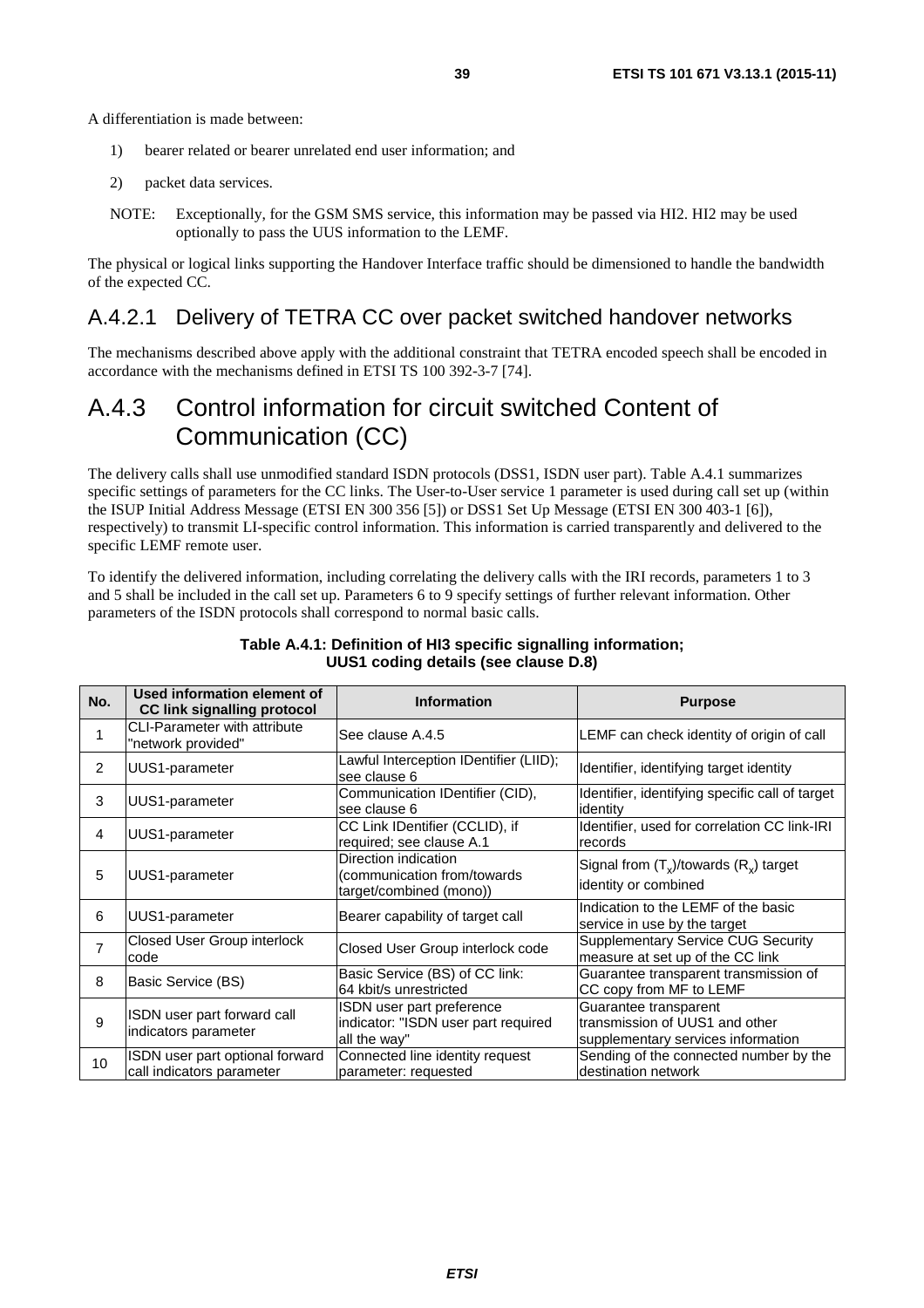Parameters 2, 3 and 4 are also present in the IRI records, for correlation with the CC links. Parameter 5 indicates in case of separate transmission of each communication direction, which part is carried by a CC link. Parameter 6, the basic service of the target call, can be used by the LEMF for processing of the CC signal, e.g. to apply compression methods for speech signals, in order to save storage space. Parameter 7 contains the CUG of the LEA. It is optionally used at set up the CC link to the LEA. Parameter 8, the basic service of the CC link, is set to "64 kbit/s unrestricted": All information of the  $R_x$ ,  $T_x$  channels can be transmitted fully transparently to the LEA. The setting of the ISDN user part indicator guarantees, that the services supporting the LI CC link delivery are available for the complete CC link connection.

The MF uses en-bloc dialling, i.e. there exists only one message in forward direction to the LEA.

NOTE: The LEMF should at reception of the set up message not use the alerting state, it should connect immediately, to minimize time delay until switching through the CC links. Not all networks will support such a transition. Exceptionally, it may be necessary to send an alerting message before the connected message.

The maximum length of the user information parameter can be more than the minimum length of 35 octets (national option, see ETSI EN 300 356 [\[5](#page-9-0)]), i.e. the network transmitting the CC links shall support the standard maximum size of 131 octets for the UUS1 parameter.

The User-to-User service 1 parameter cannot be discarded by the ETSI ISUP procedures: the only reason, which would allow the ISUP procedures to discard it would be, if the maximum length of the message carrying UUS1 would be exceeded. With the specified amount of services used for the CC links, this cannot happen.

The signalling messages of the two CC channels (stereo mode) carry the same parameter values, except for the direction indication.

See clause D.8 for the ASN.1 definition of the UUS1 LI specific content of the UUS1 parameter.

## A.4.4 Exception handling

### A.4.4.1 Failure of CC links

If a CC link cannot be set up, a certain number of repeat attempts during a certain period of time shall be made.

NOTE: Typical values are three tries during 10 s.

In case of a delay or total failure to transmit the Content of Communication, the target call is handled fully independent of the CC link, the CC information gets lost.

### A.4.4.2 Fault reporting

For several events the target switching function sends messages to the NWO/AP/SvP administration centre. Some example events are given in table A.4.2.

Alternatively, all or some of these events may be transmitted directly to the LEMF. In this case, they are part of the LI management notification type of information.

Delivery to the NWO/AP/SvP administration centre is not part of the HI.

| Event type             | Event causing message with LI alarm information  |
|------------------------|--------------------------------------------------|
| <b>CC</b> link failure | No answer from LEA                               |
|                        | LEA is busy                                      |
|                        | CC link failed due to a COLP error               |
|                        | ICC link failed due to a CUG error               |
|                        | CC link set up failure within the network        |
|                        | CC link failed due to a lack of system resources |
|                        | General CC link set up failure                   |

#### **Table A.4.2: Typical events causing messages**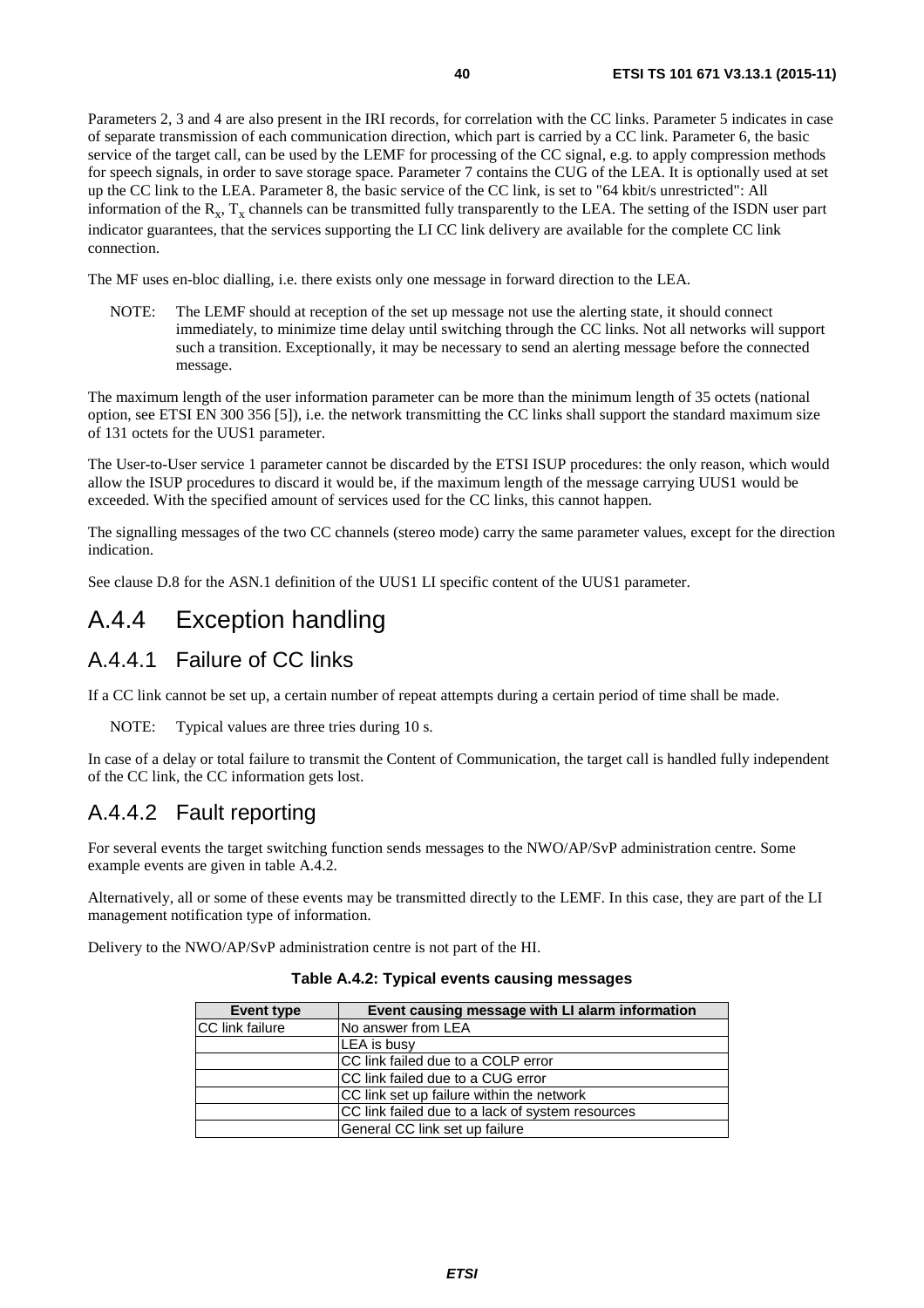# A.4.5 Security requirements at the interface port HI3

## A.4.5.0 General

The process of access verification and additional (optional) authentication between the MF and the LEMF shall not delay the set up of the CC.

For the protection and access verification of the Content of Communication (CC) delivery call the ISDN supplementary services CLIP, COLP and CUG shall be used when available in the network involved.

Generally any authentication shall be processed before the set-up of the CC links between the MF and the LEMF is completed. If this is technically not feasible the authentication may be processed after completion of the CC connection in parallel to the existing connection.

### A.4.5.1 LI access verification

The supplementary service CLIP shall be used to check for the correct origin of the delivery call.

NOTE: When using CLIP, the supplementary service CLIR is not applicable.

The supplementary service COLP shall be used to ensure that only the intended terminal on the LEA's side accepts incoming calls from the Handover Interface (HI).

To ensure access verification the following two checks shall be performed:

- check of Calling Line Identification Presentation (CLIP) at the LEMF; and
- check of COnnected Line identification Presentation (COLP) at the Handover Interface (HI) (due to the fact that the connected number will not always be transported by the networks involved, there shall be the possibility for deactivating the COLP check for a given interception measure. In addition, the COLP check shall accept two different numbers as correct numbers, i.e. the user provided number and the network provided number. Usually, the user provided number contains a DDI extension).

### A.4.5.2 Access protection

In order to prevent faulty connections to the LEA, the CC links may be set up as CUG calls.

In this case, the following settings of the CUG parameters should be used:

- Incoming access: not allowed.
- Outgoing access: not allowed.
- Incoming calls barred within a CUG: no.
- Outgoing calls barred within a CUG: yes.

### A.4.5.3 Authentication

In addition to the minimum access verification mechanisms described above, optional authentication mechanisms according to the standard series ISO 9798 [\[i.1](#page-13-0)]: "Information technology - Entity authentication" parts 1 to 5 may be used.

These mechanisms shall only be used in addition to the access verification and protection mechanisms.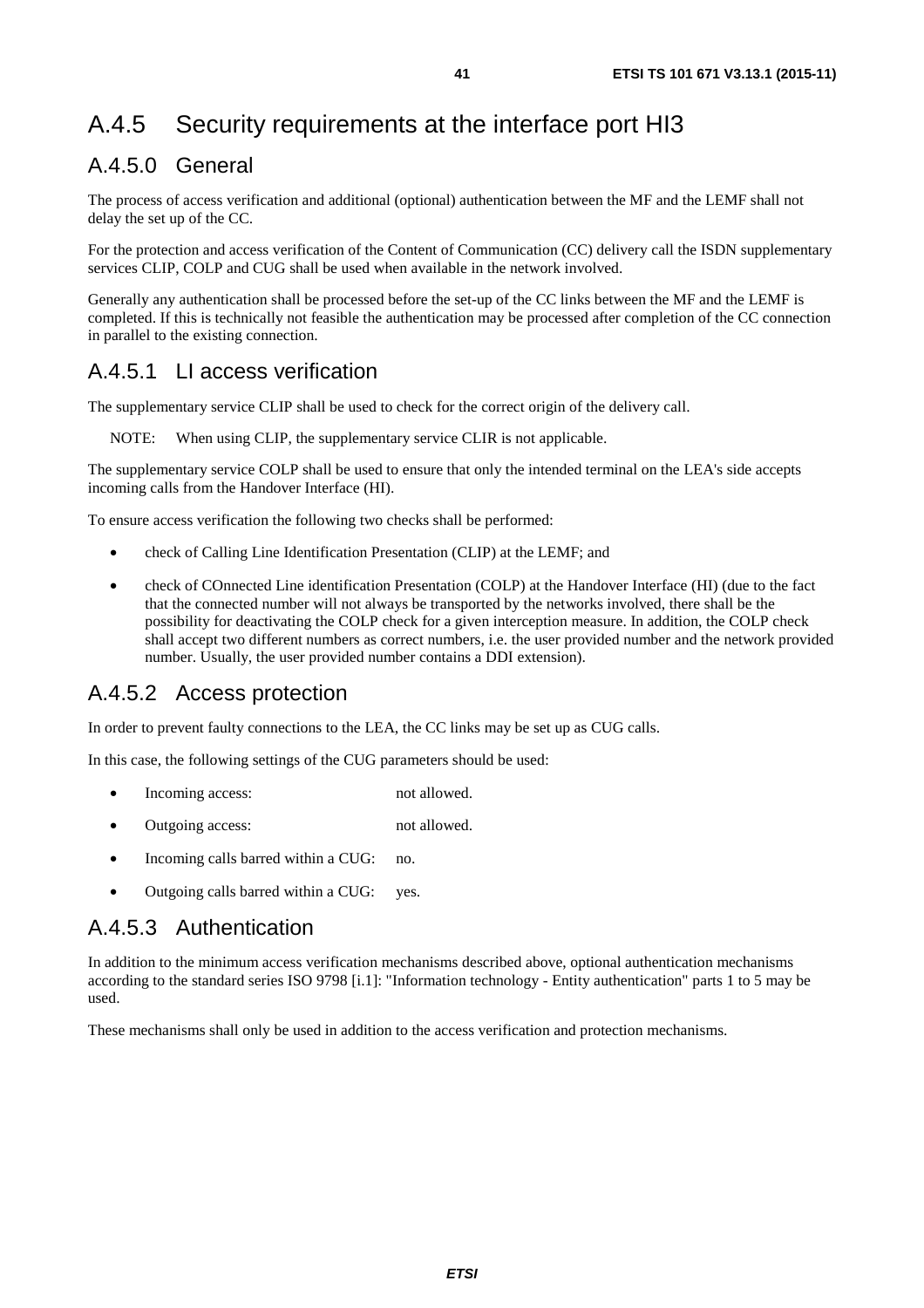# A.5 LI procedures for circuit switched supplementary services

# A.5.1 General

In general, LI shall be possible for all connections and activities in which the target is involved. The target shall not be able to distinguish alterations in the offered service. It shall also not be possible to prevent interception by invoking supplementary services. Consequently, from a supplementary services viewpoint, the status of interactions with LI is "no impact", i.e. the behaviour of supplementary services shall not be influenced by interception.

Depending on the type of supplementary service, additional CC links to the LEA may be required, in addition to already existing CC links.

Within the IRI records, the transmission of additional, supplementary service specific data may be required.

Supplementary services, which have an impact on LI, with respect to CC links or IRI record content, are shown in table A.5.1. The table is based on ISDN services (DSS1 protocol specifications), it considers the services which have been standardized at the time of finalizing the present document. Future services should be treated following the same principles.

NOTE 1: Co-ordination of handling of new services should be performed via ETSI/TC LI. If required, additions will be included in a subsequent version of the present document.

Services defined for other signalling protocols, which can be related to the services in the table shall be treated in the same manner (see also below). Other protocols are e.g.:

- Analogue user signalling; in general, no ETSI standards are available for supplementary services.
- Mobile user protocols of the GSM, defined within the MAP (3GPP TS 09.02 [\[32](#page-11-0)]).

The question of Lawful Interception (LI) with Intelligent Networks is not covered in the present document (see note 2).

NOTE 2: The general principle is, that LI takes place on the basis of a technical identity, i.e. a directory number. Only numbers which are known to the NWO/AP/SvP, and for which LI has been activated in the standard way, can be intercepted. No standardized functions are available yet which would enable an SCF to request from the SSF the invocation of LI for a call.

Additional CC links are only required, if the target is the served user. IRI Records may also carry data from other parties being served users.

Clause A.6 specifies details for relevant services:

- The procedures for CC links, depending on the call scenario of the target.
- Related to the IRI records, the point in time of sending and supplementary service specific information.
- Additional remarks for services with "no impact" on LI.

The specifications for supplementary services interactions are kept as far as possible independent of the details of the used signalling protocols; service related events are therefore described in more general terms, rather than using protocol dependent messages or parameters.

Interactions with services of the same family, like call diversion services, are commonly specified, if the individual services behaviour is identical, with respect to LI.

With respect to the IRI records, clause A.6 specifies typical cases; the general rules for data which shall be included in IRI records are defined in clause 8, specifically in clauses A.3.3 and A.5.3.

Services, which are not part of table A.5.1, do not require the generation of LI information: no CC links are generated or modified, and no specific information on the service is present in the IRI records. That is, these services have "no impact" on LI; no special functions for LI are required. However, within the IIF, functions may be required to realize the principle, that the service behaviour shall not be influenced by LI.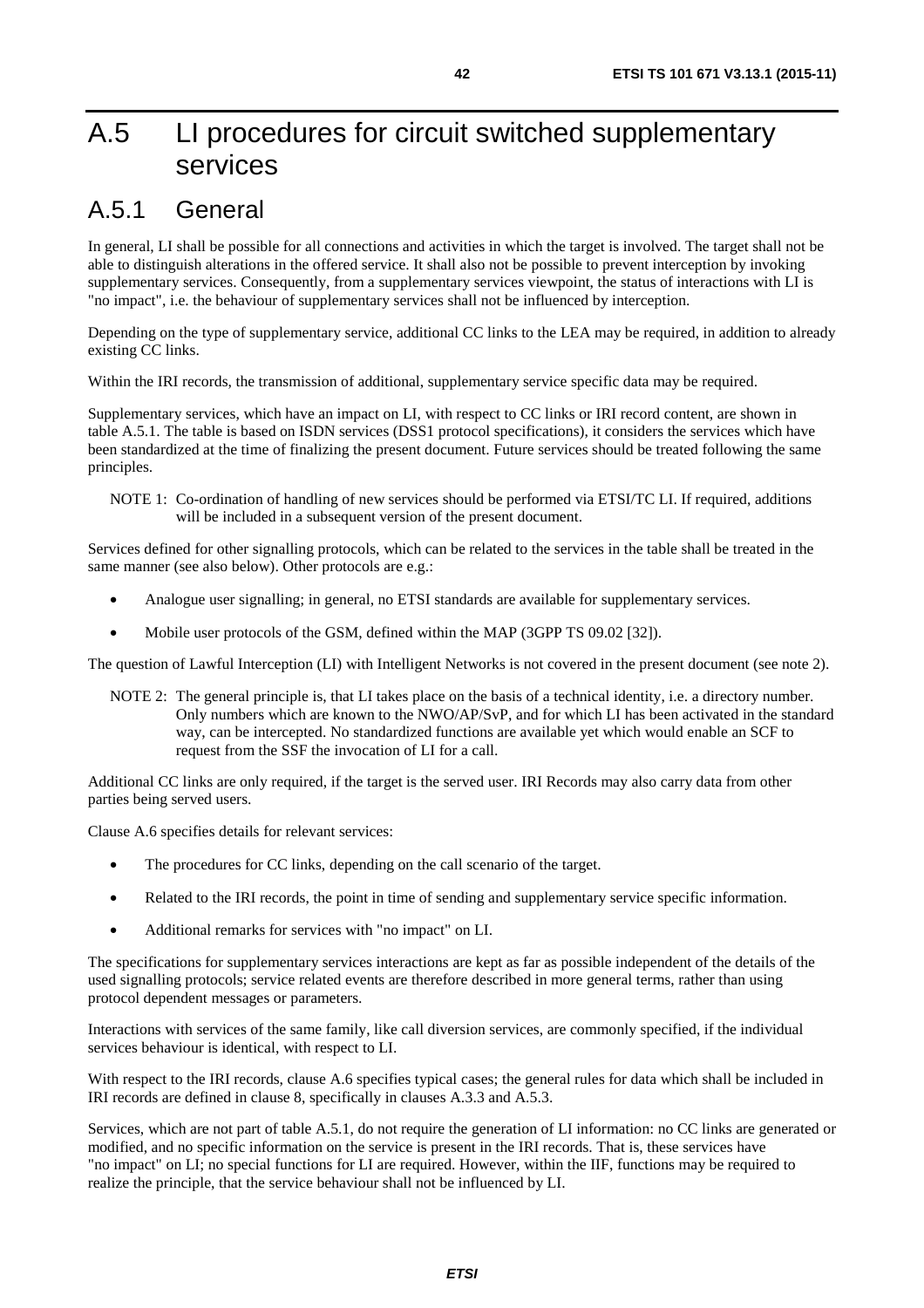"No impact" is not automatically applicable for new services. Each new service has to be checked for its impact on LI. Additionally, also services using other than the DSS1 protocols, which cannot be related to one of the DSS1 based services, may have impact on LI.

The present document does not intend to give a complete description of all possible cases and access types of interactions with supplementary services.

| <b>Supplementary</b><br><b>Service</b>                  | Abbr.           | CC links: additional calls, impact                                                                                  | IRI items related to service                                                                                                                                                                                                                                 |
|---------------------------------------------------------|-----------------|---------------------------------------------------------------------------------------------------------------------|--------------------------------------------------------------------------------------------------------------------------------------------------------------------------------------------------------------------------------------------------------------|
| Call Waiting                                            | <b>CW</b>       | CC links for active or all calls (option A/B)                                                                       | Target: call waiting indication, calling party<br>address<br>other party: generic notification indicator                                                                                                                                                     |
| call HOLD                                               | <b>HOLD</b>     | CC links for active or all calls (option A/B)                                                                       | Target: call hold indication<br>other party: generic notification indicator                                                                                                                                                                                  |
| call RETRIEVE                                           | <b>RETRIEVE</b> | CC links for active or all calls (option A/B)                                                                       | Target: call retrieve indication<br>other party: generic notification indicator                                                                                                                                                                              |
| <b>Explicit Call</b><br>Transfer                        | ECT             | Before transfer: see HOLD<br>After transfer: LI may or may not be stopped                                           | Target: components of Facility IE<br>other party: generic notification indicator                                                                                                                                                                             |
| Terminal<br>Portability                                 | <b>TP</b>       | No impact on CC links                                                                                               | Target: call suspend/resume indications<br>other party: generic notification indicator                                                                                                                                                                       |
| SUBaddressing                                           | <b>SUB</b>      | No impact on CC links                                                                                               | Subaddress IE, as available<br>(calling, called, etc.)                                                                                                                                                                                                       |
| Calling Line<br>Identification<br>Presentation          | <b>CLIP</b>     | No impact on CC links                                                                                               | CLI parameter: part of originating-Party<br>information                                                                                                                                                                                                      |
| Calling Line<br>Identification<br>Restriction           | <b>CLIR</b>     | No impact on CC links                                                                                               | Restriction indicator is part of CLI parameter                                                                                                                                                                                                               |
| <b>COnnected Line</b><br>identification<br>Presentation | <b>COLP</b>     | No impact on CC links                                                                                               | COL parameter: part of terminating-Party<br>information                                                                                                                                                                                                      |
| <b>COnnected Line</b><br>identification<br>Restriction  | <b>COLR</b>     | No impact on CC links                                                                                               | Restriction indicator is part of COL parameter                                                                                                                                                                                                               |
| Closed User<br>Group                                    | <b>CUG</b>      | No impact on CC links                                                                                               | CUG interlock code                                                                                                                                                                                                                                           |
| add on<br>CONFerence                                    | CONF            | $T_x$ : signal from target; $R_x$ call sum signal<br>CC links depending on option A/B                               | Target: components of Facility IE<br>other party: generic notification indicator                                                                                                                                                                             |
| <b>Three PartY</b><br>conference                        | 3PTY            | Initially: held and active calls see HOLD<br>Conf.: see CONF                                                        | Target: components of Facility IE<br>other party: generic notification indicator                                                                                                                                                                             |
| Call Forwarding<br>Unconditional;<br>(see note)         | CFU             | One CC link for each call, which is<br>forwarded by the target<br>Forwarding by other parties:<br>no impact         | Target: see clause A.3.2.3, point 2, 3; if<br>redirecting no. = target DN: not included<br>Other party (call to target is a forwarded call):<br>See clause A.3.2.3, point 1<br>Other party (call from target gets forwarded):<br>See clause A.3.2.3, point 3 |
| Call Forwarding<br>No Reply;<br>(see note)              | <b>CFNR</b>     | basic call with standards CC links,<br>1)<br>released after time-out (incl. CC links)<br>2) forwarding: same as CFU | basic call, released after time-out,<br>1)<br>standard IRI<br>2) forwarding: same parameters as for CFU                                                                                                                                                      |
| <b>Call Forwarding</b><br>Busy; (see note)              | <b>CFB</b>      | Network determined user busy: see CFU<br>User determined user busy: see CFNR                                        | Network determined user busy: see CFU<br>user determined user busy: see CFNR                                                                                                                                                                                 |
| <b>Call Deflection</b>                                  | <b>CD</b>       | See CFNR                                                                                                            | See CFNR                                                                                                                                                                                                                                                     |
| <b>Partial Rerouting</b>                                | PR              | See CFNR                                                                                                            | See CFNR                                                                                                                                                                                                                                                     |
| <b>Malicious Call</b><br><b>IDentification</b>          | <b>MCID</b>     | No impact on CC links                                                                                               | MCID response indicator sent at invocation                                                                                                                                                                                                                   |

#### **Table A.5.1: Supplementary Services with impact on LI CC links or IRI records content; see also clause A.6**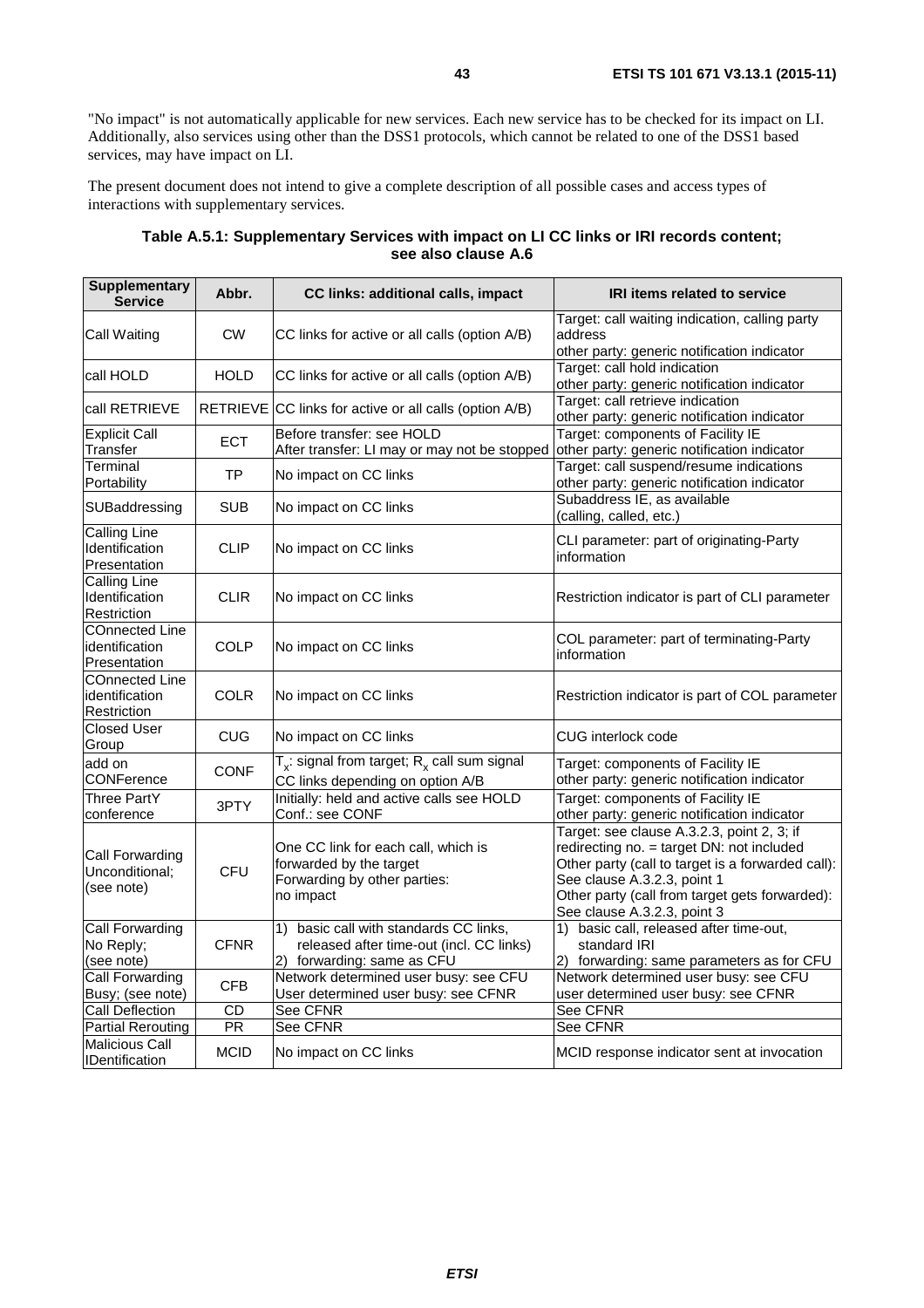| <b>Supplementary</b><br><b>Service</b>                                                                                                                                | Abbr.     | CC links: additional calls, impact | <b>IRI items related to service</b>                                                                                             |
|-----------------------------------------------------------------------------------------------------------------------------------------------------------------------|-----------|------------------------------------|---------------------------------------------------------------------------------------------------------------------------------|
| User-to-User<br>Signalling 1, 2, 3                                                                                                                                    | UUS       | No impact on CC links              | User-to-user information, more data IE<br>(part of HI2 information, see clause D.5,<br>part of HI3 information, see clause D.6) |
| FallBack<br>procedure (not a<br>Supplementary<br>Service)                                                                                                             | <b>FB</b> | No impact on CC links              | Target or other party: new basic service IE                                                                                     |
| NOTE:<br>Other variants of Call Forwarding (CF), like forwarding to fixed numbers, to information services, etc. are<br>assumed to be covered by the listed services. |           |                                    |                                                                                                                                 |

## A.5.2 CC link Impact

The column "CC links: additional calls, impact" (see table A.5.1) defines, whether:

- for the related service CC links shall be set up, in addition to the CC links for a basic call;
- already existing calls are impacted, for example by disconnecting their information flow.

The CC link impact relates always to actions of a target being the served user. Services invoked by other parties have no CC link impact.

## A.5.3 IRI impact, general principle for sending IRI records

The column "IRI items related to service" (see table A.5.1) specifies, which parameters may be transmitted to the LEA within the IRI records. For several services, it is differentiated, whether the target or the other party is the served user.

The table specifies which parameters are applicable in principle. That is, these parameters are normally sent to the LEA, immediately when they are available from the protocol procedures of the service. In many cases, additional IRI-CONTINUE records, compared to a basic call, will be generated. However, not each service related signalling event needs to be sent immediately within an individual record. Exceptions may exist, where several events are included in one record, even if this would result in some delay of reporting an event (this may be implementation dependent). Each record shall contain all information, which is required by the LEA to enable the interpretation of an action.

EXAMPLE: The indication of call forwarding by the target shall include the forwarded-to number and the indication of the type of forwarding within the same record.

The complete set of parameters, which are applicable for IRI, is specified in clause A.3.3 (see tables A.3.2 and A.3.3).

If during procedures involving supplementary services protocol parameters, which are listed in tables A.3.2 and A.3.3 become available, they shall be included in IRI Records. This rule is directly applicable for parameters received via ISUP and DSS1 signalling protocols. Regarding all other protocols, e.g. of analogue users, the mapping to the ISDN protocols, as defined in clause A.3.3 is assumed, before discriminating, which (mapped) parameters are copied to the IRI records.

IRI data are not stored by the IIF or MF for the purpose of keeping information on call context or call configuration, including complex multiparty calls. The LEMF (electronically) or the LEA's agent (manually) shall always be able, to find out the relevant history on the call configuration, to the extent, which is given by the available signalling protocol based information, within the telecommunication network.

Service invocations, which result in invoke and return result components (as defined in table A.3.2) need only be reported in case of successful invocations. One IRI record, containing the invoke component, possibly including additional parameters from the return result component, is sufficient. Instead of the DSS1 functional protocol components, for specific networks other ETSI-standardized components may be used, e.g. of the MAP (3GPP TS 09.02 [\[32](#page-11-0)]).

With respect to the inclusion of LI specific parameters, see also the parameter specifications and example scenarios in clause E.3 for more details.

Details of e.g. the definition of the used record type, their content, the exact points in time of sending, etc. follow from the according service specifications; in some cases, they are specified explicitly in clauses A.6 and E.3.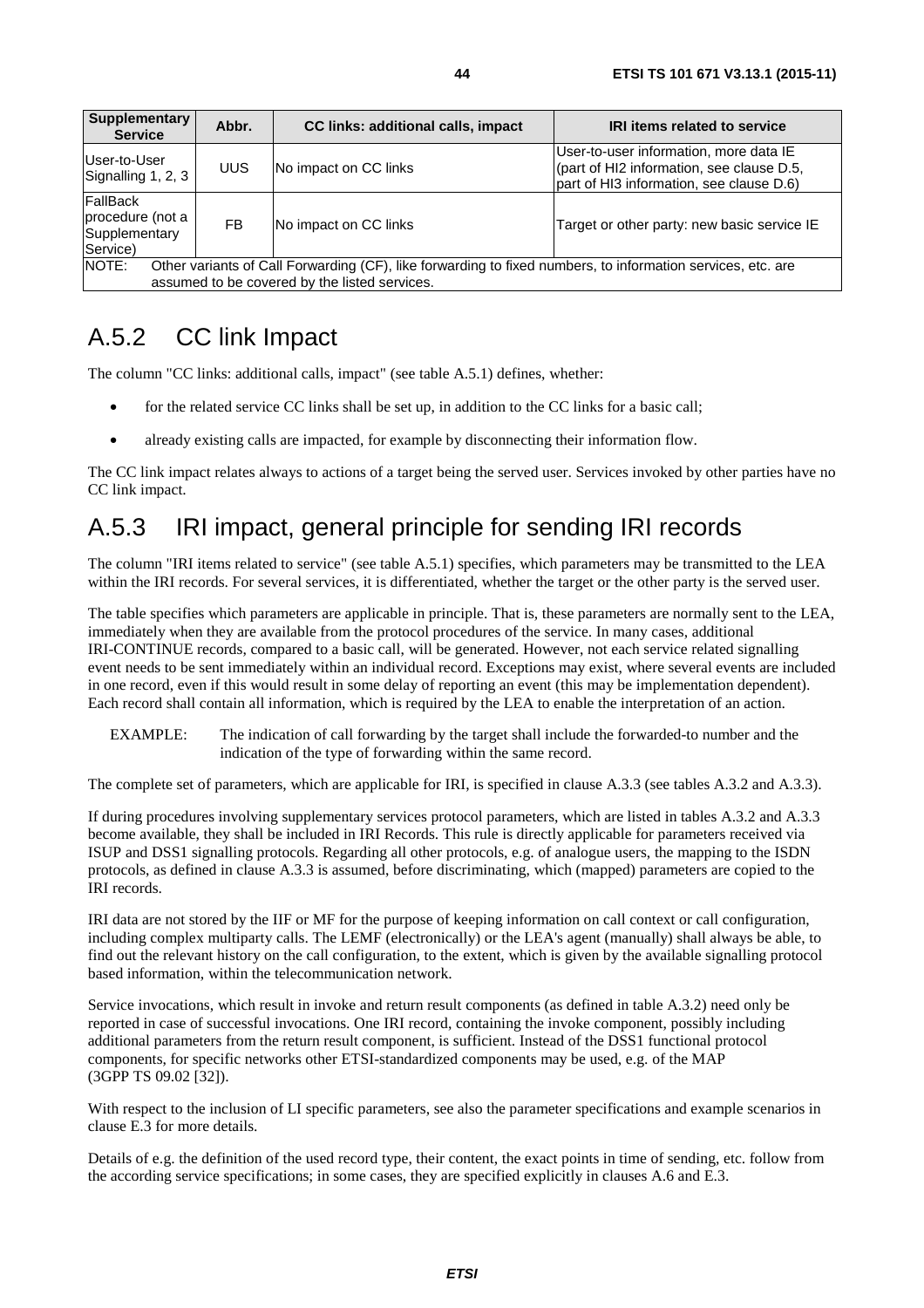# A.5.4 Multi party calls - general principles, options A, B

### A.5.4.0 General

Each network shall adopt option A or B according to local circumstances.

With respect to IRI, each call or call leg owns a separate IRI transaction sequence, independent of whether it is actually active or not.

With respect to the CC links, two options  $(A, B)$  exist, which depend on laws and regulations, see below. Active call or call leg means in this context, that the target is actually in communication with the other party of that call or call leg; this definition differs from the definition in ETSI EN 300 403-1 [\[6](#page-9-0)].

## A.5.4.1 CC links for active and non-active calls (option A)

For each call, active or not, separate CC links shall be provided. This guarantees, that:

- changes in the call configuration of the target are reflected immediately, with no delay, at the LEMF;
- the signal from held parties can still be intercepted.

It is a network option, whether the communication direction of a non-active call, which still carries a signal from the other party, is switched through to the LEMF, or switched off.



**Figure A.5.1: CC link option A (example for call hold supplementary service)** 

### A.5.4.2 Reuse of CC links for active calls (option B)

CC links are only used for calls active in their communication phase. Changes in the call configuration may not be reflected at the LEMF immediately, because switching in the IIF/MF is required, and the signal from the held party is not available.

Each time, another target call leg uses an existing CC link, an IRI-CONTINUE record with the correct CID and CCLID shall be sent.

NOTE: Even when option B is used, more than one CC link may be required simultaneously.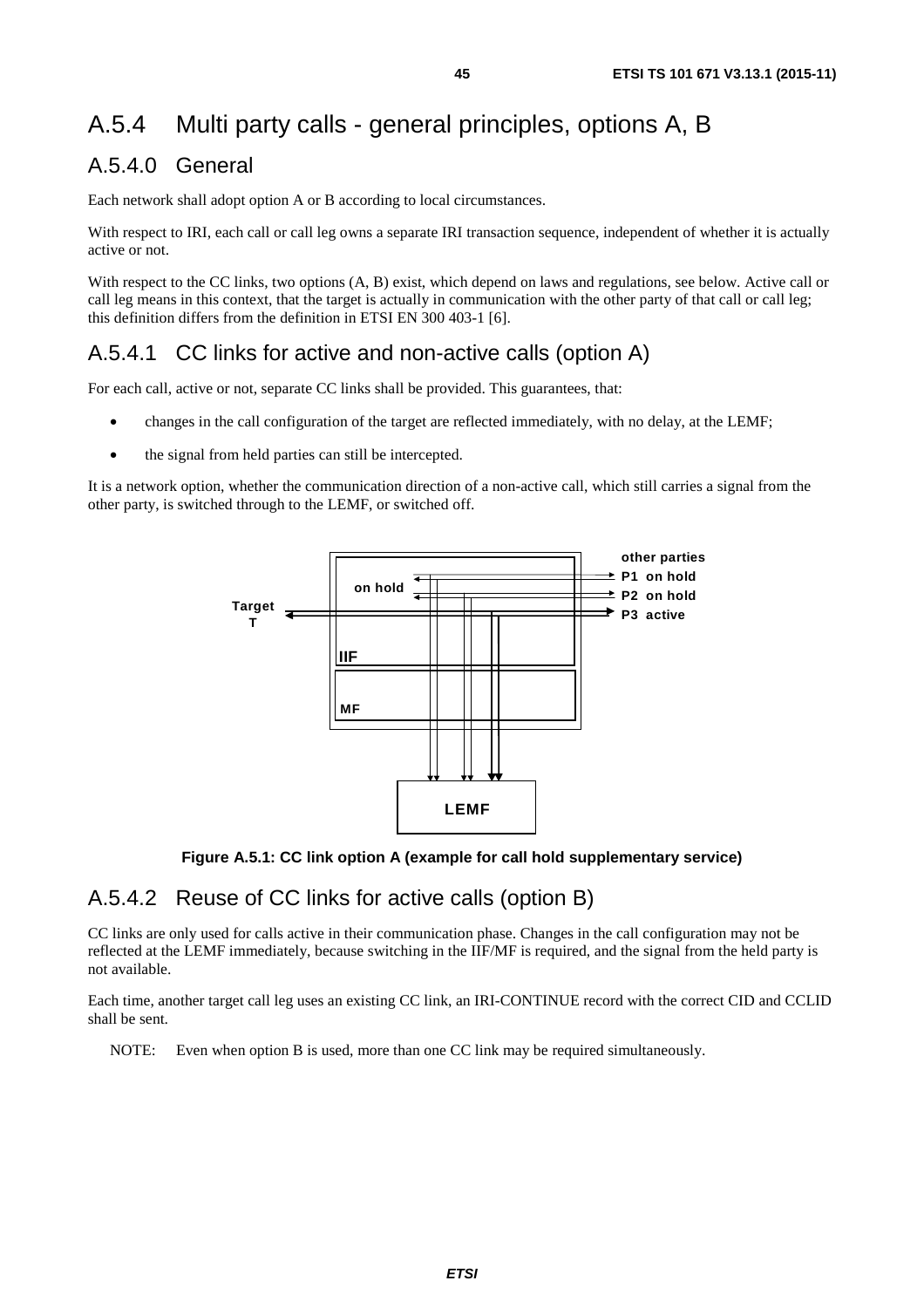

#### **Figure A.5.2: CC link option B (example for call hold supplementary service)**

## A.5.5 Subscriber Controlled Input (SCI): Activation/Deactivation/Interrogation of services

For user procedures for control of Supplementary Services (Activation/Deactivation/Interrogation), a special IRI record type (IRI-REPORT record) is defined to transmit the required information.

If the DSS1 Functional Protocol (ETSI EN 300 196-1 [\[29](#page-11-0)]) is used by the target, the functional information elements, usually ASN.1 encoded, are copied to the IRI-REPORT record as received by the target exchange. In case of analogue targets or use of the ISDN keypad protocol (ETSI EN 300 122-1 [\[39](#page-11-0)]) (digits or IA5-characters), other appropriate parameters identifying the services are used. They may consist of the string sent by the user, or system-specific parameters, which identify the service sufficiently.

The IRI-REPORT record shall contain an indicator, whether the request of the target has been processed successfully or not.

At the exchange, where the subscriber data of a target shall be modified via a remote control procedure, an IRI-REPORT record shall be generated as if the control procedure had taken place locally.

# A.6 Detailed procedures for circuit switched supplementary services

## A.6.1 Advice of Charge services (AOC)

No impact.

Advice of Charge information is not included in IRI records.

## A.6.2 Call Waiting (CW)

## A.6.2.1 Call Waiting (CW) at target: CC links

In case of option A "CC links for all calls", a CC link is set up for the waiting call, using the standard procedures for terminating calls. In case of option B "CC links for active calls", no CC link is set up for the waiting call, it is treated like a held call.

With respect to CC links, the same configurations as for Call Hold apply.

Procedure, when the target accepts the waiting call: see retrieve of a held call (see clause A.6.3).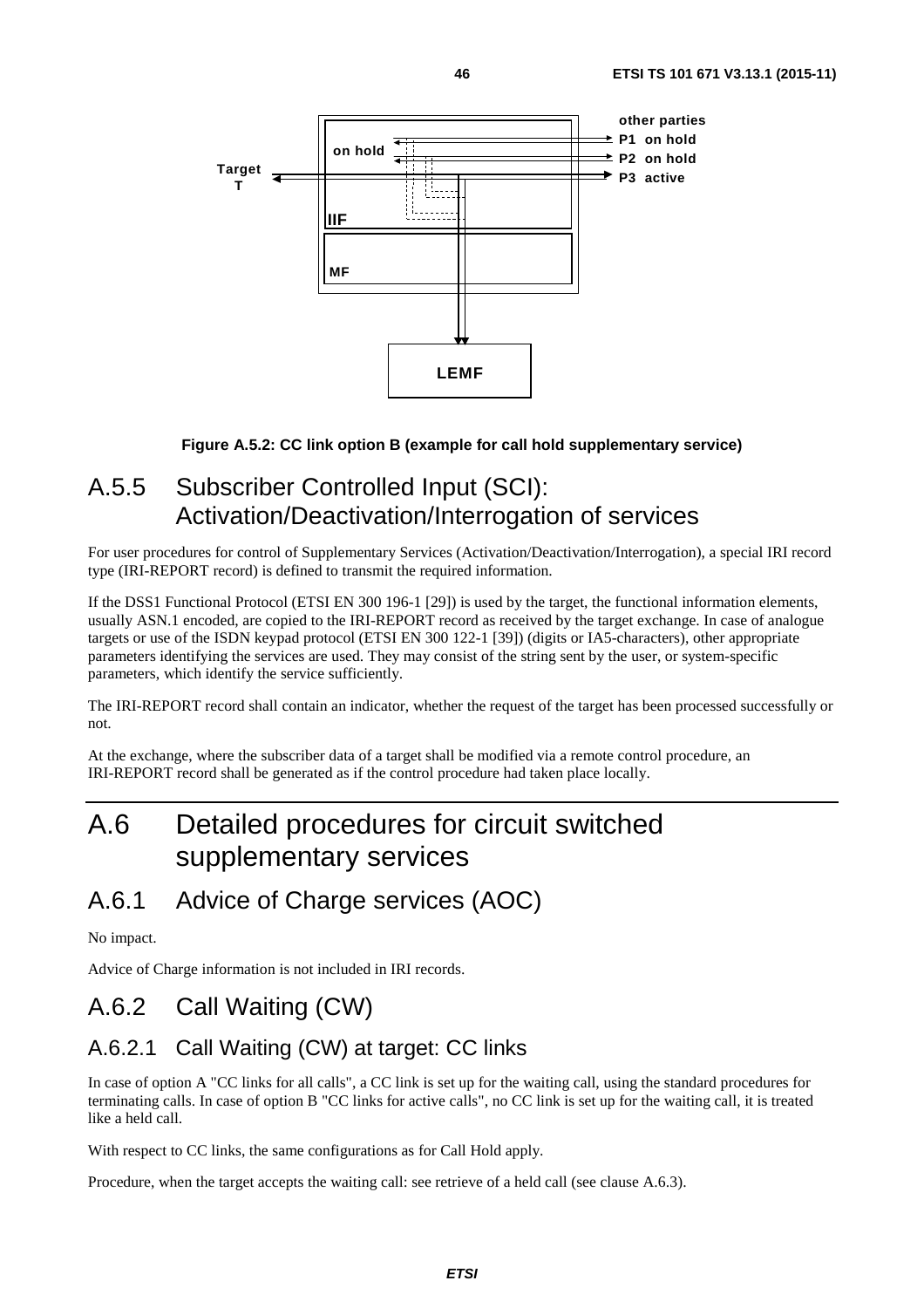## A.6.2.2 Call Waiting: IRI records

#### A.6.2.2.1 Target is served user

If Call Waiting is invoked at the target access by another (calling) party: the IRI-BEGIN record or a following IRI-CONTINUE record for the waiting call shall contain the LI specific parameter *call waiting indication*.

#### A.6.2.2.2 Other party is served user

If Call Waiting is invoked at the other (called) party's access: if a *CW notification* is received by the target's switching node, it shall be included in an IRI-CONTINUE record; it may be a separate record, or the next record of the basic call sequence.

## A.6.3 Call Hold/Retrieve

### A.6.3.1 CC links for active and non-active calls (option A)

If an active call is put on hold, its CC links shall stay intact; as an option, the signal from the held party is not switched through to the LEMF.

If the target sets up a new call, while one call is on hold, this call is treated like a normal originating call, i.e. a new LI configuration (CC links, IRI records) is established.

## A.6.3.2 Reuse of CC links for active calls (option B)

If an active call is put on hold, its CC links shall not immediately be disconnected; as an option, the signal from the held party is not switched through to the LEMF.

If the target sets up a new call, or retrieves a previously held call, while one target call, which still owns CC links, is on hold, these CC links shall be used for the signals of the new active call.

### A.6.3.3 IRI records

#### A.6.3.3.1 Invocation of Call Hold or Retrieve by target

An IRI-CONTINUE record with the LI specific parameter hold indication or retrieve indication, respectively, shall be sent.

#### A.6.3.3.2 Invocation of Hold or Retrieve by other parties

An IRI-CONTINUE record with a call hold or retrieve notification shall be sent if it has been received by the signalling protocol entity of the target call.

# A.6.4 Explicit Call Transfer (ECT)

### A.6.4.1 Explicit Call Transfer (ECT), CC link

During the preparation phase of a transfer, the procedures for Call Hold/Retrieve are applicable.

If the served (transferring) user is the target, its original call is released. This terminates also the CC link, and causes an IRI-END record to be sent.

After transfer, two options exist:

- 1) For the transferred call, CC links (and IRI records) shall be generated, in principle like for a forwarded call (similar to procedures in clause A.6.16.1, case b).
- 2) The transferred call shall not be intercepted.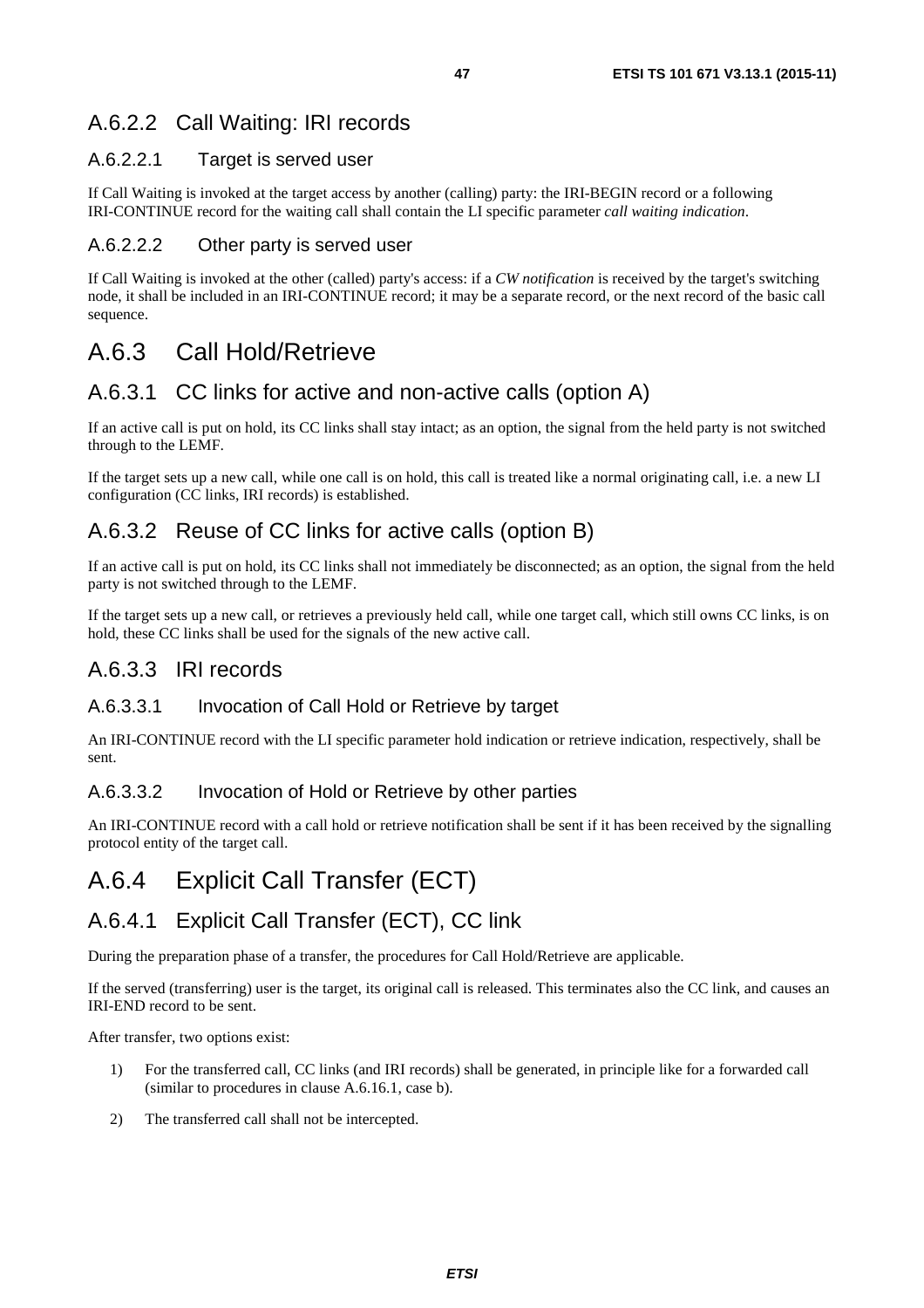## A.6.4.2 Explicit Call Transfer (ECT), IRI records

In addition to the basic or hold/retrieve/waiting call related records and parameters, during the reconfiguration of the call, ECT-specific information at the target's access is sent to the LEMF within IRI-CONTINUE records.

When the target leaves the call after transfer, an IRI-END record is sent, and the LI transaction is terminated. Options for the new call, after transfer: see clause A.6.4.1.

# A.6.5 Calling Line Identification Presentation (CLIP) (IRI Records)

## A.6.5.1 Call originated by target (other party is served user)

The standard CLI parameter of an originating target is included as a supplementary service parameter in the IRI records.

If for the access (BRI or PRI) of the target a special arrangement according to ETSI EN 300 089 [\[54](#page-12-0)] exists, whereby the user provides a user provided, not screened number, this number is included in the IRI-BEGIN record (originating-Party information), as a generic number parameter. The network provided default number of the access is, as without this arrangement, also included in the IRI record.

### A.6.5.2 Call terminated at target (target is served user)

The CLI sent from the other party is included in the IRI-BEGIN record (*originating-Party* information), irrespective of a restriction indication. An eventually received second number (case two number delivery option) is included in the IRI record as supplementary services information (Generic Number parameter).

# A.6.6 Calling Line Identification Restriction (CLIR)

For use by LI, the restriction is ignored, but copied within the CLI parameter to the IRI record.

## A.6.7 COnnected Line identification Presentation (COLP)

### A.6.7.1 Call terminated at target (other party is served user)

A connected number parameter received from the target shall be included in an IRI record (terminating-Party information). In cases where a special arrangement applies, the user provided and the network provided default number of the access is included in the IRI record.

### A.6.7.2 Call originated by target (target is served user)

If available, a connected number parameter as received from the other (terminating) party shall be included in an IRI record (terminating-Party information). Any additional number, e.g. a Generic Number, shall also be included in the IRI record.

# A.6.8 COnnected Line identification Restriction (COLR)

For use by LI, the restriction is ignored, but copied within the COL parameter to the IRI record.

# A.6.9 Closed User Group (CUG)

In case of a CUG call, the Closed User Group interlock code shall be included in an IRI.

# A.6.10 Completion of Call to Busy Subscriber (CCBS)

No impact.

The first call, which meets a (terminating) busy subscriber, and is released subsequently, is treated like a standard busy call, with no CCBS related IRI information.

The procedures for CCBS, until starting a new call attempt from the served user to the terminating user, including the CCBS recall, are not subject of LI.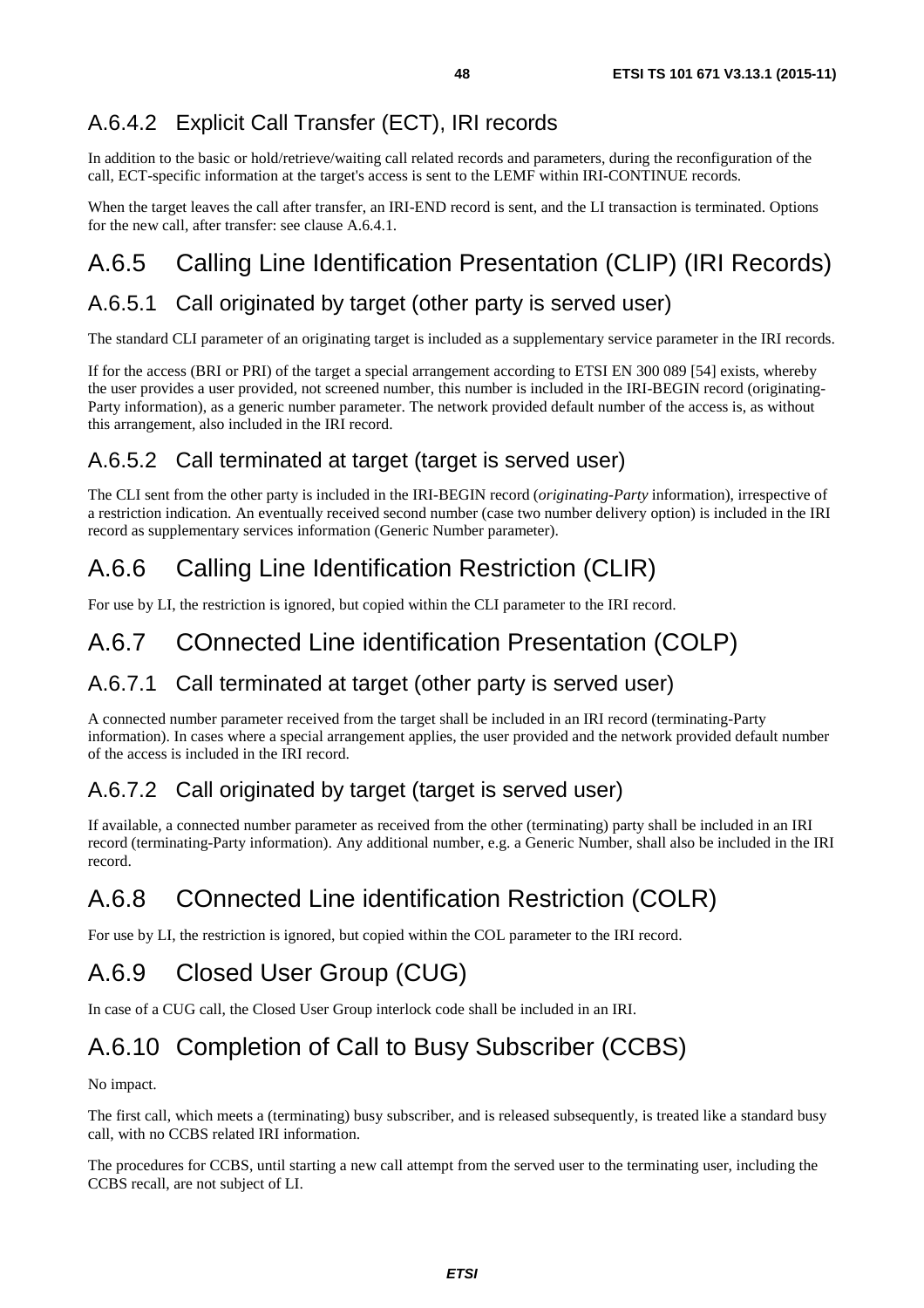# A.6.11 CONFerence call, add-on (CONF)

## A.6.11.1 CONFerence calls, add on: CC links

The CC links carry the same bit stream as sent to/received from the target, that is, the  $R_x$  call contains the sum signal of the conference, and the  $T<sub>x</sub>$  call contains the signal from the target.

The general rules for multi party calls (see clause A.5.4) apply also for the various possible states during a conference (isolate, split, etc.). The call to the conference device as such is treated like a standard call. In case of a n-party conference, there exist  $n + 1$  CC links in case of option "CC link for all calls", or just one CC link, in case of option "CC link for active calls".

## A.6.11.2 Conference calls: IRI records

In addition to the basic or hold/retrieve/waiting call related records and parameters, during the set up and eventual reconfigurations of a conference, CONF-specific information is sent to the LEMF within IRI records.

# A.6.12 Three party service (3PTY) (conference)

### A.6.12.1 CC links

a) Target is conference controller:

The 3PTY conference originates from a configuration with two single calls (one active, one held). When joining the calls to a conference, the CC links, which have carried the signals of the active target call are used to transmit the conference signals; that is, the  $R_x$  call contains the sum signal of the conference, the  $T_x$  call contains the signal from the target.

 The second CC link set, for the previously held call stays intact. If the conference is released, and the initial state (1 held, 1 active call) is re-established, the required CC links are still available.

b) Target is passive party of conference: No impact on CC links.

### A.6.12.2 Three party service, IRI records

For the events indicating the start and the end of the 3PTY conference, IRI records are generated.

# A.6.13 Meet-Me Conference (MMC)

No impact; calls to a MMC are treated as standard calls; the MMC device is not required to be subject of LI.

## A.6.14 Direct Dialling In (DDI)

LI may be applied to a PABX access DN or to a DDI extension number according to national laws and requirements.

# A.6.15 Multiple Subscriber Number (MSN)

LI shall be activated individually per MSN.

If LI has to be activated for a whole ISDN BA, activation commands shall be input by the LI administrator for each number; administrative procedure shall ensure that all numbers are covered. If during a surveillance a MSN is added or removed, a LI administrative message shall be generated, see clause 7.2.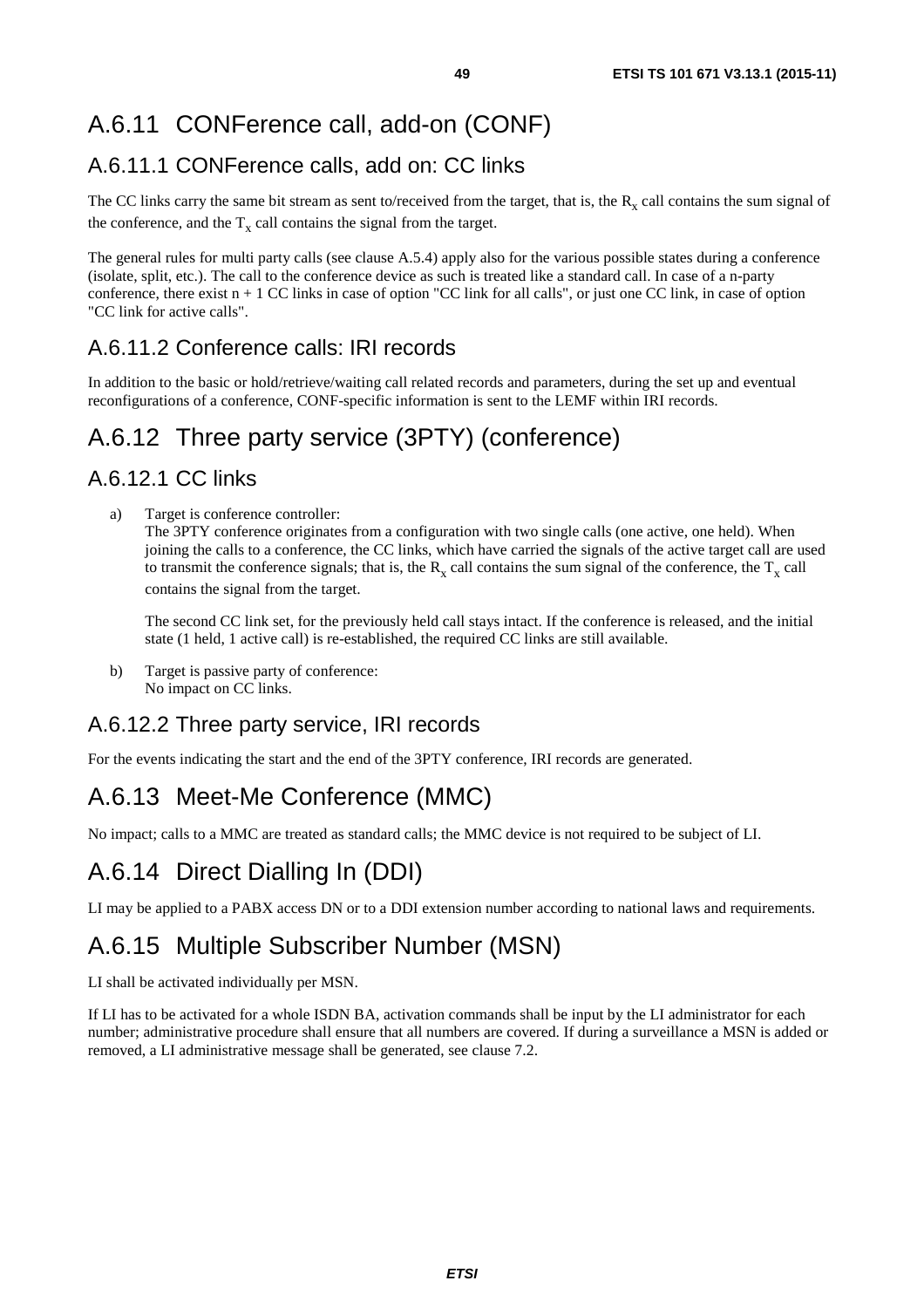# A.6.16 DIVersion services (DIV)

### A.6.16.0 General

Calls to a target, with a called party number equal to the intercepted target DN(s), but forwarded, are intercepted, i.e. CC links are set up, and IRI records are sent to the LEA. This applies for all kinds of call forwarding.

For calls forwarded by the other party (calling or called), the available diversion-related information is sent to the LEA.

## A.6.16.1 Call Diversion by target

### A.6.16.1.1 Call Diversion by target, CC links

In order to handle call diversion services by applying, as far as possible, common procedures, the following two cases are differentiated:

a) Call Forwarding Unconditional (CFU), Call Forwarding Busy (NDUB): In these cases, forwarding is determined, before seizing the target access. CC links are set up, immediately, for the forwarded call.

 Other variants of Call Forwarding (CF) with immediate forwarding, i.e. without first seizing the target access, are handled in the same way (e.g. unconditional Selective Call Forwarding).

b) Call Forwarding No Reply, Call Forwarding Busy (UDUB), Call Deflection, Partial Rerouting: Initially, the target call is set up, and the call is intercepted like a basic call.

When forwarding takes place (e.g. after expiry of the CFNR timer), the original call is released; this may cause also a release of the CC links. In such case two optional IRI record handling may apply:

- 1) For the original call an IRI-END record is sent. For the forwarded call a new set up procedure, including new LI transaction may take place with new set of IRI records (starting with IRI-BEGIN record sent to the LEA).
- 2) For the forwarded call the IRI-CONTINUE record is generated and sent to a LEA, indicating the CFNR invocation.

Other variants of Call Forwarding (CF) with forwarding after first seizing the target access, are handled in the same way.

In case of multiple forwarding, one call may be intercepted several times, if several parties are targets. Considering the maximum number of diversions for one call of 5 (ITU recommended limit), one call can be intercepted 7 times, from the same or different LEAs. In principle, these procedures are independent of each other.

### A.6.16.1.2 Call Diversion by target, IRI records

See clause A.3.2.3, case 2, related to the target's information, and case 3, related to the forwarded-to-party information.

As above for the CC links, the diversion types a) and b1, 2) are differentiated:

- for case a) and b2) diversions, the IRI is part of one transaction, IRI-BEGIN, -CONTINUE, -END;
- for case b1) diversions, a first transaction informs about the call section, until diversion is invoked (corresponding to a basic, prematurely released call), a second transaction informs about the call section, when diversion is invoked (corresponding to case a)).

### A.6.16.2 Forwarded call terminated at target

The CC link is handled in the standard way. The IRI-BEGIN record contains the available call diversion information, see clause A.3.2.3, case 1.

## A.6.16.3 Call from target forwarded

The CC link is handled in the standard way. The IRI-BEGIN and possibly IRI-CONTINUE records contain the available call diversion related information, see clause A.3.2.3, case 3.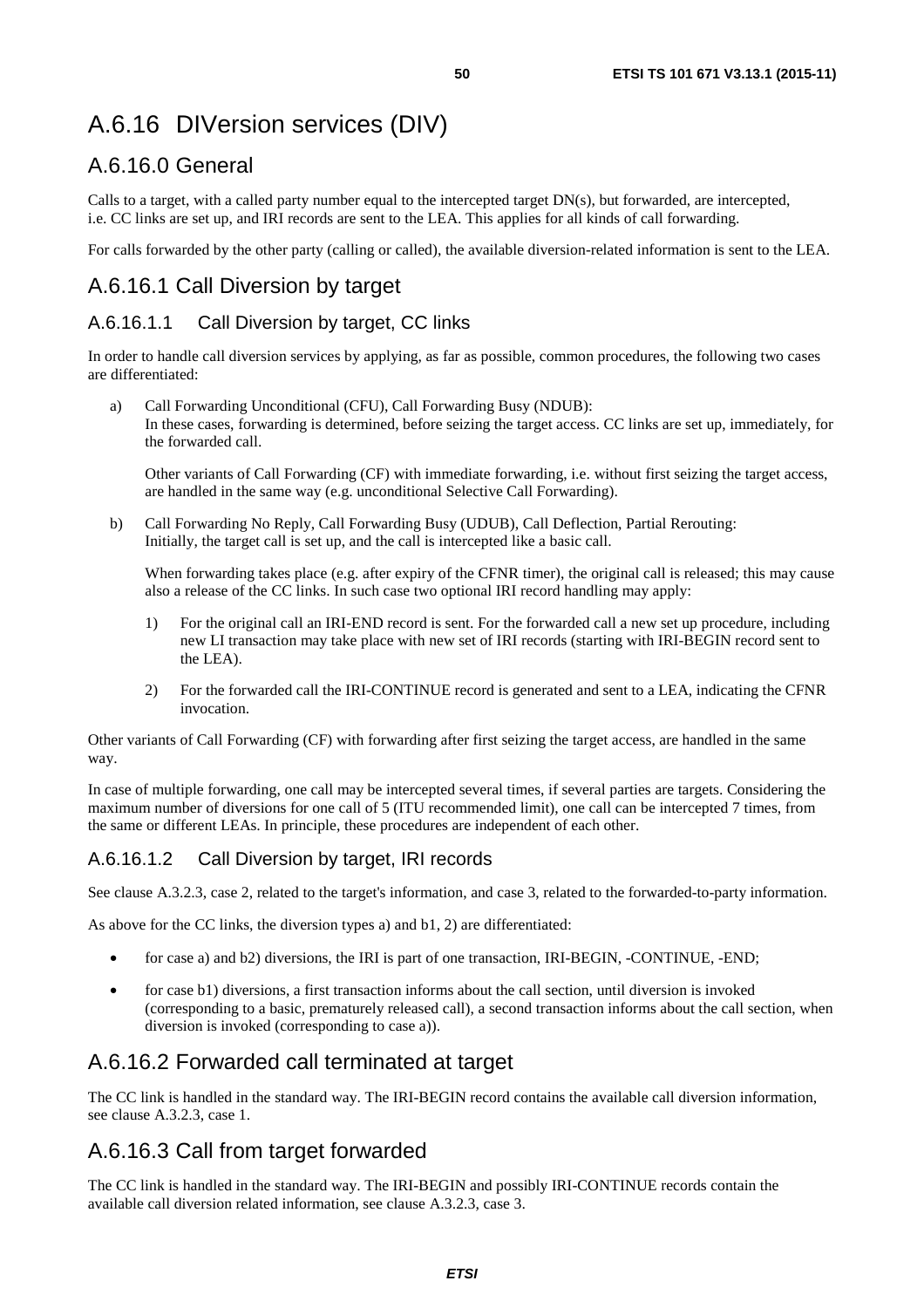## A.6.17 Variants of call diversion services

Variants of the above "standard" diversion services are treated in the same way as the corresponding "standard" diversion service.

## A.6.18 Void

## A.6.19 Malicious Call IDentification (MCID)

CC links: no impact.

IRI records: If a terminating target or other party invokes MCID, the MCID response indicator parameter shall be included in a dedicated or the next regular IRI record.

## A.6.20 SUBaddressing (SUB)

The different types of subaddress information elements are part of the IRI records, in all basic and supplementary services cases, where they are present.

# A.6.21 Terminal Portability (TP)

### A.6.21.1 CC links

No impact.

### A.6.21.2 IRI records

#### A.6.21.2.1 Invocation of Terminal Portability by target

Sending of the LI parameters suspend indication or resume indication in an IRI-CONTINUE record.

#### A.6.21.2.2 Invocation of Terminal Portability by other parties

Sending of the generic notification indicator, values user suspended or user resumed in an IRI-CONTINUE record.

# A.6.22 User-to-User Signalling (UUS)

User-to-User parameters of services UUS1, UUS2 and UUS3 shall be reported as HI3, see clause A.4, or via HI2, see clause A.5.

If User-User information is not delivered from a target to the other party (e.g. due to overload in the SS No.7 network), no notification is sent to the LEA.

# A.6.23 Abbreviated Address (AA)

No impact. The service access code and abbreviated number (user input) is not included in IRI records.

# A.6.24 Fixed Destination Call (FDC)

No impact. The service access code (if applicable) is not included in IRI records.

# A.6.25 Alarm Call (AC)/Wake-Up Service (WUS)

No impact. A Wake-up call is intercepted in the standard way; the identity of the originating party may be missing.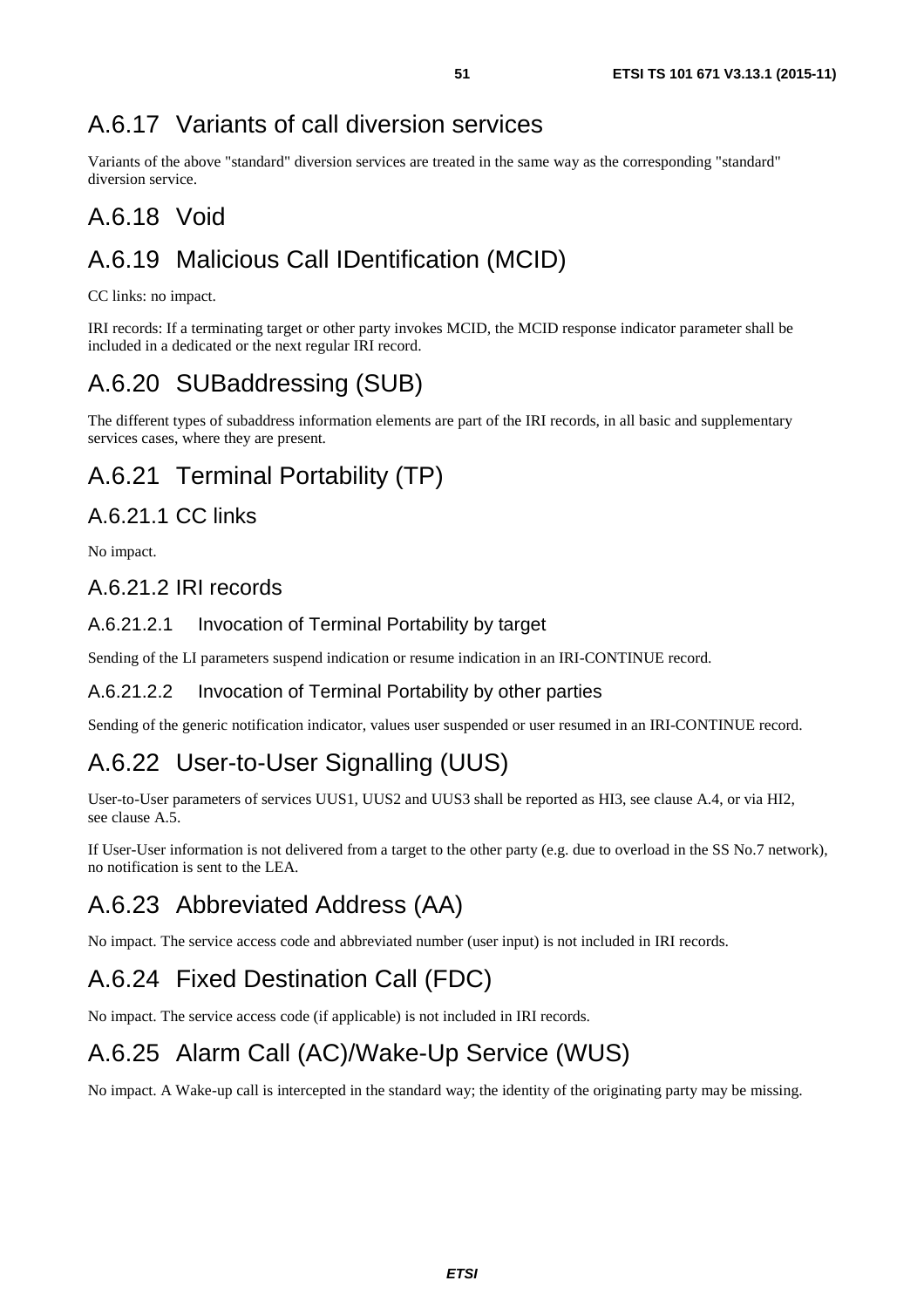# A.6.26 Incoming Call Barring (ICB)

No impact.

- a) **Case terminating call to a target with ICB active:**  In general, the barring condition of a target is detected before the target access is determined, consequently, an IRI-REPORT records is generated. If the access would be determined, a standard IRI-END record is generated, with the applicable cause value.
- b) **Case target calls a party with ICB active:**  In general, an IRI-BEGIN record has been sent already, and CC links have been set up. Consequently, a standard IRI-END record is generated, with the applicable cause value.

# A.6.27 Outgoing Call Barring (OCB)

No impact.

For a barred call, a standard record may be generated; its type and content are depending on the point in the call, where the call was released due to OCB restrictions.

# A.6.28 Completion of Calls on No Reply (CCNR)

No impact. See remarks to service CCBS.

## A.6.29 Reverse charging

No impact.

## A.6.30 Line hunting

All accesses of the group shall get the interception profile, independently of each other, if the whole group has to be intercepted (responsibility of the LI operator).

# A.6.31 Message Wait Indication (MWI)

No impact. The information, that a message is waiting, is not sent to the LEA.

## A.6.32 Name display

No impact. Name strings are not included in IRI records.

## A.6.33 Tones, announcements

No impact.

If the normal procedures, depending on the call state, result in sending the tone or announcement signal on the  $R<sub>x</sub>$  CC link channel, this shall be transmitted as CC.

# A.7 Void

# A.8 GSM circuit switched technology annex

### A.8.1 Functional architecture

The following Figures A.8.1 and A.8.2 contain the reference configuration for the lawful interception (see 3GPP TS 03.33 [\[42](#page-11-0)]).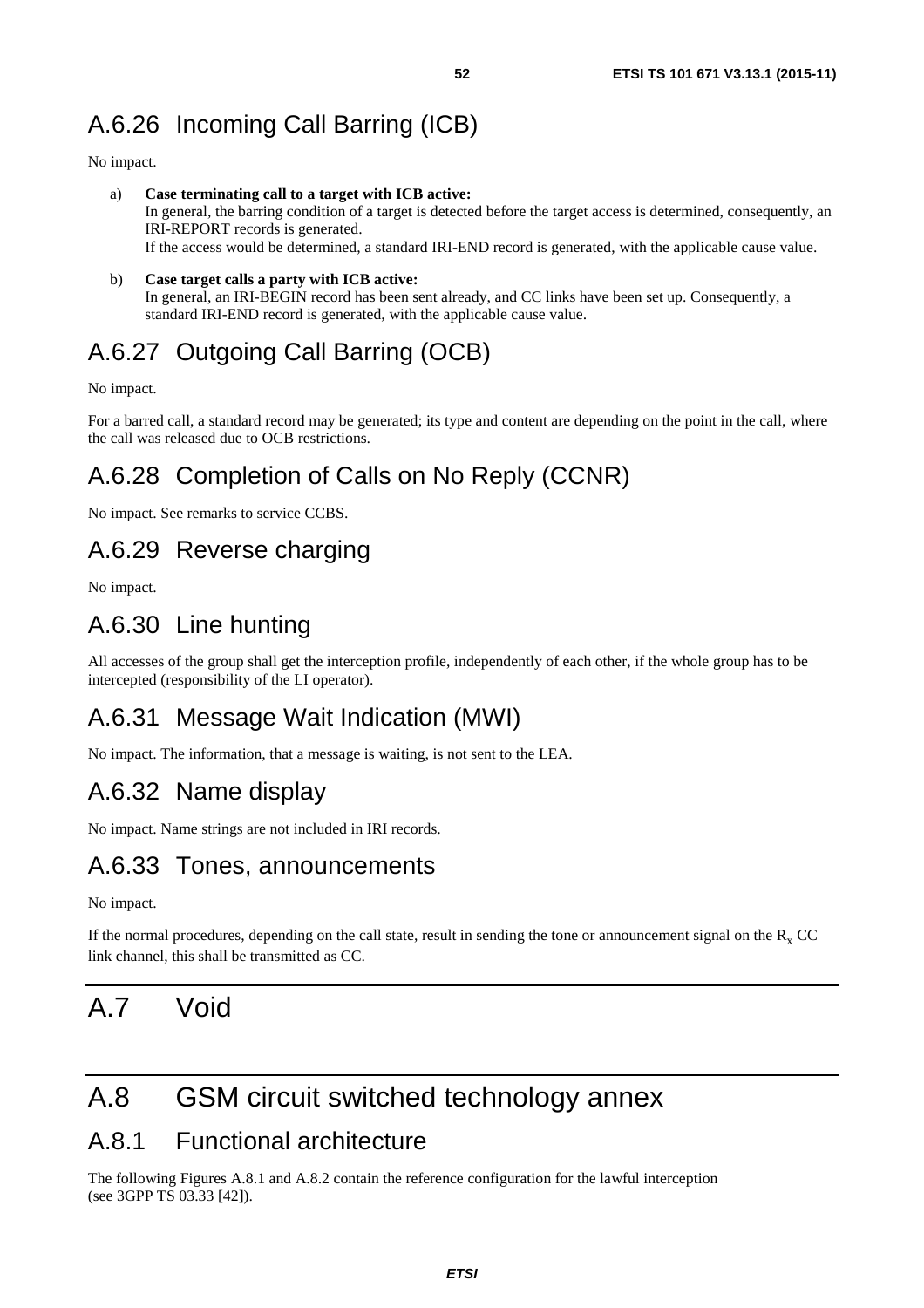There is one ADMinistration Function (ADMF) in the network. Together with the delivery functions it is used to hide from the MSC/VLR and GMSC that there might be multiple activations by different Law Enforcement Agencies (LEAs) on the same target.



**Figure A.8.1: Reference configuration of MSC/VLR for GSM circuit switched** 



**Figure A.8.2 Reference configuration of HLR for GSM circuit switched** 

The reference configuration is only a logical representation of the entities involved in lawful interception and does not mandate separate physical entities. This allows for higher levels of integration.

A call could be intercepted based on several identities (MSISDN, IMSI, IMEI) of the same target.

Interception based on IMEI could lead to a delay in start of interception at the beginning of a call and interception of non-call related events is not possible.

For the delivery of the CC and IRI the MSC/VLR or GMSC provides correlation number and target identity to the DF2 and DF3 which is used there in order to select the different LEAs where the product shall be delivered to.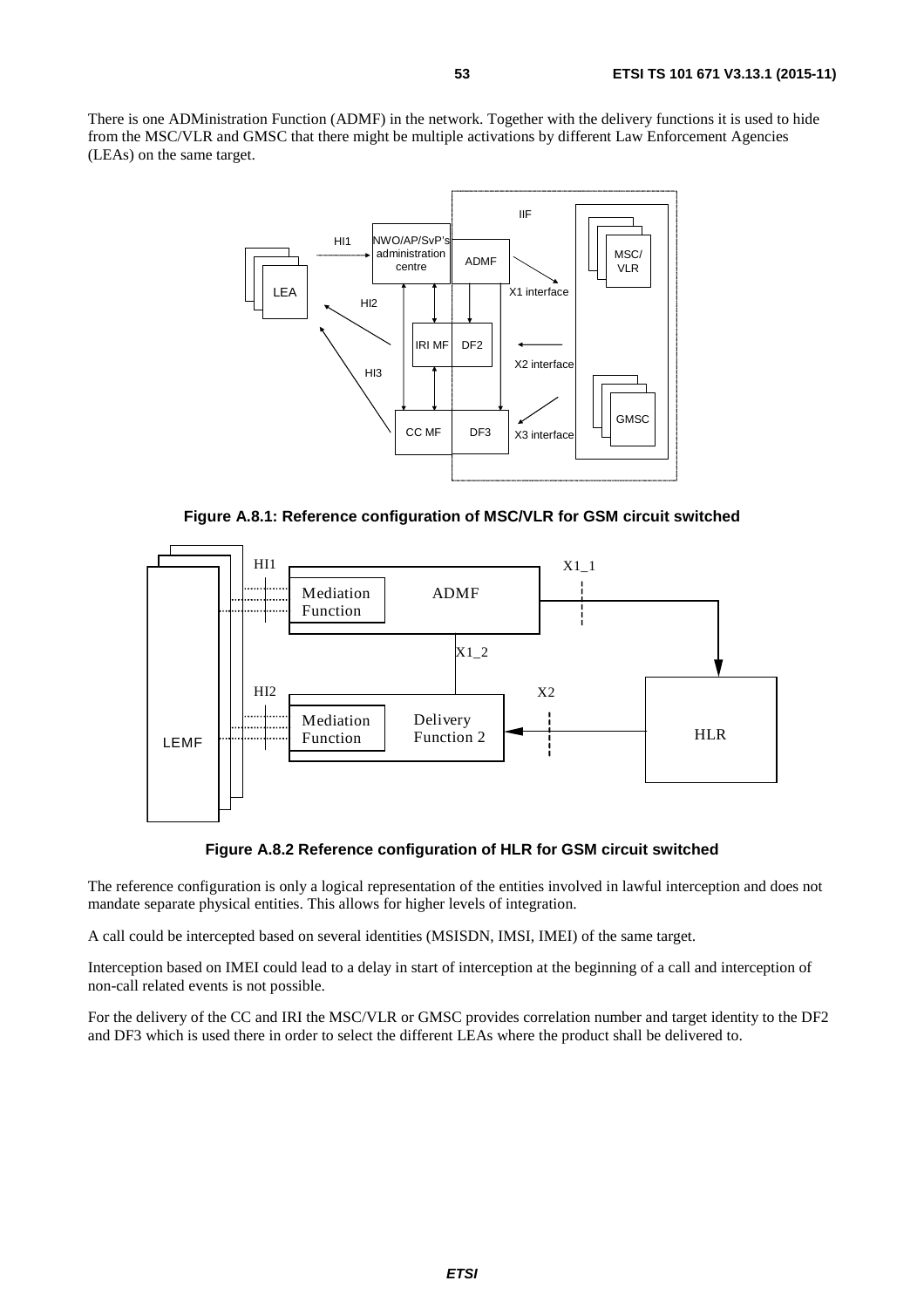# A.8.2 Correlation of CC and IRI (see clause 6)

Correlation of the present document IDs to 3GPP TS 03.33 [\[42](#page-11-0)] IDs.

The ID Lawful Interception Identifier (LIID) out of the present document is supported at the IIF (GSM) with warrant reference number.

Parameters out of the present document, see clause 6.2:

• Communication IDentifier (CID).

For each call or other activity relating to a target identity a CID is generated by the relevant network element. The CID consists of the following two identifiers:

- Network IDentifier (NID);
- Communication Identity Number (CIN).

Intercepting Node ID is used for the NID in the GSM system.

The correlation number is used for the CIN.

For the Communication IDentifier (CID) in the GSM system we use the combination of Interception Node ID and the correlation number.

# A.8.3 HI3 (delivery of CC)

CC will be delivered as described in clause A.4.

Exceptionally, SMS will be delivered via HI2.

Correlation information in HI3 will be delivered as described in clause D.8 and as an option annex E.

## A.8.4 HI2 (delivery of IRI)

The events defined in 3GPP TS 03.33 [\[42](#page-11-0)] are used to generate records for the delivery via HI2.

There are nine different events type received at DF2 level. According to each event, a record is sent to the LEMF if this is required. Table A.8.1 gives the mapping between event type received at DF2 level and record type sent to the LEMF.

It is an implementation option if the redundant information will be sent for each further event.

**Table A.8.1: Structure of the records for GSM (CS)** 

| <b>Event</b>                | <b>IRI record type</b> |
|-----------------------------|------------------------|
| Call establishment          | <b>BEGIN</b>           |
| Answer                      | <b>CONTINUE</b>        |
| Supplementary service       | <b>CONTINUE</b>        |
| Handover                    | <b>CONTINUE</b>        |
| Release                     | <b>END</b>             |
| Location update             | <b>REPORT</b>          |
| Subscriber controlled input | <b>REPORT</b>          |
| <b>SMS</b>                  | <b>REPORT</b>          |
| <b>Serving System</b>       | <b>REPORT</b>          |

A set of information is used to generate the records. The records used transmit the information from mediation function to LEMF. This set of information can be extended in MSC/VLR or GMSC or HLR or DF2/MF, if this is necessary in a specific country. Table A.8.2 gives the mapping between information received per event and information sent in records.

The Serving System report event is generated at the HLR, when the HLR has detected that the intercept subject has roamed.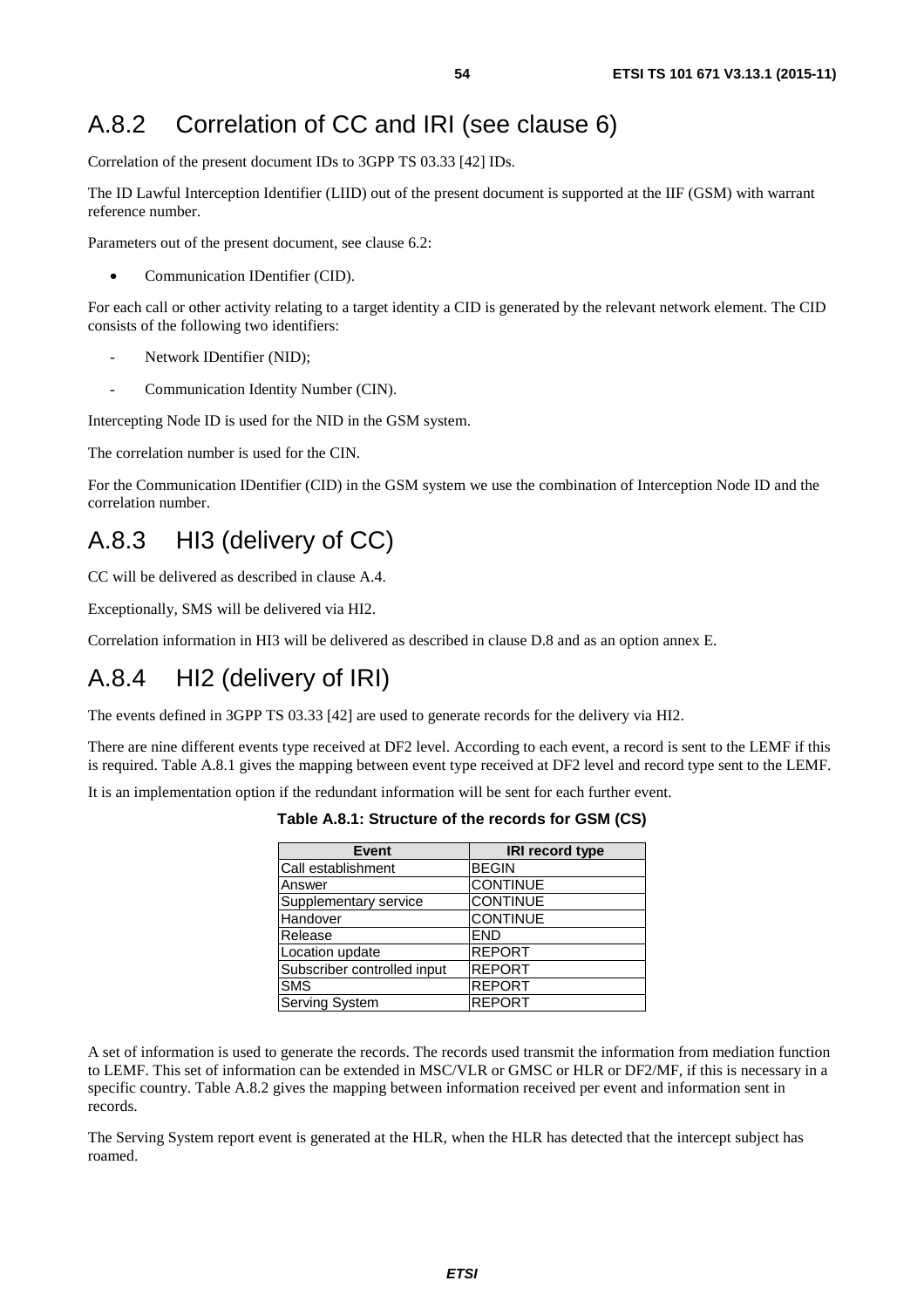IRI-related information, such as receiving MSISDN, which is included as header information in the SMS message body that is sent to the SMS service centre, is to be included in IRI records.

NOTE: In some jurisdictions an authorization for interception of IRI only means that SMS message body is not included in what the LEA is allowed to receive. In such cases it is essential that the relevant party information is included in IRI records, even if such information for technical reasons is included in what the intercepting network element sees as "contents".

| <b>Parameter</b>                                                          | <b>Definition</b>                                                                                                                                                                             | <b>ASN.1 parameter</b>                                                                                                                                     |  |
|---------------------------------------------------------------------------|-----------------------------------------------------------------------------------------------------------------------------------------------------------------------------------------------|------------------------------------------------------------------------------------------------------------------------------------------------------------|--|
| observed MSISDN                                                           | Target Identifier with the MSISDN of the target<br>subscriber (monitored subscriber)                                                                                                          | PartyInformation/msISDN                                                                                                                                    |  |
| observed IMSI                                                             | Target Identifier with the IMSI of the target<br>subscriber (monitored subscriber)                                                                                                            | PartyInformation/imsi                                                                                                                                      |  |
| observed IMEI                                                             | Target Identifier with the IMEI of the target<br>subscriber (monitored subscriber), it shall be<br>checked for each call over the radio interface                                             | PartyInformation/imei                                                                                                                                      |  |
| event type                                                                | Description which type of event is delivered:<br>Establishment, Answer, Supplementary service,<br>Handover, Release, SMS, Location update,<br>Subscriber controlled input                     | There is no one-to-one mapping for this<br>information. Parameters presence on HI2<br>indicates the event type (e.g. sMS or sciData<br>parameter presence) |  |
| event date                                                                | Date of the event generation in the MSC/VLR or<br><b>GMSC</b>                                                                                                                                 |                                                                                                                                                            |  |
| event time                                                                | Time of the event generation in the MSC/VLR<br>or GMSC                                                                                                                                        | TimeStamp                                                                                                                                                  |  |
| dialled number                                                            | Dialled number before digit modification,<br>IN-modification, etc.                                                                                                                            | PartyInformation (= originating)/DSS1-<br>parameters/calledpartynumber                                                                                     |  |
| connected number                                                          | Number of the answering party                                                                                                                                                                 | PartyInformation/supplementary-Services-Info                                                                                                               |  |
| other party address                                                       | Directory number of the other party for<br>originating calls<br>Calling party for terminating calls                                                                                           | PartyInformation<br>(= terminating)/calledpartynumber<br>PartyInformation/callingpartynumber                                                               |  |
| call direction                                                            | Information if the monitored subscriber is calling<br>or called e.g. MOC/MTC or<br>originating/terminating in or/out                                                                          | intercepted-Call-Direct                                                                                                                                    |  |
| CID                                                                       | Unique number for each call sent to the DF, to<br>help the LEA, to have a correlation between<br>each call and the IRI (combination of<br>Interception Node ID and the correlation<br>number) | communicationIdentifier                                                                                                                                    |  |
| lawful interception<br>identifier                                         | Unique number for each surveillance lawful<br>authorization                                                                                                                                   | LawfulInterceptionIdentifier                                                                                                                               |  |
| cell id                                                                   | Cell number of the target; for the location<br>information                                                                                                                                    | locationOfTheTarget                                                                                                                                        |  |
| location area code                                                        | Location-area-code of the target defines the<br>Location Area in a PLMN                                                                                                                       |                                                                                                                                                            |  |
| basic service                                                             | Information about Tele service or bearer service                                                                                                                                              | PartyInformation/DSS1-parameters-codeset-0                                                                                                                 |  |
| supplementary<br>service                                                  | Supplementary services used by the target<br>e.g. CF, CW, ECT                                                                                                                                 | PartyInformation/Supplementary-Services                                                                                                                    |  |
| forwarded to number                                                       | Forwarded to number at CF                                                                                                                                                                     | PartyInformation/calledPartyNumber<br>(party-Qualifier indicating forwarded-to-party)                                                                      |  |
| call release reason                                                       | Call release reason of the target call                                                                                                                                                        | Release-Reason-Of-intercepted-Call                                                                                                                         |  |
| <b>SMS</b>                                                                | The SMS content with header which is sent with<br>the SMS-service                                                                                                                             | <b>SMS</b>                                                                                                                                                 |  |
| SCI                                                                       | Non-call related Subscriber Controlled Input<br>(SCI) which the MSC/VLR receives from the ME                                                                                                  | PartyInformation/sciData                                                                                                                                   |  |
| <b>Serving System</b>                                                     | Identity of the serving network element<br>(MSC/VLR)                                                                                                                                          | ServingSystem                                                                                                                                              |  |
| NOTE:<br>LIID parameter shall be present in each record sent to the LEMF. |                                                                                                                                                                                               |                                                                                                                                                            |  |

#### **Table A.8.2: Description of parameters**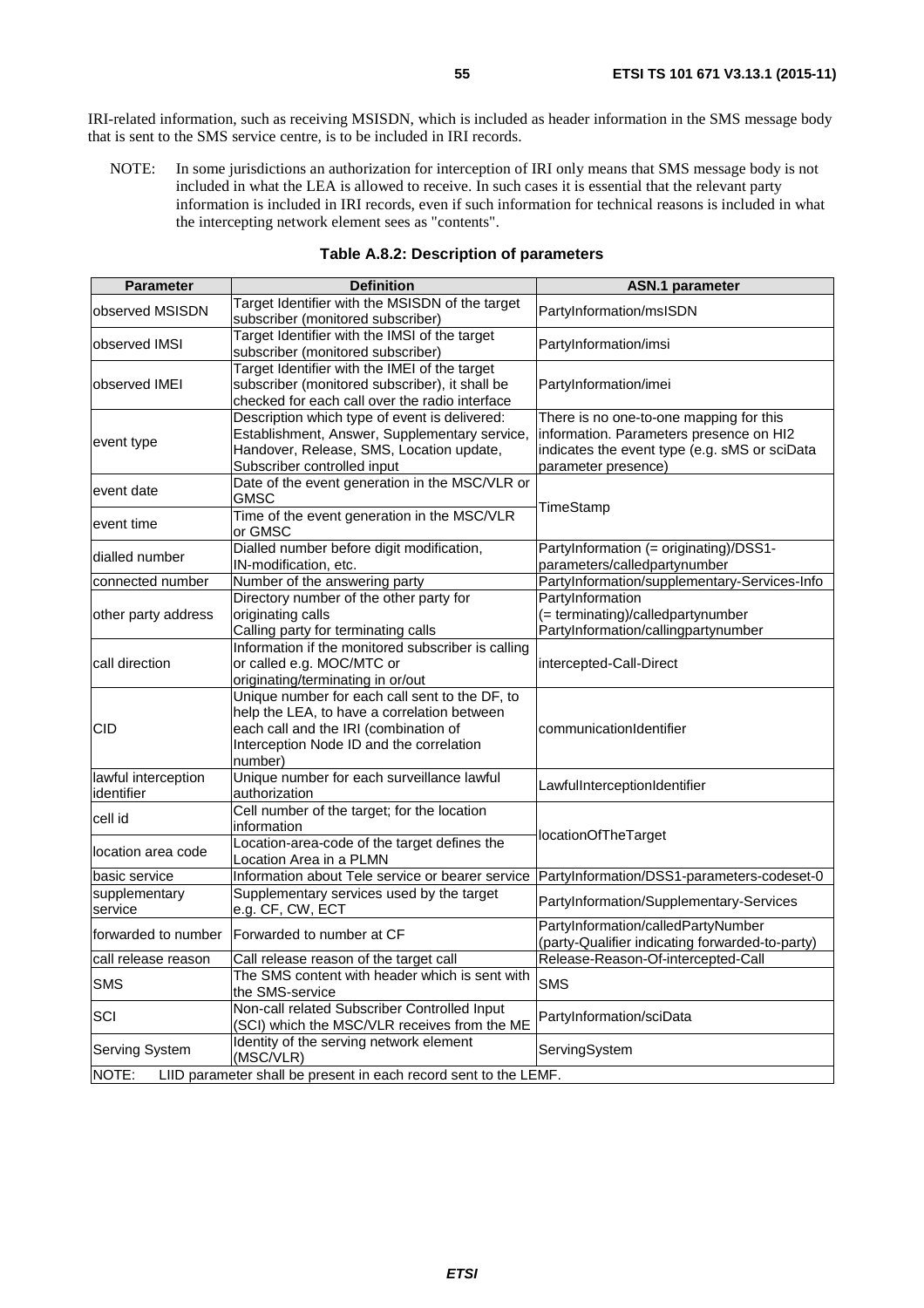# A.9 TETRA technology annex

## A.9.0 General

TETRA details are fixed via two options:

- Clause A.9.1 according ETSI EN 301 040 [\[72](#page-12-0)].
- Clause A.9.2 based on ETSI EN 301 040 [\[72](#page-12-0)] adapted to common handover interface.

## A.9.1 According ETSI EN 301 040

Clause A.4 applies to TETRA.

TETRA intercepted data is defined in ETSI EN 301 040 [\[72](#page-12-0)] and in the ASN.1 module identified below:

```
EN301040 {itu-t(0) identified-organization(4) etsi(0) en301040(1040) interceptVersion(0)}
```
## A.9.2 Based on ETSI EN 301 040 adapted to common handover interface

### A.9.2.0 HI 2 event definitions

Based on the requirements of clause 8.2, "Types of IRI records", following events for TETRA exist.

| Event                                 | <b>IRI record name</b>      | <b>IRI record type</b> |
|---------------------------------------|-----------------------------|------------------------|
| Start of call, A party is target      | CallSetupMobileOriginating  | <b>BEGIN</b>           |
| Start of call, B party is target      | CallSetupMobileTerminating  | <b>BEGIN</b>           |
| Call reaches other party              | Ringing                     | <b>CONTINUE</b>        |
| Call waiting at other party           | Queueing                    | <b>CONTINUE</b>        |
| Call established                      | Connected                   | <b>CONTINUE</b>        |
| Location change during call           | Handover                    | <b>CONTINUE</b>        |
| Call is released                      | CallRelease                 | <b>END</b>             |
| TETRA switch change while not in call | LocationUpdate              | <b>REPORT</b>          |
| Target sends SDS                      | <b>SDSMobileOriginating</b> | <b>REPORT</b>          |
| <b>Target receives SDS</b>            | <b>SDSMobileTerminating</b> | <b>REPORT</b>          |
| Call forwarded to C party             | CallForward                 | <b>CONTINUE</b>        |
| Call on hold                          | CallHold                    | <b>CONTINUE</b>        |
| Group indication action               | GroupIndication             | REPORT                 |
| Group talker tx granted               | <b>TxGranted</b>            | <b>CONTINUE</b>        |
| Handset switched on                   | MobileOn                    | <b>REPORT</b>          |
| Handset switched off                  | <b>MobileOff</b>            | <b>REPORT</b>          |
| Direct Mode Operation                 | <b>DMO</b>                  | <b>REPORT</b>          |

#### **Table A.9.1: List of IRI records generated**

### A.9.2.1 IRI event definitions

#### A.9.2.1.0 General

This clause shows the detailed definitions of event / record and parameters provided with them.

nature-Of-The-intercepted-call shall be tETRA-circuit-call.

Notes related to specific information fields will be given on their first appearance but continue to be valid for the value in all records.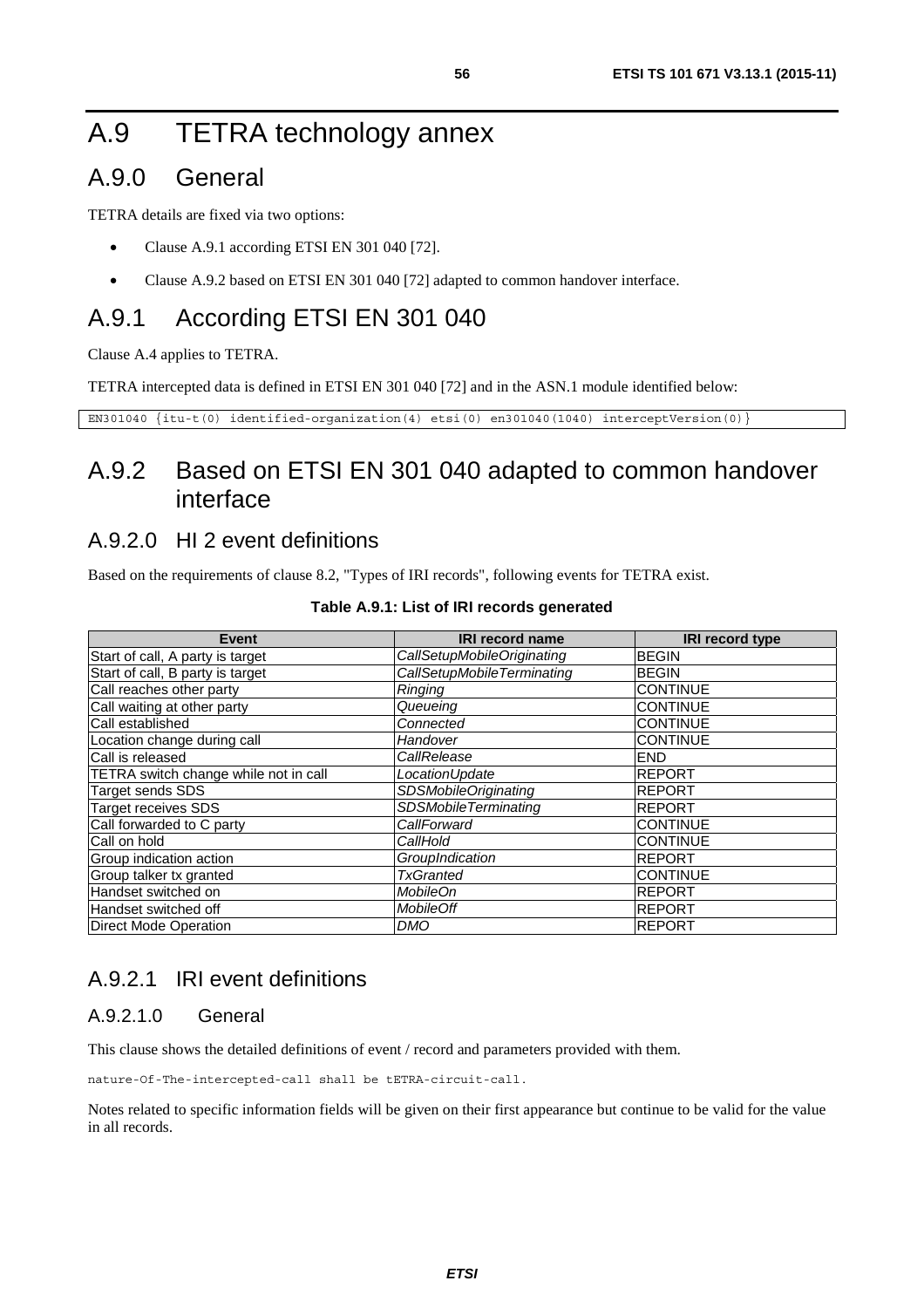### A.9.2.1.1 BEGIN event information

#### A.9.2.1.1.0 General

The BEGIN record is used to convey the first event of TETRA interworking communication interception.

The BEGIN record shall be triggered when:

- Call Setup Mobile Originating  $\rightarrow$  Start of call, A party is target.
- Call Setup Mobile Terminating  $\rightarrow$  Start of call, B party is target.

#### A.9.2.1.1.1 Call Setup Mobile Originating

#### **Table A.9.2: Data fields for CallSetupMobileOriginating record**

| <b>Information</b>                                                                                                                                                                                                                        | ASN.1 field used                                   | <b>MOC</b> |
|-------------------------------------------------------------------------------------------------------------------------------------------------------------------------------------------------------------------------------------------|----------------------------------------------------|------------|
| IRI record type                                                                                                                                                                                                                           | iRI-Begin-record                                   | м          |
| IRI record name                                                                                                                                                                                                                           | tETRA-LI-Event                                     | М          |
| LIID                                                                                                                                                                                                                                      | lawfulInterceptionIdentifier                       | М          |
| Call ID (see note 1)                                                                                                                                                                                                                      | communicationIdentifier                            | М          |
| TETRA location (see note 2)                                                                                                                                                                                                               | location0fTheTarqet                                | C          |
| HI3 Line ID (see note 3)                                                                                                                                                                                                                  | tARGETCOMMSMONITORind: targetcommsid:CircuitIdType | М          |
| Target ID                                                                                                                                                                                                                                 | tETRA-PartyInformation                             | М          |
| Other Party ID                                                                                                                                                                                                                            | tETRA-Other-PartyInformation                       | M          |
| Event time                                                                                                                                                                                                                                | timeStamp                                          | М          |
| Network Identification                                                                                                                                                                                                                    | networkIdentifier                                  | М          |
| Call information                                                                                                                                                                                                                          | nature-Of-The-intercepted-call                     | М          |
| Call type                                                                                                                                                                                                                                 | callDirection                                      | M          |
| <b>Transaction type</b>                                                                                                                                                                                                                   | callTransactionType                                | м          |
| Service type                                                                                                                                                                                                                              | basicService:teleServiceCode                       | М          |
| <b>Call State</b>                                                                                                                                                                                                                         | intercepted-Call-State                             | м          |
| NOTE 1: This value is used to correlate all IRI belonging to one call. The value shall be the same for all records<br>related to a call from BEGIN to END and shall be unique for a LIID over a longer period (at least several<br>days). |                                                    |            |
| NOTE 2: Alternatively the ETSI TS 101 671 defined value tetraLocation can be used.                                                                                                                                                        |                                                    |            |
| INOTE 3: This value is used for correlation of IRI and CC.                                                                                                                                                                                |                                                    |            |

### A.9.2.1.1.2 Call Setup Mobile Terminating

### **Table A.9.3: Data fields for CallSetupMobileTerminating record**

| <b>Information</b>      | ASN.1 field used                                    | <b>MOC</b> |
|-------------------------|-----------------------------------------------------|------------|
| IRI record type         | iRI-Begin-record                                    | М          |
| <b>IRI</b> record name  | tETRA-LI-Event                                      | M          |
| LIID                    | lawfulInterceptionIdentifier                        | М          |
| Call ID                 | communicationIdentifier                             | М          |
| <b>TETRA</b> location   | location0fTheTarqet                                 | C          |
| HI3 Line ID             | tARGETCOMMSMONITORind: targetcommsid: CircuitIdType | M          |
| <b>Target ID</b>        | tETRA-PartyInformation                              | M          |
| Other Party ID          | tETRA-Other-PartyInformation                        | М          |
| Event time              | timeStamp                                           | M          |
| Network Identification  | networkIdentifier                                   | M          |
| <b>Call information</b> | nature-Of-The-intercepted-call                      | M          |
| Call type               | callDirection                                       | M          |
| <b>Transaction type</b> | callTransactionType                                 | М          |
| Service type            | basicService:teleServiceCode                        | М          |
| <b>Call State</b>       | intercepted-Call-State                              | М          |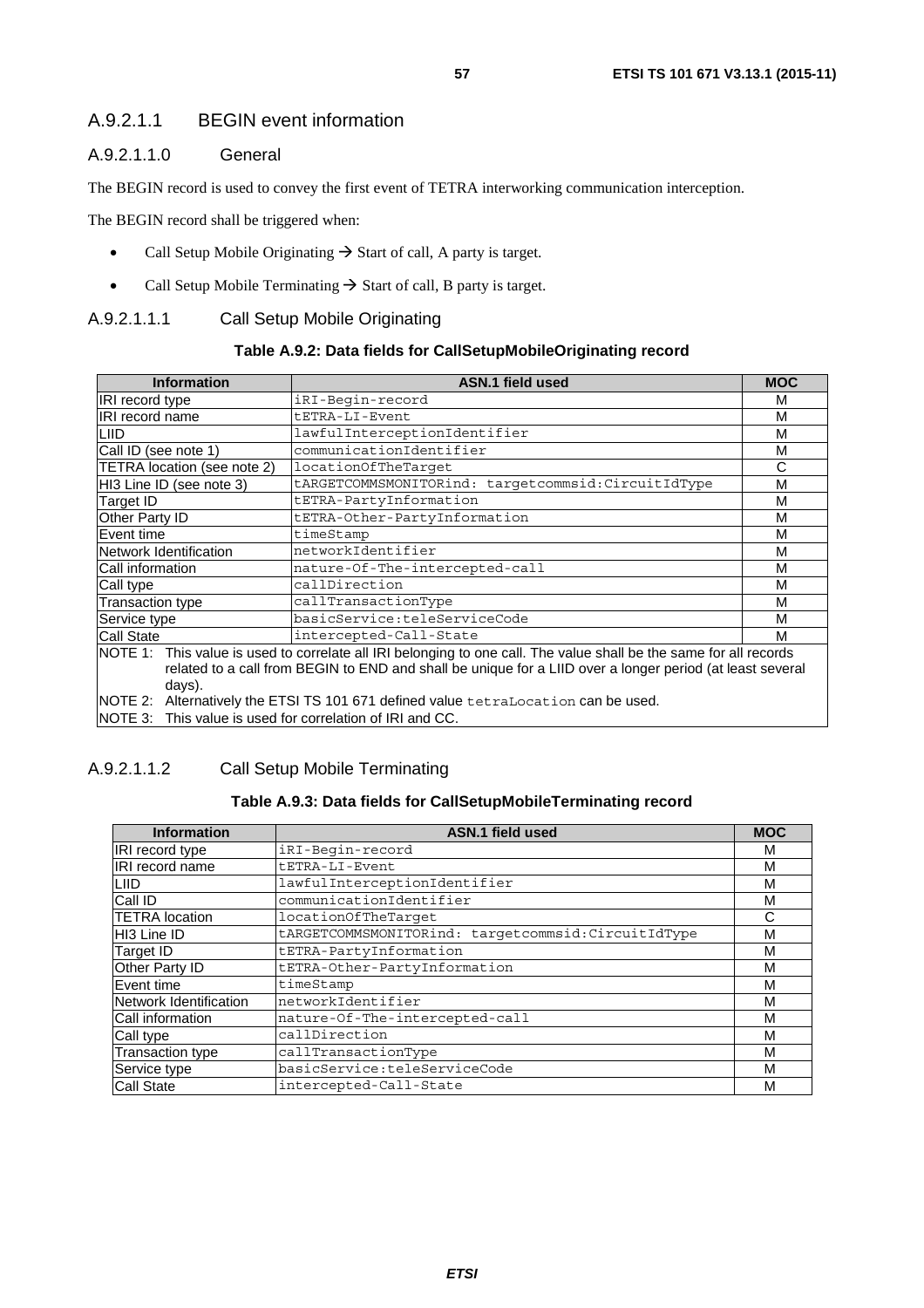### A.9.2.1.2 CONTINUE event information

#### A.9.2.1.2.0 General

The CONTINUE record is used to convey the additional information's within an ongoing communication of TETRA interworking communication interception.

The CONTINUE record shall be triggered when:

- Ringing  $\rightarrow$  Call reaches other party.
- Queueing  $\rightarrow$  Call waiting at other party.
- Connected  $\rightarrow$  Call established.
- Handover  $\rightarrow$  Location change during call.
- Call Forward  $\rightarrow$  Call forwarded to C party.
- Call Hold  $\rightarrow$  Call on hold.
- TxGranted  $\rightarrow$  Group talker tx granted.

#### A.9.2.1.2.1 Ringing

#### **Table A.9.4: Data fields for Ringing record**

| <b>Information</b>     | <b>ASN.1 field used</b>        | <b>MOC</b> |
|------------------------|--------------------------------|------------|
| <b>IRI</b> record type | iRI-Continue-record            | м          |
| <b>IRI</b> record name | tETRA-LI-Event                 | м          |
| <b>LIID</b>            | lawfulInterceptionIdentifier   | M          |
| Call ID                | communicationIdentifier        | M          |
| <b>TETRA</b> location  | locationOfTheTarget            | C          |
| Target ID              | tETRA-PartyInformation         | M          |
| Other Party ID         | tETRA-Other-PartyInformation   | M          |
| Event time             | timeStamp                      | M          |
| Network Identification | networkIdentifier              | M          |
| Call information       | nature-Of-The-intercepted-call | M          |
| <b>Call State</b>      | intercepted-Call-State         | M          |

#### A.9.2.1.2.2 Queueing

#### **Table A.9.5: Data fields for Queueing record**

| <b>Information</b>     | <b>ASN.1 field used</b>        | <b>MOC</b> |
|------------------------|--------------------------------|------------|
| <b>IRI</b> record type | iRI-Continue-record            | м          |
| <b>IRI</b> record name | tETRA-LI-Event                 | м          |
| <b>LIID</b>            | lawfulInterceptionIdentifier   | М          |
| Call ID                | communicationIdentifier        | М          |
| <b>TETRA</b> location  | locationOfTheTarget            | С          |
| Target ID              | tETRA-PartyInformation         | M          |
| Other Party ID         | tETRA-Other-PartyInformation   | M          |
| Event time             | timeStamp                      | M          |
| Network Identification | networkIdentifier              | м          |
| Call information       | nature-Of-The-intercepted-call | м          |
| Call State             | intercepted-Call-State         | м          |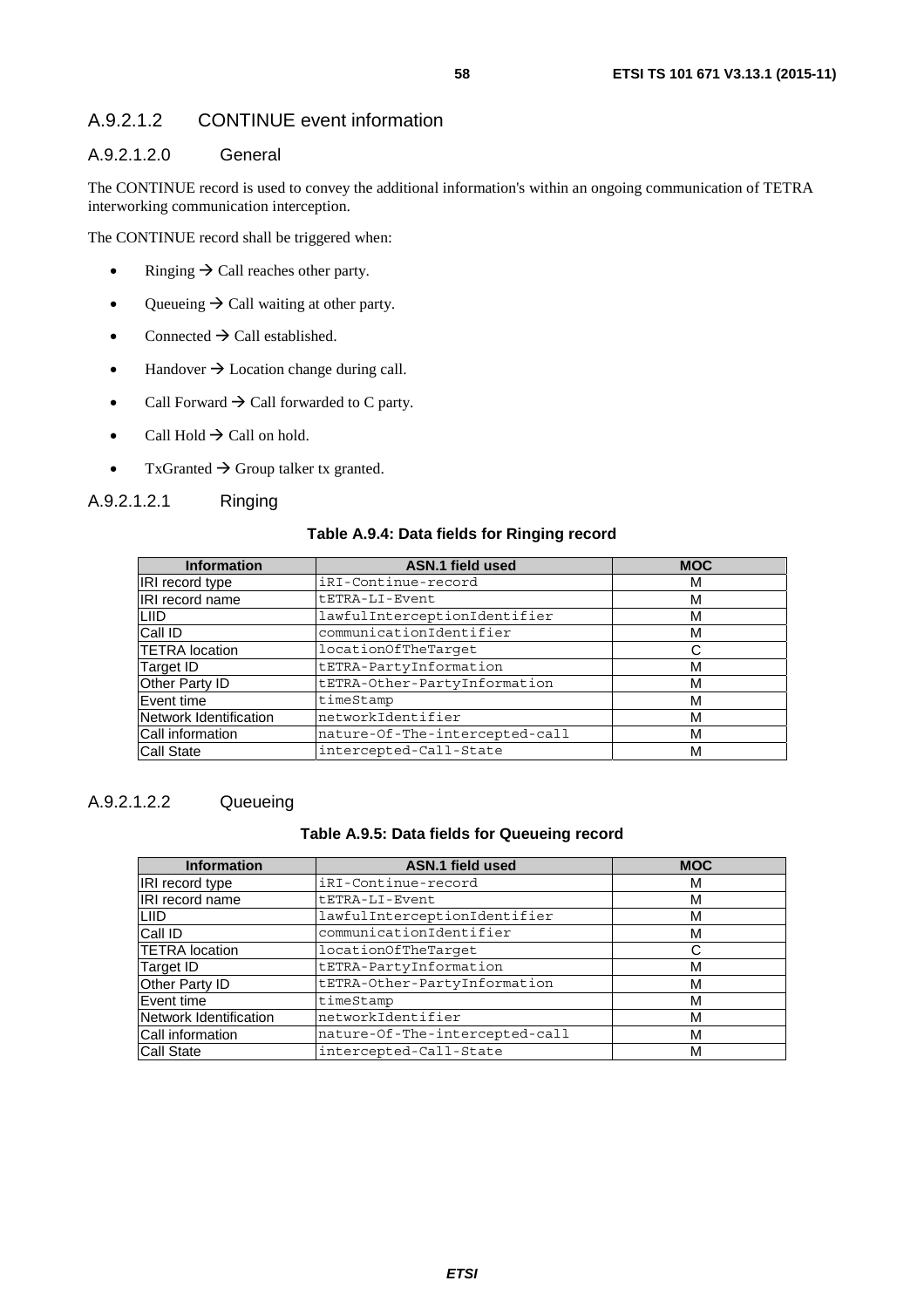### A.9.2.1.2.3 Connected

### **Table A.9.6: Data fields for Connected record**

| <b>Information</b>     | ASN.1 field used               | <b>MOC</b> |
|------------------------|--------------------------------|------------|
| <b>IRI</b> record type | iRI-Continue-record            | М          |
| <b>IRI</b> record name | tETRA-LI-Event                 | М          |
| <b>LIID</b>            | lawfulInterceptionIdentifier   | М          |
| Call ID                | communicationIdentifier        | М          |
| <b>TETRA</b> location  | location0fTheTarqet            | С          |
| Target ID              | tETRA-PartyInformation         | М          |
| <b>Other Party ID</b>  | tETRA-Other-PartyInformation   | М          |
| Event time             | timeStamp                      | М          |
| Network Identification | networkIdentifier              | М          |
| Call information       | nature-Of-The-intercepted-call | M          |
| <b>Call State</b>      | intercepted-Call-State         | М          |

#### A.9.2.1.2.4 Handover

#### **Table A.9.7: Data fields for Handover record**

| <b>Information</b>     | <b>ASN.1 field used</b>                             | <b>MOC</b> |
|------------------------|-----------------------------------------------------|------------|
| IRI record type        | iRI-Continue-record                                 | м          |
| <b>IRI</b> record name | tETRA-LI-Event                                      | M          |
| <b>LIID</b>            | lawfulInterceptionIdentifier                        | M          |
| Call ID                | communicationIdentifier                             | M          |
| TETRA location (new)   | locationOfTheTarqet                                 | C          |
| HI3 Line ID            | tARGETCOMMSMONITORind: targetcommsid: CircuitIdType | M          |
| Target ID              | tETRA-PartyInformation                              | M          |
| Event time             | timeStamp                                           | M          |
| Network Identification | networkIdentifier                                   | M          |
| Call information       | nature-Of-The-intercepted-call                      | M          |

### A.9.2.1.2.5 Call Forwarding

#### **Table A.9.8: Data fields for CallForwardRecord**

| <b>Information</b>                   | <b>ASN.1 field used</b>                            | <b>MOC</b> |
|--------------------------------------|----------------------------------------------------|------------|
| IRI record type                      | iRI-Continue-record                                | М          |
| IRI record name                      | tETRA-LI-Event                                     | M          |
| <b>LIID</b>                          | lawfulInterceptionIdentifier                       | М          |
| Call ID                              | communicationIdentifier                            | М          |
| <b>TETRA</b> location                | locationOfTheTarqet                                | С          |
| HI3 Line ID                          | tARGETCOMMSMONITORind: targetcommsid:CircuitIdType | M          |
| Target ID                            | tETRA-PartyInformation                             | M          |
| Other Party ID                       | tETRA-Other-PartyInformation                       | M          |
| Event time                           | timeStamp                                          | M          |
| Network Identification               | networkIdentifier                                  | M          |
| Call information                     | nature-Of-The-intercepted-call                     | M          |
| Call type                            | callDirection                                      | М          |
| <b>Transaction type</b>              | callTransactionType                                | М          |
| Service type                         | basicService:teleServiceCode                       | M          |
| Supplementary Service type           | supplementaryService                               | M          |
| (see note)                           |                                                    |            |
| Forwarded-to ID                      | forwardedToNumber                                  | M          |
| NOTE: Possible values: cfb, cw, etc. |                                                    |            |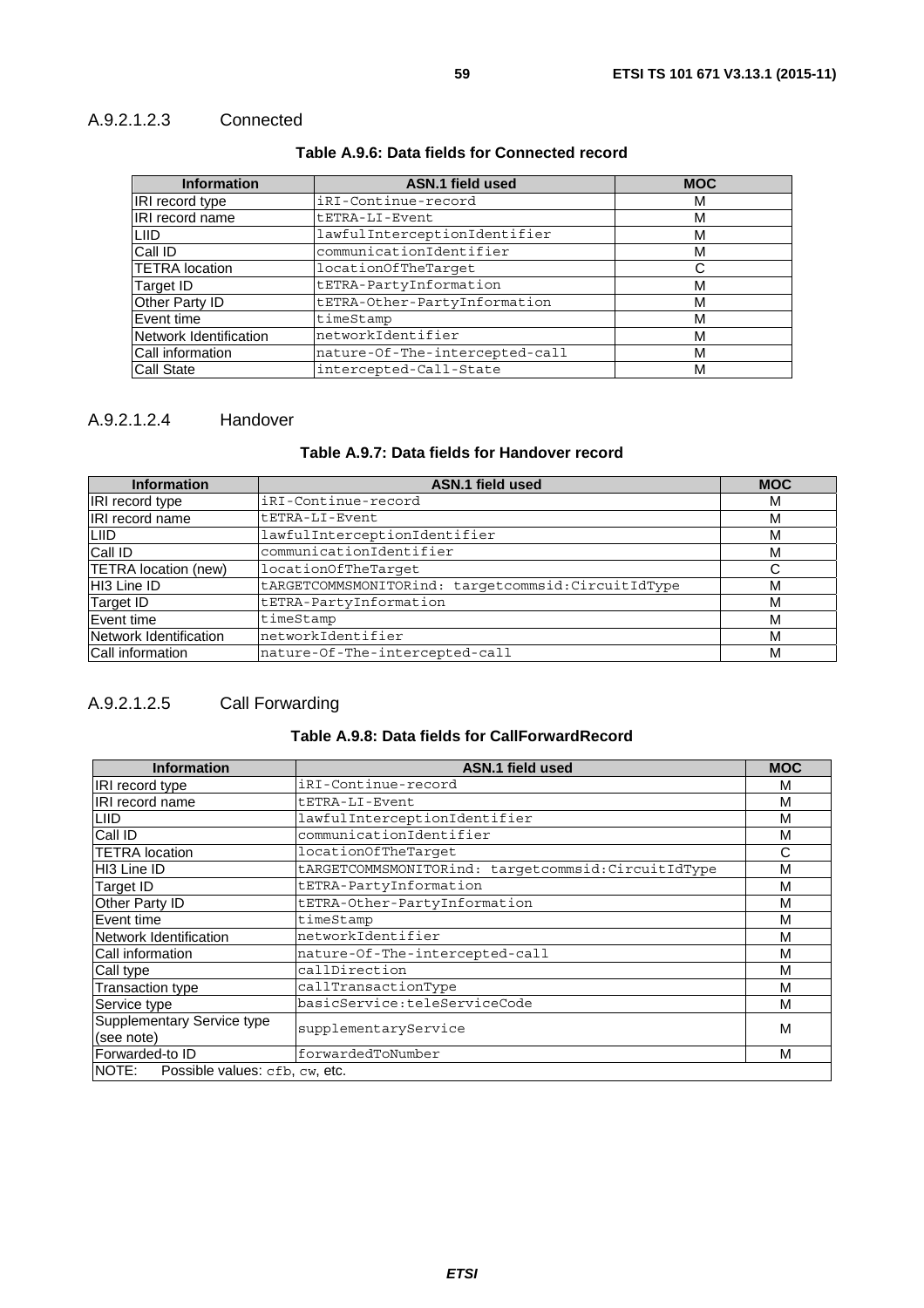| <b>Information</b>                                                           | ASN.1 field used               | <b>MOC</b> |
|------------------------------------------------------------------------------|--------------------------------|------------|
| IRI record type                                                              | iRI-Continue-record            | м          |
| <b>IRI</b> record name                                                       | tETRA-LI-Event                 | м          |
| LIID                                                                         | lawfulInterceptionIdentifier   | м          |
| Call ID                                                                      | communicationIdentifier        | м          |
| <b>TETRA</b> location                                                        | locationOfTheTarget            | C          |
| Target ID                                                                    | tETRA-PartyInformation         | М          |
| Other Party ID                                                               | tETRA-Other-PartyInformation   | м          |
| Event time                                                                   | timeStamp                      | м          |
| Network Identification                                                       | networkIdentifier              | M          |
| Call information                                                             | nature-Of-The-intercepted-call | M          |
| Call type                                                                    | callDirection                  | М          |
| <b>Transaction type</b>                                                      | callTransactionType            | M          |
| Service type                                                                 | basicService:teleServiceCode   | м          |
| <b>Supplementary Service type</b>                                            | supplementaryService           | м          |
| Status of the call (see note)                                                | callRetrieve                   | M          |
| NOTE: FALSE when call is put on hold, TRUE when call is retrieved from hold. |                                |            |

#### **Table A.9.9: Data fields for CallHold record**

### A.9.2.1.2.7 TxGranted

This IRI record provides information about the talker status in groups.

| <b>Information</b>                    | <b>ASN.1 field used</b>        | <b>MOC</b> |  |
|---------------------------------------|--------------------------------|------------|--|
| IRI record type                       | iRI-Continue-record            | М          |  |
| <b>IRI</b> record name                | tETRA-LI-Event                 | M          |  |
| <b>LIID</b>                           | lawfulInterceptionIdentifier   | М          |  |
| Call ID                               | communicationIdentifier        | M          |  |
| <b>TETRA</b> location                 | TETRACGIType                   | С          |  |
| <b>Target ID</b>                      | tETRA-PartyInformation         | М          |  |
| Group ID                              | tETRA-Other-PartyInformation   | M          |  |
| Event time                            | timeStamp                      | М          |  |
| Network Identification                | networkIdentifier              | М          |  |
| Call information                      | nature-Of-The-intercepted-call | М          |  |
| Call type                             | callDirection                  | М          |  |
| <b>Transaction type</b>               | callTransactionType            | М          |  |
| Service type                          | basicService:teleServiceCode   | M          |  |
| Status (see note)                     | txGrantedStatus                | М          |  |
| NOTE: FALSE TxCeased, TRUE TxGranted. |                                |            |  |

#### **Table A.9.10: Data Fields for TxGranted record**

#### A.9.2.1.3 END event information

#### A.9.2.1.3.0 General

The END record is used to convey the additional information's within an ending communication of TETRA interworking communication interception.

The END record shall be triggered when:

• Call Release  $\rightarrow$  Call is released.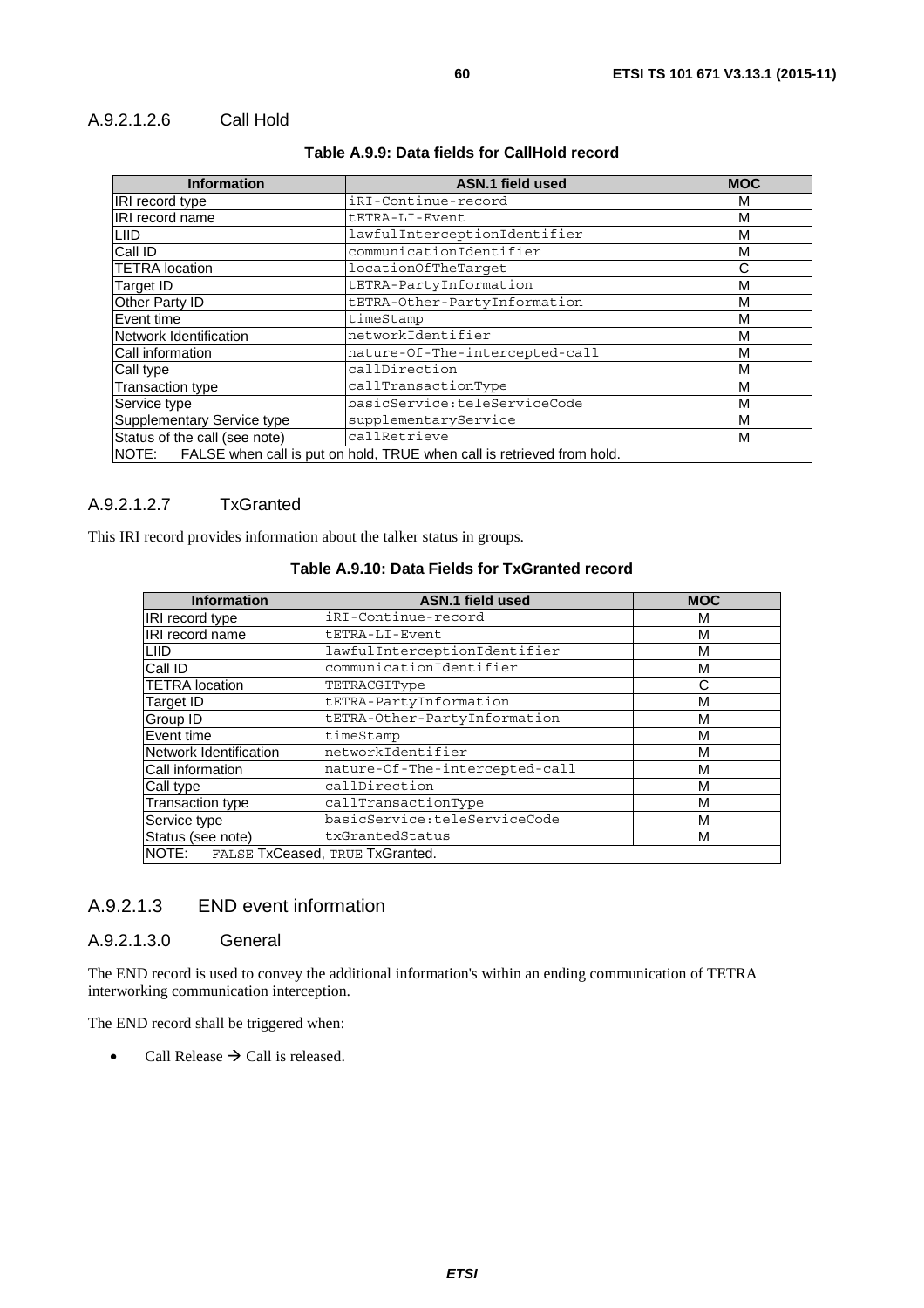#### A.9.2.1.3.1 Call Release

| <b>Information</b>                                                                               | ASN.1 field used                                    | <b>MOC</b> |
|--------------------------------------------------------------------------------------------------|-----------------------------------------------------|------------|
| IRI record type                                                                                  | iRI-End-record                                      | м          |
| IRI record name                                                                                  | tETRA-LI-Event                                      | М          |
| LIID                                                                                             | lawfulInterceptionIdentifier                        | М          |
| Call ID (see note 1)                                                                             | communicationIdentifier                             | М          |
| <b>TETRA</b> location                                                                            | locationOfTheTarqet                                 | С          |
| HI3 Line ID (see note 2)                                                                         | tARGETCOMMSMONITORind: targetcommsid: CircuitIdType | М          |
| Target ID                                                                                        | tETRA-PartyInformation                              | м          |
| Other Party ID                                                                                   | tETRA-Other-PartyInformation                        | М          |
| Event time                                                                                       | timeStamp                                           | М          |
| Network Identification                                                                           | networkIdentifier                                   | М          |
| Call information                                                                                 | nature-Of-The-intercepted-call                      | М          |
| Call type                                                                                        | callDirection                                       | М          |
| <b>Transaction type</b>                                                                          | callTransactionType                                 | М          |
| Service type                                                                                     | basicService:teleServiceCode                        | М          |
| Reason for release                                                                               | callReleaseReason                                   | М          |
| <b>Call State</b>                                                                                | intercepted-Call-State                              | М          |
| NOTE 1: incoming / outgoing depending on call type.<br>NOTE 2: $moc/mtc$ depending on call type. |                                                     |            |

#### **Table A.9.11: Data fields for CallRelease record**

### A.9.2.1.4 REPORT event information

#### A.9.2.1.4.0 General

The REPORT record is used to convey the additional information's outside a communication of TETRA interworking communication interception.

The REPORT record shall be triggered when:

- LocationUpdate  $\rightarrow$  TETRA switch change while not in call.
- SDS Mobile Originating  $\rightarrow$  Target sends SDS.
- SDS Mobile Terminating  $\rightarrow$  Target receives SDS.
- Group Indication  $\rightarrow$  Group indication action.
- Mobile On  $\rightarrow$  Handset switched on.
- Mobile Off  $\rightarrow$  Handset switched off.
- DMO  $\rightarrow$  Direct Mode Operation.

#### A.9.2.1.4.1 Location Update

#### **Table A.9.12: Data fields for LocationUpdate record**

| <b>Information</b>     | <b>ASN.1 field used</b>      | <b>MOC</b> |
|------------------------|------------------------------|------------|
| <b>IRI</b> record type | iRI-Report-record            | м          |
| <b>IRI</b> record name | tETRA-LI-Event               | М          |
| <b>LIID</b>            | lawfulInterceptionIdentifier | М          |
| TETRA location (new)   | locationOfTheTarget          |            |
| Target ID              | tETRA-PartyInformation       | М          |
| Event time             | timeStamp                    | м          |
| Network Identification | networkIdentifier            | м          |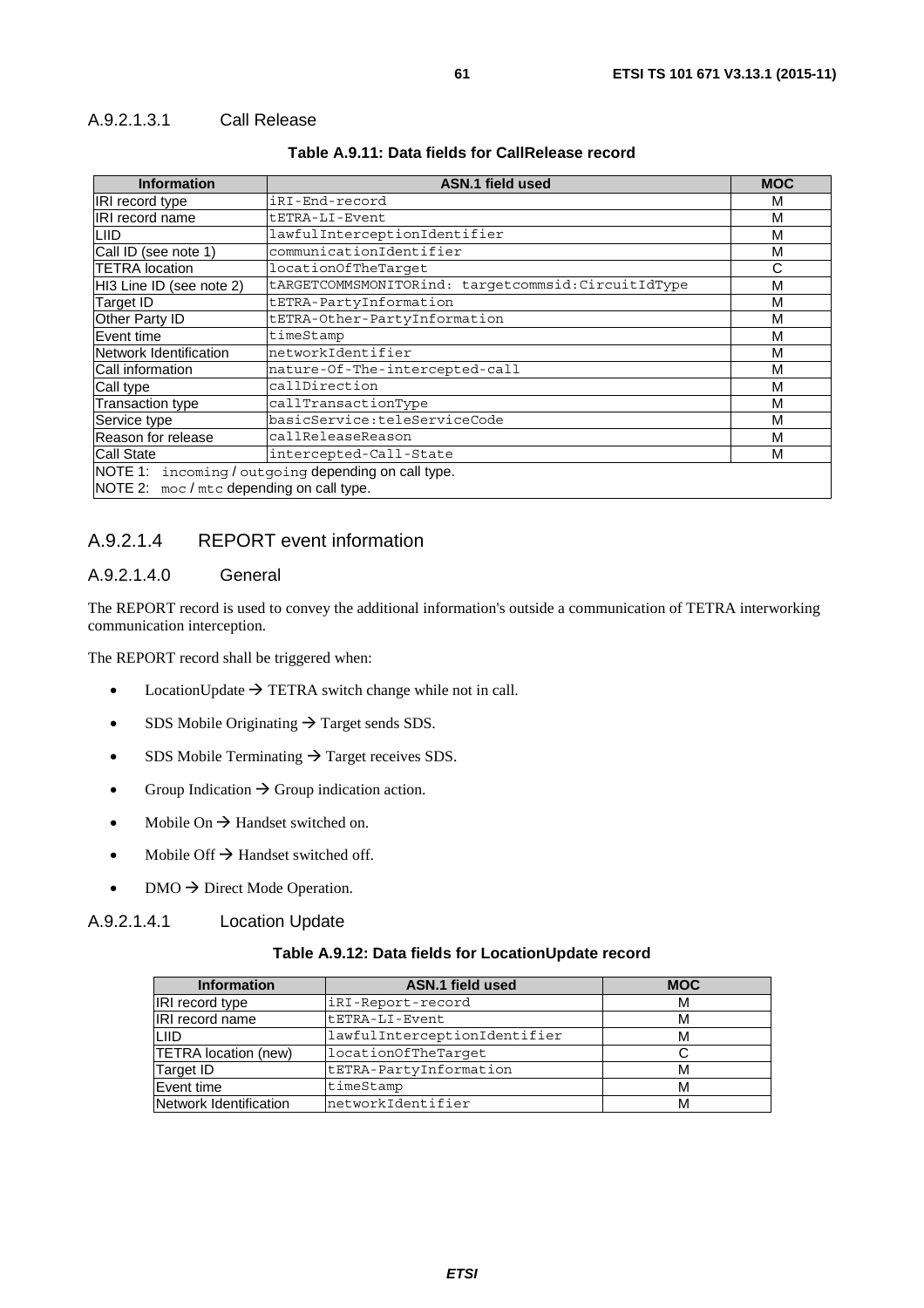### A.9.2.1.4.2 SDS Mobile Originating

#### **Table A.9.13: Data fields for SDSMobileOriginating record**

| <b>Information</b>                                                                            | <b>ASN.1 field used</b>      | <b>MOC</b> |
|-----------------------------------------------------------------------------------------------|------------------------------|------------|
| IRI record type                                                                               | iRI-Report-record            | м          |
| IRI record name                                                                               | tETRA-LI-Event               | М          |
| LIID                                                                                          | lawfulInterceptionIdentifier | м          |
| <b>TETRA</b> location                                                                         | locationOfTheTarqet          | С          |
| Target ID                                                                                     | tETRA-PartyInformation       | М          |
| Event time                                                                                    | timeStamp                    | М          |
| Network Identification                                                                        | networkIdentifier            | М          |
| Call type                                                                                     | callDirection                | М          |
| Transaction type                                                                              | callTransactionType          | М          |
| Content of SDS                                                                                | forwardSM-Arg (see note)     | м          |
| NOTE:<br>Contains address of called ID (sM-RP-DA), again address of originator (sM-RP-OA) and |                              |            |
| SDS value (signalInfo).                                                                       |                              |            |

### A.9.2.1.4.3 SDS Mobile Terminating

#### **Table A.9.14: Data fields for SDSMobileTerminating record**

| <b>Information</b>                                                                            | <b>ASN.1 field used</b>      | <b>MOC</b> |
|-----------------------------------------------------------------------------------------------|------------------------------|------------|
| IRI record type                                                                               | iRI-Report-record            | м          |
| IRI record name                                                                               | tETRA-LI-Event               | м          |
| LIID                                                                                          | lawfulInterceptionIdentifier | м          |
| <b>TETRA</b> location                                                                         | location0fTheTarqet          |            |
| Target ID                                                                                     | tETRA-PartyInformation       | м          |
| Event time                                                                                    | timeStamp                    | М          |
| Network Identification                                                                        | networkIdentifier            | М          |
| Call type                                                                                     | callDirection                | М          |
| Transaction type                                                                              | callTransactionType          | М          |
| Content of SDS                                                                                | forwardSM-Arg (see note)     | М          |
| Contains again address of called ID (sM-RP-DA), address of originator (sM-RP-OA) and<br>NOTE: |                              |            |
| SDS value (signalInfo).                                                                       |                              |            |

### A.9.2.1.4.4 Group Indication

Information about the groups the observed subscriber has joined. One record will be sent for every such group.

| Table A.9.15: Data fields for GroupIndication record |  |
|------------------------------------------------------|--|
|------------------------------------------------------|--|

| <b>Information</b>                                               | <b>ASN.1 field used</b>                                                                     | <b>MOC</b> |
|------------------------------------------------------------------|---------------------------------------------------------------------------------------------|------------|
| <b>IRI</b> record type                                           | iRI-Report-record                                                                           | М          |
| <b>IRI</b> record name                                           | tETRA-LI-Event                                                                              | М          |
| <b>LIID</b>                                                      | lawfulInterceptionIdentifier                                                                | М          |
| Call ID                                                          | communicationIdentifier                                                                     | М          |
| <b>TETRA</b> location                                            | location0fTheTarget                                                                         | C          |
| Target ID (see note 1)                                           | tETRA-PartyInformation                                                                      | М          |
| Other Party ID (see note 1)                                      | tETRA-Other-PartyInformation                                                                | М          |
| Event time                                                       | timeStamp                                                                                   | М          |
| Network Identification                                           | networkIdentifier                                                                           | М          |
| Group status (see note 2)                                        | qroupStatus                                                                                 | м          |
|                                                                  | NOTE 1: If observation of individual subscriber, Target ID is ITSI, Other Party ID is GTSI. |            |
| If group observation, Target ID is GTSI, Other Party ID is ITSI. |                                                                                             |            |
| NOTE 2: FALSE when leaving group, TRUE when joining group.       |                                                                                             |            |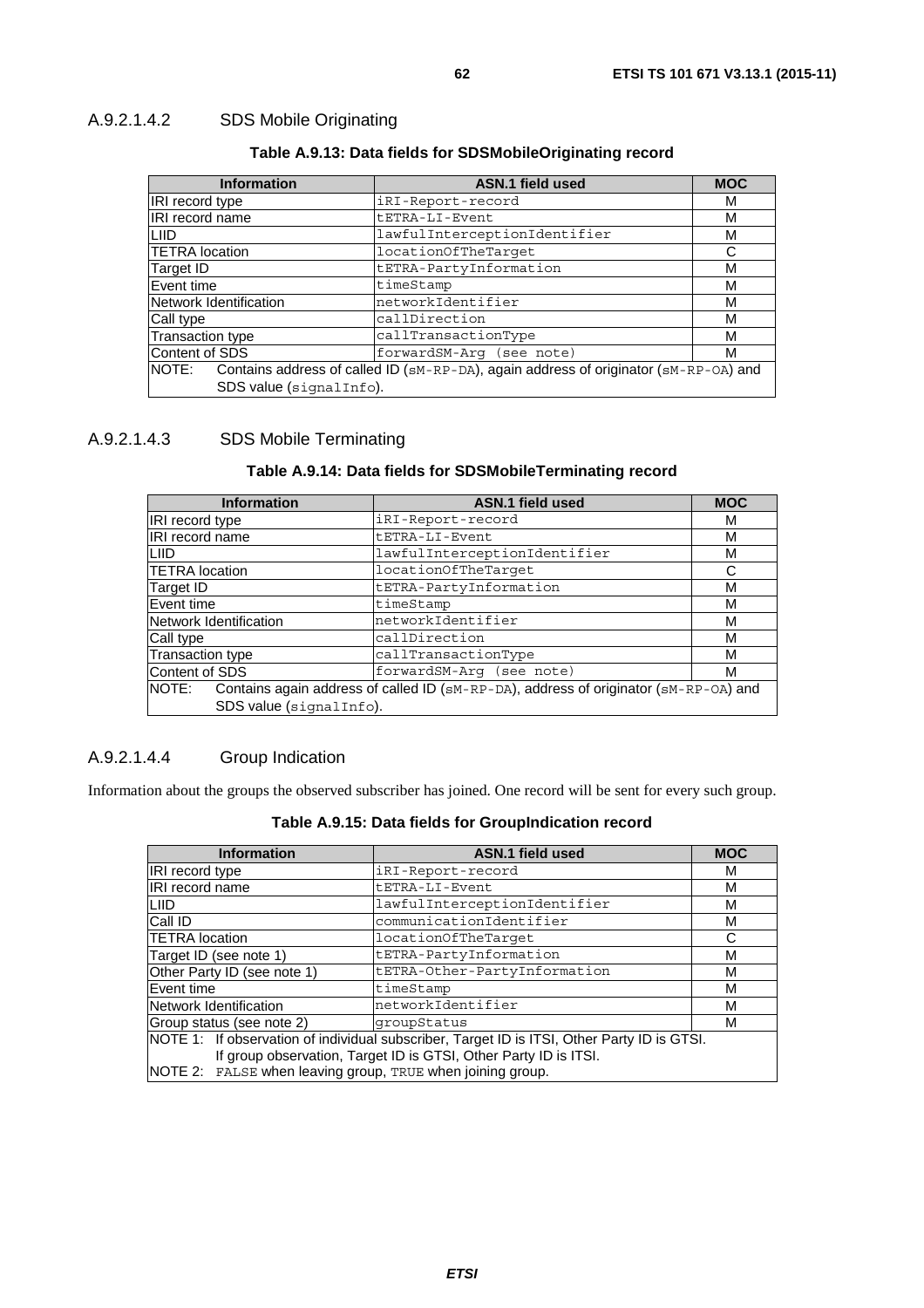#### A.9.2.1.4.5 Mobile On

The observed subscriber's handset has been turned on.

|  |  | Table A.9.16: Data fields for MobileOn record |
|--|--|-----------------------------------------------|
|--|--|-----------------------------------------------|

| <b>Information</b>     | ASN.1 field used             | <b>MOC</b> |
|------------------------|------------------------------|------------|
| <b>IRI</b> record type | iRI-Report-record            | М          |
| <b>IRI</b> record name | tETRA-LI-Event               | М          |
| ILIID                  | lawfulInterceptionIdentifier | м          |
| <b>TETRA</b> location  | locationOfTheTarget          |            |
| Target ID              | tETRA-PartyInformation       | м          |
| Event time             | timeStamp                    | М          |
| Network Identification | networkIdentifier            | м          |

#### A.9.2.1.4.6 Mobile Off

The observed subscriber's handset has been turned off.

| <b>Information</b>     | ASN.1 field used             | <b>MOC</b> |
|------------------------|------------------------------|------------|
| IRI record type        | iRI-Report-record            | м          |
| IRI record name        | tETRA-LI-Event               | M          |
| ILIID.                 | lawfulInterceptionIdentifier | М          |
| <b>TETRA</b> location  | locationOfTheTarget          |            |
| Target ID              | tETRA-PartyInformation       | М          |
| Event time             | timeStamp                    | м          |
| Network Identification | networkIdentifier            | M          |

#### **Table A.9.17: Data fields for MobileOff record**

#### A.9.2.1.4.7 DMO

The indication of Direct Mode Operations informs LEA that the observed party has entered into radio communications which cannot be observed by the TETRA switch.

| <b>Information</b>     | <b>ASN.1 field used</b>      | <b>MOC</b> |
|------------------------|------------------------------|------------|
| IRI record type        | iRI-Report-record            | м          |
| IRI record name        | tETRA-LI-Event               | м          |
| LIID.                  | lawfulInterceptionIdentifier | м          |
| <b>TETRA</b> location  | location0fTheTarget          |            |
| Target ID              | tETRA-PartyInformation       | м          |
| Event time             | timeStamp                    | м          |
| Network Identification | networkIdentifier            | M          |
| DirectModeOperations   | dMO-Indicator                | M          |

#### **Table A.9.18: Data fields for Direct Mode Operations**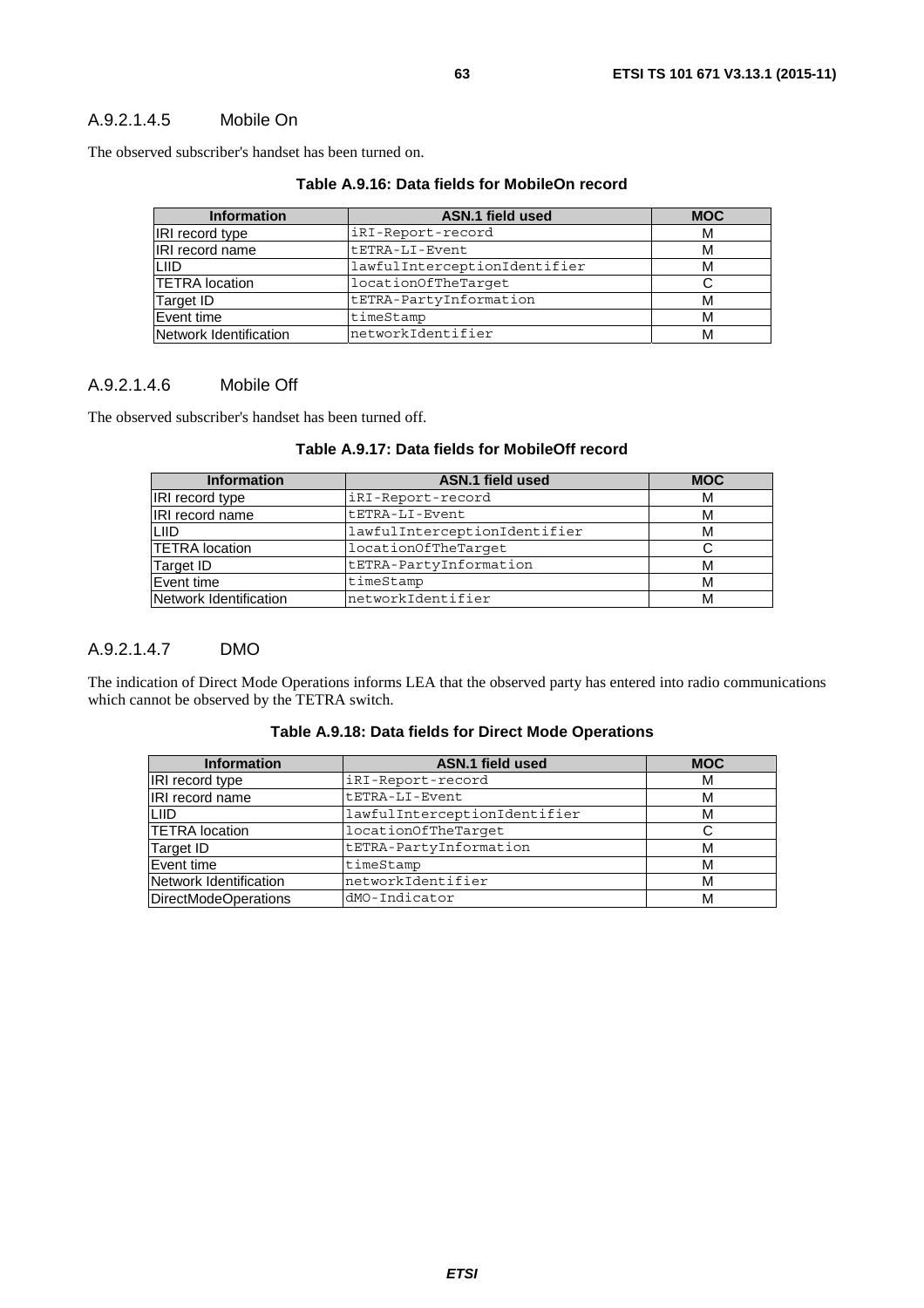# A.10 NGN PSTN/ISDN emulation and simulation services technology annex

## A.10.0 General

This clause applies for PSTN/ISDN emulation services and for PSTN/ISDN simulation services which interwork with the Circuit Switched telephony network.

Target identity consists in the target's E.164 Directory Number, TEL\_URL and/or SIP\_URI.

## A.10.1 Functional architecture

Figure A.10.1 contains a high level functional architecture. ETSI TS 187 005 [\[i.3](#page-13-0)] provides an example of a model for NGN PSTN/ISDN emulation and NGN PSTN/ISDN simulation services which could provide a suitable example of "source of emulated/simulated PSTN/ISDN".



**Figure A.10.1: High level functional architecture for PSTN/ISDN emulation and simulation services** 

# A.10.2 Correlation

Clause A.1 applies.

Correlation for IRI and CC delivery is the same as for PSTN/ISDN, meaning via LIID, CID and CCLID used in the same way.

# A.10.3 HI2

IRIs are elaborated and delivered as described in clause A.3.

# A.10.4 HI3

CC will be delivered as described in clause A.4.

Correlation information in HI3 will be delivered as described in clause D.8 and as an option in annex E.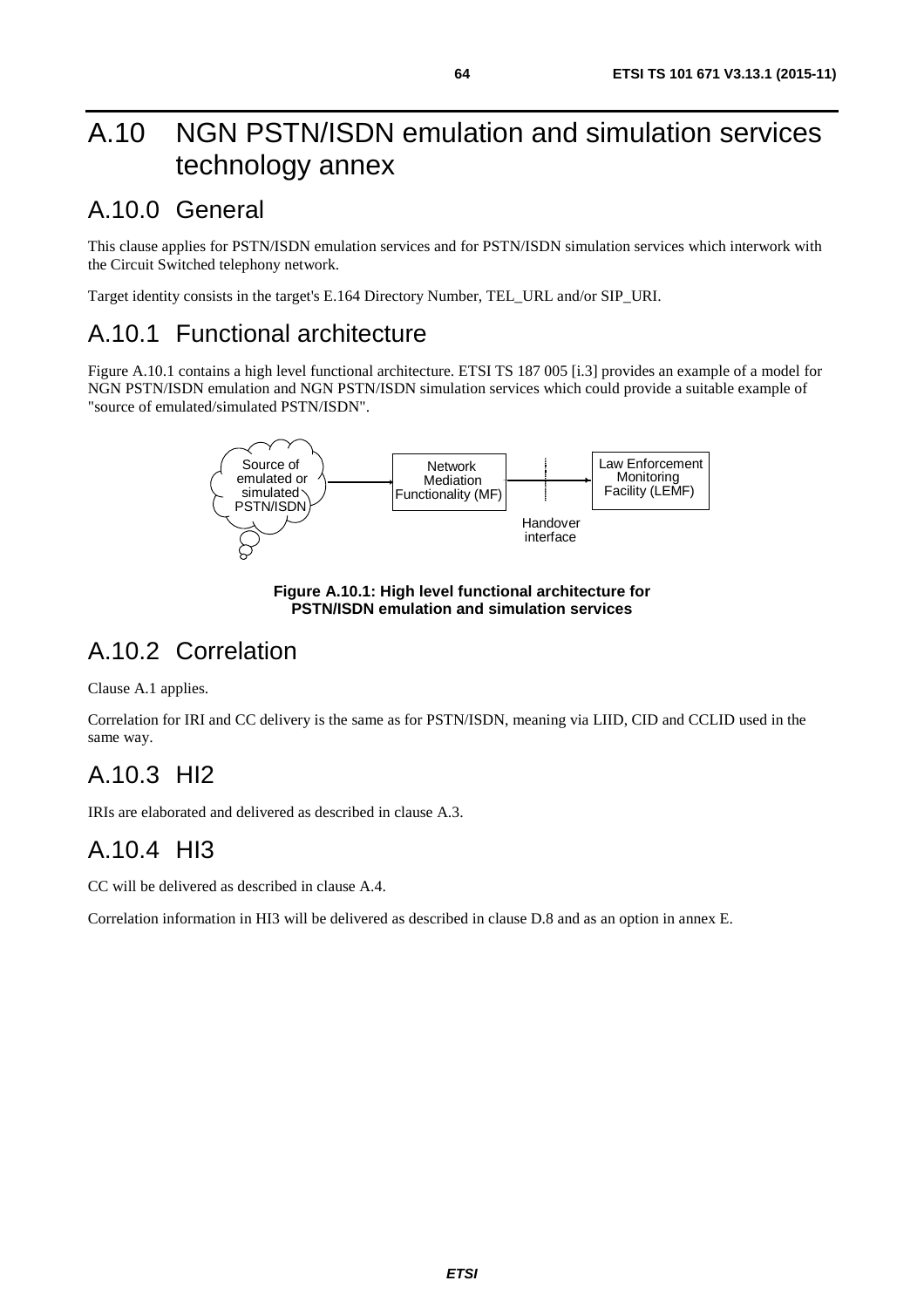# Annex B (normative): Packet switched network handover

# B.1 Specific identifiers for LI

Beyond clause 6, at present the Correlation Number as specific LI identifier for packet switched networks is defined.

The Correlation Number is unique per PDP context and is used for the following purposes:

- correlate CC with IRI;
- correlate different IRI records within one PDP context.

As an example, in the GSM GPRS system, the Correlation Number may be the combination of GGSN address and charging ID.

# B.2 HI1: interface port for administrative state

There are no additions beyond clause 7.

# B.3 HI2: interface port for IRI

## B.3.1 Definition of Interception Related Information for packet switched

Intercept related information will in principle be available in the following phases of a data transmission:

- 1) At connection attempt when the target identity becomes active, at which time packet transmission may or may not occur (set up of a data context, target may be the originating or terminating party).
- 2) At the end of a connection, when the target identity becomes inactive (removal of a data context).
- 3) At certain times when relevant information are available.

In addition, information on non-transmission related actions of a target constitute IRI and is sent via HI2, e.g. information on Subscriber Controlled Input (SCI).

The Intercept Related Information (IRI) may be subdivided into the following categories:

- 4) Control information for HI2 (e.g. correlation information).
- 5) Basic data context information, for standard data transmission between two parties.

## B.3.2 Exception handling

Exception handling is a national matter.

## B.3.3 Security aspects

For security aspects see clause 11.

# B.4 HI3: interface port for Content of Communication (CC)

Details on the HI3 interface port are described in clause 9.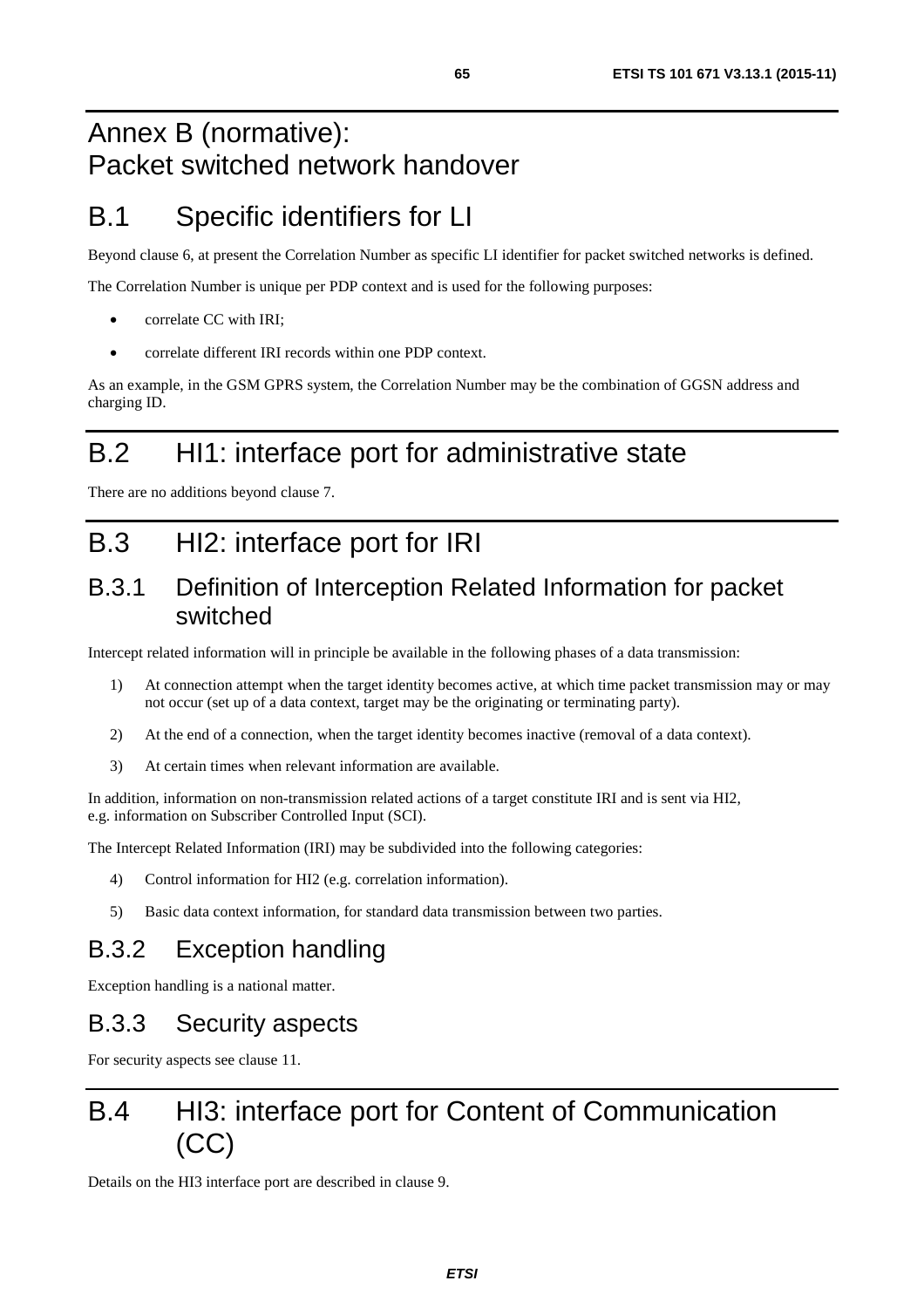# B.5 GPRS technology annex

## B.5.1 Functional architecture

Figure B.5.1 contains the reference configuration for the lawful interception (see 3GPP TS 03.33 [\[42](#page-11-0)]).

There is one ADMinistration Function (ADMF) in the network. Together with the delivery functions it is used to hide from the xGSN that there might be multiple activations by different Law Enforcement Agencies (LEAs) on the same target identity.





#### **Figure B.5.1: Reference configuration**

The reference configuration is only a logical representation of the entities involved in lawful interception and does not mandate separate physical entities. This allows for higher levels of integration.

A communication could be intercepted based on several identities (MSISDN, IMSI, IMEI) of the same target.

For the delivery of the CC and IRI the xGSN provides a correlation number and target identity to the DF2P and DF3P which is used there to select the different LEAs where the CC/IRI shall be delivered to.

## B.5.2 Correlation

### B.5.2.1 Correlation of the present document IDs to GSM IDs

The ID Lawful Interception IDentifier (LIID) out of the present document is supported at the IIF (GSM) with warrant reference number.

Parameters from the present document, see clause 6.2.

• Communication IDentifier (CID).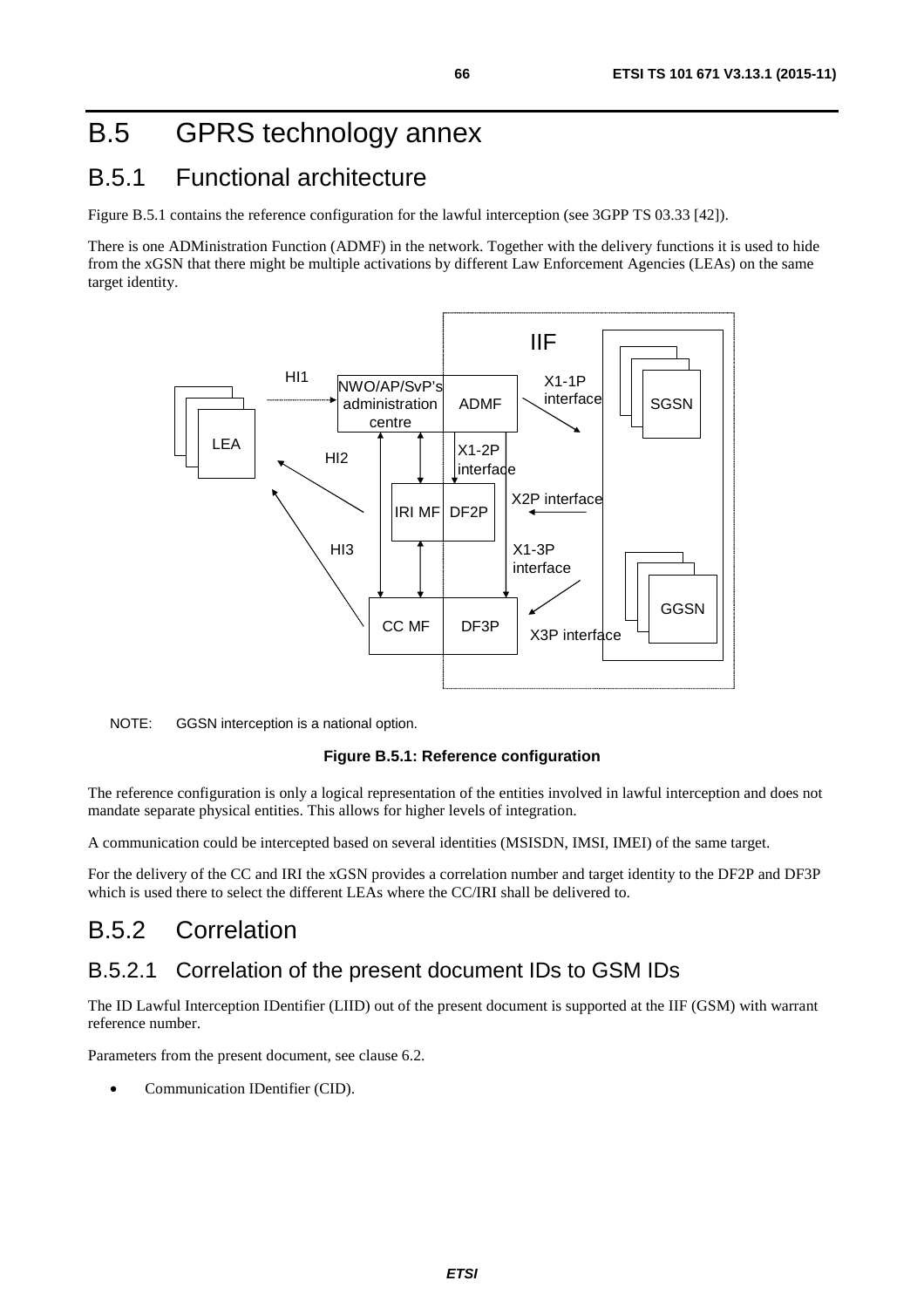For each communication or other activity relating to a target identity a CID is generated by the relevant network element. The CID consists of the following two identifiers:

- Network IDentifier (NID);
- Communication Identity Number (CIN).
- NOTE: If interception has been activated for both parties of the packet data communication both CC and IRI will be delivered for each party as separate intercept activity.

### B.5.2.2 GPRS LI correlation between CC and IRI

For the delivery of CC and IRI, the SGSN or GGSN provides correlation numbers and target identities to the HI2 and HI3. The correlation number is unique per PDP context and is used to correlate CC with IRI and the different IRIs of one PDP context.

# B.5.3 HI2 (delivery of IRI)

The events defined in 3GPP TS 03.03 [\[43](#page-11-0)] are used to generate records for the delivery via HI2.

There are ten different event types received at DF2 level. According to each event, a record is sent to the LEMF if this is required. Table B.5.1 gives the mapping between event type received at DF2 level and record type sent to the LEMF.

| Table B.5.1: Mapping between GPRS Events and HI2 records type |  |  |  |
|---------------------------------------------------------------|--|--|--|
|                                                               |  |  |  |

| <b>Event</b>                               | <b>IRI record type</b>     |
|--------------------------------------------|----------------------------|
| <b>GPRS</b> attach                         | <b>REPORT</b>              |
| <b>GPRS</b> detach                         | <b>REPORT</b>              |
| PDP context activation (successful)        | <b>BEGIN</b>               |
| PDP context activation (unsuccessful)      | <b>REPORT</b>              |
| Start of intercept with PDP context active | <b>BEGIN</b> or optionally |
|                                            | <b>CONTINUE</b>            |
| PDP context modification                   | <b>CONTINUE</b>            |
| PDP context deactivation                   | <b>END</b>                 |
| Cell and/or RA update                      | <b>REPORT</b>              |
| <b>SMS</b>                                 | <b>REPORT</b>              |
| End of intercept with PDP context active   | <b>REPORT</b>              |

For some packet oriented data services such as GPRS, the first event of a communication attempt shall be the PDP context activation or a similar event and an IRI-BEGIN record shall be issued. The end of the communication attempt shall be the PDP context deactivation or a similar event and an IRI-END record shall be issued. While a PDP context is active, IRI-CONTINUE records shall be used for CC relevant IRI data records, IRI-REPORT records otherwise.

For some packet-oriented data services such as GPRS, when LI is activated during an already active PDP context or similar, which the IAP is aware of, it is recommended that an IRI-BEGIN message is generated to mark the start of interception and the specific event type of *startOfInterceptionWithPDPContextActive* shall be used.

When LI is deactivated during an already active PDP context or similar, which the IAP is aware of, as a national option the MF may choose to either generate an IRI-REPORT message to mark the end of interception and shall use the specific event type of *endOfInterceptionWithPDPContextActive,* or not to generate an IRI-REPORT message and only communicate the end of interception by other means (e.g. HI1 *liDeactivated* message).

A set of information is used to generate the records. The records used transmit the information from mediation function to LEMF. This set of information can be extended in xGSN or DF2P/MF, if this is necessary in a specific country. Table B.5.2 gives the mapping between information received per event and information sent in records.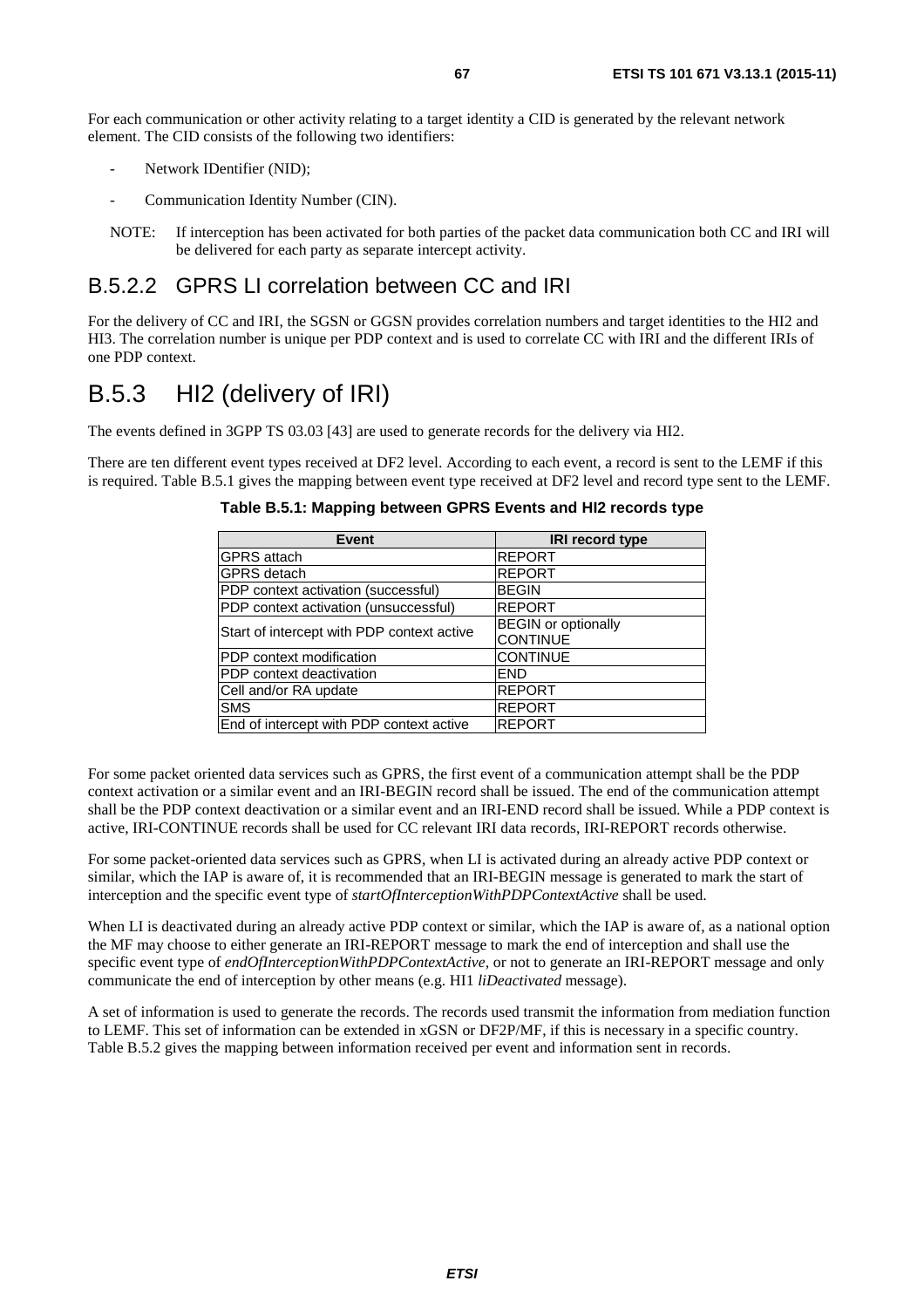| <b>Parameter</b>                    | <b>Description</b>                                                                                                                                                                                                   | HI2 ASN.1 parameter                                      |
|-------------------------------------|----------------------------------------------------------------------------------------------------------------------------------------------------------------------------------------------------------------------|----------------------------------------------------------|
| observed MSISDN                     | Target Identifier with the MSISDN of the target<br>subscriber (monitored subscriber)                                                                                                                                 | PartyInformation/msISDN                                  |
| observed IMSI                       | Target Identifier with the IMSI of the target subscriber<br>(monitored subscriber)                                                                                                                                   | PartyInformation/imsi                                    |
| observed IMEI                       | Target Identifier with the IMEI of the target subscriber<br>(monitored subscriber)                                                                                                                                   | PartyInformation/imei                                    |
| observed PDP address                | PDP address(es) used by the target. In case of IPv4v6<br>two addresses may be carried                                                                                                                                | PartyInformation/pDP-address-<br>allocated-to-the-target |
| event type                          | Description which type of event is delivered: PDP<br>Context Activation, PDP Context Deactivation, GPRS<br>Attach, etc.                                                                                              | gPRSevent                                                |
| event date                          | Date of the event generation in the xGSN                                                                                                                                                                             | TimeStamp                                                |
| event time                          | Time of the event generation in the xGSN                                                                                                                                                                             |                                                          |
| Access point name                   | The access point name contains a logical name (see<br>3GPP TS 23.060 [77])                                                                                                                                           | PartyInformation/aPN                                     |
| PDP type                            | This field describes the PDP type as defined in<br>3GPP TS 09.60 [45], 3GPP TS 29.060 [60],<br>3GPP TS 04.08 [55], 3GPP TS 24.008 [41],<br>3GPP TS 09.02 [32], 3GPP TS 29.002 [80]                                   | PartyInformation/pDP-type                                |
| Correlation number                  | Unique number for each PDP context delivered to the<br>LEMF, to help the LEA, to have a correlation between<br>each PDP Context and the IRI                                                                          | gPRSCorrelationNumber                                    |
| lawful interception identifier      | Unique number for each lawful authorization                                                                                                                                                                          | LawfulInterceptionIdentifier                             |
| CGI (Cell Global ID)                | Cell number of the target; for the location information                                                                                                                                                              | locationOfTheTarget/globalCellId                         |
| routing area identifier             | Routing-area-identifier of the target defines the<br>Routing Area in a GPRS-PLMN                                                                                                                                     | locationOfTheTarget/rAl                                  |
| <b>SMS</b>                          | The SMS content with header which is sent with the<br>SMS-service                                                                                                                                                    | <b>SMS</b>                                               |
| failed context activation<br>reason | This field gives information about the reason(s) for<br>failed context(s) activation of the target subscriber                                                                                                        | gPRSOperationErrorCode                                   |
| failed attach reason                | This field gives information about the reason(s) for<br>failed attach attempts of the target subscriber                                                                                                              | gPRSOperationErrorCode                                   |
| <b>NSAPI</b><br>NOTE:               | Network layer Service Access Point Identifier<br>information element contains an NSAPI identifying a<br>PDP Context in a mobility management context<br>specified by the Tunnel Endpoint Identifier Control<br>Plane | nSAPI                                                    |
|                                     | LIID parameter shall be present in each record sent to the LEMF.                                                                                                                                                     |                                                          |

**Table B.5.2: Mapping between events information and IRI information** 

# B.5.4 HI3 (Delivery of CC)

For a GPRS HI3 interface port for Content of Communication (CC) see annex F.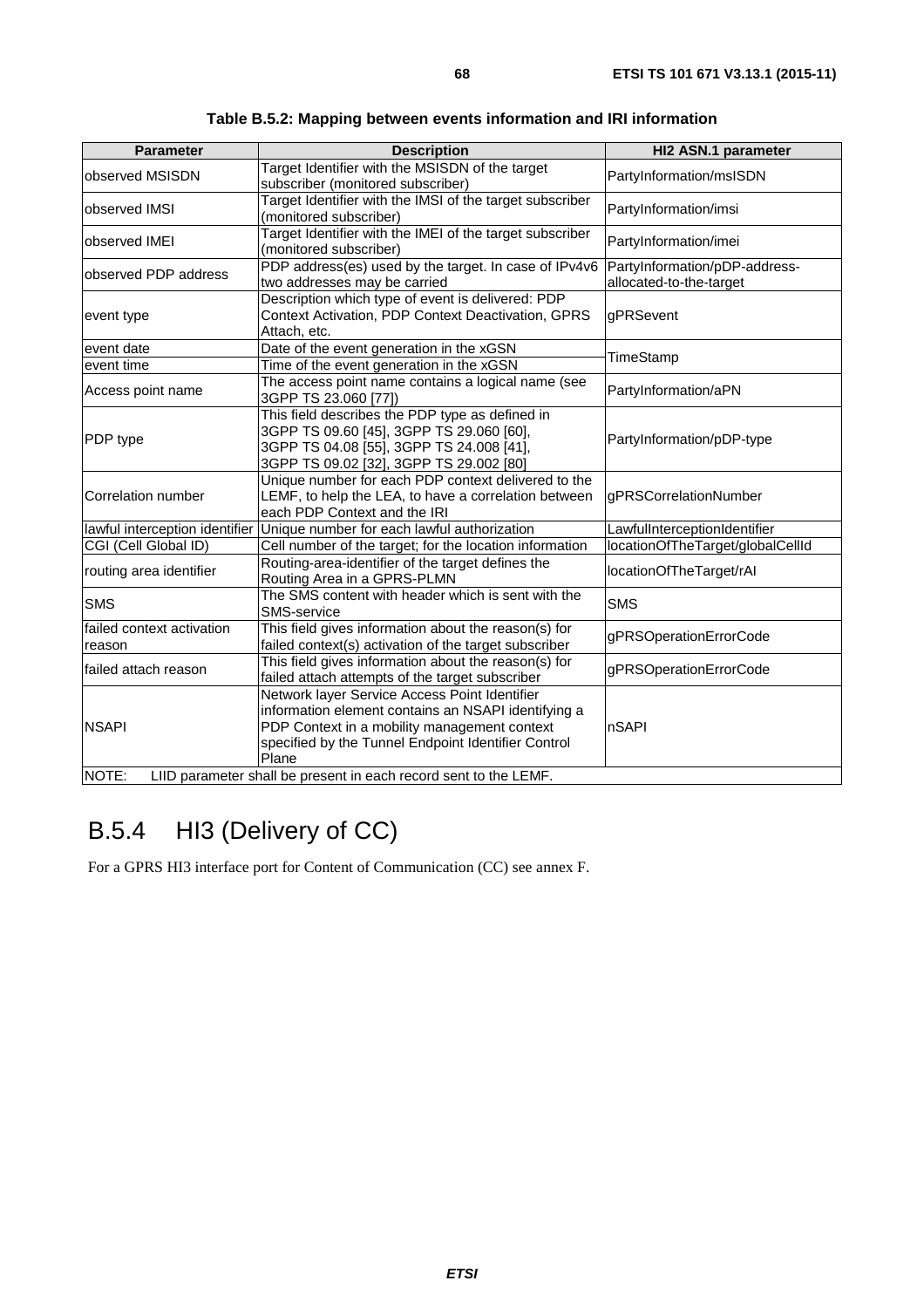# Annex C (normative): HI2 Delivery mechanisms and procedures

# C.0 General

There are two possible methods for delivery of IRI to the LEMF:

- a) ROSE (see clause C.1);
- b) FTP (see clause C.2).

According to national requirements at least one of these methods shall be provided.

# C.1 ROSE

## C.1.1 Architecture

| LI_Application                                                            |
|---------------------------------------------------------------------------|
| ASE H:<br><b>Application Service Element for</b><br>the Handwer Interface |
| Session<br>Transport<br>Network<br>Data<br>Physical                       |

#### **Figure C.1.1: Architecture**

The ASE\_HI manages the data link, the coding/decoding of the ROSE operations and the sending/receiving of the ROSE operations.

## C.1.2 ASE\_HI procedures

## C.1.2.1 Sending part

To request the sending of data to a peer entity, the LI\_Application provides the ASE\_HI, the address of the peer entity, the nature of the data and the data.

On receiving a request of the LI\_Application:

- If the data link toward the peer entity address is active, the ASE HI, from the nature of the data provided, encapsulates this data in the relevant RO-Invoke operation.
- If the data link toward the peer entity address is not active, the ASE HI reports the data link unavailability to LI\_Application.
- NOTE: Until the data link is established by the LI\_Application according to clause C.1.2.3.1, the request of the LI\_Application cannot be successfully processed by ASE\_HI.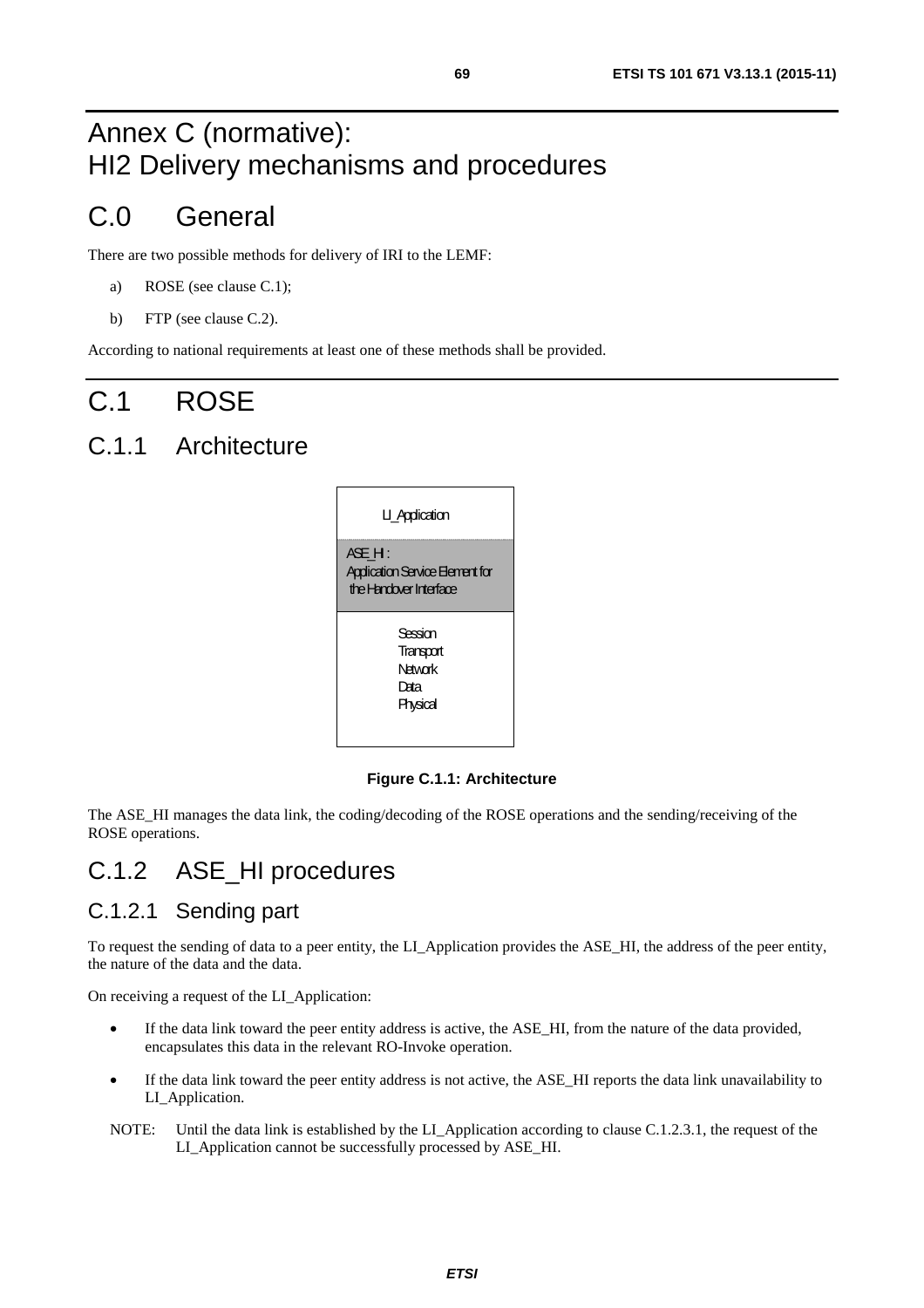Depending on the natures of the data provided by the LI\_Application, the ASE\_HI encapsulates this data within the relevant ROSE operation:

- LI management notification: in this case the data provided by the application are encoded within the class 2 RO-Invoke operation "sending-of-HI1-Notification". The ASN.1 format is described in clauses D.2 and D.4 (HI1 interface).
- IRI: in this case the data provided by the application are encoded within the class 2 RO-Invoke operation "sending-of-IRI". The ASN.1 format is described in clauses D.2 and D.5 (HI2 interface).
- SMS: in this case the data provided by the application are encoded within the class 2 RO-Invoke operation "sending-of-IRI". The ASN.1 format is described in clauses D.2 and D.5 (HI2 interface).
- User packet data transfer (used for data which can be exchanged via ISUP/DSS1/MAP signalling: e.g. UUS): in this case the data provided by the application are encoded:
	- either within the class 2 RO-Invoke operation "circuit-Call-related-Services" in case of data associated to a circuit call (for e.g. UUS1, UUS2, UUS3). The ASN.1 format is described in clauses D.2 and D.6 (HI3 interface);
	- or within the class 2 RO-Invoke operation "no-Circuit-Call-related-Services" in case of data not associated with a circuit call (for e.g. SMS). The ASN.1 format is described in clauses D.2 and D.6 (HI3 interface).
- TETRA data transfer: in this case all the information provided by the application is encoded within the class 2 RO-Invoke operation "Sending*-*of*-*TETRA*-*Data". The ASN.1 format is described in clauses D.2 and D.7.

Depending on the class of the operation, the ASE*-*HI may have to wait for an answer. In this case a timer, depending on the operation, is started on the sending of the operation and stopped on the receipt of an answer (RO\_Result, RO\_Error, RO\_Reject).

On timeout of the timer, the ASE\_HI indicates to the LI\_Application that no answer has been received. It is under the LI\_Application responsibility to send again the data or to inform the administrator of the problem.

On receipt of an answer component (after verification that the component is not erroneous), the ASE\_HI stop the relevant timer and acts depending on the type of component:

- On receipt of a RO\_Result, the ASE\_HI provide the relevant LI\_Application an indication that the data has been received by the peer LI\_Application and the possible parameters contained in the RO\_Result.
- On receipt of a RO\_Error, the ASE\_HI provide the relevant LI\_Application an indication that the data has not been received by the peer LI\_Application and the possible "Error cause". The error causes are defined for each operation in the relevant ASN.1 script. It is under the LI\_Application responsibility to generate or not an alarm message toward an operator or administrator.
- On receipt of a RO\_Reject\_U/P, the ASE\_HI provide the relevant LI\_Application an indication that the data has not been received by the peer LI\_Application and the "Problem cause". The problem causes are defined in Recommendation ITU-Ts X.880 [\[35](#page-11-0)] and X.882 [\[37\]](#page-11-0). It is under the LI\_Application responsibility to send again the data or to inform the operator/administrator of the error.

On receipt of an erroneous component, the ASE\_HI acts as described in Recommendation ITU-Ts X.880 [\[35](#page-11-0)] and X.882 [\[37](#page-11-0)].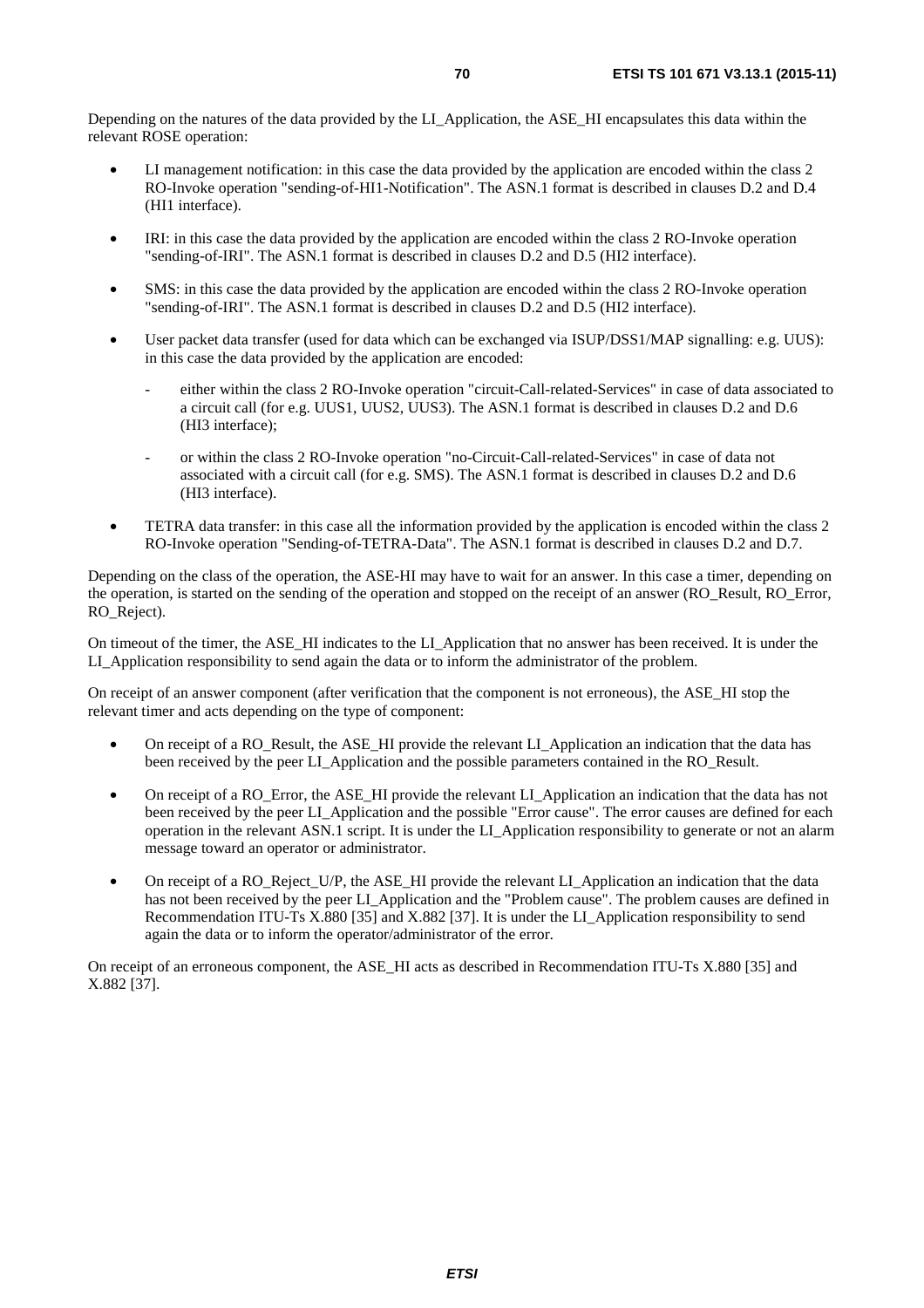## C.1.2.2 Receiving part

On receipt of a ROSE operation from the lower layers:

- When receiving operations from the peer entity, the ASE HI verifies the syntax of the component and transmits the parameters to the LI\_Application. If no error/problem is detected, in accordance with the Recommendations ITU-T X.880 [\[35](#page-11-0)] and X.882 [\[37](#page-11-0)] standard result (only Class2 operation are defined), the ASE\_HI sends back a RO\_Result which coding is determined by the relevant operation ASN.1 script. The different operations which can be received are:
	- RO-Invoke operation "sending-of-HI1-Notification" (HI1 interface);
	- RO-Invoke operation "sending-of-IRI" (HI2 interface);
	- RO-Invoke operation "circuit-Call-related-Services" (HI3 interface);
	- RO-Invoke operation "no-Circuit-Call-related-Services" (HI3 interface);
	- RO-Invoke operation "Sending-of-TETRA-Data" (HI3 interface).

In case of error, the ASE HI acts depending on the reason of the error or problem:

- In accordance with the rules defined by Recommendations ITU-T X.880 [\[35](#page-11-0)] and X.882 [\[37](#page-11-0)], a RO Error is sent in case of unsuccessfully operation at the application level. The Error cause provided is one among those defined by the ASN.1 script of the relevant operation.
- In accordance with the rules defined in Recommendations ITU-T X.880 [\[35](#page-11-0)] and X.882 [\[37](#page-11-0)], a RO\_Reject\_U/P is sent in case of erroneous component. On receipt of an erroneous component, the ASE\_HI acts as described in Recommendations ITU-T X.880 [\[35](#page-11-0)] and X.882 [\[37](#page-11-0)].

### C.1.2.3 Data link management

#### C.1.2.3.0 General

This function is used to establish or release a data link between two peer LI\_Applications entities (MF and LEMF).

#### C.1.2.3.1 Data link establishment

Depending on a per destination address configuration data, the data link establishment may be required either by the LEMF LI\_Application or by the MF LI\_Application.

To request the establishment of a data link toward a peer entity, the LI\_Application provides, among others, the destination address of the peer entity (implicitly, this address defined the protocol layers immediately under the ASE HI: TCP/IP, X25, etc.). On receipt of this request, the ASE HI request the establishment of the data link with respect of the rules of the under layers protocol.

As soon as the data link is established, the requesting LI\_Application initiates an authentication procedure:

- The origin LI Application requests the ASE HI to send the class 2 RO-Invoke operation "sending-of-Password" which includes the "origin password" provided by the LI\_Application.
- The peer LI\_Application, on receipt of the "origin password" and after acceptance, requests to its ASE\_HI to send back a RO\_Result. In addition, this destination application requests the ASE\_HI to send the class 2 RO-Invoke operation "sending-of-Password" which includes the "destination password" provided by the LI\_Application.
- The origin LI\_Application, on receipt of the "destination password" and after acceptance, requests to its ASE\_HI to send back a RO\_Result. This application is allowed to send data.
- After receipt of the RO\_Result, this application is allowed to send data.

In case of erroneous password, the data link is immediately released and a "password error indication" is sent toward the operator.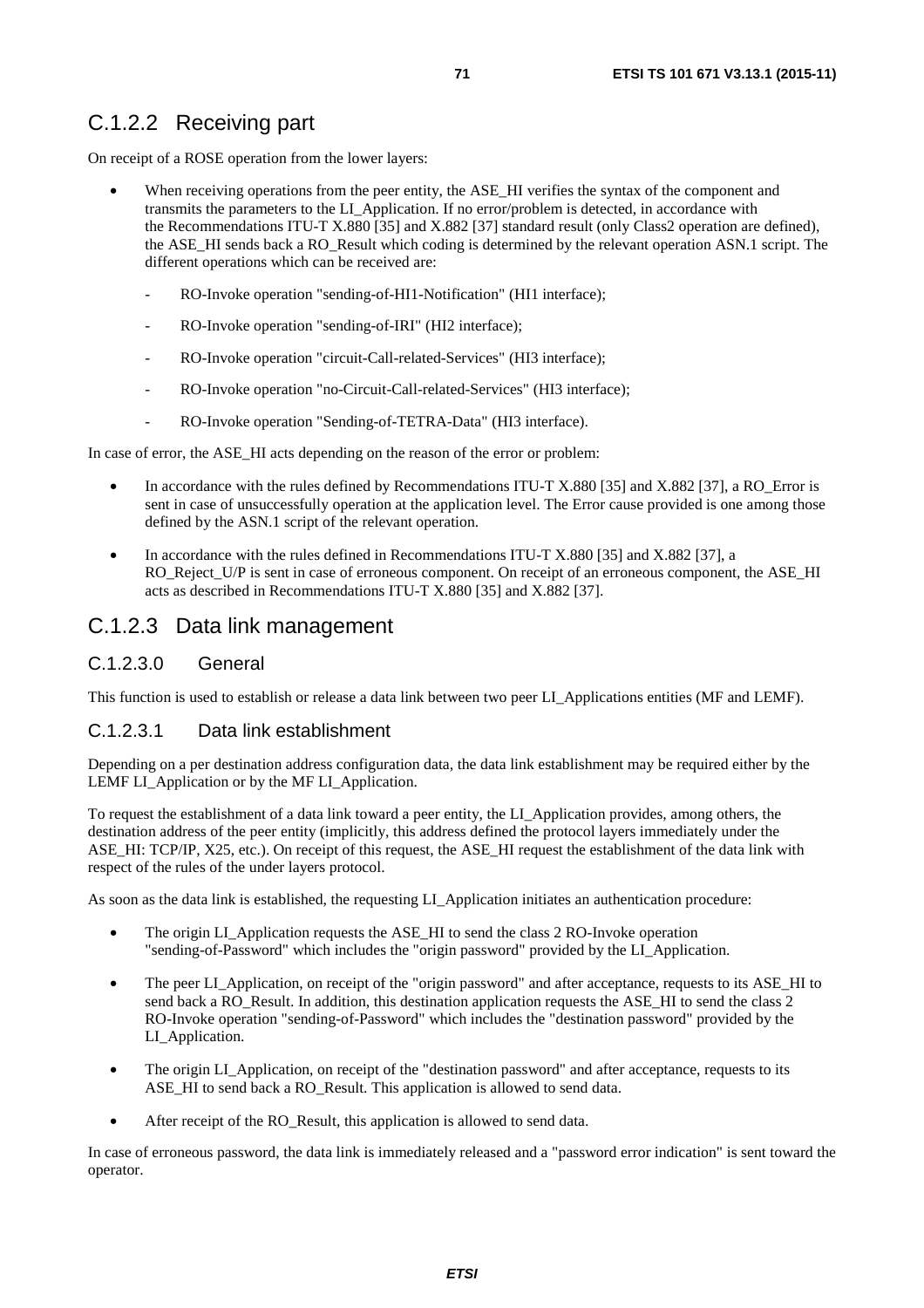Optionally a *Data link test* procedure may be used to verify periodically the data link:

- When no data have been exchanged during a network dependent period of time toward an address, (may vary from 1 minute to 30 minutes) the LI\_Application requests the ASE\_HI to send the class 2 RO-Invoke operation "data-Link-Test".
- The peer LI\_Application, on receipt of this operation, requests to its ASE\_HI to send back a RO\_Result.
- On receipt of the Result the test is considered valid by the LI\_Application.
- If no Result is received or if a Reject/Error message is received, the LI\_Application requests the ASE\_LI to release the data link and send an error message toward the operator.

#### C.1.2.3.2 Data link release

- The End of the connection toward the peer LI\_Application is under responsibility of the LI\_Application. E.g. the End of the connection may be requested in the following cases:
	- when all the data (IRI, etc.) has been sent. To prevent unnecessary release, the datalink may be released only when no LI\_Application data have been exchanged during a network dependent period of time;
	- the data link is established when a call is intercepted and released when the intercepted call is released (and all the relevant data have been sent);
	- for security purposes;
	- for changing of password or address of the LEMF/IIF;
	- etc.
- To end the connection a LI\_Application requests the ASE\_HI to send the class 2 RO-Invoke operation "end-of-Connection".
- The peer LI\_Application, on receipt of this operation, requests to its ASE\_HI to send back a RO\_Result.
- On receipt of the Result the LI\_Application requests the ASE\_LI to release the data link.
- If no Result is received after a network dependent period of time, or if a Reject/Error message is received, the LI\_Application requests the ASE\_LI to release the data link and to send an error message toward the operator/administrator.

### C.1.2.4 Handling of unrecognized fields and parameters

See annex G.

## C.1.3 Void

# C.2 FTP

## C.2.1 Introduction

At HI2 interface FTP is used over Internet protocol stack for the delivery of the IRI. The FTP is defined in IETF RFC 959 [\[46](#page-11-0)]. The IP is defined in IETF RFC 791 [[51](#page-12-0)]. The TCP is defined in IETF RFC 793 [[52](#page-12-0)].

FTP supports reliable delivery of data. The data may be temporarily buffered in the Mediation Function (MF) in case of link failure. FTP is independent of the payload data it carries.

## C.2.2 Usage of the FTP

The MF acts as the FTP client and the LEMF acts as the FTP server. The client pushes the data to the server.

The receiving node LEMF stores the received data as files. The MF may buffer files.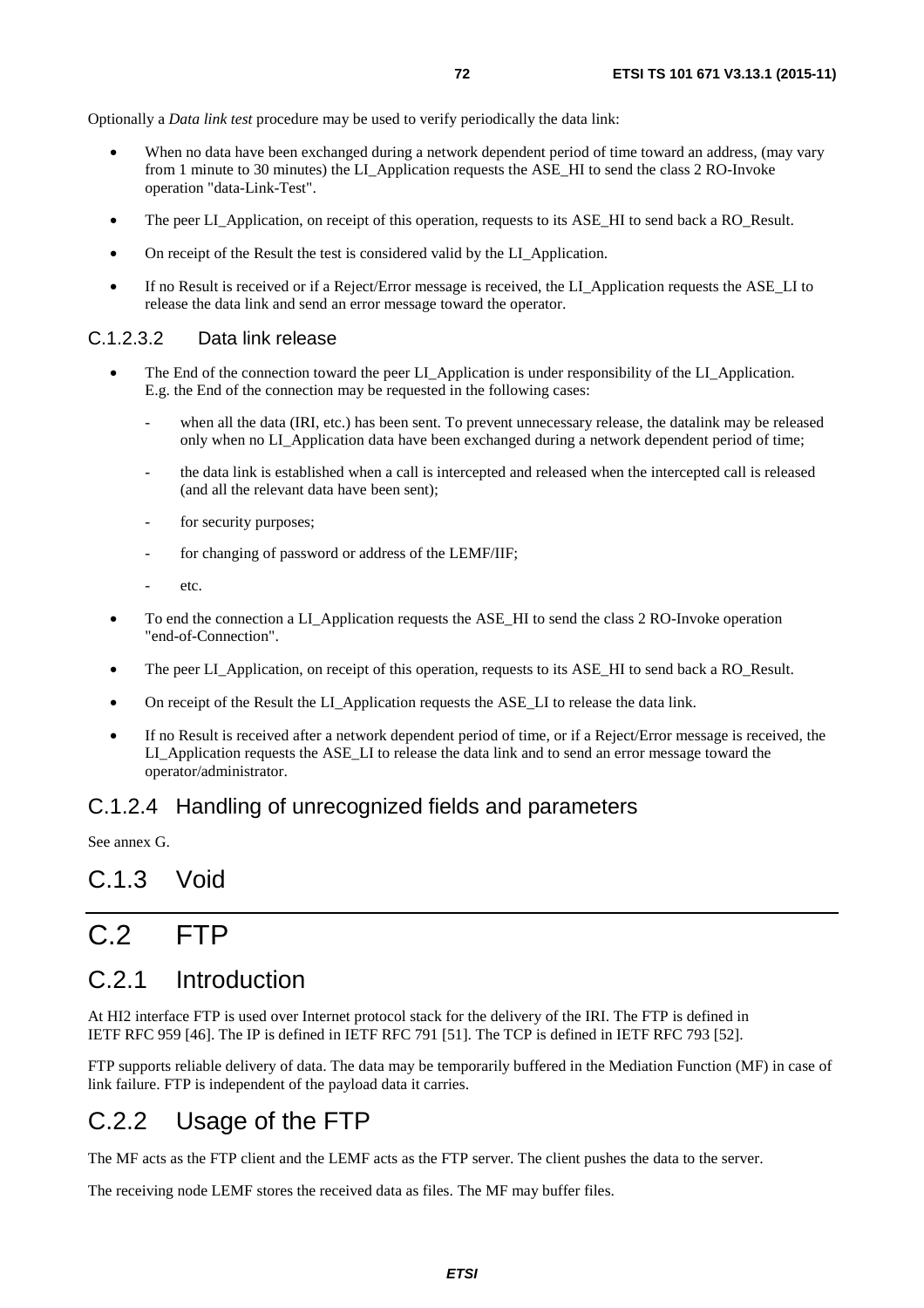Several records may be gathered to bigger packages prior to sending, to increase bandwidth efficiency.

The following configurable intercept data collection (= transfer package closing/file change) threshold parameters should be supported:

- frequency of transfer, based on send timeout, e.g. X ms;
- frequency of transfer, based on volume trigger, e.g. X octets.

Every file shall contain only complete IRI records. The single IRI record shall not be divided into several files.

There are two possible ways how the interception data may be sent from the MF to the LEMF. One way is to produce files that contain interception data only for one observed target (ref: "File naming method A)"). The other way is to multiplex all the intercepted data that MF receives to the same sequence of general purpose interception files sent by the MF (ref: "File naming method B)").

#### File naming:

The names for the files transferred to a LEA are formed according to one of the two available formats, depending on the delivery file strategy chosen (e.g. due to national convention or operator preference).

Either each file contains data of only one observed target (as in method A) or several targets' data is put to files common to all observed target traffic through MF (as in method B).

The maximum set of allowed characters in interception file names are "a"…"z", "A"…"Z", "-", "\_", ".", and decimals "0"…"9".

#### File naming method A):

<LIID>\_<seq>.<ext>

where:

- **LIID** = As defined in the present document clause "Lawful Interception IDentifier (LIID)". This field has a character string (or digit string for subaddress option) value, e.g. "ABCD123456". This is a unique interception request identifier allocated by the ADMF. It will be given by the ADMF to the LEA via the HI1 interface after the ADMF has been authorized to command the start of the interception of a specific target. The possible network operator identifier part used should be agreed with (and allocated by) the regulatory organization administrating the local telecommunication practises.
- **seq** = Integer ranging between  $[0...2^{64-1}]$ , in ASCII form (not exceeding 20 ASCII digits), identifying the sequence number for file transfer from this node per a specific target.
- **ext** = ASCII integer ranging between ["1"..."8"] (in hex: 31H...38H), identifying the file type. The possible file types are shown in table C.2.1. Type "1" is reserved for IRI data files and type "8" is reserved for data files according to a national requirement by using the same file naming concept.

| File types that the LEA may get | Intercepted data types      |
|---------------------------------|-----------------------------|
|                                 | IRI/                        |
| "1" (in binary: 0011 0001)      | as option HI1 notifications |
| "2" (in binary: 0011 0010)      | CC (MO)                     |
|                                 | (see clause F.3.2.2)        |
|                                 | CC (MT)                     |
| "4" (in binary: 0011 0100)      | (see clause F.3.2.2)        |
| "6" (in binary: 0011 0110)      | CC (MO&MT)                  |
|                                 | (see clause F.3.2.2)        |
| "7" (in binary: 0011 0111)      | $IRI + CC (MO&MT)$          |
|                                 | (see clause F.3.2.2)        |
| "8" (in binary: 0011 1000)      | for national use            |

|  |  |  | Table C.2.1: Possible file types |
|--|--|--|----------------------------------|
|--|--|--|----------------------------------|

This alternative A is used when each target's IRI is gathered per observed target to dedicated delivery files. This method provides the result of interception in a very refined form to the LEAs, but requires somewhat more resources in the MF than alternative B. With this method, the data sorting and interpretation tasks of the LEMF are considerably easier to facilitate in near real time than in alternative B.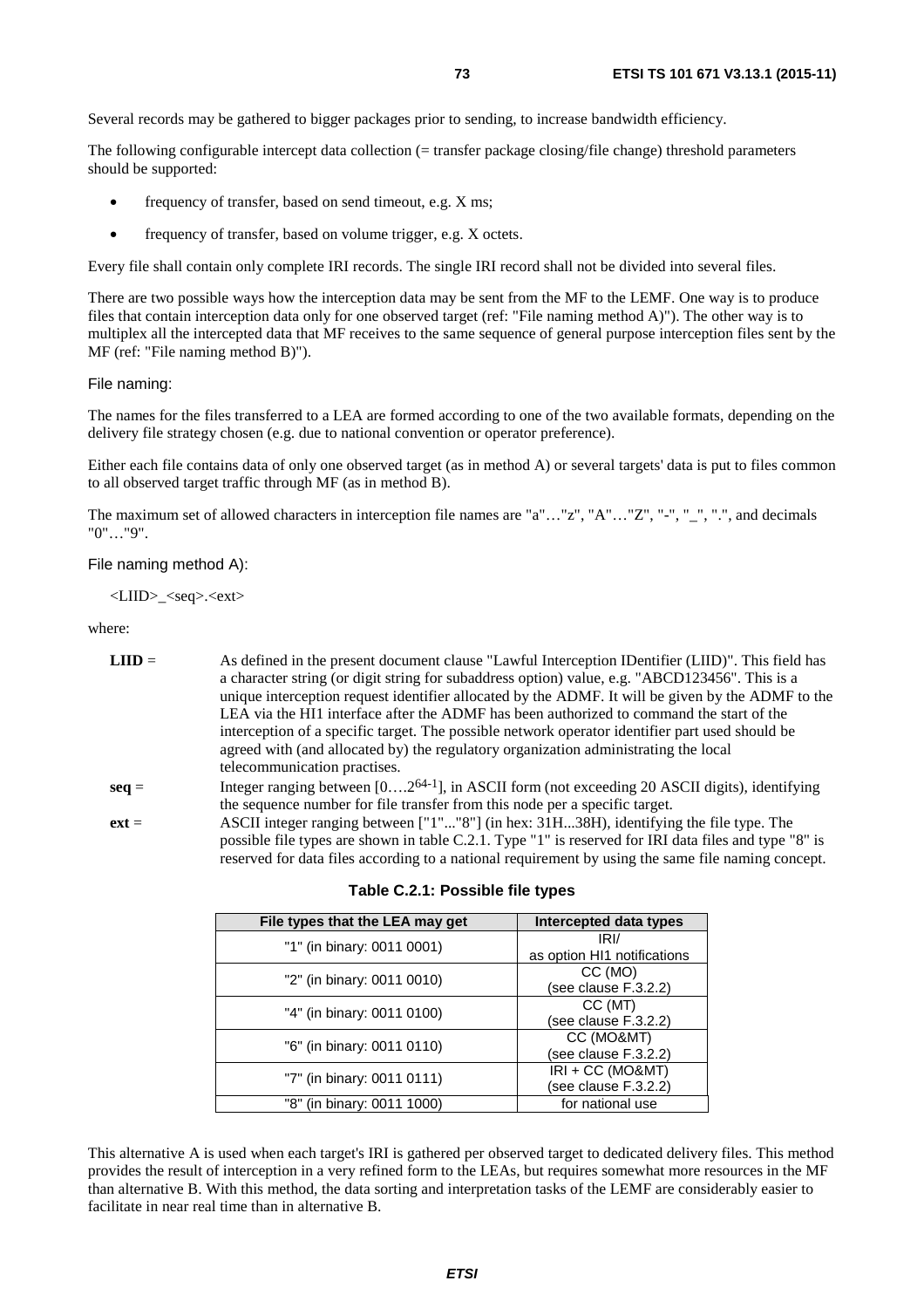File naming method B):

The other choice is to use monolithic fixed format file names (with no trailing file type part in the file name):

<filenamestring> of the format ABXYyymmddhhmmsseeeet

where:

| $AB =$          | Two letter ASCII Operator ID (as agreed with the national telecom regulators).                                                                                                                                                                                                                         |
|-----------------|--------------------------------------------------------------------------------------------------------------------------------------------------------------------------------------------------------------------------------------------------------------------------------------------------------|
| $XY =$          | Two letter ASCII identification of the MF node (as assigned by the operator).                                                                                                                                                                                                                          |
| $yy =$          | Two digits ASCII integer ranging between ["00""99"], identifying the last two digits of the year.                                                                                                                                                                                                      |
| $mm =$          | Two digits ASCII integer ranging between ["01""12"], identifying the month.                                                                                                                                                                                                                            |
| $dd =$          | Two digits ASCII integer ranging between ["01""31"], identifying the day.                                                                                                                                                                                                                              |
| $hh =$          | Two digits ASCII integer ranging between ["00""23"], identifying the hour.                                                                                                                                                                                                                             |
| $mm =$          | Two digits ASCII integer ranging between ["00""59"], identifying the minute.                                                                                                                                                                                                                           |
| $SS =$          | Two digits ASCII integer ranging between ["00""59"], identifying the second.                                                                                                                                                                                                                           |
| $eeee =$        | Alphanumeric extension made up of four characters chosen at the discretion of the Operator and/or                                                                                                                                                                                                      |
|                 | the MF to avoid file name clashes within the MF. Each of the position shall be out of "A""Z",<br>"0""9".                                                                                                                                                                                               |
| $t =$           | ASCII integer ranging between ["1""8"] (in hex: 31H38H), identifying the file type. The<br>possible file types are shown in table C.2.1. Type "1" is reserved for IRI data files and type "8" is<br>reserved for data files according to a national requirement by using the same file naming concept. |
| <b>EXAMPLE:</b> | $\leq$ filenamestring> (e.g. ABXY00041014084400001).                                                                                                                                                                                                                                                   |

where:

| $ABXY =$ | source node identifier part, used for all files by the mobile network operator "AB" from this MF<br>node named "XY". |
|----------|----------------------------------------------------------------------------------------------------------------------|
| $00 =$   | year 2000.                                                                                                           |
| $04 =$   | month April.                                                                                                         |
| $10 =$   | $day$ 10.                                                                                                            |
| $14 =$   | hour.                                                                                                                |
| $08 =$   | minutes.                                                                                                             |
| $44 =$   | seconds.                                                                                                             |
| $0000 =$ | extension.                                                                                                           |
| $1 =$    | file type. The type "1" is reserved for IRI data files and type "8" is reserved for national use.                    |
|          | (Codings "2" = CC(MO), "4" = CC(MT), "6" = CC(MO&MT) are reserved for HI3).                                          |

This alternative B is used when several targets' intercepted data is gathered to common delivery files. This method does not provide the result of interception in as refined form to the LEAs as the alternative A, but it is faster in performance for the MF point of view. With this method, the MF does not need to keep many files open like in alternative A.

### C.2.3 Profiles

NOTE: This clause is informative only.

As there are several ways (usage profiles) how data transfer can be arranged by using the FTP, this clause contains practical considerations how the communications can be set up. Guidance is given for client-server arrangements, session establishments, time outs, the handling of the files (in RAM or disk). Example batch file is described for the case that the sending FTP client uses files. If instead (logical) files are sent directly from the client's RAM memory, then the procedure can be in principle similar though no script file would then be needed.

At the LEMF side, FTP server process is run, and at MF, FTP client. No FTP server (which could be accessed from outside the operator network) shall run in the MF. The FTP client can be implemented in many ways, and here the FTP usage is presented with an example only. The FTP client can be implemented by a batch file or a file sender program that uses FTP via an API. The login needs to occur only once per e.g. <destaddr> and <leauser> - pair. Once the login is done, the files can then be transferred just by repeating "mput" command and checking the transfer status (e.g. from the API routine return value). To prevent inactivity timer triggering, a dummy command (e.g. "pwd") can be sent every T seconds (T should be less than L, the actual idle time limit). If the number of FTP connections is wanted to be as minimized as possible, the FTP file transfer method "B" is to be preferred to the method A (though the method A helps more the LEMF by pre-sorting the data sent).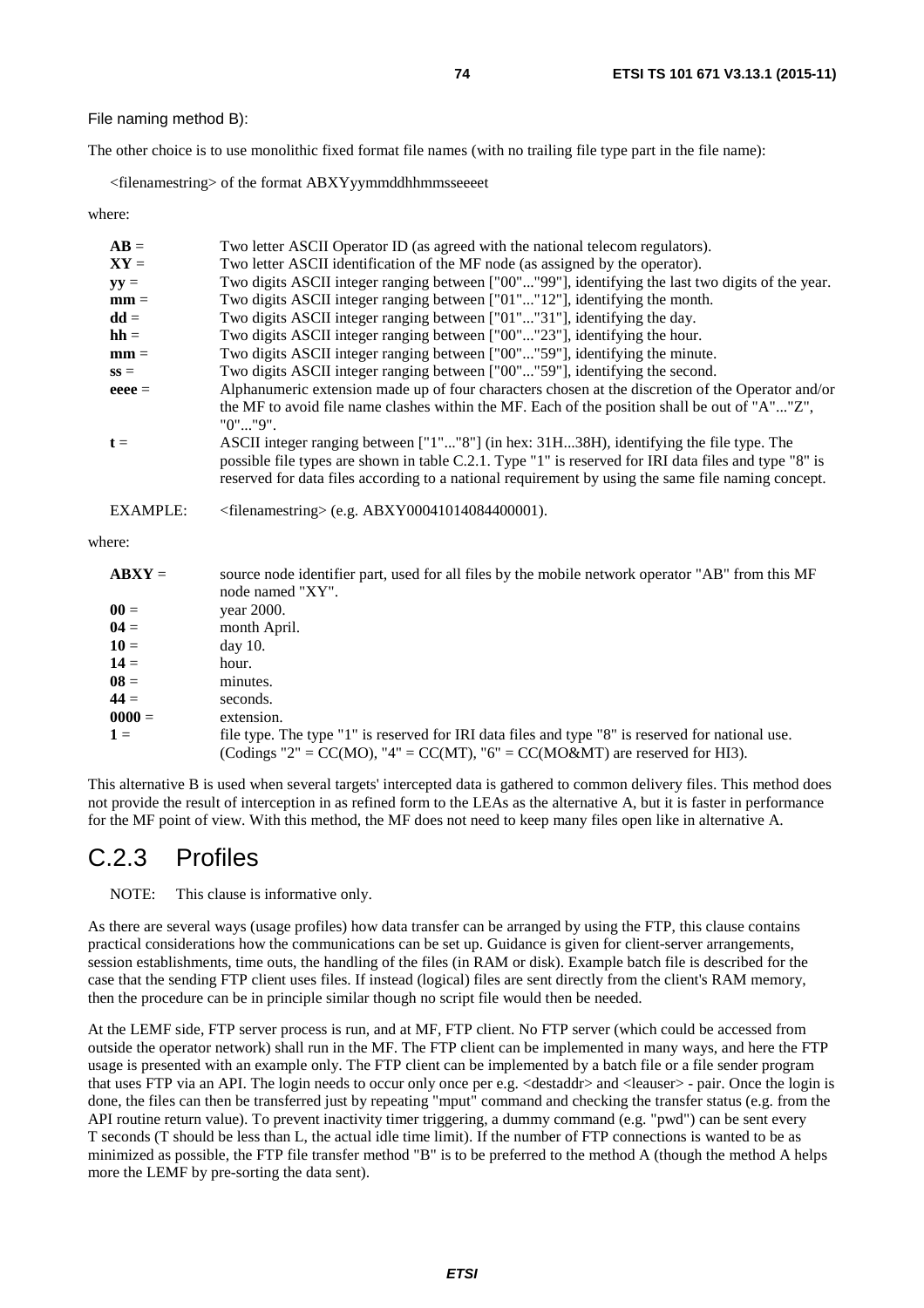Simple example of a batch file extract:

FTP commands usage scenario for transferring a list of files:

To prevent FTP cmd line buffer overflow the best way is to use wildcarded file names, and let the FTP implementation do the file name expansion (instead of shell). The number of files for one mput is not limited this way:

```
ftp <flags> <destaddr> 
 user <leauser> <leapasswd> 
  cd <destpath> 
  lcd <srcpath> 
 bin 
  mput <files> 
 nlist <lastfile> <checkfile> 
 close 
EOF
```
This set of commands opens an FTP connection to a LEA site, logs in with a given account (auto-login is disabled), transfers a list of files in binary mode, and checks the transfer status in a simplified way.

Brief descriptions for the FTP commands used in the example:

```
user <user-name> <password> Identify the client to the remote FTP server.
cd <remote-directory> Change the working directory on the remote machine to 
                                     remote-directory. 
lcd <directory> Change the working directory on the local machine. 
bin<br>
Set the file transfer type to support binary image transfer<br>
Expand wild cards in the list of local files given as
                                     Expand wild cards in the list of local files given as
                                     arguments and do a put for each file in the resulting list. 
                                     Store each local file on the remote machine. 
nlist <remote-directory> <local-file> Print a list of the files in a directory on the remote 
                                     machine. Send the output to local-file. 
close Terminate the FTP session with the remote server, and return 
                                     to the command interpreter. Any defined macros are erased.
```
The parameters are as follows:

**<flags>** contains the FTP command options, e.g. "-i -n -V -p" which equals to "interactive prompting off", "auto-login disabled", "verbose mode disabled", and "passive mode enabled". (These are dependent on the used ftp-version.)

**<destaddr>** contains the IP address or DNS address of the destination (LEA)

**<leauser>** contains the receiving (LEA) username

**<leapasswd>** contains the receiving (LEA) user's password

**<destpath>** contains the destination path

**<srcpath>** contains the source path

**<files>** wild carded file specification (matching the files to be transferred)

**<lastfile>** the name of the last file to be transferred

**<checkfile>** is a (local) file to be checked upon transfer completion; if it exists then the transfer is considered successful

The FTP application should to do the following things if the check file is not found:

- keep the failed files;
- raise "file transfer failure" error condition (i.e. send alarm to the corresponding LEA);
- the data can be buffered for a time that the buffer size allows. If that would finally be exhausted, DF would start dropping the corresponding target's data until the transfer failure is fixed;
- the transmission of the failed files is retried until the transfer eventually succeeds. Then the DF would again start collecting the data;
- upon successful file transfer the sent files are deleted from the DF.

The FTP server at LEMF shall not allow anonymous login of an FTP client.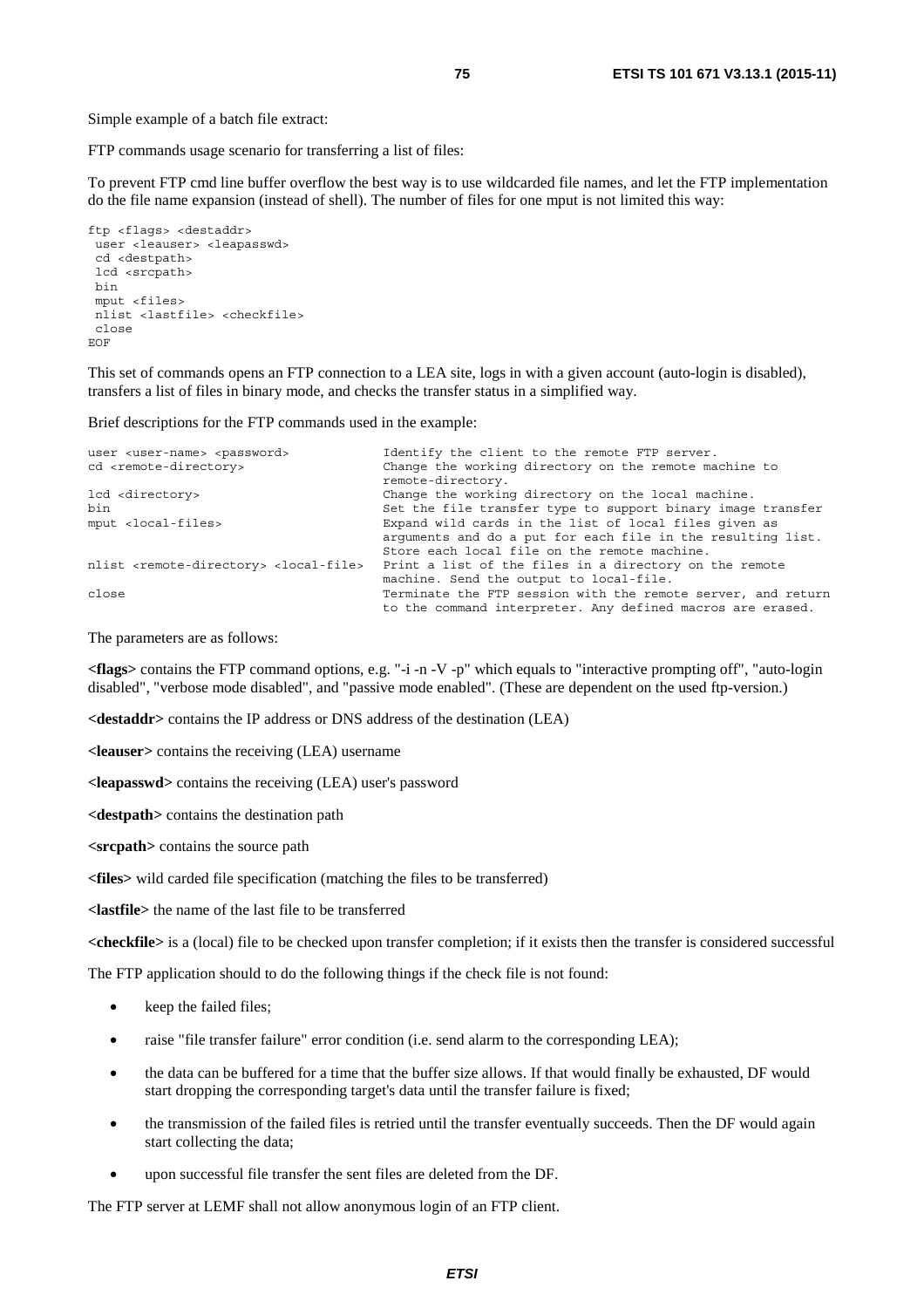It is required that FTP implementation guarantees that LEMF will start processing data only after data transfer is complete.

The following implementation example addresses a particular issue of FTP implementation. It is important however to highlight that there are multiple ways of addressing the problem in question, and therefore the given example does not in any way suggest being the default one.

• MF sends data with a filename, which indicates that the file is temporary. Once data transfer is complete, MF renames temporary file into ordinary one (as defined in clause C.2.2).

The procedure for renaming filename should be as follow:

- 1) open FTP channel (if not already open) from MF to LEMF;
- 2) sends data to LEMF using command "put" with temporary filename;
- 3) after MF finished sending the file, renaming it as ordinary one with command "ren".

Brief descriptions for the FTP commands used in the example:

ren <from-name> <to-name> renaming filename from-name to to-name.

 If the ftp-client want to send file to LEMF using the command "mput" (e.g. MF stored many IRI files and want to send all together with one command), every filename transferred successfully shall be renamed each after command "mput" ended.

### C.2.4 File content

The file content is in method A relating to only one intercepted target.

In the file transfer method B, the file content may relate to any intercepted targets whose intercept records are sent to the particular LEMF address.

Individual IRI records shall not be fragmented into separate files at the FTP layer.

### C.2.5 Exceptional procedures

Overflow at the receiving end (LEMF) is avoided due to the nature of the protocol.

In case the transit network or receiving end system (LEMF) is down for a reasonably short time period, the local buffering at the MF will be sufficient as a delivery reliability backup procedure.

In case the transit network or receiving end system (LEMF) is down for a very long period, the local buffering at the MF may have to be terminated. Then the following intercepted data coming from the intercepting nodes to the MF would be discarded, until the transit network or LEMF is up and running again.

### C.2.6 Other considerations

The FTP protocol mode parameters used:

- Transmission Mode: stream.
- Format: non-print.
- Structure: file-structure.
- Type: binary.

The FTP client (= user-FTP process at the MF) uses e.g. the default standard FTP ports 20 (for data connection) and 21 (for control connection), "passive" mode is supported. The data transfer process listens the data port for a connection from a server-FTP process.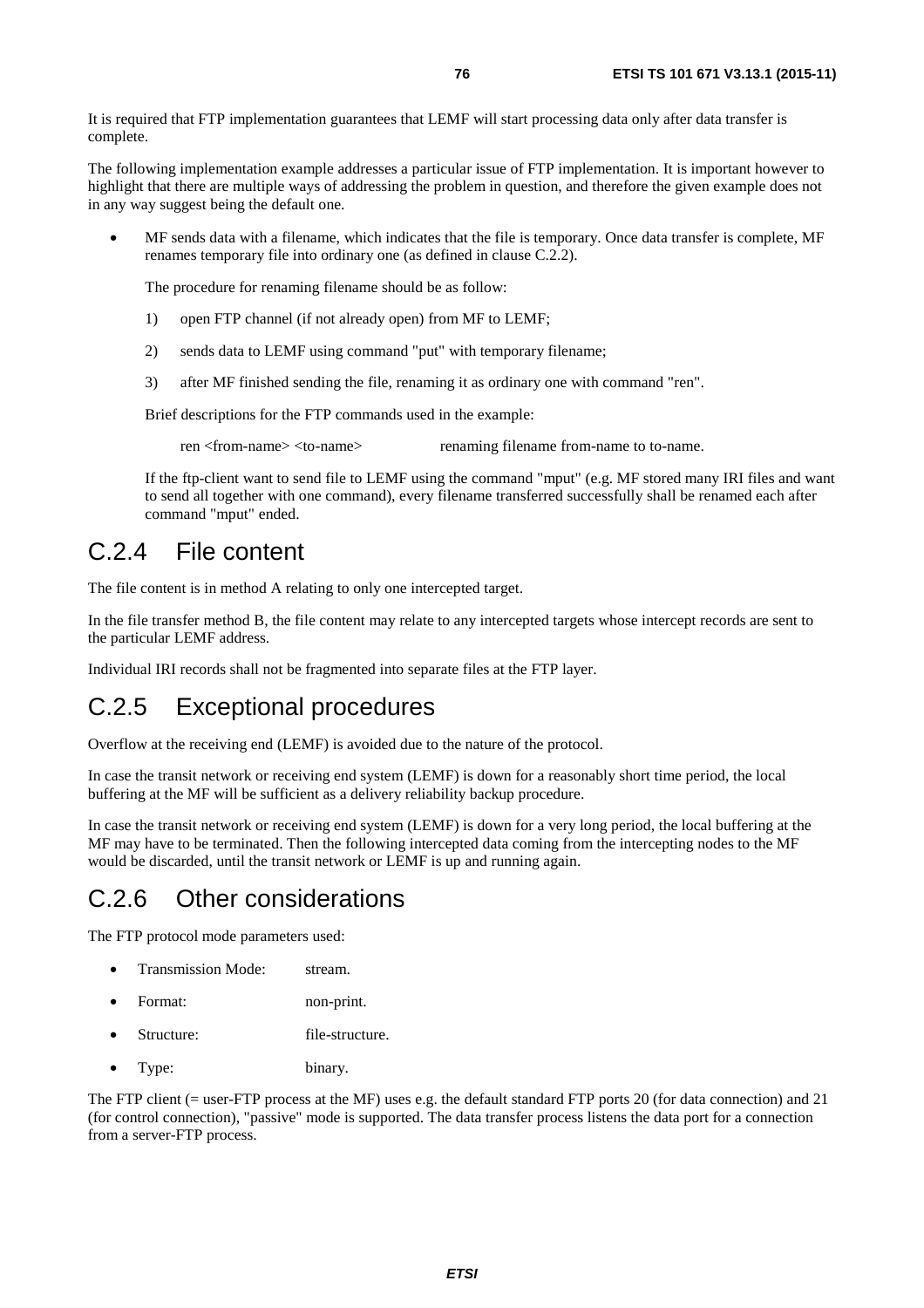For the file transfer from the MF to the LEMF(s) e.g. the following data transfer parameters are provided for the FTP client (at the MF):

- transfer destination (IP) address, e.g. "194.89.205.4";
- transfer destination username, e.g. "LEA1";
- transfer destination directory path, e.g. "/usr/local/LEA1/1234-8291";
- transfer destination password;
- interception file type, "1" (this is needed only if the file naming method A is used).

LEMF may use various kind directory structures for the reception of interception files. It is strongly recommended that at the LEMF machine the structure and access and modification rights of the storage directories are adjusted to prevent unwanted directory operations by a FTP client.

#### Timing considerations for the HI2 FTP transmission:

The MF and LEMF sides control the timers to ensure reliable, near-real time data transfer. The transmission related timers are defined within the lower layers of the used protocol and are out of scope of the present document.

The following timers may be used within the LI application.

**Table C.2.2: Timing considerations** 

| <b>Name</b>          | <b>Controlled by</b> | <b>Units</b> | <b>Description</b>                                                                                                                                                                                                                                   |
|----------------------|----------------------|--------------|------------------------------------------------------------------------------------------------------------------------------------------------------------------------------------------------------------------------------------------------------|
| T1 inactivity timer  | I FMF                | Seconds      | Triggered by no activity within the FTP session (no new files).<br>The FTP session is torn down when the T1 expires. To send<br>another file the new connection will be established. The timer<br>avoids the FTP session overflow at the LEMF side.  |
| T2 send file trigger | MF                   | Milliseconds | Forces the file to be transmitted to the LEMF (even if the size<br>limit has not been reached yet in case of volume trigger active). If<br>the timer is set to 0 the only trigger to send the file is the file size<br>parameter (see clause C.2.2). |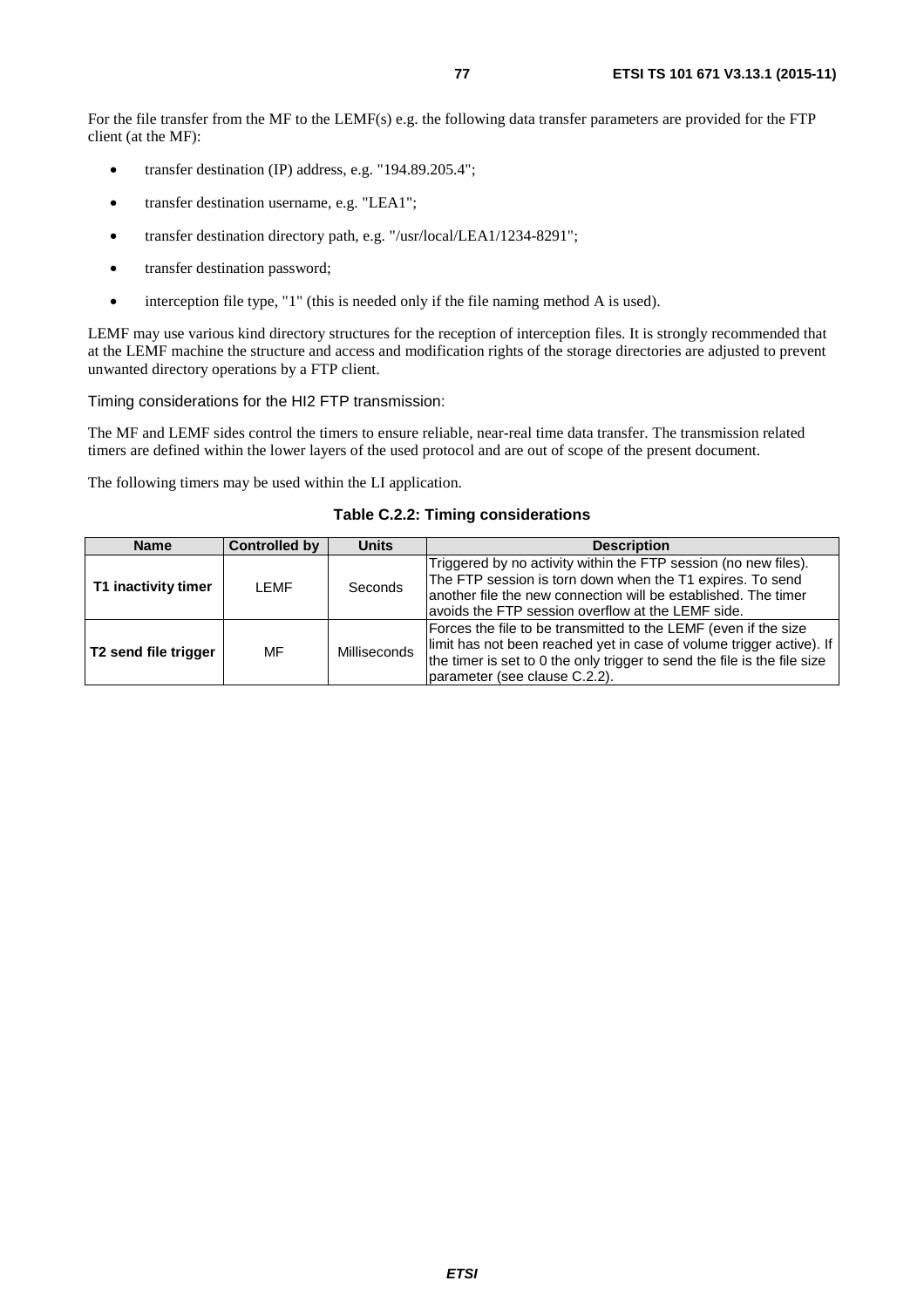## Annex D (normative): Structure of data at the Handover Interface

## D.0 General

This annex specifies the coding details at the Handover Interface HI for all data, which may be sent from the NWO/AP/SvP's equipment to the LEMF, across HI.

At the three Handover Interface (HI) ports, the following data may be present:

- interface port HI1: Interception administration information;
- interface port HI2: Intercept Related Information (IRI);
- interface port HI3: records containing Content of Communication (CC).

The detailed coding specification for these types of information is contained in this annex, including sufficient details for a consistent implementation in the NWO/AP/SvP's equipment and the LEMF.

It shall be noticed some data are ROSE specific and have no meaning when FTP is used. Those specificities are described at the beginning of each clause (clauses D.3 to D.6).

## D.1 Syntax definitions

The transferred information and messages are encoded to be binary compatible with Recommendations ITU-T X.680 [\[33](#page-11-0)] (Abstract Syntax Notation One (ASN.1)) and X.690 [\[34](#page-11-0)] (Basic Encoding Rules (BER)).

These recommendations use precise definitions of the words *type*, *class*, *value*, and *parameter*. Those definitions are paraphrased below for clarity.

A *type,* in the context of the abstract syntax or transfer syntax, is a set of all possible values. For example, an INTEGER is a type for all negative and positive integers.

A *class*, in the context of the abstract syntax or transfer syntax, is a one of four possible domains for uniquely defining a type. The classes defined by ASN.1 and BER are: UNIVERSAL, APPLICATION, CONTEXT, and PRIVATE.

The UNIVERSAL class is reserved for international standards such as Recommendations ITU-T X.680 [\[33](#page-11-0)] and X.690 [\[34](#page-11-0)]. Most parameter type identifiers in the HI ROSE operations are encoded as CONTEXT specific class. Users of the protocol may extend the syntax with PRIVATE class parameters without conflict with the present document, but risk conflict with other users' extensions. APPLICATION class parameters are reserved for future extensions.

A *value* is a particular instance of a type. For example, five (5) is a possible value of the type INTEGER.

A *parameter* in the present document is a particular instance of the transfer syntax to transport a value consisting of a tag to identify the parameter type, a length to specify the number of octets in the value, and the value.

In the BER a *tag* (a particular type and class identifier) may either be a primitive or a constructor. A *primitive* is a pre-defined type (of class UNIVERSAL) and a *constructor* consists of other types (primitives or other constructors). A constructor type may either be IMPLICIT or EXPLICIT. An IMPLICIT type is encoded with the constructor identifier alone. Both ends of a communication shall understand the underlying structure of the IMPLICIT types. EXPLICIT types are encoded with the identifiers of all the contained types. For example, an IMPLICIT Number of type INTEGER would be tagged only with the *Number* tag, where an EXPLICIT number of type INTEGER would have the *INTEGER* tag within the *Number* tag. The present document uses IMPLICIT tagging for more compact message encoding.

For the coding of the value part of each parameter the general rule is to use a widely use a standardized format when it exists (ISUP, DSS1, MAP, etc.).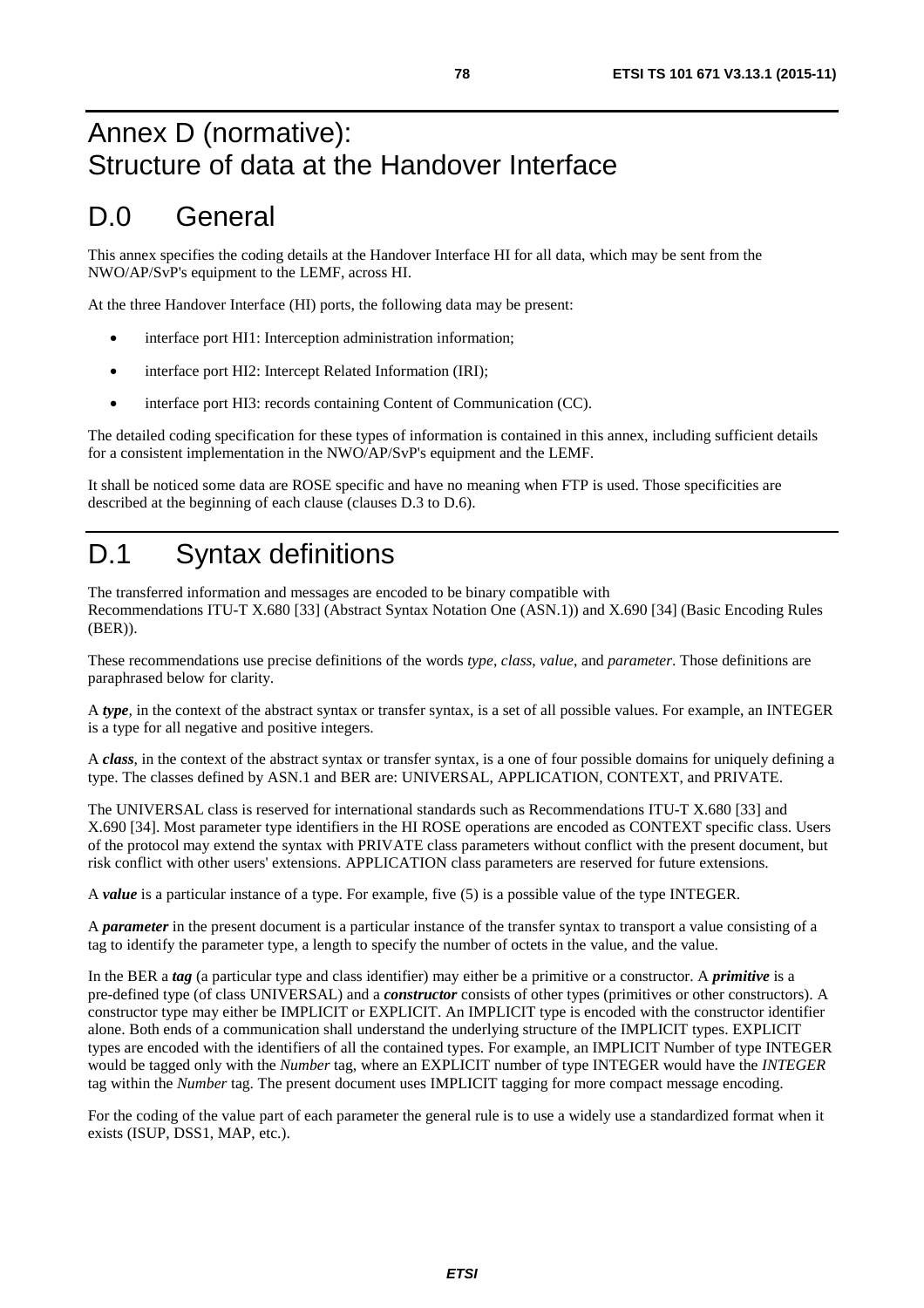As a large part of the information exchanged between the users may be transmitted within ISUP/DSS1 signalling, the using of the coding defined for this signalling guarantee the integrity of the information provided to the LEMF and the evolution of the interface. For example if new values are used within existing ISUP parameters, this new values shall be transmitted transparently toward the LEMF.

For the ASN.1 parameters of the type "OCTET STRING", the ordering of the individual halfoctets of each octet shall be such that the most significant halfoctet is put into bit position 5 to 8 and the least significant halfoctet into bit position 1 to 4. This general rule shall not apply when parameter formats are imported from other standards, e.g. an E.164 number coded according to ISUP (Recommendation ITU-T Q.763 [\[48](#page-11-0)]). In this case the ordering of the halfoctet shall be according to that standard and not be changed.

## D.2 Object tree



**Figure D.2.1: Object Tree: Lawful Interception in ETSI domain** 

ETSI TR 102 503 [\[i.4](#page-13-0)] describes the structure for the ETSI domain with the included Lawful Intercept (LI) domain and ASN.1 modules from other Lawful Interception specifications in detail. It gives an overview over all the relevant Object IDentifiers (OID) used in ASN.1 modules of the Lawful Intercept specifications and point to the specification where the modules can be found.

The ASN.1 definitions are contained in nine .txt files:

- "HIManagementOperations,ver3.txt";
- "HI1NotificationOperations,ver6.txt";
- "HI2Operations,ver17.txt";
- "HI3CircuitDataOperations, ver4.txt";
- "HI3CCLinkData,ver4.txt";
- "Gprs-HI3-PS, ver3.txt";
- "TETRA-HIManagementOperations,ver0.txt";
- "TETRA-HI1NotificationOperations,ver0.txt"; and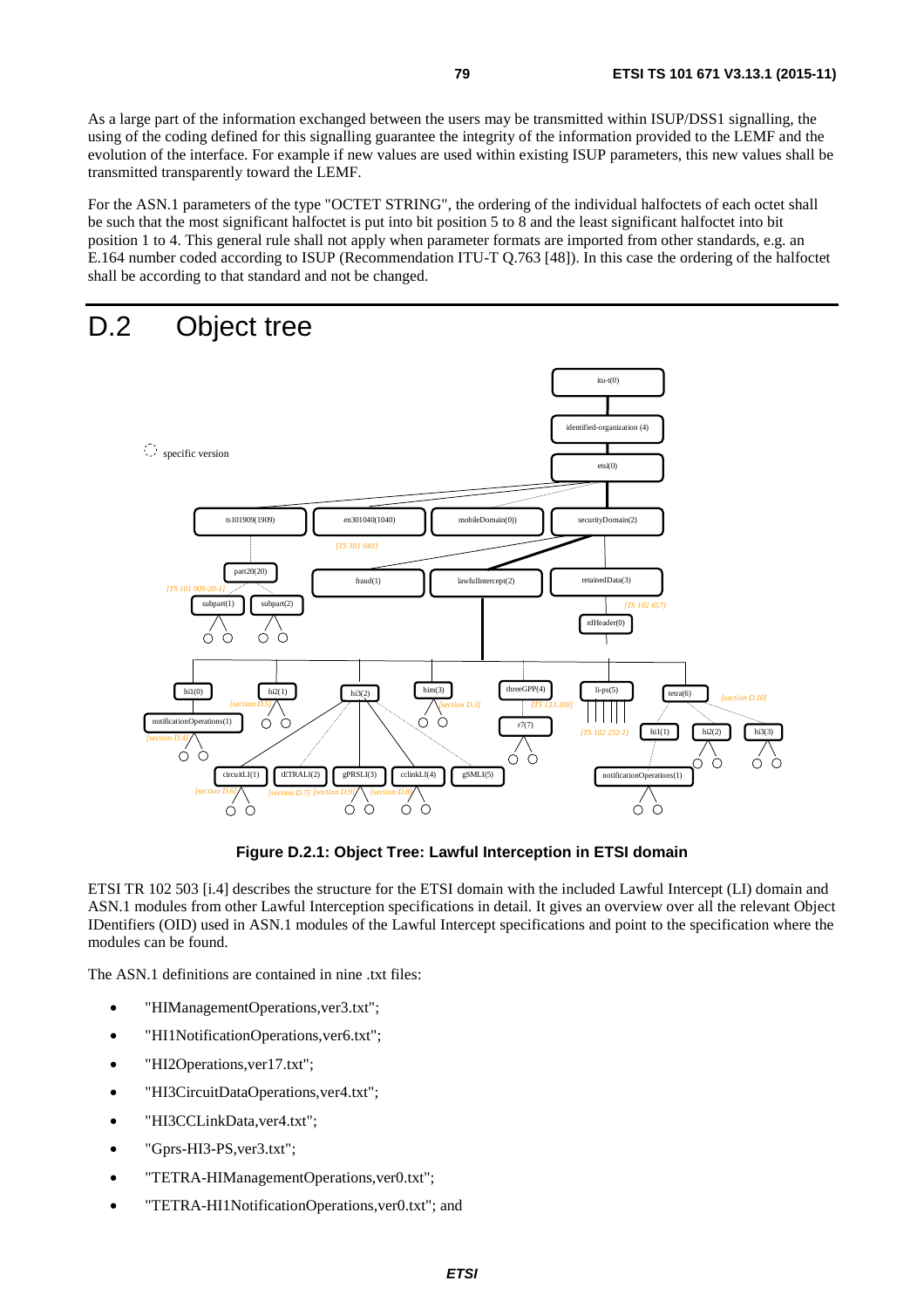• "TETRA-HI2Operations,ver2.txt";

contained in archive "ts\_101671v031301p0.zip" which accompanies the present document.

### D.3 HI management operation

This data description applies only for ROSE delivery mechanism.

#### **ASN.1 description of HI management operation (any HI interface)**

```
HIManagementOperations 
{itu-t(0) identified-organization(4) etsi(0) securityDomain(2) lawfulIntercept(2) him(3) 
version3(3)}
```
DEFINITIONS IMPLICIT TAGS ::= BEGIN

-- ============================

EXPORTS sending-of-Password, **data-Link-Test**, **end-Of-Connection**;

IMPORTS OPERATION, **ERROR** 

 FROM **Remote-Operations-Information-Objects** {joint-iso-itu-t(2) remote-operations(4) informationObjects(5) version1(0)};

-- ============================ -- Object Identifier definitions

```
-- LawfulIntercept DomainId 
lawfulInterceptDomainId OBJECT IDENTIFIER ::= {itu-t(0) identified-organization(4) etsi(0) 
securityDomain(2) lawfulIntercept(2) }
```
- him Domain **himDomainId** OBJECT IDENTIFIER ::= {lawfulInterceptDomainId him(3)} **himOperationId** OBJECT IDENTIFIER ::= {himDomainId version3(3)}

**sending-of-Password** OPERATION ::= { ARGUMENT Password-Name<br>ERRORS {ErrorsHim} ERRORS {ErrorsHim} CODE global:{himDomainId sending-of-Password(1) version1(1)} }

-- Class 2 operation. The timer shall be set to a value between 3s and 240s -- The timer default value is 60s

**data-Link-Test** OPERATION ::=

```
{ 
   ERRORS {other-failure-causes}
    CODE global:{himDomainId data-link-test(2) version1(1)} 
} 
-- Class 2 operation. The timer shall be set to a value between 3s and 240s 
-- The timer default value is 60s
```
**end-Of-Connection** OPERATION ::=

```
{ 
    ERRORS {other-failure-causes} 
    CODE global:{himDomainId end-of-connection(3) version1(1)} 
} 
-- Class 2 operation. The timer shall be set to a value between 3s and 240s 
-- The timer default value is 60s
```

| other-failure-causes | ERROR ::= $\{CODE local:0\}$    |
|----------------------|---------------------------------|
| missing-parameter    | ERROR ::= $\{CODE local:1\}$    |
| unknown-parameter    | ERROR ::= $\{CODE local : 2\}$  |
| erroneous-parameter  | ERROR $:= \{CODE \ local : 3\}$ |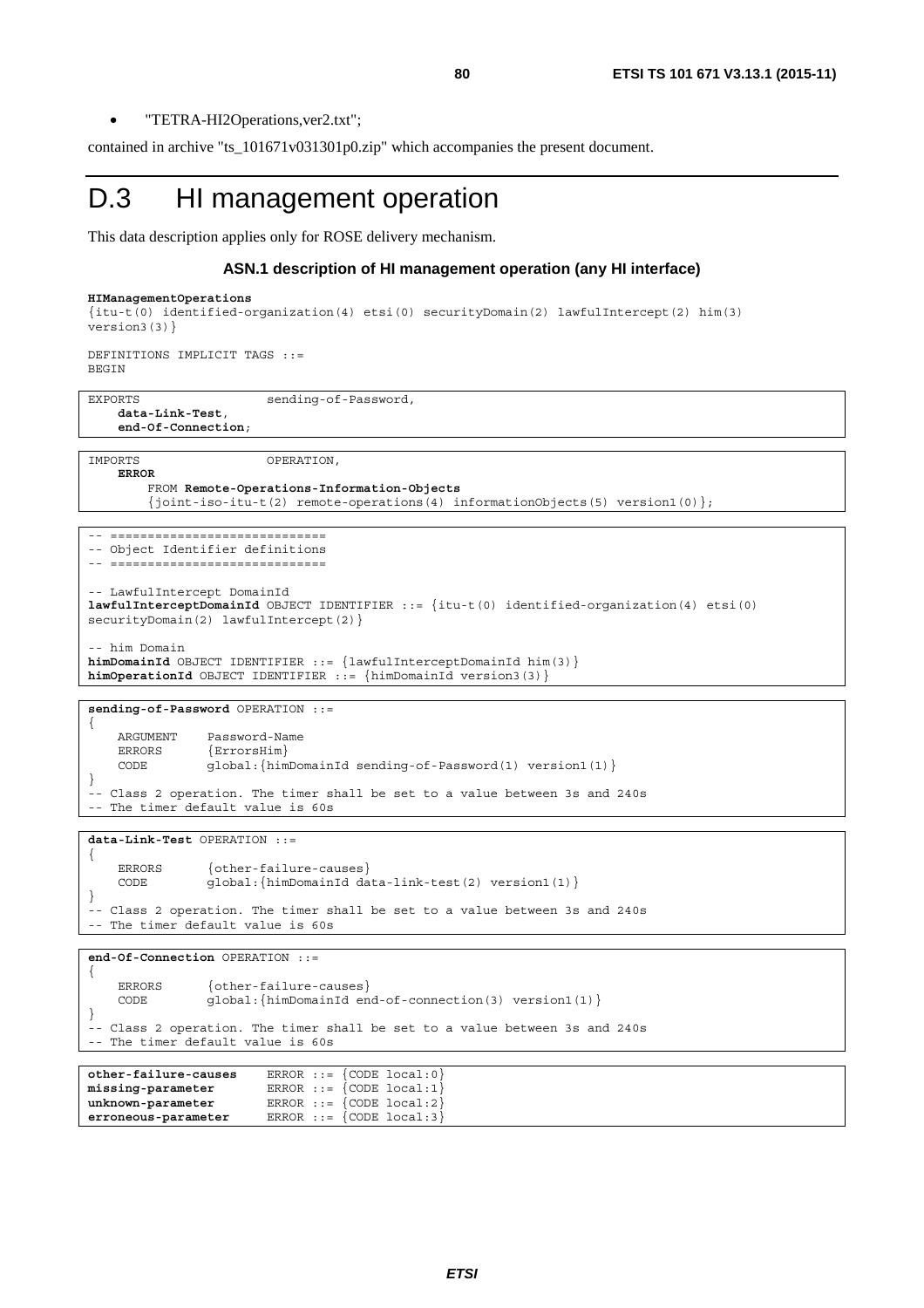```
ErrorsHim ERROR ::= 
{ 
     other-failure-causes | 
     missing-parameter | 
     unknown-parameter | 
     erroneous-parameter 
}
```
**Password-Name** ::= SEQUENCE

{

```
domainID [0] OBJECT IDENTIFIER (himOperationId) OPTIONAL, 
        - Once using FTP delivery mechanism
   password [1] OCTET STRING (SIZE (1..25)), 
   name [2] OCTET STRING (SIZE (1..25)),
 ... 
} 
    -- IA5 string recommended
```

```
END –- end of HIManagementOperations
```
## D.4 LI management notification

Declaration of ROSE operation "sending-of-HI1-Notification" is ROSE delivery mechanism specific. When using FTP delivery mechanism, data HI1-Operation shall be considered.

NOTE: This annex does not describe an electronic Handover Interface, but HI1 information, which is sent to the LEMF across the HI2 port.

#### **ASN.1 description of LI management notification operation (HI1 interface)**

```
HI1NotificationOperations
```

```
{itu-t(0) identified-organization(4) etsi(0) securityDomain(2) lawfulIntercept(2) hi1(0) 
notificationOperations(1) version7(7)}
```

```
DEFINITIONS IMPLICIT TAGS ::= 
BEGIN
```

```
IMPORTS 
    OPERATION, 
    ERROR 
         FROM Remote-Operations-Information-Objects
         {joint-iso-itu-t(2) remote-operations(4) informationObjects(5) version1(0)} 
     -- from clause D.5 
    CommunicationIdentifier, 
    TimeStamp, 
    LawfulInterceptionIdentifier 
         FROM HI2Operations
         {itu-t(0) identified-organization(4) etsi(0) securityDomain(2) lawfulIntercept(2) hi2(1) 
version10(10);
```

```
-- ============================= 
-- Object Identifier Definitions 
  -- ============================= 
-- LawfulIntercept DomainId 
lawfulInterceptDomainId OBJECT IDENTIFIER ::= {itu-t(0) identified-organization(4) etsi(0) 
securityDomain(2) lawfulIntercept(2) }
 -- hi1 Domain 
hi1NotificationOperationsId OBJECT IDENTIFIER ::= {lawfulInterceptDomainId hi1(0) 
notificationOperations(1)} 
hi1OperationId OBJECT IDENTIFIER ::= {hi1NotificationOperationsId version6(6)}
```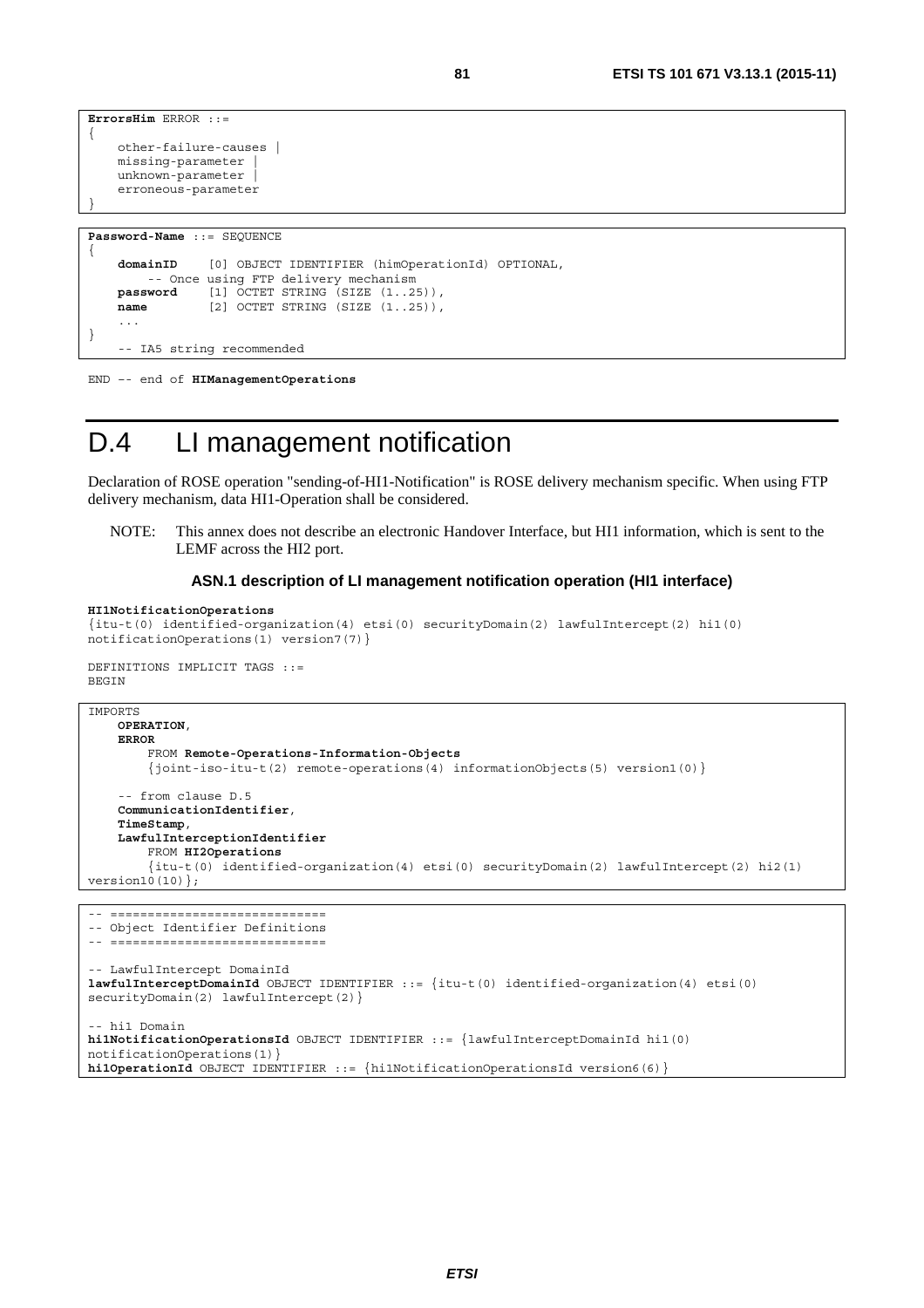**sending-of-HI1-Notification** OPERATION ::=

ERRORS {ErrorHI1Notifications}

CODE global:{hi1NotificationOperationsId version1(1)}

ARGUMENT HI1-Operation

{

```
} 
-- Class 2 operation. The timer shall be set to a value between 3s and 240s. 
-- The timer default value is 60s. 
-- NOTE: The value for this timer is to be set on the equipment waiting for the returned message; 
-- its value shall be agreed between the NWO/AP/SvP and the LEA, depending on their equipment 
-- properties. 
other-failure-causes ERROR ::= {CODE local:0} 
missing-parameter ERROR ::= {CODE local:1} 
unknown-parameter ERROR ::= {CODE local:2} 
erroneous-parameter ERROR ::= {CODE local:3} 
ErrorHI1Notifications ERROR ::= 
{ 
     other-failure-causes | 
     missing-parameter | 
    unknown-parameter | 
     erroneous-parameter 
} 
HI1-Operation ::= CHOICE 
{ 
    liActivated [1] Notification, 
    liDeactivated [2] Notification,<br>liModified [3] Notification,
                                      [3] Notification,
    alarms-indicator [4] Alarm-Indicator, 
 ..., 
     national-HI1-ASN1parameters [5] National-HI1-ASN1parameters 
} 
-- ================== 
-- PARAMETERS FORMATS
-- ================== 
Notification ::= SEQUENCE 
{ 
    domainID [0] OBJECT IDENTIFIER (hi1OperationId) OPTIONAL, 
        ---<br>-- Once using FTP delivery mechanism
    lawfulInterceptionIdentifier [1] LawfulInterceptionIdentifier, 
         -- This identifier is the LIID identity provided with the lawful authorization 
         -- for each target. 
    communicationIdentifier [2] CommunicationIdentifier OPTIONAL, 
         -- Only the NWO/PA/SvPIdentifier is provided (the one provided with the Lawful 
         -- authorization). 
    -- Called "callIdentifier" in V1.1.1 of ES 201 671 [i.5]<br>timeStamp [3] TimeStamp,
                                     timeStamp [3] TimeStamp, 
         -- date and time of the report. 
 ..., 
     national-HI1-ASN1parameters [5] National-HI1-ASN1parameters OPTIONAL, 
    target-Information [6] OCTET STRING (SIZE (1..256)) OPTIONAL 
         -- provides information about the number or the characteristic of the target 
         -- (e.g. E-mail address, E.164 number), ASCII format 
} 
Alarm-Indicator ::= SEQUENCE 
{ 
    domainID [0] OBJECT IDENTIFIER (hi1OperationId) OPTIONAL, 
    -- Once using FTP delivery mechanism<br>communicationIdentifier [1] Communication
                                      [1] CommunicationIdentifier OPTIONAL,
         -- Only the NWO/PA/SvPIdentifier is provided (the one provided with the 
         -- Lawful authorization) 
    timeStamp [2] TimeStamp, 
    -- date and time of the report.<br>alarm-information [3]
                                     alarm-information [3] OCTET STRING (SIZE (1..256)), 
         -- Provides information about alarms (free format). 
         -- Until ASN.1 version 6 (document version v3.12.1) the octet string 
         -- was limited to a size of 25 
 ..., 
    lawfulInterceptionIdentifier [4] LawfulInterceptionIdentifier OPTIONAL, 
         -- This identifier is the LIID identity provided with the lawful authorization 
    -- for each target in according to national law national-HI1-ASN1parameters [5] National-HI1-AS
                                      national-HI1-ASN1parameters [5] National-HI1-ASN1parameters OPTIONAL
```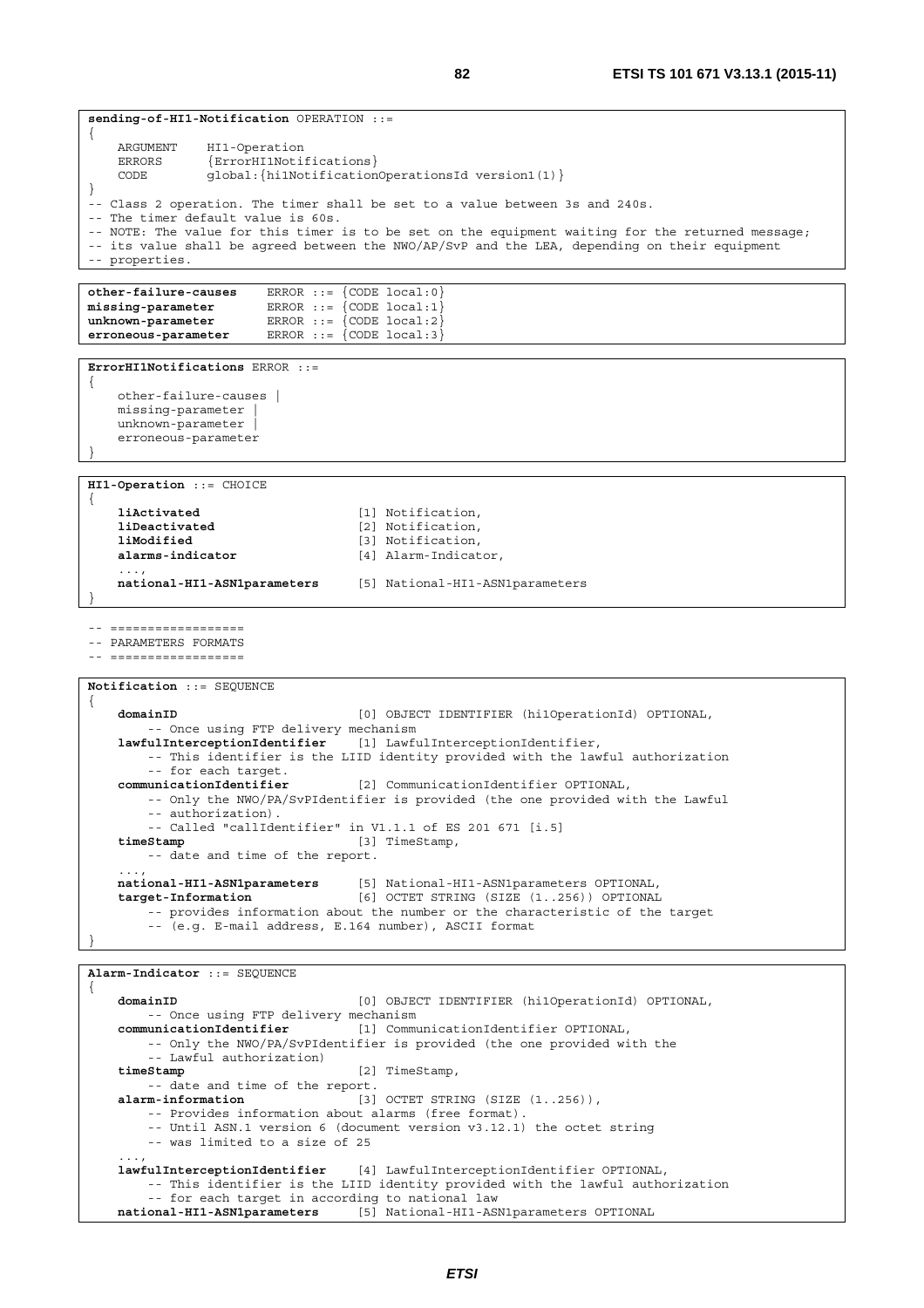```
National-HI1-ASN1parameters ::= SEQUENCE 
{ 
    domainID [0] OBJECT IDENTIFIER (hi1OperationId) OPTIONAL, 
         -- Once using FTP delivery mechanism. 
    countryCode [1] PrintableString (SIZE (2)), 
         -- Country Code according to ISO 3166-1 [67], 
         -- the country to which the parameters inserted after the extension marker apply. 
 ... 
         -- In case a given country wants to use additional national parameters according to its law, 
         -- these national parameters should be defined using the ASN.1 syntax and added after the 
        -- extension marker (\ldots).
         -- It is recommended that "version parameter" and "vendor identification parameter" are 
         -- included in the national parameters definition. Vendor identifications can be 
         -- retrieved from IANA web site (see annex K). Besides, it is recommended to avoid 
         -- using tags from 240 to 255 in a formal type definition. 
}
```
END -– end of **HI1NotificationOperations**

## D.5 Intercept related information (HI2 PS and CS)

Declaration of ROSE operation "sending-of-IRI" is ROSE delivery mechanism specific. When using FTP delivery mechanism, data IRIsContent shall be considered.

#### **ASN.1 description of IRI (HI2 interface)**

#### **HI2Operations**

```
{itu-t(0) identified-organization(4) etsi(0) securityDomain(2) lawfulIntercept(2) hi2(1) 
version18(18)} 
  -- It is advised not to use version11(11) of this ASN.1 module since it contains a syntax error. 
  -- Version11(11) of HI2Operations is only defined in TS 101 671 v3.5.1 [81].
```

```
DEFINITIONS IMPLICIT TAGS ::=
```
#### BEGIN

}

```
IMPORTS OPERATION, 
    ERROR 
         FROM Remote-Operations-Information-Objects
         {joint-iso-itu-t(2) remote-operations(4) informationObjects(5) version1(0)}
      -- from 3GPP TS 33.108 [61] 
    UmtsQos, 
    IMSevent, 
     LDIevent, 
     CorrelationValues 
         FROM UmtsHI2Operations 
          {itu-t(0) identified-organization(4) etsi(0) securityDomain(2) lawfulintercept(2) 
threeGPP(4) hi2(1) r11(11) version-0(0)} 
      -- from TS 101 909-20-01 [69] 
    TARGETACTIVITYMONITOR-1 
         FROM TS101909201
         {itu-t(0) identified-organization(4) etsi(0) ts101909(1909) part20(20) subpart1(1) 
interceptVersion(0)} 
     -- from EN 301 040 [72] 
    TARGETACTIVITYMONITORind, 
     TARGETCOMMSMONITORind, 
     TTRAFFICind,
    CTTRAFFICind 
         FROM EN301040
         \{itu-t(0) \text{ identified-organization}(4) \text{etsi}(0) \text{ en} 301040 (1040) \text{ interceptVersion}(0) \};
```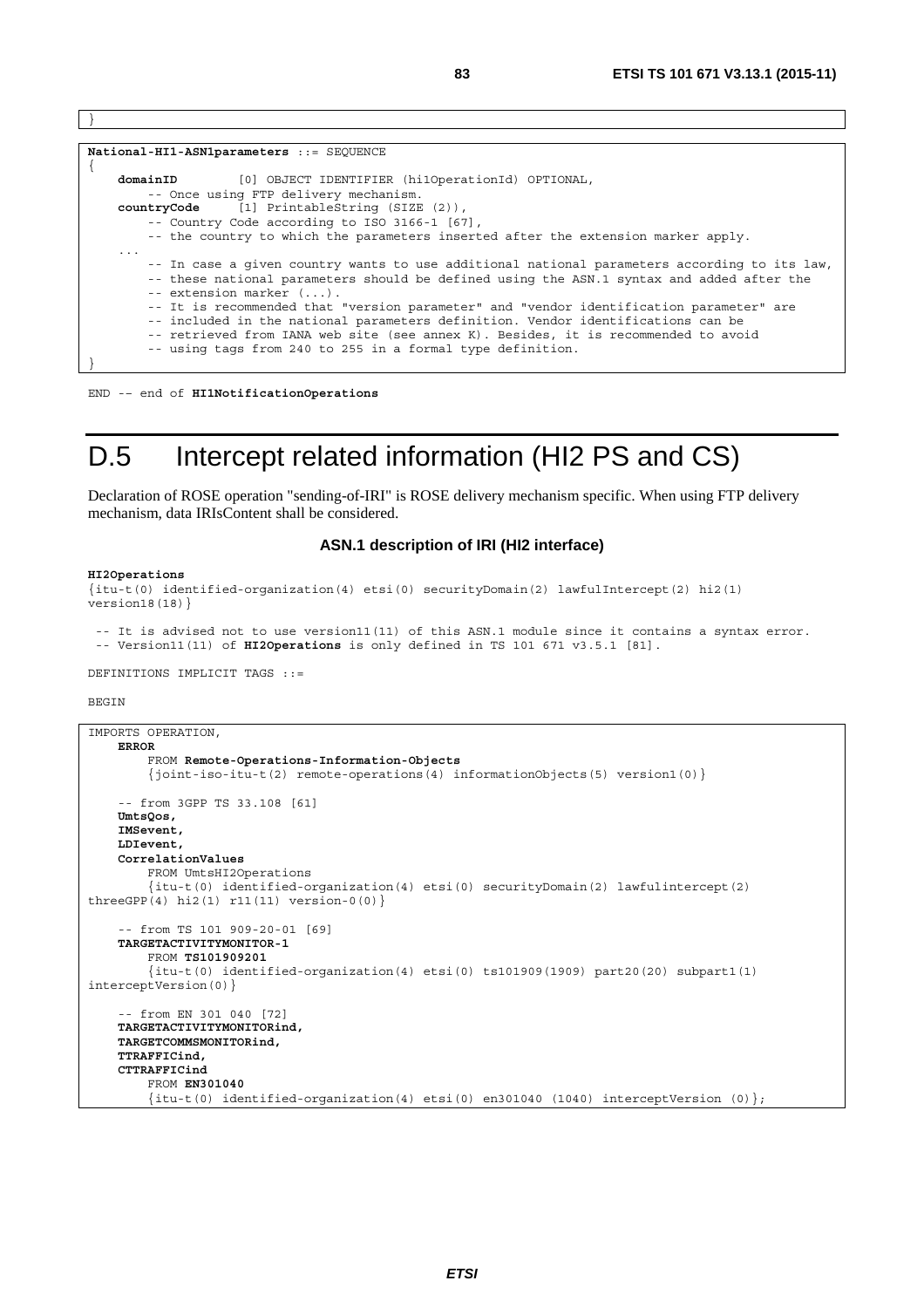-- ============================== -- Object Identifier Definitions -- ============================= -- LawfulIntercept DomainId **lawfulInterceptDomainId** OBJECT IDENTIFIER ::= {itu-t(0) identified-organization(4) etsi(0) securityDomain(2) lawfulIntercept(2) } - Security Subdomains **hi2DomainId** OBJECT IDENTIFIER ::= {lawfulInterceptDomainId hi2(1)} **hi2OperationId** OBJECT IDENTIFIER ::= {hi2DomainId version18(18)} **sending-of-IRI** OPERATION ::= { ARGUMENT IRIsContent ERRORS { OperationErrors }<br>CODE alobal: { hi2Domain qlobal: {hi2DomainId sending-of-IRI(1) version1(1) } } -- Class 2 operation. The timer shall be set to a value between 3s and 240s. -- The timer default value is 60s. -- NOTE: The same note as for HI management operation applies. **IRIsContent** ::= CHOICE {  **iRIContent** IRIContent,  **iRISequence** IRISequence } **IRISequence** ::= SEQUENCE OF IRIContent -- Aggregation of IRIContent is an optional feature. -- It may be applied in cases when at a given point in time several IRI records are -- available for delivery to the same LEA destination. -- As a general rule, records created at any event shall be sent immediately and shall -- not held in the DF or MF in order to apply aggregation. -- When aggregation is not to be applied, IRIContent needs to be chosen. **IRIContent** ::= CHOICE { **iRI-Begin-record** [1] IRI-Parameters, -- At least one optional parameter shall be included within the iRI-Begin-Record. **iRI-End-record** [2] IRI-Parameters, **iRI-Continue-record** [3] IRI-Parameters, -- At least one optional parameter shall be included within the iRI-Continue-Record.<br>Report-record [4] IRI-Parameters.  $i$ RI-Report-record -- At least one optional parameter shall be included within the iRI-Report-Record. ... } **unknown-version** ERROR ::= {CODE local:0} **missing-parameter** ERROR ::= {CODE local:1} **unknown-parameter-value** ERROR ::= {CODE local:2} **unknown-parameter** ERROR ::= {CODE local:3} **OperationErrors** ERROR ::=

{ unknown-version | missing-parameter | unknown-parameter-value | unknown-parameter } These values may be sent by the LEMF, when an operation or a parameter is misunderstood.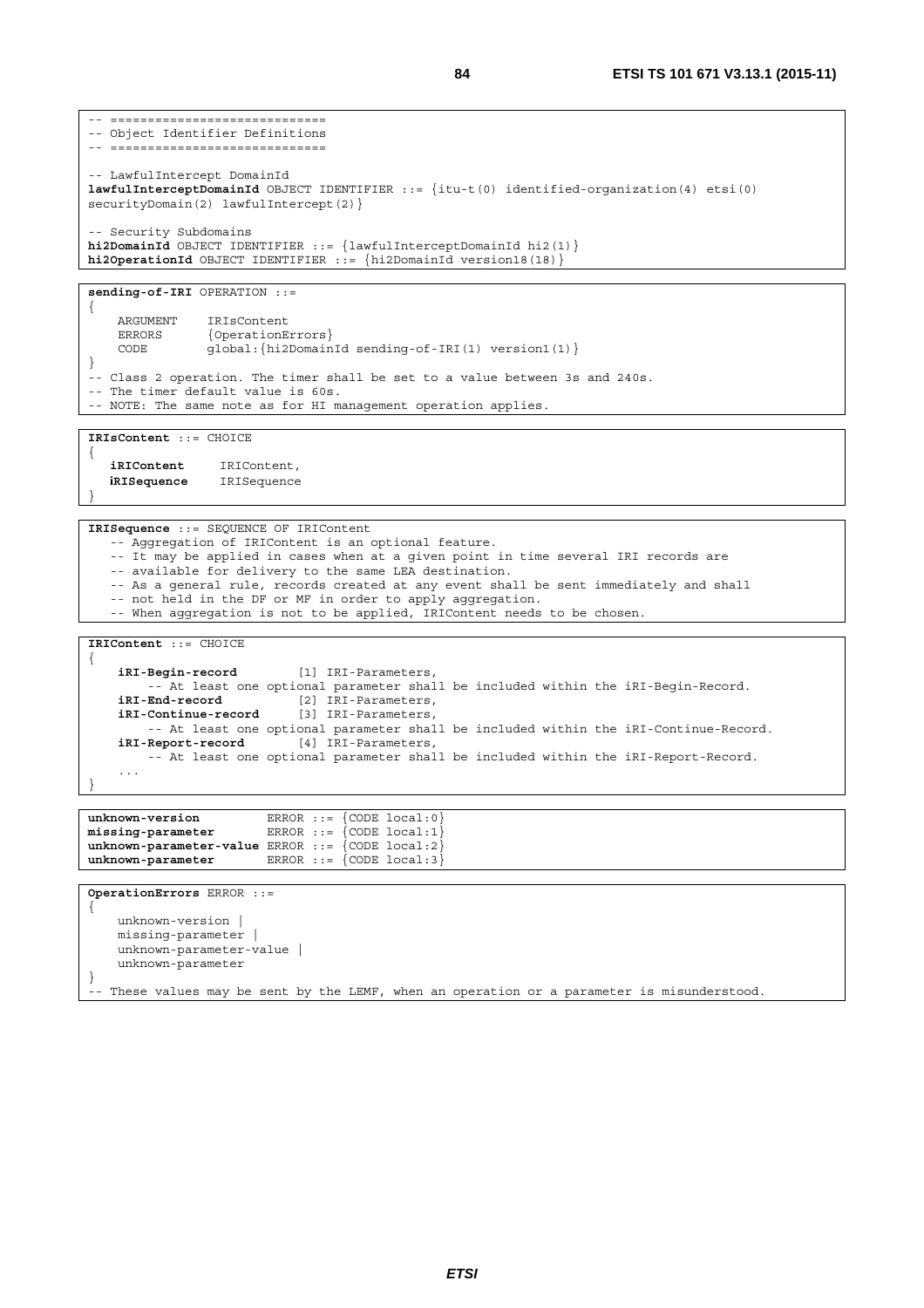**IRI-Parameters** ::= SEQUENCE

{ **domainID** [0] OBJECT IDENTIFIER (hi2OperationId) OPTIONAL, -- for the sending entity the inclusion of the Object Identifier is mandatory **iRIversion** [23] ENUMERATED { **version2**(2), ..., **version3**(3), **version4**(4), **version5**(5), **version6**(6), **version7**(7), **lastVersion**(8) } OPTIONAL, -- Optional parameter "iRIversion" (tag 23) is redundant starting -- from TS 101 671 v2.5.1 [81] -- where to the object identifier "domainID" was introduced into IRI-Parameters. -- In order to keep backward compatibility, even when the version of the "domainID" -- parameter will be incremented it is recommended to always send to LEMF the same: -- enumeration value "lastVersion(8)". - if not present, it means version 1 is handled **lawfulInterceptionIdentifier** [1] LawfulInterceptionIdentifier, -- This identifier is associated to the target. **communicationIdentifier** [2] CommunicationIdentifier, -- used to uniquely identify an intercepted call. -- Called "callIdentifier" in v1.1.1 of ES 201 671 [i.5].<br>timeStamp [3] TimeStamp, **timeStamp** [3] TimeStamp, -- date and time of the event triggering the report. **intercepted-Call-Direct** [4] ENUMERATED { **not-Available**(0), **originating-Target**(1), -- In case of GPRS, this indicates that the PDP context activation, modification -- or deactivation is MS requested. **terminating-Target**(2), -- In case of GPRS, this indicates that the PDP context activation, modification -- or deactivation is network initiated. ... } OPTIONAL, **intercepted-Call-State** [5] Intercepted-Call-State OPTIONAL, **ringingDuration** [6] OCTET STRING (SIZE (3)) OPTIONAL, -- Duration in seconds. BCD coded: HHMMSS<br>conversationDuration [7] OCTET **conversationDuration** [7] OCTET STRING (SIZE (3)) OPTIONAL, -- Duration in seconds. BCD coded: HHMMSS **locationOfTheTarget** [8] Location OPTIONAL, -- location of the target subscriber **partyInformation** [9] SET SIZE (1..10) OF PartyInformation OPTIONAL, -- This parameter provides the concerned party (Originating, Terminating or forwarded -- party), the identity(ies) of the party and all the information provided by the party.<br>ContentLinkInformation [10] SEQUENCE  $calICount$  callContentLinkInformation { **cCLink1Characteristics** [1] CallContentLinkCharacteristics OPTIONAL, -- Information concerning the Content of Communication Link Tx channel established -- toward the LEMF (or the sum signal channel, in case of mono mode). **cCLink2Characteristics** [2] CallContentLinkCharacteristics OPTIONAL, -- Information concerning the Content of Communication Link Rx channel established -- toward the LEMF. ... } OPTIONAL, **release-Reason-Of-Intercepted-Call** [11] OCTET STRING (SIZE (2)) OPTIONAL, -- Release cause coded in ITU-T Q.850 [31] format. -- This parameter indicates the reason why the intercepted call cannot be established or -- why the intercepted call has been released after the active phase. **nature-Of-The-intercepted-call** [12] ENUMERATED { -- Nature of the intercepted "call": **gSM-ISDN-PSTN-circuit-call**(0), -- the possible UUS content is sent through the HI2 or HI3 "data" interface -- the possible call content call is established through the HI3 "circuit" interface **gSM-SMS-Message**(1), -- the SMS content is sent through the HI2 or HI3 "data" interface **uUS4-Messages**(2), -- the UUS content is sent through the HI2 or HI3 "data" interface **tETRA-circuit-call**(3), -- the possible call content call is established through the HI3 "circuit" interface -- the possible data are sent through the HI3 "data" interface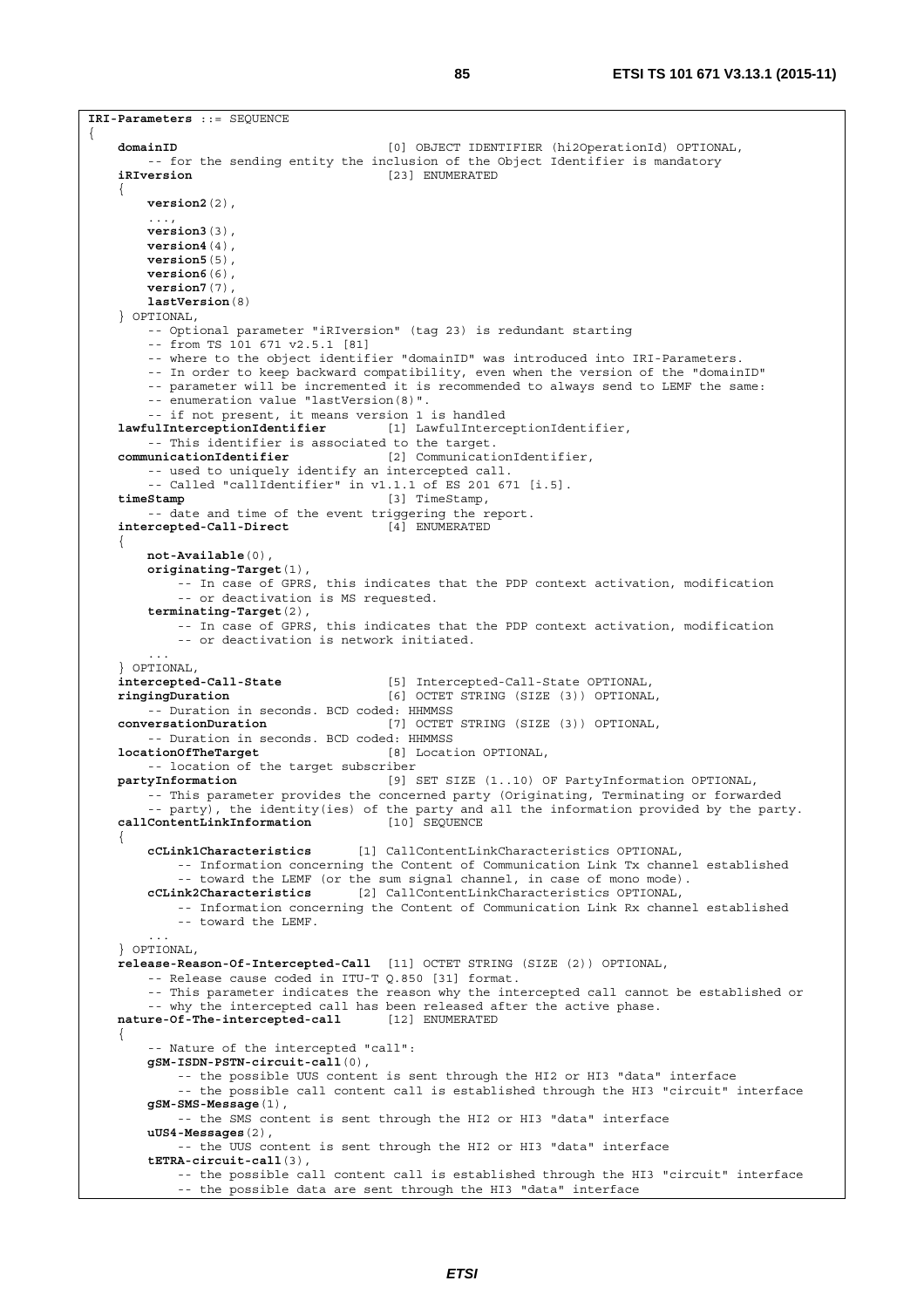**teTRA-Packet-Data**(4), -- the data are sent through the HI3 "data" interface **gPRS-Packet-Data**(5), -- the data are sent through the HI3 "data" interface ..., **uMTS-circuit-call**(6), -- the possible call content call is established through the HI3 "circuit" interface -- the possible data are sent through the HI3 "data" interface **lTE-SMS-Message**(7), -- indicator for SMS from LTE handset -- the SMS content is sent through the HI2 or HI3 "data" interface **lTE-circuit-call**(8) -- indicator for CS call from LTE handset } OPTIONAL, **serverCenterAddress** [13] PartyInformation OPTIONAL, -- e.g. in case of SMS message this parameter provides the address of the relevant -- server within the calling (if server is originating) or called -- (if server is terminating) party address parameters<br>sMS [14] SMS-report OPTIONAL, -- this parameter provides the SMS content and associated information cC-Link-Identifier OPTIONAL, [15] CC-Link-Identifier OPTIONAL, -- Depending on a network option, this parameter may be used to identify a CC link -- in case of multiparty calls. **national-Parameters** <sup>1</sup> 16] National-Parameters OPTIONAL,<br> **gPRSCorrelationNumber** 18] GPRSCorrelationNumber OPTIONA [18] GPRSCorrelationNumber OPTIONAL, **gPRSevent** [20] GPRSEvent OPTIONAL, -- This information is used to provide particular action of the target -- such as attach/detach **sgsnAddress** [21] DataNodeAddress OPTIONAL, **gPRSOperationErrorCode** [22] GPRSOperationErrorCode OPTIONAL, ..., **ggsnAddress** [24] DataNodeAddress OPTIONAL, **qOS** [25] UmtsQos OPTIONAL, -- This parameter is duplicated from 3GPP TS 33.108 [61]. **networkIdentifier** [26] Network-Identifier OPTIONAL, -- This parameter is duplicated from 3GPP TS 33.108 [61]. **sMSOriginatingAddress** [27] DataNodeAddress OPTIONAL, -- This parameter is duplicated from 3GPP TS 33.108 [61]. **sMSTerminatingAddress** [28] DataNodeAddress OPTIONAL, -- This parameter is duplicated from 3GPP TS 33.108 [61]. **iMSevent** [29] IMSevent OPTIONAL,<br>**sIPMessage intervalse in the service of the service of the service of the service of the service of the service of the service of the service of the service of the service of the servi** [30] OCTET STRING OPTIONAL, -- This parameter is duplicated from 3GPP TS 33.108 [61].<br>
servingSGSN-number [31] OCTET STRING (SIZE [31] OCTET STRING (SIZE (1..20)) OPTIONAL, -- This parameter is duplicated from 3GPP TS 33.108 [61]. **servingSGSN-address** [32] OCTET STRING (SIZE (5..17)) OPTIONAL, -- Octets are coded according to 3GPP TS 23.003 [76] -- This parameter is duplicated from 3GPP TS 33.108 [61]. **tARGETACTIVITYMONITOR** [33] TARGETACTIVITYMONITOR-1 OPTIONAL, -- Parameter is used in TS 101 909-20-1 [69]<br>1diEvent [34] LDIeven [34] LDIevent OPTIONAL, -- The "Location Dependent Interception" parameter is duplicated from 3GPP TS 33.108 [61] **correlation correlation** [35] CorrelationValues OPTIONAL, -- This parameter is duplicated from 3GPP TS 33.108 [61] **tARGETACTIVITYMONITORind** [36] TARGETACTIVITYMONITORind OPTIONAL, -- Parameter is used in EN 301 040 [72]<br>targetCOMMSMONITORind [37] TA  **tARGETCOMMSMONITORind** [37] TARGETCOMMSMONITORind OPTIONAL, -- Parameter is used in EN 301 040 [72]  **tTRAFFICind** [38] TTRAFFICind OPTIONAL, -- Parameter is used in EN 301 040 [72] **cTTRAFFICind** [39] CTTRAFFICind OPTIONAL, -- Parameter is used in EN 301 040 [72] **servingSystem** [40] Network-Element-Identifier OPTIONAL, -- Parameter identifies the visited network element **national-HI2-ASN1parameters** [255] National-HI2-ASN1parameters OPTIONAL }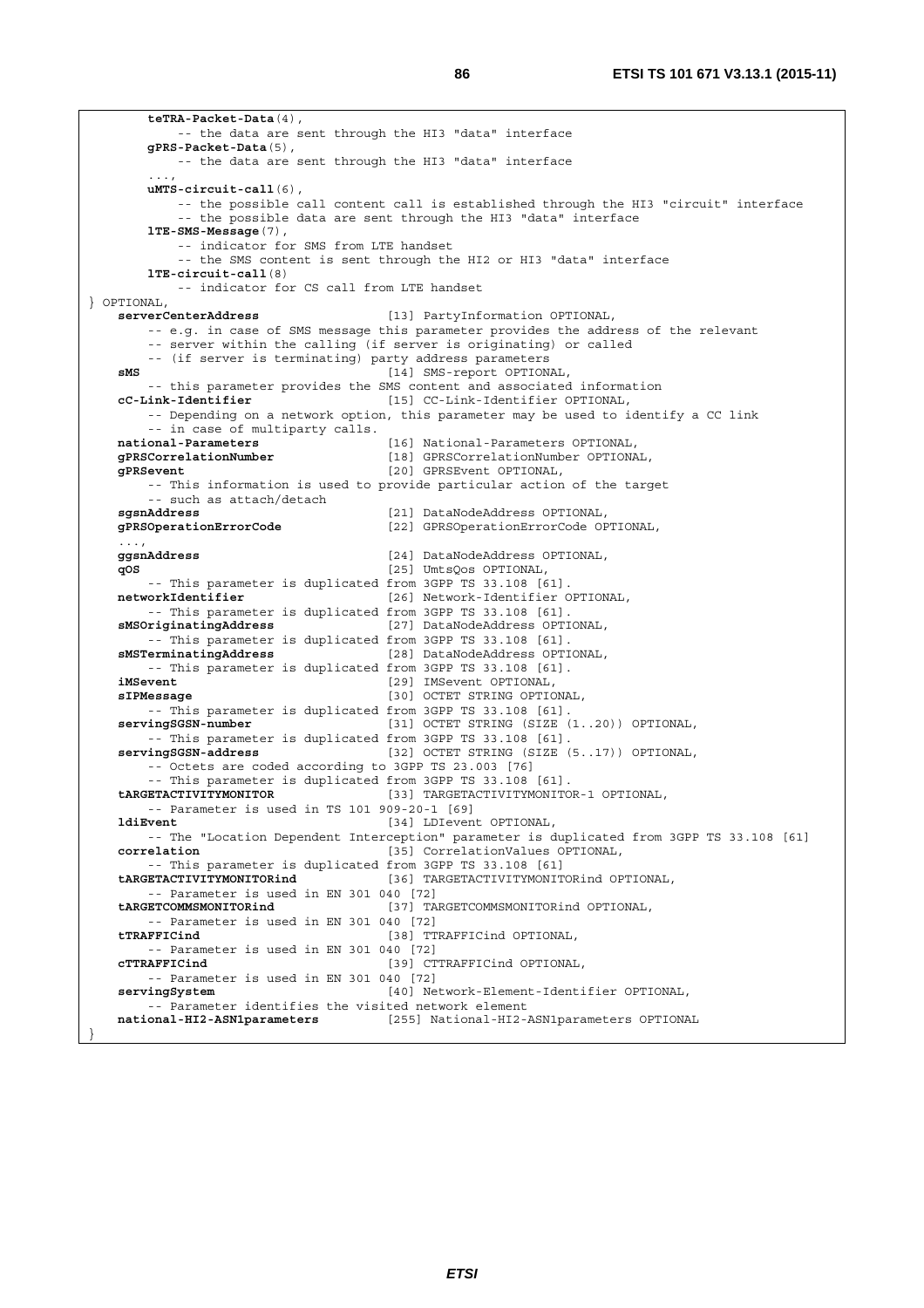-- ==================

-- PARAMETERS FORMATS -- ==================

```
CommunicationIdentifier ::= SEQUENCE 
{ 
    communication-Identity-Number [0] OCTET STRING (SIZE (1..8)) OPTIONAL, 
         -- Temporary Identifier of an intercepted call to uniquely identify an intercepted call 
         -- within the node. This parameter is mandatory if there is associated 
         -- information sent over HI3interface (CClink, data,..) or when 
         -- CommunicationIdentifier is used for IRI other than IRI-Report-record 
         -- This parameter was called "call-Identity-Number" in V1.1.1 of ES 201 671 [i.5] 
         -- The individual digits of the communication-Identity-Number shall be represented in 
        -- ASCII format, e.g. "12345678" = 8 octets 0x31 0x32 0x33 0x34 0x35 0x36 0x37 0x38.
         -- For subaddress option only "0"..."9" shall be used. 
    network-Identifier [1] Network-Identifier, 
 ... 
} 
-- NOTE: The same "CommunicationIdentifier" value is sent: 
-- with the HI3 information for correlation purpose between the IRI and the information sent 
-- on the HI3 interfaces (CCLink, data, ..) with each IRI associated to a same intercepted 
-- call for correlation purpose between the different IRI. 
Network-Identifier ::= SEQUENCE 
{ 
    operator-Identifier [0] OCTET STRING (SIZE (1..5)), 
         -- It is a notification of the NWO/AP/SvP in ASCII- characters.
```

```
 -- For subaddress option only "0"..."9" shall be used. 
        -- The parameter is mandatory.
   network-Element-Identifier [1] Network-Element-Identifier OPTIONAL, 
 ...
```

```
}
```
**Network-Element-Identifier** ::= CHOICE

```
{ 
    e164-Format [1] OCTET STRING (SIZE (1..25)), 
          -- E164 address of the node in international format. Coded in the same format as the 
   -- calling party number parameter of the ISUP (parameter part: EN 300 356 [5]).<br>x25-Format [2] OCTET STRING (SIZE (1..25)),
                          x25-Format [2] OCTET STRING (SIZE (1..25)), 
         -- X25 address 
    iP-Format [3] OCTET STRING (SIZE (1..25)), 
    -- IP address<br>dNS-Format
                          [4] OCTET STRING (SIZE (1..25)),
         -- DNS address 
 ..., 
    iP-Address [5] IPAddress 
}
```
**CC-Link-Identifier** ::= OCTET STRING (SIZE (1..8)) -- Depending on a network option, this parameter may be used to identify a CClink -- in case of multiparty calls. -- The individual digits of the CC-Link-Identifier shall be represented in -- ASCII format, e.g. "12345678" = 8 octets 0x31 0x32 0x33 0x34 0x35 0x36 0x37 0x38. -- For subaddress option only "0"..."9" shall be used. **TimeStamp** ::= CHOICE {

```
-- The minimum resolution required is one second. 
-- "Resolution" is the smallest incremental change that can be measured for time and 
-- is expressed with a definite number of decimal digits or bits.<br>localTime [0] LocalTimeStamp.
                          localTime [0] LocalTimeStamp, 
    utcTime [1] UTCTime 
}
```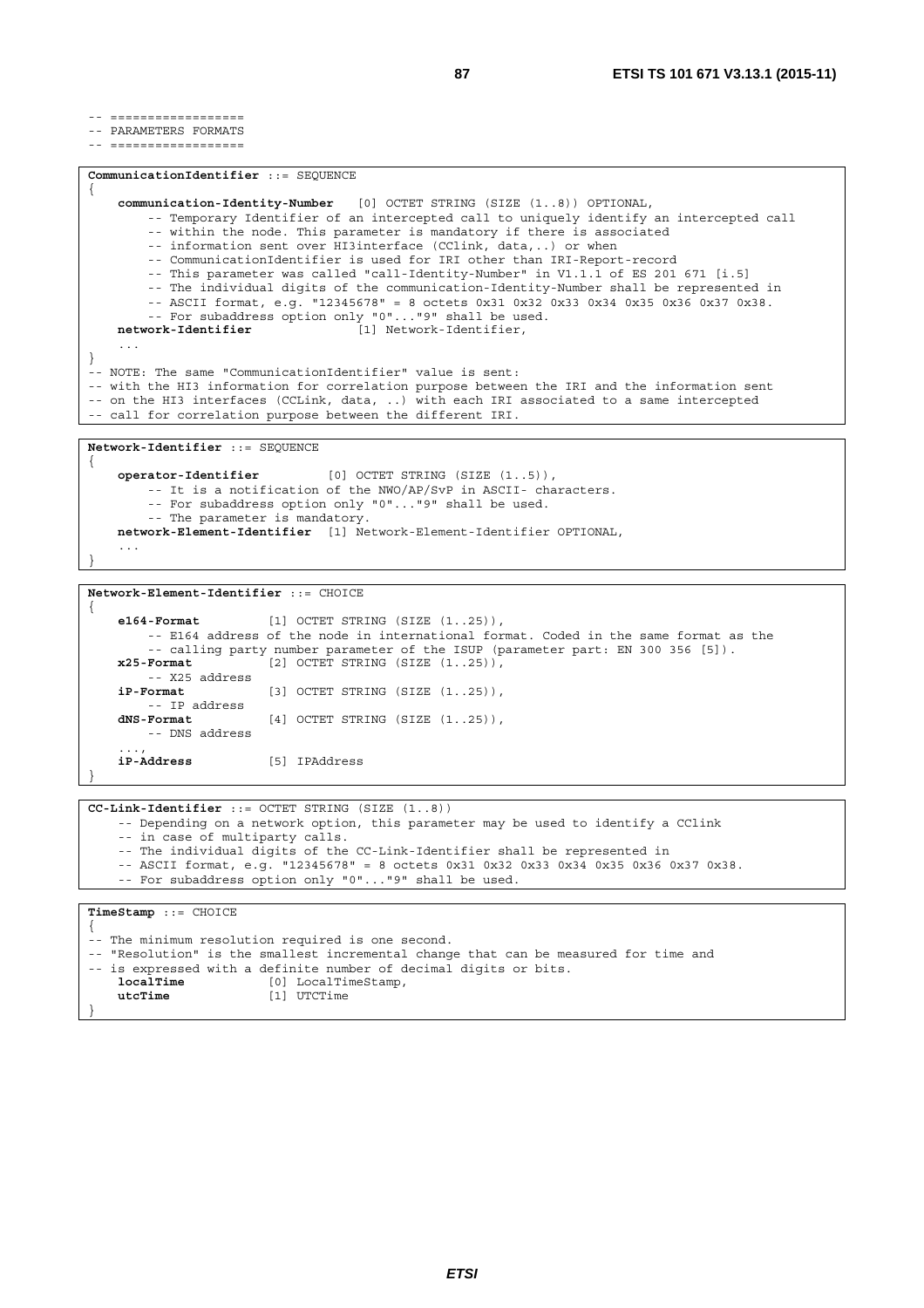```
LocalTimeStamp ::= SEQUENCE 
{ 
    generalizedTime [0] GeneralizedTime, 
         -- The minimum resolution required is one second. 
         -- "Resolution" is the smallest incremental change that can be measured for time and 
         -- is expressed with a definite number of decimal digits or bits. 
    winterSummerIndication [1] ENUMERATED 
     { 
        notProvided(0), 
         winterTime(1), 
         summerTime(2), 
         ... 
     }
```
}

```
PartyInformation ::= SEQUENCE 
{ 
   party-Qualifier [0] ENUMERATED 
 { 
         originating-Party(0), 
              -- In this case, the partyInformation parameter provides the identities related to 
             -- the originating party and all information provided by this party. 
             -- This parameter provides also all the information concerning the redirecting 
             -- party when a forwarded call reaches a target. 
         terminating-Party(1), 
             -- In this case, the partyInformation parameter provides the identities related to 
             -- the terminating party and all information provided by this party. 
         forwarded-to-Party(2), 
             -- In this case, the partyInformation parameter provides the identities related to 
             -- the forwarded to party and parties beyond this one and all information 
             -- provided by this parties, including the call forwarding reason. 
         gPRS-Target(3), 
 ... 
     }, 
   partyIdentity [1] SEQUENCE 
 { 
         imei [1] OCTET STRING (SIZE (8)) OPTIONAL, 
        -- See MAP format 3GPP TS 09.02 [32]<br>tei [2] OCTET STRING (SI
                            tei [2] OCTET STRING (SIZE (1..15)) OPTIONAL, 
             -- ISDN-based Terminal Equipment Identity 
         imsi [3] OCTET STRING (SIZE (3..8)) OPTIONAL, 
             -- See MAP format 3GPP TS 09.02 [32] International Mobile 
              -- Station Identity E.212 number beginning with Mobile Country Code 
         callingPartyNumber [4] CallingPartyNumber OPTIONAL, 
             -- The calling party format is used to transmit the identity of a calling party 
         calledPartyNumber [5] CalledPartyNumber OPTIONAL, 
            -- The called party format is used to transmit the identity of a called party or 
             -- a forwarded to party. 
         msISDN [6] OCTET STRING (SIZE (1..9)) OPTIONAL, 
             -- MSISDN of the target, encoded in the same format as the AddressString 
             -- parameters defined in MAP format 3GPP TS 09.02 [32] 
 ..., 
         e164-Format [7] OCTET STRING (SIZE (1..25)) OPTIONAL, 
             -- E164 address of the node in international format. Coded in the same format as 
             -- the calling party number parameter of the ISUP (parameter part: EN 300 356 [5]) 
         sip-uri [8] OCTET STRING OPTIONAL, 
             -- Session Initiation Protocol - Uniform Resource Identifier. See RFC 3261 [59]. 
             -- This parameter is duplicated from 3GPP TS 33.108 [61]. 
         tel-url [9] OCTET STRING OPTIONAL, 
             -- See "URLs for Telephone Calls", RFC 3966 [68]. 
            -- This parameter is duplicated from 3GPP TS 33.108 [61].<br>v-Validity [10] ENIMERATED
        party-Validity
\{ trusted(0), 
                -- The operator has assured the party identity 
             untrusted(1), 
                -- The operator does not assure the party identity 
             operator-added(2), 
                -- The party identity is added by the operator, e.g. the roaming number 
 ... 
         } OPTIONAL, 
         alphanumeric [11] UTF8String OPTIONAL 
             -- See clause A.3.3 on usage of this parameter 
 },
```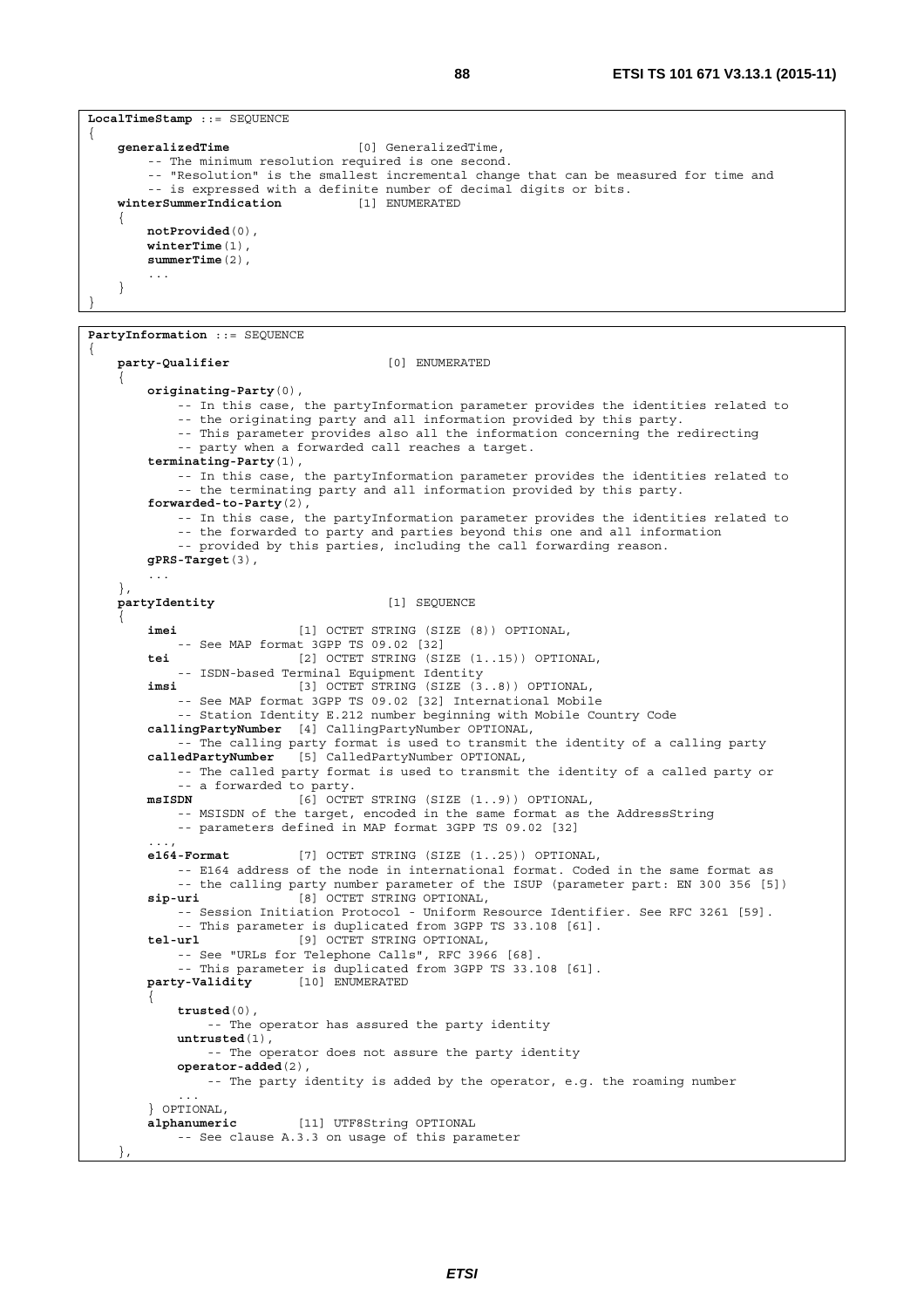```
services-Information [2] Services-Information OPTIONAL, 
         -- This parameter is used to transmit all the information concerning the 
         -- complementary information associated to the basic call 
    supplementary-Services-Information [3] Supplementary-Services OPTIONAL, 
         -- This parameter is used to transmit all the information concerning the 
         -- activation/invocation of supplementary services during a call or out-of call not 
    -- provided by the previous parameters.<br>services-Data-Information [4] Ser
                                           services-Data-Information [4] Services-Data-Information OPTIONAL, 
         -- This parameter is used to transmit all the information concerning the complementary 
         -- information associated to the basic data call. 
 ... 
}
```

```
CallingPartyNumber ::= CHOICE 
{ 
   iSUP-Format [1] OCTET STRING (SIZE (1..25)), 
        -- Encoded in the same format as the calling party number (parameter field) 
         -- of the ISUP (see EN 300 356 [5]). 
   dSS1-Format [2] OCTET STRING (SIZE (1..25)), 
         -- Encoded in the format defined for the value part of the Calling party number 
         -- information element of DSS1 protocol EN 300 403-1 [6]. 
         -- The DSS1 Information element identifier and the DSS1 length are not included. 
 ..., 
   mAP-Format [3] OCTET STRING (SIZE (1..25)) 
         -- Encoded as AddressString of the MAP protocol 3GPP TS 09.02 [32]. 
}
```
**CalledPartyNumber** ::= CHOICE

```
{ 
   iSUP-Format [1] OCTET STRING (SIZE (1..25)), 
        -- Encoded in the same format as the called party number (parameter field) 
        -- of the ISUP (see EN 300 356 [5]). 
   mAP-Format [2] OCTET STRING (SIZE (1..25)), 
 -- Encoded as AddressString of the MAP protocol 3GPP TS 09.02 [32]. 
   dSS1-Format [3] OCTET STRING (SIZE (1..25)), 
        -- Encoded in the format defined for the value part of the Called party number information 
        -- element of DSS1 protocol EN 300 403-1 [6]. 
        -- The DSS1 Information element identifier and the DSS1 length are not included. 
    ... 
}
```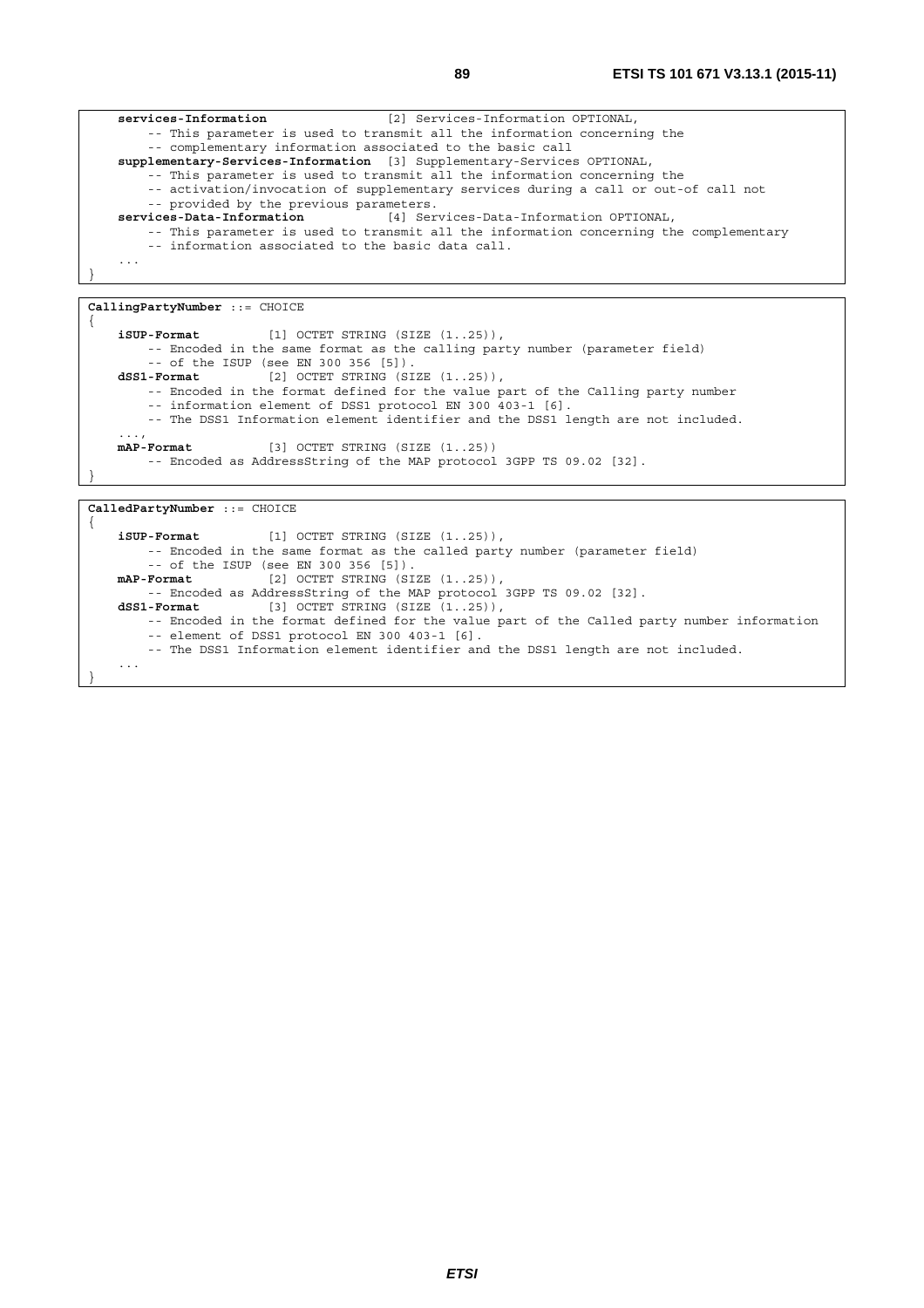```
Location ::= SEQUENCE 
{ 
    e164-Number [1] OCTET STRING (SIZE (1..25)) OPTIONAL, 
         -- Coded in the same format as the ISUP location number (parameter field) 
    -- of the ISUP (see EN 300 356 [5]).<br>globalCellID [2] OCTET STRING (ST
                       [2] OCTET STRING (SIZE (5..7)) OPTIONAL,
         -- See MAP format (see 3GPP TS 09.02 [32]). 
    tetraLocation [3] TetraLocation OPTIONAL, 
        -- This optional parameter is not in use anymore, but is kept for backwards compatibility. 
    rAI [4] OCTET STRING (SIZE (6)) OPTIONAL, 
         -- The Routeing Area Identifier (RAI) in the current SGSN is coded in accordance with 
         -- 3GPP TS 24.008 [41] without the Routing Area Identification IEI (only the 
         -- last 6 octets are used). 
    gsmLocation [5] GSMLocation OPTIONAL, 
     umtsLocation [6] UMTSLocation OPTIONAL, 
    sAI [7] OCTET STRING (SIZE (7)) OPTIONAL, 
        -- format: PLMN-ID 3 octets (no. 1-3),<br>-- LAC 2 octets (no. 4-5),
-- LAC 2 octets (no. 4-5),
 -- SAC 2 octets (no. 6-7) 
         -- (according to 3GPP 25.413 [82]). 
 ..., 
    oldRAI [8] OCTET STRING (SIZE (6)) OPTIONAL, 
         -- the "Routeing Area Identifier" in the old SGSN is coded in accordance with 
         -- 3GPP TS 24.008 [41] without the Routing Area Identification IEI 
         -- (only the last 6 octets are used). 
         -- This parameter is duplicated from 3GPP TS 33.108 [61]. 
    tAI [9] OCTET STRING (SIZE (6)) OPTIONAL, 
         -- The "Tracking Area Identity" (TAI) is coded in accordance with 3GPP TS 29.118 [83] 
         -- without the TAI IEI. 
         -- The tAI parameter is applicable only to the CS traffic cases where the available 
         -- location information is the one received from the Mobility Management Entity (MME). 
    -- This parameter is duplicated from 3GPP TS 33.108 [61].<br>
\bulletCGT [10] OCTET STRING (SIZE (8)) OPTIONAL
                        eCGI [10] OCTET STRING (SIZE (8)) OPTIONAL 
         -- the "E-UTRAN Cell Global Identity" (E-CGI) is coded in accordance with 
         -- 3GPP TS 29.118 [83] without the E-CGI IEI. 
         -- The eCGI parameter is applicable only to the CS traffic cases where 
         -- the available location information is the one received from the MME. 
         -- This parameter is duplicated from 3GPP TS 33.108 [61]. 
}
```
**TetraLocation** ::= CHOICE -- This optional parameter is not in use anymore, but is kept for backwards compatibility. { **ms-Loc** [1] SEQUENCE { **mcc** [1] INTEGER (0..1023), -- 10 bits EN 300 392-1 [40] **mnc** [2] **INTEGER** (0..16383), -- 14 bits EN 300 392-1 [40] **lai** [3] INTEGER (0..65535), -- 14 bits EN 300 392-1 [40]<br>ci [4] INTEGER OPTI **ci** [4] INTEGER OPTIONAL }, **ls-Loc** [2] INTEGER }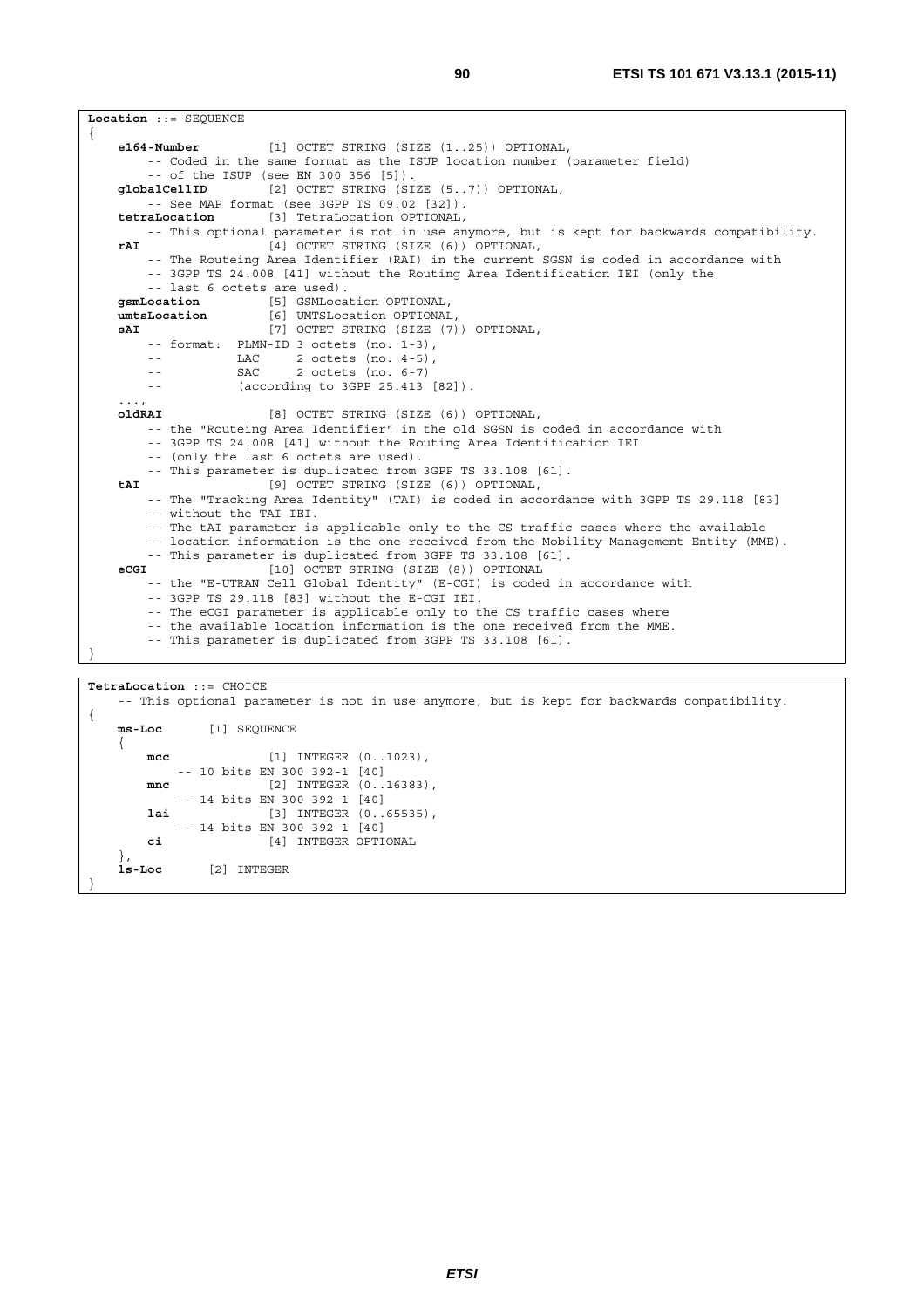```
GSMLocation ::= CHOICE 
{ 
   geoCoordinates [1] SEQUENCE 
 { 
        latitude [1] PrintableString (SIZE(7..10)), 
            -- format: XDDMMSS.SS 
        longitude [2] PrintableString (SIZE(8..11)), 
            -- format: XDDDMMSS.SS 
        mapDatum [3] MapDatum DEFAULT wGS84, 
 ..., 
        azimuth [4] INTEGER (0..359) OPTIONAL 
           -- The azimuth is the bearing, relative to true north 
    }, 
        -- format: XDDDMMSS.SS 
        -- X : N(orth), S(outh), E(ast), W(est) 
       -- DD or DDD : degrees (numeric characters)
 -- MM : minutes (numeric characters) 
-- SS.SS : seconds, the second part (.SS) is optional
        -- Example: 
       -- <sup>1</sup> latitude short form 19502312<br>-- 1 longitude long form 1951122312.18
               longitude long form
   utmCoordinates [2] SEQUENCE 
    { 
 utm-East [1] PrintableString (SIZE(10)), 
 utm-North [2] PrintableString (SIZE(7)), 
           -- Universal Transverse Mercator 
 -- example utm-East 32U0439955 
 -- utm-North 5540736 
        mapDatum [3] MapDatum DEFAULT wGS84, 
 ..., 
        azimuth [4] INTEGER (0..359) OPTIONAL 
            -- The azimuth is the bearing, relative to true north 
    }, 
   utmRefCoordinates [3] SEQUENCE 
    { 
        utmref-string PrintableString (SIZE(13)), 
        mapDatum MapDatum DEFAULT wGS84, 
        ... 
    }, 
        -- example 32UPU91294045 
   wGS84Coordinates [4] OCTET STRING 
    -- format is as defined in 3GPP TS 03.32 [57] 
}
```
**MapDatum** ::= ENUMERATED

```
{ 
    wGS84, 
         -- World Geodetic System 1984 
    wGS72, 
    eD50, 
        -- European Datum 50 
 ... 
}
```

```
UMTSLocation ::= CHOICE 
{ 
   point [1] GA-Point,<br>pointWithUnCertainty [2] GA-PointW
                             [2] GA-PointWithUnCertainty,
   polygon [3] GA-Polygon, 
 ... 
}
```
**GeographicalCoordinates** ::= SEQUENCE

```
{ 
   latitudeSign ENUMERATED 
   \{ north, 
        south
 }, 
   latitude INTEGER (0..8388607), 
   longitude INTEGER (-8388608..8388607), 
    ... 
}
```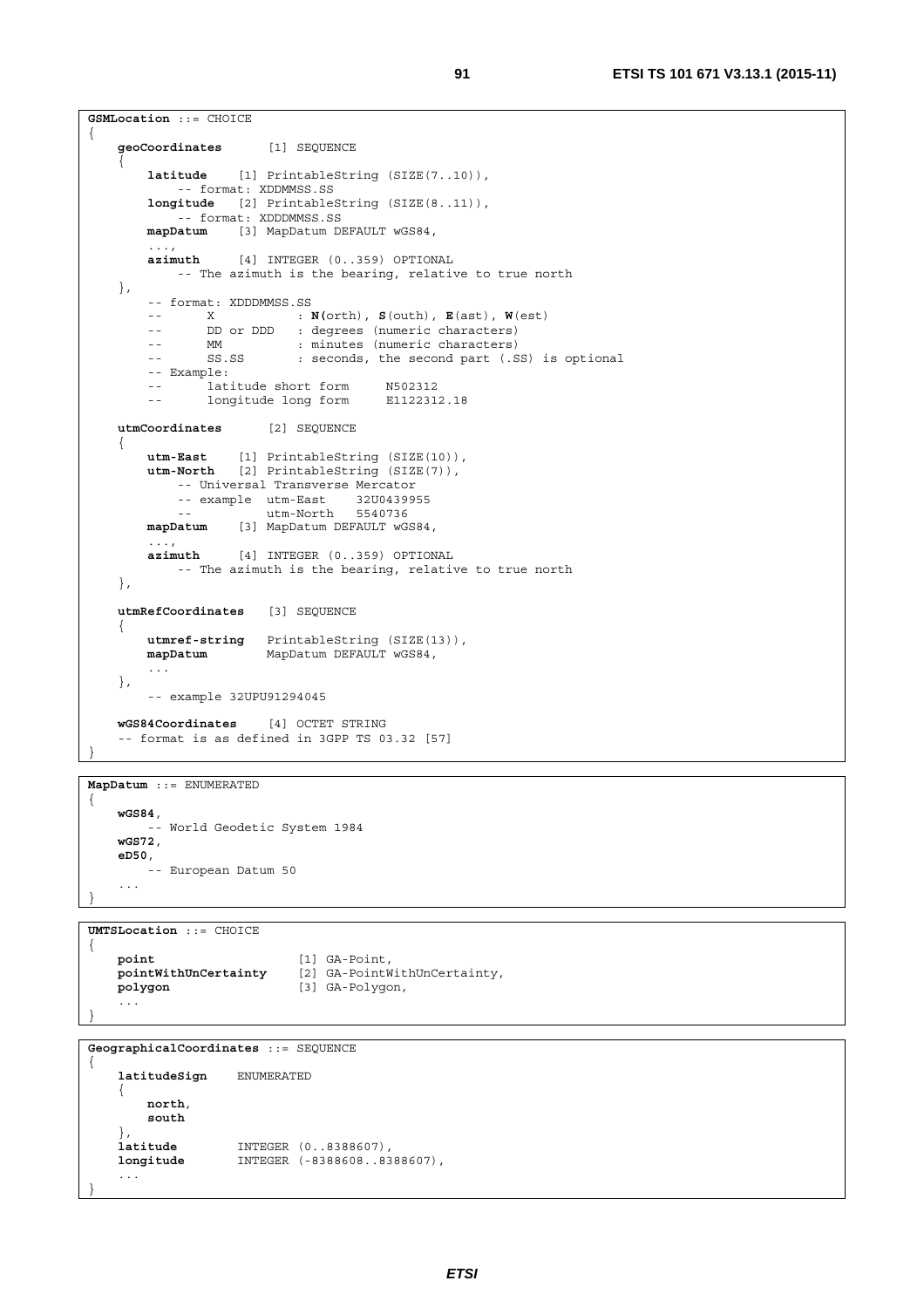```
GA-Point ::= SEQUENCE 
{ 
    geographicalCoordinates GeographicalCoordinates, 
     ... 
}
```

```
GA-PointWithUnCertainty ::=SEQUENCE
```

```
geographicalCoordinates GeographicalCoordinates, 
   uncertaintyCode INTEGER (0..127) 
}
```
**maxNrOfPoints** INTEGER ::= 15

{

{

}

```
GA-Polygon ::= SEQUENCE (SIZE (1..maxNrOfPoints)) OF 
    SEQUENCE 
    \{ geographicalCoordinates GeographicalCoordinates, 
         ... 
 }
```
**CallContentLinkCharacteristics** ::= SEQUENCE

```
cCLink-State [1] CCLink-State OPTIONAL, 
          -- current state of the CCLink 
    release-Time [2] TimeStamp OPTIONAL, 
    -- date and time of the release of the Call Content Link.<br>release-Reason [3] OCTET STRING (SIZE(2)) OPTIONAL,
                                  release-Reason [3] OCTET STRING (SIZE(2)) OPTIONAL, 
    -- Release cause coded in Q.850 [31] format<br>IEMF-Address [4] CalledPartyNumber O
                               lEMF-Address [4] CalledPartyNumber OPTIONAL, 
          -- Directory number used to route the call toward the LEMF 
 ... 
}
```

```
CCLink-State ::= ENUMERATED
```

```
{ 
   setUpInProcess(1), 
         -- The set-up of the call is in process 
   callActive(2), 
    callReleased(3), 
    lack-of-resource(4), 
        -- The lack-of-resource state is sent when a CC Link cannot 
         -- be established because of lack of resource at the MF level. 
     ...
```
**Intercepted-Call-State** ::= ENUMERATED { **idle**(1), -- When the intercept call is released, the state is IDLE and the reason is provided -- by the release-Reason-Of-Intercepted-Call parameter. **setUpInProcess**(2), -- The set-up of the call is in process **connected**(3), -- The answer has been received ... }

**Services-Information** ::= SEQUENCE { **iSUP-parameters** [1] ISUP-parameters OPTIONAL, **dSS1-parameters-codeset-0** [2] DSS1-parameters-codeset-0 OPTIONAL, ..., **mAP-parameters** [3] MAP-parameters OPTIONAL }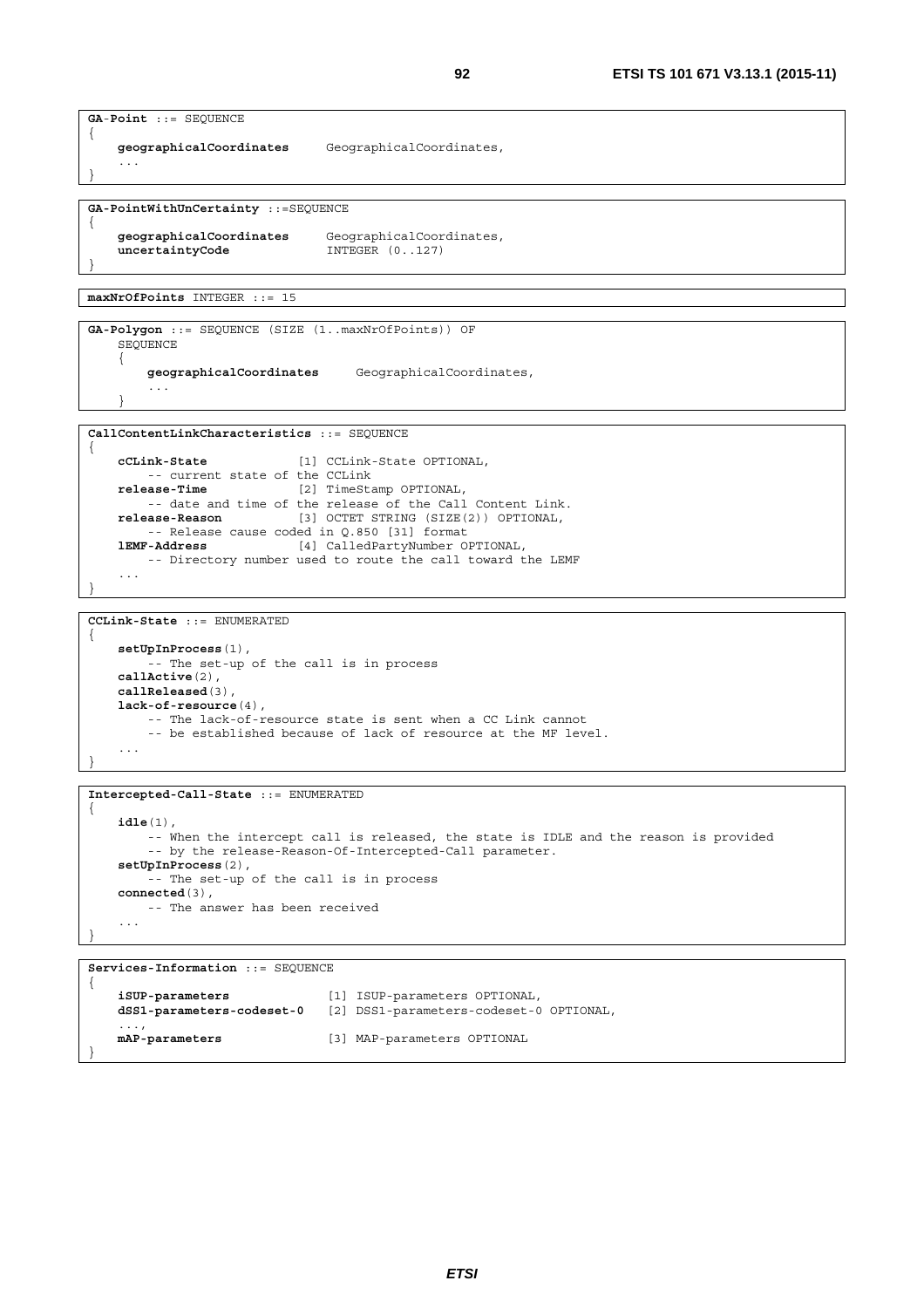**ISUP-parameters** ::= SET SIZE (1..256) OF OCTET STRING (SIZE (1..256)) -- Each "OCTET STRING" contains one additional ISUP parameter TLV coded not already defined in -- the previous parameters. The Tag value is the one given in EN 300 356 [5]. -- In version 1 of the present document "iSUP-parameters" is defined as mandatory. -- It might occur that no ISUP parameter is available. In that case in a version 1 -- implementation the value "zero" may be included in the first octet string of the SET. -- The Length and the Value are coded in accordance with the parameter definition in -- EN 300 356 [5]. Hereafter are listed the main parameters. -- However other parameters may be added: -- Transmission medium requirement: format defined in EN 300 356 [5]. -- This parameter can be provided with the "Party Information" of the "calling party". -- Transmission medium requirement prime: format defined in EN 300 356 [5]. -- This parameter can be provided with the "Party Information" of the "calling party". **DSS1-parameters-codeset-0** ::= SET SIZE (1..256) OF OCTET STRING (SIZE (1..256)) -- Each "OCTET STRING" contains one DSS1 parameter of the codeset-0. The parameter is coded as -- described in EN 300 403-1 [6] (The DSS1 Information element identifier and the DSS1 length -- are included). Hereafter are listed the main parameters. -- However other parameters may be added: -- Bearer capability: this parameter may be repeated. Format defined in EN 300 403-1 [6]. -- This parameter can be provided with the "Party Information" of the "calling party", -- "called party" or "forwarded to party". -- High Layer Compatibility: this parameter may be repeated. Format defined in EN 300 403-1 [6] -- This parameter can be provided with the "Party Information" of the "calling party", -- "called party" or "forwarded to party". -- Low Layer capability: this parameter may be repeated. Format defined in EN 300 403-1 [6]. -- This parameter can be provided with the "Party Information" of the "calling party", -- "called party" or "forwarded to party". **MAP-parameters** ::= SET SIZE (1..256) OF OCTET STRING (SIZE(1..256)) -- Each "OCTET STRING" contains one MAP parameter. The parameter is coded as described in -- 3GPP TS 09.02 [32] (The map-TS-Code is included). **Supplementary-Services** ::= SEQUENCE { **standard-Supplementary-Services** [1] Standard-Supplementary-Services OPTIONAL, **non-Standard-Supplementary-Services** [2] Non-Standard-Supplementary-Services OPTIONAL, **other-Services** [3] Other-Services OPTIONAL, ... } **Standard-Supplementary-Services** ::= SEQUENCE { **iSUP-SS-parameters** [1] ISUP-SS-parameters OPTIONAL, **dSS1-SS-parameters-codeset-0** [2] DSS1-SS-parameters-codeset-0 OPTIONAL, **dSS1-SS-parameters-codeset-4** [3] DSS1-SS-parameters-codeset-4 OPTIONAL, **dSS1-SS-parameters-codeset-5** [4] DSS1-SS-parameters-codeset-5 OPTIONAL, **dSS1-SS-parameters-codeset-6** [5] DSS1-SS-parameters-codeset-6 OPTIONAL, **dSS1-SS-parameters-codeset-7** [6] DSS1-SS-parameters-codeset-7 OPTIONAL, **dSS1-SS-Invoke-components** [7] DSS1-SS-Invoke-Components OPTIONAL, **mAP-SS-Parameters** [8] MAP-SS-Parameters OPTIONAL, **mAP-SS-Invoke-Components** [9] MAP-SS-Invoke-Components OPTIONAL, ... } **Non-Standard-Supplementary-Services** ::= SET SIZE (1..20) OF CHOICE { **simpleIndication** [1] SimpleIndication, **sciData** [2] SciDataMode, ... }

**Other-Services** ::= SET SIZE (1..50) OF OCTET STRING (SIZE (1..256)) -- Reference manufacturer manuals.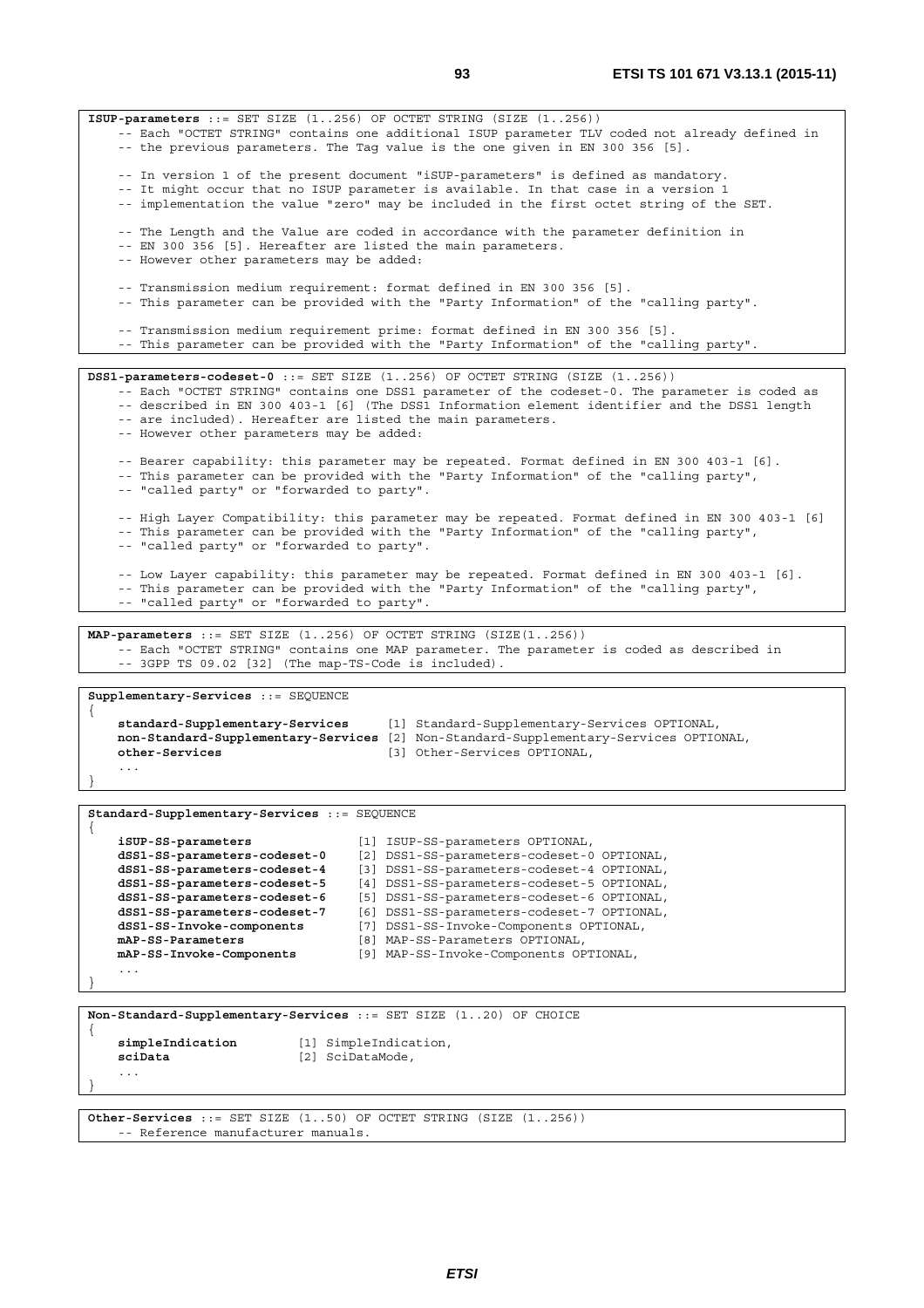**ISUP-SS-parameters** ::= SET SIZE (1..256) OF OCTET STRING (SIZE (1..256)) -- It shall be noticed this parameter is retained for compatibility reasons. -- It is recommended not to use it in new work but to use ISUP-parameters parameter. -- Each "OCTET STRING" contains one additional ISUP parameter TLV coded not already defined in -- the previous parameters. The Tag value is the one given in EN 300 356 [5]. -- The Length and the Value are coded in accordance with the parameter definition in -- EN 300 356 [5]. Hereafter are listed the main parameters. -- However other parameters may be added: -- Connected Number: format defined in EN 300 356 [5]. -- This parameter can be provided with the "Party Information" of the -- "called party" or "forwarded to party". -- RedirectingNumber: format defined in EN 300 356 [5]. -- This parameter can be provided with the "Party Information" of the "originating party" -- or/and of the "terminating party". -- Original Called Party Number: format defined in EN 300 356 [5]. -- This parameter can be provided with the "Party Information" of the "originating party". -- Redirection information: format defined in EN 300 356 [5]. -- This parameter can be provided with the "Party Information" of the -- "originating party", "forwarded to party" or/and "Terminating party". -- Redirection Number: format defined in EN 300 356 [5]. -- This parameter can be provided with the "Party Information" of the -- "forwarded to party" or "Terminating party". -- Call diversion information: format defined in EN 300 356 [5]. -- This parameter can be provided with the "Party Information" of the -- "forwarded to party" or "Terminating party". -- Generic Number: format defined in EN 300 356 [5]. -- This parameter can be provided with the "Party Information" of the -- "calling party", "called party" or "forwarded to party". -- This parameters are used to transmit additional identities (additional, calling party -- number, additional called number, etc.). -- Generic Notification: format defined in EN 300 356 [5]. -- This parameter may be provided with the "Party Information" of the -- "calling party", "called party" or "forwarded to party". -- This parameters transmit the notification to the other part of the call of the supplementary -- services activated or invoked by a subscriber during the call.

-- CUG Interlock Code: format defined in EN 300 356 [5].

-- This parameter can be provided with the "Party Information" of the "calling party".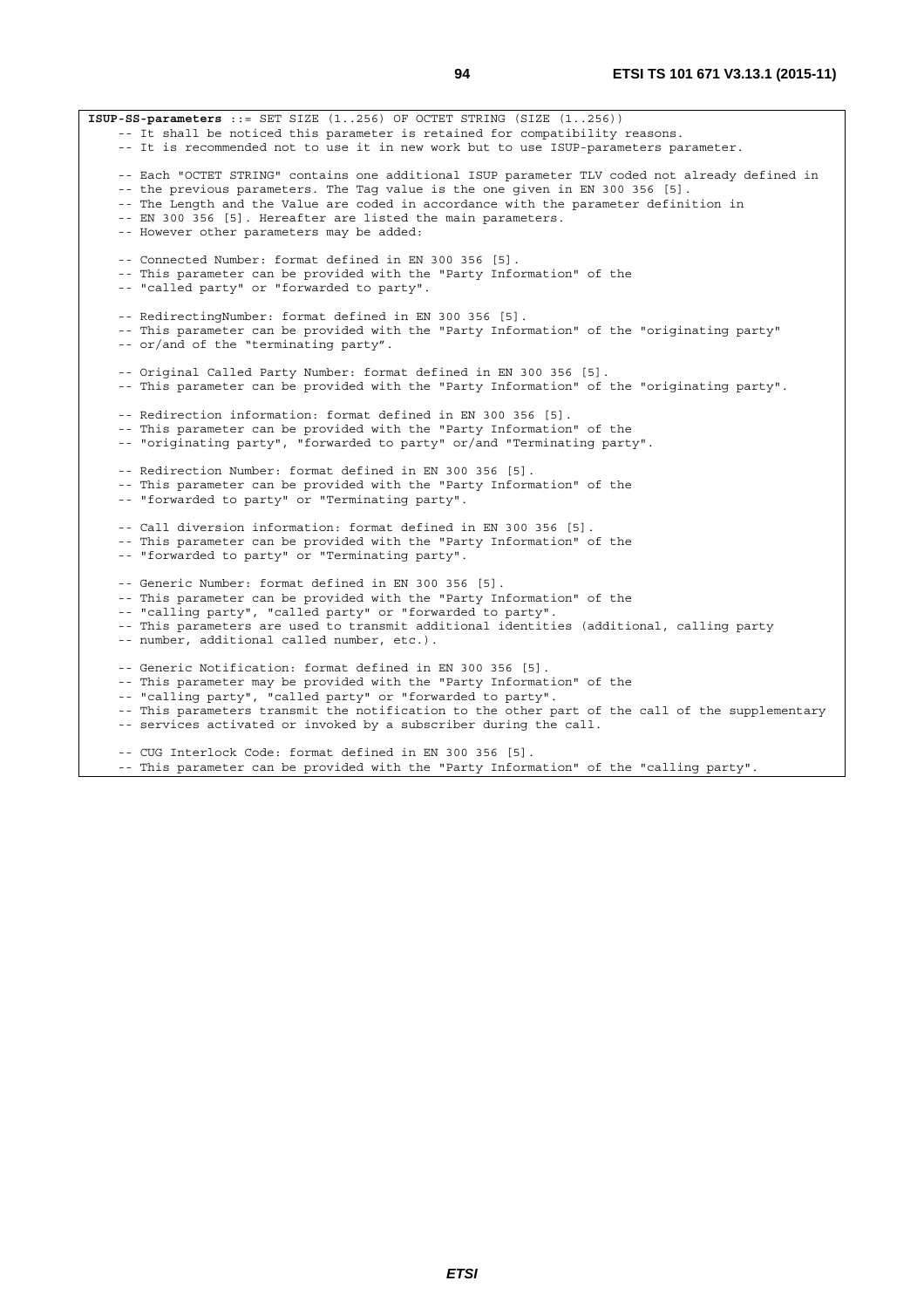**DSS1-SS-parameters-codeset-0** ::= SET SIZE (1..256) OF OCTET STRING (SIZE (1..256)) -- Each "OCTET STRING" contains one DSS1 parameter of the codeset-0. The parameter is coded as -- described in EN 300 403-1 [6] (The DSS1 Information element identifier and the DSS1 length -- are included). Hereafter are listed the main parameters. -- However other parameters may be added: -- Calling Party Subaddress: format defined in EN 300 403-1 [6]. -- This parameter can be provided with the "Party Information" of the "calling party". -- Called Party Subaddress: format defined in EN 300 403-1 [6]. -- This parameter can be provided with the "Party Information" of the "calling party". -- Connected Subaddress: format defined in recommendation (see EN 300 097-1 [14]). -- This parameter can be provided with the "Party Information" of the -- "called party" or "forwarded to party". -- Connected Number: format defined in recommendation (see EN 300 097-1 [14]). -- This parameter can be provided with the "Party Information" of the -- "called party" or "forwarded to party". -- Keypad facility: format defined in EN 300 403-1 [6]. -- This parameter can be provided with the "Party Information" of the -- "calling party", "called party" or "forwarded to party". -- Called Party Number: format defined in EN 300 403-1 [6]. -- This parameter could be provided with the "Party Information" of the "calling party" -- when target is the originating party; it contains the dialled digits before modification -- at network level (e.g. IN interaction, translation, etc …). -- User-user: format defined in EN 300 286-1 [23]). -- This parameter can be provided with the "Party Information" of the -- "calling party", "called party" or "forwarded to party". **DSS1-SS-parameters-codeset-4** ::= SET SIZE (1..256) OF OCTET STRING (SIZE (1..256)) -- Each "OCTET STRING" contains one DSS1 parameter of the codeset-4. The parameter is coded as

-- described in the relevant recommendation.

**DSS1-SS-parameters-codeset-5** ::= SET SIZE (1..256) OF OCTET STRING (SIZE (1..256)) -- Each "OCTET STRING" contains one DSS1 parameter of the codeset-5. The parameter is coded as -- described in the relevant national recommendation.

**DSS1-SS-parameters-codeset-6** ::= SET SIZE (1..256) OF OCTET STRING (SIZE (1..256)) -- Each "OCTET STRING" contains one DSS1 parameter of the codeset-6. The parameter is coded as -- described in the relevant local network recommendation.

**DSS1-SS-parameters-codeset-7** ::= SET SIZE (1..256) OF OCTET STRING (SIZE (1..256)) -- Each "octet string" contains one DSS1 parameter of the codeset-7. The parameter is coded as -- described in the relevant user specific recommendation.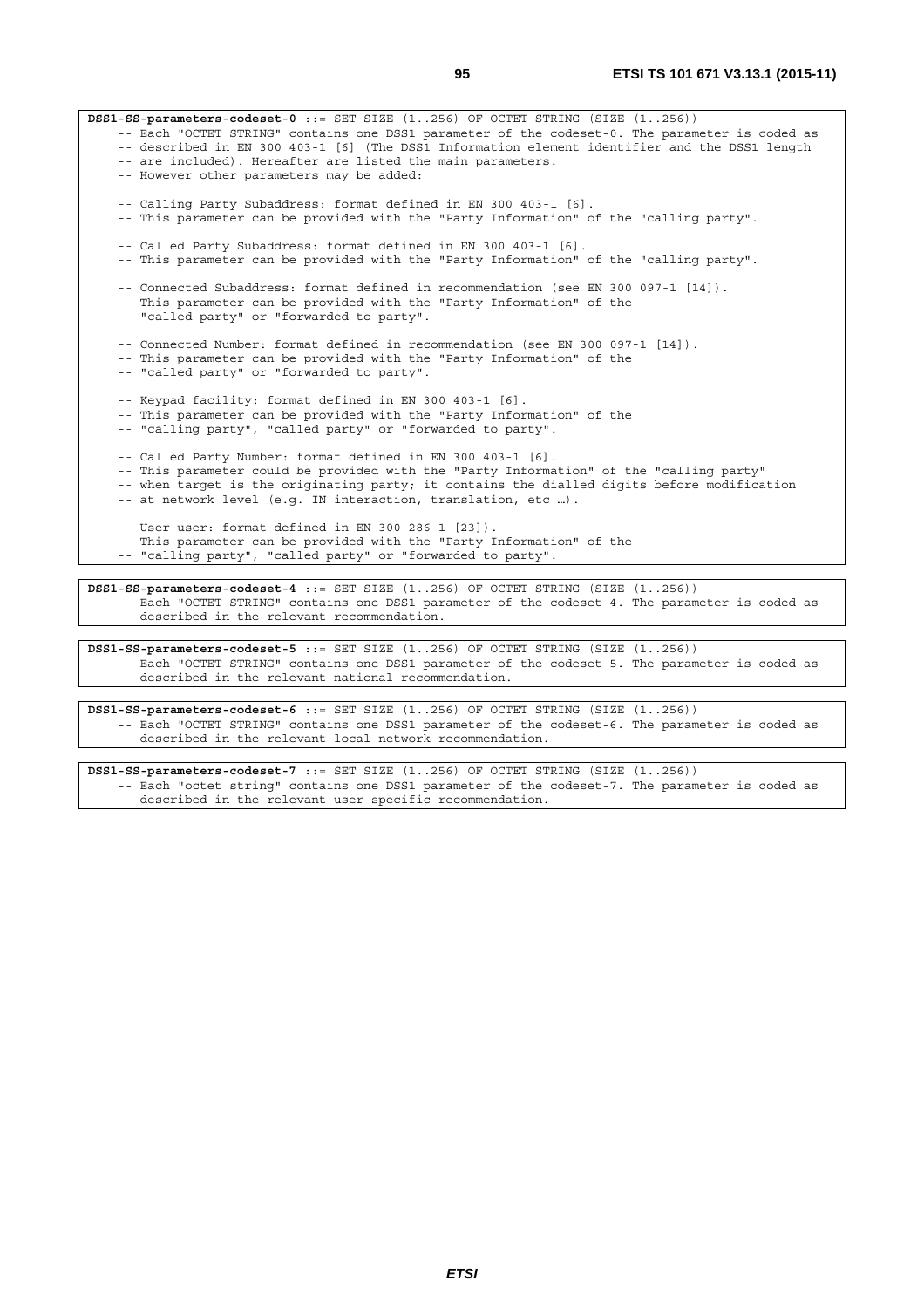**DSS1-SS-Invoke-Components** ::= SET SIZE (1..256) OF OCTET STRING (SIZE (1..256)) -- Each "octet string" contains one DSS1 Invoke or Return Result component. -- The invoke or return result component is coded as -- described in the relevant DSS1 supplementary service recommendation. -- Invoke or Return Result component (BeginCONF): EN 300 185-1 [19] -- Invoke or Return Result component (AddCONF): EN 300 185-1 [19] -- Invoke or Return Result component (SplitCONF): EN 300 185-1 [19] -- Invoke or Return Result component (DropCONF): EN 300 185-1 [19] -- Invoke or Return Result component (IsolateCONF): EN 300 185-1 [19] -- Invoke or Return Result component (ReattachCONF): EN 300 185-1 [19] -- Invoke or Return Result component (PartyDISC): EN 300 185-1 [19] -- Invoke or Return Result component (MCIDRequest): EN 300 130-1 [16] -- Invoke or Return Result component (Begin3PTY): EN 300 188-1 [20] -- Invoke or Return Result component (End3PTY): EN 300 188-1 [20] -- Invoke or Return Result component (ECTExecute): EN 300 369-1 [25] -- Invoke or Return Result component (ECTInform): EN 300 369-1 [25] -- Invoke or Return Result component (ECTLinkIdRequest): EN 300 369-1 [25] -- Invoke or Return Result component (ECTLoopTest): EN 300 369-1 [25] -- Invoke or Return Result component (ExplicitECTExecute): EN 300 369-1 [25] -- Invoke or Return Result component (ECT: RequestSubaddress): EN 300 369-1 [25] -- Invoke or Return Result component (ECT: SubaddressTransfer): EN 300 369-1 [25] -- Invoke or Return Result component (CF: ActivationDiversion): EN 300 207-1 [21] -- Invoke or Return Result component (CF: DeactivationDiversion): EN 300 207-1 [21] -- Invoke or Return Result component (CF: ActivationStatusNotification): EN 300 207-1 [21] -- Invoke or Return Result component (CF: DeactivationStatusNotification): EN 300 207-1 [21] -- Invoke or Return Result component (CF: InterrogationDiversion): EN 300 207-1 [21] -- Invoke or Return Result component (CF: InterrogationServedUserNumber): EN 300 207-1 [21] -- Invoke or Return Result component (CF: DiversionInformation): EN 300 207-1 [21] -- Invoke or Return Result component (CF: CallDeflection): EN 300 207-1 [21] -- Invoke or Return Result component (CF: CallRerouteing): EN 300 207-1 [21] -- Invoke or Return Result component (CF: DivertingLegInformation1): EN 300 207-1 [21] -- Invoke or Return Result component (CF: DivertingLegInformation2): EN 300 207-1 [21] -- Invoke or Return Result component (CF: DivertingLegInformation3): EN 300 207-1 [21] -- other invoke or return result components ... **MAP-SS-Invoke-Components** ::= SET SIZE (1..256) OF OCTET STRING (SIZE (1..256)) -- Each "octet string" contains one MAP Invoke or Return Result component. -- The invoke or return result component is coded as -- described in the relevant MAP supplementary service recommendation. **MAP-SS-Parameters** ::= SET SIZE (1..256) OF OCTET STRING (SIZE (1..256)) -- Each "octet string" contains one MAP Parameter. The parameter is coded as -- described in the relevant MAP supplementary service recommendation. **SimpleIndication** ::= ENUMERATED { **call-Waiting-Indication**(0), -- The target has received a call waiting indication for this call **add-conf-Indication**(1), -- this call has been added to a conference **call-on-hold-Indication**(2), -- indication that this call is on hold **retrieve-Indication**(3), -- indication that this call has been retrieved **suspend-Indication**(4), -- indication that this call has been suspended **resume-Indication**(5), -- indication that this call has been resumed **answer-Indication**(6), -- indication that this call has been answered

**SciDataMode** ::= OCTET STRING (SIZE (1..256))

 ... }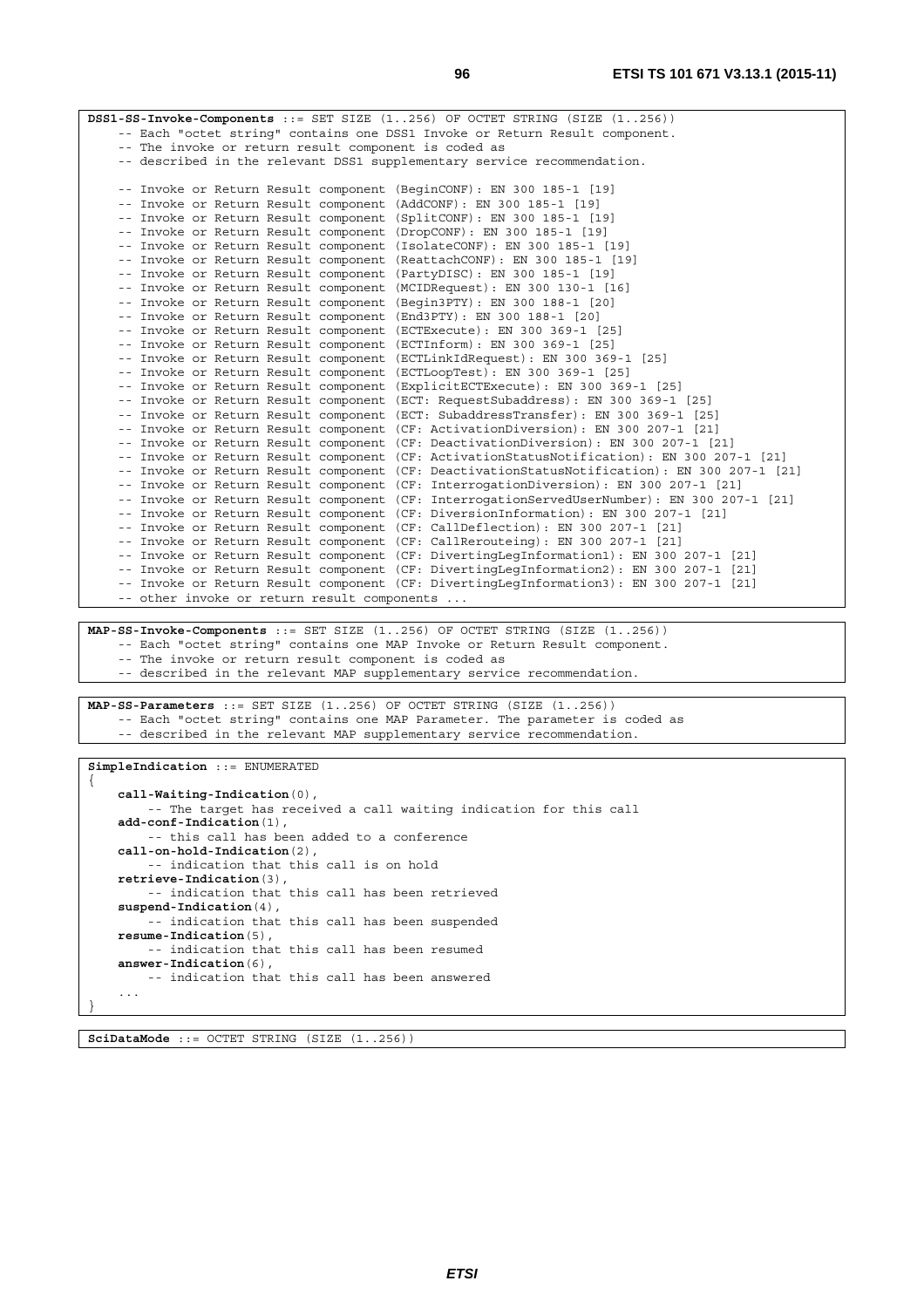```
SMS-report ::= SEQUENCE 
{ 
    communicationIdentifier [1] CommunicationIdentifier, 
        -- used to uniquely identify an intercepted call: the same used for the 
         -- relevant IRI 
         -- Called "callIdentifier" in V1.1.1 of ES 201 671 [i.5] 
    timeStamp [2] TimeStamp, 
         -- date and time of the report. The format is 
         -- the one defined in case a) of the ASN.1 ITU-T Recommendation X.680 [33]. 
         -- (year month day hour minutes seconds) 
    sMS-Contents [3] SEQUENCE 
     { 
         initiator [1] ENUMERATED 
         { 
             -- party which sent the SMS 
             target(0), 
             server(1), 
             undefined-party(2), 
             ... 
         }, 
         transfer-status [2] ENUMERATED 
         { 
             succeed-transfer(0), 
                 --the transfer of the SMS message succeeds 
             not-succeed-transfer(1), 
             undefined(2), 
 ... 
         } OPTIONAL, 
         other-message [3] ENUMERATED 
\{ -- In case of terminating call, indicates if the server will send other SMS. 
             yes(0), 
             no(1), 
             undefined(2), 
             ... 
         } OPTIONAL, 
         content [4] OCTET STRING (SIZE (1..270)) OPTIONAL, 
             -- Encoded in the format defined for the SMS mobile. 
             -- The content and enhancedContent fields are mutually exclusive. 
             -- The content field is dedicated for 3GPP purposes. 
 ..., 
         enhancedContent [5] SEQUENCE 
\left\{\begin{array}{ccc} & & \\ & & \end{array}\right\} content [1] OCTET STRING, 
                 -- The character encoding used in the content field is specified in the 
                 -- character-encoding field. 
             character-encoding [2] ENUMERATED 
\{ gsm-7-bit-ascii(0), 
                 eight-bit-ascii(1), 
                 eight-bit-binary(2), 
                 ucs-2(3), 
                 utf-8(4), 
                 utf-16(5), 
                 other(6), 
                 ... 
 } 
        } OPTIONAL 
    } 
}
```

```
LawfulInterceptionIdentifier ::= OCTET STRING (SIZE (1..25)) 
    -- It is recommended to use ASCII characters in "a"..."z", "A"..."Z", "-", ".", ".", and "0"..."9".
     -- For subaddress option only "0"..."9" shall be used.
```

```
National-Parameters ::= SET SIZE (1..40) OF OCTET STRING (SIZE (1..256)) 
     -- Content defined by national law.
```
**GPRSCorrelationNumber** ::= OCTET STRING (SIZE(8..20))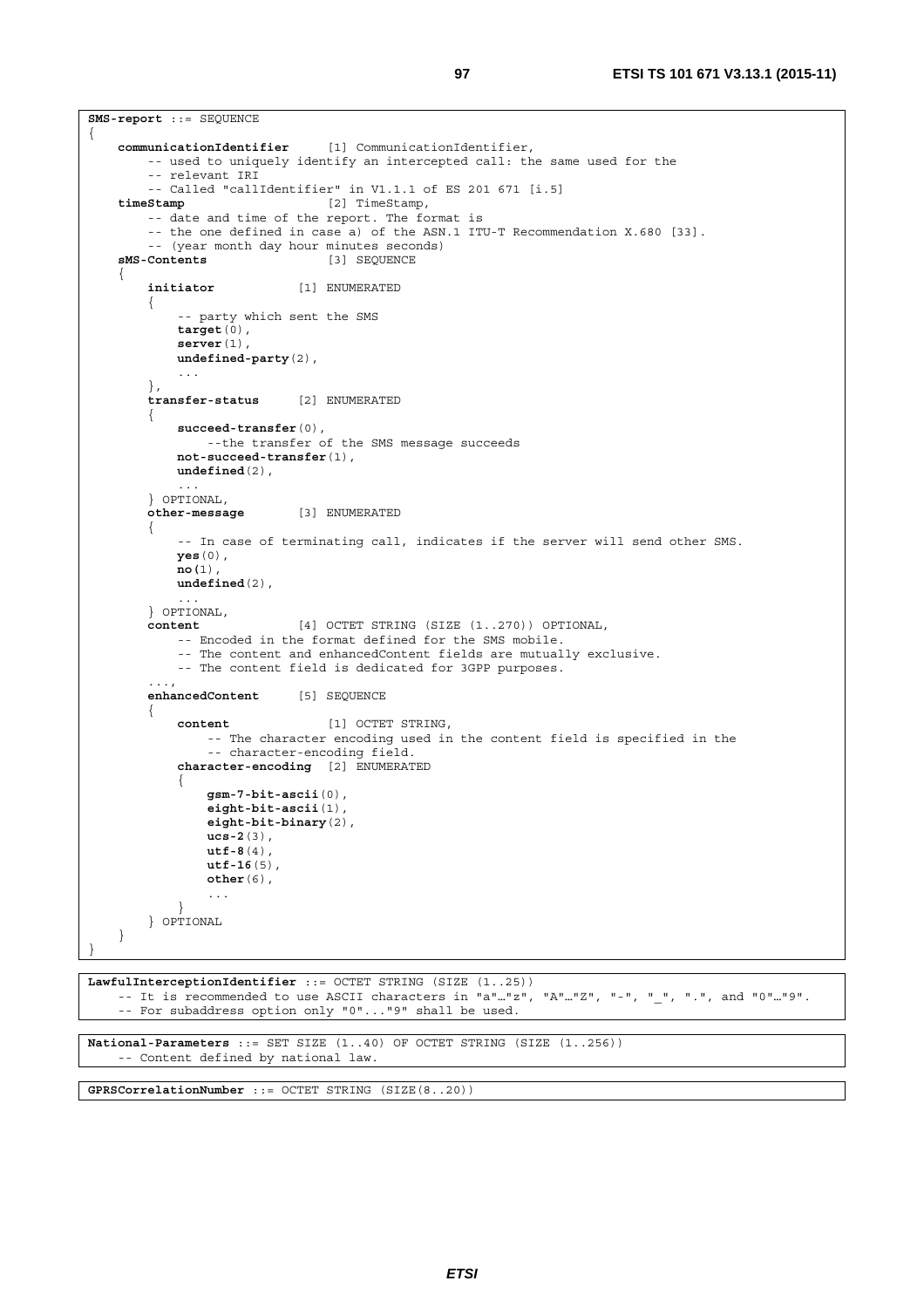```
GPRSEvent ::= ENUMERATED 
     -- see 3GPP TS 03.33 [42] 
{ 
   pDPContextActivation(1), 
    startOfInterceptionWithPDPContextActive(2), 
    pDPContextDeactivation(4), 
   gPRSAttach(5), 
    gPRSDetach(6), 
    cellOrRAUpdate(10), 
    sMS(11), 
 ..., 
    pDPContextModification(13), 
     endOfInterceptionWithPDPContextActive(14) 
}
```

```
Services-Data-Information ::= SEQUENCE 
{ 
    gPRS-parameters [1] GPRS-parameters OPTIONAL, 
 ... 
}
```
**GPRS-parameters** ::= SEQUENCE

...

}

```
{ 
    pDP-address-allocated-to-the-target [1] DataNodeAddress OPTIONAL, 
                                               aPN [2] OCTET STRING (SIZE(1..100)) OPTIONAL, 
          -- The Access Point Name (APN) is coded in accordance with 
        -- 3GPP TS 24.008 [41] without the APN IEI (only the last 100 octets are used).
         -- Octets are coded according to 3GPP TS 23.003 [76]. 
    -- This parameter is duplicated from 3GPP TS 33.108 [61].<br>pDP-type [3] OCTET STRING (SIZ
                                               [3] OCTET STRING (SIZE(2)) OPTIONAL,
 -- when PDP-type is IPv4 or IPv6, the IP address is carried by parameter 
 -- pDP-address-allocated-to-the-target when PDP-type is IPv4v6, 
         -- the additional IP address is carried by parameter additionalIPaddress 
 ..., 
    nSAPI [4] OCTET STRING (SIZE (1)) OPTIONAL,<br>
additionalIPaddress [5] DataNodeAddress OPTIONAL,
                                               additional<br>
ISI DataNodeAddress OPTIONAL
} 
GPRSOperationErrorCode ::= OCTET STRING (SIZE(2)) 
     -- Refer to 3GPP TS 24.008 [41] for values (GMM cause or SM cause parameter). 
DataNodeAddress ::= CHOICE 
{ 
    ipAddress [1] IPAddress, 
    x25Address [2] X25Address,
```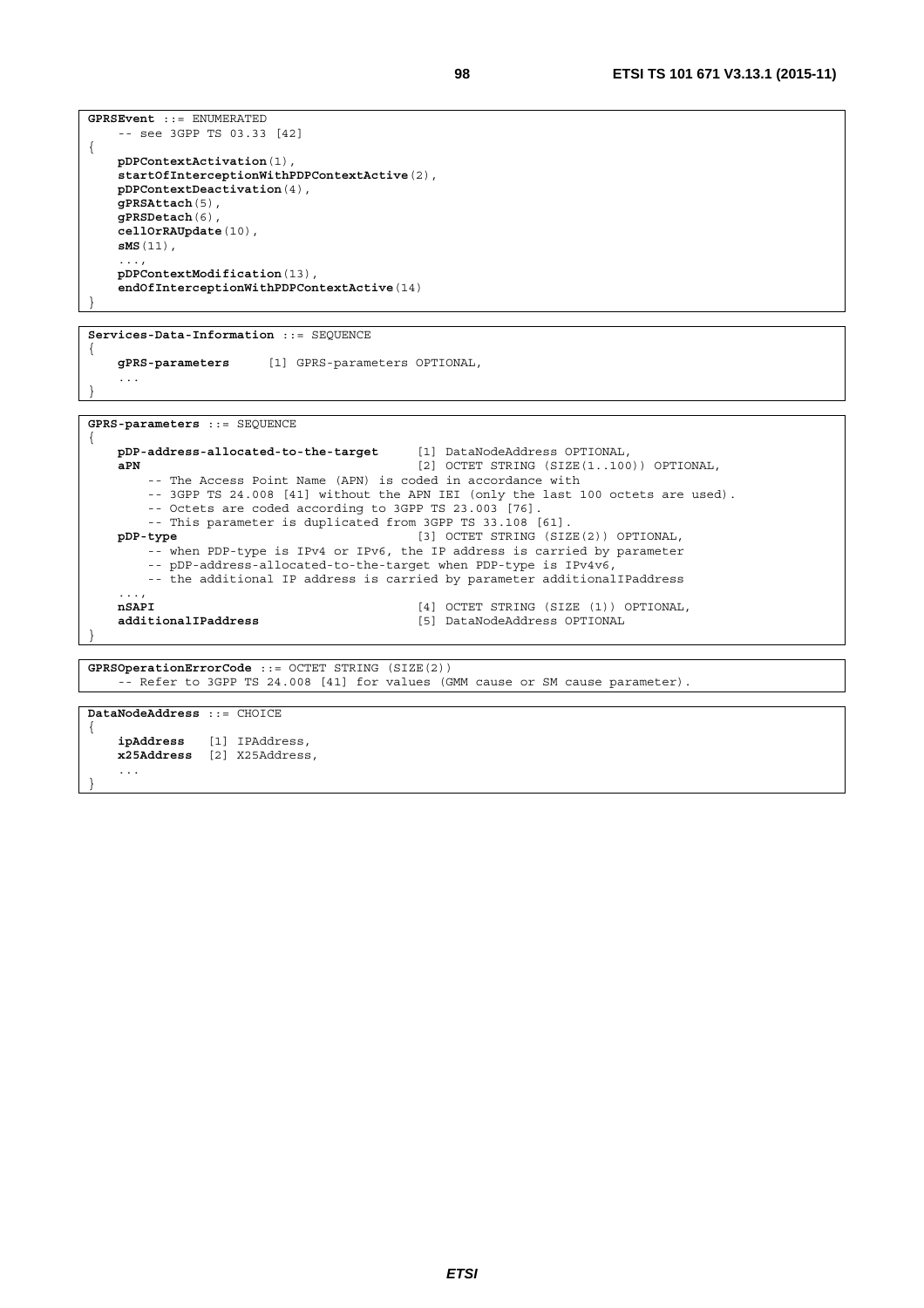```
IPAddress ::= SEQUENCE 
{ 
   iP-type [1] ENUMERATED 
    { 
         iPV4(0), 
        iPV6(1), 
 ... 
 }, 
   iP-value [2] IP-value, 
                        iP-assignment [3] ENUMERATED 
 { 
         static(1), 
            -- The static coding shall be used to report a static address. 
        dynamic(2), 
             -- The dynamic coding shall be used to report a dynamically allocated address. 
         notKnown(3), 
            -- The notKnown coding shall be used to report other then static or dynamically 
             -- allocated IP addresses. 
 ... 
    } OPTIONAL, 
 ..., 
    iPv6PrefixLength [4] INTEGER (1..128) OPTIONAL, 
         -- Indicates the length of the prefix delegated by the CSP to the subscriber 
         -- example: 60 if IP address is "2001:db8:0:85a3::ac1f:8001/60" 
         -- Mandatory in case where the iP-value contains an IPv6 binary value 
   iPv4SubnetMask [5] OCTET STRING (SIZE(4)) OPTIONAL 
         -- For IPv4 addresses, this indicates the subnetmask to be applied to the iP-value field. 
         -- The subnet mask is intended to be presented as a binary value, e.g. "ff ff ff f8" to 
         -- represent the dotted-decimal subnet mask of "255.255.255.248" corresponding to 
         -- a /29 CIDR-format subnet mask 
}
```
**IP-value** ::= CHOICE { **iPBinaryAddress** [1] OCTET STRING (SIZE(4..16)), -- In case of IPv6, the Prefix Length is provided by the "**iPv6PrefixLength"** -- In case of IPv4, the netmask is provided by the "**iPv4SubnetMask" iPTextAddress** [2] IA5String (SIZE(7..45)), -- In case of IPv6, the delivered iPTextAddress field could include a complete -- single IPv6-Address or an IPv6-Prefix for a subnetwork on the target side. -- In case of IPv4, the delivered iPTextAddress field could include a single -- IPv4 address or an IPv4address/netmask, for example "192.168.1.1" or "192.168.1.1/24" ... }

**X25Address** ::= OCTET STRING (SIZE(1..25))

**National-HI2-ASN1parameters** ::= SEQUENCE { **countryCode** [1] PrintableString (SIZE (2)), -- Country Code according to ISO 3166-1 [67], -- the country to which the parameters inserted after the extension marker apply. ... -- In case a given country wants to use additional national parameters according to its law, -- these national parameters should be defined using the ASN.1 syntax and added after the -- extension marker (...). -- It is recommended that "version parameter" and "vendor identification parameter" are -- included in the national parameters definition. Vendor identifications can be -- retrieved from the IANA web site (see annex K). Besides, it is recommended to avoid -- using tags from 240 to 255 in a formal type definition. }

END -– end of **HI2Operations**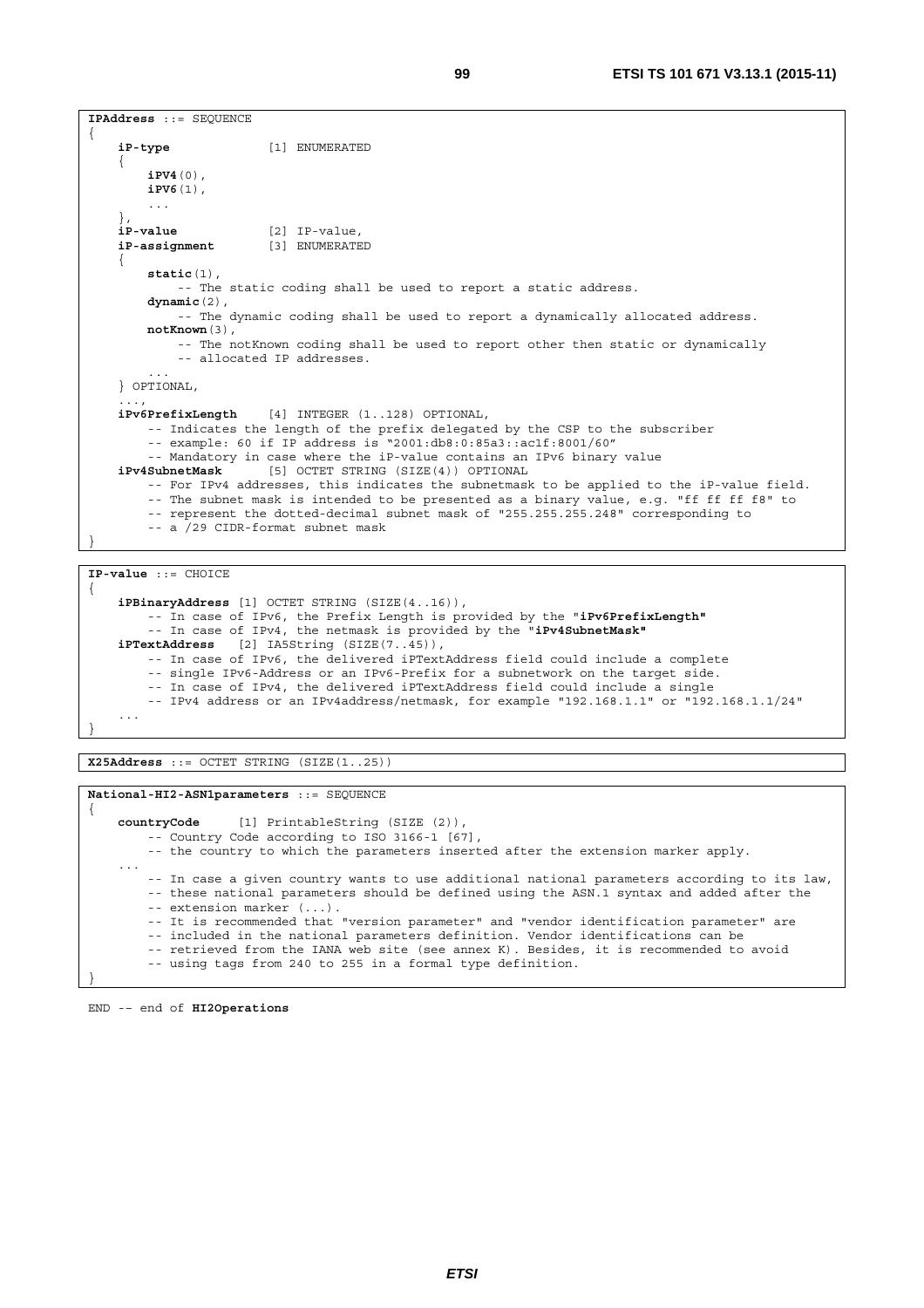## D.6 User data packet transfer (HI3 CS)

Declaration of ROSE operations "circuit-Call-related-Services" and "no-Circuit-Call-related-Services" are ROSE delivery mechanism specific. When using FTP delivery mechanism, data Content-Report shall be considered.

#### **ASN.1 description of circuit data transfer operation (HI3 interface)**

#### **HI3CircuitDataOperations**

```
{itu-t(0) identified-organization(4) etsi(0) securityDomain(2) lawfulIntercept(2) hi3(2) 
circuitLI(1) version4(4)}
```

```
DEFINITIONS IMPLICIT TAGS ::=
```
-- The following operations are used to transmit user data which can be exchanged via the DSS1, ISUP -- or MAP signalling (e.g. UUS, SMS).

BEGIN

```
IMPORTS OPERATION, 
    ERROR 
         FROM Remote-Operations-Information-Objects
         {joint-iso-itu-t(2) remote-operations(4) informationObjects(5) version1(0)} 
     - from clause D.5
   LawfulInterceptionIdentifier, 
    CommunicationIdentifier, 
    TimeStamp, 
    OperationErrors, 
    Supplementary-Services, 
    SMS-report 
         FROM HI2Operations
        \{itu-t(0)\} identified-organization(4) etsi(0) securityDomain(2) lawfulIntercept(2) hi2(1)
version13(13);
-- =============================
-- Object Identifier definitions 
 -- ============================= 
 -- LawfulIntercept DomainId 
lawfulInterceptDomainId OBJECT IDENTIFIER ::= {itu-t(0) identified-organization(4) etsi(0) 
securityDomain(2) lawfulIntercept(2) }
 -- hi3 Domain 
hi3CircuitLIId OBJECT IDENTIFIER ::= {lawfulInterceptDomainId hi3(2) circuitLI(1)}
hi3CircuitLIOperationId OBJECT IDENTIFIER ::= {hi3CircuitLIId version3(3)} 
circuit-Call-related-Services OPERATION ::= 
{ 
     ARGUMENT Content-Report 
    ERRORS { OperationErrors }
     CODE global:{hi3CircuitLIId circuit-Call-Serv(1) version1(1)} 
} 
-- Class 2 operation. The timer shall be set to a value between 3s and 240s. 
-- The timer default value is 60s. 
-- NOTE: The same note as for HI management operation applies. 
no-Circuit-Call-related-Services OPERATION ::=
```

```
{ 
    ARGUMENT Content-Report 
   ERRORS {OperationErrors}
    CODE global:{hi3CircuitLIId no-Circuit-Call-Serv(2) version1(1)} 
} 
-- Class 2 operation. The timer shall be set to a value between 10s and 120s. 
-- The timer default value is 60s.
```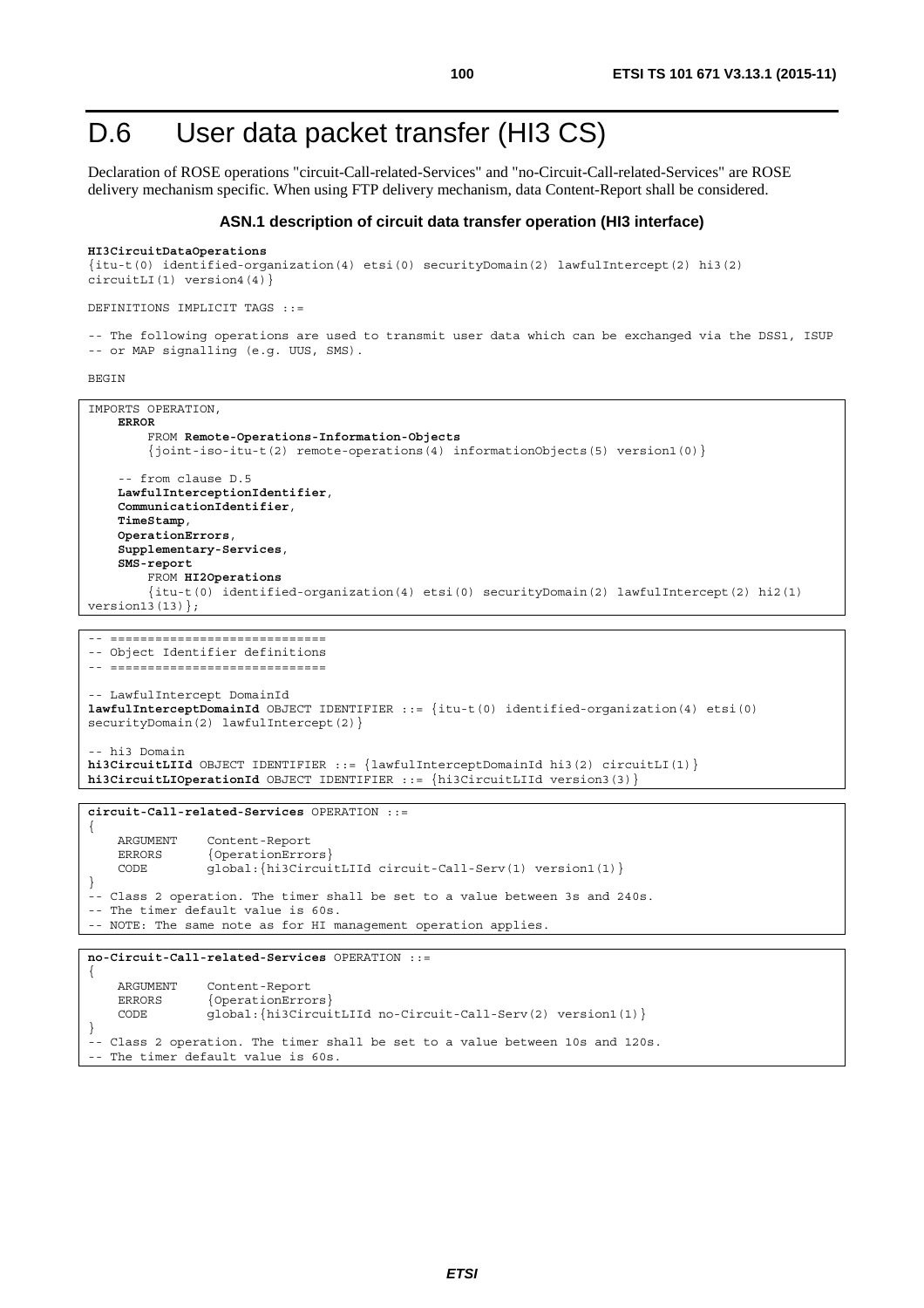```
Content-Report ::= SEQUENCE 
{ 
    domainID [0] OBJECT IDENTIFIER (hi3CircuitLIOperationId) OPTIONAL, 
         -- Once using FTP delivery mechanism 
    lawfulInterceptionIdentifier [6] LawfulInterceptionIdentifier OPTIONAL, 
    communicationIdentifier [1] CommunicationIdentifier, 
         -- Used to uniquely identify an intercepted call: the same as used for the relevant IRI. 
    -- Called "callIdentifier" in V1.1.1 of ES 201 671 [i.5]<br>timeStamp [2] TimeStamp.
    timeStamp [2] TimeStamp,<br>
initiator [3] ENUMERATED
                                     initiator [3] ENUMERATED 
 { 
         originating-party(0), 
         terminating-party(1), 
         forwarded-to-party(2), 
         undefined-party(3), 
 ... 
     } OPTIONAL, 
    content [4] Supplementary-Services OPTIONAL, 
         -- UUI are encoded in the format defined for the User-to-user information parameter 
    -- of the ISUP protocol (see EN 300 356 [5]). Only one UUI parameter is sent per message.<br>
5 SMS-report OPTIONAL,
                                     [5] SMS-report OPTIONAL,
     ... 
}
```
END -– end of **HI3CircuitDataOperations**

## D.7 TETRA data transfer (HI3 interface)

Clauses A.4.1.1, A.4.2.1 and A.9 apply.

### D.8 Definition of the UUS1 content associated to the CC link

#### **ASN.1 description of the UUS1 content associated to the CC link**

#### **HI3CCLinkData**

```
{itu-t(0) identified-organization(4) etsi(0) securityDomain(2) lawfulIntercept(2) hi3(2) cclinkLI(4) 
version4(4)}
```
DEFINITIONS IMPLICIT TAGS ::=

BEGIN

```
IMPORTS 
     -- from clause D.5 
    LawfulInterceptionIdentifier, 
    CommunicationIdentifier, 
    CC-Link-Identifier 
         FROM HI2Operations
         {itu-t(0) identified-organization(4) etsi(0) securityDomain(2) lawfulIntercept(2) hi2(1) 
version10(10)};
```

```
-- ============================= 
-- Object Identifier Definitions 
-- ============================= 
 -- LawfulIntercept DomainId 
lawfulInterceptDomainId OBJECT IDENTIFIER ::= {itu-t(0) identified-organization(4) etsi(0) 
securityDomain(2) lawfulIntercept(2)} 
  hi3 Domain
hi3CCLinkId OBJECT IDENTIFIER ::= {lawfulInterceptDomainId hi3(2) ccLinkLI(4)}
hi3CCLinkIdOperationId OBJECT IDENTIFIER ::= {hi3CCLinkId version4(4)}
```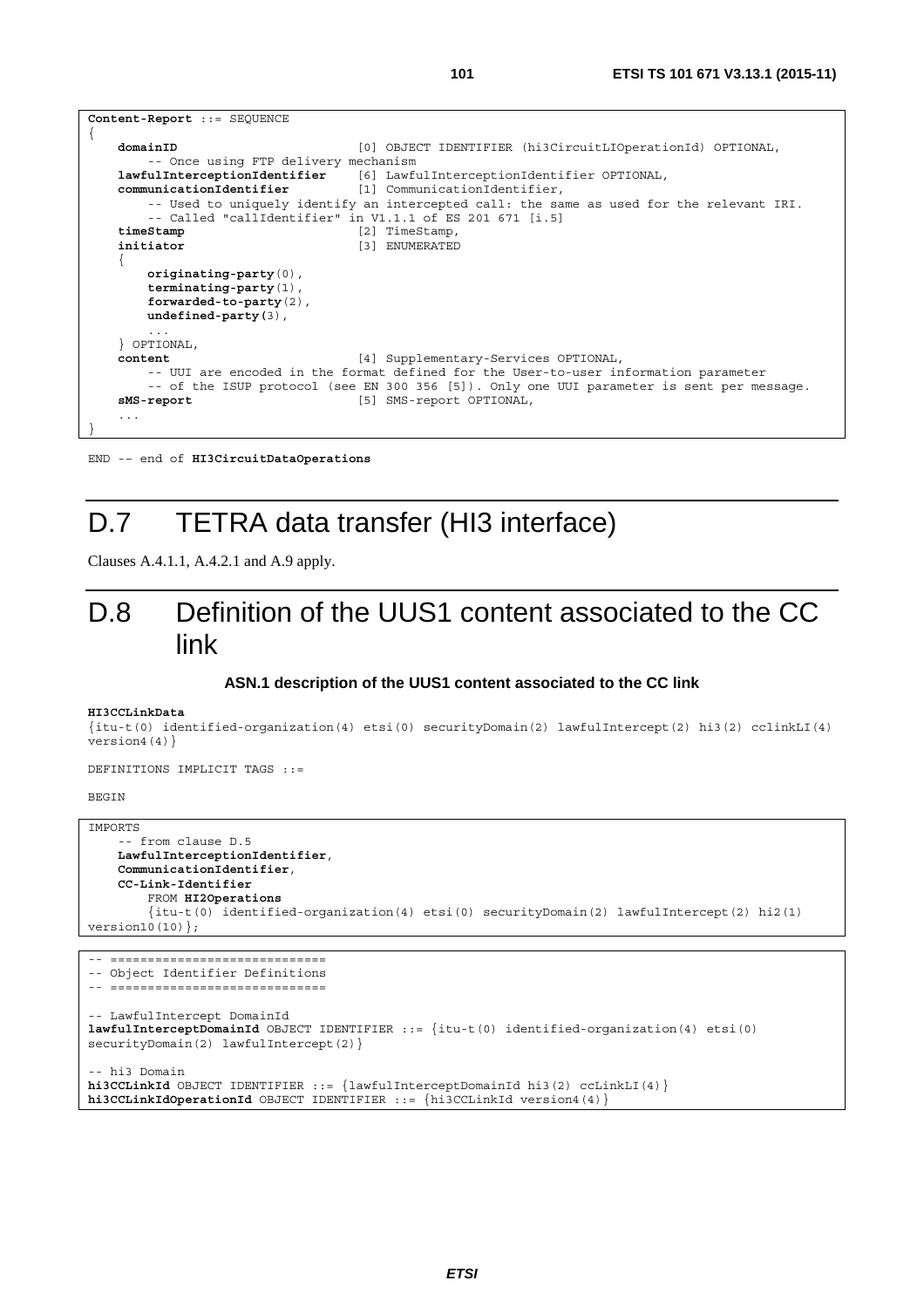```
UUS1-Content ::= SEQUENCE 
{ 
    domainID [0] OBJECT IDENTIFIER (hi3CCLinkIdOperationId) OPTIONAL, 
          -- Once using FTP delivery mechanism 
    lawfullInterceptionIdentifier [1] LawfulInterceptionIdentifier, 
    communicationIdentifier [2] CommunicationIdentifier, 
    cC-Link-Identifier [3] CC-Link-Identifier OPTIONAL,<br>
direction-Indication [4] Direction-Indication,
    direction-Indication \begin{array}{ccc} 4 & \text{Direction-Indication}, \\ \text{bearer-capability} & \text{[5]} & \text{OCTET STRING} & \text{SIZE}(1. \end{array}bearer-capability [5] OCTET STRING (SIZE(1..12)) OPTIONAL, 
          -- transport the Bearer capability information element (value part) 
          -- Protocol: EN 300 403-1 [6] 
     service-Information [7] Service-Information OPTIONAL,
 ... 
} 
-- ================== 
-- PARAMETERS FORMATS
-- ================== 
Direction-Indication ::= ENUMERATED 
\left\{ \right.mono-mode(0), 
    cc-from-target(1), 
    cc-from-other-party(2), 
 ..., 
    direction-unknown(3) 
} 
Service-Information ::= SET 
{ 
    high-layer-capability [0] OCTET STRING (SIZE(1)) OPTIONAL, 
          -- HLC (octet 4 only) 
    -- Protocol: EN 300 403-1 [6]<br>
tMR [1] OCTET
                                [1] OCTET STRING (SIZE(1)) OPTIONAL,
```

```
 -- Transmission Medium Requirement 
        -- Protocol: ISUP EN 300 356 [5] 
   bearerServiceCode [2] OCTET STRING (SIZE(1)) OPTIONAL, 
   teleServiceCode [3] OCTET STRING (SIZE(1)) OPTIONAL 
        -- from MAP, 3GPP TS 09.02 [32] 
}
```
END -– end of **HI3CCLinkData**

## D.9 Content of Communication (HI3 GPRS)

#### **ASN.1 description of the GPRS content**

#### **Gprs-HI3-PS**

```
{itu-t(0) identified-organization(4) etsi(0) securityDomain(2) lawfulIntercept(2) hi3(2) gPRSLI(3) 
version3(3)}
```

```
DEFINITIONS IMPLICIT TAGS ::=
```
BEGIN

```
IMPORTS 
     -- from 3GPP TS 33.108 [61] 
    CC-PDU 
         FROM Umts-HI3-PS
         {itu-t(0) identified-organization(4) etsi(0) securityDomain(2) lawfulintercept(2) 
threeGPP(4) hi3(2) r7(7) version-0(0) };
```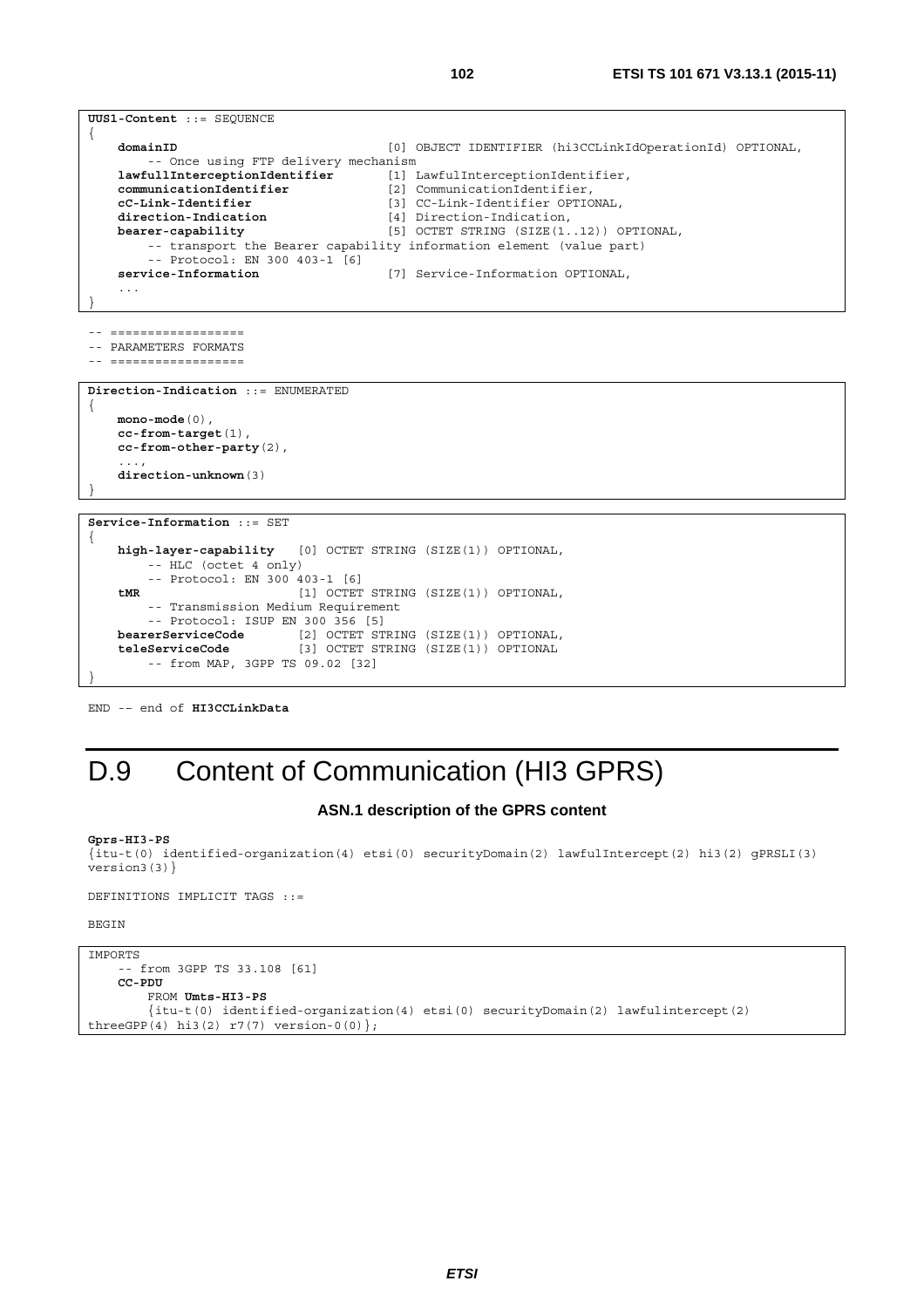```
-- ===============================
-- Object Identifier definitions 
-- ============================= 
 -- LawfulIntercept DomainId 
lawfulInterceptDomainId OBJECT IDENTIFIER ::= {itu-t(0) identified-organization(4) etsi(0) 
securityDomain(2) lawfulIntercept(2) }
 -- hi3 Domain 
hi3GPRSLIId OBJECT IDENTIFIER ::= {lawfulInterceptDomainId hi3(2) gPRSLI(3)} 
hi3GPRSLIIdOperationId OBJECT IDENTIFIER ::= {hi3GPRSLIId version3(3)}
```

```
{ 
    domainID [0] OBJECT IDENTIFIER (hi3GPRSLIIdOperationId) OPTIONAL, 
          -- Once using FTP delivery mechanism<br>-CC-PDU [1] CC-PDU,
    eTSI-CC-PDU [1] CC-PDU, 
     ... 
}
```
END -– end of **Gprs-HI3-PS**

**ETSI-CC-PDU** ::= SEQUENCE

# D.10 TETRA ASN.1 details

### D.10.0 General

Details for:

- HI management.
- $\bullet$  HI1.
- HI2.

### D.10.1 HI management operation

This data description applies only for ROSE delivery mechanism.

#### **ASN.1 description of HI management operation (any HI interface)**

```
TETRA-HIManagementOperations 
{itu-t(0) identified-organization(4) etsi(0) securityDomain(2) lawfulintercept(2) tetra(6) him(3) 
version0(0)} 
DEFINITIONS IMPLICIT TAGS ::= 
BEGIN
```

```
IMPORTS OPERATION, 
   ERROR 
        FROM Remote-Operations-Information-Objects
        {joint-iso-itu-t(2) remote-operations(4) informationObjects(5) version1(0)};
```

```
tETRA-sending-of-Password OPERATION ::=
```

```
{ 
    ARGUMENT TETRA-Password-Name 
    ERRORS {ErrorsHim} 
    CODE global:{himDomainId sending-of-Password(1) version1(1)} 
} 
-- Class 2 operation. The timer shall be set to a value between 3 s and 240s 
-- The timer default value is 60s
```

```
tETRA-data-Link-Test OPERATION ::=
```

```
{ 
    ERRORS {other-failure-causes} 
    CODE global:{himDomainId data-link-test(2) version1(1)} 
} 
-- Class 2 operation. The timer shall be set to a value between 3s and 240s 
-- The timer default value is 60s
```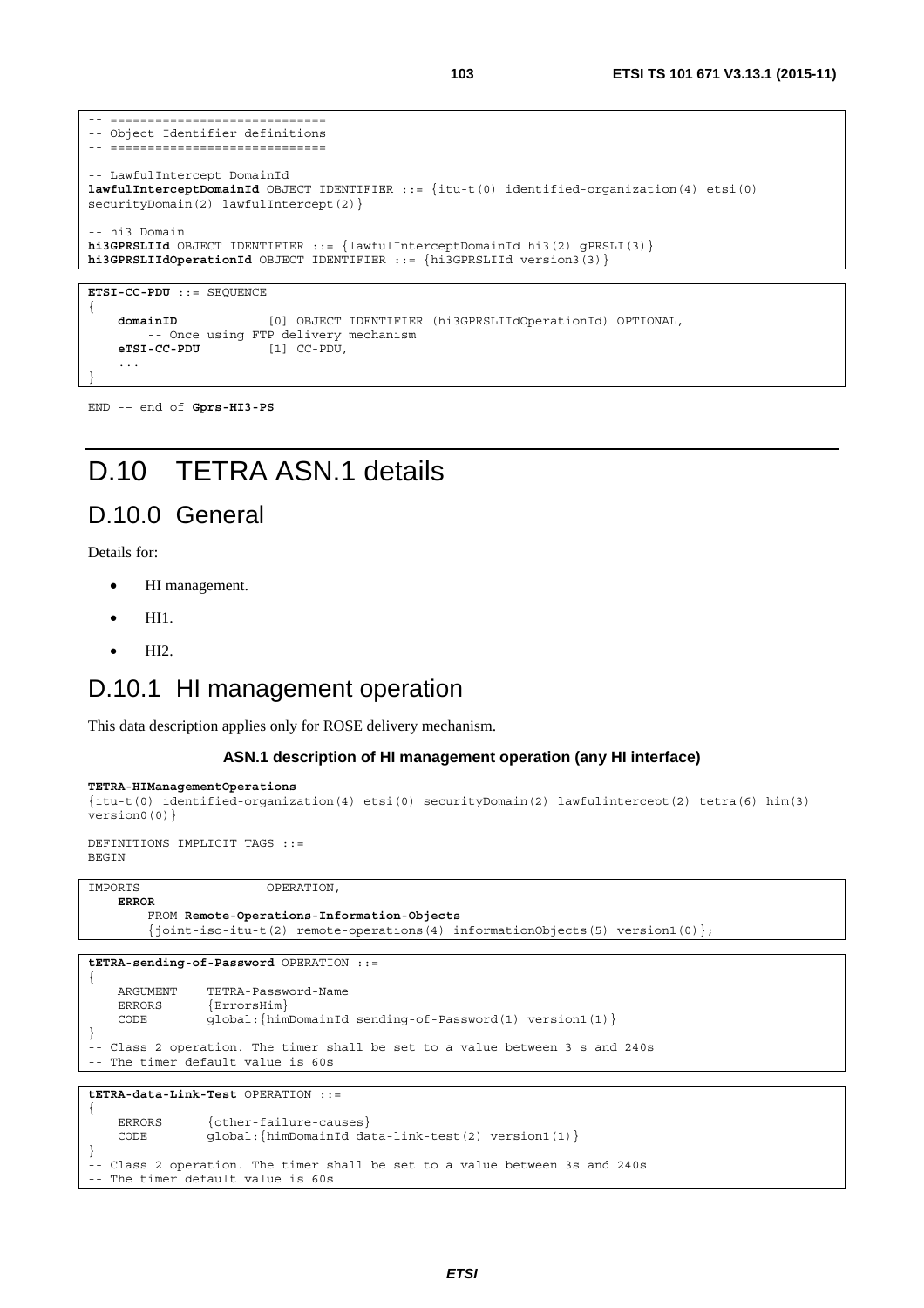```
tETRA-end-Of-Connection OPERATION ::= 
{ 
     ERRORS {other-failure-causes} 
     CODE global:{himDomainId end-of-connection(3) version1(1)} 
} 
-- Class 2 operation. The timer shall be set to a value between 3s and 240s 
-- The timer default value is 60s 
other-failure-causes ERROR ::= {CODE local:0} 
missing-parameter ERROR ::= {CODE local:1} 
unknown-parameter ERROR ::= {CODE local:2}
erroneous-parameter ERROR ::= {CODE local:3} 
ErrorsHim ERROR ::= 
{ 
     other-failure-causes | 
    missing-parameter | 
   unknown-parameter
     erroneous-parameter 
} 
-- ============================= 
-- Object Identifier Definitions 
-- ============================
-- himDomainId 
lawfulInterceptDomainId OBJECT IDENTIFIER ::= {itu-t(0) identified-organization(4) etsi(0) 
securityDomain(2) lawfulIntercept(2) }
 -- Security Subdomains 
tETRADomainId OBJECT IDENTIFIER ::= {lawfulInterceptDomainId tETRA(6)} 
himDomainId OBJECT IDENTIFIER ::= {tETRADomainId him(3) version0(0)} 
TETRA-Password-Name ::= SEQUENCE 
{ 
    password [1] OCTET STRING (SIZE (1..25)), 
   name [2] OCTET STRING (SIZE (1..25)),
```
END -- end of **TETRA-HIManagementOperations** 

-- IA5 string recommended

...

}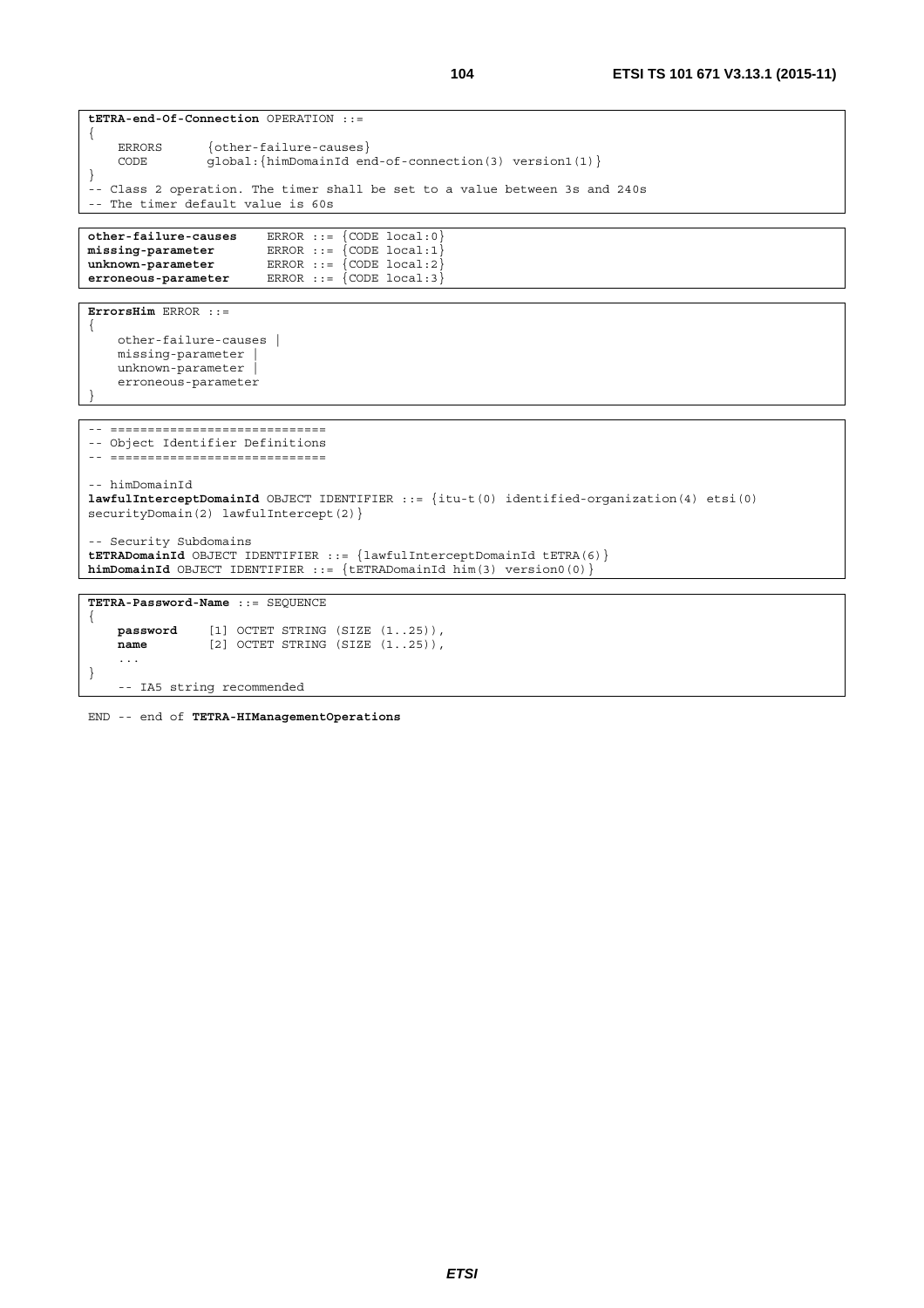### D.10.2 LI management notification

Declaration of ROSE operation "sending-of-HI1-Notification" is ROSE delivery mechanism specific. When using FTP delivery mechanism, data HI1-Operation shall be considered.

NOTE: This annex does not describe an electronic Handover Interface, but HI1 information, which is sent to the LEMF across the HI2 port.

#### **ASN.1 description of LI management notification operation (HI1 interface)**

```
TETRA-HI1NotificationOperations
```

```
{itu-t(0) identified-organization(4) etsi(0) securityDomain(2) lawfulIntercept(2) tetra(6) hi1(1) 
notificationOperations(1) version0(0)}
```

```
DEFINITIONS IMPLICIT TAGS ::= 
BEGIN
```
 unknown-parameter | erroneous-parameter

}

```
IMPORTS 
    OPERATION, 
    ERROR 
         FROM Remote-Operations-Information-Objects
          {joint-iso-itu-t(2) remote-operations(4) informationObjects(5) version1(0)} 
     -- from clause D.5 
    CommunicationIdentifier, 
    TimeStamp, 
    LawfulInterceptionIdentifier 
         FROM HI2Operations 
         {itu-t(0) identified-organization(4) etsi(0) securityDomain(2) lawfulIntercept(2) hi2(1) 
version10(10)} 
      -- from ETSI EN 301 040 [72] 
    TETRACGIType 
         FROM EN301040
         \{itu-t(0) \text{ identified-organization}(4) \text{etsi}(0) \text{ en}301040(1040) \text{ interceptVersion}(0) \};-- ============================= 
-- Object Identifier Definitions 
-- ============================= 
 -- LawfulIntercept DomainId 
lawfulInterceptDomainId OBJECT IDENTIFIER ::= {itu-t(0) identified-organization(4) etsi(0) 
securityDomain(2) lawfulIntercept(2)} 
 -- hi1 Domain 
tETRADomainId OBJECT IDENTIFIER ::= {lawfulInterceptDomainId tETRA(6)} 
hi1OperationId OBJECT IDENTIFIER ::= {tETRADomainId hi1(1) notificationOperations(1) version0(0)} 
sending-of-HI1-Notification OPERATION ::= 
{ 
     ARGUMENT HI1-Operation 
    ERRORS {ErrorHI1Notifications}
    CODE global: {tETRADomainId version1(1) }
} 
-- Class 2 operation. The timer shall be set to a value between 3s and 240s. 
-- The timer default value is 60s. 
-- NOTE: The value for this timer is to be set on the equipment waiting for the returned message;
-- its value shall be agreed between the NWO/AP/SvP and the LEA, depending on their equipment 
-- properties. 
other-failure-causes ERROR ::= {CODE local:0}<br>missing-parameter ERROR ::= {CODE local:1}
                          \texttt{ERROR} :: = \{\texttt{CODE local}: 1\}unknown-parameter ERROR ::= {CODE local:2} 
erroneous-parameter ERROR ::= {CODE local:3} 
ErrorHI1Notifications ERROR ::= 
{ 
     other-failure-causes | 
     missing-parameter |
```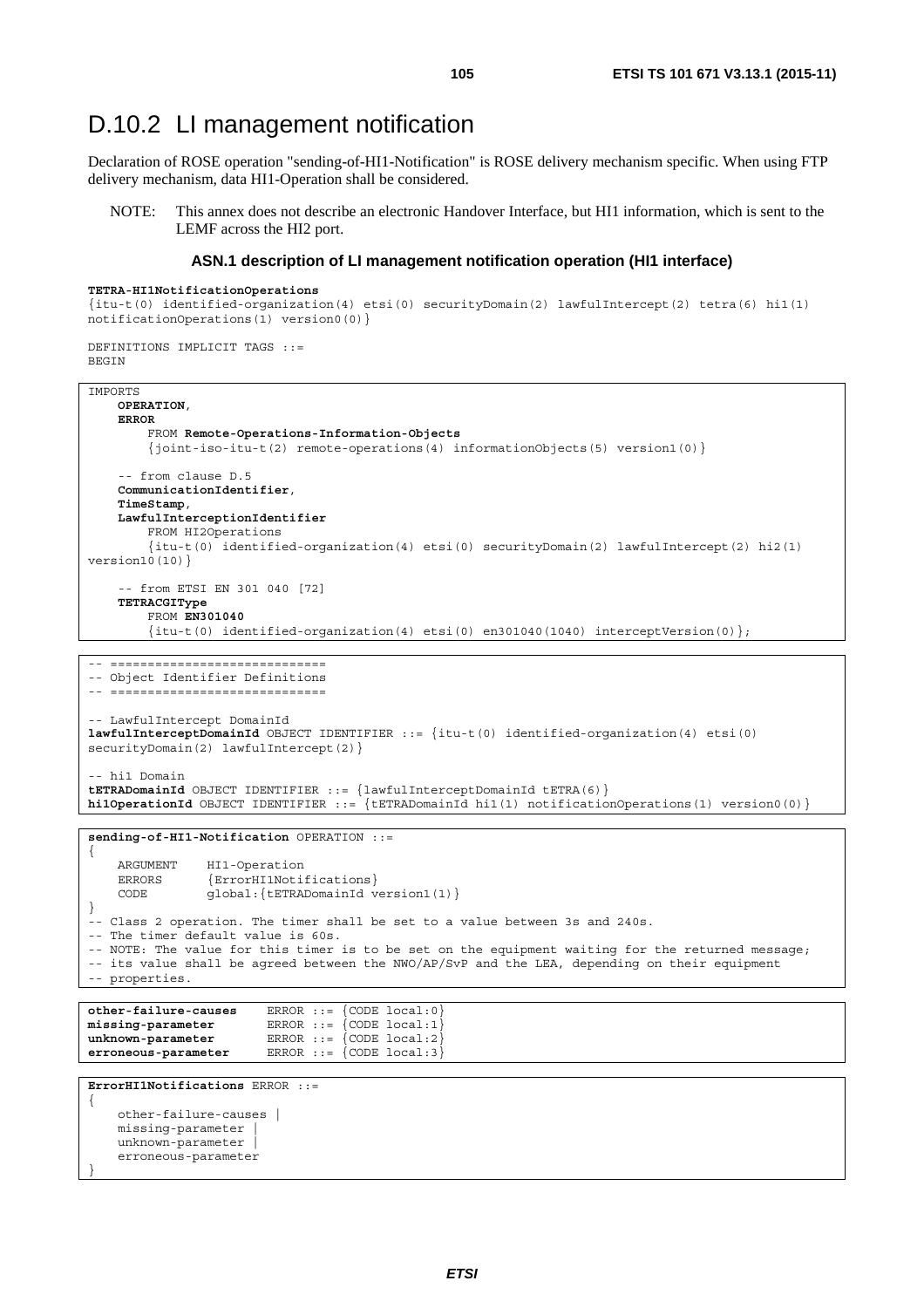```
HI1-Operation ::= CHOICE 
{
```

```
liActivated [1] Notification, 
liDeactivated [2] Notification, 
liModified [3] Notification, 
alarms-indicator [4] Alarm-Indicator,
```

```
 national-HI1-ASN1parameters [5] National-HI1-ASN1parameters
```
-- ================== -- PARAMETERS FORMATS

...,

}

{

```
-- ==================
```
**Notification** ::= SEQUENCE

```
\left\{ \right.domainID [0] OBJECT IDENTIFIER (hi1OperationId) OPTIONAL, 
        -- Once using FTP delivery mechanism 
   lawfulInterceptionIdentifier [1] LawfulInterceptionIdentifier, 
         -- This identifier is the LIID identity provided with the lawful authorization 
   -- for each target.<br>communicationIdentifier
                                   communicationIdentifier [2] CommunicationIdentifier OPTIONAL, 
        -- Only the NWO/PA/SvPIdentifier is provided (the one provided with the Lawful 
         -- authorization) 
         -- Called "callIdentifier" in V1.1.1 of ES 201 671 [i.5] 
   timeStamp [3] TimeStamp, 
         -- date and time of the report 
   location [4] TETRACGIType OPTIONAL,
         -- only a valid location can be provided at the time of the notification 
 ..., 
    national-HI1-ASN1parameters [5] National-HI1-ASN1parameters OPTIONAL 
}
```
Alarm-Indicator ::= SEOUENCE

```
{ 
   domainID [0] OBJECT IDENTIFIER (hi1OperationId) OPTIONAL, 
         -- Once using FTP delivery mechanism 
   communicationIdentifier [1] CommunicationIdentifier OPTIONAL, 
         -- Only the NWO/PA/SvPIdentifier is provided (the one provided with the 
   -- Lawful authorization)<br>timeStamp
                                      timeStamp [2] TimeStamp, 
   -- date and time of the report<br>alarm-information [3]
                                    alarm-information [3] OCTET STRING (SIZE (1..25)), 
         -- Provides information about alarms (free format) 
 ..., 
   lawfulInterceptionIdentifier [4] LawfulInterceptionIdentifier OPTIONAL, 
         -- This identifier is the LIID identity provided with the lawful authorization 
         -- for each target in according to national law 
    national-HI1-ASN1parameters [5] National-HI1-ASN1parameters OPTIONAL 
}
```

```
National-HI1-ASN1parameters ::= SEQUENCE
```

```
domainID [0] OBJECT IDENTIFIER (hi1OperationId) OPTIONAL, 
        -- Once using FTP delivery mechanism 
   countryCode [1] PrintableString (SIZE (2)), 
        -- Country Code according to ISO 3166-1 [67], 
         -- the country to which the parameters inserted after the extension marker apply. 
    ... 
        -- In case a given country wants to use additional national parameters according to its law, 
         -- these national parameters should be defined using the ASN.1 syntax and added after the 
        -- extension marker (...). 
         -- It is recommended that "version parameter" and "vendor identification parameter" are 
         -- included in the national parameters definition. Vendor identifications can be 
         -- retrieved from IANA web site (see annex K). Besides, it is recommended to avoid 
         -- using tags from 240 to 255 in a formal type definition. 
}
```
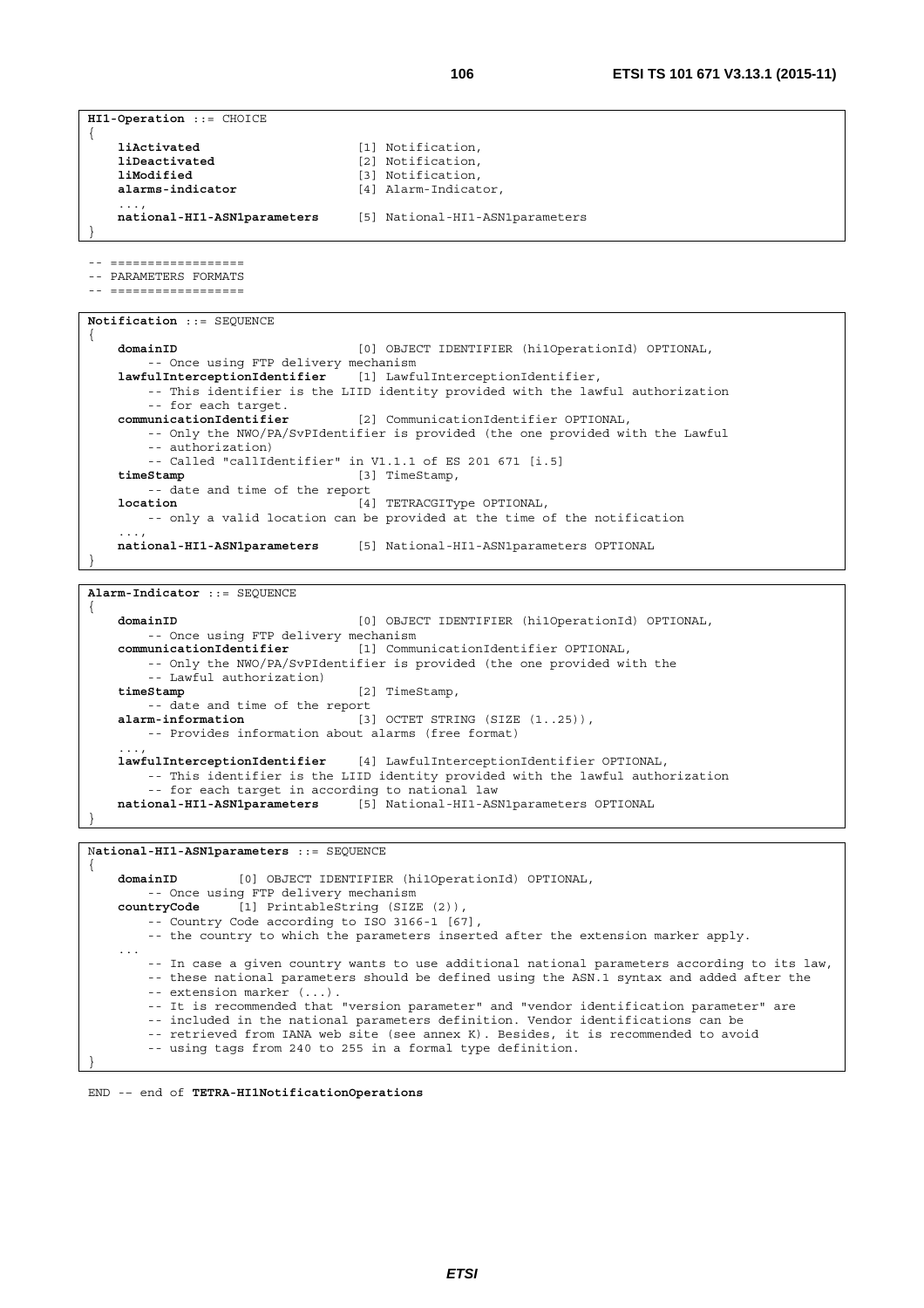### D.10.3 HI2 definitions

The ASN.1 (Recommendation ITU-T X.680 [\[33](#page-11-0)]) module that represents the information in the present document and meets all stated requirements is shown below:

#### **TETRA-HI2Operations**

```
{itu-t(0) identified-organization(4) etsi(0) securityDomain(2) lawfulIntercept(2) tetra(6) hi2(2) 
version3(3)}
```
DEFINITIONS IMPLICIT TAGS ::=

BEGIN

| <b>ERROR</b><br>FROM Remote-Operations-Information-Objects<br>$\{joint\text{-}iso\text{-}itu-t(2)$ remote-operations (4) information Objects (5) version 1 (0) $\}$<br>$-$ from 3GPP TS 33.108 [61]<br>UmtsQos,<br>IMSevent,<br>LDIevent,<br>CorrelationValues<br>FROM UmtsHI2Operations<br>$\{itu-t(0) \; identified-organization(4) \;etsi(0) \; securityDomain(2) \; lawfulintercept(2) \}$<br>threeGPP $(4)$ hi2 $(1)$ r10 $(10)$ version-1 $(1)$ }<br>$--$ from TS 101 909-20-01 [69]<br>TARGETACTIVITYMONITOR-1<br>FROM TS101909201<br>$\{itu-t(0) \}$ identified-organization(4) etsi(0) ts101909(1909) part20(20) subpart1(1)<br>$interceptVersion(0)$ }<br>$--$ from EN 301 040 [72]<br>TARGETACTIVITYMONITORind,<br>TARGETCOMMSMONITORind,<br>TTRAFFICind,<br>TETRAAddressType,<br>CTTRAFFICind<br>FROM EN301040<br>$\{\text{itu-t}(0) \text{ identified-organization}(4) \text{ets}(0) \text{ en}301040(1040) \text{ interchange}(\theta)\}.$ | IMPORTS | OPERATION, |
|----------------------------------------------------------------------------------------------------------------------------------------------------------------------------------------------------------------------------------------------------------------------------------------------------------------------------------------------------------------------------------------------------------------------------------------------------------------------------------------------------------------------------------------------------------------------------------------------------------------------------------------------------------------------------------------------------------------------------------------------------------------------------------------------------------------------------------------------------------------------------------------------------------------------------------------------------------|---------|------------|
|                                                                                                                                                                                                                                                                                                                                                                                                                                                                                                                                                                                                                                                                                                                                                                                                                                                                                                                                                          |         |            |
|                                                                                                                                                                                                                                                                                                                                                                                                                                                                                                                                                                                                                                                                                                                                                                                                                                                                                                                                                          |         |            |
|                                                                                                                                                                                                                                                                                                                                                                                                                                                                                                                                                                                                                                                                                                                                                                                                                                                                                                                                                          |         |            |
|                                                                                                                                                                                                                                                                                                                                                                                                                                                                                                                                                                                                                                                                                                                                                                                                                                                                                                                                                          |         |            |
|                                                                                                                                                                                                                                                                                                                                                                                                                                                                                                                                                                                                                                                                                                                                                                                                                                                                                                                                                          |         |            |
|                                                                                                                                                                                                                                                                                                                                                                                                                                                                                                                                                                                                                                                                                                                                                                                                                                                                                                                                                          |         |            |
|                                                                                                                                                                                                                                                                                                                                                                                                                                                                                                                                                                                                                                                                                                                                                                                                                                                                                                                                                          |         |            |
|                                                                                                                                                                                                                                                                                                                                                                                                                                                                                                                                                                                                                                                                                                                                                                                                                                                                                                                                                          |         |            |
|                                                                                                                                                                                                                                                                                                                                                                                                                                                                                                                                                                                                                                                                                                                                                                                                                                                                                                                                                          |         |            |
|                                                                                                                                                                                                                                                                                                                                                                                                                                                                                                                                                                                                                                                                                                                                                                                                                                                                                                                                                          |         |            |
|                                                                                                                                                                                                                                                                                                                                                                                                                                                                                                                                                                                                                                                                                                                                                                                                                                                                                                                                                          |         |            |
|                                                                                                                                                                                                                                                                                                                                                                                                                                                                                                                                                                                                                                                                                                                                                                                                                                                                                                                                                          |         |            |
|                                                                                                                                                                                                                                                                                                                                                                                                                                                                                                                                                                                                                                                                                                                                                                                                                                                                                                                                                          |         |            |
|                                                                                                                                                                                                                                                                                                                                                                                                                                                                                                                                                                                                                                                                                                                                                                                                                                                                                                                                                          |         |            |
|                                                                                                                                                                                                                                                                                                                                                                                                                                                                                                                                                                                                                                                                                                                                                                                                                                                                                                                                                          |         |            |
|                                                                                                                                                                                                                                                                                                                                                                                                                                                                                                                                                                                                                                                                                                                                                                                                                                                                                                                                                          |         |            |
|                                                                                                                                                                                                                                                                                                                                                                                                                                                                                                                                                                                                                                                                                                                                                                                                                                                                                                                                                          |         |            |
|                                                                                                                                                                                                                                                                                                                                                                                                                                                                                                                                                                                                                                                                                                                                                                                                                                                                                                                                                          |         |            |
|                                                                                                                                                                                                                                                                                                                                                                                                                                                                                                                                                                                                                                                                                                                                                                                                                                                                                                                                                          |         |            |
|                                                                                                                                                                                                                                                                                                                                                                                                                                                                                                                                                                                                                                                                                                                                                                                                                                                                                                                                                          |         |            |
|                                                                                                                                                                                                                                                                                                                                                                                                                                                                                                                                                                                                                                                                                                                                                                                                                                                                                                                                                          |         |            |
|                                                                                                                                                                                                                                                                                                                                                                                                                                                                                                                                                                                                                                                                                                                                                                                                                                                                                                                                                          |         |            |
|                                                                                                                                                                                                                                                                                                                                                                                                                                                                                                                                                                                                                                                                                                                                                                                                                                                                                                                                                          |         |            |
|                                                                                                                                                                                                                                                                                                                                                                                                                                                                                                                                                                                                                                                                                                                                                                                                                                                                                                                                                          |         |            |
|                                                                                                                                                                                                                                                                                                                                                                                                                                                                                                                                                                                                                                                                                                                                                                                                                                                                                                                                                          |         |            |
|                                                                                                                                                                                                                                                                                                                                                                                                                                                                                                                                                                                                                                                                                                                                                                                                                                                                                                                                                          |         |            |

**tetra-sending-of-IRI** OPERATION ::= { ARGUMENT TETRAIRIsContent ERRORS { OperationErrors }<br>CODE alobal: { tETRADoma qlobal: $\{tETRADomainId hi2(1) opcode(1)\}$ } -- Class 2 operation . The timer shall be set to a value between 3s and 240s -- The timer.default value is 60s

-- NOTE: The same note as for HI management operation applies

**TETRAIRIsContent** ::= CHOICE

{

}

**tetraiRIContent** TetraIRIContent**, tetraIRISequence** TetraIRISequence

**TetraIRISequence ::= SEQUENCE OF TetraIRIContent** 

-- Aggregation of **UmtsIRIContent** is an **optional** feature. -- It may be applied in cases when at a given point in time -- several IRI records are available for delivery to the same LEA destination. -- As a general rule, records created at any event shall be sent -- immediately and not withheld in the DF or MF in order to apply aggregation. -- When aggregation is not to be applied, UmtsIRIContent needs to be chosen.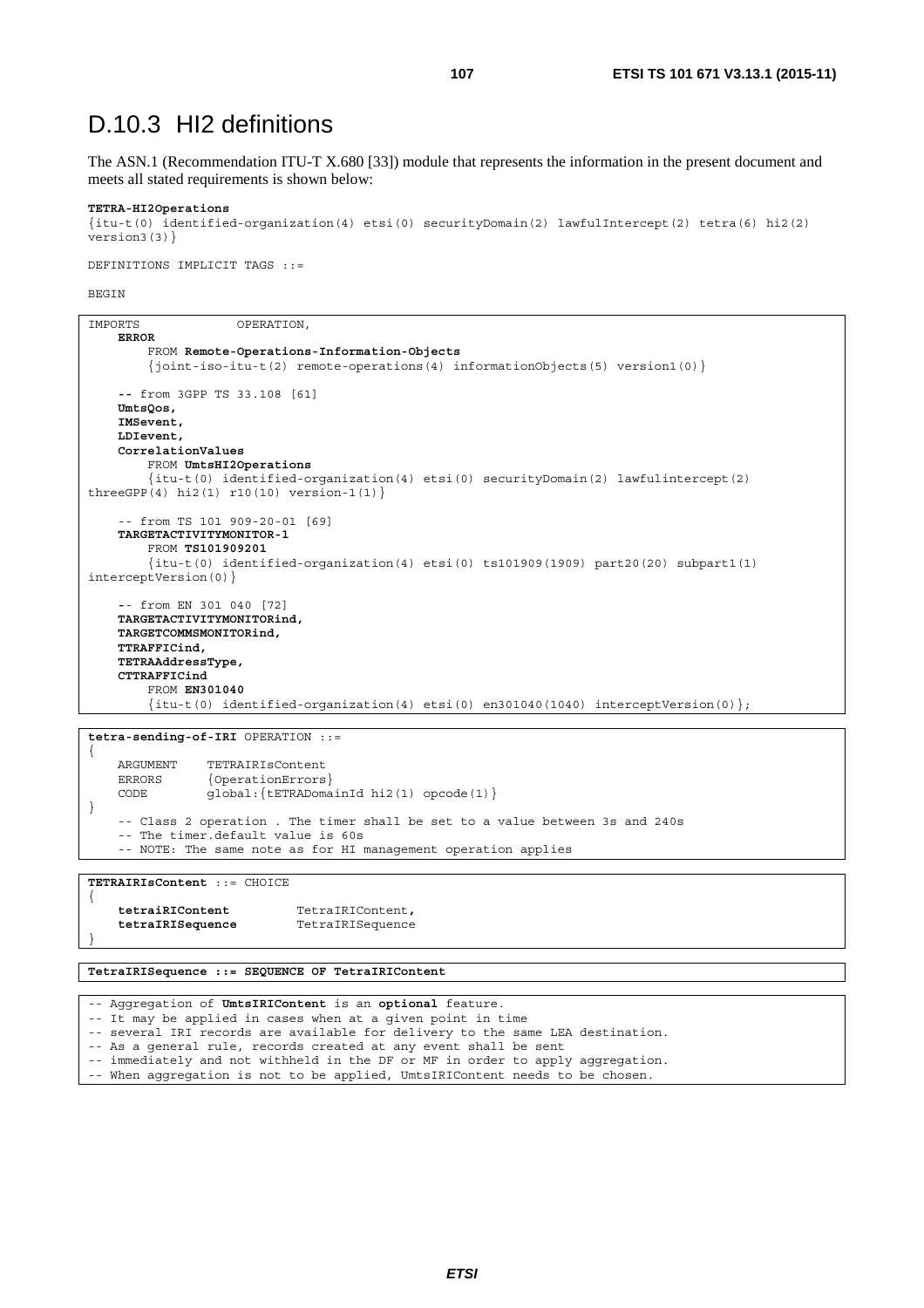```
TetraIRIContent ::= CHOICE 
{ 
   iRI-Begin-record [1] Tetra-IRI-Parameters, 
        -- include at least one optional parameter 
   iRI-End-record [2] Tetra-IRI-Parameters, 
   iRI-Continue-record [3] Tetra-IRI-Parameters, 
 -- include at least one optional parameter 
   iRI-Report-record [4] Tetra-IRI-Parameters
```
}

-- include at least one optional parameter

```
unknown-version ERROR ::= {CODE local:0} 
missing-parameter ERROR ::= {CODE local:1} 
unknown-parameter-value ERROR ::= {CODE local:2} 
unknown-parameter ERROR ::= {CODE local:3}
```

```
OperationErrors ERROR ::= 
{
     unknown-version | 
     missing-parameter | 
     unknown-parameter-value | 
     unknown-parameter 
} 
     -- This values may be sent by the LEMF, when an operation or a parameter is misunderstood
```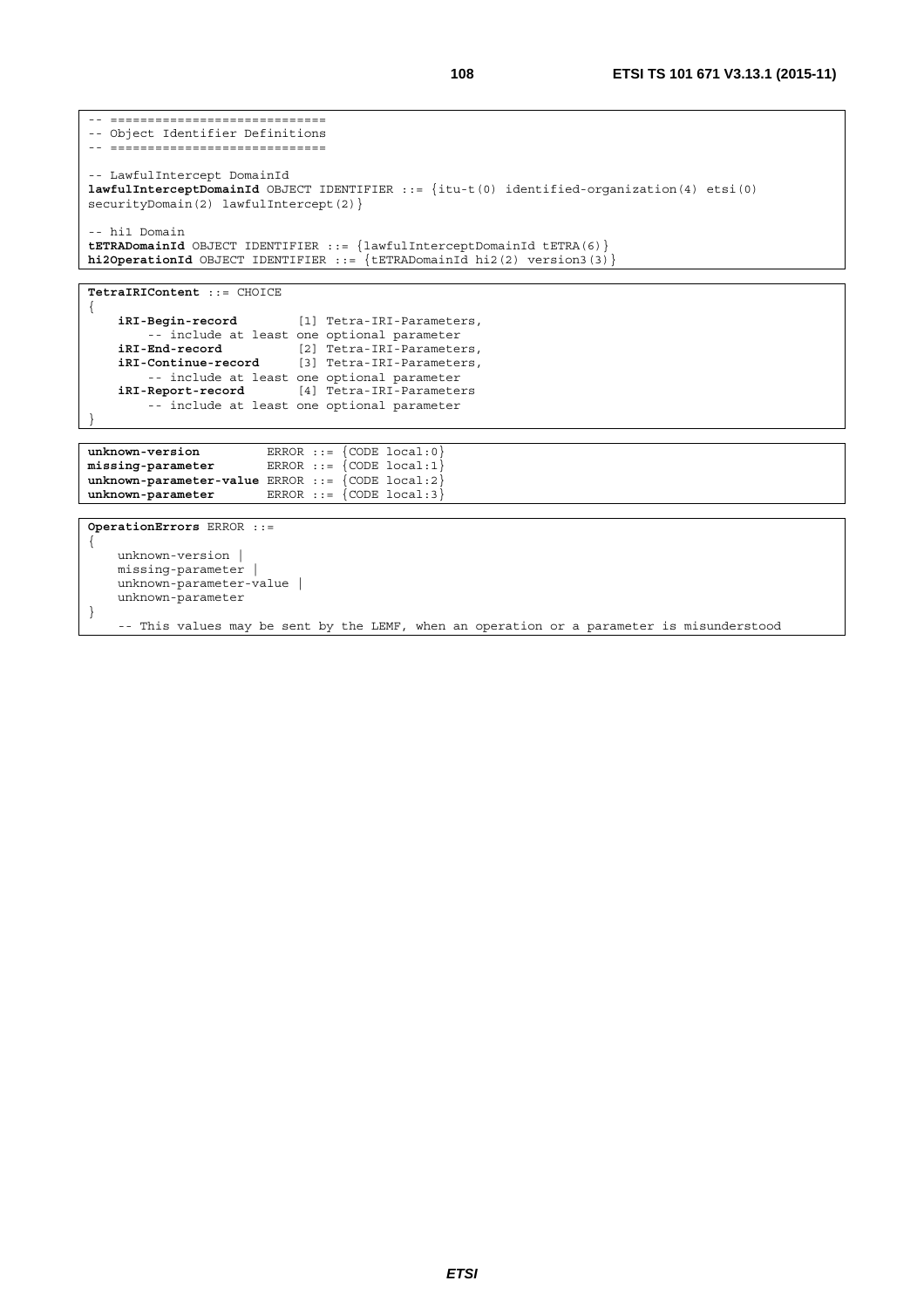**Tetra-IRI-Parameters** ::= SEQUENCE { **domainID** [0] OBJECT IDENTIFIER (hi2OperationId) OPTIONAL, -- for the sending entity the inclusion of the Object Identifier is mandatory **iRIversion** [23] ENUMERATED { **version0**(0), ... } OPTIONAL, -- if not present, it means version 1 is handled **lawfulInterceptionIdentifier** [1] LawfulInterceptionIdentifier, -- This identifier is associated to the target **communicationIdentifier** [2] CommunicationIdentifier, -- used to uniquely identify an intercepted call -- Called "callIdentifier" in V1.1.1 of ES 201 671 [i.5] **timeStamp** [3] TimeStamp, -- date and time of the event triggering the report<br>propted-Call-Direct [4] ENUMERATED  $intercepted-Call-Direct$  { **not-Available**(0), **originating-Target**(1), -- In case of GPRS, this indicates that the PDP context activation, modification -- or deactivation is MS requested **terminating-Target**(2), -- In case of GPRS, this indicates that the PDP context activation, modification -- or deactivation is network initiated ... } OPTIONAL, **intercepted-Call-State** [5] Intercepted-Call-State OPTIONAL, **ringingDuration** [6] OCTET STRING (SIZE (3)) OPTIONAL, -- Duration in seconds. BCD coded : HHMMSS **conversationDuration** [7] OCTET STRING (SIZE (3)) OPTIONAL, -- Duration in seconds. BCD coded : HHMMSS **locationOfTheTarget** [8] Location OPTIONAL, -- location of the target subscriber **partyInformation** [9] SET SIZE (1..10) OF PartyInformation OPTIONAL, -- This parameter provides the concerned party (Originating, Terminating or forwarded -- party), the identity(ies) of the party and all the information provided by the party **callContentLinkInformation** [10] SEQUENCE { **cCLink1Characteristics** [1] CallContentLinkCharacteristics OPTIONAL, -- Information concerning the Content of Communication Link Tx channel established -- toward the LEMF (or the sum signal channel, in case of mono mode) **cCLink2Characteristics** [2] CallContentLinkCharacteristics OPTIONAL, -- Information concerning the Content of Communication Link Rx channel established -- toward the LEMF ... } OPTIONAL, **release-Reason-Of-Intercepted-Call** [11] OCTET STRING (SIZE (2)) OPTIONAL, -- Release cause coded in ITU-T Q.850 [31] format. -- This parameter indicates the reason why the intercepted call cannot be established or -- why the intercepted call has been released after the active phase.<br>re-Of-The-intercepted-call [12] ENUMERATED nature-Of-The-intercepted-call { -- Nature of the intercepted "call": **gSM-ISDN-PSTN-circuit-call**(0), -- the possible UUS content is sent through the HI2 or HI3 "data" interface -- the possible call content call is established through the HI3 "circuit" interface **gSM-SMS-Message**(1), -- the SMS content is sent through the HI2 or HI3 "data" interface **uUS4-Messages**(2), -- the UUS content is sent through the HI2 or HI3 "data" interface **tETRA-circuit-call**(3), -- the possible call content call is established through the HI3 "circuit" interface -- the possible data are sent through the HI3 "data" interface **teTRA-Packet-Data**(4), -- the data are sent through the HI3 "data" interface **gPRS-Packet-Data**(5), -- the data are sent through the HI3 "data" interface ..., **uMTS-circuit-call**(6), -- the possible call content call is established through the HI3 "circuit" interface -- the possible data are sent through the HI3 "data" interface **lTE-SMS-Message**(7), -- indicator for SMS from LTE handset -- the SMS content is sent through the HI2 or HI3 "data" interface **lTE-circuit-call**(8) -- indicator for CS call from LTE handset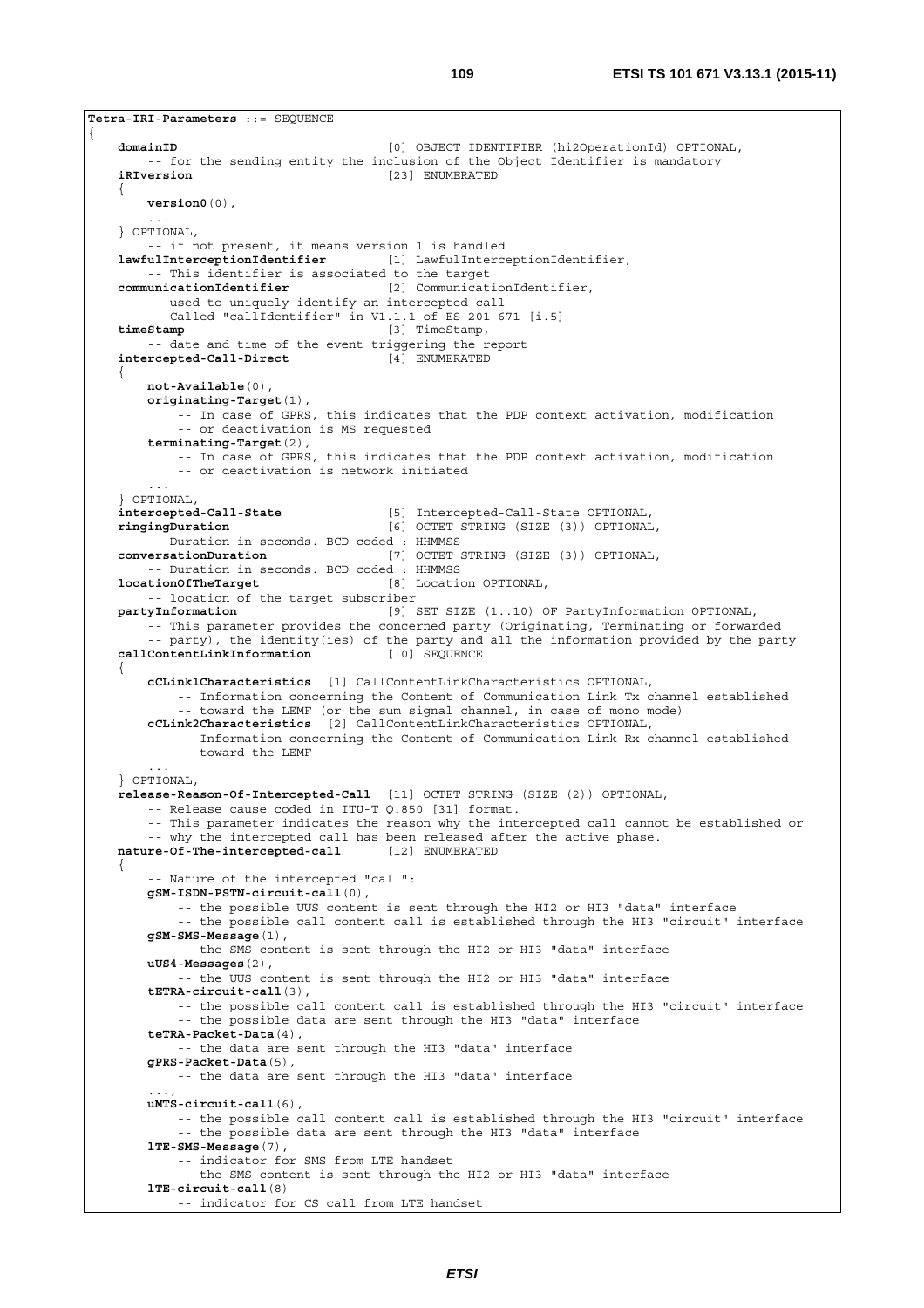OPTIONAL, **serverCenterAddress** [13] PartyInformation OPTIONAL, -- e.g. in case of SMS message this parameter provides the address of the relevant -- server within the calling (if server is originating) or called -- (if server is terminating) party address parameters **sMS** [14] SMS-report OPTIONAL, -- this parameter provides the SMS content and associated information **cC-Link-Identifier** (15) CC-Link-Identifier OPTIONAL, **cC-Link-Identifier** [15] CC-Link-Identifier OPTIONAL, -- Depending on a network option, this parameter may be used to identify a CC link -- in case of multiparty calls. **national-Parameters** [16] National-Parameters OPTIONAL, **gPRSCorrelationNumber** [18] GPRSCorrelationNumber OPTIONAL, **gPRSevent** [20] GPRSEvent OPTIONAL, -- This information is used to provide particular action of the target -- such as attach/detach **sgsnAddress** [21] DataNodeAddress OPTIONAL, **gPRSOperationErrorCode** [22] GPRSOperationErrorCode OPTIONAL, ...,<br>ggsnAddress **ggsnAddress** [24] DataNodeAddress OPTIONAL, **qOS** [25] UmtsQos OPTIONAL, -- This parameter is duplicated from 3GPP TS 33.108 [61]<br>networkIdentifier [26] Network-Identifier [26] Network-Identifier OPTIONAL, -- This parameter is duplicated from 3GPP TS 33.108 [61]<br>sMSOriginatingAddress [27] DataNodeAddress OPT **sMSOriginatingAddress** [27] DataNodeAddress OPTIONAL, -- This parameter is duplicated from 3GPP TS 33.108 [61]. **sMSTerminatingAddress** [28] DataNodeAddress OPTIONAL, -- This parameter is duplicated from 3GPP TS 33.108 [61]. **iMSevent** [29] IMSevent OPTIONAL, **sIPMessage** [30] OCTET STRING OPTIONAL, -- This parameter is duplicated from 3GPP TS 33.108 [61].<br>| servingSGSN-number [31] OCTET STRING (SIZE [31] OCTET STRING (SIZE (1..20)) OPTIONAL, -- This parameter is duplicated from 3GPP TS 33.108 [61]. **servingSGSN-address** [32] OCTET STRING (SIZE (5..17)) OPTIONAL, -- Octets are coded according to 3GPP TS 23.003 [76] -- This parameter is duplicated from 3GPP TS 33.108 [61].<br>targetaCTIVITYMONITOR [33] TARGETACTIVITYMONITO [33] TARGETACTIVITYMONITOR-1 OPTIONAL, -- Parameter is used in TS 101 909-20-1 [69] **ldiEvent** [34] LDIevent OPTIONAL, -- The "Location Dependent Interception" parameter is duplicated from 3GPP TS 33.108 [61]. **correlation correlation [35]** CorrelationValues OPTIONAL, -- This parameter is duplicated from 3GPP TS 33.108 [61] **tARGETACTIVITYMONITORind** [36] TARGETACTIVITYMONITORind OPTIONAL, -- Parameter is used in EN 301 040 [72]<br>targetcommsmonitorind [37] TA [37] TARGETCOMMSMONITORind OPTIONAL, -- Parameter is used in EN 301 040 [72] **tTRAFFICind** [38] TTRAFFICind OPTIONAL, -- Parameter is used in EN 301 040 [72] **cTTRAFFICind** [39] CTTRAFFICind OPTIONAL, -- Parameter is used in EN 301 040 [72] **tETRA-LI-Event** [40] TETRA-LI-Event OPTIONAL, **dMO-Indicator** [41] DMO-Indicator OPTIONAL, **tETRA-PartyInformation** [42] TETRAAddressType OPTIONAL, **tETRA-Other-PartyInformation** [43] TETRAAddressType OPTIONAL,<br> **txGrantedStatus** [44] TxGrantedStatus OPTIONAL. **txGrantedStatus** [44] TxGrantedStatus OPTIONAL,<br> **groupStatus** [45] GroupStatus OPTIONAL. **groupStatus** [45] GroupStatus OPTIONAL, **national-HI2-ASN1parameters** [255] National-HI2-ASN1parameters OPTIONAL }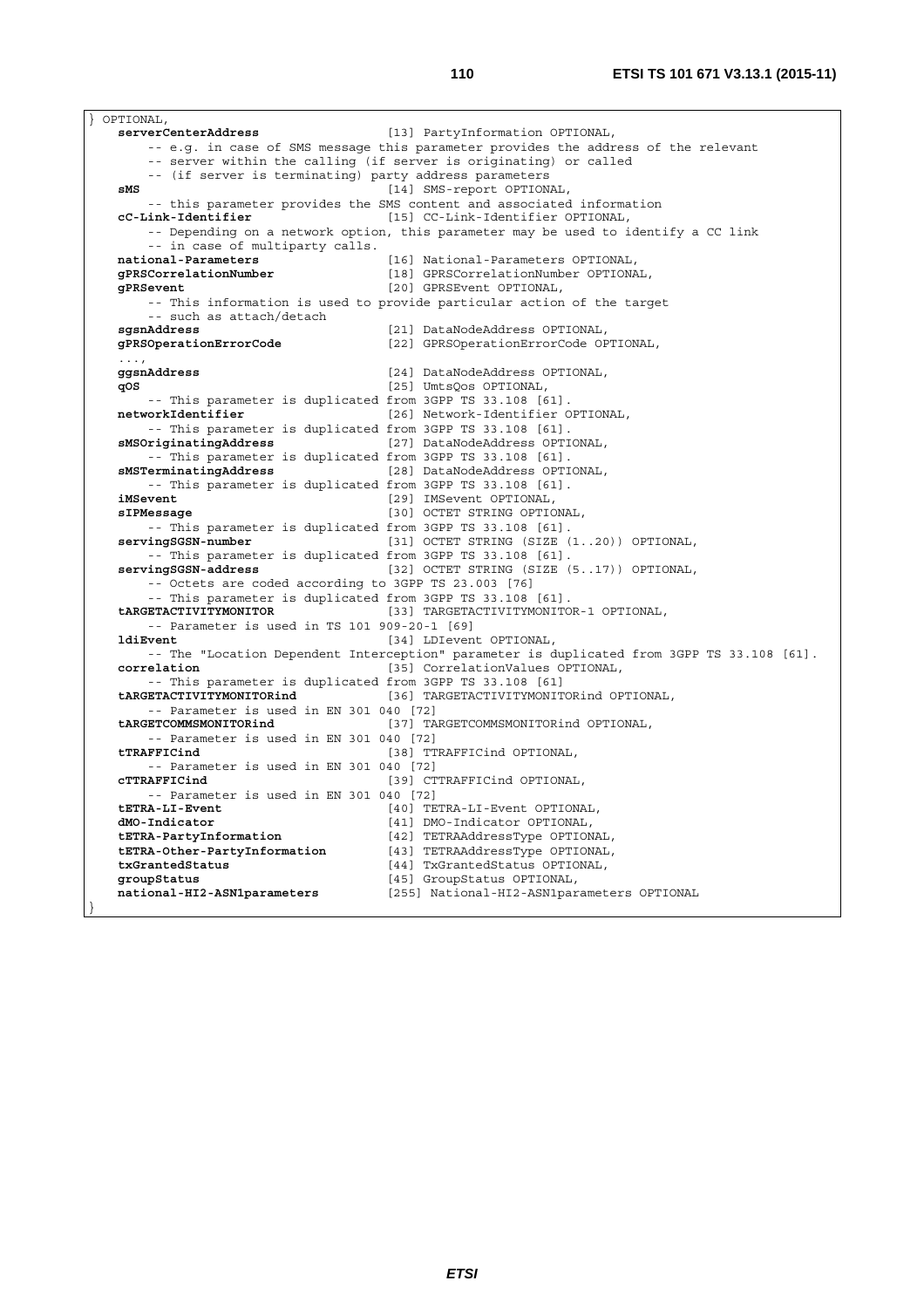-- ================= -- PARAMETER FORMATS -- =================

```
TETRA-LI-Event ::= ENUMERATED 
{
```

```
callSetupMobileOriginating(1), 
     -- Start of call, A party is target 
callSetupMobileTerminating(2), 
     -- Start of call, B party is target 
ringing(3), 
     -- Call reaches other party 
queueing(4), 
    -- Call waiting at other party 
connected(5), 
      -- Call established 
handover(6), 
     -- Location change during call 
callRelease(7), 
     -- Call is released 
locationUpdate(8), 
     -- TETRA switch change while not in call 
sDSMobileOriginating(9), 
     -- Target sends SDS 
sDSMobileTerminating(10), 
     -- Target receives SDS 
callForward(11), 
     -- Call forwarded to C party 
callHold(12), 
     -- Call on hold 
groupIndication(13), 
     -- Group indication action 
txGranted(14), 
     -- Group talker tx granted 
mobileOn(15), 
     -- Handset switched on 
mobileOff(16), 
     -- Handset switched off 
dMO(17), 
     -- Direct Mode Operation 
 ...
```

```
DMO-Indicator ::= ENUMERATED 
{ 
    dMOSTATETUNKNOWNC(0), 
    dMOSTATETTMOC(1), 
    dMOSTATETDMOC(2), 
    dMOSTATETIDLEDUALWATCHC(3), 
    dMOSTATETFULLDUALWATCHC(4), 
    dMOSTATETTXINHIBITC(5), 
     ... 
}
```
}

**TxGrantedStatus** ::= BOOLEAN -- FALSE TxCeased, TRUE TxGranted

**GroupStatus** ::= BOOLEAN -- FALSE when leaving group, TRUE when joining group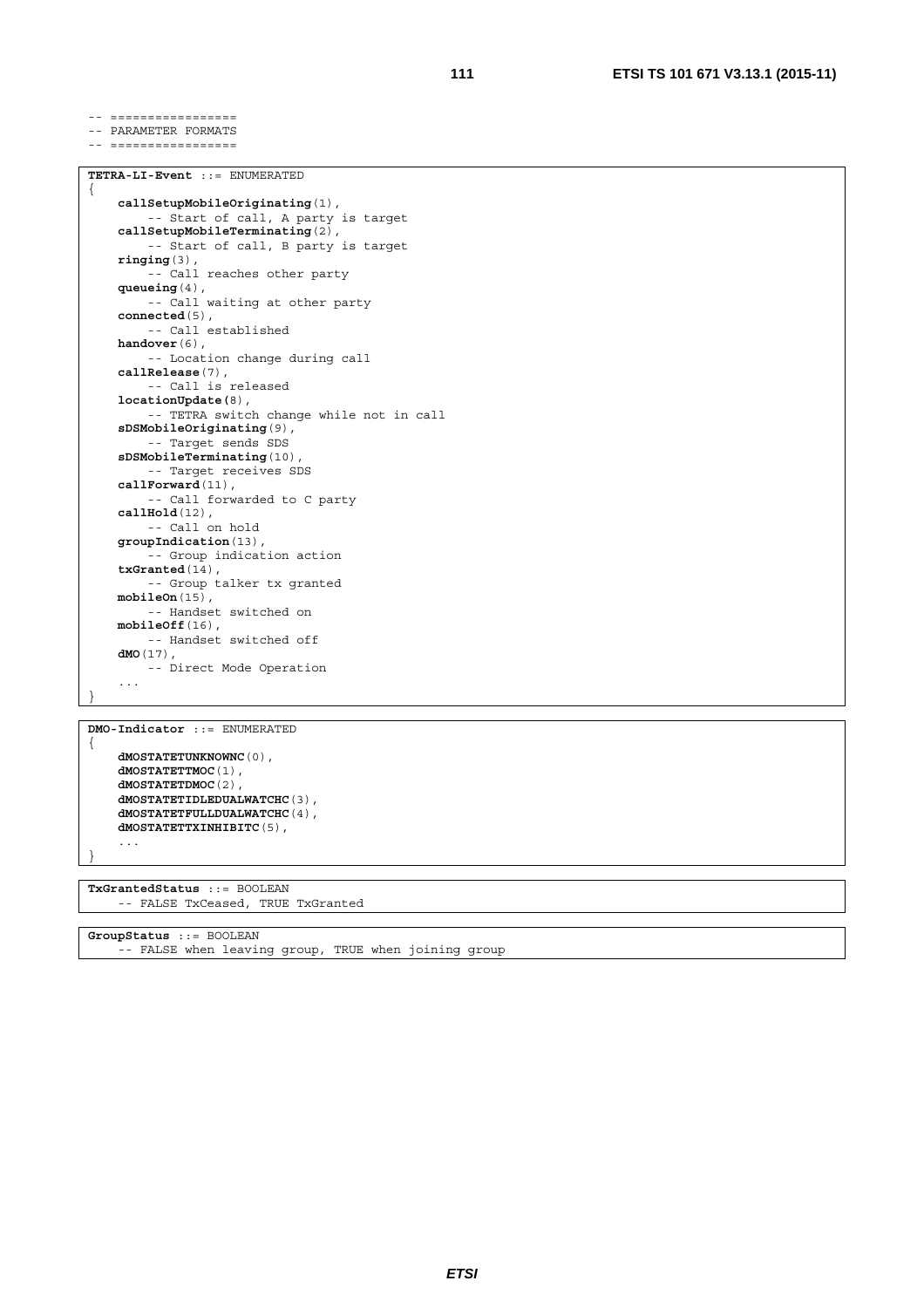```
CommunicationIdentifier ::= SEQUENCE
{ 
     communication-Identity-Number [0] OCTET STRING (SIZE (1..8)) OPTIONAL, 
        -- Temporary Identifier of an intercepted call to uniquely identify an intercepted call 
         -- within the node. This parameter is mandatory if there is associated 
         -- information sent over HI3interface (CClink, data,..) or when 
         -- CommunicationIdentifier is used for IRI other than IRI-Report-record 
         -- This parameter was called "call-Identity-Number" in V1.1.1 of ES 201 671 [i.5]. 
         -- The individual digits of the communication-Identity-Number shall be represented in 
         -- ASCII format, e.g. "12345678" = 8 octets 0x31 0x32 0x33 0x34 0x35 0x36 0x37 0x38. 
     network-Identifier [1] Network-Identifier, 
    ... 
} 
-- NOTE: The same "CommunicationIdentifier" value is sent: 
-- with the HI3 information for correlation purpose between the IRI and the information sent on 
-- the HI3 interfaces (CCLink, data, ..) with each IRI associated to a same intercepted call 
-- for correlation purpose between the different IRI. 
Network-Identifier ::= SEQUENCE 
{ 
     operator-Identifier [0] OCTET STRING (SIZE (1..5)),
```

```
 -- It is a notification of the NWO/AP/SvP in ASCII- characters 
     -- The parameter is mandatory 
 network-Element-Identifier [1] Network-Element-Identifier OPTIONAL, 
...
```

```
Network-Element-Identifier ::= CHOICE
```
}

{

{

```
 e164-Format [1] OCTET STRING (SIZE (1..25)), 
         -- E164 address of the node in international format. Coded in the same format as the 
        -- calling party number parameter of the ISUP (parameter part: EN 300 356 [5]) 
    x25-Format [2] OCTET STRING (SIZE (1..25)), 
   1P-Format 19
                   iP-Format [3] OCTET STRING (SIZE (1..25)), 
        -- IP address 
    dNS-Format [4] OCTET STRING (SIZE (1..25)), 
        -- DNS address 
    ..., 
    iP-Address [5] IPAddress 
}
```
**CC-Link-Identifier** ::= OCTET STRING (SIZE (1..8))

```
-- Depending on a network option, this parameter may be used to identify a CClink
```
-- in case of multiparty calls.

-- The individual digits of the communication-Identity-Number shall be represented in

-- ASCII format, e.g. "12345678" = 8 octets 0x31 0x32 0x33 0x34 0x35 0x36 0x37 0x38.

**TimeStamp** ::= CHOICE

```
-- The minimum resolution required is one second. 
    -- "Resolution" is the smallest incremental change that can be measured for time and 
    -- is expressed with a definite number of decimal digits or bits.<br>localTime [0] LocalTimeStamp.
                      localTime [0] LocalTimeStamp, 
     utcTime [1] UTCTime 
}
```

```
LocalTimeStamp ::= SEQUENCE 
{
```

```
 generalizedTime [0] GeneralizedTime, 
         -- The minimum resolution required is one second. 
         -- "Resolution" is the smallest incremental change that can be measured for time and 
        -- is expressed with a definite number of decimal digits or bits.<br>
erSummerIndication [1] ENUMERATED
    winterSummerIndication{ 
         notProvided(0), 
         winterTime(1), 
         summerTime(2), 
    } 
}
```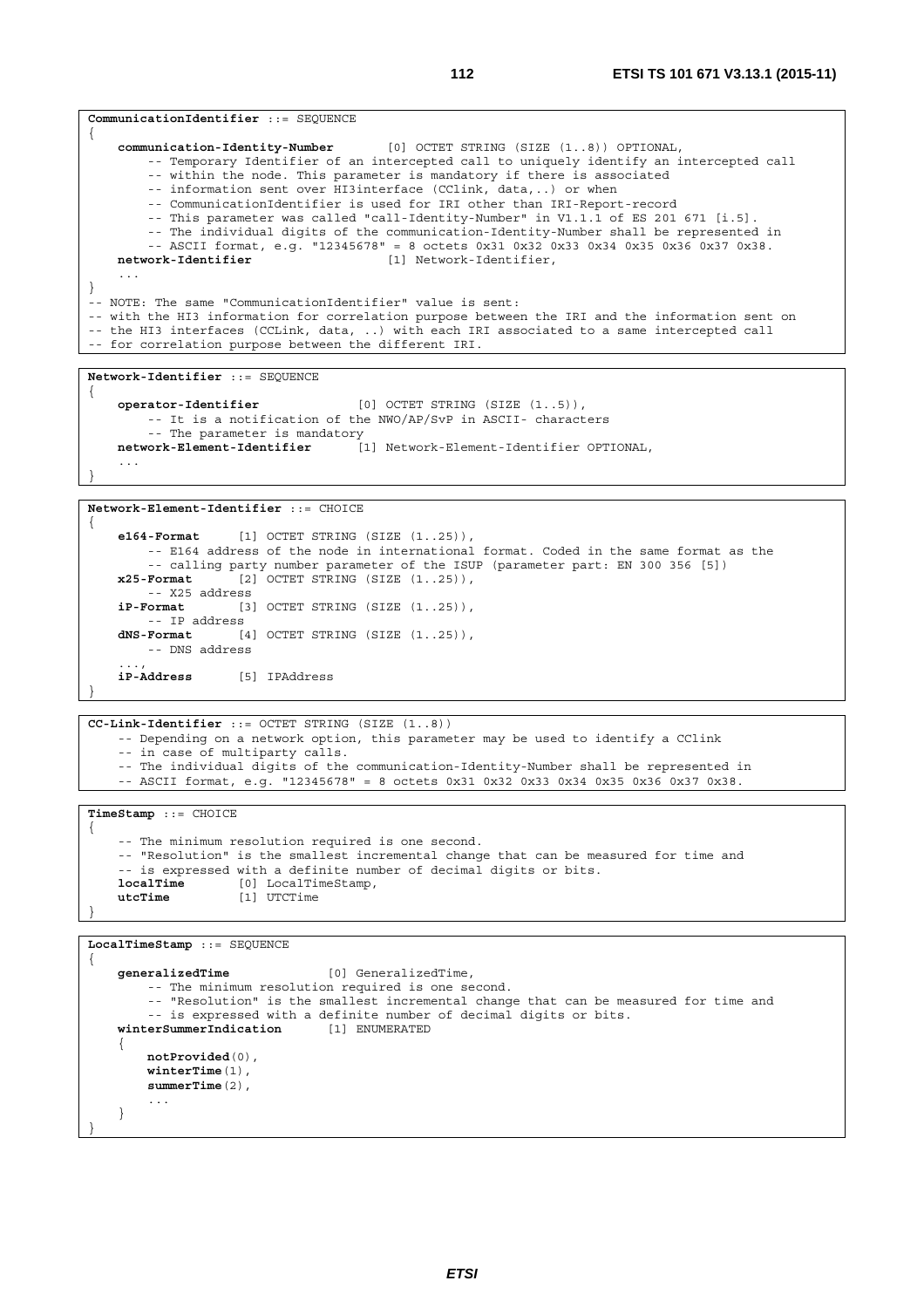**PartyInformation ::= SEQUENCE** {  **party-Qualifier** [0] ENUMERATED {  **originating-Party**(0), -- In this case, the partyInformation parameter provides the identities related to -- the originating party and all information provided by this party. -- This parameter provides also all the information concerning the redirecting -- party when a forwarded call reaches a target.  **terminating-Party**(1), -- In this case, the partyInformation parameter provides the identities related to -- the terminating party and all information provided by this party.  **forwarded-to-Party**(2), -- In this case, the partyInformation parameter provides the identities related to -- the forwarded to party and parties beyond this one and all information -- provided by this parties, including the call forwarding reason.  **gPRS-Target**(3), ... },  **partyIdentity** [1] SEQUENCE {  **imei** [1] OCTET STRING (SIZE (8)) OPTIONAL, -- See MAP format 3GPP TS 09.02 [32]  **tei** [2] OCTET STRING (SIZE (1..15)) OPTIONAL, -- ISDN-based Terminal Equipment Identity  **imsi** [3] OCTET STRING (SIZE (3..8)) OPTIONAL, -- See MAP format 3GPP TS 09.02 [32] International Mobile -- Station Identity E.212 number beginning with Mobile Country Code  **callingPartyNumber** [4] CallingPartyNumber OPTIONAL, - The calling party format is used to transmit the identity of a calling party  **calledPartyNumber** [5] CalledPartyNumber OPTIONAL, -- The called party format is used to transmit the identity of a called party or -- a forwarded to party.<br> **msISDN** [6] OCTE [6] OCTET STRING (SIZE (1..9)) OPTIONAL, -- MSISDN of the target, encoded in the same format as the AddressString -- parameters defined in MAP format 3GPP TS 09.02 [32], clause 14.7.8. ...,  **e164-Format** [7] OCTET STRING (SIZE (1..25)) OPTIONAL, -- E164 address of the node in international format. Coded in the same format as -- the calling party number parameter of the ISUP (parameter part: EN 300 356 [5])  **sip-uri** [8] OCTET STRING OPTIONAL, -- Session Initiation Protocol - Uniform Resource Identifier. See RFC 3261 [59]. -- This parameter is duplicated from 3GPP TS 33.108 [61].  **tel-url** [9] OCTET STRING OPTIONAL -- See "URLs for Telephone Calls", RFC 3966 [68]. -- This parameter is duplicated from 3GPP TS 33.108 [61]. },  **services-Information** [2] Services-Information OPTIONAL, -- This parameter is used to transmit all the information concerning the -- complementary information associated to the basic call  **supplementary-Services-Information** [3] Supplementary-Services OPTIONAL, -- This parameter is used to transmit all the information concerning the -- activation/invocation of supplementary services during a call or out-of call not -- provided by the previous parameters.  **services-Data-Information** [4] Services-Data-Information OPTIONAL, -- This parameter is used to transmit all the information concerning the complementary -- information associated to the basic data call. ... }

**CallingPartyNumber** ::= CHOICE {  **iSUP-Format** [1] OCTET STRING (SIZE (1..25)), -- Encoded in the same format as the calling party number (parameter field) -- of the ISUP (see EN 300 356 [5]).  **dSS1-Format** [2] OCTET STRING (SIZE (1..25)), -- Encoded in the format defined for the value part of the Calling party number -- information element of DSS1 protocol EN 300 403-1 [6]. -- The DSS1 Information element identifier and the DSS1 length are not included. ...,  **mAP-Format** [3] OCTET STRING (SIZE (1..25)) -- Encoded as AddressString of the MAP protocol 3GPP TS 09.02 [32]. }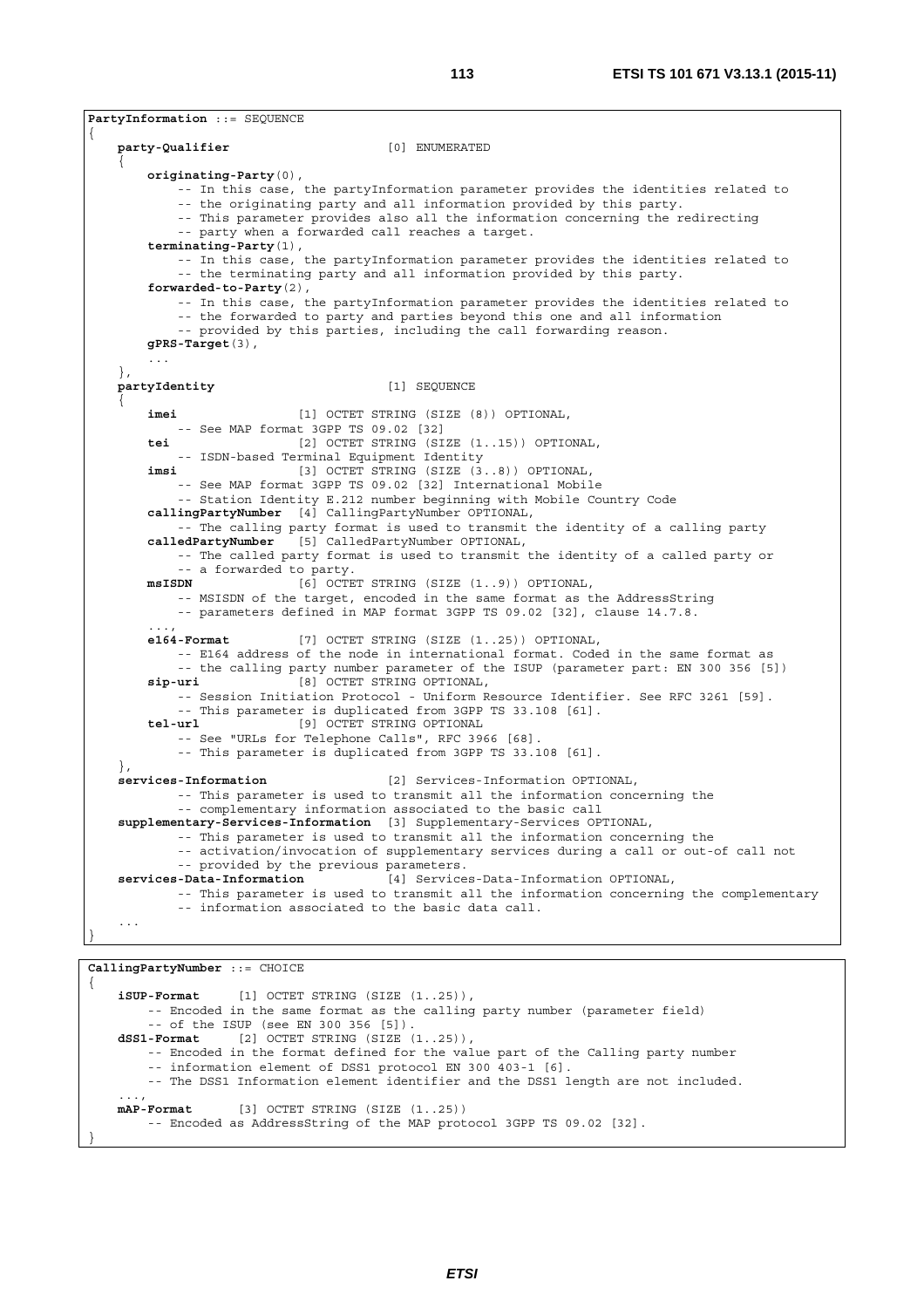```
CalledPartyNumber ::= CHOICE 
{ 
     iSUP-Format [1] OCTET STRING (SIZE (1..25)), 
         -- Encoded in the same format as the called party number (parameter field) 
         -- of the ISUP (see EN 300 356 [5]). 
    mAP-Format [2] OCTET STRING (SIZE (1..25)), 
         -- Encoded as AddressString of the MAP protocol 3GPP TS 09.02 [32]. 
     dSS1-Format [3] OCTET STRING (SIZE (1..25)), 
        -- Encoded in the format defined for the value part of the Called party number information 
         -- element of DSS1 protocol EN 300 403-1 [6]. 
         -- The DSS1 Information element identifier and the DSS1 length are not included. 
    ... 
}
```

```
Location ::= SEQUENCE 
{ 
     e164-Number [1] OCTET STRING (SIZE (1..25)) OPTIONAL, 
         -- Coded in the same format as the ISUP location number (parameter field) 
     -- of the ISUP (see EN 300 356 [5]). 
                         [2] OCTET STRING (SIZE (5..7)) OPTIONAL,
    -- See MAP format (see 3GPP TS 09.02 [32]).<br>tetraLocation [3] TetraLocation OPTIONAL,
                      tetraLocation [3] TetraLocation OPTIONAL, 
         -- This optional parameter is not in use anymore, but is kept for backwards compatibility. 
     rAI [4] OCTET STRING (SIZE (6)) OPTIONAL, 
         -- The Routeing Area Identifier (RAI) in the current SGSN is coded in accordance with 
         -- 3GPP TS 24.008 [41] without the Routing Area Identification IEI (only the 
    -- last 6 octets are used).<br>gsmLocation [5] GSMLoca
                          gsmLocation [5] GSMLocation OPTIONAL, 
     umtsLocation [6] UMTSLocation OPTIONAL, 
     sAI [7] OCTET STRING (SIZE (7)) OPTIONAL, 
         -- format: PLMN-ID 3 octets (no. 1-3), 
         -- LAC 2 octets (no. 4-5), 
         -- SAC 2 octets (no. 6-7) 
         -- (according to 3GPP TS 25.413 [82]) 
    ..., 
     oldRAI [8] OCTET STRING (SIZE (6)) OPTIONAL 
         -- the "Routeing Area Identifier" in the old SGSN is coded in accordance with 
         -- 3GPP TS 24.008 [41] without the Routing Area Identification IEI 
         -- (only the last 6 octets are used). 
         -- This parameter is duplicated from 3GPP TS 33.108 [61] 
}
```
**TetraLocation** ::= CHOICE {  **ms-Loc** [1] SEQUENCE {  **mcc** [1] INTEGER (0..1023), -- 10 bits EN 300 392-1 [40]  **mnc** [2] INTEGER (0..16383), -- 14 bits EN 300 392-1 [40]  **lai** [3] INTEGER (0..65535), -- 14 bits EN 300 392-1 [40]  **ci** [4] INTEGER OPTIONAL, ... },  **ls-Loc** [2] INTEGER }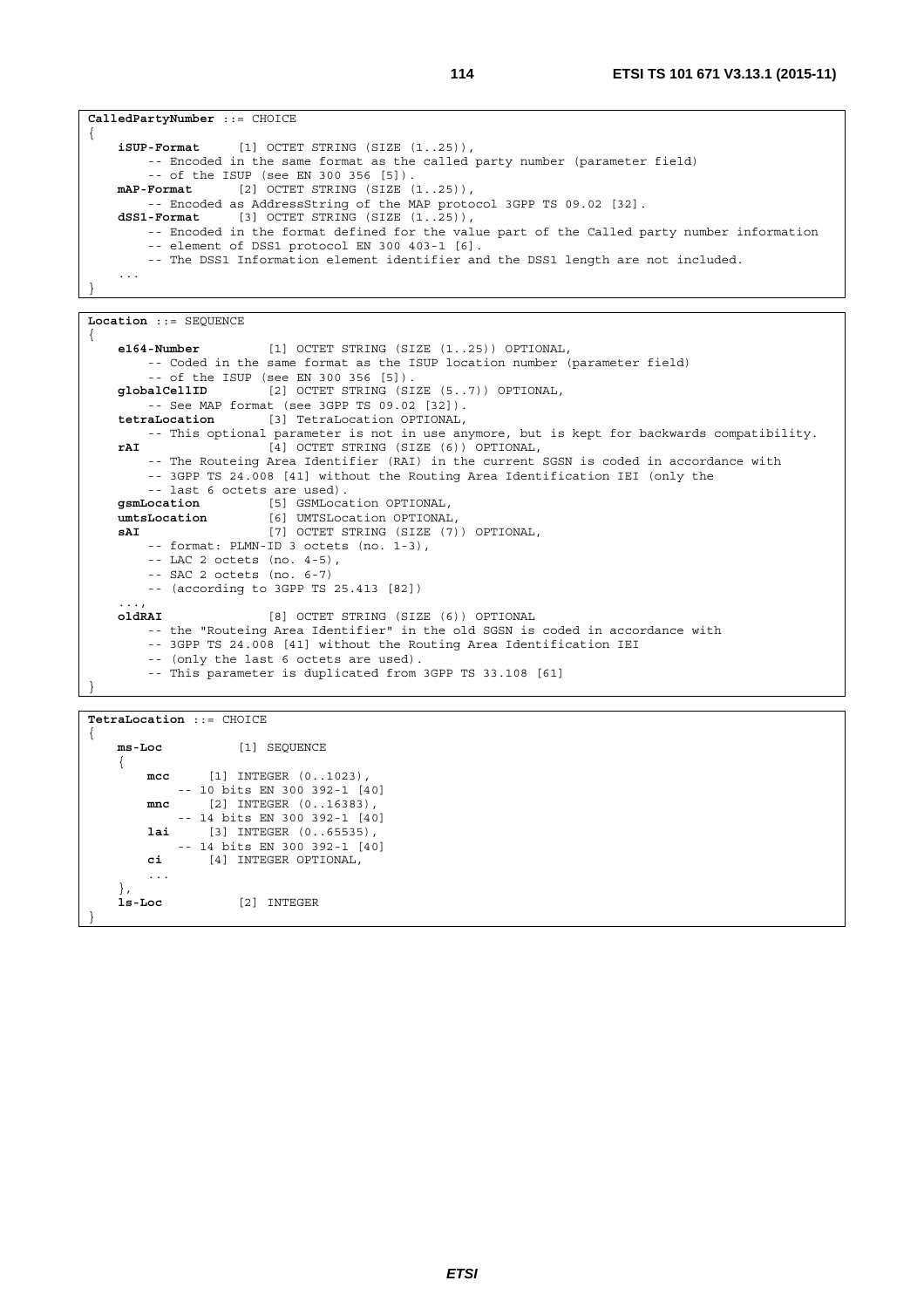```
GSMLocation ::= CHOICE 
{ 
    geoCoordinates [1] SEQUENCE 
    { 
        latitude [1] PrintableString (SIZE(7..10)), 
             -- format: XDDMMSS.SS 
         longitude [2] PrintableString (SIZE(8..11)), 
             -- format: XDDDMMSS.SS 
        mapDatum [3] IMPLICIT MapDatum OPTIONAL, 
            -- DEFAULT wGS84 
 ..., 
         azimuth [4] INTEGER (0..359) OPTIONAL 
            -- The azimuth is the bearing, relative to true north. 
    }, 
         -- format: XDDDMMSS.SS 
         -- X : N(orth), S(outh), E(ast), W(est) 
         -- DD or DDD : degrees (numeric characters) 
         -- MM : minutes (numeric characters) 
         -- SS.SS : seconds, the second part (.SS) is optional 
         -- Example: 
         -- latitude short form N502312 
         -- longitude long form E1122312.18 
   utmCoordinates [2] SEQUENCE
   { 
        utm-East [1] PrintableString (SIZE(10)), 
       utm-North [2] PrintableString (SIZE(7)),
            -- Universal Transverse Mercator 
            -- example utm-East 32U0439955 
            -- utm-North 5540736 
        mapDatum [3] IMPLICIT MapDatum OPTIONAL, 
            -- DEFAULT wGS84 
 ..., 
         azimuth [4] INTEGER (0..359) OPTIONAL 
            -- The azimuth is the bearing, relative to true north. 
   }, 
    utmRefCoordinates [3] SEQUENCE 
   \left\{ \right. utmref-string [2] PrintableString (SIZE(13)), 
        mapDatum [3] IMPLICIT MapDatum OPTIONAL, 
          -- DEFAULT wGS84
 ... 
    }, 
         -- example 32UPU91294045 
    wGS84Coordinates [4] OCTET STRING 
        -- format is as defined in 3GPP TS 03.32 [57]. 
}
```

```
MapDatum ::= ENUMERATED 
{ 
     wGS84(0), 
         -- World Geodetic System 1984 
     wGS72(1), 
     eD50(2), 
       -- European Datum 50 
    ... 
}
```

```
UMTSLocation ::= CHOICE 
{
```
}

```
 point [1] GA-Point, 
pointWithUnCertainty [2] GA-PointWithUnCertainty,<br>
polygon [3] GA-Polygon,
                             polygon [3] GA-Polygon, 
...
```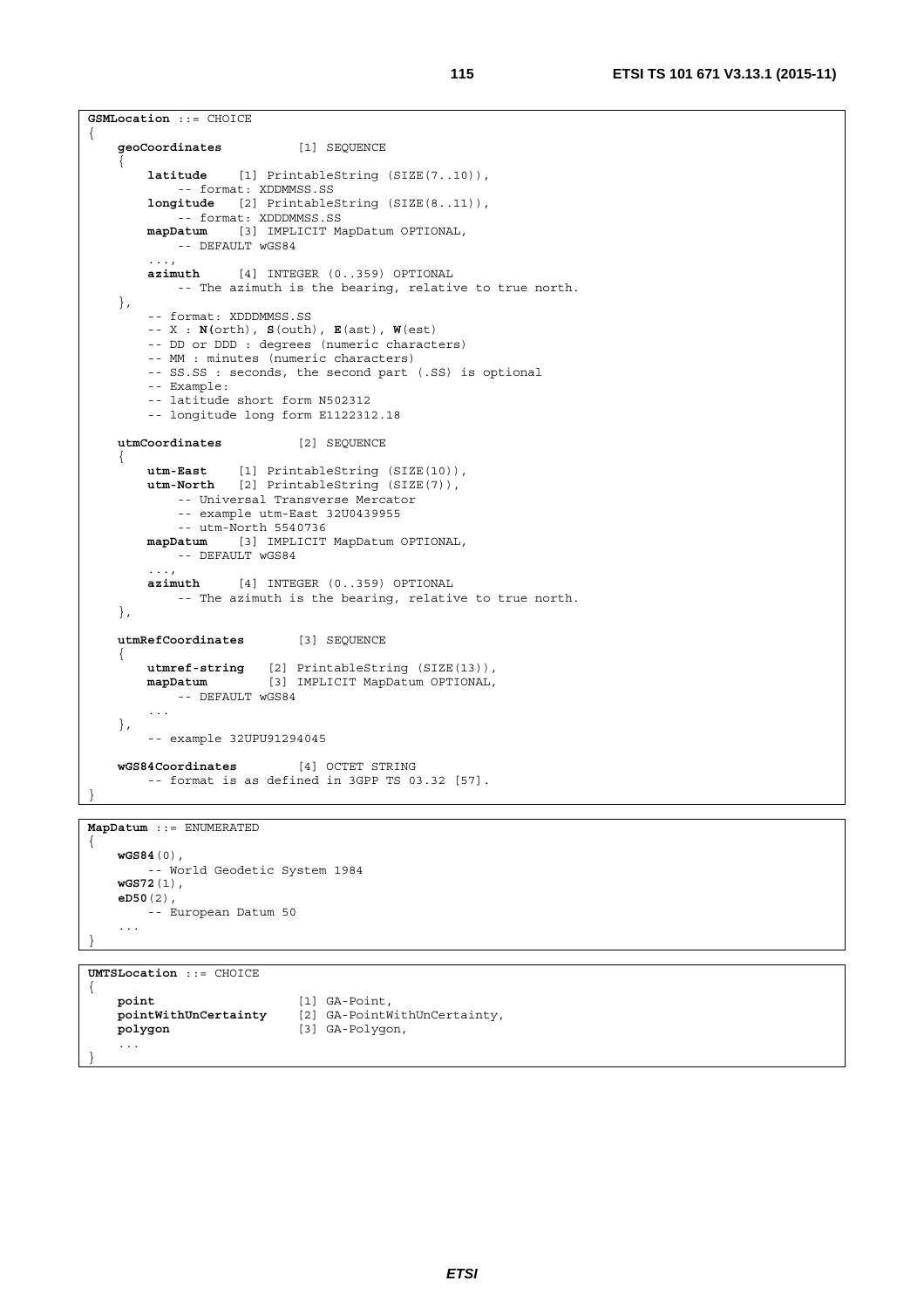```
GeographicalCoordinates ::= SEQUENCE 
{ 
    latitudeSign [0] ENUMERATED 
   { 
        north(1), 
        south(2)
   },<br>latitude
 latitude [1] INTEGER (0..8388607), 
 longitude [2] INTEGER (-8388608..8388607), 
    ... 
}
```
**GA**-**Point** ::= SEQUENCE

```
{ 
    geographicalCoordinates [0] GeographicalCoordinates, 
   ... 
}
```
**GA-PointWithUnCertainty** ::=SEQUENCE {

```
geographicalCoordinates [0] GeographicalCoordinates,<br>
uncertaintyCode [1] INTEGER (0..127)
                                       [1] INTEGER (0..127)
```
**maxNrOfPoints** INTEGER ::= 15

}

```
GA-Polygon ::= SEQUENCE (SIZE (1..maxNrOfPoints)) OF 
   SEQUENCE 
    { 
        geographicalCoordinates [0] GeographicalCoordinates, 
 ... 
    }
```

```
CallContentLinkCharacteristics ::= SEQUENCE
```

```
{ 
    cCLink-State [1] CCLink-State OPTIONAL, 
   -- current state of the CCLink<br>release-Time [2] TimeStamp
                        [2] TimeStamp OPTIONAL,
         -- date and time of the release of the Call Content Link 
     release-Reason [3] OCTET STRING (SIZE(2)) OPTIONAL, 
     -- Release cause coded in Q.850 [31] format 
                      lEMF-Address [4] CalledPartyNumber OPTIONAL, 
         -- Directory number used to route the call toward the LEMF 
    ... 
}
```
**CCLink-State** ::= ENUMERATED {  **setUpInProcess**(1), -- The set-up of the call is in process.  **callActive**(2),  **callReleased**(3),  **lack-of-resource**(4), -- The lack-of-resource state is sent when a CC Link cannot -- be established because of lack of resource at the MF level ... }

```
Intercepted-Call-State ::= ENUMERATED 
{ 
     idle(1), 
         -- When the intercept call is released, the state is IDLE and the reason is provided 
         -- by the release-Reason-Of-Intercepted-Call parameter 
     setUpInProcess(2), 
         -- The set-up of the call is in process 
     connected(3), 
          -- The answer has been received 
    ... 
}
```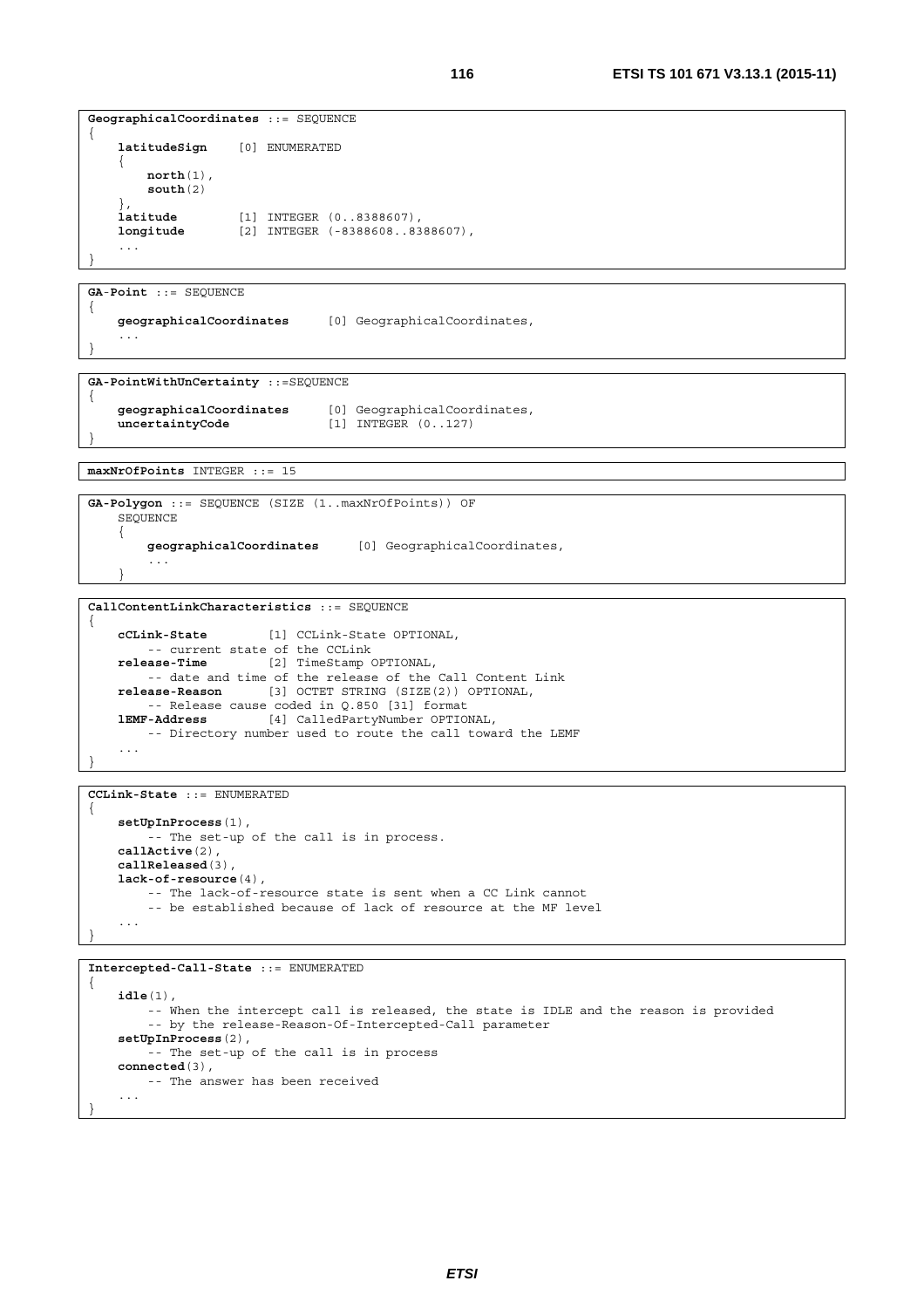**Services-Information** ::= SEQUENCE

 **iSUP-parameters** [1] ISUP-parameters OPTIONAL,

{

| dSS1-parameters-codeset-0                                                                               | [2] DSS1-parameters-codeset-0 OPTIONAL,                                                                                                                                                                                                                                        |  |  |  |  |  |  |  |  |
|---------------------------------------------------------------------------------------------------------|--------------------------------------------------------------------------------------------------------------------------------------------------------------------------------------------------------------------------------------------------------------------------------|--|--|--|--|--|--|--|--|
| $\cdot$ $\cdot$ $\cdot$<br>mAP-parameters<br>[3] MAP-parameters OPTIONAL                                |                                                                                                                                                                                                                                                                                |  |  |  |  |  |  |  |  |
|                                                                                                         |                                                                                                                                                                                                                                                                                |  |  |  |  |  |  |  |  |
|                                                                                                         | ISUP-parameters ::= SET SIZE $(1256)$ OF OCTET STRING $(SIZE (1256))$<br>-- Each "OCTET STRING" contains one additional ISUP parameter TLV coded not already defined in<br>-- the previous parameters. The Taq value is the one qiven in EN 300 356 [5].                       |  |  |  |  |  |  |  |  |
|                                                                                                         | -- In version 1 of the present document "iSUP-parameters" is defined as mandatory.<br>-- It might occur that no ISUP parameter is available. In that case in a version 1<br>-- implementation the value "zero" may be included in the first octet string of the SET.           |  |  |  |  |  |  |  |  |
| -- However other parameters may be added:                                                               | -- The Length and the Value are coded in accordance with the parameter definition in<br>-- EN 300 356 [5]. Hereafter are listed the main parameters.                                                                                                                           |  |  |  |  |  |  |  |  |
|                                                                                                         | -- Transmission medium requirement: format defined in EN 300 356 [5].<br>-- This parameter can be provided with the "Party Information" of the "calling party".                                                                                                                |  |  |  |  |  |  |  |  |
|                                                                                                         | -- Transmission medium requirement prime: format defined in EN 300 356 [5].<br>-- This parameter can be provided with the "Party Information" of the "calling party".                                                                                                          |  |  |  |  |  |  |  |  |
|                                                                                                         |                                                                                                                                                                                                                                                                                |  |  |  |  |  |  |  |  |
| -- are included). Hereafter are listed the main parameters<br>-- However other parameters may be added: | DSS1-parameters-codeset-0 ::= SET SIZE (1256) OF OCTET STRING (SIZE (1256))<br>-- Each "OCTET STRING" contains one DSS1 parameter of the codeset-0. The parameter is coded as<br>-- described in EN 300 403-1 [6] (The DSS1 Information element identifier and the DSS1 length |  |  |  |  |  |  |  |  |
| -- "called party" or "forwarded to party".                                                              | -- Bearer capability: this parameter may be repeated. Format defined in EN 300 403-1 [6].<br>-- This parameter can be provided with the "Party Information" of the "calling party",                                                                                            |  |  |  |  |  |  |  |  |
| -- "called party" or "forwarded to party".                                                              | -- High Layer Compatibility: this parameter may be repeated. Format defined in EN 300 403-1 [6]<br>-- This parameter can be provided with the "Party Information" of the "calling party",                                                                                      |  |  |  |  |  |  |  |  |
| -- "called party" or "forwarded to party".                                                              | -- Low Layer capability: this parameter may be repeated. Format defined in EN 300 403-1 [6].<br>-- This parameter can be provided with the "Party Information" of the "calling party",                                                                                         |  |  |  |  |  |  |  |  |
|                                                                                                         |                                                                                                                                                                                                                                                                                |  |  |  |  |  |  |  |  |
| -- 3GPP TS 09.02 [32] (The map-TS-Code is included).                                                    | MAP-parameters ::= SET SIZE (1256) OF OCTET STRING (SIZE(1256))<br>-- Each "OCTET STRING" contains one MAP parameter. The parameter is coded as described in                                                                                                                   |  |  |  |  |  |  |  |  |
| Supplementary-Services ::= SEQUENCE                                                                     |                                                                                                                                                                                                                                                                                |  |  |  |  |  |  |  |  |
| standard-Supplementary-Services<br>non-Standard-Supplementary-Services<br>other-Services<br>.           | [1] Standard-Supplementary-Services OPTIONAL,<br>[2] Non-Standard-Supplementary-Services OPTIONAL,<br>[3] Other-Services OPTIONAL,                                                                                                                                             |  |  |  |  |  |  |  |  |
|                                                                                                         |                                                                                                                                                                                                                                                                                |  |  |  |  |  |  |  |  |
|                                                                                                         |                                                                                                                                                                                                                                                                                |  |  |  |  |  |  |  |  |
| Standard-Supplementary-Services ::= SEQUENCE                                                            |                                                                                                                                                                                                                                                                                |  |  |  |  |  |  |  |  |
| $\mathcal{L}_{\mathcal{L}}$<br>iSUP-SS-parameters                                                       | [1] ISUP-SS-parameters OPTIONAL,                                                                                                                                                                                                                                               |  |  |  |  |  |  |  |  |
| dSS1-SS-parameters-codeset-0                                                                            | [2] DSS1-SS-parameters-codeset-0 OPTIONAL,                                                                                                                                                                                                                                     |  |  |  |  |  |  |  |  |
| dSS1-SS-parameters-codeset-4<br>[3] DSS1-SS-parameters-codeset-4 OPTIONAL,                              |                                                                                                                                                                                                                                                                                |  |  |  |  |  |  |  |  |
| dSS1-SS-parameters-codeset-5<br>[4] DSS1-SS-parameters-codeset-5 OPTIONAL,                              |                                                                                                                                                                                                                                                                                |  |  |  |  |  |  |  |  |
| dSS1-SS-parameters-codeset-6<br>[5] DSS1-SS-parameters-codeset-6 OPTIONAL,                              |                                                                                                                                                                                                                                                                                |  |  |  |  |  |  |  |  |
| dSS1-SS-parameters-codeset-7<br>[6] DSS1-SS-parameters-codeset-7 OPTIONAL,                              |                                                                                                                                                                                                                                                                                |  |  |  |  |  |  |  |  |
| mAP-SS-Parameters                                                                                       | dSS1-SS-Invoke-components<br>[7] DSS1-SS-Invoke-Components OPTIONAL,<br>[8] MAP-SS-Parameters OPTIONAL,                                                                                                                                                                        |  |  |  |  |  |  |  |  |
| mAP-SS-Invoke-Components                                                                                | [9] MAP-SS-Invoke-Components OPTIONAL,                                                                                                                                                                                                                                         |  |  |  |  |  |  |  |  |
| $\ddots$                                                                                                |                                                                                                                                                                                                                                                                                |  |  |  |  |  |  |  |  |
|                                                                                                         |                                                                                                                                                                                                                                                                                |  |  |  |  |  |  |  |  |
|                                                                                                         |                                                                                                                                                                                                                                                                                |  |  |  |  |  |  |  |  |
| Non-Standard-Supplementary-Services ::= SET SIZE (120) OF CHOICE                                        |                                                                                                                                                                                                                                                                                |  |  |  |  |  |  |  |  |
| simpleIndication                                                                                        | [1] SimpleIndication,                                                                                                                                                                                                                                                          |  |  |  |  |  |  |  |  |
|                                                                                                         |                                                                                                                                                                                                                                                                                |  |  |  |  |  |  |  |  |

**sciData** [2] SciDataMode, ...

}

*ETSI*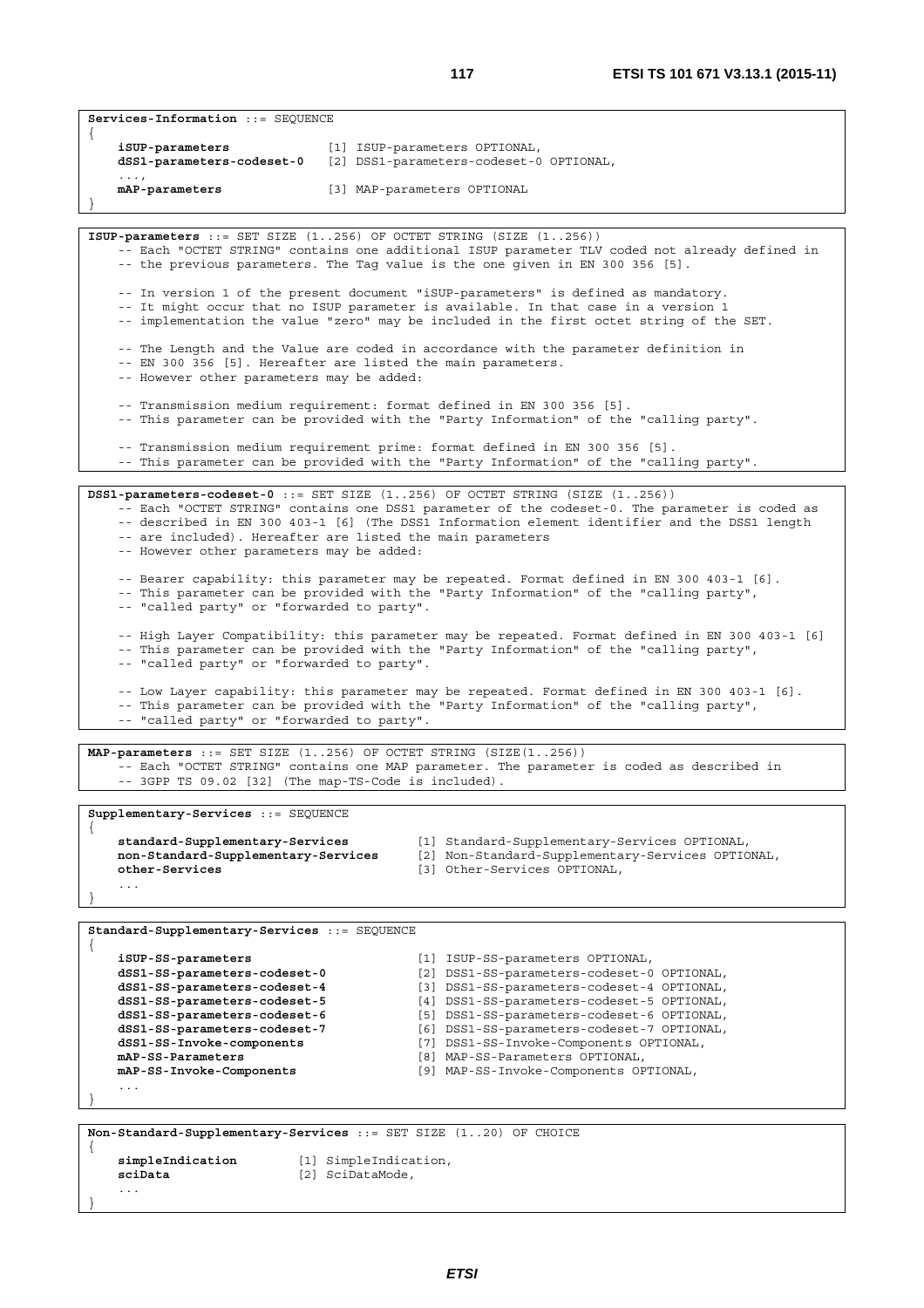**Other-Services** ::= SET SIZE (1..50) OF OCTET STRING (SIZE (1..256)) -- Reference manufacturer manuals. **ISUP-SS-parameters** ::= SET SIZE (1..256) OF OCTET STRING (SIZE (1..256)) -- It shall be noticed this parameter is retained for compatibility reasons. -- It is recommended not to use it in new work but to use ISUP-parameters parameter. -- Each "OCTET STRING" contains one additional ISUP parameter TLV coded not already defined in -- the previous parameters. The Tag value is the one given in EN 300 356 [5]. -- The Length and the Value are coded in accordance with the parameter definition in -- EN 300 356 [5]. -- Hereafter are listed the main parameters. However other parameters may be added: -- Connected Number: format defined in EN 300 356 [5]. -- This parameter can be provided with the "Party Information" of the -- "called party" or "forwarded to party". -- RedirectingNumber: format defined in EN 300 356 [5]. -- This parameter can be provided with the "Party Information" of the "originating party" -- or/and of the "terminating party". -- Original Called Party Number: format defined in EN 300 356 [5]. -- This parameter can be provided with the "Party Information" of the "originating party". -- Redirection information: format defined in EN 300 356 [5]. -- This parameter can be provided with the "Party Information" of the -- "originating party", "forwarded to party" or/and "Terminating party". -- Redirection Number: format defined in EN 300 356 [5]. -- This parameter can be provided with the "Party Information" of the -- "forwarded to party" or "Terminating party". -- Call diversion information: format defined in EN 300 356 [5]. -- This parameter can be provided with the "Party Information" of the -- "forwarded to party" or "Terminating party". -- Generic Number: format defined in EN 300 356 [5]. -- This parameter can be provided with the "Party Information" of the -- "calling party", "called party" or "forwarded to party". -- This parameters are used to transmit additional identities (additional, calling party -- number, additional called number, etc). -- Generic Notification: format defined in EN 300 356 [5]. -- This parameter may be provided with the "Party Information" of the -- "calling party", "called party" or "forwarded to party". -- This parameters transmit the notification to the other part of the call of the supplementary -- services activated or invoked by a subscriber during the call. -- CUG Interlock Code: format defined in EN 300 356 [5]. -- This parameter can be provided with the "Party Information" of the "calling party".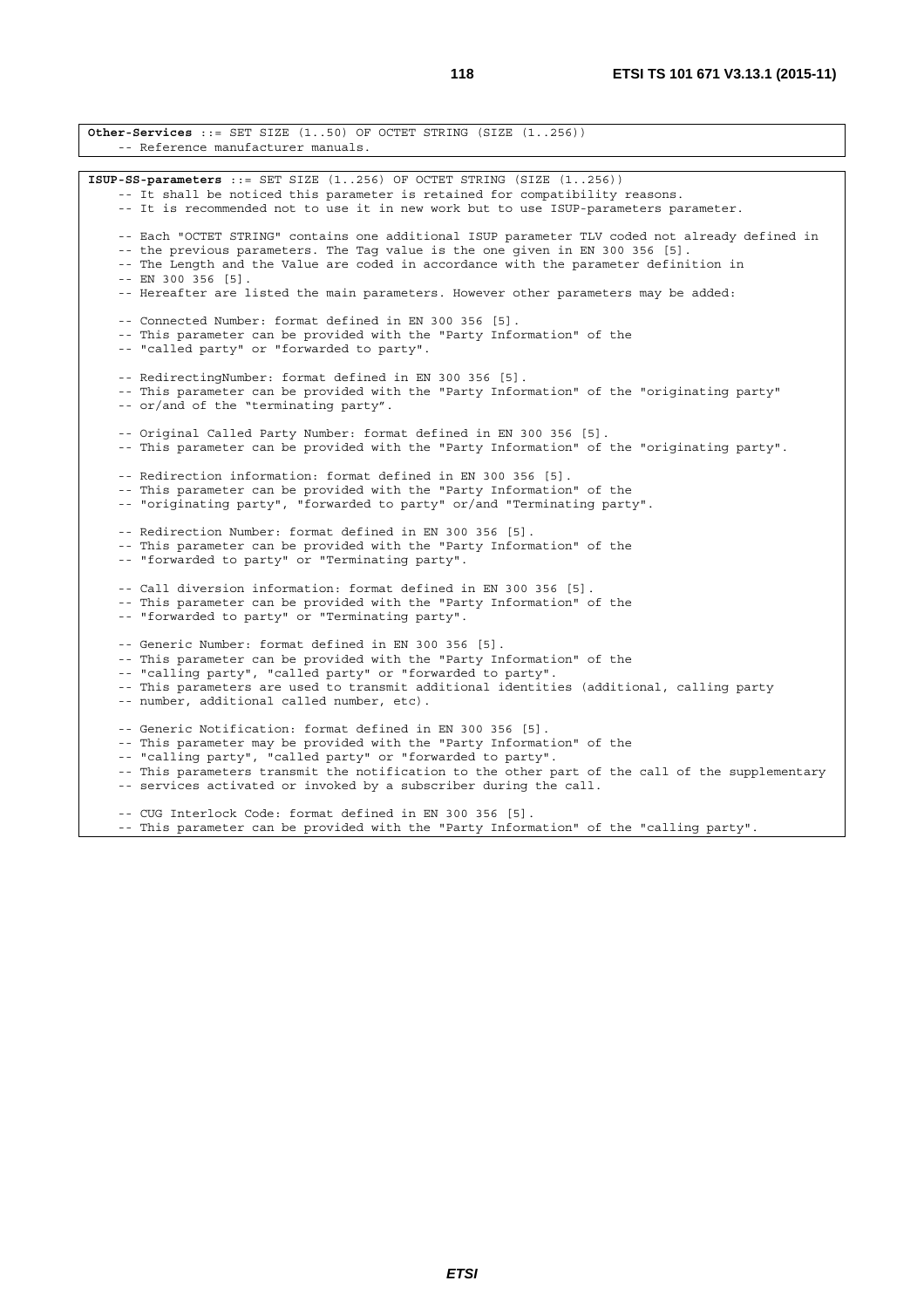**DSS1-SS-parameters-codeset-0** ::= SET SIZE (1..256) OF OCTET STRING (SIZE (1..256)) -- Each "OCTET STRING" contains one DSS1 parameter of the codeset-0. The parameter is coded as -- described in EN 300 403-1 [6] (The DSS1 Information element identifier and the DSS1 length -- are included). Hereafter are listed the main parameters -- (However other parameters may be added): -- Calling Party Subaddress: format defined in EN 300 403-1 [6]. -- This parameter can be provided with the "Party Information" of the "calling party". -- Called Party Subaddress: format defined in EN 300 403-1 [6]. -- This parameter can be provided with the "Party Information" of the "calling party". -- Connected Subaddress: format defined in recommendation (see EN 300 097-1 [14]). -- This parameter can be provided with the "Party Information" of the -- "called party" or "forwarded to party". -- Connected Number: format defined in recommendation (see EN 300 097-1 [14]). -- This parameter can be provided with the "Party Information" of the -- "called party" or "forwarded to party". -- Keypad facility: format defined in EN 300 403-1 [6]. -- This parameter can be provided with the "Party Information" of the -- "calling party", "called party" or "forwarded to party". -- Called Party Number: format defined in EN 300 403-1 [6]. -- This parameter could be provided with the "Party Information" of the "calling party" -- when target is the originating party; it contains the dialled digits before modification -- at network level (e.g. IN interaction, translation, etc …). -- User-user: format defined in EN 300 286-1 [23]). -- This parameter can be provided with the "Party Information" of the -- "calling party", "called party" or "forwarded to party". **DSS1-SS-parameters-codeset-4** ::= SET SIZE (1..256) OF OCTET STRING (SIZE (1..256)) -- Each "OCTET STRING" contains one DSS1 parameter of the codeset-4. The parameter is coded as

-- described in the relevant recommendation.

**DSS1-SS-parameters-codeset-5** ::= SET SIZE (1..256) OF OCTET STRING (SIZE (1..256)) -- Each "OCTET STRING" contains one DSS1 parameter of the codeset-5. The parameter is coded as -- described in the relevant national recommendation.

**DSS1-SS-parameters-codeset-6** ::= SET SIZE (1..256) OF OCTET STRING (SIZE (1..256)) -- Each "OCTET STRING" contains one DSS1 parameter of the codeset-6. The parameter is coded as -- described in the relevant local network recommendation.

**DSS1-SS-parameters-codeset-7** ::= SET SIZE (1..256) OF OCTET STRING (SIZE (1..256)) -- Each "octet string" contains one DSS1 parameter of the codeset-7. The parameter is coded as -- described in the relevant user specific recommendation.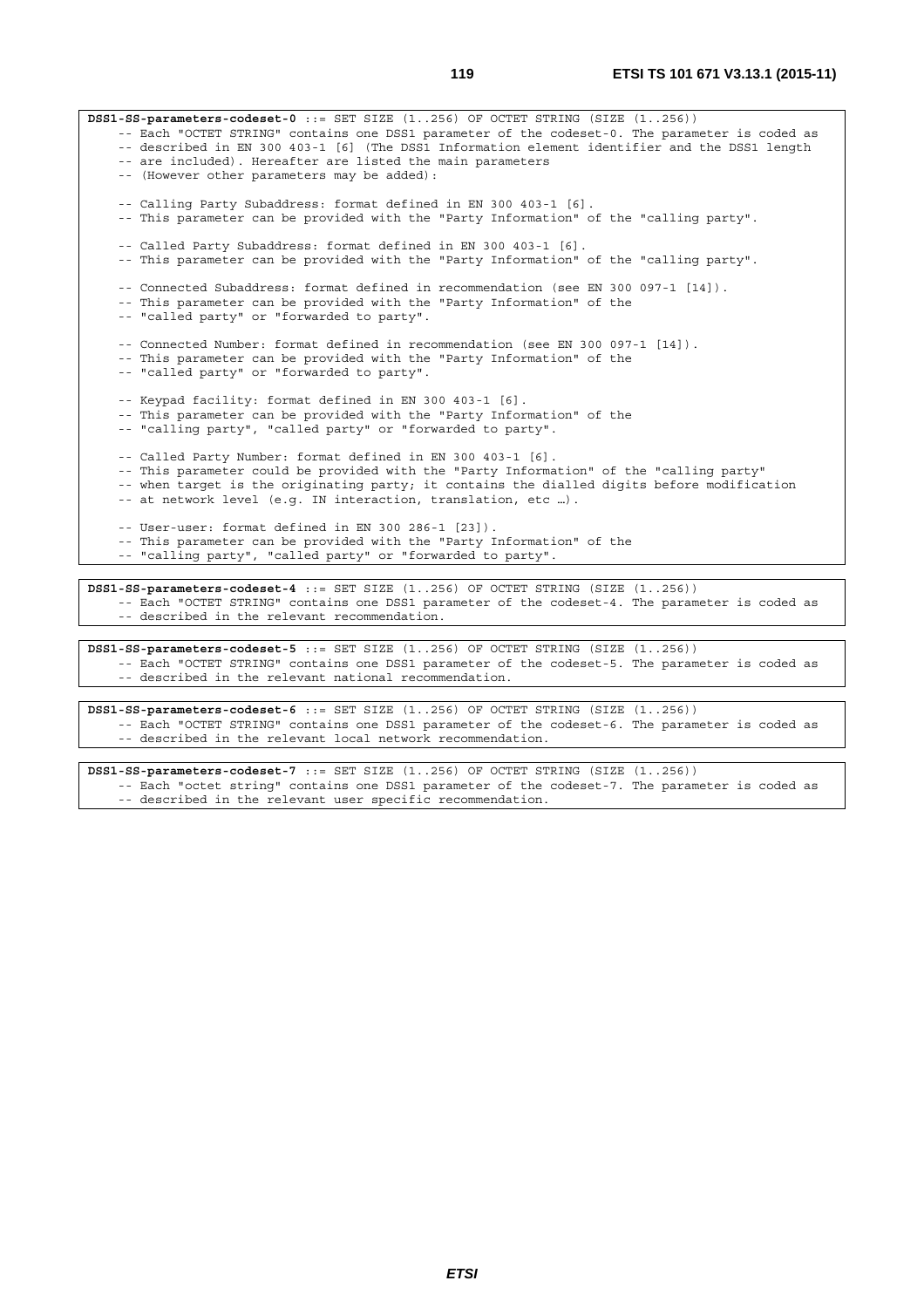**DSS1-SS-Invoke-Components** ::= SET SIZE (1..256) OF OCTET STRING (SIZE (1..256)) -- Each "octet string" contains one DSS1 Invoke or Return Result component. -- The invoke or return result component is coded as -- described in the relevant DSS1 supplementary service recommendation. -- Invoke or Return Result component (BeginCONF): EN 300 185-1 [19] -- Invoke or Return Result component (AddCONF): EN 300 185-1 [19] -- Invoke or Return Result component (SplitCONF): EN 300 185-1 [19] -- Invoke or Return Result component (DropCONF): EN 300 185-1 [19] -- Invoke or Return Result component (IsolateCONF): EN 300 185-1 [19] -- Invoke or Return Result component (ReattachCONF): EN 300 185-1 [19] -- Invoke or Return Result component (PartyDISC): EN 300 185-1 [19] -- Invoke or Return Result component (MCIDRequest): EN 300 130-1 [16] -- Invoke or Return Result component (Begin3PTY): EN 300 188-1 [20] -- Invoke or Return Result component (End3PTY): EN 300 188-1 [20] -- Invoke or Return Result component (ECTExecute): EN 300 369-1 [25] -- Invoke or Return Result component (ECTInform): EN 300 369-1 [25] -- Invoke or Return Result component (ECTLinkIdRequest): EN 300 369-1 [25] -- Invoke or Return Result component (ECTLoopTest): EN 300 369-1 [25] -- Invoke or Return Result component (ExplicitECTExecute): EN 300 369-1 [25] -- Invoke or Return Result component (ECT: RequestSubaddress): EN 300 369-1 [25] -- Invoke or Return Result component (ECT: SubaddressTransfer): EN 300 369-1 [25] -- Invoke or Return Result component (CF: ActivationDiversion): EN 300 207-1 [21] -- Invoke or Return Result component (CF: DeactivationDiversion): EN 300 207-1 [21] -- Invoke or Return Result component (CF: ActivationStatusNotification): EN 300 207-1 [21] -- Invoke or Return Result component (CF: DeactivationStatusNotification): EN 300 207-1 [21] -- Invoke or Return Result component (CF: InterrogationDiversion): EN 300 207-1 [21] -- Invoke or Return Result component (CF: InterrogationServedUserNumber): EN 300 207-1 [21] -- Invoke or Return Result component (CF: DiversionInformation): EN 300 207-1 [21] -- Invoke or Return Result component (CF: CallDeflection): EN 300 207-1 [21] -- Invoke or Return Result component (CF: CallRerouteing): EN 300 207-1 [21] -- Invoke or Return Result component (CF: DivertingLegInformation1): EN 300 207-1 [21] -- Invoke or Return Result component (CF: DivertingLegInformation2): EN 300 207-1 [21] -- Invoke or Return Result component (CF: DivertingLegInformation3): EN 300 207-1 [21] -- other invoke or return result components ... **MAP-SS-Invoke-Components** ::= SET SIZE (1..256) OF OCTET STRING (SIZE (1..256)) -- Each "octet string" contains one MAP Invoke or Return Result component. -- The invoke or return result component is coded as -- described in the relevant MAP supplementary service recommendation. **MAP-SS-Parameters** ::= SET SIZE (1..256) OF OCTET STRING (SIZE (1..256)) -- Each "octet string" contains one MAP Parameter. The parameter is coded as -- described in the relevant MAP supplementary service recommendation. **SimpleIndication** ::= ENUMERATED {  **call-Waiting-Indication**(0), -- The target has received a call waiting indication for this call  **add-conf-Indication**(1), -- this call has been added to a conference  **call-on-hold-Indication**(2), -- indication that this call is on hold  **retrieve-Indication**(3), -- indication that this call has been retrieved  **suspend-Indication**(4), -- indication that this call has been suspended  **resume-Indication**(5), -- indication that this call has been resumed  **answer-Indication**(6), -- indication that this call has been answered ... }

**SciDataMode** ::= OCTET STRING (SIZE (1..256))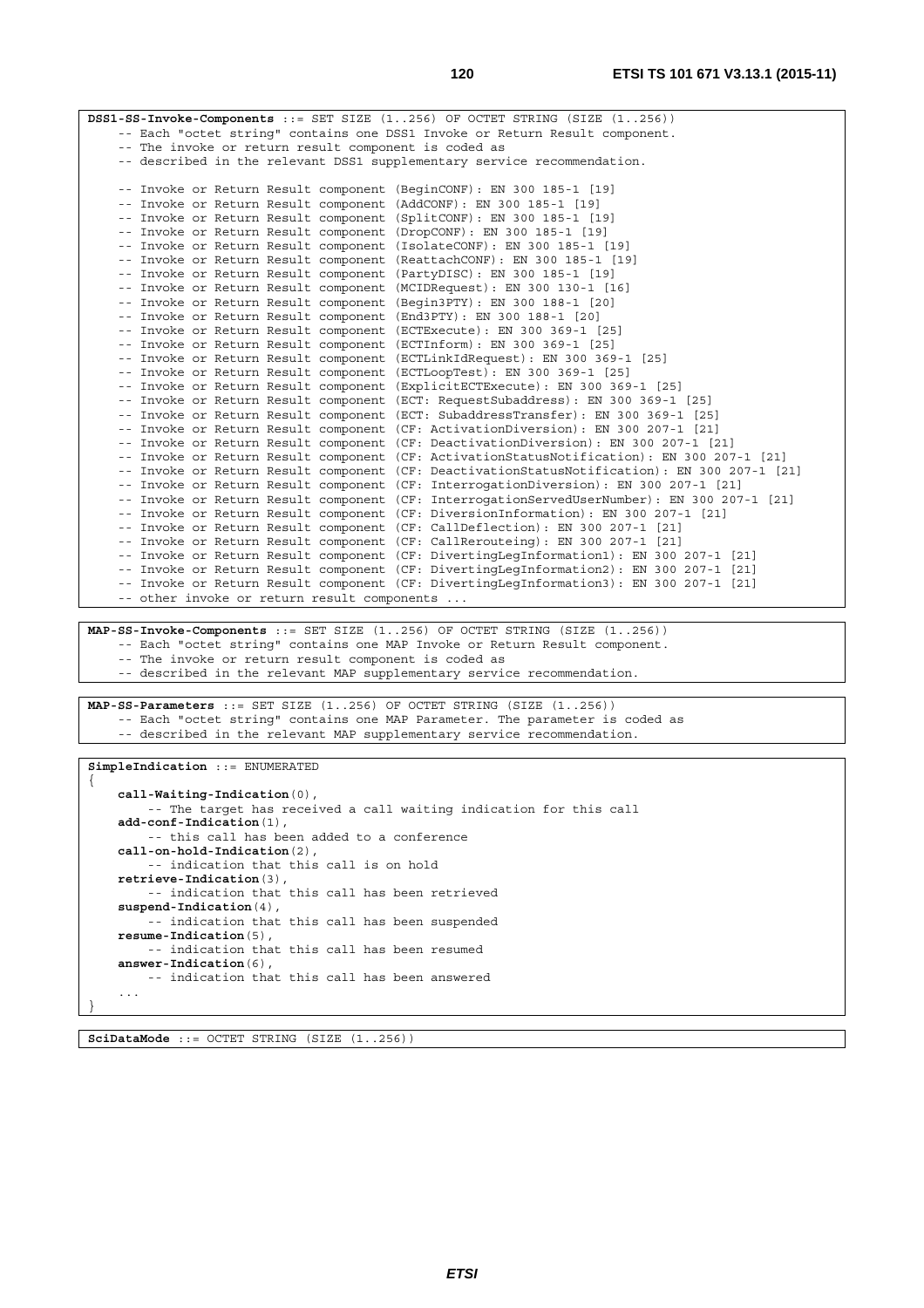```
SMS-report ::= SEQUENCE 
{ 
     communicationIdentifier [1] CommunicationIdentifier, 
        -- used to uniquely identify an intercepted call: the same used for the 
         -- relevant IRI 
         -- Called "callIdentifier" in V1.1.1 of ES 201 671 [i.5]. 
     timeStamp [2] TimeStamp, 
         -- date and time of the report. The format is 
         -- the one defined in case a) of the ASN.1 ITU-T Recommendation X.680 [33]. 
         -- (year month day hour minutes seconds) 
     sMS-Contents [3] SEQUENCE 
    { 
         initiator [1] ENUMERATED 
         { 
             -- party which sent the SMS 
             target(0), 
             server(1), 
             undefined-party(2), 
             ... 
         }, 
     transfer-status [2] ENUMERATED 
    { 
         succeed-transfer(0), 
             -- the transfer of the SMS message succeeds 
        not-succeed-transfer(1), 
        undefined(2), 
 ... 
     } OPTIONAL, 
     other-message [3] ENUMERATED 
    { 
          -- In case of terminating call, indicates if the server will send other SMS. 
        yes(0), 
       \overline{\textbf{n}}o(1),
        undefined(2), 
         ... 
    } OPTIONAL, 
     content [4] OCTET STRING (SIZE (1..270)) OPTIONAL, 
         -- Encoded in the format defined for the SMS mobile. 
    ... 
    } 
}
```

```
LawfulInterceptionIdentifier ::= OCTET STRING (SIZE (1..25)) 
    -- It is recommended to use ASCII characters in "a"…"z", "A"…"Z", "-", "_", ".", and "0"…"9". 
    -- For subaddress option only "0"..."9" shall be used.
```

```
National-Parameters ::= SET SIZE (1..40) OF OCTET STRING (SIZE (1..256)) 
    -- Content defined by national law
```
**GPRSCorrelationNumber** ::= OCTET STRING (SIZE(8..20))

```
GPRSEvent ::= ENUMERATED 
{ 
     pDPContextActivation(1), 
     startOfInterceptionWithPDPContextActive(2), 
    pDPContextDeactivation(4), 
     gPRSAttach(5), 
     gPRSDetach(6), 
     cellOrRAUpdate(10), 
     sMS(11), 
    ..., 
     pDPContextModification(13) 
} 
.<br>-- see 3GPP TS 03.33 [42]
```

```
Services-Data-Information ::= SEQUENCE
```
{

```
 gPRS-parameters [1] GPRS-parameters OPTIONAL, 
   ... 
}
```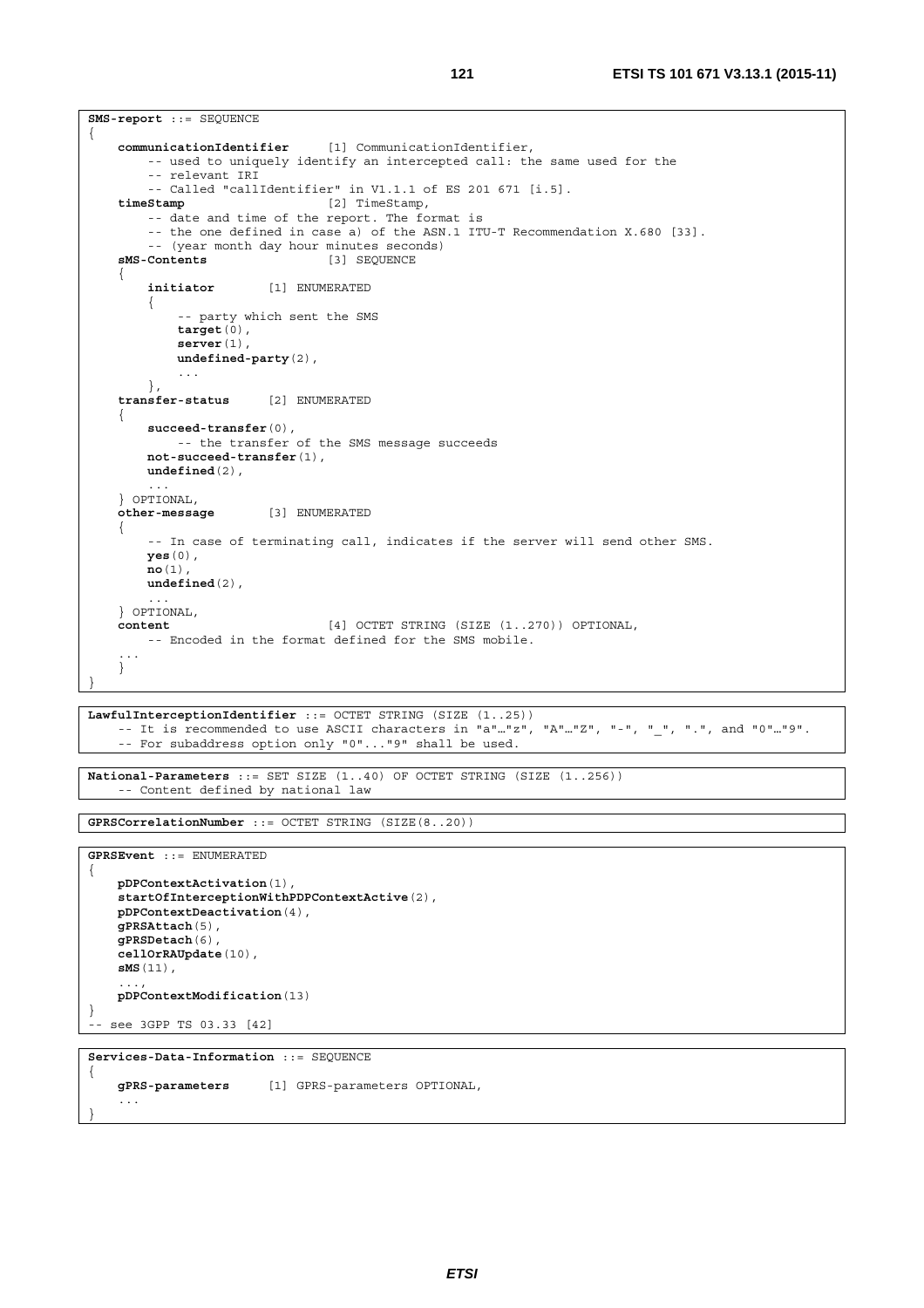```
 ..., 
  nSAPI [4] OCTET STRING (SIZE (1)) OPTIONAL, 
  additionalIPaddress [5] DataNodeAddress OPTIONAL
```
**GPRSOperationErrorCode** ::= OCTET STRING (SIZE(2)) -- Refer to 3GPP TS 24.008 [41] for values (GMM cause or SM cause parameter).

**DataNodeAddress** ::= CHOICE {  **ipAddress** [1] IPAddress,  **x25Address** [2] X25Address, ... }

```
IPAddress ::= SEQUENCE
```
{

}

```
{ 
     iP-type [1] ENUMERATED 
    { 
         iPV4(0), 
         iPV6(1), 
         ... 
    }, 
    iP-value [2] IP-value,<br>iP-assignment [3] ENUMERATE
                          iP-assignment [3] ENUMERATED 
    { 
         static(1), 
             -- The static coding shall be used to report a static address. 
         dynamic(2), 
             -- The dynamic coding shall be used to report a dynamically allocated address. 
         notKnown(3), 
             -- The notKnown coding shall be used to report other then static or dynamically 
             -- allocated IP addresses. 
 ... 
    } OPTIONAL, 
    ..., 
     iPv6PrefixLength [4] INTEGER (1..128) OPTIONAL 
         -- Indicates the length of the prefix delegated by the CSP to the subscriber 
         -- example: 60 if IP address is 2001:db8:0:85a3::ac1f:8001/60
         -- Mandatory in case where the iP-value contains an IPv6 binary value 
} 
IP-value ::= CHOICE
```

```
{ 
    iPBinaryAddress [1] OCTET STRING (SIZE(4..16)), 
    -- In case of IPv6, the Prefix Length is provided by the "iPv6PrefixLength"
                        [2] IA5String (SIZE(7..45)),
        -- In case of IPv6, the delivered iPTextAddress field could include a complete 
        -- single IPv6-Address or an IPv6-Prefix for a subnetwork on the target side. 
    ... 
}
```
**X25Address** ::= OCTET STRING (SIZE(1..25))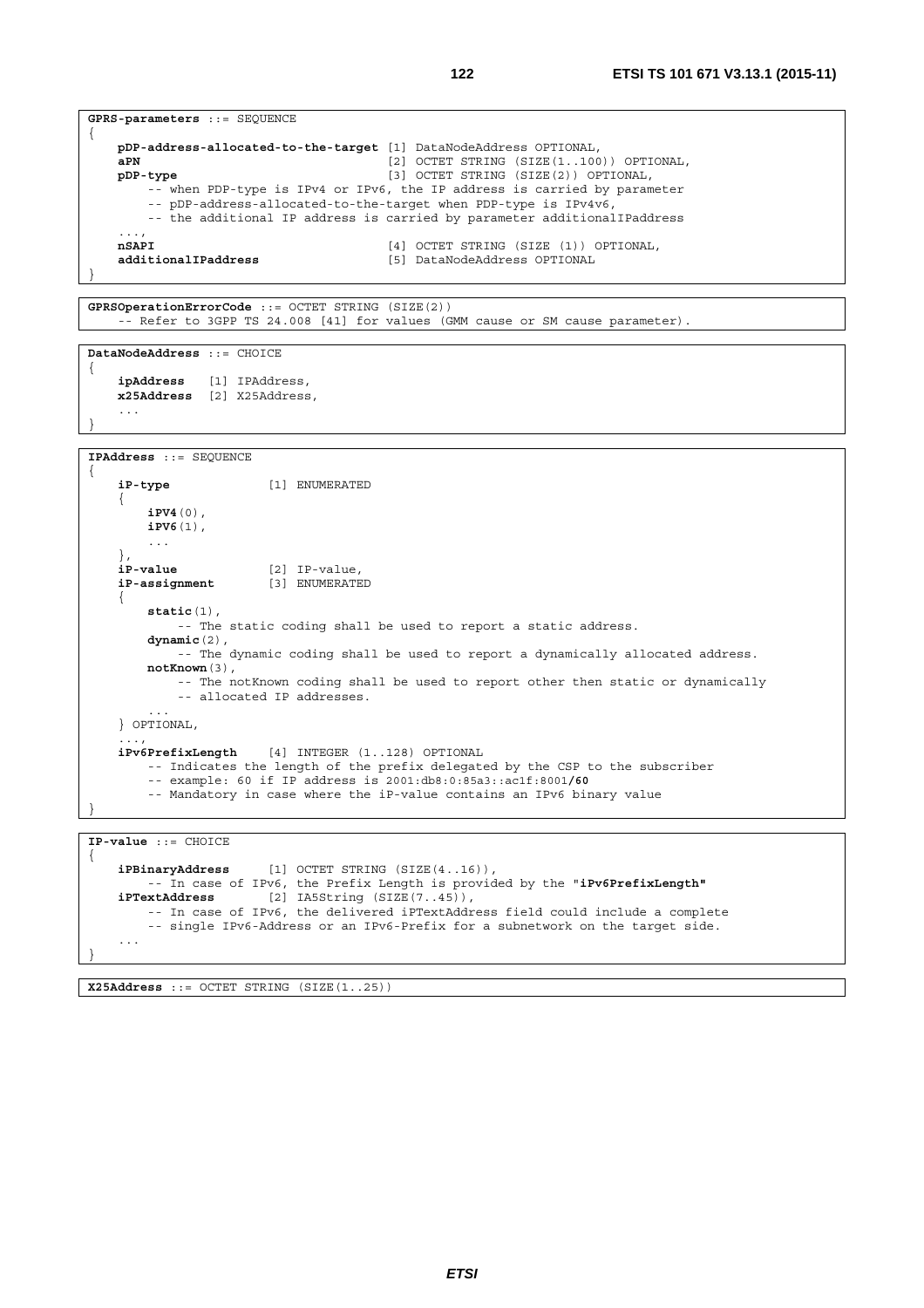**National-HI2-ASN1parameters** ::= SEQUENCE {  **countryCode** [1] PrintableString (SIZE (2)), -- Country Code according to ISO 3166-1 [67], -- the country to which the parameters inserted after the extension marker apply. ... -- In case a given country wants to use additional national parameters according to its law, -- these national parameters should be defined using the ASN.1 syntax and added after the -- extension marker (...). -- It is recommended that "version parameter" and "vendor identification parameter" are -- included in the national parameters definition. Vendor identifications can be -- retrieved from the IANA web site (see annex K). Besides, it is recommended to avoid -- using tags from 240 to 255 in a formal type definition. }

END -- end of **TETRA-HI2Operations**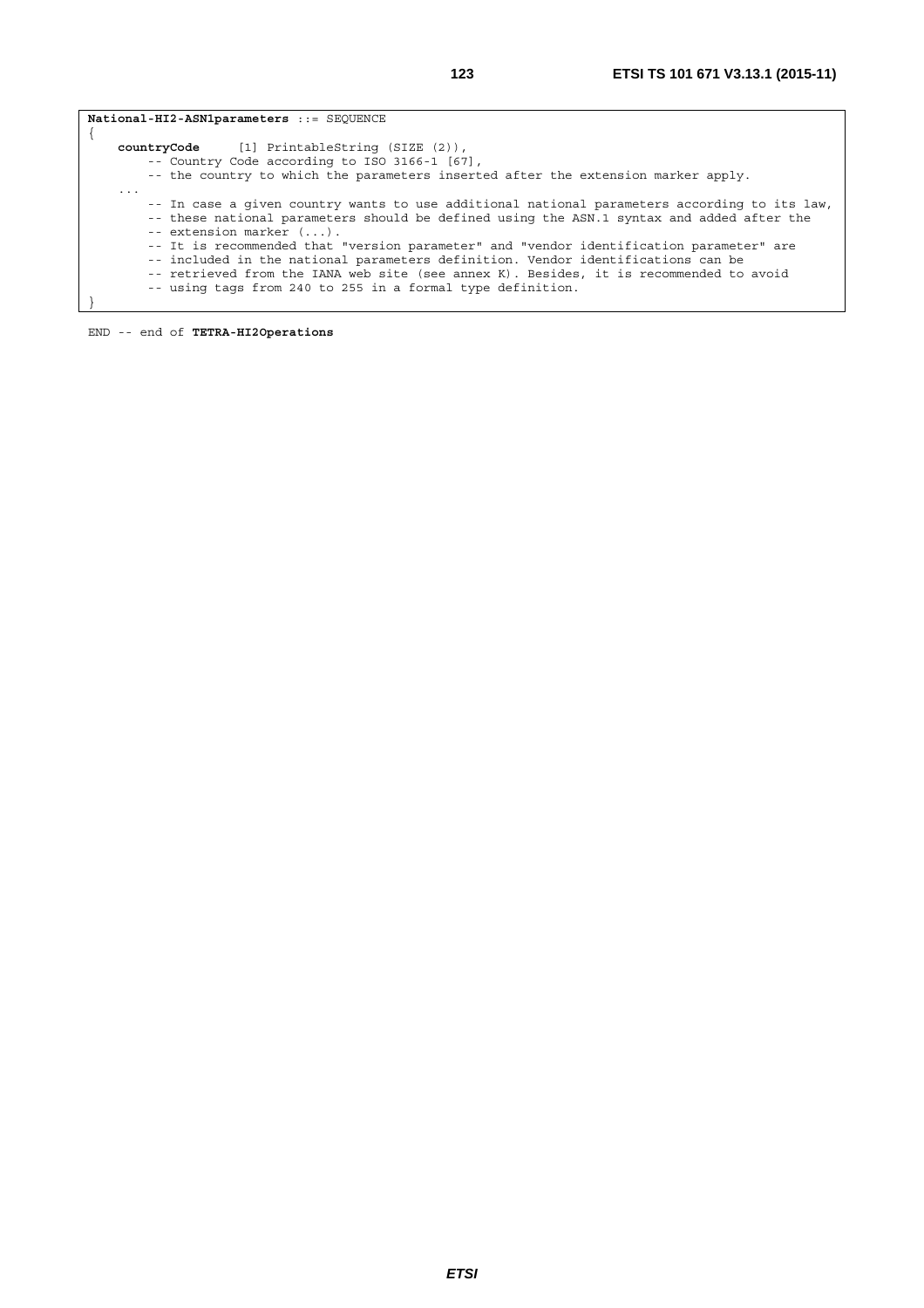# Annex E (informative): Use of subaddress and calling party number to carry correlation information

# E.1 Introduction

Not all ISDN networks fully support the use of the UUS1 service ETSI EN 300 286-1 [\[23](#page-10-0)]. Some networks may be limited to the transfer of only 32 octets of UUS1 user information rather than the 128 required for full support of the UUS1 service. Some networks may not support UUS1 at all.

This annex describes a procedure to provide correlation information which is appropriate:

- 1) if a network does not support the delivery of UUS1; or
- 2) if a network does not support the delivery of 128 octets for UUS1.

If all network involved support the delivery of 128 octets for UUS1 then the procedure (described in this annex) is not appropriate.

The calling party number, the Calling Party Subaddress (CgP Sub) and the Called Party Subaddress (CdP Sub) are used to carry correlation information.

# E.2 Subaddress options

The coding of a subaddress information element is given in ETSI EN 300 403-1 [\[6](#page-9-0)]. The following options are chosen:

#### **Table E.2.1: Subaddress options**

| <b>Option</b>             | Value                                                                      |
|---------------------------|----------------------------------------------------------------------------|
| Type of subaddress        | luser specified                                                            |
| <b>Odd/even indicator</b> | lemployed for Called Party Subaddress when no national parameters are used |

# E.3 Subaddress coding

## E.3.0 General

The coding of subaddress information is in accordance with ETSI EN 300 403-1 [\[6](#page-9-0)].

## E.3.1 BCD values

The values 0 to 9 are BCD coded according to their natural binary values. The hexadecimal value F is used as a field separator. This coding is indicated in table E.3.1.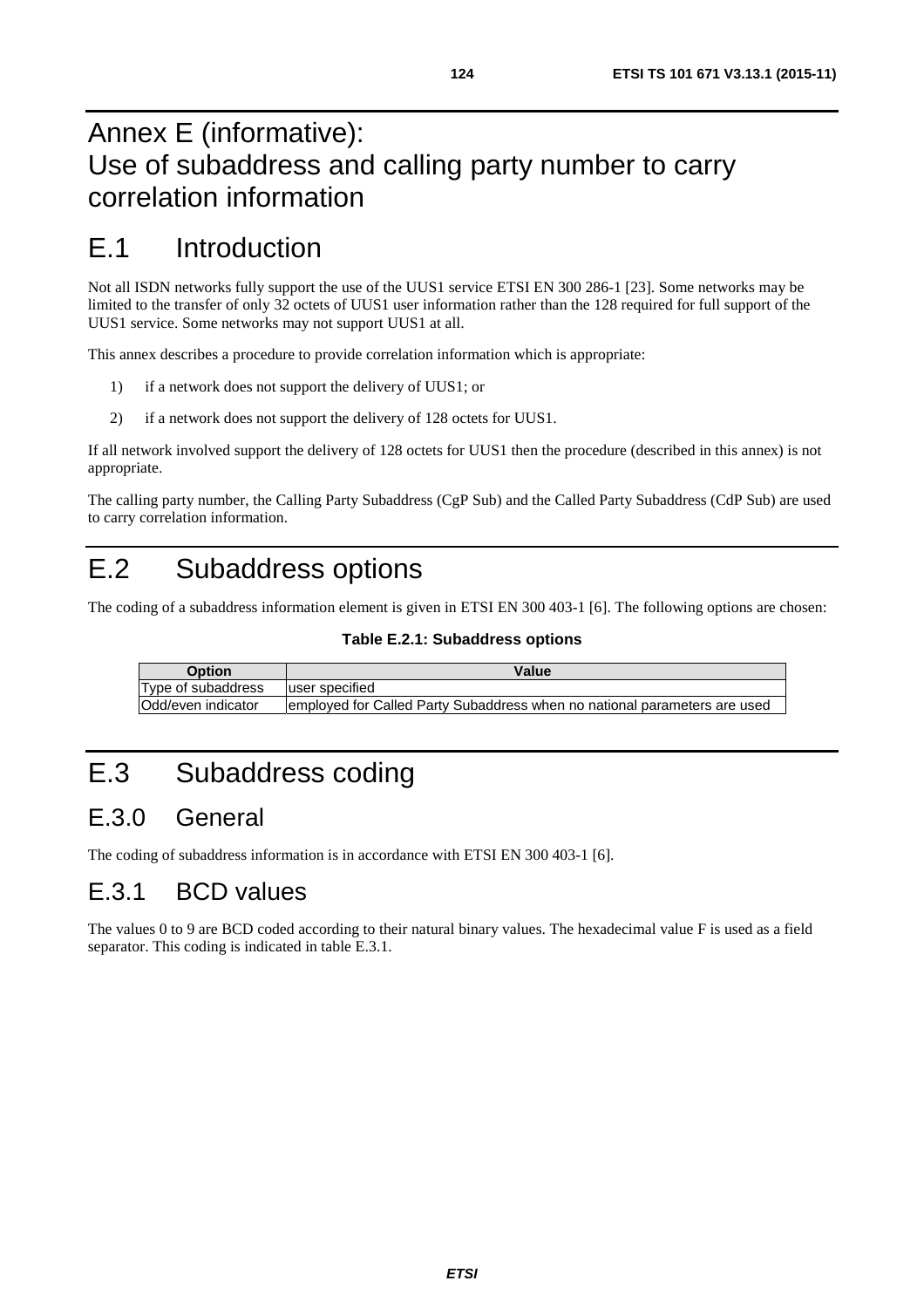| <b>Item</b>     | <b>BCD</b> representation |       |       |       |  |  |  |  |  |
|-----------------|---------------------------|-------|-------|-------|--|--|--|--|--|
|                 | Bit 4                     | Bit 3 | Bit 2 | Bit 1 |  |  |  |  |  |
|                 |                           |       |       |       |  |  |  |  |  |
|                 |                           |       |       |       |  |  |  |  |  |
| 2               |                           |       |       | Π     |  |  |  |  |  |
| 3               |                           |       |       |       |  |  |  |  |  |
|                 |                           | 4     |       |       |  |  |  |  |  |
| 5               |                           |       |       |       |  |  |  |  |  |
| 6               |                           |       |       |       |  |  |  |  |  |
|                 |                           |       |       |       |  |  |  |  |  |
| 8               |                           |       |       |       |  |  |  |  |  |
| 9               |                           |       |       |       |  |  |  |  |  |
| Field separator |                           |       |       |       |  |  |  |  |  |

|  |  | Table E.3.1: Coding BCD values |  |  |
|--|--|--------------------------------|--|--|
|--|--|--------------------------------|--|--|

When items are packed two to an octet, the least significant item is coded by mapping bit 4 to bit 8, bit 3 to bit 7, etc.

## E.3.2 Field order and layout

The fields are presented into the subaddress in the following order.

#### **Table E.3.2: Fields in the Called Party Subaddress**

| Order | <b>Field</b>        |
|-------|---------------------|
|       | Operator-ID         |
|       | CIN                 |
|       | <b>CCLID</b>        |
|       | National Parameters |

#### **Table E.3.3: Fields in the Calling Party Subaddress**

| Order | Field                                 |
|-------|---------------------------------------|
|       | Lawful Interception Identifier (LIID) |
|       | Direction                             |
|       | Service Octets                        |

Apart from "National Parameters", inclusion and format of which is determined by national regulations, each field noted above is included, whether empty or not. Each of the Operator-ID, CIN, CCLID, LIID and Direction fields is ended by a field separator.

When the sending entity does not have a valid value for either of Operator-ID, CIN, CCLID, LIID or Direction fields, then the field is considered empty and it is represented only by its field separator (see table E.3.6 as example of the Called party subaddress without the CIN parameter).

The parameters within the Information Elements "Called Party Subaddress" and "Calling Party Subaddress" are variable. Because of this variable length the parameters may start in different octets in the related Information Element. I.e. in the Calling Party Subaddress the Direction can be found in octet 17 when the LIID is 25 digits long (table E.3.5).

When the LIID is composed of less than 25 digits, the field separator and direction indicator "moves up" and the rest of the octets is spare till octet 19 as shown in table E.3.7. Between the last digit of the LIID and the Direction is always a Field separator (value F). Also after the "Direction" one Field Separator is given. The last Field separator separates the relevant data from the spare part. So the location of the TMR and the other service Octets below are fixed within the Subaddress. The total length of the Calling Party Subaddress is fixed to 23 octets (including the two Mobile service octets) or 21 octets (without the two Mobile service octets).

The Service Octets as available are always be mapped into octets 19 to 23 of the Calling Party Subaddress, as appropriate. If one of the parameters TMR, BC or HLC is not available, the octet is filled with "FF" hex.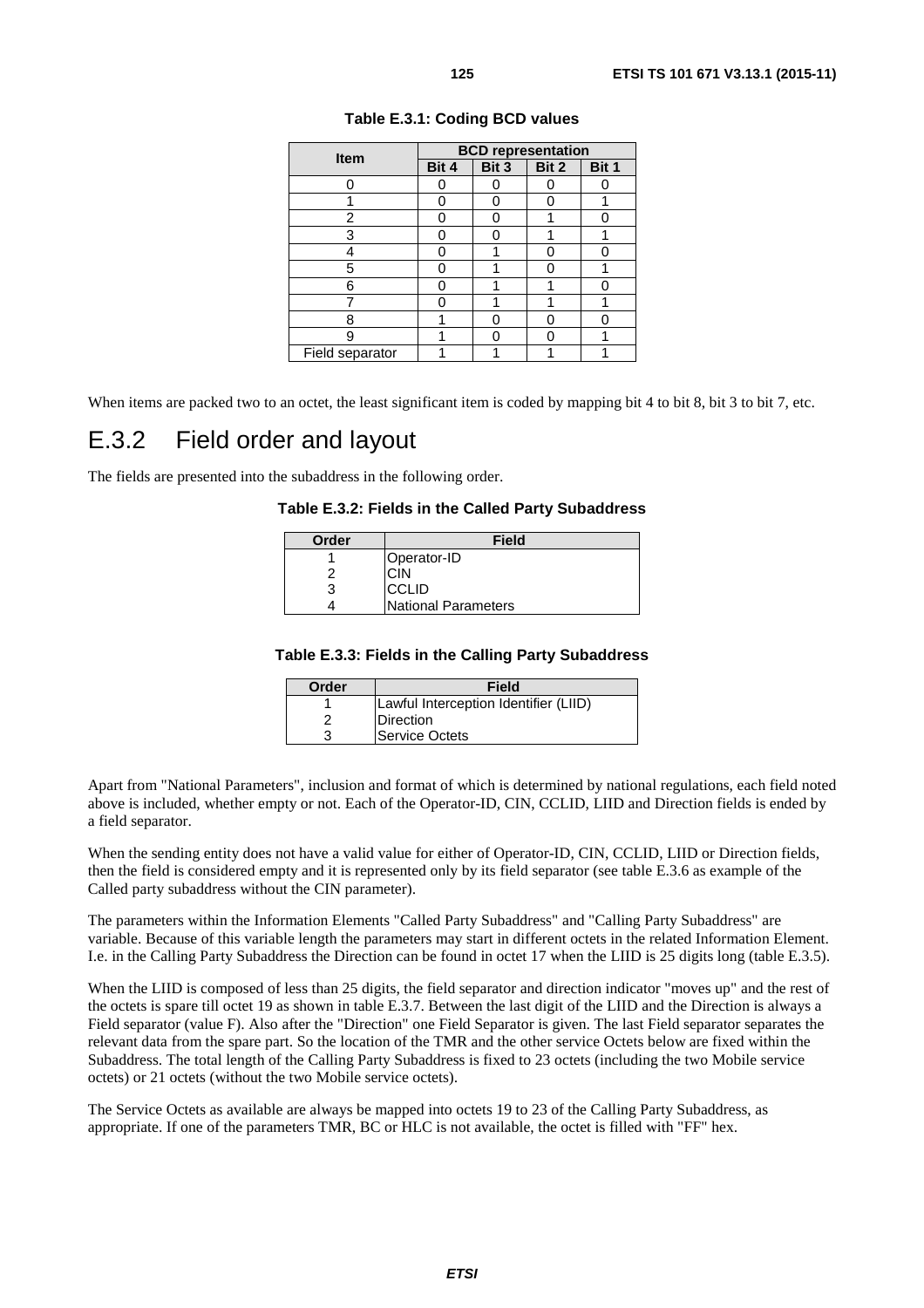In relation to Mobile Bearer Service Code and Mobile Teleservice Code, the mapping of the values into octets 22 and 23, respectively, is done as follows:

- if both, Mobile Bearer Service Code and Mobile Teleservice Code are provided by signalling, octets 22 and 23, are present, each containing the mapped value;
- if Mobile Bearer Service Code is provided by signalling, and Mobile Teleservice Code is NOT provided by signalling, octet 22 is present containing the mapped value, and octet 23 is omitted;
- if Mobile Teleservice Code is provided by signalling, and Mobile Bearer Service Code is NOT provided by signalling, there are two implementation options:
	- neither octet 22 nor octet 23 are present;
	- octet 22 is filled with "FF" hex and octet 23 is present containing the mapped value;
- if neither Mobile Teleservice Code nor Mobile Bearer Service Code is provided by signalling, neither octet 22 nor octet 23 are present.

As an option the Calling Party Subaddress and Called Party Subaddress may have a variable length. The length is given in octet 2.

When the LIID is composed of less than 25 digits in the Calling Party Subaddress, the Field separator, Direction indicator, Field separator and all the Service Octets "moves up" as shown in table E.3.8.

National Parameters in a variable length Called Party Subaddress may have variable length.

Table E.3.4 represent Called Party Subaddress and table E.3.5 Calling Party Subaddress with the maximum length of the identifiers.

| <b>Bits</b>                                   |                                    |   |                          |   |                    |                            |   |  |                                                          |
|-----------------------------------------------|------------------------------------|---|--------------------------|---|--------------------|----------------------------|---|--|----------------------------------------------------------|
| 8                                             | 7                                  | 6 | 5                        | 4 | 3                  | $\overline{2}$             | 1 |  | <b>Octets</b>                                            |
|                                               | Called Party Subaddress identifier |   | 1                        |   |                    |                            |   |  |                                                          |
| Length of Called Party Subaddress contents    |                                    |   |                          |   |                    |                            |   |  | 2                                                        |
| Type of subaddress = user specified, odd/even |                                    |   |                          |   |                    |                            |   |  | 3                                                        |
|                                               |                                    |   | indicator                |   |                    |                            |   |  |                                                          |
|                                               | Operator-ID 2                      |   |                          |   |                    | Operator-ID <sup>1</sup>   |   |  | 4                                                        |
|                                               | Operator-ID 4                      |   |                          |   |                    | Operator-ID 3              |   |  | 5                                                        |
|                                               | Field separator                    |   |                          |   |                    | Operator-ID <sup>(6)</sup> |   |  | 6                                                        |
|                                               | $CIN$ $@$                          |   |                          |   | $CIN$ $\odot$      |                            |   |  | $\overline{7}$                                           |
|                                               | $CIN$ $@$                          |   |                          |   | $CIN$ $\odot$      |                            |   |  | 8                                                        |
|                                               | $CIN$ $@$                          |   |                          |   | CIN ⑤              |                            |   |  | 9                                                        |
|                                               | $CIN$ $@$                          |   |                          |   | $CIN$ $\odot$      |                            |   |  | 10                                                       |
|                                               | CCLID <sup>1</sup>                 |   |                          |   |                    | Field separator            |   |  | 11                                                       |
|                                               | CCLID <sup>3</sup>                 |   |                          |   | CCLID <sup>®</sup> |                            |   |  | 12                                                       |
|                                               | CCLID <sup>®</sup>                 |   |                          |   | CCLID <sup>®</sup> |                            |   |  | 13                                                       |
|                                               | CCLID ⑦                            |   |                          |   | CCLID <sup>6</sup> |                            |   |  | 14                                                       |
|                                               | Field separator                    |   |                          |   | CCLID ®            |                            |   |  | 15                                                       |
|                                               |                                    |   | (see note)               |   |                    |                            |   |  | 16                                                       |
|                                               |                                    |   |                          |   |                    |                            |   |  | 17                                                       |
|                                               |                                    |   |                          |   |                    |                            |   |  | 18                                                       |
|                                               |                                    |   |                          |   |                    |                            |   |  | 19                                                       |
|                                               |                                    |   |                          |   |                    |                            |   |  | 20                                                       |
|                                               |                                    |   |                          |   |                    |                            |   |  | 21                                                       |
|                                               |                                    |   |                          |   |                    |                            |   |  | 22                                                       |
|                                               |                                    |   |                          |   |                    |                            |   |  | 23                                                       |
| NOTE:                                         |                                    |   |                          |   |                    |                            |   |  | The Octets after the final field (CCLID) of the Called   |
|                                               |                                    |   |                          |   |                    |                            |   |  | Party Subaddress are reserved for national use, e.g. for |
|                                               |                                    |   | authentication purposes. |   |                    |                            |   |  |                                                          |

#### **Table E.3.4: Called Party Subaddress**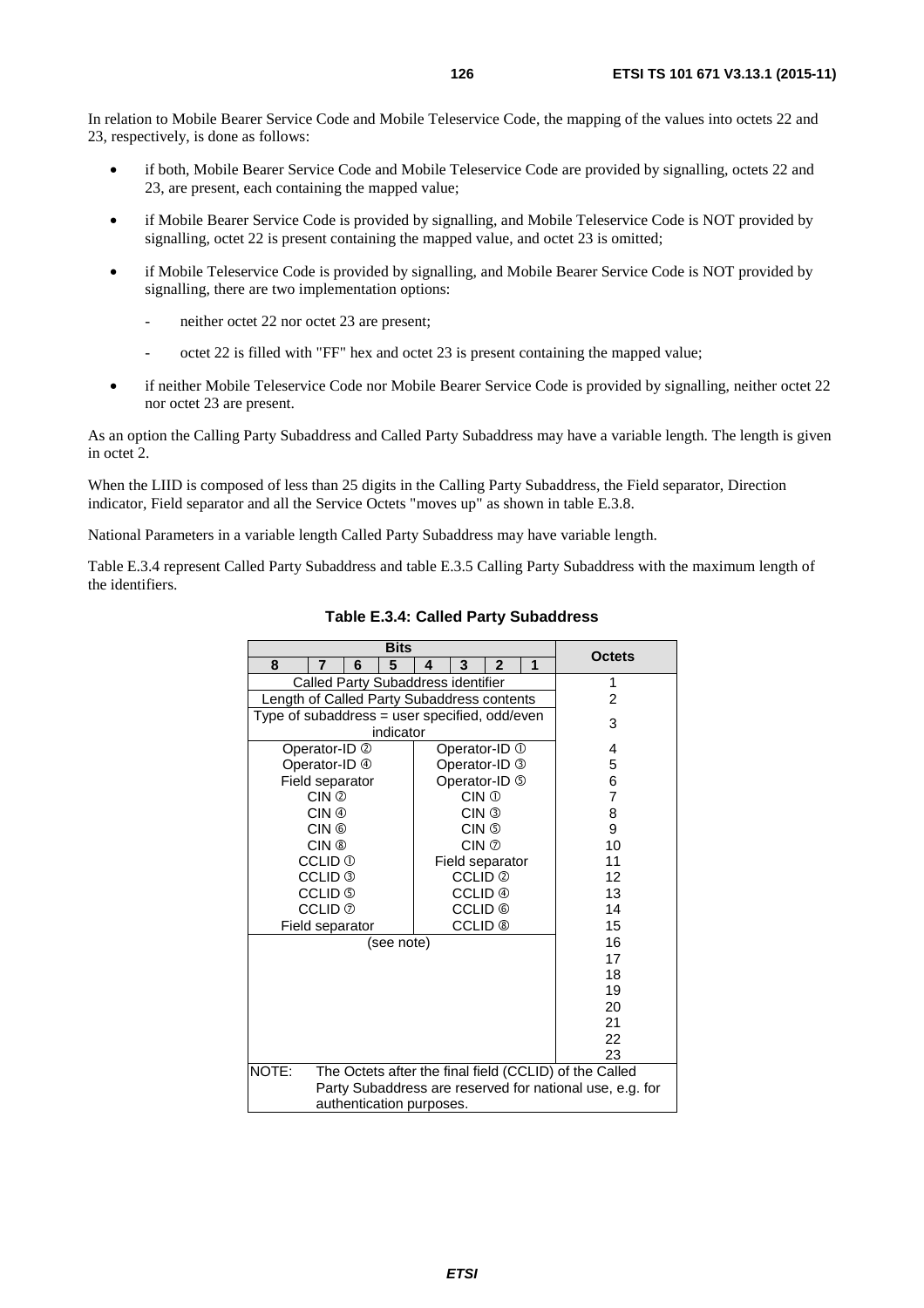|                                                                                  | <b>Bits</b>                                                                                     |                |  |  |  |  |  |  |
|----------------------------------------------------------------------------------|-------------------------------------------------------------------------------------------------|----------------|--|--|--|--|--|--|
| 8<br>7<br>6                                                                      | 1<br>5<br>4<br>3<br>$\overline{2}$                                                              | <b>Octets</b>  |  |  |  |  |  |  |
|                                                                                  | Calling Party Subaddress identifier                                                             | 1              |  |  |  |  |  |  |
|                                                                                  | Length of Calling Party Subaddress contents                                                     | $\overline{2}$ |  |  |  |  |  |  |
| Type of subaddress = user specified, odd/even                                    | 3                                                                                               |                |  |  |  |  |  |  |
| indicator according to the amount of BCD-digits                                  |                                                                                                 |                |  |  |  |  |  |  |
| LIID <sub>(2)</sub>                                                              | LIID <sub>(1)</sub>                                                                             |                |  |  |  |  |  |  |
|                                                                                  | LIID <sup>4</sup><br>LIID <sup>3</sup>                                                          |                |  |  |  |  |  |  |
| LIID ®                                                                           | LIID ®                                                                                          | 6              |  |  |  |  |  |  |
| LIID <sup>®</sup>                                                                | LIID <sub>0</sub>                                                                               | $\overline{7}$ |  |  |  |  |  |  |
| LIID <sub>0</sub> 0                                                              | LIID <sup>®</sup>                                                                               | 8              |  |  |  |  |  |  |
| LIID <sub>0</sub> <sup>0</sup>                                                   | LIID 00                                                                                         | 9              |  |  |  |  |  |  |
| LIID <b>O</b> <sup>4</sup>                                                       | LIID <sub>0</sub> 3                                                                             | 10             |  |  |  |  |  |  |
| <b>LIID 00</b>                                                                   | LIID <sub>00</sub>                                                                              | 11             |  |  |  |  |  |  |
| LIID <sub>0</sub> <sup>®</sup>                                                   | LIID <sub>00</sub>                                                                              | 12             |  |  |  |  |  |  |
| LIID 20                                                                          | LIID <sub>0</sub> <sup>®</sup>                                                                  | 13             |  |  |  |  |  |  |
| LIID ②②                                                                          | LIID 20                                                                                         | 14             |  |  |  |  |  |  |
| LIID 2 <sup>4</sup>                                                              | LIID 23                                                                                         | 15             |  |  |  |  |  |  |
| Field separator                                                                  | LIID 29                                                                                         | 16             |  |  |  |  |  |  |
| Field separator                                                                  | Direction                                                                                       | 17             |  |  |  |  |  |  |
| spare                                                                            | spare                                                                                           | 18             |  |  |  |  |  |  |
|                                                                                  | Recommendation ITU-T Q.763 [48] TMR                                                             | 19             |  |  |  |  |  |  |
|                                                                                  | (see note 1)                                                                                    |                |  |  |  |  |  |  |
|                                                                                  | Recommendation ITU-T Q.931 BC [56] octet 3                                                      | 20             |  |  |  |  |  |  |
|                                                                                  | (see note 2)                                                                                    |                |  |  |  |  |  |  |
|                                                                                  | Recommendation ITU-T Q.931 HLC [56]                                                             | 21             |  |  |  |  |  |  |
|                                                                                  | octet 4 (see note 3)                                                                            |                |  |  |  |  |  |  |
|                                                                                  | Mobile Bearer Service Code                                                                      | 22             |  |  |  |  |  |  |
|                                                                                  | (see note 4)                                                                                    |                |  |  |  |  |  |  |
|                                                                                  | Mobile Teleservice Code (see note 5)                                                            | 23             |  |  |  |  |  |  |
| NOTE 1:                                                                          | If available, the Transmission Medium Requirement                                               |                |  |  |  |  |  |  |
|                                                                                  | according to ETSI EN 300 356 [5].                                                               |                |  |  |  |  |  |  |
| NOTE 2:                                                                          | If not available, the value is "FF" hex.                                                        |                |  |  |  |  |  |  |
|                                                                                  | If available, only octet 3 of the Bearer Capability<br>i.e. according to ETSI EN 300 403-1 [6]. |                |  |  |  |  |  |  |
|                                                                                  | If not available, the value is "FF" hex.                                                        |                |  |  |  |  |  |  |
| NOTE 3:                                                                          | If available, only octet 4 of the High Layer Compatibility                                      |                |  |  |  |  |  |  |
|                                                                                  | i.e. according to ETSI EN 300 403-1 [6].                                                        |                |  |  |  |  |  |  |
|                                                                                  |                                                                                                 |                |  |  |  |  |  |  |
| If not available, the value is "FF" hex.<br>NOTE 4:                              |                                                                                                 |                |  |  |  |  |  |  |
| If available, the Mobile Bearer Service Code according to<br>3GPP TS 09.02 [32]. |                                                                                                 |                |  |  |  |  |  |  |
| If not available, the octets 22 and 23 (even if the mobile                       |                                                                                                 |                |  |  |  |  |  |  |
| teleservice code is available) are not transmitted.                              |                                                                                                 |                |  |  |  |  |  |  |
|                                                                                  | If the mobile teleservice code is available optionally                                          |                |  |  |  |  |  |  |
|                                                                                  | octet 22 could be filled with "FF" hex and be transmitted.                                      |                |  |  |  |  |  |  |
| NOTE 5:                                                                          | If available, the mobile teleservice code according to                                          |                |  |  |  |  |  |  |
| 3GPP TS 09.02 [32].                                                              |                                                                                                 |                |  |  |  |  |  |  |
|                                                                                  | If not available, the octet 23 is not transmitted.                                              |                |  |  |  |  |  |  |

### **Table E.3.5: Calling Party Subaddress**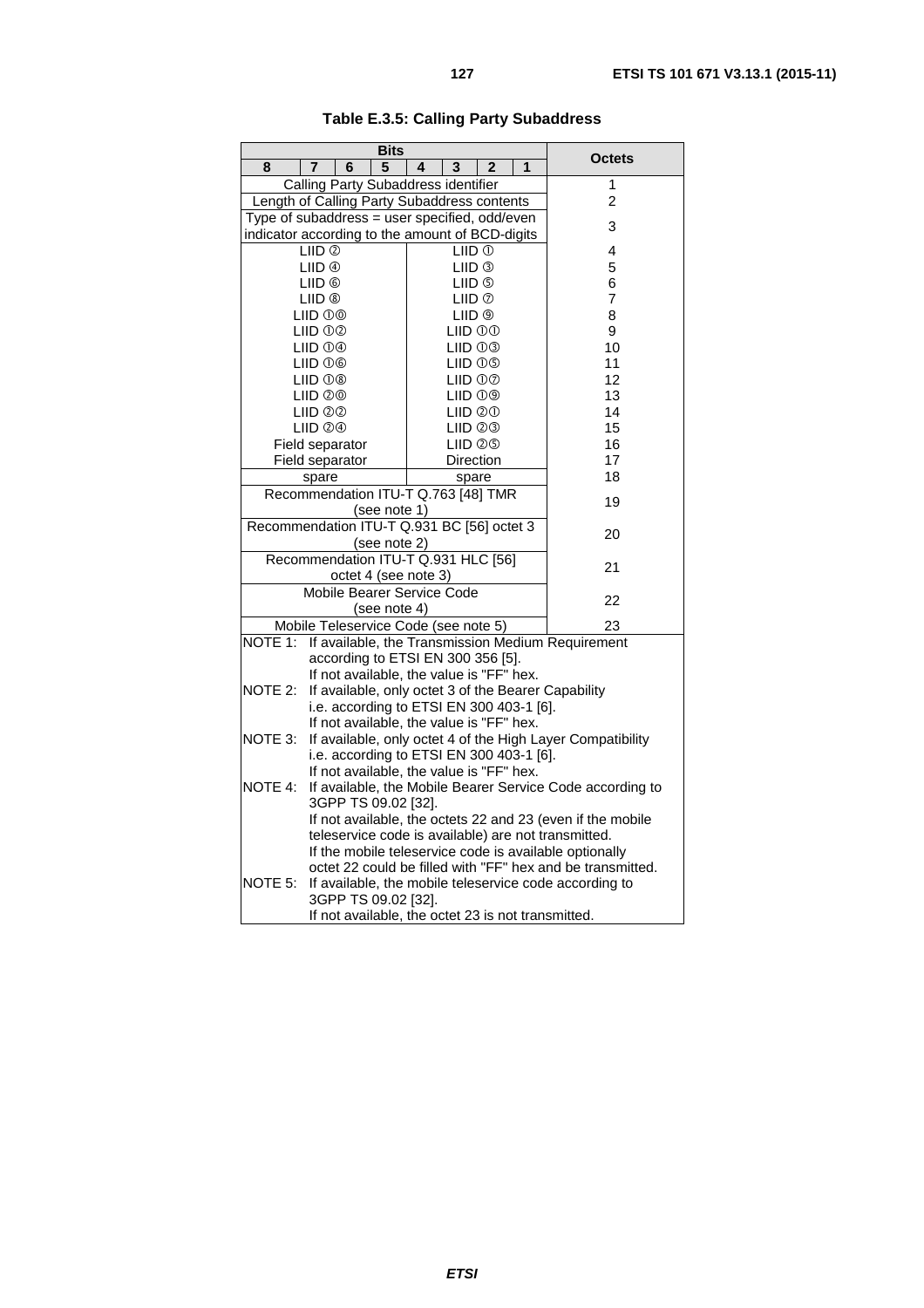|                                               |                                    |   | <b>Bits</b> |   |                    |                          |   |                                                        | <b>Octets</b> |
|-----------------------------------------------|------------------------------------|---|-------------|---|--------------------|--------------------------|---|--------------------------------------------------------|---------------|
| 8                                             | 7                                  | 6 | 5           | 4 | 3                  | $\overline{2}$           | 1 |                                                        |               |
|                                               | Called Party Subaddress identifier |   | 1           |   |                    |                          |   |                                                        |               |
| Length of Called Party Subaddress contents    |                                    |   |             |   |                    |                          |   |                                                        | 2             |
| Type of subaddress = user specified, odd/even |                                    |   |             |   |                    |                          |   |                                                        | 3             |
|                                               |                                    |   | indicator   |   |                    |                          |   |                                                        |               |
|                                               | Operator-ID 2                      |   |             |   |                    | Operator-ID <sup>1</sup> |   |                                                        | 4             |
|                                               | Operator-ID 4                      |   |             |   |                    | Operator-ID 3            |   |                                                        | 5             |
|                                               | Field separator                    |   |             |   |                    | Operator-ID <sup>®</sup> |   |                                                        | 6             |
|                                               | CCLID <sup>1</sup>                 |   |             |   |                    | Field separator          |   |                                                        | 7             |
|                                               | CCLID <sup>3</sup>                 |   |             |   | CCLID <sup>®</sup> |                          |   |                                                        | 8             |
|                                               | CCLID <sup>®</sup>                 |   |             |   | CCLID 4            |                          |   |                                                        | 9             |
|                                               | CCLID ⑦                            |   |             |   | CCLID ©            |                          |   |                                                        | 10            |
|                                               | Field separator                    |   |             |   | CCLID <sup>®</sup> |                          |   |                                                        | 11            |
|                                               | spare                              |   |             |   | spare              |                          |   |                                                        | 12            |
|                                               | spare                              |   |             |   | spare              |                          |   |                                                        | 13            |
|                                               | spare                              |   |             |   | spare              |                          |   |                                                        | 14            |
|                                               | spare                              |   |             |   | spare              |                          |   |                                                        | 15            |
|                                               |                                    |   | (see note)  |   |                    |                          |   |                                                        | 16            |
|                                               |                                    |   |             |   |                    |                          |   |                                                        | 17            |
|                                               |                                    |   |             |   |                    |                          |   |                                                        | 18            |
|                                               |                                    |   |             |   |                    |                          |   |                                                        | 19            |
|                                               |                                    |   |             |   |                    |                          |   |                                                        | 20            |
|                                               |                                    |   |             |   |                    |                          |   |                                                        | 21            |
|                                               |                                    |   |             |   |                    |                          |   |                                                        | 22            |
|                                               |                                    |   |             |   |                    |                          |   |                                                        | 23            |
| NOTE:                                         |                                    |   |             |   |                    |                          |   | The Octets after the final field (CCLID) of the Called |               |

#### **Table E.3.6: Example how field separator should be used when field is empty Called Party Subaddress without CIN parameter**

Tables E.3.7 and E.3.8 represent the Calling Party Subaddress containing an LIID with a length of only 5 octets.

authentication purposes.

Party Subaddress are reserved for national use, e.g. for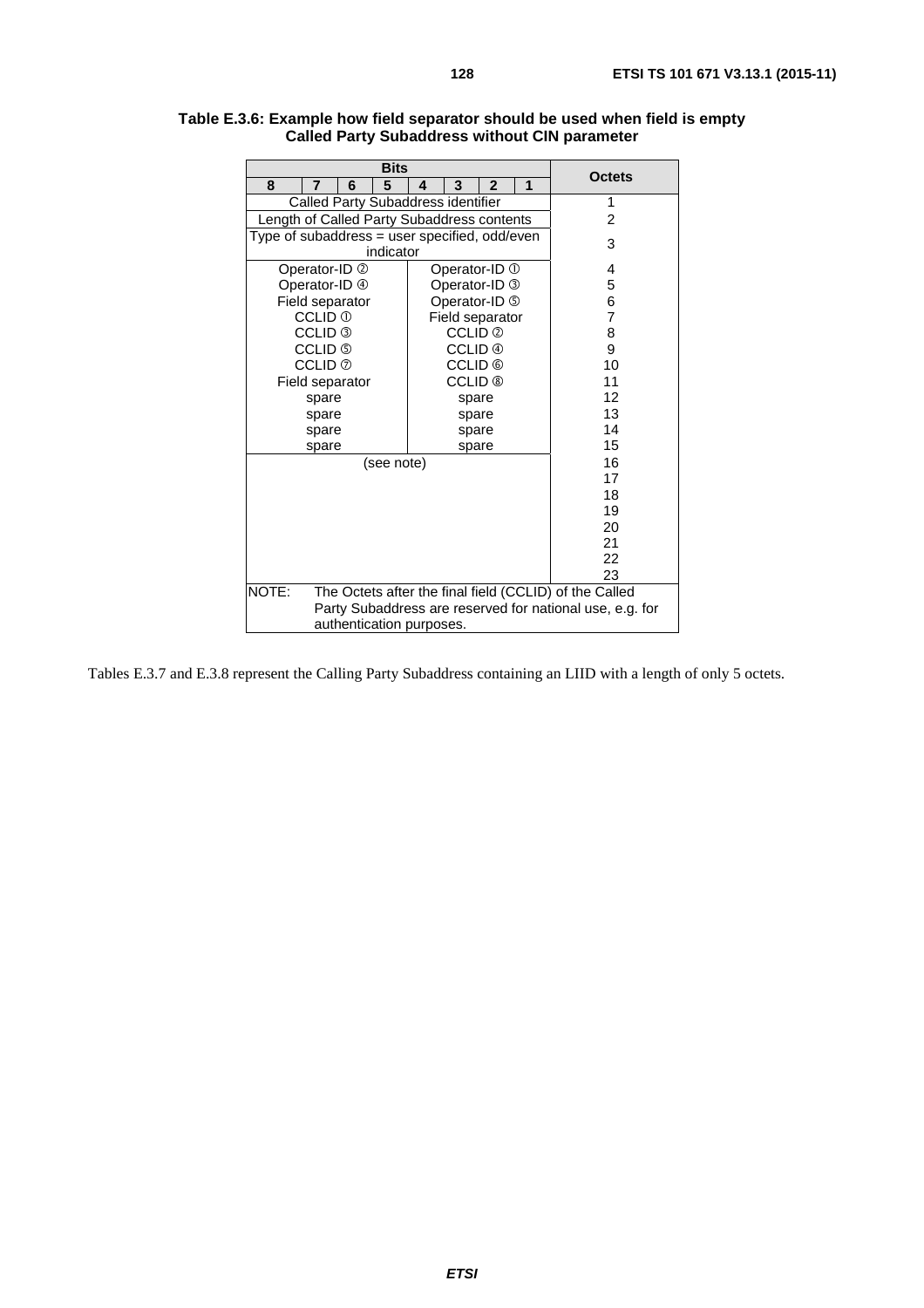| <b>Bits</b>                                                          |                                                            |                                |                   |   |                                                              |  |  |
|----------------------------------------------------------------------|------------------------------------------------------------|--------------------------------|-------------------|---|--------------------------------------------------------------|--|--|
| 8                                                                    | 5<br>6<br>7                                                | $\mathbf{3}$<br>$\overline{4}$ | $\mathbf{2}$      | 1 | <b>Octets</b>                                                |  |  |
|                                                                      | Calling Party Subaddress identifier                        |                                |                   |   | 1                                                            |  |  |
|                                                                      | Length of Calling Party Subaddress contents                |                                |                   |   | $\overline{2}$                                               |  |  |
|                                                                      | Type of subaddress = user specified, odd/even              |                                |                   |   | 3                                                            |  |  |
|                                                                      | indicator according to the amount of BCD-digits            |                                |                   |   |                                                              |  |  |
|                                                                      | LIID <sub>2</sub>                                          | 4                              |                   |   |                                                              |  |  |
|                                                                      | LIID 4                                                     | 5                              |                   |   |                                                              |  |  |
|                                                                      | Field separator                                            |                                | LIID <sub>®</sub> |   | 6                                                            |  |  |
|                                                                      | Field separator                                            |                                | <b>Direction</b>  |   | 7                                                            |  |  |
|                                                                      | spare                                                      |                                | spare             |   | 8                                                            |  |  |
|                                                                      | spare                                                      |                                | spare             |   | 9                                                            |  |  |
|                                                                      | spare                                                      |                                | spare             |   | 10                                                           |  |  |
|                                                                      | spare                                                      |                                | spare             |   | 11                                                           |  |  |
|                                                                      | spare                                                      |                                | spare             |   | 12                                                           |  |  |
|                                                                      | spare                                                      |                                | spare             |   | 13                                                           |  |  |
|                                                                      | spare                                                      |                                | spare             |   | 14                                                           |  |  |
|                                                                      | spare                                                      |                                | spare             |   | 15                                                           |  |  |
|                                                                      | spare                                                      |                                | spare             |   | 16                                                           |  |  |
|                                                                      | spare                                                      |                                | spare             |   | 17                                                           |  |  |
|                                                                      | spare                                                      |                                | spare             |   | 18                                                           |  |  |
|                                                                      | Recommendation ITU-T Q.763 [48] TMR                        |                                |                   |   | 19                                                           |  |  |
|                                                                      | (see note 1)                                               |                                |                   |   |                                                              |  |  |
|                                                                      | Recommendation ITU-T Q.931 BC [56]                         |                                |                   |   | 20                                                           |  |  |
|                                                                      | octet 3 (see note 2)                                       |                                |                   |   |                                                              |  |  |
|                                                                      | Recommendation ITU-T Q.931 HLC [56]                        |                                |                   |   | 21                                                           |  |  |
|                                                                      | octet 4 (see note 3)                                       |                                |                   |   |                                                              |  |  |
|                                                                      | Mobile Bearer Service Code                                 |                                |                   |   | 22                                                           |  |  |
|                                                                      | (see note 4)                                               |                                |                   |   |                                                              |  |  |
|                                                                      | Mobile Teleservice Code (see note 5)                       |                                |                   |   | 23                                                           |  |  |
| NOTE 1:                                                              | If available, the Transmission Medium Requirement          |                                |                   |   |                                                              |  |  |
|                                                                      | according to ETSI EN 300 356 [5].                          |                                |                   |   |                                                              |  |  |
|                                                                      | If not available, the value is "FF" hex.                   |                                |                   |   |                                                              |  |  |
| NOTE 2:                                                              | If available, only octet 3 of the Bearer Capability i.e.   |                                |                   |   |                                                              |  |  |
|                                                                      | according to ETSI EN 300 403-1 [6].                        |                                |                   |   |                                                              |  |  |
|                                                                      | If not available, the value is "FF" hex.                   |                                |                   |   |                                                              |  |  |
| NOTE 3:                                                              | If available, only octet 4 of the High Layer Compatibility |                                |                   |   |                                                              |  |  |
|                                                                      | i.e. according to ETSI EN 300 403-1 [6].                   |                                |                   |   |                                                              |  |  |
| If not available, the value is "FF" hex.                             |                                                            |                                |                   |   |                                                              |  |  |
| If available, the Mobile Bearer Service Code according to<br>NOTE 4: |                                                            |                                |                   |   |                                                              |  |  |
| 3GPP TS 09.02 [32].                                                  |                                                            |                                |                   |   |                                                              |  |  |
|                                                                      | If not available, the octets 22 and 23 (even if the mobile |                                |                   |   |                                                              |  |  |
|                                                                      |                                                            |                                |                   |   | teleservice code is available) are not transmitted. Optional |  |  |
|                                                                      | octet 22 could be filled with "FF" hex and the Mobile      |                                |                   |   |                                                              |  |  |
|                                                                      | Teleservice Code be transmitted.                           |                                |                   |   |                                                              |  |  |
| NOTE 5:                                                              | If available, the Mobile Teleservice Code according to     |                                |                   |   |                                                              |  |  |
|                                                                      | 3GPP TS 09.02 [32].                                        |                                |                   |   |                                                              |  |  |
| If not available, the octet 23 is not transmitted.                   |                                                            |                                |                   |   |                                                              |  |  |

**Table E.3.7: Calling Party Subaddress (fixed length of 23 octets; example with LIID of only 5 digits)**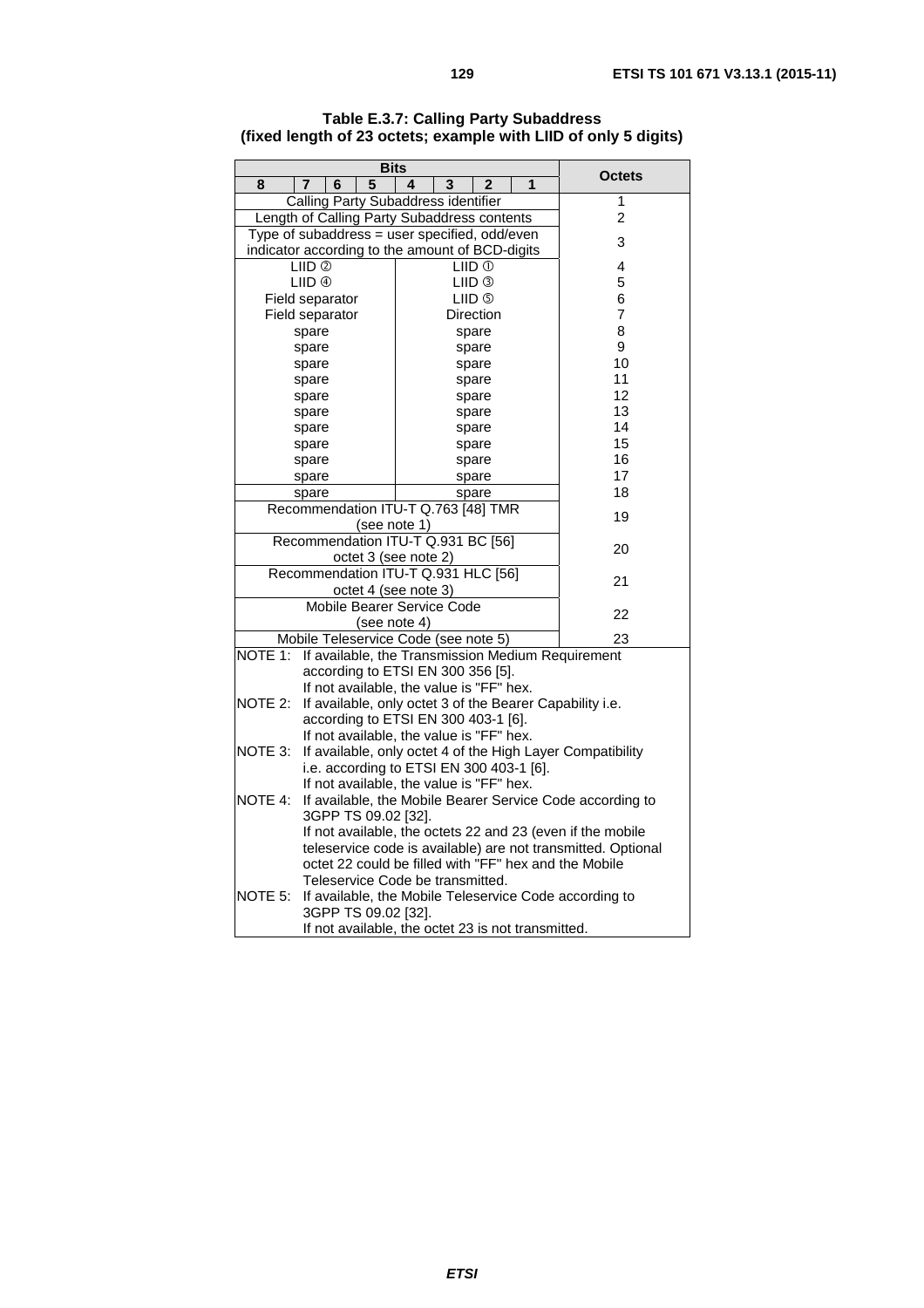|                                                                           |                                                                                                                 | <b>Bits</b>  |                      |   |                             |   |                                                                       |  |
|---------------------------------------------------------------------------|-----------------------------------------------------------------------------------------------------------------|--------------|----------------------|---|-----------------------------|---|-----------------------------------------------------------------------|--|
| 8                                                                         | 6<br>7                                                                                                          | 5            | 4                    | 3 | $\mathbf{2}$                | 1 | <b>Octets</b>                                                         |  |
|                                                                           | Calling Party Subaddress identifier                                                                             |              |                      | 1 |                             |   |                                                                       |  |
|                                                                           | Length of Calling Party Subaddress contents                                                                     |              |                      |   |                             |   | $\overline{2}$                                                        |  |
|                                                                           | Type of subaddress = user specified, odd/even                                                                   |              |                      | 3 |                             |   |                                                                       |  |
|                                                                           | indicator according to the amount of BCD-digits                                                                 |              |                      |   |                             |   |                                                                       |  |
|                                                                           | LIID <sub>®</sub><br>LIID <sup>4</sup>                                                                          |              |                      |   | LIID <sub>0</sub><br>LIID 3 |   | 4<br>5                                                                |  |
|                                                                           | Field separator                                                                                                 |              |                      |   | LIID <sup>®</sup>           |   | 6                                                                     |  |
|                                                                           | Field separator                                                                                                 |              |                      |   | Direction                   |   | 7                                                                     |  |
|                                                                           | spare (see note 6)                                                                                              |              |                      |   | spare (see note 6)          |   | 8                                                                     |  |
|                                                                           | Recommendation ITU-T Q.763 [48] TMR                                                                             |              |                      |   |                             |   |                                                                       |  |
|                                                                           |                                                                                                                 | (see note 1) |                      |   |                             |   | 9                                                                     |  |
|                                                                           | Recommendation ITU-T Q.931 BC [56]                                                                              |              |                      |   |                             |   |                                                                       |  |
|                                                                           |                                                                                                                 |              | octet 3 (see note 2) |   |                             |   | 10                                                                    |  |
|                                                                           | Recommendation ITU-T Q.931 HLC [56]                                                                             |              |                      |   |                             |   |                                                                       |  |
|                                                                           |                                                                                                                 |              | octet 4 (see note 3) |   |                             |   | 11                                                                    |  |
|                                                                           | Mobile Bearer Service Code (see note 4)                                                                         |              |                      |   |                             |   | 12                                                                    |  |
|                                                                           | Mobile Teleservice Code (see note 5)                                                                            |              |                      |   |                             |   | 13                                                                    |  |
| If available, the Transmission Medium Requirement according to<br>NOTE 1: |                                                                                                                 |              |                      |   |                             |   |                                                                       |  |
|                                                                           | ETSI EN 300 356 [5].                                                                                            |              |                      |   |                             |   |                                                                       |  |
|                                                                           | If not available, the value is "FF" hex.                                                                        |              |                      |   |                             |   |                                                                       |  |
| NOTE 2:                                                                   |                                                                                                                 |              |                      |   |                             |   | If available, only octet 3 of the Bearer Capability i.e. according to |  |
|                                                                           | ETSI EN 300 403-1 [6].<br>If not available, the value is "FF" hex.                                              |              |                      |   |                             |   |                                                                       |  |
| NOTE 3:                                                                   |                                                                                                                 |              |                      |   |                             |   | If available, only octet 4 of the High Layer Compatibility i.e.       |  |
|                                                                           | according to ETSI EN 300 403-1 [6].                                                                             |              |                      |   |                             |   |                                                                       |  |
|                                                                           |                                                                                                                 |              |                      |   |                             |   |                                                                       |  |
| NOTE 4:                                                                   | If not available, the value is "FF" hex.<br>If available, the Mobile Bearer Service Code according to           |              |                      |   |                             |   |                                                                       |  |
|                                                                           | 3GPP TS 09.02 [32].                                                                                             |              |                      |   |                             |   |                                                                       |  |
|                                                                           | If not available, the octet (even if the mobile teleservice code is                                             |              |                      |   |                             |   |                                                                       |  |
| available) is not transmitted.                                            |                                                                                                                 |              |                      |   |                             |   |                                                                       |  |
|                                                                           |                                                                                                                 |              |                      |   |                             |   | Optional this octet could be filled with "FF" hex and the Mobile      |  |
|                                                                           | Teleservice Code be transmitted.                                                                                |              |                      |   |                             |   |                                                                       |  |
|                                                                           | NOTE 5:<br>If available, the Mobile Teleservice Code according to                                               |              |                      |   |                             |   |                                                                       |  |
|                                                                           | 3GPP TS 09.02 [32].                                                                                             |              |                      |   |                             |   |                                                                       |  |
|                                                                           | If not available, the octet is not transmitted.                                                                 |              |                      |   |                             |   |                                                                       |  |
| NOTE 6:                                                                   | If the number of half octets for the LIID field and the direction                                               |              |                      |   |                             |   |                                                                       |  |
|                                                                           | field including the field separators is odd, then three half octets<br>with the spare pattern "F" are included. |              |                      |   |                             |   |                                                                       |  |
|                                                                           |                                                                                                                 |              |                      |   |                             |   | If the number of half octets for the LIID field and the direction     |  |
|                                                                           |                                                                                                                 |              |                      |   |                             |   | field including the field separators is even, then two half octets    |  |
|                                                                           |                                                                                                                 |              |                      |   |                             |   |                                                                       |  |
| with the spare pattern "F" are included.                                  |                                                                                                                 |              |                      |   |                             |   |                                                                       |  |

**Table E.3.8: Calling Party Subaddress (variable length; example with LIID of only 5 digits)** 

# E.4 Field coding

## E.4.0 General

Each field employs decimal coding, except for the Service Octets (octets 19 to 23 of the CgP Sub) and the octets reserved for national use (octets 16 to 23 of the CdP Sub). Other values are not permitted.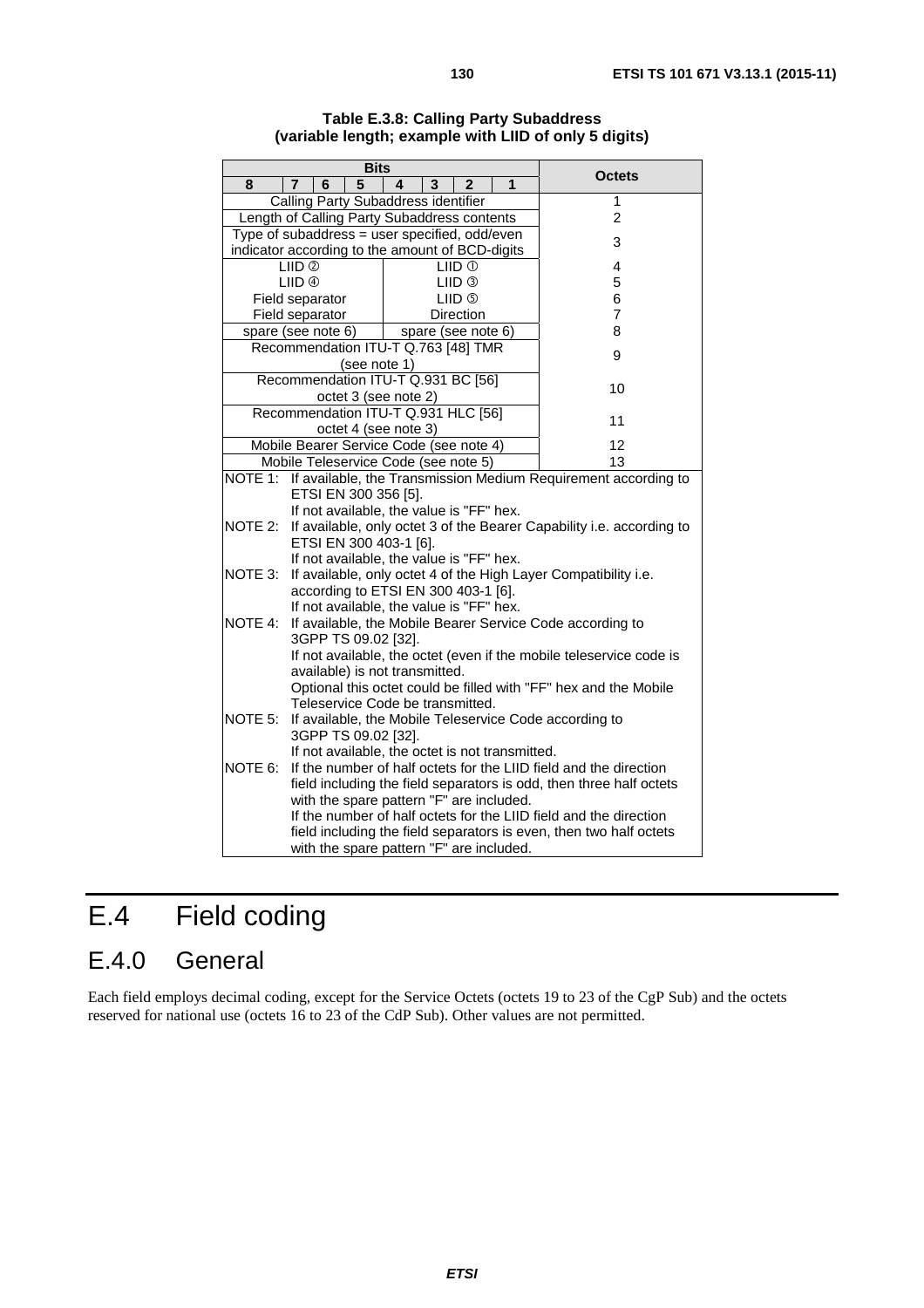## E.4.1 Direction

The direction field is coded as follows.

| Table E.4.1: Direction coding |  |
|-------------------------------|--|
|-------------------------------|--|

|                   | Indication                                                                                                                                                                                                                   | Value |
|-------------------|------------------------------------------------------------------------------------------------------------------------------------------------------------------------------------------------------------------------------|-------|
|                   | Mono mode (combined signal) (historic)                                                                                                                                                                                       |       |
| CC from target    |                                                                                                                                                                                                                              |       |
| CC to target      |                                                                                                                                                                                                                              |       |
| Direction unknown | З                                                                                                                                                                                                                            |       |
| <b>INOTE:</b>     | CC stereo mode (values 1 and 2) is the default mode.<br>CC mono mode (value 0) is reserved to be compatible with previous versions of<br>the present document and it could be adopted according to national<br>requirements. |       |

## E.4.2 Coding of the Calling Party Number

The Network Element Identifier (NEID) is carried by the calling party number information element. The coding is as follows, depending on the type of network access (see note).

NOTE: The relevant national specification of the Signalling System Number 7 may also specify requirements on the Nature of address for national specific use in national variants of ISUP.

| <b>Field</b>                      | Value                                                                                                                                                                                                                                                                                                                                                                                                                                        |
|-----------------------------------|----------------------------------------------------------------------------------------------------------------------------------------------------------------------------------------------------------------------------------------------------------------------------------------------------------------------------------------------------------------------------------------------------------------------------------------------|
| Numbering plan identification     | ISDN/telephony numbering plan (Recommendation ITU-T E.164 [58])                                                                                                                                                                                                                                                                                                                                                                              |
| Nature of address                 | As specified in Recommendation ITU-T Q.731.3 [63] (see note 1) (e.g. national (significant)<br>number or international number) (in case of ISUP signalling)                                                                                                                                                                                                                                                                                  |
| Type of number                    | As specified in Recommendation ITU-T Q.951.1 [64] and<br>Recommendation ITU-T Q.951.3 [65], ETSI EN 300 092 [66] (e.g. unknown, subscriber<br>number, national number or international number), and Network Operator specific type of<br>access (BRA or PRA) (in case of DSS1 signalling, see notes 2 and 3)                                                                                                                                 |
| Screening indicator               | Network provided (in case ISUP signalling)                                                                                                                                                                                                                                                                                                                                                                                                   |
| Screening indicator               | User-provided, not screened (in case of DSS1 signalling, see note 3)                                                                                                                                                                                                                                                                                                                                                                         |
| <b>IPresentation indicator</b>    | Presentation allowed                                                                                                                                                                                                                                                                                                                                                                                                                         |
|                                   | NOTE 1: The relevant national specification of the Signalling System Number 7 may also specify requirements on the<br>Nature of address for national specific use in national variants of ISUP.                                                                                                                                                                                                                                              |
| NOTE 2:<br>ETSI EN 300 403-1 [6]. | Usually, the IIF respectively the Mediation Function is connected to the network by links using Signalling System<br>Number 7 and ISDN User Part (ISUP), whereby the parameters are coded according to ETSI EN 300 356 [5].<br>But in some cases, the IIF respectively the Mediation Function may be connected via a Basic Rate Access or a<br>Primary Rate Access using D-Channel signalling, whereby the parameters are coded according to |
| NOTE 3:<br>LEMF.                  | The network will perform screening, i.e. the number will arrive at the LEMF as "user-provided, verified and<br>passed" with the appropriate "type of number" indicator. A network provided number is also accepted at the                                                                                                                                                                                                                    |

#### **Table E.4.2: Calling Party Number coding**

# E.5 Length of fields

The length of the identifiers is variable. The maximum and recommended minimum length of each field is given in table E.5.1.

| <b>Field</b>          | Minimum length<br>(decimal digits) | <b>Maximum length</b><br>(decimal digits) | <b>Maximum length</b><br>(Half-Octets) | I.E.    |
|-----------------------|------------------------------------|-------------------------------------------|----------------------------------------|---------|
| Operator ID           |                                    |                                           | $5 + 1$                                | CdP Sub |
| <b>CIN</b>            |                                    |                                           | $8 + 1$                                | CdP Sub |
| <b>CCLID</b>          |                                    |                                           | $8 + 1$                                | CdP Sub |
| LIID                  |                                    | 25                                        | $25 + 1$                               | CgP Sub |
| <b>Direction</b>      |                                    |                                           | $1 + 1$                                | CgP Sub |
| <b>Service Octets</b> |                                    |                                           | 10                                     | CgP Sub |

|  |  |  | Table E.5.1: Field length |
|--|--|--|---------------------------|
|--|--|--|---------------------------|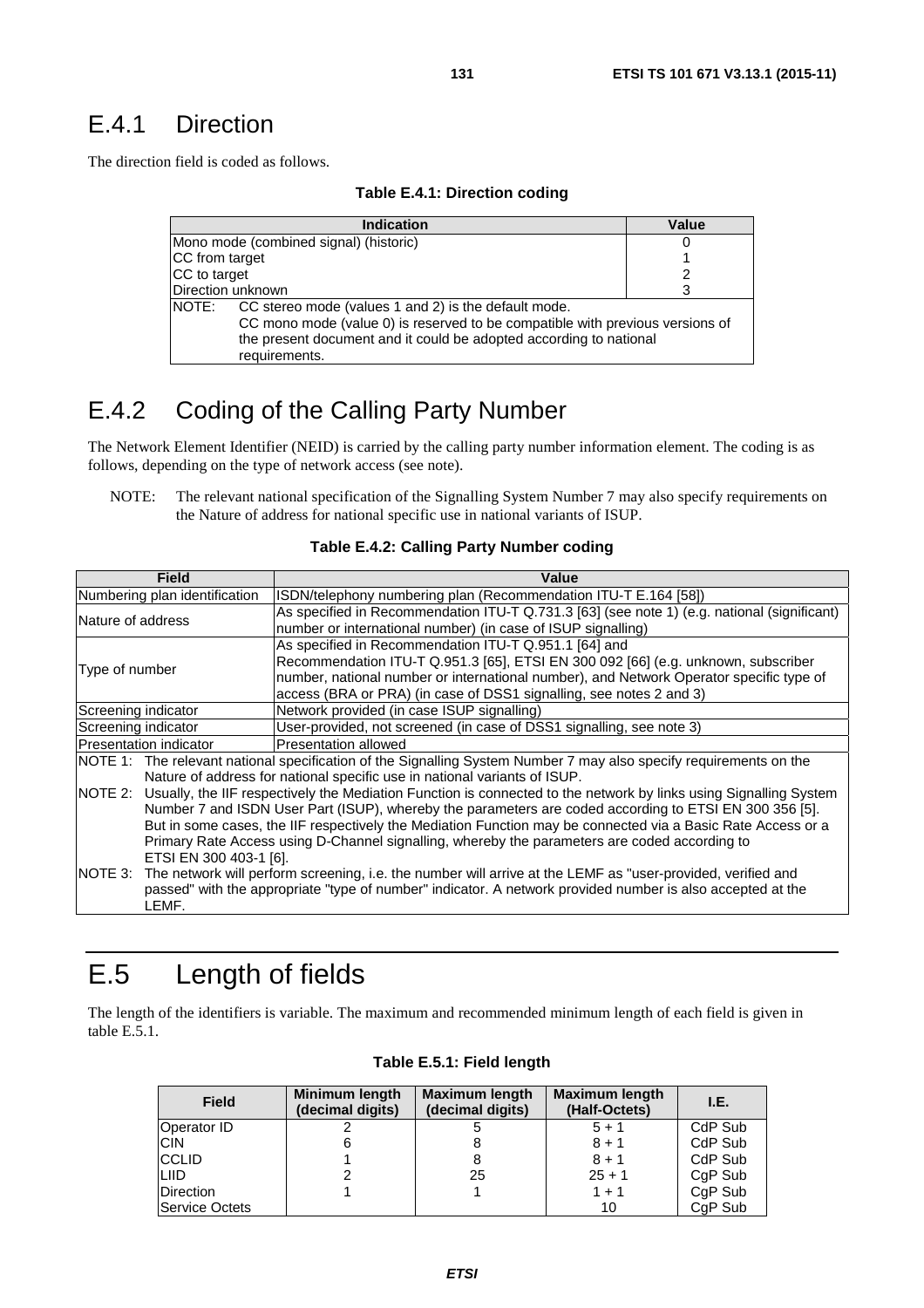# Annex F (informative): GPRS HI3 interface

## F.1 Functional architecture

Figure F.1.1 contains the reference configuration for lawful interception (see 3GPP TS 03.33 [\[42](#page-11-0)]).



### **Figure F.1.1: Reference configuration**

There is one ADMinistration Function (ADMF) in the network. Together with the delivery functions it is used to hide from the xGSN that there might be multiple activations by different Law Enforcement Agencies (LEAs) on the same target.

NOTE: GGSN interception is a national option.

The reference configuration is only a logical representation of the entities involved in lawful interception and does not mandate separate physical entities. This allows for higher levels of integration.

A call could be intercepted based on several identities (MSISDN, IMSI, IMEI) of the same target.

For the delivery of the CC and IRI the xGSN provides a correlation number and target identity to the DF2P and DF3P which is used there to select the different LEAs where CC/IRI is delivered to.

# F.2 Correlation

Correlation of GSM IDs of 3GPP TS 03.33 [\[42](#page-11-0)] to the present document IDs.

| Warrant reference number | $\rightarrow$ | Lawful Interception IDentifier (LIID). |
|--------------------------|---------------|----------------------------------------|
| xGSN address             |               | Network IDentifier (NID).              |

# F.3 HI3 Delivery Content of Communication (CC)

## F.3.0 General

There are two possible methods for delivery of Content of Communication to the LEMF:

- GPRS LI Correlation (GLIC) Header and UDP/TCP (see clause F.3.1);
- FTP/TCP (see clause F.3.2).

According to national requirements at least one of these methods have to be provided.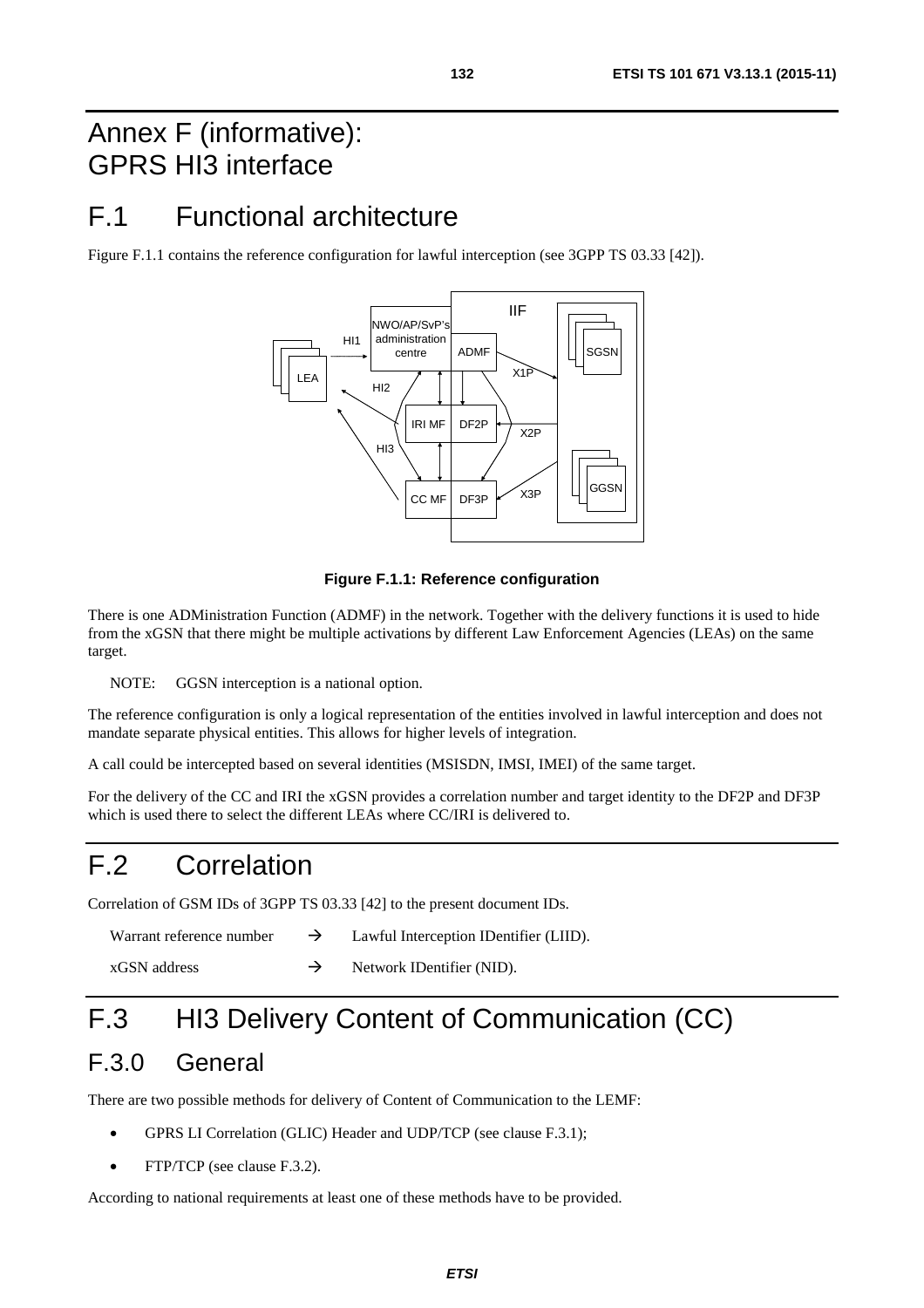However, when TCP is used as across the HI3, real time delivery of the result of the interception cannot be guaranteed.

NOTE: Apart from transport layer protocol selection, real time delivery depends on network performance.

## F.3.1 GPRS LI correlation header

### F.3.1.1 Introduction

The header and the payload of the communication between the intercepted subscriber and the other party (later called: Information Element) are duplicated. A new header (later called: GLIC-Header, see table F.3.1) is added (see table F.3.3) before it is sent to LEMF.

Data packets with the GLIC header are sent to the LEA via UDP or TCP/IP.

### F.3.1.2 Definition of GLIC header

GLIC header contains the following attributes:

- correlation number:
- message type (a value of 255 is used for HI3-PDUs);
- direction;
- sequence number;
- length;
- GPRS Support Node (GSN) type.

T-PDU contains the intercepted information.

| <b>Octets</b> |                      |                   |  |     | <b>Bits</b>              |          |            |     |  |
|---------------|----------------------|-------------------|--|-----|--------------------------|----------|------------|-----|--|
|               | 8                    | 2                 |  |     |                          |          |            |     |  |
|               |                      | Version ("0 0 0") |  | "1" | Spare "1"                | GSN type | <b>DIR</b> | "0" |  |
| 2             |                      |                   |  |     | Message Type (value 255) |          |            |     |  |
| $3 - 4$       |                      |                   |  |     | Length                   |          |            |     |  |
| $5-6$         |                      |                   |  |     | Sequence Number          |          |            |     |  |
| $7 - 8$       |                      |                   |  |     | not used (value 0)       |          |            |     |  |
| 9             |                      |                   |  |     | not used (value 255)     |          |            |     |  |
| 10            |                      |                   |  |     | not used (value 255)     |          |            |     |  |
| 11            | not used (value 255) |                   |  |     |                          |          |            |     |  |
| 12            |                      |                   |  |     | not used (value 255)     |          |            |     |  |
| 13-20         |                      |                   |  |     | correlation number       |          |            |     |  |

#### **Table F.3.1: Outline of GLIC header**

For interception tunnelling the GLIC header is used as follows:

- version is set to 0 to indicate the first version of GLIC header;
- DIR indicates the direction of the T-PDU:
	- "1" indicating uplink (from observed mobile user); and
	- "0" indicating downlink (to observed mobile user);
- message type is set to 255 (the unique value that is used for T-PDU within GTP (3GPP TS 09.60 [\[45](#page-11-0)]);
- length is the length, in octets, of the signalling message excluding the GLIC header. Bit 8 of octet 3 is the most significant bit and bit 1 of octet 4 is the least significant bit of the length field;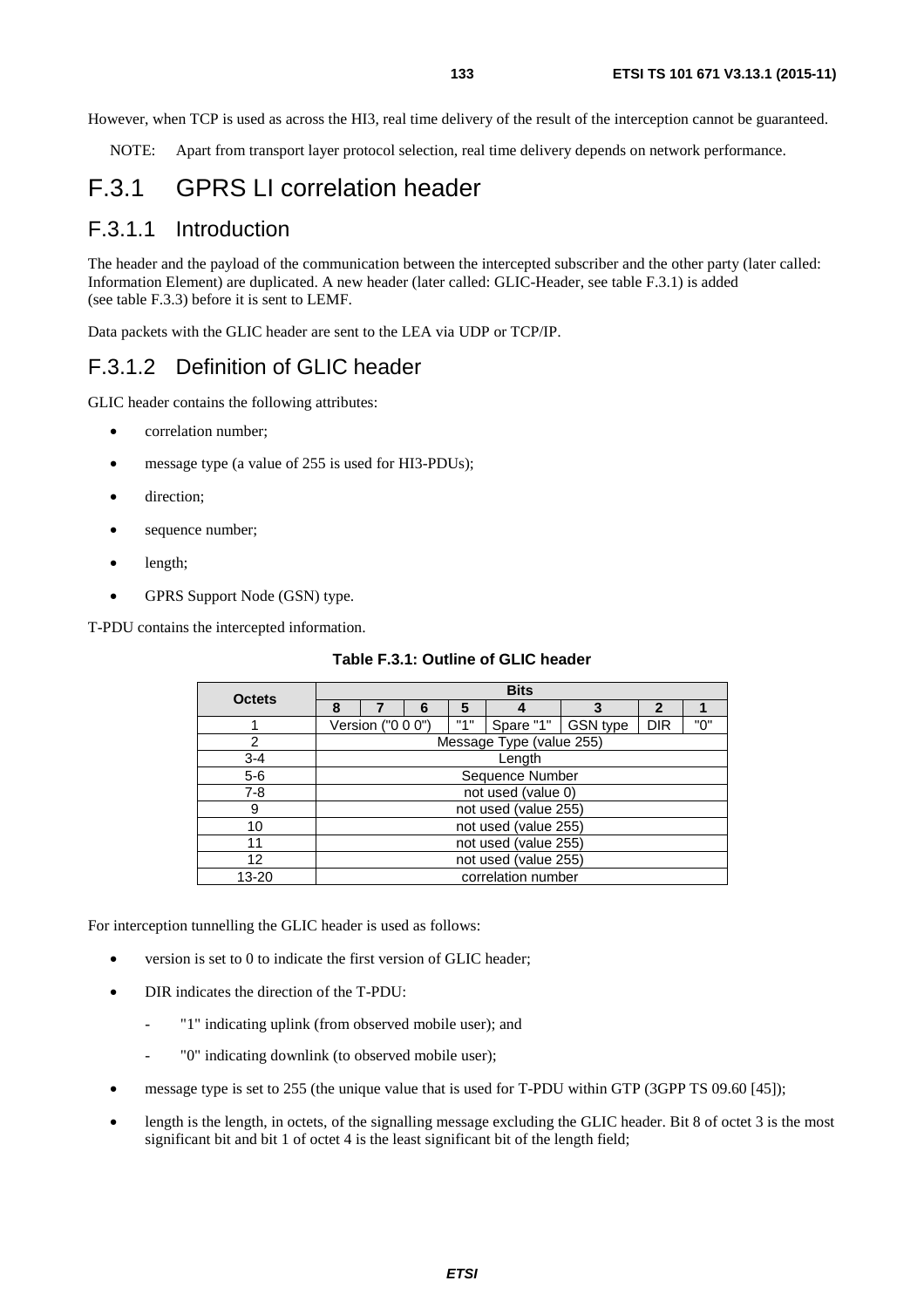- sequence number is an increasing sequence number for tunnelled T-PDUs. Bit 8 of octet 5 is the most significant bit and bit 1 of octet 6 is the least significant bit of the sequence number field;
- NOTE: When a handoff occurs between SGSNs, the DF3 serving the LEA may change. If the DF3 serving an LEA changes as a result of an handoff between SGSNs, contiguous sequencing may not occur as new sequencing may be initiated at the new DF3. Accordingly, the LEA should not assume that sequencing is contiguous when handoff occurs between SGSNs and the DF3 serving the LEA changes.
- correlation number consists of two parts: GGSN-ID identifies the GGSN which creates the Charging-ID:
	- Charging-ID is defined in 3GPP TS 09.60 [\[45\]](#page-11-0) and assigned uniquely to each PDP context activation on that GGSN (4 octets).
	- The correlation number consists of 8 octets and guarantees a unique identification of the tunnel to the LEA over a long time. The requirements for this identification are similar to that defined for charging in 3GPP TS 09.60 [\[45](#page-11-0)], clause 5.4. Therefore it is proposed to use the Charging-ID, defined in 3GPP TS 09.60 [\[45](#page-11-0)], clause 5.4 as part of correlation number. The Charging-ID is signalled to the new SGSN in case of SGSN-change so the tunnel identifier could be used "seamlessly" for the HI3 interface.

| Table F.3.2: Outline of correlation number |  |  |  |
|--------------------------------------------|--|--|--|
|--------------------------------------------|--|--|--|

|                                                                                                      |  |    |  |   |  |  |  |           |  |  |         |  |         | -1 |  |                   |  |  |     |  | <b>Octets</b> |
|------------------------------------------------------------------------------------------------------|--|----|--|---|--|--|--|-----------|--|--|---------|--|---------|----|--|-------------------|--|--|-----|--|---------------|
|                                                                                                      |  | п. |  | Ð |  |  |  |           |  |  |         |  | $8 9 0$ |    |  | $\mathbf{\Omega}$ |  |  | 891 |  |               |
| Charging-ID<br>Charging-ID<br>Charging-ID<br>Charging-ID<br>Octet 1<br>Octet 3<br>Octet 2<br>Octet 4 |  |    |  |   |  |  |  | $13 - 16$ |  |  |         |  |         |    |  |                   |  |  |     |  |               |
|                                                                                                      |  |    |  |   |  |  |  |           |  |  | GGSN-ID |  |         |    |  |                   |  |  |     |  | $17 - 20$     |

The GLIC header is followed by a subsequent payload information element. Only one information element is allowed in a single signalling message.

#### **Table F.3.3: GLIC header followed by the subsequent payload Information Element (IE)**

| <b>Octets</b> |                            |  |  | Bits               |  |  |  |  |
|---------------|----------------------------|--|--|--------------------|--|--|--|--|
|               |                            |  |  |                    |  |  |  |  |
| 1-20          |                            |  |  | <b>GLIC-Header</b> |  |  |  |  |
| <u>າ1-</u> ກ  | <b>Information Element</b> |  |  |                    |  |  |  |  |

• GPRS Support Node (GSN) type. Indicates whether the T-PDU was intercepted in the GGSN or in the SGSN: "0" indicating GGSN; and "1" indicating SGSN.

This parameter is needed only in case the GGSN and the SGSN use the same Delivery Function/Mediation Function for the delivery of Content of Communication (CC).

The Information Element (IE) contains the header and the payload of the communication between the intercepted subscriber and the other party.

### F.3.1.3 Exceptional procedure

With UDP and GLIC: the delivering node does not take care about any problems at LEMF.

With TCP and GLIC: TCP tries to establish a connection to LEMF and resending (buffering in the sending node) of packets is also supported by TCP.

In both cases it might happen that call content gets lost (in case the LEMF or the transit network between MF and LEMF is down for a long time).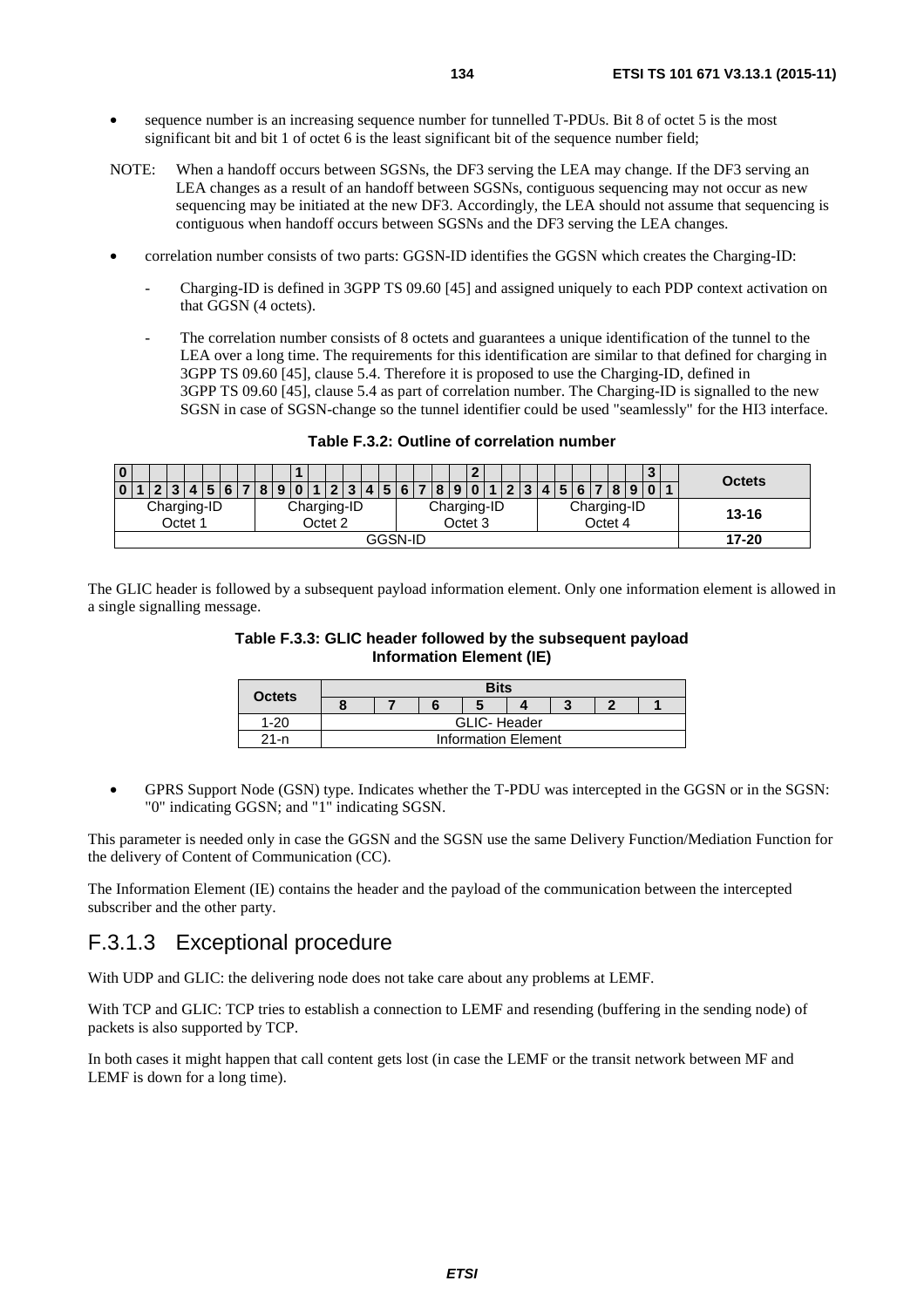### F.3.1.4 Other considerations

The use of IPsec for this interface is recommended.

The required functions in LEMF are:

- Collecting and storing of the incoming packets in line with the sequence numbers.
- Correlating of CC to IRI with the use of the correlation number in the GLIC header.

## F.3.2 FTP

## F.3.2.1 Introduction

At HI3 interface FTP is used over the Internet protocol stack for the delivery of the result of interception. FTP is defined in IETF RFC 959 [\[46](#page-11-0)]. The IP is defined in IETF RFC 791 [\[51](#page-12-0)]. The TCP is defined in IETF RFC 793 [\[52](#page-12-0)].

FTP supports reliable delivery of data. The data may be temporarily buffered in the sending node (MF) in case of link failure. FTP is independent of the payload data it carries.

## F.3.2.2 Usage of the FTP

In the packet data LI the MF acts as the FTP client and the receiving node (LEMF) acts as the FTP server. The client pushes the data to the server.

The receiving node LEMF stores the received data as files. The sending entity (MF) may buffer files.

Several smaller intercepted data units may be gathered to bigger packages prior to sending, to increase bandwidth efficiency.

The following configurable intercept data collection (= transfer package closing/file change) threshold parameters should be supported:

- frequency of transfer, based on send timeout, e.g. X ms;
- frequency of transfer, based on volume trigger, e.g. X octets.

There are two possible ways how the interception data may be sent from the MF to the LEMF. One way is to produce files that contain interception data only for one observed target (ref: "File naming method A)"). The other way is to multiplex all the intercepted data that MF receives to the same sequence of general purpose interception files sent by the MF (ref: "File naming method B)").

The HI2 and HI3 are logically different interfaces, even though in some installations the HI2 and HI3 packet streams might also be delivered via a common transmission path from a MF to a LEMF. It is possible to correlate HI2 and HI3 packet streams by having common (referencing) data fields embedded in the IRI and the CC packet streams.

#### File naming:

The names for the files transferred to a LEA are formed according to one of the 2 available formats, depending on the delivery file strategy chosen (e.g. due to national convention or operator preference).

Either each file contains data of only one observed target (as in method A) or several targets' data is put to files common to all observed target traffic through a particular MF node (as in method B).

The maximum set of allowed characters in interception file names are "a"…"z", "A"…"Z", "-", "\_", ".", and decimals "0"…"9".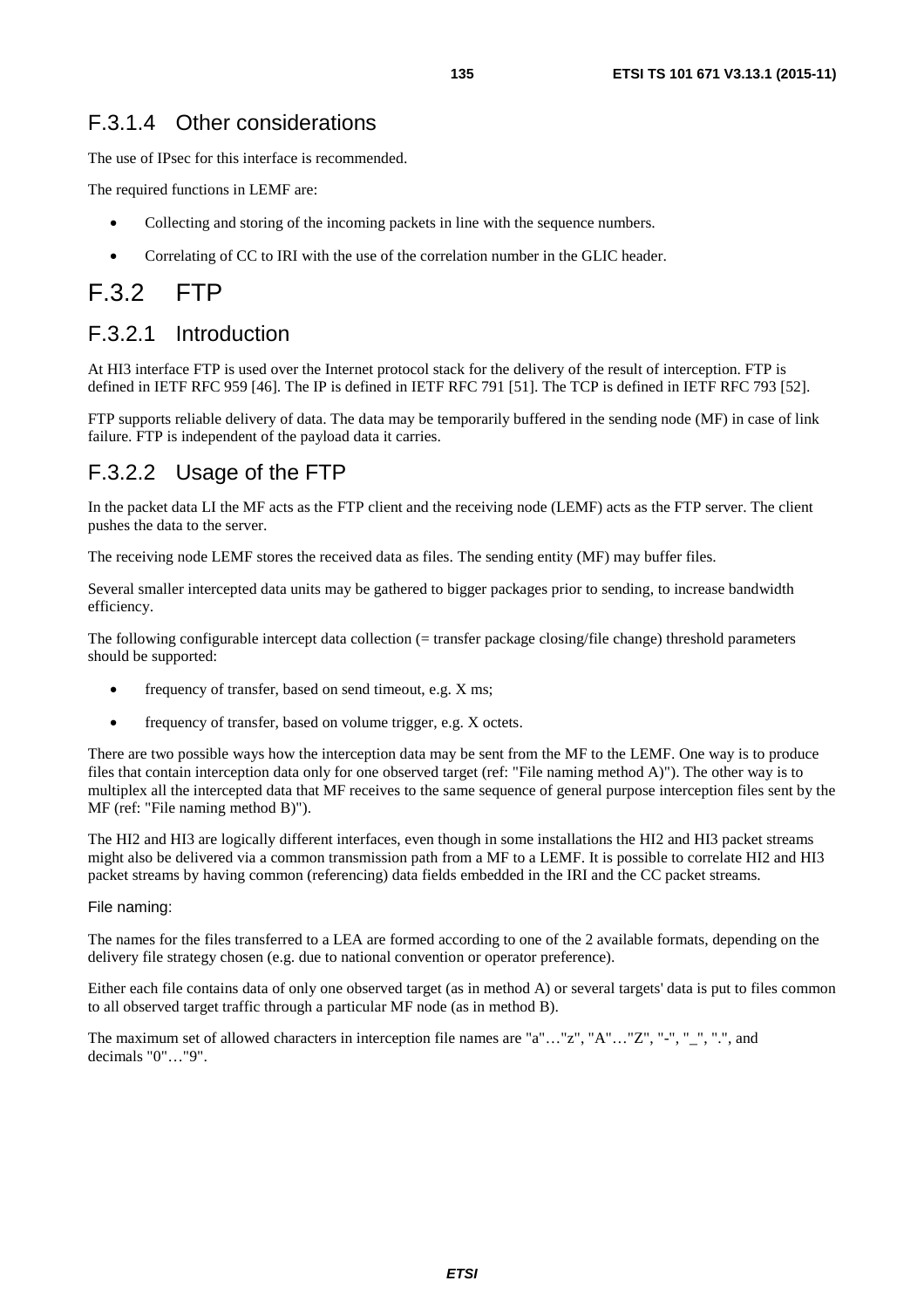File naming method A):

| $\langle \text{LIID}\rangle$ $\langle \text{seq}\rangle$ . $\langle \text{ext}\rangle$ |                                                                                                                                                                                                                                                                                                                                                                                                                                                                                                                                      |
|----------------------------------------------------------------------------------------|--------------------------------------------------------------------------------------------------------------------------------------------------------------------------------------------------------------------------------------------------------------------------------------------------------------------------------------------------------------------------------------------------------------------------------------------------------------------------------------------------------------------------------------|
| $LHD =$                                                                                | as defined in the present document. This field has a character string value, e.g. "ABCD123456".<br>This is a unique interception request identifier allocated by the ADMF. It will be given by the<br>ADMF to the LEA via the HI1 interface after the ADMF has been authorized to command the start<br>of the interception of a specific target. The possible network operator identifier part used should be<br>agreed with (and allocated by) the regulatory organization administrating the local<br>telecommunication practises. |
| $\text{seq} =$                                                                         | integer ranging between $[02^{64-1}]$ , in ASCII form (not exceeding 20 ASCII digits), identifying the<br>sequence number for file transfer from this node per a specific target.                                                                                                                                                                                                                                                                                                                                                    |
| $ext =$                                                                                | ASCII integer ranging between ["1""8"] (in hex: 31H38H), identifying the file type. The                                                                                                                                                                                                                                                                                                                                                                                                                                              |

possible file type codings for intercepted data are shown in table F.3.4. The types "2", "4", and "6" are reserved for the HI3 interface and type "8" is reserved for data files according to a national requirement by using the same file naming concept.

| File types that the LEA may get | Intercepted data types                         |
|---------------------------------|------------------------------------------------|
| "1" (in binary: 0011 0001)      | IRI/                                           |
|                                 | as option HI1 notifications (see clause C.2.2) |
| "2" (in binary: 0011 0010)      | CC (MO)                                        |
| "4" (in binary: 0011 0100)      | CC (MT)                                        |
| "6" (in binary: 0011 0110)      | CC (MO&MT)                                     |
| "7" (in binary: 0011 0111)      | $IRI + CC (MO&MT)$                             |
| "8" (in binary: 0011 1000)      | for national use                               |

**Table F.3.4: Possible file types** 

The least significant bit that is "1" in file type 1, is reserved for indicating IRI data and may be used for indicating that the HI2 and HI3 packet streams are delivered via a common transmission path from a MF to a LEMF.

The bit 2 of the **ext** tells whether the Mobile Originated (MO) Content of Communication (CC) is included to the intercepted data.

The bit 3 of the **ext** tells whether the Mobile Terminated (MT) Content of Communication (CC) is included to the intercepted data.

The bit 4 of the **ext** tells whether the intercepted data is according to a national requirement.

Thus, for Mobile Originated Content of Communication data, the file type is "2", for MT CC data "4", for MO&MT CC data "6" and for "national use" data the file type is "8".

Thus, for Mobile Originated Content of Communication data, the file type is "2", for MT CC data "4" and for MO&MT CC data "6".

When HI2 and HI3 packet streams are delivered via a common transmission path from a MF to a LEMF, then the file type is "7", that indicates the presence of both the IRI and the CC(MO&MT) data.

This alternative A is used when each target's intercepted data is gathered per observed target to dedicated delivery files. This method provides the result of interception in a very refined form to the LEAs, but requires somewhat more resources in the sending node than alternative B. With this method, the data sorting and interpretation tasks of the LEMF are considerably easier to facilitate in near real time than in alternative B.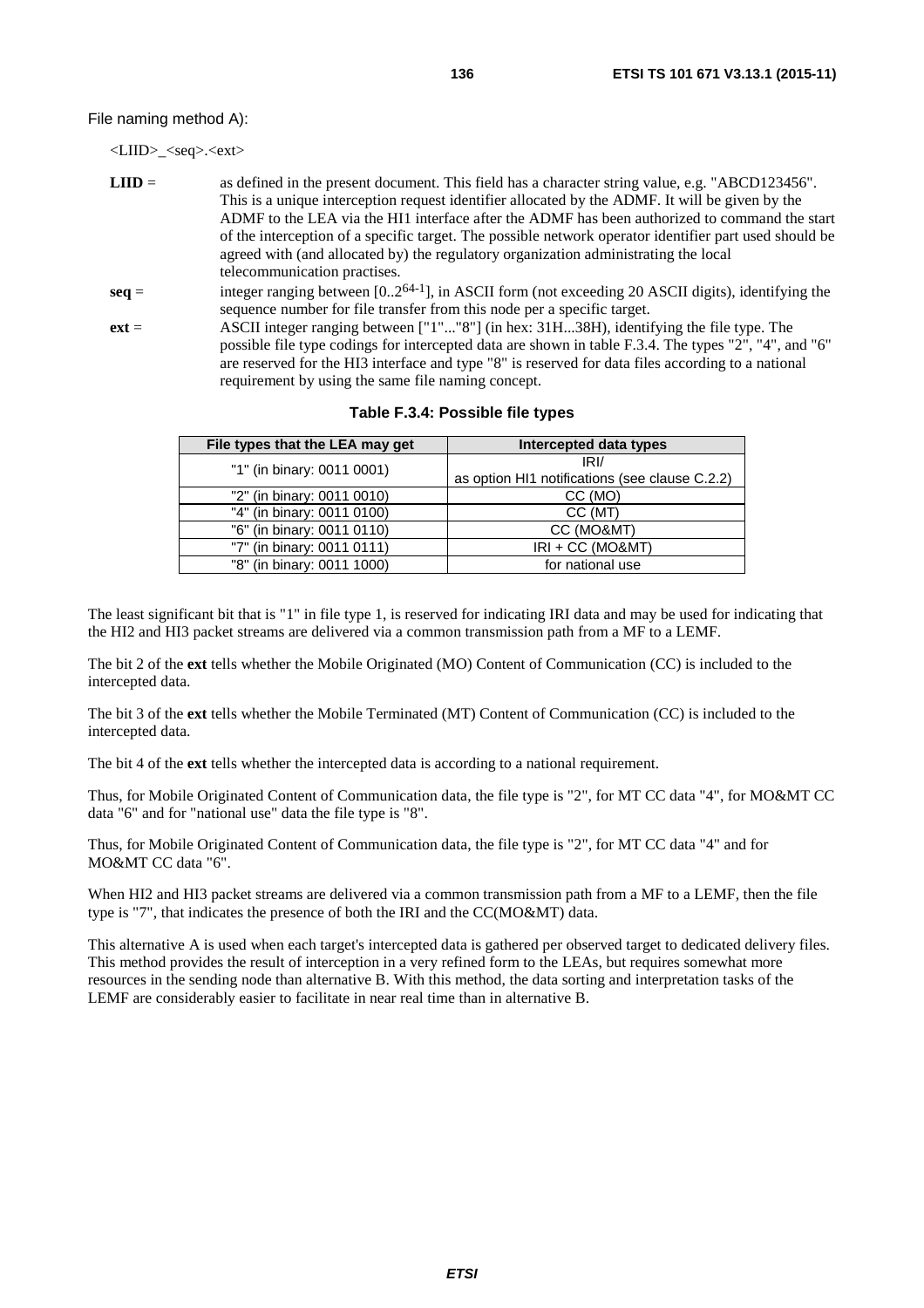File naming method B):

The other choice is to use monolithic fixed format file names (with no trailing file type part in the file name):

<filenamestring> of the format ABXYyymmddhhmmsseeeet

where:

| $AB =$          | Two letter ASCII Operator ID (as agreed with the national telecom regulators).                     |
|-----------------|----------------------------------------------------------------------------------------------------|
| $XY =$          | Two letter ASCII identification of the MF node (as assigned by the operator).                      |
| $yy =$          | Two digits ASCII integer ranging between ["00""99"], identifying the last two digits of the year.  |
| $mm =$          | Two digits ASCII integer ranging between ["01""12"], identifying the month.                        |
| $dd =$          | Two digits ASCII integer ranging between ["01""31"], identifying the day.                          |
| $hh =$          | Two digits ASCII integer ranging between ["00""23"], identifying the hour.                         |
| $mm =$          | Two digits ASCII integer ranging between ["00""59"], identifying the minute.                       |
| $SS =$          | Two digits ASCII integer ranging between ["00""59"], identifying the second.                       |
| $eeee =$        | Alphanumeric extension made up of four characters chosen at the discretion of the Operator and/or  |
|                 | the MF to avoid file name clashes within the MF. Each of the position is out of "A""Z",<br>"0""9". |
| $t =$           | ASCII integer ranging between ["1""8"] (in hex: 31H38H), identifying the file type. The            |
|                 | possible file type codings for intercepted data are shown in table F.3.4.                          |
| <b>EXAMPLE:</b> | $\langle$ filenamestring> (e.g. ABXY00041014084400006).                                            |

where:

| $ABXY =$        | Source node identifier part, used for all files by the mobile network operator "AB" from this MF |
|-----------------|--------------------------------------------------------------------------------------------------|
|                 | node named "XY".                                                                                 |
| $\mathbf{00} =$ | vear 2000.                                                                                       |
| $04 =$          | month April.                                                                                     |
| $10 =$          | day 10.                                                                                          |
| $14 =$          | hour.                                                                                            |
| $08 =$          | minutes.                                                                                         |
| $44 =$          | seconds.                                                                                         |
| $0000 =$        | extension.                                                                                       |
| $6 =$           | file type. Coding: "2" = CC (MO), "4" = CC (MT), "6" = CC (MO&MT), "8" = national use.           |
|                 | The type "1" is reserved for IRI data files and may be used for indicating that the HI2 and HI3  |
|                 | packet streams are delivered via a common transmission path from a MF to a LEMF. In such case,   |
|                 | the file type is "7", that indicates the presence of both the IRI and the $CC(MO\&MT)$ data.     |

This alternative B is used when several targets' intercepted data is gathered to common delivery files. This method does not provide the result of interception in as refined form to the LEAs as the alternative A, but it is faster in performance for the MF point of view. With this method, the MF does not need to keep many files open like in alternative A.

### F.3.2.3 Profiles

NOTE: This clause is informative only.

As there are several ways (usage profiles) how data transfer can be arranged by using the FTP, this clause contains practical considerations how the communications can be set up. Guidance is given for client-server arrangements, session establishments, time outs, the handling of the files (in RAM or disk). Example batch file is described for the case that the sending FTP client uses files. If instead (logical) files are sent directly from the client's RAM memory, then the procedure can be in principle similar though no script file would then be needed.

At the LEMF side, FTP server process is run, and at MF, FTP client. No FTP server (which could be accessed from outside the operator network) is run in the MF. The FTP client can be implemented in many ways, and here the FTP usage is presented with an example only. The FTP client can be implemented by a batch file or a file sender program that uses FTP via an API. The login needs to occur only once per e.g. <destaddr> and <leauser> - pair. Once the login is done, the files can then be transferred just by repeating "mput" command and checking the transfer status (e.g. from the API routine return value). To prevent inactivity timer triggering, a dummy command (e.g. "pwd") can be sent every T seconds (T should be less than L, the actual idle time limit). If the number of FTP connections is wanted to be as minimized as possible, the FTP file transfer method "B" is to be preferred to the method A (though the method A helps more the LEMF by pre-sorting the data sent).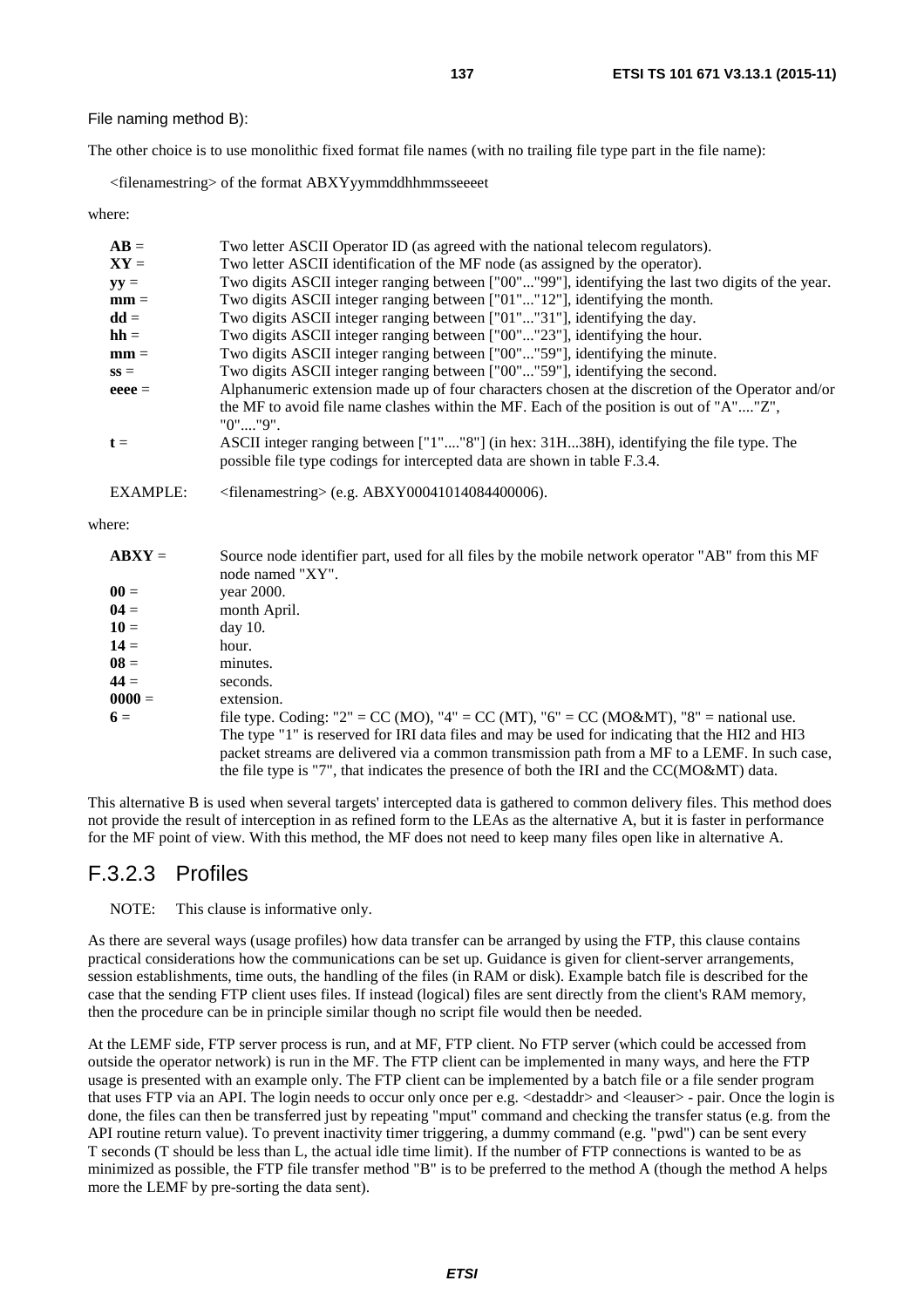Simple example of a batch file extract:

FTP commands usage scenario for transferring a list of files:

To prevent FTP cmd line buffer overflow the best way is to use wildcarded file names, and let the FTP implementation do the file name expansion (instead of shell). The number of files for one mput is not limited this way:

```
ftp <flags> <destaddr> 
 user <leauser> <leapasswd> 
  cd <destpath> 
  lcd <srcpath> 
 bin 
  mput <files> 
 nlist <lastfile> <checkfile> 
 close 
EOF
```
This set of commands opens an FTP connection to a LEA site, logs in with a given account (auto-login is disabled), transfers a list of files in binary mode, and checks the transfer status in a simplified way.

Brief descriptions for the FTP commands used in the example:

```
user <user-name> <password> Identify the client to the remote FTP server.
cd <remote-directory> Change the working directory on the remote machine to 
                                     remote-directory. 
lcd <directory> Change the working directory on the local machine. 
bin<br>
Set the file transfer type to support binary image transfer<br>
Expand wild cards in the list of local files given as
                                     Expand wild cards in the list of local files given as
                                     arguments and do a put for each file in the resulting list. 
                                     Store each local file on the remote machine. 
nlist <remote-directory> <local-file> Print a list of the files in a directory on the remote 
                                     machine. Send the output to local-file. 
close Terminate the FTP session with the remote server, and return 
                                     to the command interpreter. Any defined macros are erased.
```
The parameters are as follows:

**<flags>** contains the FTP command options, e.g. "-i -n -V -p" which equals to "interactive prompting off", "auto-login disabled", "verbose mode disabled", and "passive mode enabled". (These are dependent on the used ftp-version.)

**<destaddr>** contains the IP address or DNS address of the destination (LEA).

**<leauser>** contains the receiving (LEA) username.

**<leapasswd>** contains the receiving (LEA) user's password.

**<destpath>** contains the destination path.

**<srcpath>** contains the source path.

**<files>** wild carded file specification (matching the files to be transferred).

**<lastfile>** the name of the last file to be transferred.

**<checkfile>** is a (local) file to be checked upon transfer completion; if it exists then the transfer is considered successful.

The FTP application should to do the following things if the check file is not found:

- keep the failed files;
- raise "file transfer failure" error condition (i.e. send alarm to the corresponding LEA);
- the data can be buffered for a time that the buffer size allows. If that would finally be exhausted, DF would start dropping the corresponding target's data until the transfer failure is fixed;
- the transmission of the failed files is retried until the transfer eventually succeeds. Then the DF would again start collecting the data;
- upon successful file transfer the sent files are deleted from the DF.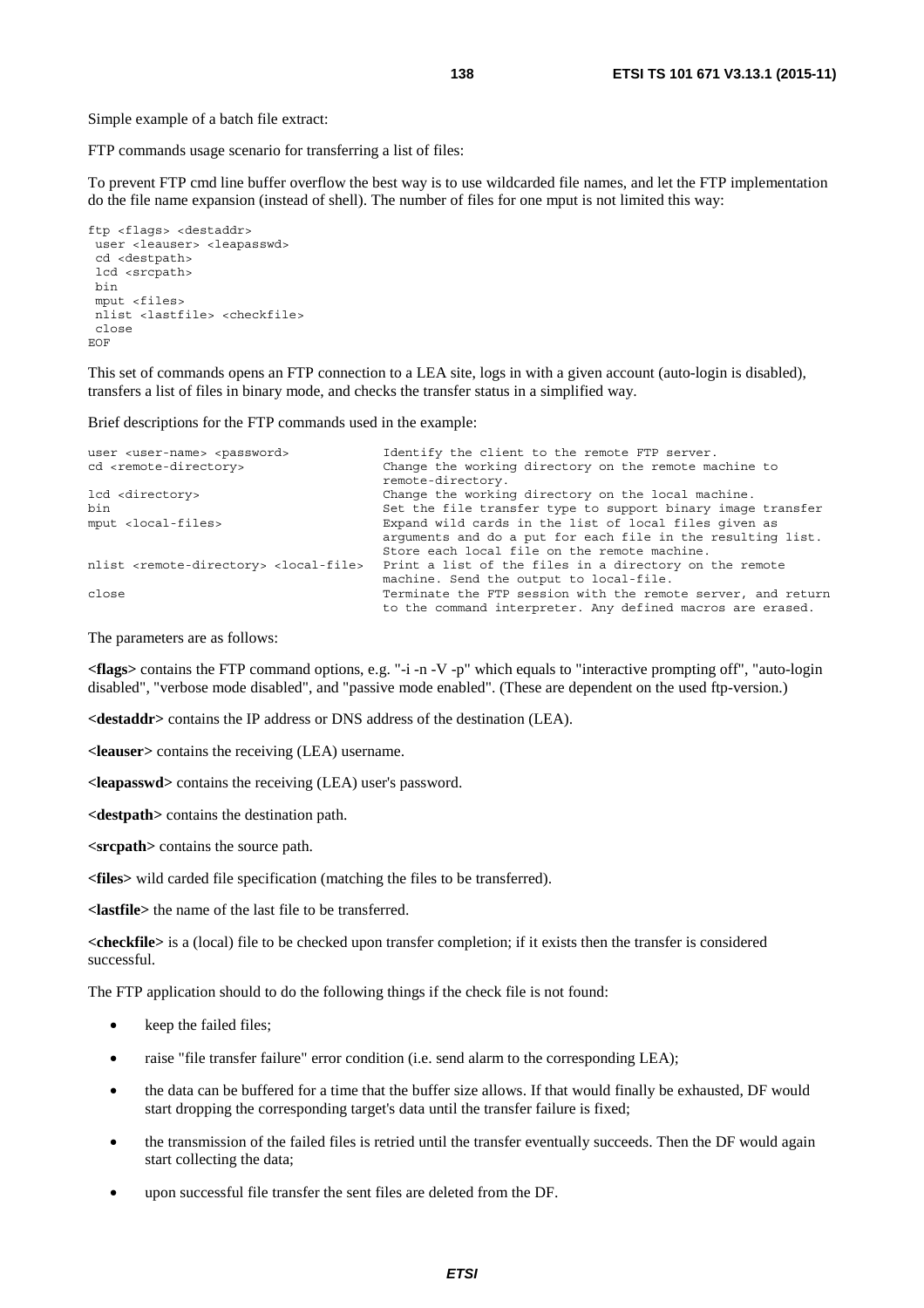The FTP server at LEMF is not allowed anonymous login of an FTP client.

It is required that FTP implementation guarantees that LEMF will start processing data only after data transfer is complete.

The following implementation example addresses a particular issue of FTP implementation. It is important however to highlight that there are multiple ways of addressing the problem in question, and therefore the given example does not in any way suggest being the default one.

• MF sends data with a filename, which indicates that the file is temporary. Once data transfer is complete, MF renames temporary file into ordinary one (as defined in clause F.3.2.2).

The procedure for renaming filename should be as follow:

- 1) open FTP channel (if not already open) from MF to LEMF;
- 2) sends data to LEMF using command "put" with temporary filename;
- 3) after MF finished to send the file, renaming it as ordinary one with command "ren".

Brief descriptions for the FTP commands used in the example:

ren <from-name> <to-name> renaming filename from-name to to-name.

 If the ftp-client want to send file to LEMF using the command "mput" (e.g. MF stored many IRI files and want to send all together with one command), every filename transferred successfully is renamed each after command "mput" ended.

### F.3.2.4 Exceptional procedures

Overflow at the receiving end (LEMF) is avoided due to the nature of the protocol.

In case the transit network or receiving end system (LEMF) is down for a reasonably short time period, the local buffering at the MF will be sufficient as a delivery reliability backup procedure.

In case the transit network or receiving end system (LEMF) is down for a very long period, the local buffering at the MF may have to be terminated. Then the following intercepted data coming from the intercepting nodes towards the MF would be discarded, until the transit network or LEMF is up and running again.

### F.3.2.5 CC contents for FTP

### F.3.2.5.1 Fields

The logical contents of the CC-header are described here.

**CC-header** = (Version, HeaderLength, PayloadLength, PayloadType, PayloadTimeStamp, PayloadDirection, CCSeqNumber, CorrelationNumber, LIID, PrivateExtension).

The Information Element CorrelationNumber forms the means to correlate the IRI and CC of the communication session intercepted.

The first column indicates whether the Information Element (IE) referred is Mandatory, Conditional or Optional.

The second column is the Type in decimal.

The third column is the length of the Value in octets.

(Notation used in table F.3.5:  $M =$  Mandatory, O = Optional, C = Conditional.)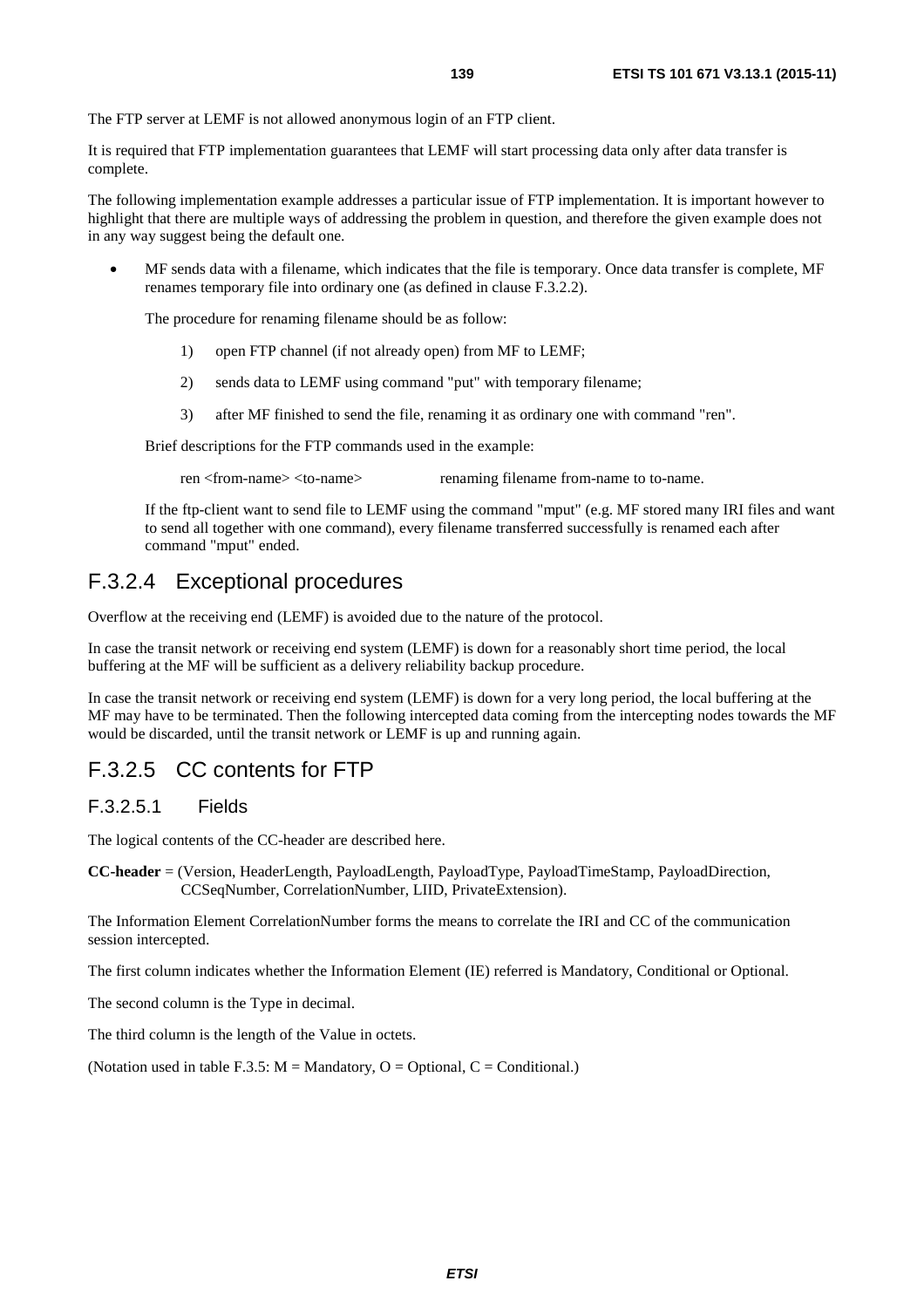| Table F.3.5: Information Elements in the first version of the CC header |  |  |  |
|-------------------------------------------------------------------------|--|--|--|
|-------------------------------------------------------------------------|--|--|--|

| <b>Mode</b> | <b>Type</b> | Length         | Value                                                                                                                                                                                                                                                                                                                                                                                                                                                                       |
|-------------|-------------|----------------|-----------------------------------------------------------------------------------------------------------------------------------------------------------------------------------------------------------------------------------------------------------------------------------------------------------------------------------------------------------------------------------------------------------------------------------------------------------------------------|
| М           | 130         | $\overline{2}$ | <b>Version</b> = The version number of the format version to be used. This field has a decimal<br>value, this enables version changes to the format version. The values are allocated<br>according to national conventions.                                                                                                                                                                                                                                                 |
| O           | 131         | $\overline{2}$ | HeaderLength = Length of the CC-header up to the start of the payload in octets.<br>(This field is optional since it is useful only in such cases that these information elements<br>would be transferred without a dynamic length encapsulation that contains all the length<br>information anyway. This field could be needed in case of e.g. adapting to a local<br>encapsulation convention.)                                                                           |
| O           | 132         | $\overline{2}$ | PayloadLength = Length of the payload following the CC-header.<br>(This field is optional since it is useful only in such cases that these information elements<br>would be transferred without a dynamic length encapsulation that contains all the length<br>information anyway. This field could be needed in case of e.g. adapting to a local<br>encapsulation convention.)                                                                                             |
| м           | 133         | $\mathbf{1}$   | PayloadType = Type of the payload, indicating the type of the CC. Type of the payload.<br>This field has a decimal value. The possible PDP Type values can be found in the<br>standards, e.g. 3GPP TS 09.60 [45]. The value 255 is reserved for future PDP Types and<br>means: "Other".                                                                                                                                                                                     |
| O           | 134         | $\overline{4}$ | PayloadTimeStamp = Payload timestamp according to intercepting node. (Precision: 1 s,<br>timezone: UTC). Format: Seconds since 1970-01-01 as in e.g. Unix (length: 4 octets).                                                                                                                                                                                                                                                                                               |
| C           | 137         | 1              | PayloadDirection = Direction of the payload data. This field has a decimal value 0 if the<br>payload data is going towards the target (i.e. downstream), or 1 if the payload data is being<br>sent from the target (i.e. upstream). If this information is transferred otherwise, e.g. in the<br>protocol header, this field is not required as mandatory. If the direction information is not<br>available otherwise, it is mandatory to include it here in the CC header. |
| O           | 141         | $\overline{4}$ | <b>CCSeqNumber</b> = Identifies the sequence number of each CC packet during interception of<br>the target. This field has a 32-bit value.                                                                                                                                                                                                                                                                                                                                  |
| м           | 144         | 8 or 20        | CorrelationNumber = Identifies an intercepted session of the observed target. This can be<br>implemented by using e.g. the Charging Id (4 octets, see 3GPP TS 12.15 [49]) with the<br>(4-octet/16-octet) lpv4/lpv6 address of the PDP context maintaining GGSN node attached<br>after the first 4 octets.                                                                                                                                                                   |
|             |             |                | <possible 145="" 253="" allocated="" and="" are="" be="" between="" future="" parameters="" to="">.</possible>                                                                                                                                                                                                                                                                                                                                                              |
| O           | 254         | $1 - 25$       | $LID$ = Field indicating the LIID as defined in the present document. This field has a<br>character string value, e.g. "ABCD123456".                                                                                                                                                                                                                                                                                                                                        |
| O           | 255         | $1-N$          | PrivateExtension = An optional field. The optional Private Extension contains vendor or<br>LEA or operator specific information. It is described in 3GPP TS 09.60 [45].                                                                                                                                                                                                                                                                                                     |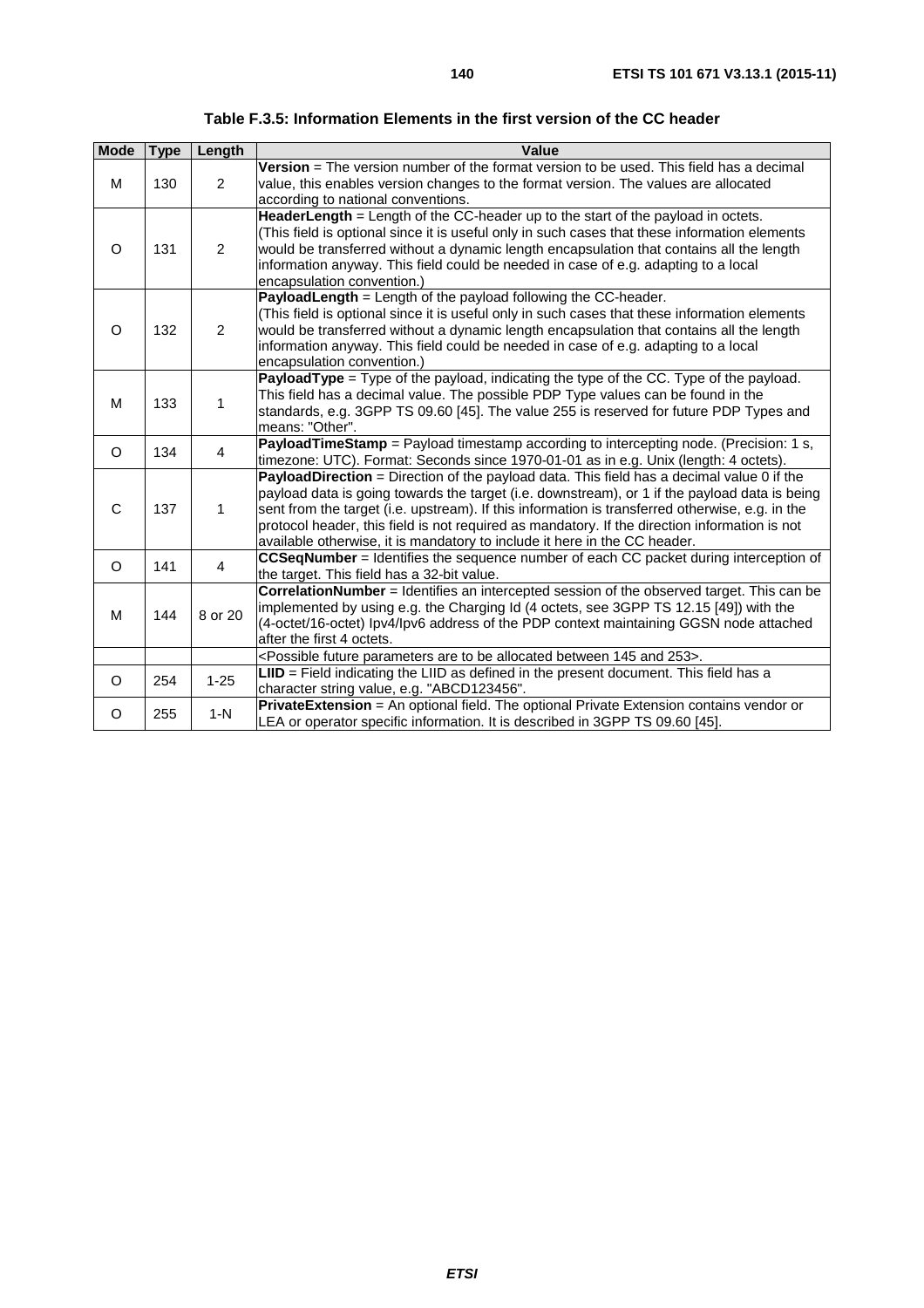| Table F.3.6: Information Elements in the second version of the CC header |  |
|--------------------------------------------------------------------------|--|
|--------------------------------------------------------------------------|--|

| <b>Mode</b> | <b>Type</b> | Length         | Value                                                                                                         |
|-------------|-------------|----------------|---------------------------------------------------------------------------------------------------------------|
|             |             |                | Version = The version number of the format version to be used. This field has a decimal                       |
| M           | 130         | $\overline{2}$ | value, this enables version changes to the format version. The values are allocated according                 |
|             |             |                | to national conventions.                                                                                      |
|             |             |                | HeaderLength = Length of the CC-header up to the start of the payload in octets.                              |
|             |             |                | (This field is optional since it is useful only in such cases that these information elements                 |
| O           | 131         | 2              | would be transferred without a dynamic length encapsulation that contains all the length                      |
|             |             |                | information anyway. This field could be needed in case of e.g. adapting to a local                            |
|             |             |                | encapsulation convention.)                                                                                    |
|             |             |                | PayloadLength = Length of the payload following the CC-header in octets.                                      |
|             |             |                | (This field is optional since it is useful only in such cases that these information elements                 |
| O           | 132         | 2              | would be transferred without a dynamic length encapsulation that contains all the length                      |
|             |             |                | information anyway. This field could be needed in case of e.g. adapting to a local                            |
|             |             |                | encapsulation convention.)                                                                                    |
|             |             |                | PayloadType = Type of the payload, indicating the type of the CC. Type of the payload. This                   |
| M           | 133         | 1              | field has a decimal value. The possible PDP Type values can be found in the standards                         |
|             |             |                | (e.g. 3GPP TS 29.060 [60]). The value 255 is reserved for future PDP Types and means:                         |
|             |             |                | "Other".                                                                                                      |
| $\circ$     | 134         | $\overline{4}$ | PayloadTimeStamp = Payload timestamp according to intercepting node. (Precision: 1                            |
|             |             |                | second, timezone: UTC). Format: Seconds since 1970-01-01 as in e.g. Unix (length: 4 octets).                  |
|             |             |                | PayloadDirection = Direction of the payload data. This field has a decimal value 0 if the                     |
|             |             |                | payload data is going towards the target (i.e. downstream), or 1 if the payload data is being                 |
| С           | 137         | 1              | sent from the target (i.e. upstream). If this information is transferred otherwise, e.g. in the               |
|             |             |                | protocol header, this field is not required as mandatory. If the direction information is not                 |
|             |             |                | available otherwise, it is mandatory to include it here in the CC header.                                     |
| O           | 141         | $\overline{4}$ | CCSeqNumber = Identifies the sequence number of each CC packet during interception of                         |
|             |             |                | the target. This field has a 32-bit value.                                                                    |
|             |             |                | CorrelationNumber = Identifies an intercepted session of the observed target. This can be                     |
| M           | 144         | 8 or 20        | implemented by using e.g. the Charging Id (4 octets, see ETSI EN 300 097-1 [14]) with the                     |
|             |             |                | (4-octet/16-octet) lpv4/lpv6 address of the PDP context maintaining GGSN node attached                        |
|             |             |                | after the first 4 octets.                                                                                     |
|             |             |                | <possible 145="" 250="" allocated="" and="" are="" be="" between="" future="" parameters="" to=""></possible> |
| M           | 251         | $\overline{2}$ | MainElementID = Identifier for the TLV element that encompasses one or more                                   |
|             |             |                | HeaderElement-PayloadElement pairs for intercepted packets.                                                   |
| M           | 252         | $\overline{c}$ | HeaderElementID = Identifier for the TLV element that encompasses the CC-header of a                          |
|             |             |                | PayloadElement.                                                                                               |
| M           | 253         | $\overline{2}$ | PayloadElementID = Identifier for the TLV element that encompasses one intercepted                            |
|             |             |                | Payload packet.                                                                                               |
| O           | 254         | $1 - 25$       | LIID = Field indicating the LIID as defined in the present document. This field has a character               |
|             |             |                | string value, e.g. "ABCD123456".                                                                              |
| O           | 255         | $1-N$          | PrivateExtension = An optional field. The optional Private Extension contains vendor or LEA                   |
|             |             |                | or operator specific information. It is described in 3GPP TS 29.060 [60].                                     |

### F.3.2.5.2 Information Element syntax

The dynamic TypeLengthValue (TLV) format is used for its ease of implementation and good encoding and decoding performance. Subfield sizes: Type = 2 octets, Length = 2 octets and Value = 0…N octets. From Length the T and L subfields are excluded. The Type is different for every different field standardized.

The octets in the Type and Length subfields are ordered in the little-endian order, (i.e. least significant octet first). Any multioctet Value subfield is also to be interpreted as being little-endian ordered (word/double word/long word) when it has a (hexadecimal 2/4/8-octet) numeric value, instead of being specified to have an ASCII character string value. This means that the least significant octet/word/double word is then sent before the more significant octet/word/double word.

TLV encoding:

| Type (2 octets) | <b>L</b> ength $(2 \text{ octets})$ | Value (0-N octets) |
|-----------------|-------------------------------------|--------------------|
|-----------------|-------------------------------------|--------------------|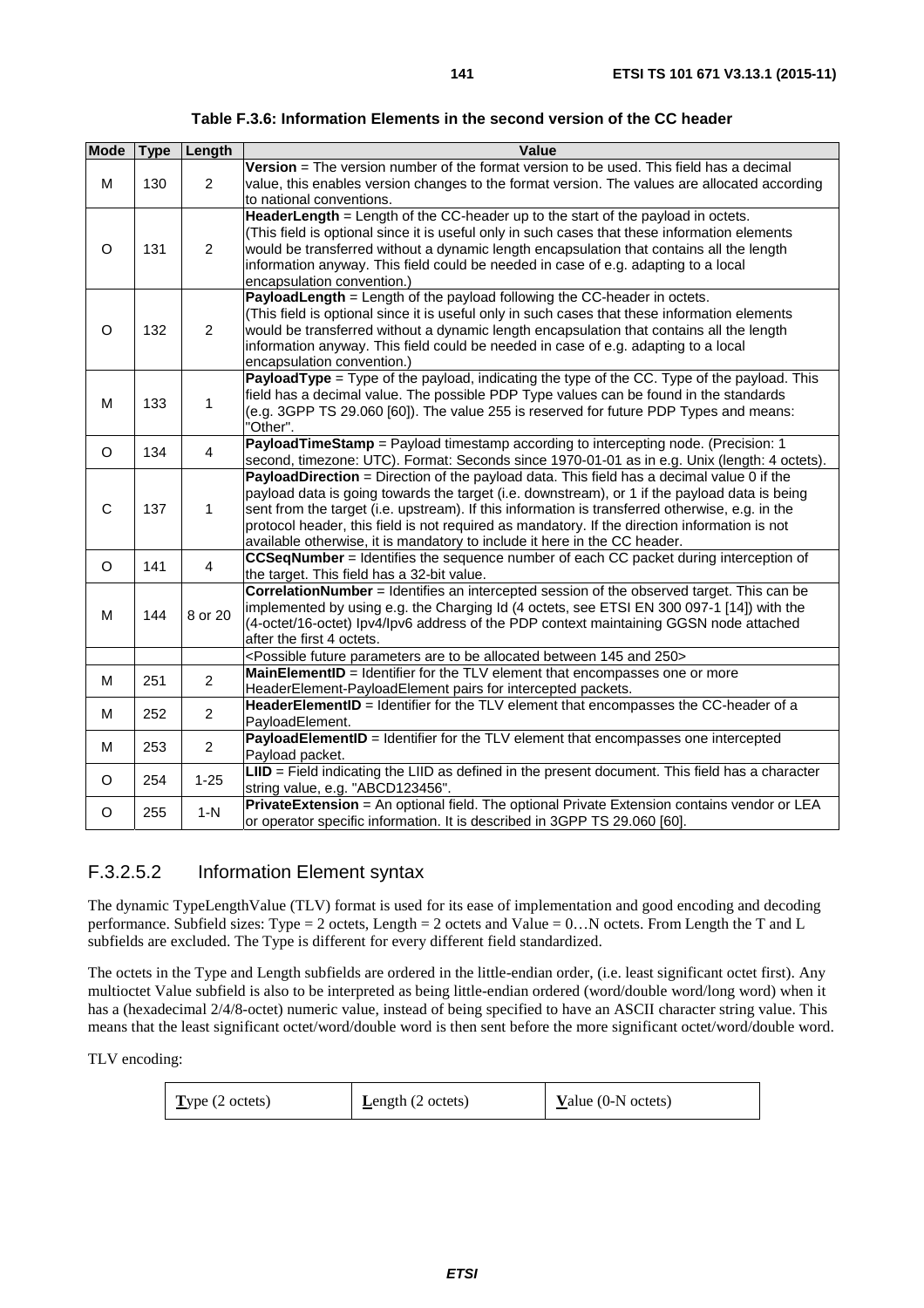TLV encoding can always be applied in a nested fashion for structured values.

|  |  |  | $ -$ |
|--|--|--|------|
|  |  |  |      |

NOTE: The small  $N^{\mathsf{V}}$  refers to the start of a Value field that has inside it a nested structure.

In figure F.3.1, the TLV structure for GPRS HI3 transfer is presented for the case that there is just one intercepted packet inside the CC message. (There can be more CC Header IEs and CC Payload IEs in the CC, if there are more intercepted packets in the same CC message.)



**Figure F.3.1: IE structure of a CC message that contains one intercepted packet** 

The first octet of the first TLV element will start right after the last octet of the header of the protocol that is being used to carry the CC information.

The first TLV element (i.e. the main TLV IE) comprises the whole dynamic length CC information, i.e. the dynamic length CC header and the dynamic length CC payload.

Inside the main TLV IE there are at least 2 TLV elements: the Header of the payload and the Payload itself. The Header contains all the ancillary IEs related to the intercepted CC packet. The Payload contains the actual intercepted packet.

There may be more than one intercepted packet in one GPRS HI3 delivery protocol message. If the Value of the main TLV IE is longer than the 2 (first) TLV Information Elements inside it, then it is an indication that there are more than one intercepted packets inside the main TLV IE (i.e. 4 or more TLV IEs in total). The number of TLV IEs in the main TLV IE is always even, since for every intercepted packet there is one TLV IE for header and one TLV IE for payload.

### F.3.2.6 Other considerations

The FTP protocol mode parameters used:

- transmission mode: stream;
- format: non-print:
- structure: file-structure;
- type: binary.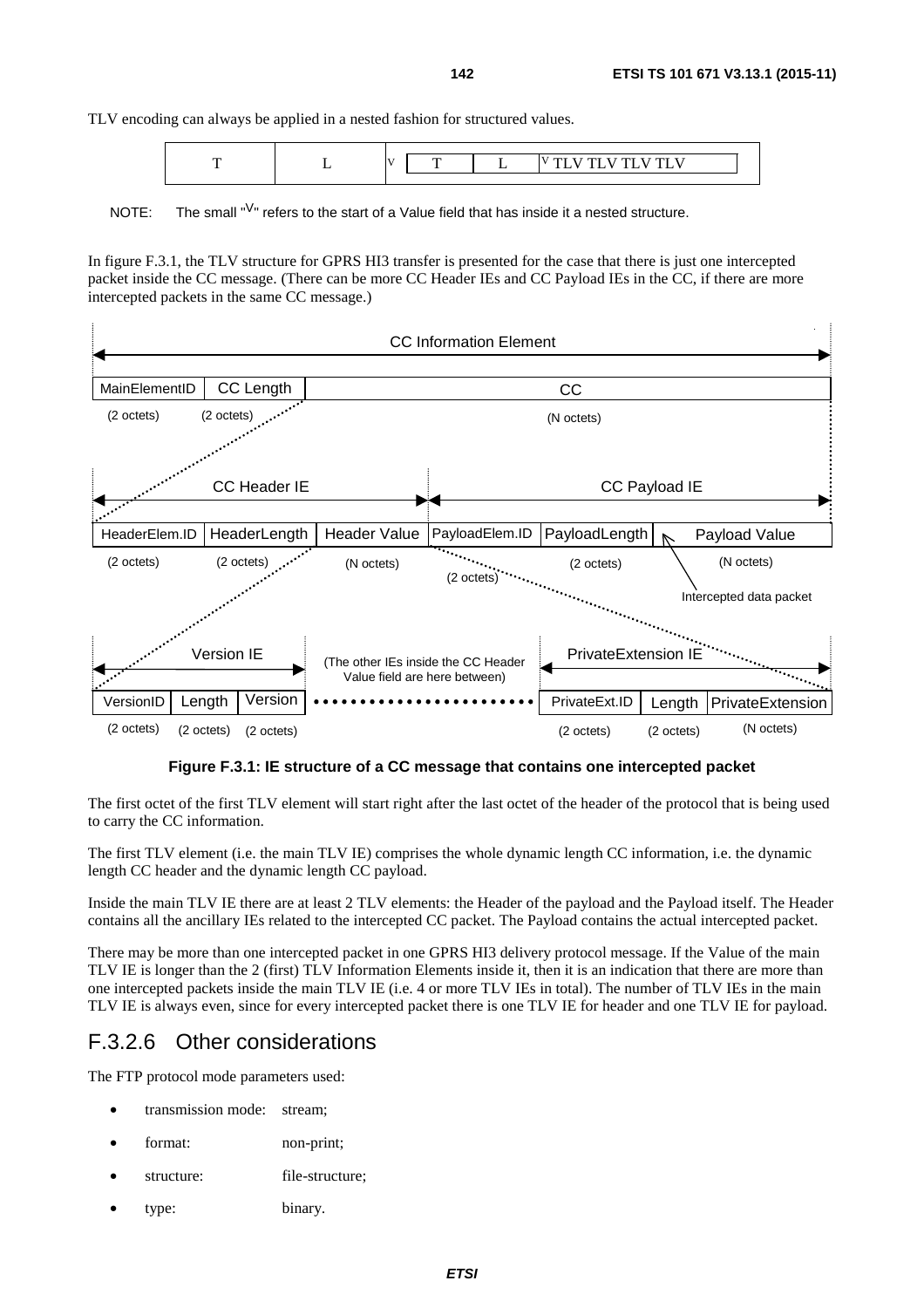The FTP service command to define the file system function at the server side: STORE mode for data transmission.

The FTP client- (= user - FTP process at the MF) uses e.g. the default standard FTP ports 20 (for data connection) and 21 (for control connection), "passive" mode is supported. The data transfer process listens the data port for a connection from a server-FTP process.

For the file transfer from the MF to the LEMF(s) e.g. the following data transfer parameters are provided for the FTP client (at the MF):

- transfer destination (IP) address, e.g. "194.89.205.4";
- transfer destination username, e.g. "LEA1";
- transfer destination directory path, e.g. "/usr/local/LEA1/1234-8291";
- transfer destination password;
- interception file type, e.g. "2" (this is needed only if the file naming method A is used).

LEMF may use various kind directory structures for the reception of interception files. It is strongly recommended that at the LEMF machine the structure and access and modification rights of the storage directories are adjusted to prevent unwanted directory operations by a FTP client.

The use of IPSec services for this interface is recommended.

#### Timing considerations for the FTP transmission:

The MF and LEMF sides control the timers to ensure reliable, near-real time data transfer. The transmission related timers are defined within the lower layers of the used protocol and are out of scope of the present document.

The following timers may be used within the LI application.

| <b>Name</b>          | <b>Controlled by</b> | <b>Units</b> | <b>Description</b>                                                                                                                                                                                                                                   |
|----------------------|----------------------|--------------|------------------------------------------------------------------------------------------------------------------------------------------------------------------------------------------------------------------------------------------------------|
| T1 inactivity timer  | LEMF                 | Seconds      | Triggered by no activity within the FTP session (no new files).<br>The FTP session is torn down when the T1 expires. To send<br>another file the new connection will be established. The timer<br>avoids the FTP session overflow at the LEMF side.  |
| T2 send file trigger | MF                   | Milliseconds | Forces the file to be transmitted to the LEMF (even if the size<br>limit has not been reached yet in case of volume trigger active). If<br>the timer is set to 0 the only trigger to send the file is the file size<br>parameter (see clause C.2.2). |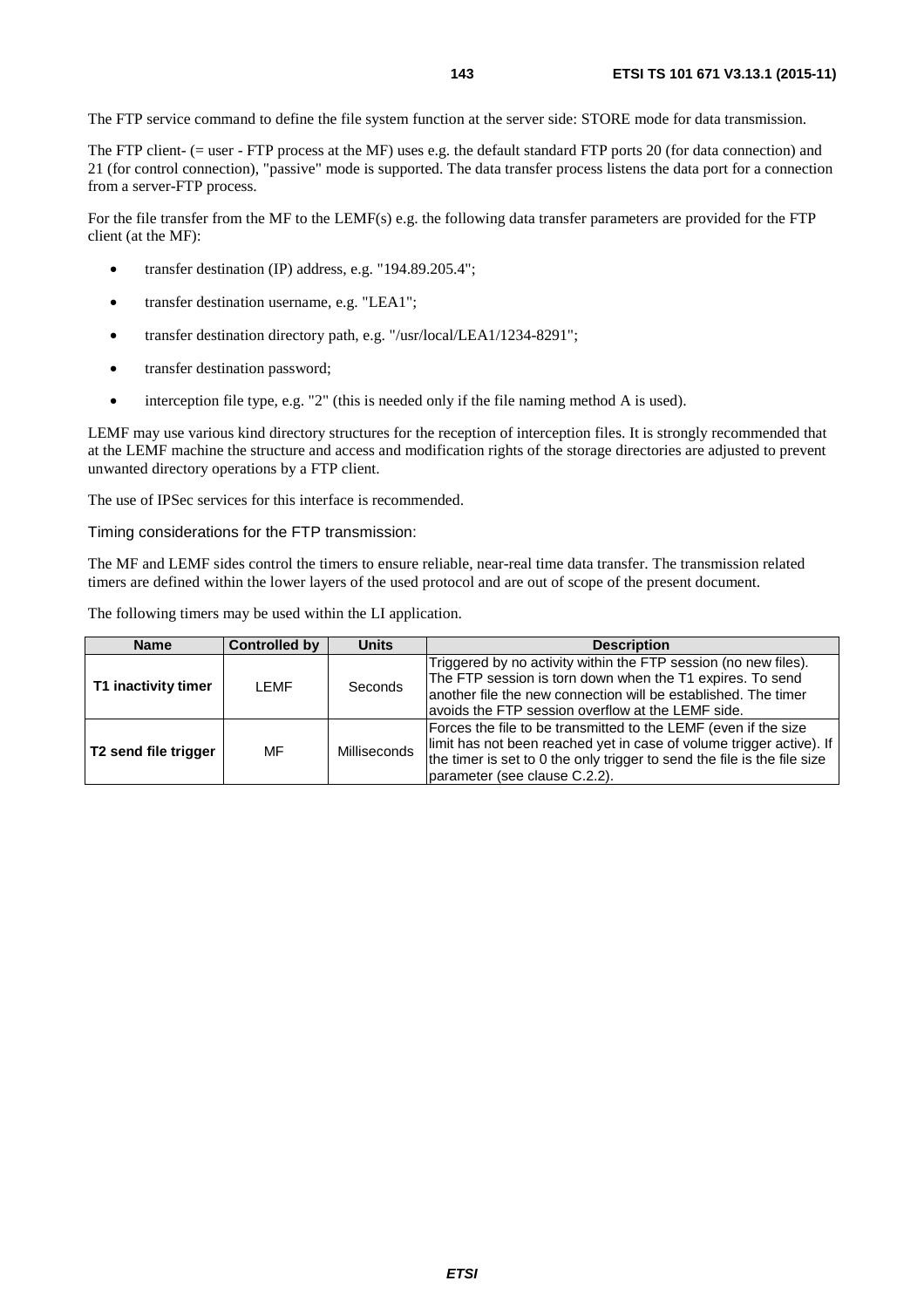During decoding of a record at the LEA, the following exceptional situations may occur:

- 1) Unrecognized parameter: The parameter layout can be recognized, but its name is not recognized: The parameter is ignored, the processing of the record proceeds.
- 2) The parameter content or value is not recognized or not allowed: The parameter is ignored, the processing of the record proceeds.
- 3) The record cannot be decoded (e.g. it seems to be corrupted): The whole record is rejected when using ROSE delivery mechanism or ignored.
- NOTE: In cases 2 and 3, the LEMF may wish to raise an alarm to the NWO/AP/SvP administration centre. For case 1, no special error or alarm procedures need be started at the LEA because the reason may be the introduction of a new version of the specification in the network, not be an error as such security aspects.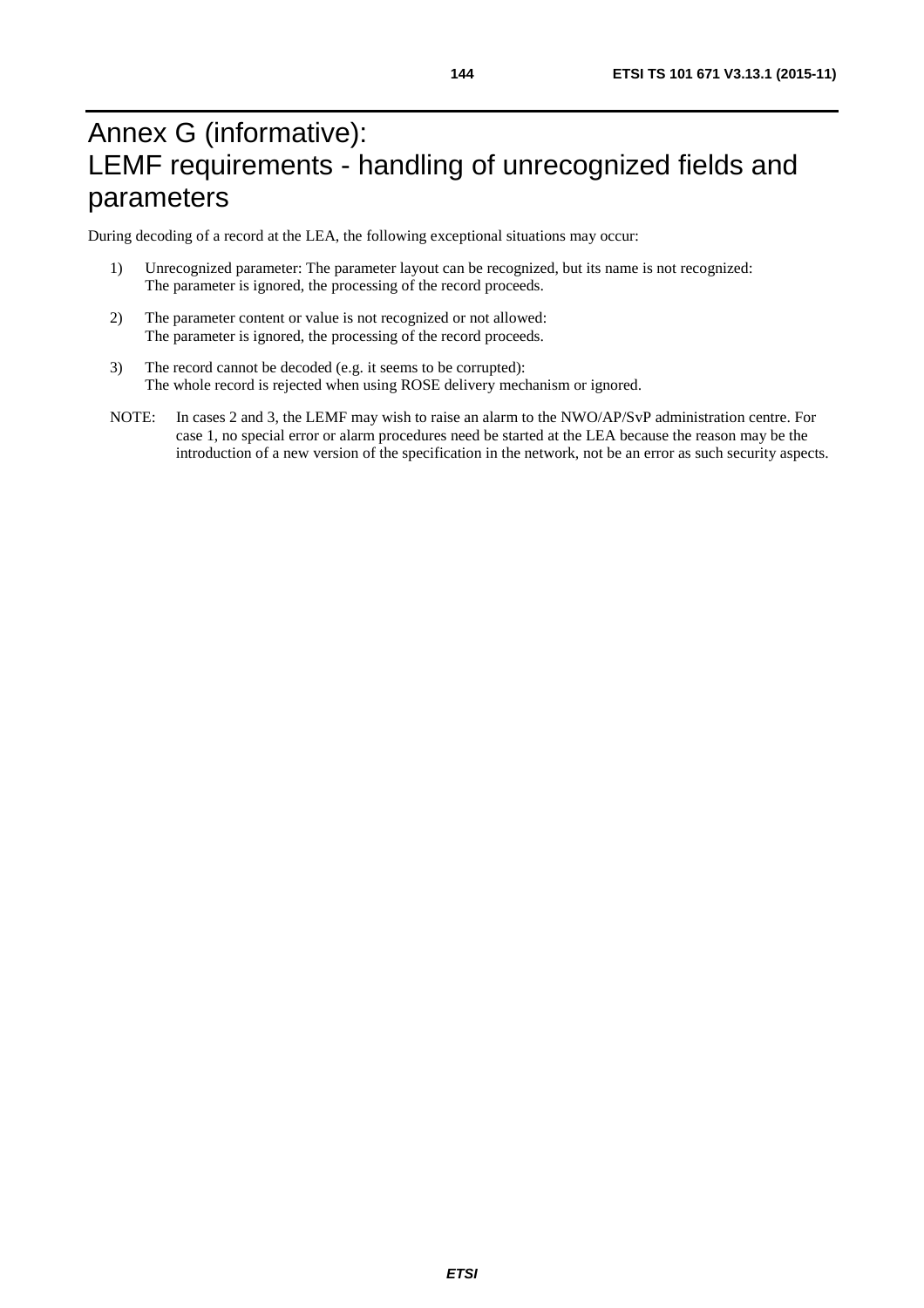# Annex H (informative): IP Multimedia Subsystem (IMS) handover

# H.0 General

This annex deals with IRI reporting in the IMS. IRI reporting in multi-media domain specified in this clause does not depend on the IP-Connectivity Access Network IP-CAN 3GPP TS 23.228 [\[70](#page-12-0)] used to transport the CC. When the IP-CAN is the UMTS PS domain, annex B applies for CC interception at the SGSN/GGSN.

According to 3GPP TS 33.107 [\[71](#page-12-0)], interception has to be supported in P-CSCF and S-CSCF. For the identification of the intercepted traffic only the SIP-URL and TEL-URL are available. In the intercepting nodes (CSCFs) the relevant SIP-Messages are duplicated and forwarded to the MF HI2.

For clarification see figure H.1. If P-CSCF and S-CSCF are in the same network the events are sent twice to the LEMF.



NOTE: GGSN interception is a national option.

**Figure H.1: IRI Interception at a CSCF** 

# H.1 Specific identifiers for LI

## H.1.0 General

Specific identifiers are necessary to identify a target for interception uniquely and to correlate between the data, which is conveyed over the different handover interfaces (HI2 and HI3). The identifiers are defined in the clauses below.

For the delivery of CC and IRI the SGSN, GGSN and CSCFs (Call Session Control Function) provide correlation numbers and target identities to the HI2 and HI3. The correlation number provided in the PS domain (SGSN, GGSN) is unique per PDP context and is used to correlate CC with IRI and the different IRIs of one PDP context.

Interception is performed on an IMS identifier(s) associated with the intercept subject including identifiers such as SIP-URL and Tel-URL, IETF RFC 3966 [\[68](#page-12-0)].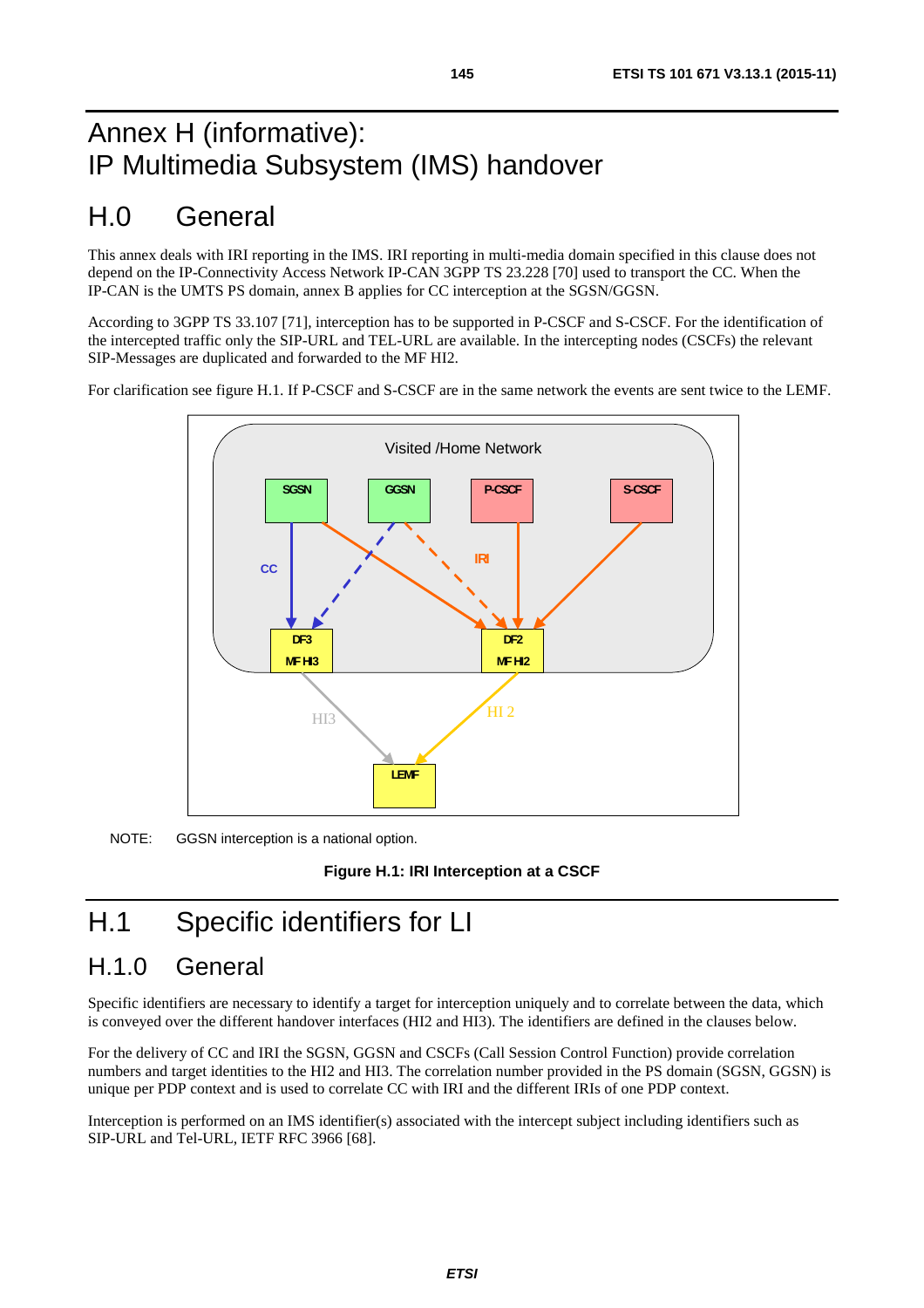## H.1.1 Lawful interception identifier

For each target identity related to an interception measure, the authorized operator (NWO/AP/SvP) assigns a special LIID, which has been agreed between the LEA and the operator (NWO/AP/SvP).

Using an indirect identification, pointing to a target identity makes it easier to keep the knowledge about a specific interception target limited within the authorized operator (NWO/AP/SvP) and the handling agents at the LEA.

The LIID is a component of the CC delivery procedure and of the IRI records. It is used within any information exchanged at the handover interfaces HI2 and HI3 for identification and correlation purposes.

The LIID format consists of alphanumeric characters. It might for example, among other information, contain a lawful authorization reference number, and the date, when the lawful authorization was issued.

The authorized operator (NWO/AP/SvP) is either enter, based on an agreement with each LEA, a unique LIID for each target identity of the interception subject or a single LIID for multiple target identities all pertaining to the same interception subject.

Note that, in order to simplify the use of the LIID at LEMF for the purpose of correlating IMS signalling with GSN CC, the use of a single LIID in association with potentially numerous IMS identities (SIP and TEL URIs) is recommended.

If more than one LEA intercepts the same target identity, there are unique LIIDs assigned relating to each LEA.

In case the LIID of a given target has different values in the GSN and in the CSCF, it is up to the LEMF to recover the association between the two LIIDs.

## H.1.2 Network identifier

The network identifier (NID) is a mandatory parameter; it should be internationally unique. It consists of the following two identifiers.

- 1) Operator- (NWO/AP/SvP) identifier (mandatory): Unique identification of network operator, access network provider or service provider.
- 2) Network element identifier NEID (optional): The purpose of the network element identifier is to uniquely identify the relevant network element carrying out the LI operations, such as LI activation, IRI record sending, etc.

A network element identifier may be an IP address or other identifier.

## H.1.3 Correlation number

The GPRS Correlation Number is unique per PDP context and used for the following purposes:

- correlate CC with GPRS Support Node (GSN) IRI;
- correlate different GSN IRI records within one PDP context.

As an example, in the UMTS system, the GPRS Correlation Number may be the combination of GGSN address and charging ID.

NOTE 1: It is an implementation matter how CSCF generates Correlation number value. However, in this release CSCF should use gPRSCorrelationNumber ASN.1 parameter as a container.

If two PDP contexts are used for the communication (one for signalling and one for bearer) also two correlation numbers may be delivered via the CSCFs.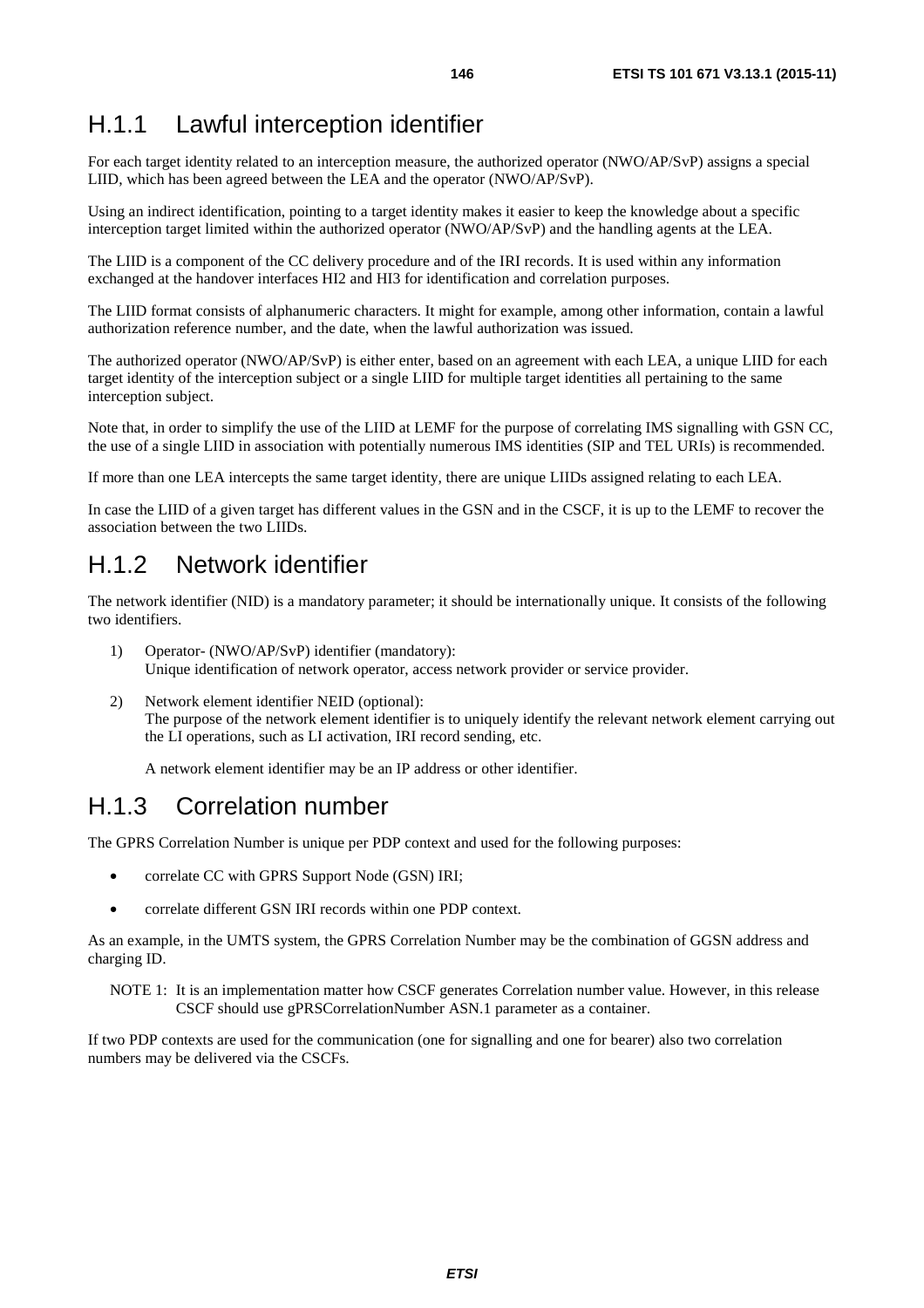Different identifiers may be used for correlating target's various SIP messages such as:

- LIID;
- implementation dependent number.
- NOTE 2: The implementation dependent number may be e.g. a "Call-id". However, when CSCF acts as a back-to-back user agent CSCF can have different "Call-id" values for different legs of signalling. Therefore some other number would be needed in such a case.
- NOTE 3: The LIID may be used to associate SIP messages with respective GSN IRI records. In case the target has a single SIP session active, the LIID is sufficient to correlate IMS IRI records with GSN IRI records. In case the target has multiple SIP sessions active, a combination of the LIID and an implementation dependent number may be used to correlate the IMS IRI records with the GSN IRI records.

In case the LIID of a given target has different values in the GSN and in the CSCF, it is up to the LEMF to recover the association between the two LIIDs.

SIP correlation number is used to correlate events of one specific SIP session.

# H.1.4 IRI for IMS

## H.1.4.0 General

In addition, information on non-transmission related actions of a target constitute IRI and is sent via HI2, e.g. information on subscriber controlled input.

The IRI may be subdivided into the following categories:

- 1) Control information for HI2 (e.g. correlation information).
- 2) Basic data context information, for standard data transmission between two parties (e.g. SIP-message).

For each event, a Record is sent to the LEMF, if this is required. The following table gives the mapping between event type received at DF2 level and record type sent to the LEMF.

### **Table H.1.1: Mapping between IMS Events and HI2 Records Type**

| Event | <b>IRI Record Type</b> |
|-------|------------------------|
| יישו  | DК.<br>ז ∟י<br>◝       |

A set of information is used to generate the record. The records used transmit the information from mediation function to LEMF. This set of information can be extended in the CSCF or DF2 MF, if new IEs are available and if this is necessary in a specific country. The following table gives the mapping between information received per event and information sent in records.

Once IRI only interception is underway, LEMF receives IMS specific IRI only (SIP IRI) from CSCF. LEMF does not receive CC, and therefore it is not possible to correlate IMS specific IRI with CC.

Once IRI and CC interception is underway, LEMF receives IMS specific IRI both from a GSN and from a CSCF. LEMF receives SIP messages also from a GSN within CC. In certain cases, however, SIP messages within CC may be encrypted between UE and CSCF. In these cases LEMF needs to receive unencrypted SIP IRI straight from CSCF.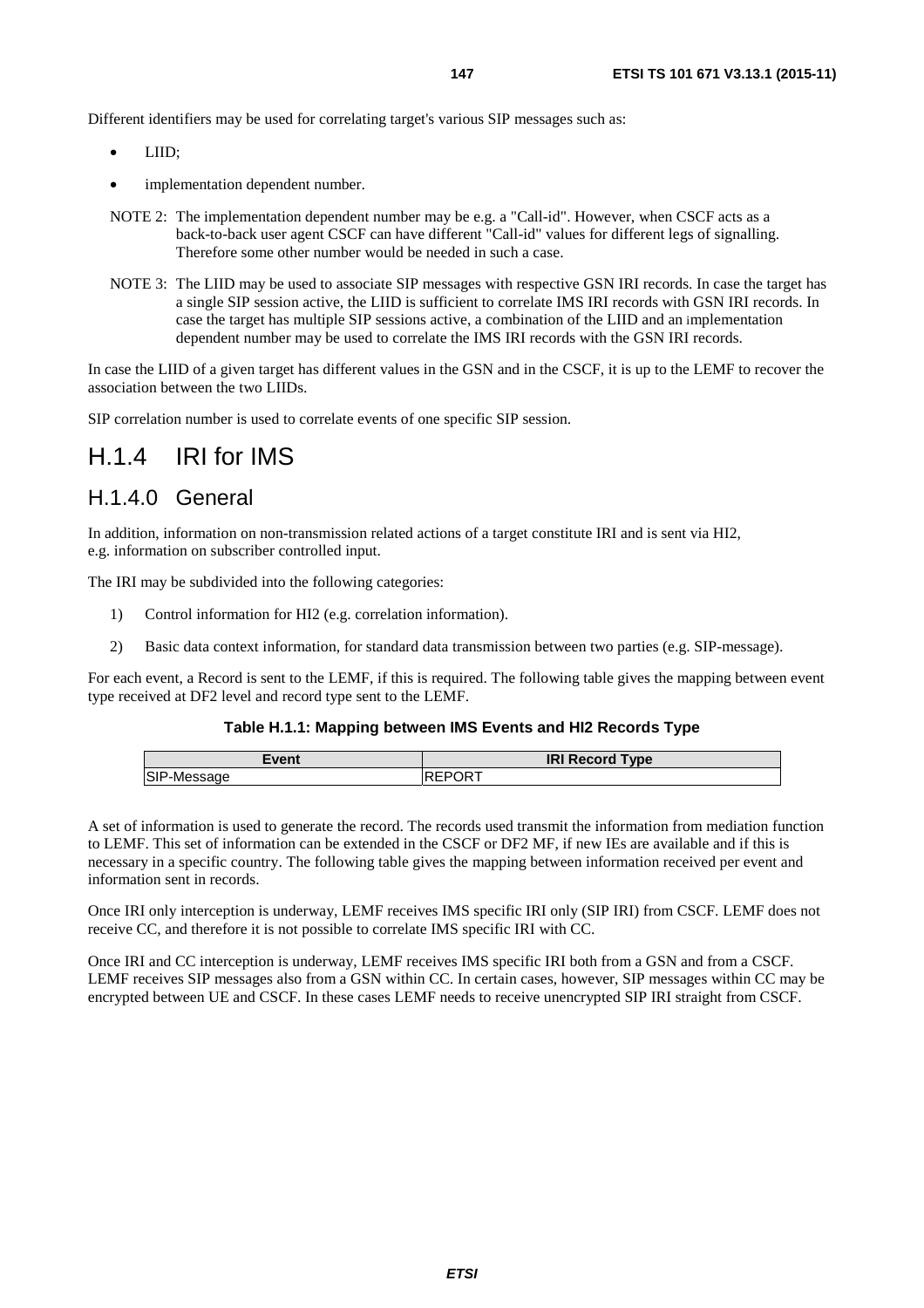| <b>Parameter</b>                  | <b>Description</b>                                                                                                                                                                                                                                                                                                                                                                                                                                                                                                                                                                                                                             | HI2 ASN.1 parameter          |
|-----------------------------------|------------------------------------------------------------------------------------------------------------------------------------------------------------------------------------------------------------------------------------------------------------------------------------------------------------------------------------------------------------------------------------------------------------------------------------------------------------------------------------------------------------------------------------------------------------------------------------------------------------------------------------------------|------------------------------|
| Observed SIP URI                  | Observed SIP URI                                                                                                                                                                                                                                                                                                                                                                                                                                                                                                                                                                                                                               | partyInformation (sip-uri)   |
| Observed TEL URL                  | Observed TEL URL                                                                                                                                                                                                                                                                                                                                                                                                                                                                                                                                                                                                                               | partyInformation (tel-url)   |
| Event type                        | <b>IMS Event</b>                                                                                                                                                                                                                                                                                                                                                                                                                                                                                                                                                                                                                               | <b>iMSevent</b>              |
| Event date                        | Date of the event generation in the CSCF                                                                                                                                                                                                                                                                                                                                                                                                                                                                                                                                                                                                       | timeStamp                    |
| Event time                        | Time of the event generation in the CSCF                                                                                                                                                                                                                                                                                                                                                                                                                                                                                                                                                                                                       |                              |
| Network identifier                | Unique number of the intercepting CSCF                                                                                                                                                                                                                                                                                                                                                                                                                                                                                                                                                                                                         | networkIdentifier            |
| Correlation number                | Unique number for each PDP context delivered to the<br>LEMF, to help the LEA, to have a correlation between<br>each PDP Context and the IRI. Parameter of Rel, 5 and<br>on                                                                                                                                                                                                                                                                                                                                                                                                                                                                     | gPRSCorrelationNumber        |
| Correlation                       | Correlation number; unique number for each PDP<br>context delivered to the LEMF, to help the LEA, to have<br>a correlation between each PDP Context and the IRI.<br>ASN.1 as: iri-to-CC<br>Signalling PDP context correlation number; unique<br>number for signalling PDP context delivered to the<br>LEMF, to help the LEA, to have a correlation between<br>each PDP Context and the IRI.<br>Used in the case two PDP contexts are used.<br>ASN.1 as: iri-to-CC<br>SIP correlation number; either Call-id or some<br>implementation dependent number that uniquely identify<br>SIP messages of the same SIP session.<br>ASN.1 as: iri-to-iri | correlation                  |
| Lawful interception<br>identifier | Unique number for each lawful authorization.                                                                                                                                                                                                                                                                                                                                                                                                                                                                                                                                                                                                   | lawfullnterceptionIdentifier |
| SIP message                       | Either whole SIP message, or SIP message header<br>(plus SDP body, if any). SIP message header (plus<br>SDP) is used if warrant requires only IRI. In such case,<br>specific content in the SIPMessage (e.g. "Message",<br>etc.) is deleted; unknown headers are not deleted                                                                                                                                                                                                                                                                                                                                                                   | sIPMessage                   |

**Table H.1.2: Mapping between IMS Events Information and IRI Information** 

NOTE 1: LIID parameter is present in each record sent to the LEMF.

- NOTE 2: Details for the parameter SIP message. If the warrant requires only signalling information, specific content in the parameter "SIP message" like IMS (Immediate Messaging) has to be deleted/filtered.
- NOTE 3: In case of IMS event reporting, the gPRSCorrelationNumber HI2 ASN.1 parameter, which is also used in the IRIs coming from PS nodes, is used as container.

### H.1.4.1 Events and information

This clause describes the information sent from the Delivery Function (DF) to the Law Enforcement Monitoring Facility (LEMF) to support Lawfully Authorized Electronic Surveillance (LAES). The information is described as records and information carried by a record. This focus is on describing the information being transferred to the LEMF.

The IRI events and data are encoded into records as defined in the table H.1.1 Mapping between IMS Events and HI2 Records Type and clause B.3 Intercept related information (HI2). IRI is described in terms of a "causing event" and information associated with that event. Within each IRI Record there is a set of events and associated information elements to support the particular service.

The communication events described in table H.1.1: Mapping between the IMS Event and HI2 Record Type and table H.1.2: Mapping between IMS Events Information and IRI Information convey the basic information for reporting the disposition of a communication. This clause describes those events and supporting information.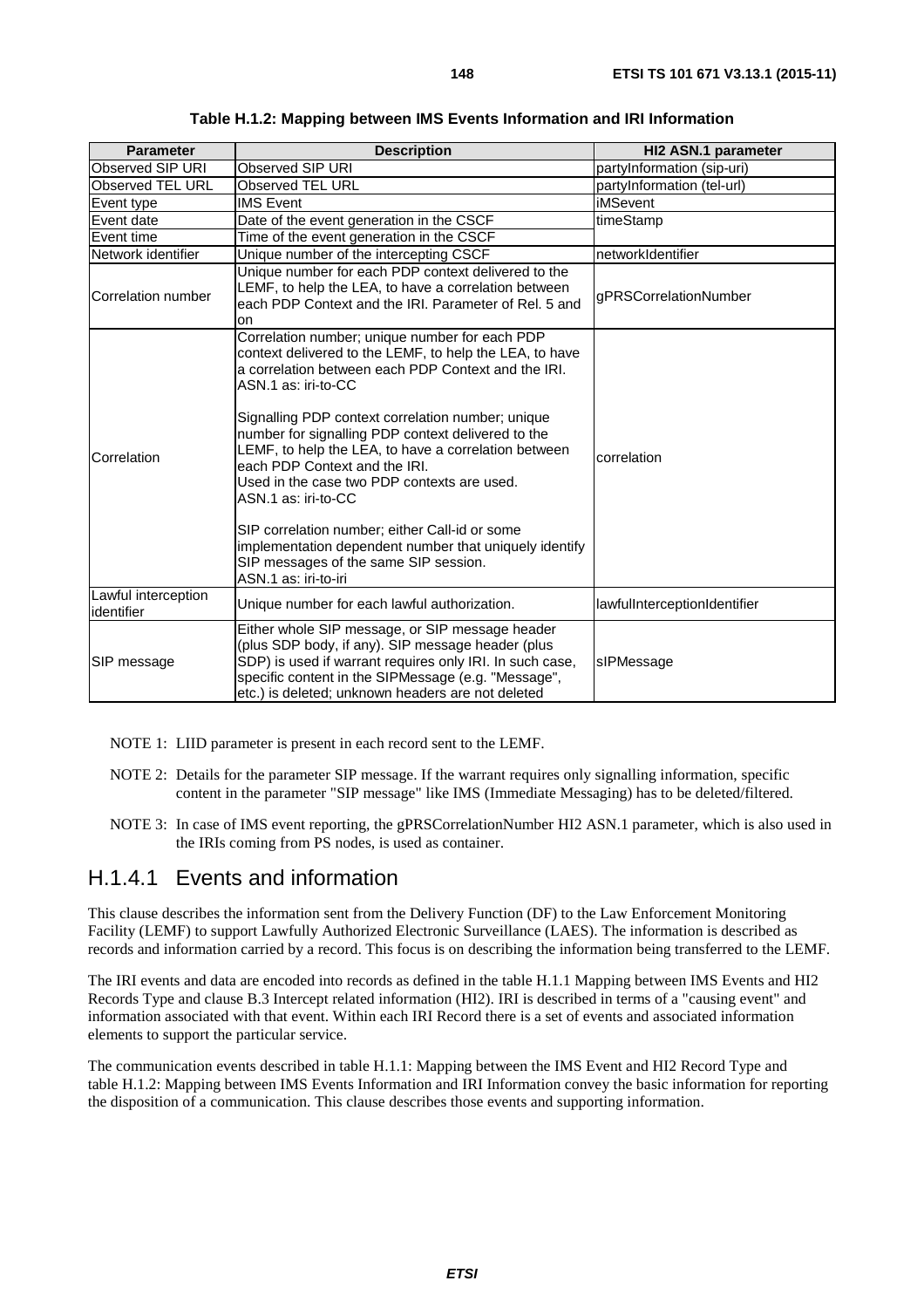Each record described in this clause consists of a set of parameters. Each parameter is either:

Mandatory (M): required for the record;

Conditional (C): required in situations where a condition is met (the condition is given in the Description); or

Optional (O): provided at the discretion of the implementation.

The information to be carried by each parameter is identified. Both optional and conditional parameters are considered to be OPTIONAL syntactically in ASN.1 Stage 3 descriptions. The Stage 2 inclusion takes precedence over Stage 3 syntax.

| <b>Parameter</b>            | <b>MOC</b> | <b>Description/Conditions</b>                     |  |
|-----------------------------|------------|---------------------------------------------------|--|
| observed SIP-URI            | С          | SIP URI of the interception target (if available) |  |
| observed TEL-URL            | С          | TEL URL of the interception target (if available) |  |
| event type                  | м          | Provide IMS event type                            |  |
| event date                  | м          | Provide the date and time the event is detected   |  |
| event time                  |            |                                                   |  |
| Inetwork identifier         | м          | To be provided                                    |  |
| lawful intercept identifier | м          | To be provided                                    |  |
| correlation number          | O          | If available and not included in the SIP-message  |  |
| correlation                 | O          | If applicable for this communication              |  |
| SIP message                 | м          | The relevant SIP message or SIP message header    |  |

**Table H.1.3: SIP-Message REPORT Record** 

## H.1.5 Correlation indications of IMS IRI with GSN CC at the LEMF

This clause is informative and provides some guidelines pertaining to correlating IMS IRI with GSN CC at the LEMF.

For IMS-enabled multimedia communication scenarios involving a lawful intercept target, it will be necessary for the LEMF to be able to correlate the media streams (as provided in the CC intercepted by the GSN) with the specific SIP signalling (as provided in the IRI intercepted by the CSCFs) used to establish those media streams. The principal reason for this is that the Session Description Protocol (SDP) content within the SIP signalling may provide the information required to even be able to decode the media streams. In certain cases, for example, the information in the RTP header within the media stream packets may not be sufficient to be able to determine the specific encoding used. The SDP portion of the SIP signalling would need to provide this information. Another important reason is that the SIP signalling provides information about the participants in a SIP session (other than the target) sending and receiving the associated media streams. The LIID parameter in the IMS IRI and GSN CC can be used to correlating all of the IMS IRI and all of the GSN CC associated with a particular target. If a single LIID is used in association all of the target's IMS identities (as per a NWO/AP/SvP agreement with the LEA), the process of associating the IMS IRI and GSN CC information is fairly straightforward. If, however, multiple LIIDs are used (e.g. one per IMS identity) then the LEMF needs to be able to associate each of the LIIDs that may be used for the IMS IRI with the LIID used for the CC.

The SIP messages provided to the LEMF would contain a number of additional items of information that could be relevant with respect to supporting correlations of various types. Their potential role in correlating IMS IRI and GSN CC (or, more specifically, correlating SIP dialogs with media streams) is discussed below:

- **Call-ID, From tag, To tag:** These SIP headers would identify different SIP messages belonging to the same SIP dialog (a call leg between the target user and a peer SIP user). It should be noted that the Call-ID alone is not sufficient to identify a dialog. Correlating specific SIP dialogs with specific media streams is the principal objective of this discussion.
- **P-Charging-Vector (IMS Charging ID):** The principal purpose of the IMS Charging ID (ICID) in IMS is to correlate charging information provided by different network entities for the same call. The ICID could be useful in correlating SIP messages belonging to the same call, even if their SIP dialog identifiers are modified (e.g. by a B2BUA application server). It should be noted, however, that the use of the ICID is not necessary for the purpose of correlating SIP dialogs and the corresponding media streams.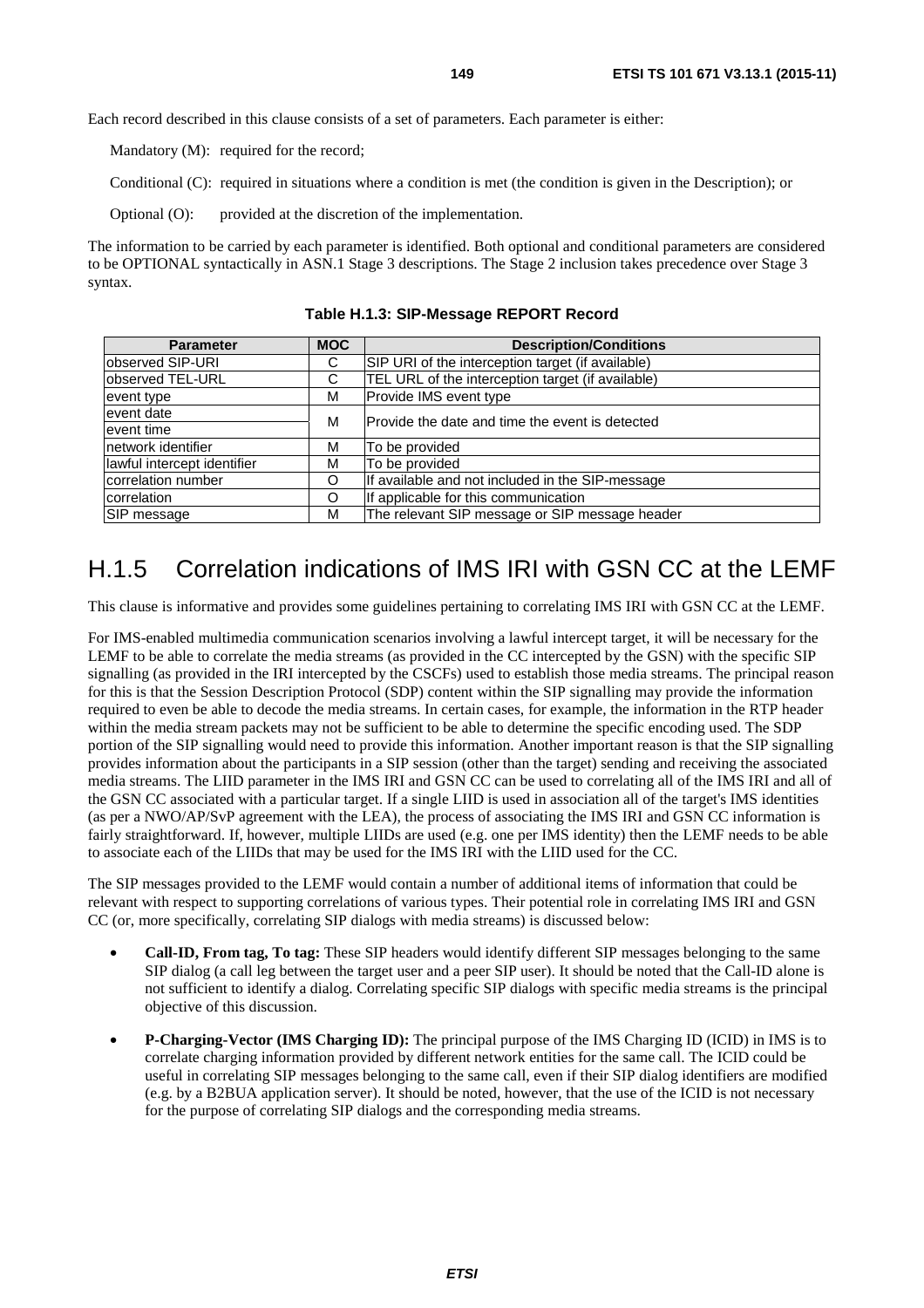- **P-Charging-Vector (GPRS Charging ID, GGSN address):** GCIDs, along with the GGSN address, may be used as identifiers of the PDP contexts. These identifiers (one for each PDP context used by the SIP session) are made available to the P-CSCF and subsequently to the S-CSCF. They could be used to correlate SIP messages with the PDP context(s) used. For the purpose of correlating SIP dialogs with media streams, this type of correlation would be useful, although not essential.
- **SDP Connection addresses and ports:** The address and port information within the SDP of the SIP messages need to be matched with the addresses and ports corresponding to the media streams as provided in the CC reports. This implies a need to look both at the SDP content of the SIP messages as well as in the packets provided by the GSN. The set of PDP context identifiers included in the P-Charging-Vector could be used to simplify the search for a match. It should also be noted that the SDP contained in the SIP message may also include essential information about the encoding of each of the media streams, without which it may not be possible to decode.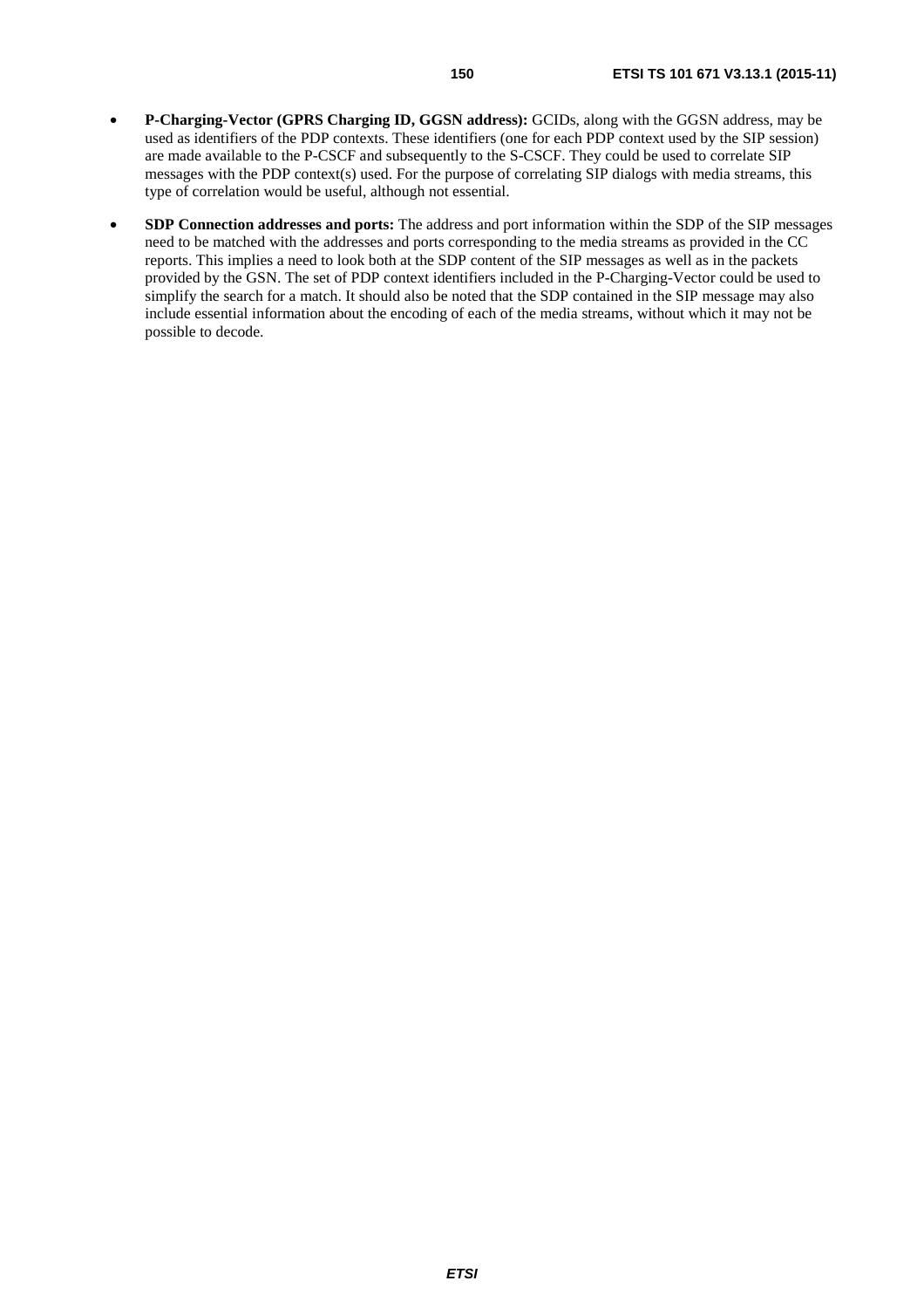# Annex I (normative): Evolved Packet System handover

The Evolved Packet System (EPS) is specified in 3GPP TS 23.401 [\[78](#page-13-0)] and 3GPP TS 23.402 [\[79](#page-13-0)]. The LI functional requirements (applicable intercepting nodes, events and parameters to be reported by the nodes to DF/MF) are specified in 3GPP TS 33.107 [\[71](#page-12-0)].

In order to provide all the needed information to the LEMF the LI handover interface specified in 3GPP TS 33.108 [\[61](#page-12-0)] clauses B.9 and B.10 shall be used. In particular, an implementation compliant to the present document shall adopt for the HI2 and the HI3 the following ASN.1 modules:

### **HI2:**

```
EpsHI2Operations \{itu-t(0) identified-organization(4) etsi(0) securityDomain(2) lawfulintercept(2)
threeGPP(4) hi2eps(8) r[m]([m]) version-[n]([n])}
```
### **HI3:**

```
Eps-HI3-PS {itu-t(0) identified-organization(4) etsi(0) securityDomain(2) lawfulintercept(2) 
threeGPP(4) hi3eps(9) r[k]([k]) version-[l]([l])}
```
where "[m]", "[k]" are related to the 3GPP release number and "[n]","[l]" identify the module version number for the given 3GPP release; these values define the version(s) of 3GPP TS 33.108 [\[61](#page-12-0)] which the implementation is compliant to.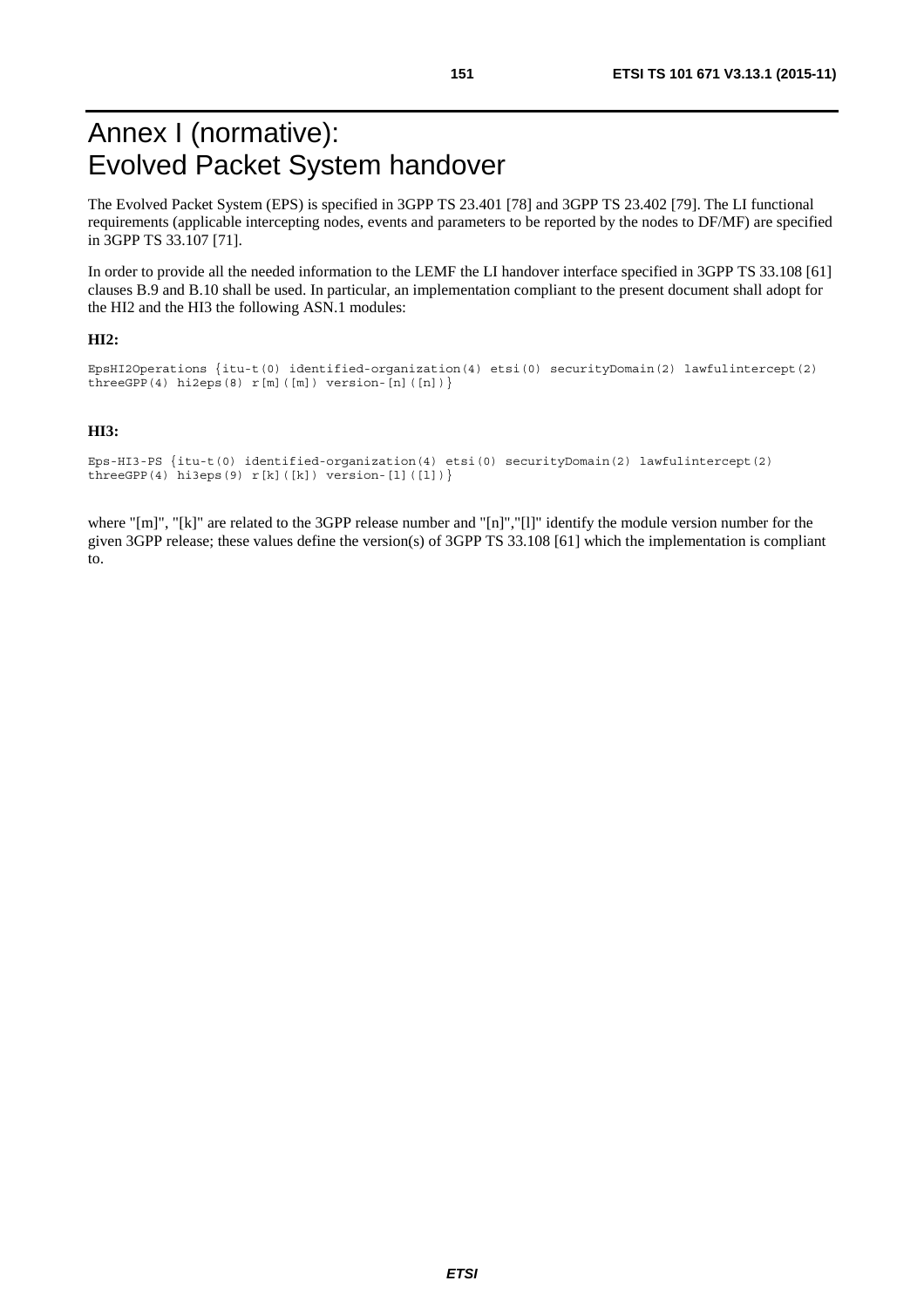## Annex J (informative): Latest ASN.1 module versions

This annex is listing the ASN.1 modules with the actual version numbers as defined in annex D. In case of any discrepancy the definitions given in annex D are the valid ones. This annex is just a summary of the ASN.1 modules. ETSI TR 102 503 [\[i.4](#page-13-0)] gives a complete overview over the relevant Object Identifiers (OID) used in ASN.1 modules of the Lawful Intercept specifications and point to the specification where the modules can be found.

#### **Defined in clause D.3:**

**HIManagementOperations** 

**{itu-t(0) identified-organization(4) etsi(0) securityDomain(2) lawfulIntercept(2) him(3) version3(3)}**

Current version is 3.

#### **Defined in clause D.4:**

```
HI1NotificationOperations 
{itu-t(0) identified-organization(4) etsi(0) securityDomain(2) lawfulIntercept(2) hi1(0) 
notificationOperations(1) version6(6)}
Current version is 6.
```
### **Defined in clause D.5:**

```
HI2Operations 
{itu-t(0) identified-organization(4) etsi(0) securityDomain(2) lawfulIntercept(2) hi2(1) 
version17(17)}
```
Current version is 17.

### **Defined in clause D.6:**

```
HI3CircuitDataOperations 
{itu-t(0) identified-organization(4) etsi(0) securityDomain(2) lawfulIntercept(2) hi3(2) 
circuitLI(1) version4(4)}
```
Current version is 4.

#### **Defined in clause D.7 and clause A.9.1:**

**EN301040** 

**{{itu-t(0) identified-organization(4) etsi(0) en301040(1040) interceptVersion(0)}}**  Current version is 0.

#### **Defined in clause D.8:**

| HI3CCLinkData         |                                                                                                         |  |  |  |
|-----------------------|---------------------------------------------------------------------------------------------------------|--|--|--|
|                       | $\{itu-t(0)$ identified-organization(4) etsi(0) securityDomain(2) lawfulIntercept(2) hi3(2) cclinkLI(4) |  |  |  |
| version4(4)           |                                                                                                         |  |  |  |
| Current version is 4. |                                                                                                         |  |  |  |

#### **Defined in clause D.9:**

```
Gprs-HI3-PS 
{itu-t(0) identified-organization(4) etsi(0) securityDomain(2) lawfulIntercept(2) hi3(2) gPRSLI(3) 
version3(3)}
```
Current version is 3.

#### **Defined in clause D.10.1:**

**TETRA-HIManagementOperations** 

**{itu-t(0) identified-organization(4) etsi(0) securityDomain(2) lawfulintercept(2) tetra(6) him(3) version0(0)}** 

Current version is 0.

#### **Defined in clause D.10.2:**

```
TETRA-HI1NotificationOperations 
{itu-t(0) identified-organization(4) etsi(0) securityDomain(2) lawfulIntercept(2) tetra(6) hi1(1) 
notificationOperations(1) version0(0)}
```
### Current version is 0.

#### **Defined in clause D.10.3:**

```
TETRA-HI2Operations 
{itu-t(0) identified-organization(4) etsi(0) securityDomain(2) lawfulIntercept(2) tetra(6) hi2(2) 
version2(2)}
```
Current version is 2.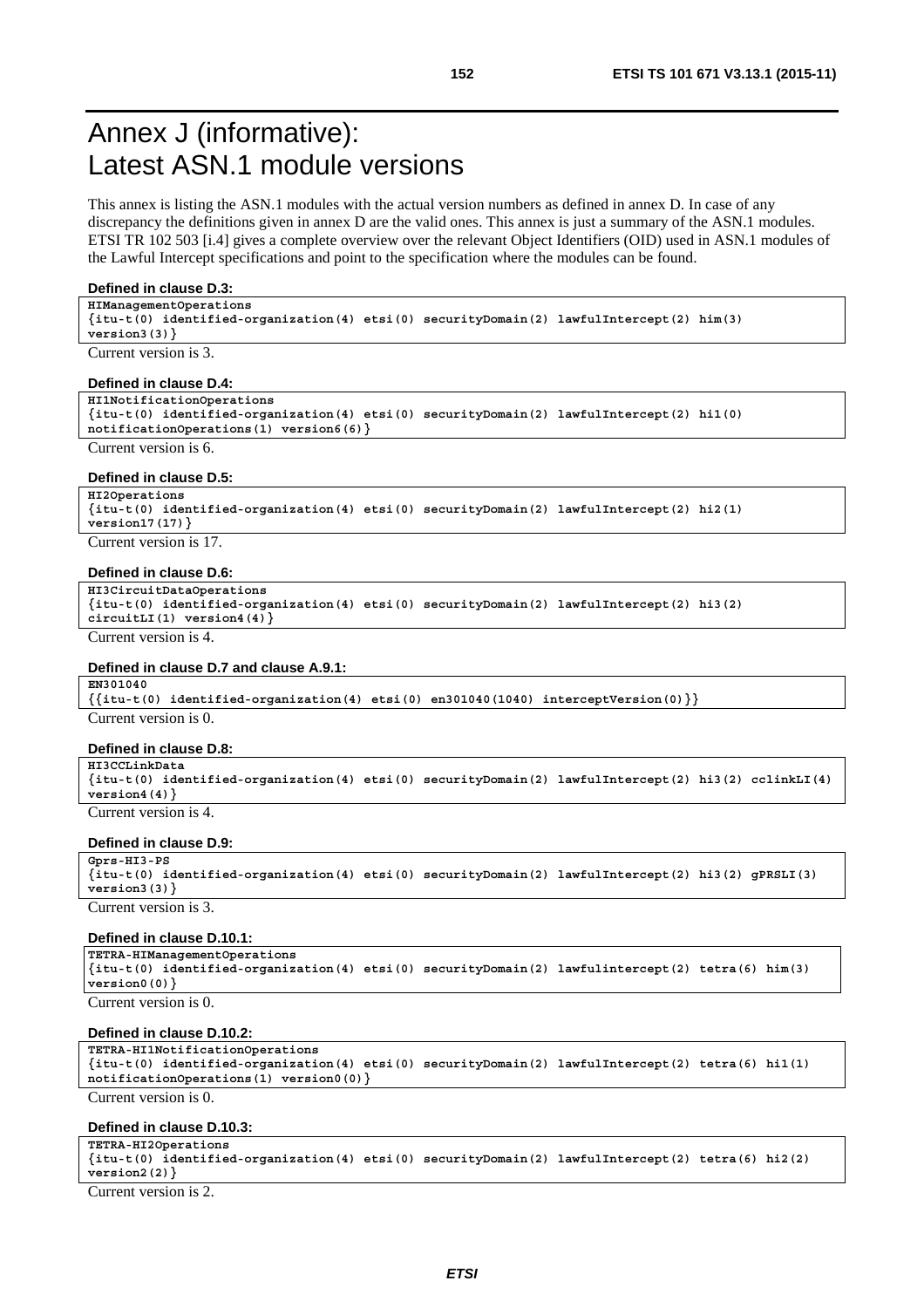ETSI EN 300 052-1: "Integrated Services Digital Network (ISDN); Multiple Subscriber Number (MSN) supplementary service; Digital Subscriber Signalling System No. one (DSS1) protocol; Part 1: Protocol specification".

ETSI EN 300 055-1: "Integrated Services Digital Network (ISDN); Terminal Portability (TP) supplementary service; Digital Subscriber Signalling System No. one (DSS1) protocol; Part 1: Protocol specification".

ETSI EN 300 058-1: "Integrated Services Digital Network (ISDN); Call Waiting (CW) supplementary service; Digital Subscriber Signalling System No. one (DSS1) protocol; Part 1: Protocol specification".

ETSI EN 300 064-1: "Integrated Services Digital Network (ISDN); Direct Dialling In (DDI) supplementary service; Digital Subscriber Signalling System No. one (DSS1) protocol; Part 1: Protocol specification".

ETSI EN 300 093-1: "Integrated Services Digital Network (ISDN); Calling Line Identification Restriction (CLIR) supplementary service; Digital Subscriber Signalling System No. one (DSS1) protocol; Part 1: Protocol specification".

ETSI EN 300 141-1: "Integrated Services Digital Network (ISDN); Call Hold (HOLD) supplementary service; Digital Subscriber Signalling System No. one (DSS1) protocol; Part 1: Protocol specification".

ETSI EN 300 210-1: "Integrated Services Digital Network (ISDN); Freephone (FPH) supplementary service; Digital Subscriber Signalling System No. one (DSS1) protocol; Part 1: Protocol specification".

ETSI EN 300 359-1: "Integrated Services Digital Network (ISDN); Completion of Calls to Busy Subscriber (CCBS) supplementary service; Digital Subscriber Signalling System No. one (DSS1) protocol; Part 1: Protocol specification".

ETSI EN 300 745-1: "Integrated Services Digital Network (ISDN); Message Waiting Indication (MWI) supplementary service; Digital Subscriber Signalling System No. one (DSS1) protocol; Part 1: Protocol specification".

ETSI EN 301 001-1 (V1.2.2): "Integrated Services Digital Network (ISDN); Outgoing Call Barring (OCB) supplementary services; Digital Subscriber Signalling System No. one (DSS1) protocol; Part 1: Protocol specification".

ETSI EN 301 065-1 (V1.2.2): "Integrated Services Digital Network (ISDN); Completion of Calls on No Reply (CCNR) supplementary service; Digital Subscriber Signalling System No. one (DSS1) protocol; Part 1: Protocol specification".

Recommendation ITU-T Q.699: "Interworking between ISDN access and non-ISDN access over ISDN User Part of Signalling System No. 7".

Recommendation ITU-T I.210: "Principles of telecommunication services supported by an ISDN and the means to describe them".

ETSI EN 300 138-1: "Integrated Services Digital Network (ISDN); Closed User Group (CUG) supplementary service; Digital Subscriber Signalling System No. one (DSS1) protocol; Part 1: Protocol specification".

ETSI EN 301 344: "Digital cellular telecommunications system (Phase 2+) (GSM); General Packet Radio Service (GPRS); Service description; Stage 2 (GSM 03.60)".

IETF RFC 2228: "FTP Security Extensions".

IANA Private Enterprise numbers:<http://www.iana.org/assignments/enterprise-numbers>.

Recommendation ITU-T X.881: "Information technology - Remote Operations: OSI realizations - Remote Operations Service Element (ROSE) service definition".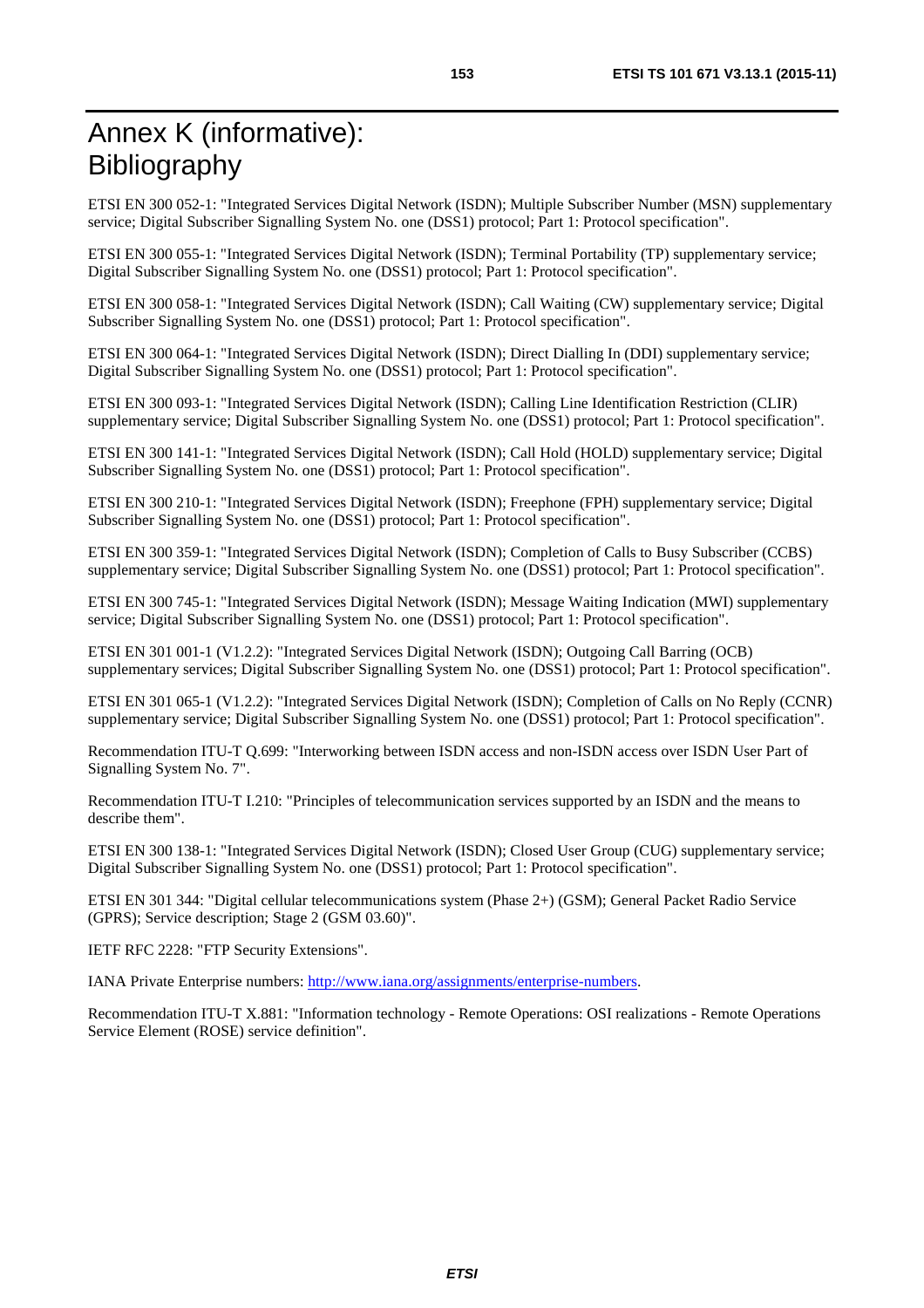# Annex L (informative): Change Request history

| Status of the present document: ETSI TS 101 671<br>Handover interface for the lawful interception of telecommunications traffic |                   |                                                                                                                                                                                                                                                                                                                                                                                                                                                                                                                                                                                                                                                                                                                                                                                                                                                                                                                                                                                                                                                                                                                                                                                                                                |  |
|---------------------------------------------------------------------------------------------------------------------------------|-------------------|--------------------------------------------------------------------------------------------------------------------------------------------------------------------------------------------------------------------------------------------------------------------------------------------------------------------------------------------------------------------------------------------------------------------------------------------------------------------------------------------------------------------------------------------------------------------------------------------------------------------------------------------------------------------------------------------------------------------------------------------------------------------------------------------------------------------------------------------------------------------------------------------------------------------------------------------------------------------------------------------------------------------------------------------------------------------------------------------------------------------------------------------------------------------------------------------------------------------------------|--|
| <b>TC LI approval</b><br>date                                                                                                   | <b>Version</b>    | <b>Remarks</b>                                                                                                                                                                                                                                                                                                                                                                                                                                                                                                                                                                                                                                                                                                                                                                                                                                                                                                                                                                                                                                                                                                                                                                                                                 |  |
| <b>July 1999</b>                                                                                                                | $\overline{Ed}$ 1 | Publication as ETSI ES 201 671 first Edition (v1.1.1)                                                                                                                                                                                                                                                                                                                                                                                                                                                                                                                                                                                                                                                                                                                                                                                                                                                                                                                                                                                                                                                                                                                                                                          |  |
| September 2001                                                                                                                  | Ed <sub>2</sub>   | Publication as ETSI ES 201 671 second Edition (v2.1.1)                                                                                                                                                                                                                                                                                                                                                                                                                                                                                                                                                                                                                                                                                                                                                                                                                                                                                                                                                                                                                                                                                                                                                                         |  |
| <b>July 2001</b>                                                                                                                | 1.1.1             | TS version of ETSI ES 201 671 v2.1.1 (see note 1)                                                                                                                                                                                                                                                                                                                                                                                                                                                                                                                                                                                                                                                                                                                                                                                                                                                                                                                                                                                                                                                                                                                                                                              |  |
| December 2001<br>(internal SEC-LI)                                                                                              | 2.2.1             | Included Change Requests:<br>TS101671CR001 (category D) on Removal of reference to ETSI TR 101 876<br>TS101671CR002 rev1 (category D) on Example on missing information<br>TS101671CR003 (category D) on Sending of IRI-END and IRI-CONTINUE records<br>TS101671CR004 (category D) on Moving GPRS related text from main body to annex B<br>TS101671CR005 rev1 (category F) on No additional work on HI1 interface port for<br>administrative state<br>TS101671CR006 rev1 (category F) on Version indication<br>TS101671CR007 rev1 (category F) on No additional identifiers for Packet switched<br>network handover<br>TS101671CR008 rev2 (category D) on Several editorials<br>TS101671CR009 (category F) on UUS1-parameter no. 6: "bearer capability of target<br>call"<br>TS101671CR010 rev1 (category D) on Modification of the definition "CC link"<br>TS101671CR011 (category D) on Modification of the definition "Internal Network<br>Interface": change "mediation device" into "mediation function"<br>TS101671CR013 (category D) on Deletion of the definition "mediation device"<br>all CRs approved by SEC-LI#31 (27-29 November 2001; Wien)<br>version 2.2.1 prepared by Peter van der Arend (KPN) (rapporteur) |  |
| April 2002<br>(internal SEC-LI)                                                                                                 | 2.3.1             | Included Change Requests:<br>TS101671CR014 rev 2 (cat F) on annex E, Coding of the Calling Party Number<br>TS101671CR015 rev 2 (cat F) on clause D.5 Coordinates<br>TS101671CR016 (cat C) on clause D.5 - Exports Capabilities<br>TS101671CR017 rev 1 (cat D) on clause C.2.2 - File naming method B; clause F.3.2.2 -<br>File naming method B<br>TS101671CR018 rev 1 (cat C) on clause D.5 - TimeStamp<br>TS101671CR019 (cat F) on Correction of superfluous spaces in ASN.1 coding<br>TS101671CR021 (cat D) on Reintroduction of deleted references<br>TS101671CR022 rev 2 (cat F) on Aligning ETSI TS 101 671 with 3GPP TS 33.108 [61]<br>TS101671CR025 (cat F) on Correction of Misalignment between the text and the ASN.1<br>all CRs approved by SEC-LI#32 (19-21 March 2002, Sophia Antipolis)<br>version 2.3.1 prepared by Peter van der Arend (KPN) (rapporteur)                                                                                                                                                                                                                                                                                                                                                      |  |
| June 2002<br>(internal SEC-LI                                                                                                   | 2.4.1             | Included Change Requests:<br>TS101671CR026 (cat F) on Correcting "ccitt" into "itu-t" in ASN.1 Object Tree<br>TS101671CR027 rev 1 (cat C) on Missing ISUP parameter in version 1<br>TS101671CR028 rev 1 (cat B) on Use of the object identifier within the IRI<br>TS101671CR030 rev 1 (cat B) on Extension/alignment of ASN.1 module with 33.108<br>TS101671CR031 (cat F) on Missing/old reference<br>TS101671CR032 rev 2 (cat B) on ASN.1 alignment with the UMTS module<br>TS101671CR033 (cat B) on Adding a graphical ASN.1- Object tree<br>all CRs approved by SEC-LI#33 (18-20 June 2002, Sophia Antipolis);<br>version 2.4.1 prepared by Peter van der Arend (KPN) (rapporteur)                                                                                                                                                                                                                                                                                                                                                                                                                                                                                                                                          |  |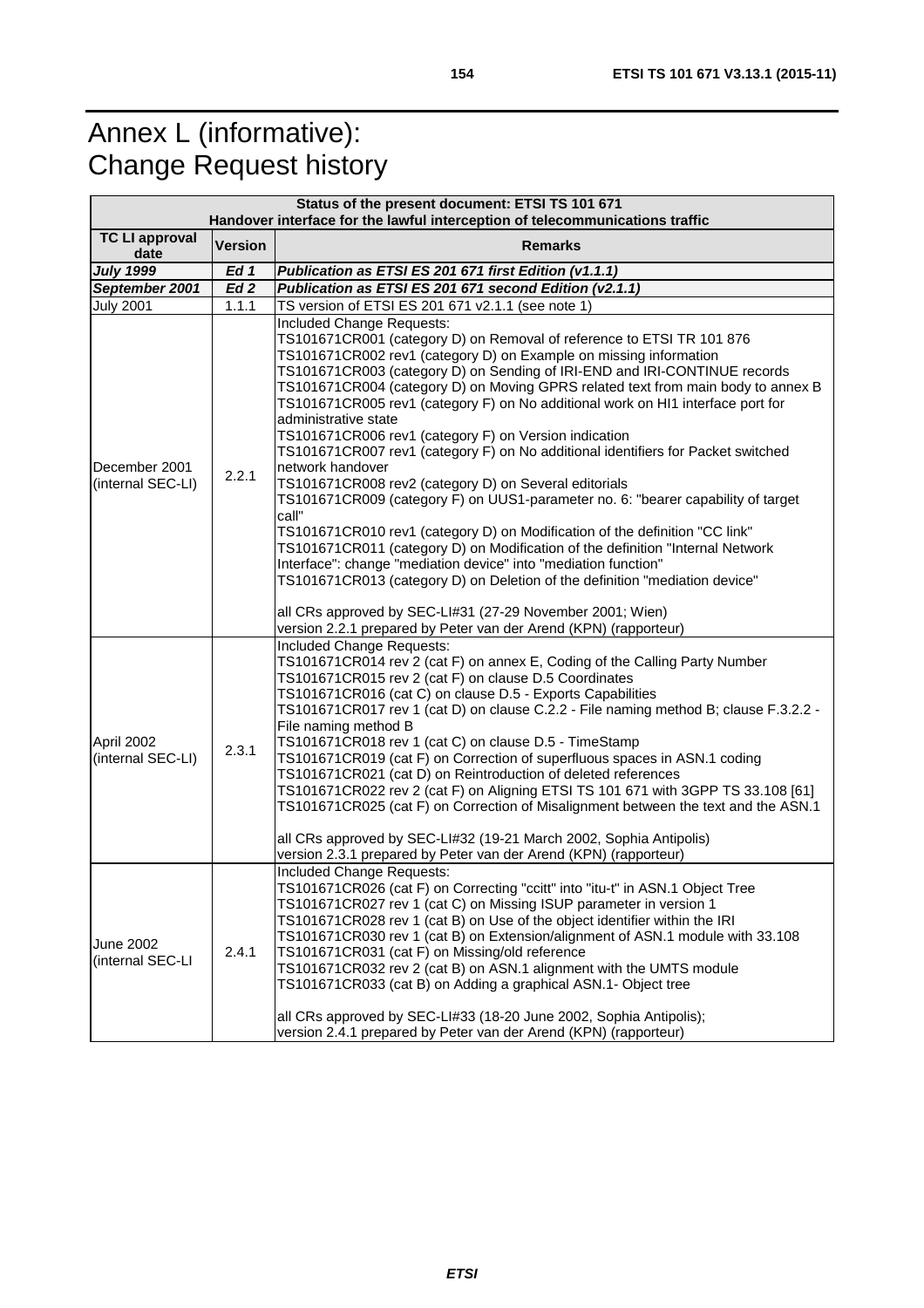| Status of the present document: ETSI TS 101 671<br>Handover interface for the lawful interception of telecommunications traffic |                |                                                                                                                                                                                                                                                                                                                                                                                                                                                                                                                                                                                                                                                                                                                                                                                                                                                                                                                                                                                                                                                                                                                                                 |  |
|---------------------------------------------------------------------------------------------------------------------------------|----------------|-------------------------------------------------------------------------------------------------------------------------------------------------------------------------------------------------------------------------------------------------------------------------------------------------------------------------------------------------------------------------------------------------------------------------------------------------------------------------------------------------------------------------------------------------------------------------------------------------------------------------------------------------------------------------------------------------------------------------------------------------------------------------------------------------------------------------------------------------------------------------------------------------------------------------------------------------------------------------------------------------------------------------------------------------------------------------------------------------------------------------------------------------|--|
| <b>TC LI approval</b><br>date                                                                                                   | <b>Version</b> | <b>Remarks</b>                                                                                                                                                                                                                                                                                                                                                                                                                                                                                                                                                                                                                                                                                                                                                                                                                                                                                                                                                                                                                                                                                                                                  |  |
| October 2002                                                                                                                    | 2.5.1          | Included Change Requests:<br>TS101671CR034 rev 1 (cat B) on Aggregation of IRI Records<br>TS101671CR036 (cat F) on ASN.1 version number<br>TS101671CR037 rev 1 (cat F) on Missing pDPContextModification parameter<br>TS101671CR038 rev 1 (cat F) on Missing ggsnAddress parameter<br>all CRs approved by TC LI#01 (15-17 October 2002, Dublin);<br>version 2.5.1 prepared by Peter van der Arend (KPN) (rapporteur)<br>Including editorial modifications by ETSI                                                                                                                                                                                                                                                                                                                                                                                                                                                                                                                                                                                                                                                                               |  |
| March 2003<br>(internal TC LI)                                                                                                  | 2.6.1          | Included Change Requests:<br>TS101671CR035 (cat F) on Coding of ASN.1 parameters of the type OCTET STRING<br>TS101671CR039r1 (cat C) on Composition of Calling Party Subaddress<br>TS101671CR041 (cat C) on Additional value direction indication (PARTLY)<br>TS101671CR042r2 (cat F) on Data Link Establishment and Sending part for ROSE<br>operation<br>TS101671 CR043r1 (cat C) on Clarification of definitions of sequence number and<br>communication identity number<br>TS101671CR045 (cat C) on HI3 delivery of CC<br>TS101671CR046r1 (cat D) on Field separator in subaddress<br>TS101671CR047r1 (cat F) on Essential correction to the LI events generated during<br>RAU when PDP context is active<br>TS101671CR048r2 (cat F) on Adjustments to the requirements on the delivery of the<br>intercepted RT data over TCP<br>all CRs approved by TC LI#02 (4-6 March 2003, Benalmádena);<br>See note 2.<br>TS101671CR044r1 (cat C) on Additional value antenna direction GSM location<br>information<br>TS101671CR049 (cat C) on CallingPartyNumber and mAP-Format<br>version 2.6.1 prepared by Peter van der Arend (KPN) (rapporteur) |  |
| <b>June 2003</b>                                                                                                                | 2.7.1          | agreed CRs in TC LI#02: 049, 041(partly) were put on hold because of changes to<br>ASN.1 and these ASN.1 parts are included now (CRs 044r1 was modified):<br>TS101671CR041 (cat C) on Additional value direction indication (PARTLY)<br>TS101671CR049 (cat C) on CallingPartyNumber and mAP-Format<br>Included Change Requests:<br>TS101671CR044r3 (cat C) on Additional value antenna direction GSM location<br>information<br>TS101671CR050 (cat C) on Precision about Services-Information field<br>TS101671CR051 (cat F) on Use of identifiers, elimination of "CC only" delivery option<br>these CRs were approved by TC LI#03 (3-5 June 2003, Copenhagen);<br>Involved ASN.1 modules:<br>HI2Operations ->v4<br>HI3CCLinkData ->v3<br>version 2.7.1 prepared by Peter van der Arend (KPN) (rapporteur)                                                                                                                                                                                                                                                                                                                                     |  |
| October 2003                                                                                                                    | 2.8.1          | Included Change Request:<br>ETSI TS 101 671CR052r1 (cat F) on Inconsistency regarding definition of CIN length<br>this CR was approved by TC LI#04 (14-16 October 2003, Moscow);<br>version 2.8.1 prepared by Peter van der Arend (KPN) (rapporteur)                                                                                                                                                                                                                                                                                                                                                                                                                                                                                                                                                                                                                                                                                                                                                                                                                                                                                            |  |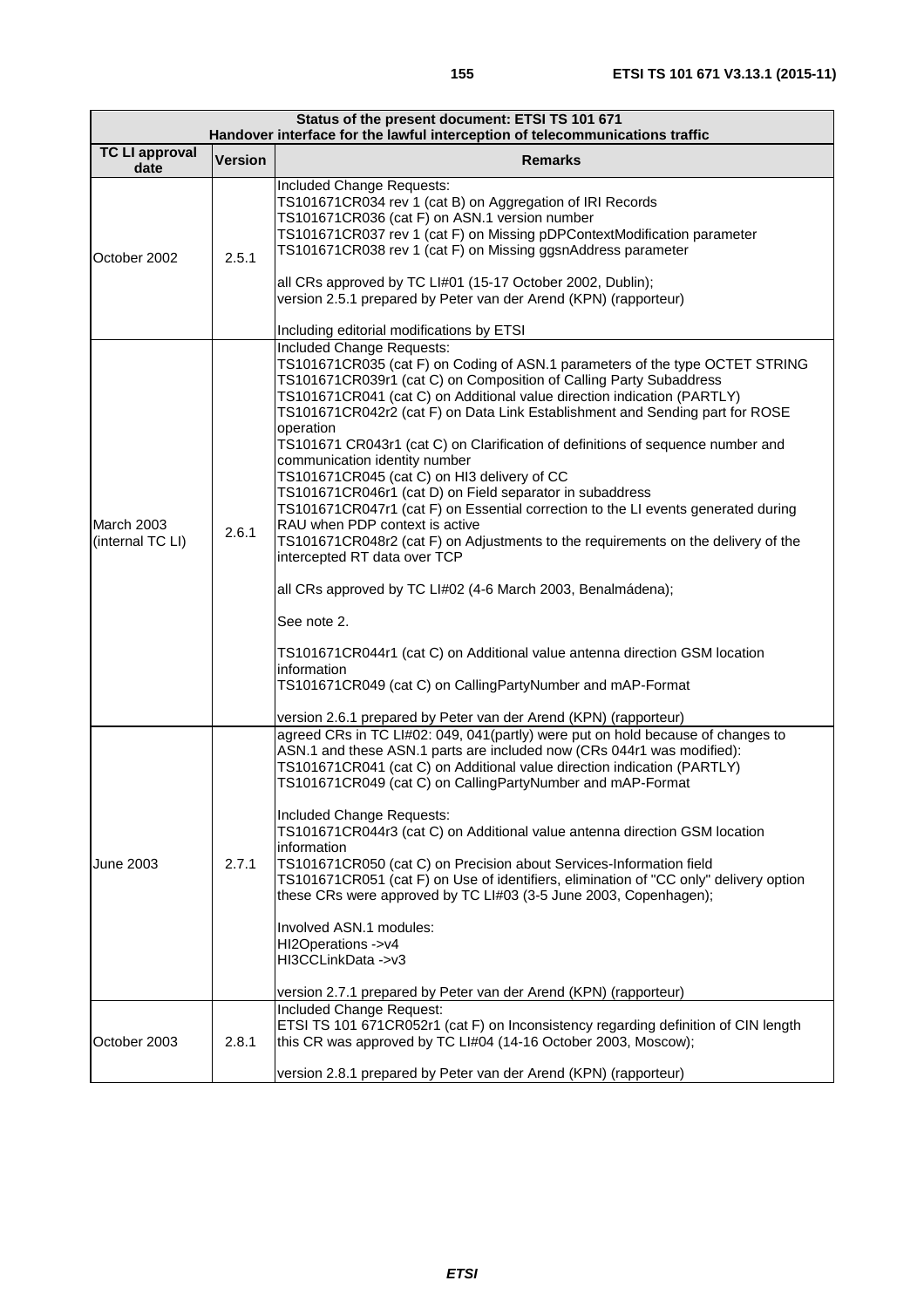| Status of the present document: ETSI TS 101 671<br>Handover interface for the lawful interception of telecommunications traffic |                |                                                                                                                                                                                                                                                                                                                                                                                                                                                                                                                                                                                                                                                                                                                                                                                                                                                                                                                                                                                                                                                                                                                                                          |  |
|---------------------------------------------------------------------------------------------------------------------------------|----------------|----------------------------------------------------------------------------------------------------------------------------------------------------------------------------------------------------------------------------------------------------------------------------------------------------------------------------------------------------------------------------------------------------------------------------------------------------------------------------------------------------------------------------------------------------------------------------------------------------------------------------------------------------------------------------------------------------------------------------------------------------------------------------------------------------------------------------------------------------------------------------------------------------------------------------------------------------------------------------------------------------------------------------------------------------------------------------------------------------------------------------------------------------------|--|
| <b>TC LI approval</b><br>date                                                                                                   | <b>Version</b> | <b>Remarks</b>                                                                                                                                                                                                                                                                                                                                                                                                                                                                                                                                                                                                                                                                                                                                                                                                                                                                                                                                                                                                                                                                                                                                           |  |
| March 2004                                                                                                                      | 2.9.1          | Included Change Requests:<br>TS101671CR054 (cat D) Editorials to clause C.1.2.1<br>TS101671CR055 (cat D) Removal of superfluous spaces from ASN.1 description<br>TS101671CR056r2 (cat B) Introduction of national parameters in the him module<br>TS101671CR058r1 (cat B) Introduction of national ASN.1 coded parameters in HI2<br>TS101671CR059 (cat D) Correction of the Routing Area Identifier<br>TS101671CR060 (cat D) Correction of wrong use of abbreviations<br>TS101671CR061 (cat D) Alignment names of RO-operations<br>TS101671CR062r1 (cat B) Decoding HI1 Notification and HI2 IRI-Parameters FTP file<br>TS101671CR063r1 (cat F) WGS 84 Coordinates updates<br>TS101671CR064r2 (cat D) Editorial corrections to CS domain<br>TS101671CR065 (cat F) Correction to the reference for Called Party Number<br>TS101671CR066r2 (cat C) Field separator in subaddress<br>TS101671CR068 (cat F) No SMS content in case of IRI only<br>TS101671CR069r3 (cat F) Correction of the Subaddressing definitions<br>These CRs were approved by TC LI#05 (23-25 March 2004, Oxford);<br>version 2.9.1 prepared by Peter van der Arend (KPN) (rapporteur) |  |
| <b>July 2004</b>                                                                                                                | 2.10.1         | <b>Included Change Request:</b><br>ETSI TS 101 671CR072r4 (cat B) Extensions to the "National-HI2-ASN1parameters"<br>data type<br>ETSI TS 101 671CR073r1 (cat D) Clarifying clause titles<br>ETSI TS 101 671CR076r2 (cat F) References in ETSI TS 101 671<br>ETSI TS 101 671CR077 (cat B) Nature of the intercepted call<br>ETSI TS 101 671CR078 (cat F) Served User for CLIP and COLP and other minor<br>correction<br>ETSI TS 101 671CR079r4 (cat B) Importing CC definition for PS domain from 3GPP<br>module<br>ETSI TS 101 671CR080r1 (cat D) Spare Octets in the Subaddress in annex E<br>ETSI TS 101 671CR081 (cat D) ed correction of parameter name "setUpInProcess"<br>These CRs were approved by TC LI#06 (22-23 July, Póvoa de Varzim);<br>version 2.10.1 prepared by Peter van der Arend (KPN) (rapporteur)                                                                                                                                                                                                                                                                                                                                 |  |
| September 2004                                                                                                                  | 2.11.1         | Included Change Request:<br>TS101671CR082r1 (cat B) Addition of HI2 via to transfer UUS information<br>TS101671CR083 (cat D) Explanation concerning the Sequence Number<br>TS101671CR084r1 (cat D) Format of the CIN and CC-Link-Identifier<br>TS101671CR085 (cat C) Addition of the domainID in the parameter "National-HI1-<br>ASN1" parameters<br>TS101671CR086 (cat C) Addition of the Lawful Interception Identifier in the parameter<br>"Alarm-Indicator"<br>TS101671CR087 (cat D) New annex listing latest ASN.1 module versions in<br>ETSI TS 101 671<br>ETSI TS 101671 CR088 (cat D) PDP Context modification request<br>TS101 671 CR089r2 (cat B) Aligning "IRI-Parameters" with those defined in<br>3GPP TS 33.108 [61]<br>TS101671CR090 (cat B) Interception of fixed NGN (including PSTN/ISDN emulation)<br>and fixed IMS PSTN simulation<br>Alignment of latest ASN.1 version of the imported ASN.1 modules<br>These CRs were approved by TC LI#07 (28-30 September 2004, Bremen);<br>version 2.11.1 prepared by Peter van der Arend (KPN) (rapporteur)                                                                                    |  |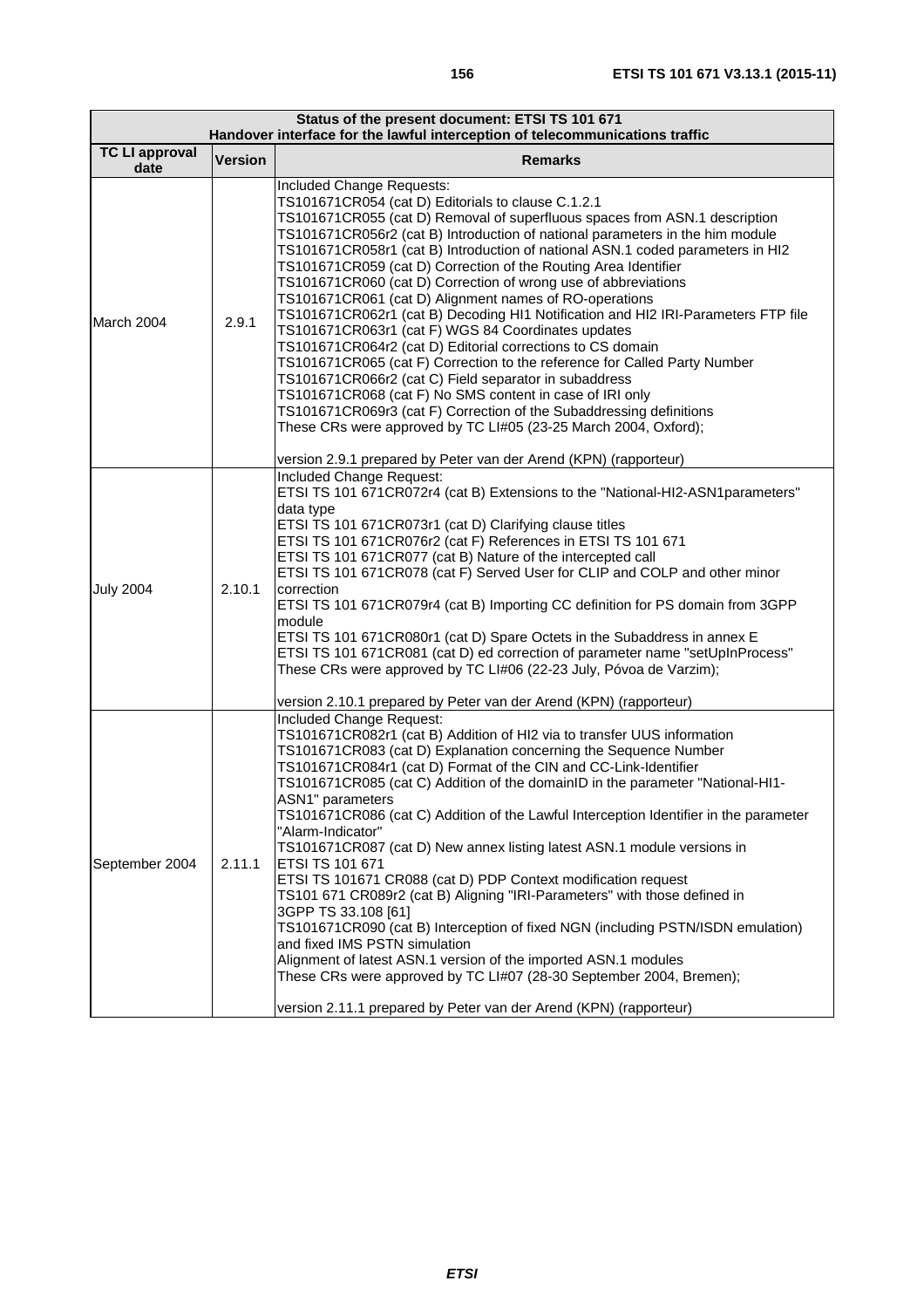÷

| Status of the present document: ETSI TS 101 671<br>Handover interface for the lawful interception of telecommunications traffic |                |                                                                                                                                                                                                                                                                                                                                                                                                                                                                                                                                                                                             |
|---------------------------------------------------------------------------------------------------------------------------------|----------------|---------------------------------------------------------------------------------------------------------------------------------------------------------------------------------------------------------------------------------------------------------------------------------------------------------------------------------------------------------------------------------------------------------------------------------------------------------------------------------------------------------------------------------------------------------------------------------------------|
| <b>TC LI approval</b><br>date                                                                                                   | <b>Version</b> | <b>Remarks</b>                                                                                                                                                                                                                                                                                                                                                                                                                                                                                                                                                                              |
| February 2005<br><b>June 2005</b>                                                                                               | 2.12.1         | Included Change Request:<br>ETSI TS 101 671CR091r2 (cat B) Support of ETSI TS 101 909-20 [69] Sub-Part 1 LI<br>parameters<br>ETSI TS 101 671CR092 (cat F) Correction to GLIC header - Alignment with<br>3GPP TS 33.108 [61]<br>TS101671CR093 (cat F) References in ETSI TS 101 671<br>These CRs were approved by TC LI#08 (22-24 February 2005, Kijkduin);                                                                                                                                                                                                                                  |
|                                                                                                                                 |                | ETSI TS 101 671 CR095 (cat C) Removing the Security Domain Definitions in clause D.2.<br>ETSI TS 101 671CR096r3 (cat D) Clarification of requirement to assign CIN values by<br>relevant network element<br>ETSI TS 101 671CR097r2 (cat D) Clarification of requirement to provide full IRI for<br>intercepted SMS messages, even if some of the information is embedded in the SMS<br>message body (IRI for SMS)<br>TS101671CR098 (cat F) Updating imports statement for ASN.1 definition of the ULICv1                                                                                    |
|                                                                                                                                 |                | header<br>ETSI TS 101 671CR099r1 (cat F) Alignment CR for IMS LI<br>ETSI TS 101 671CR100r2 (cat C) Freezing "iRIversion" parameter in ASN.1 module<br>ETSI TS 101 671CR102r1 (cat D) Resolution<br>ETSI TS 101 671CR103 (cat B) New parameters defined in3GPP TS 33.108 [61]<br>These CRs were approved by TC LI#09 (28-30 June 2005, Rovaniemi)<br>See note 3.<br>version 2.12.1 prepared by Peter van der Arend (KPN) (rapporteur)                                                                                                                                                        |
| October 2005                                                                                                                    | 2.13.1         | Included Change Request:<br>TS101671CR101r1 (cat C) Aligning LIID definitions<br>TS101671CR105 (cat D) Informative example of FTP implementation across HI2/HI3<br>These CRs were approved by TC LI#10 (4-6 October 2005, Sorrento<br>See note 4.<br>version 2.13.1 prepared by Peter van der Arend (KPN) (rapporteur)                                                                                                                                                                                                                                                                      |
| February 2006                                                                                                                   | 2.14.1         | Included Change Request:<br>TS101671CR104r3 (cat C) Extending table C.2.1 and table F.3.4 for national use<br>TS101671CR106r1 (cat D) Explanation on Open Issues<br>TS101671CR107 (cat F) Correction on polygon type of shape<br>TS101671CR109 (cat F) Handling of unknown SIP headers<br>TS101671CR110r1 (cat F) TETRA finalization<br>TS101671CR111 (cat F) Re-correcting changes made during publication process<br>These CRs were approved by TC LI#11 (30 January - 1 February 2006, Saint Martin.<br>See note 5.<br>version 2.14.1 prepared by Peter van der Arend (KPN) (rapporteur) |
| September 2006                                                                                                                  | 2.15.1         | Included Change Request:<br>TS101671CR108r1 (cat B) TISPAN NGN PSTN Emulation Service and PSTN<br>Simulation Service Stage 3 description<br>TS101671CR112r1 (cat D) Modifications as requested by ETSI EditHelp<br>These CRs were approved by TC LI#13 (6-8 September 2006 in Stockholm.<br>See note 6.<br>version 2.15.1 prepared by Peter van der Arend (KPN) (rapporteur)                                                                                                                                                                                                                |
| <b>May 2007</b>                                                                                                                 | Ed3            | Publication as ETSI ES 201 671 third Edition (v3.1.1)                                                                                                                                                                                                                                                                                                                                                                                                                                                                                                                                       |
| June 2007                                                                                                                       | 3.1.1          | TS version of ETSI ES 201 671 v3.1.1 as basis for further work<br>version 3.1.1 prepared by Peter van der Arend (KPN) (rapporteur)                                                                                                                                                                                                                                                                                                                                                                                                                                                          |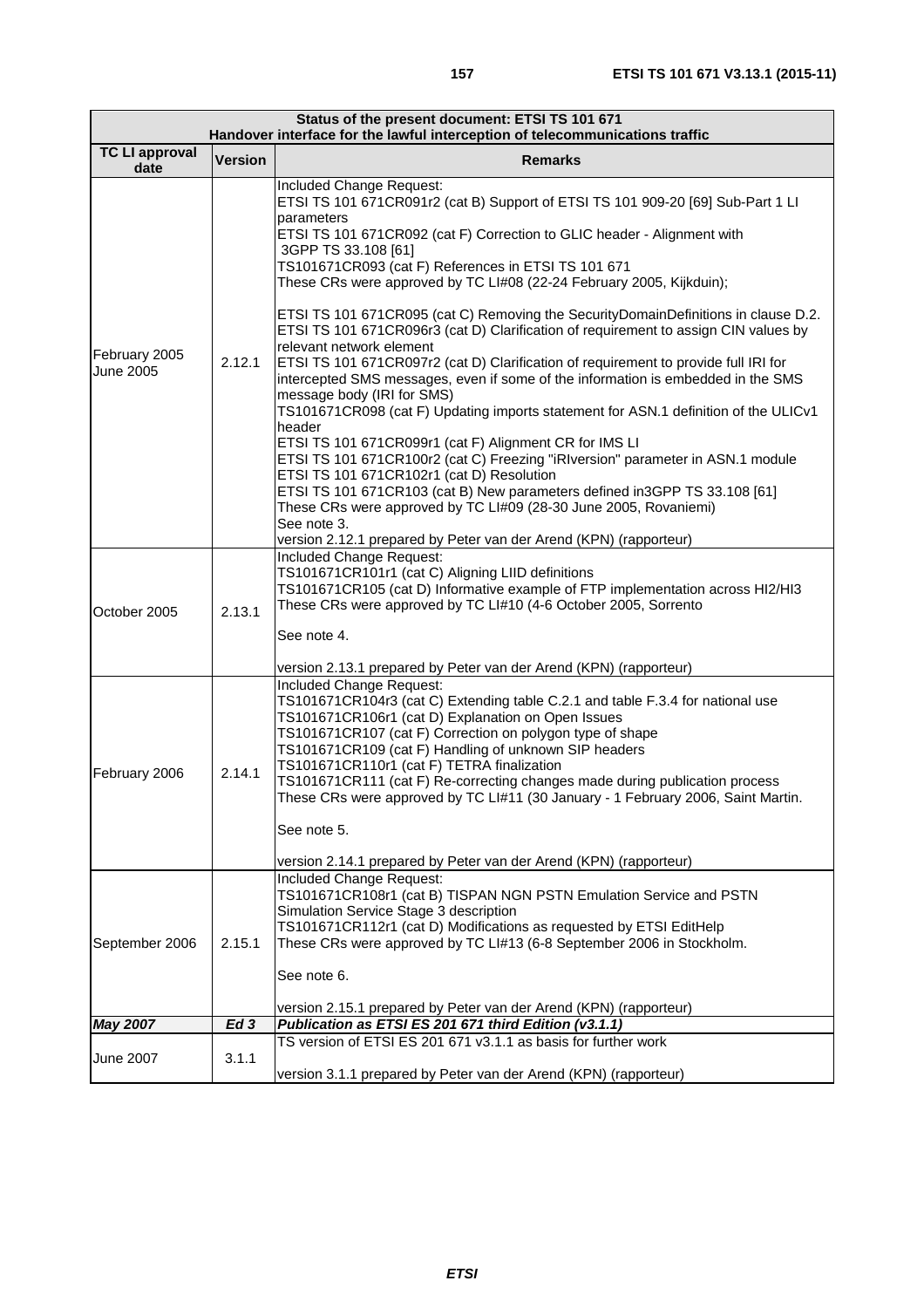| Status of the present document: ETSI TS 101 671<br>Handover interface for the lawful interception of telecommunications traffic |                |                                                                                                                                                                                                                                                                                                                                                                                                                                                                                                                                                                                           |  |
|---------------------------------------------------------------------------------------------------------------------------------|----------------|-------------------------------------------------------------------------------------------------------------------------------------------------------------------------------------------------------------------------------------------------------------------------------------------------------------------------------------------------------------------------------------------------------------------------------------------------------------------------------------------------------------------------------------------------------------------------------------------|--|
| <b>TC LI approval</b><br>date                                                                                                   | <b>Version</b> | <b>Remarks</b>                                                                                                                                                                                                                                                                                                                                                                                                                                                                                                                                                                            |  |
| October 2007                                                                                                                    | 3.2.1          | Included Change Requests:<br>TS101671CR114r1 (cat D) Correction of abbreviation and figure in IMS part<br>TS101671CR115 (cat D) Add the explanation of characters limitation for specific<br>identifiers in subaddress option<br>TS101671CR116r3 (cat B) Add mono mode definition<br>These CRs were approved by TC LI#15 (23-25 April 2007 in Riga).<br>TS101671CR113r4 (cat D) CC Encryption<br>TC101671CR117 (cat D) Tag Values in IRIsContent<br>These CRs were approved by TC LI#16 (2-4 October 2007 in Berlin).<br>version 3.2.1 prepared by Peter van der Arend (KPN) (rapporteur) |  |
| January 2008                                                                                                                    | 3.3.1          | Included Change Requests:<br>TS101671CR118r1 (cat F) on Clarifications to FTP filenaming conventions<br>TS101671CR119 (cat C) on Correction reference to GSM 09.02<br>TS101671CR120 (cat B) on Addition of the possibility to provide a target information via<br>the HI1<br>These CRs were approved by TC LI#17 (22-24 January 2008 in Como).<br>version 3.3.1 prepared by Peter van der Arend (KPN) (rapporteur)                                                                                                                                                                        |  |
| October 2008                                                                                                                    | 3.4.1          | Included Change Request:<br>TS101671CR121r1 (cat F) on Clarification of encoding of Access Point Name (APN)<br>This CR was approved by TC LI#19 (30 September - 2 October 2008 in Prague).<br>version 3.4.1 prepared by Peter van der Arend (KPN) (rapporteur)                                                                                                                                                                                                                                                                                                                            |  |
| September 2009                                                                                                                  | 3.5.1          | Included Change Requests:<br>TS101671CR123 (cat D) on Call forwarded description enhancement<br>TS101671CR124 (cat C) on Update of FTP table details<br>These CRs were approved by TC LI#21 (29 June - 1 July 2009 in Sophia Antipolis).<br>TS101671CR122r2 (cat C) on TETRA details for IRI<br>This CR was approved by TC LI#22 (22-24 September 2009 in Trouville).<br>(note 7)<br>version 3.5.1 prepared by Peter van der Arend (Vodafone) (rapporteur)                                                                                                                                |  |
| <b>June 2010</b>                                                                                                                | 3.6.1          | <b>Included Change Requests:</b><br>TS101671CR125 (cat B) on Inclusion of EPS<br>TS101671CR126 (cat B) on Reporting of Dual Stack PDP address<br>TS101671CR128r1 (cat F) on ASN.1 Correction<br>These CRs were approved by TC LI#24 (15-17 June 2010 in Aachen<br>version 3.6.1 prepared by Peter van der Arend (Vodafone) (rapporteur)                                                                                                                                                                                                                                                   |  |
| February 2011                                                                                                                   | 3.7.1          | Included Change Requests:<br>TS101671CR130r2 (cat B) on Extensions of the sms-report structure<br>TS101671CR131r1 (cat B) on Addition of Party-validity to IRI<br>These CRs were approved by TC LI#26 (15-17 February 2011 in Sophia Antipolis)<br>version 3.7.1 prepared by Peter van der Arend (Vodafone) (rapporteur)                                                                                                                                                                                                                                                                  |  |
| <b>June 2011</b>                                                                                                                | 3.8.1          | Included Change Request:<br>TS101671CR132r1 (cat B) on Addition Ipv6PrefixLength parameter<br>This CR was approved by TC LI#27 (28-30 June 2011 in Mariehamn)<br>version 3.8.1 prepared by Peter van der Arend (Vodafone) (rapporteur)                                                                                                                                                                                                                                                                                                                                                    |  |
| September 2011                                                                                                                  | 3.9.1          | Included Change Requests:<br>TS101671CR133 (cat D) on Correction of wrong reference to 3GPP TS 25.431<br>TS101671CR134r1 (cat B) on Modification of IPAddress type to accommodate IPv4<br>netmask<br>These CRs were approved by TC LI#28 (13-15 September 2011 in Otranto)<br>version 3.9.1 prepared by Peter van der Arend (Vodafone) (rapporteur)                                                                                                                                                                                                                                       |  |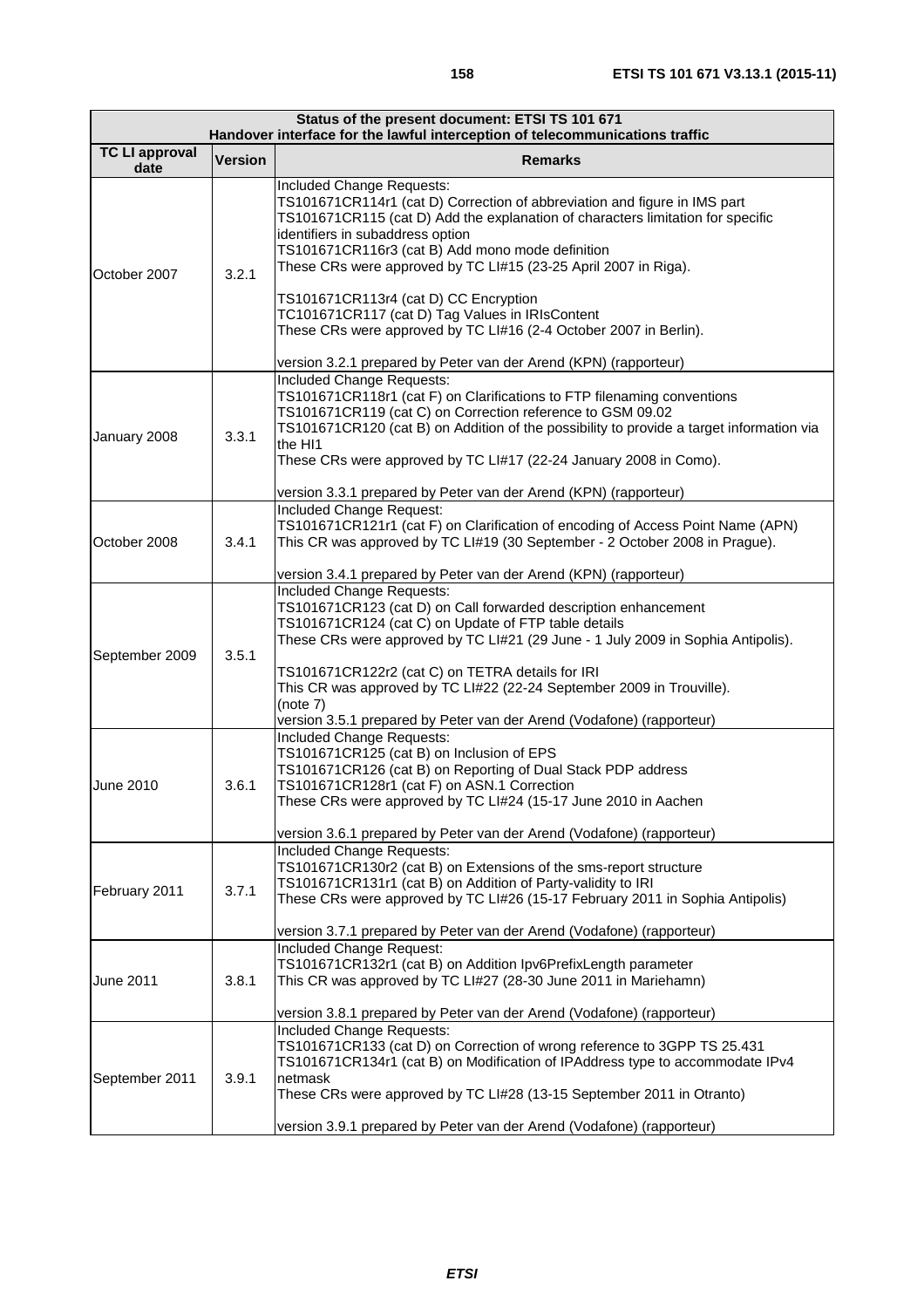| Status of the present document: ETSI TS 101 671<br>Handover interface for the lawful interception of telecommunications traffic |                |                                                                                                                                                                                                                                                                                                                                                                                                                                                                                                                                                    |
|---------------------------------------------------------------------------------------------------------------------------------|----------------|----------------------------------------------------------------------------------------------------------------------------------------------------------------------------------------------------------------------------------------------------------------------------------------------------------------------------------------------------------------------------------------------------------------------------------------------------------------------------------------------------------------------------------------------------|
| <b>TC LI approval</b><br>date                                                                                                   | <b>Version</b> | <b>Remarks</b>                                                                                                                                                                                                                                                                                                                                                                                                                                                                                                                                     |
| May 2012                                                                                                                        | 3.10.1         | Included Change Request:<br>TS101671CR136 (cat D) on Referencing SAI<br>This CR was approved by TC LI#29 (24-26 January 2012, Dun Laoghaire)<br>TS101671CR137r1 (cat C) on CSFB Location transfer over the HI2 interface<br>This CR was approved by TC LI#30 (14-16 May 2012, Amsterdam)<br>version 3.10.1 prepared by Peter van der Arend (Vodafone) (rapporteur)                                                                                                                                                                                 |
| September 2012                                                                                                                  | 3.11.1         | Included Change Request:<br>TS101671CR138r1 (cat C) on Addition of alphanumeric partyldentity<br>This CR was approved by TC LI#31 (25-27 September 2012, Split<br>The ASN.1 definitions are contained in a .zip which accompanies the present document<br>version 3.11.1 prepared by Peter van der Arend (Vodafone) (rapporteur)                                                                                                                                                                                                                   |
| September 2013                                                                                                                  | 3.12.1         | Included CRs from LI#34<br>CR53: HLR Lawful Interception<br>CR54: Change to IRI-REPORT to signal end of intercept whilst session remains active<br>CR55: Change to nature-Of-The-intercepted-call value for SMS and voice call from LTE<br><b>UE after CSFB</b><br>Version 3.12.1 prepared by rapporteur                                                                                                                                                                                                                                           |
| September 2015                                                                                                                  | 3.13.1         | Included CR from LI#40<br>CR56: Extension of Alarm Information                                                                                                                                                                                                                                                                                                                                                                                                                                                                                     |
|                                                                                                                                 |                | NOTE 1: The V1.1.1 of the TS should also have been V2.1.1 (PvdA).<br>NOTE 2: Agreed CRs 044r1, 049, 041(partly) are put on hold because of changes to ASN.1 and will be included in a<br>next version if the specification.<br>NOTE 3: Rapporteur: The new imported ASN.1 elements related to the nonpublished versions of<br>ETSI TS 101 909-20-1 and 3GPP TS 33.108 R7 are put on hold and will be included later in v2.13.1.<br>NOTE 4: The new imported ASN.1 elements related to the non published versions of ETSI TS 101 909-20-1 are still |
| editHelp).                                                                                                                      |                | not included and put on hold and will be included later in v2.14.1. The imported parameters from<br>3GPP TS 33.108 R7 are included now in v2.13.1.<br>NOTE 5: In v2.14.1 the ASN.1 parameter imported from ETSI TS 101 909-20-1 is included now.<br>NOTE 6: V2.15.1 is the basis for Edition 3 (v3.1.1) of ETSI ES 201 671.<br>NOTE 7: In the informative annexes all "shall" and "shall" statements have been "corrected" (as required by                                                                                                         |